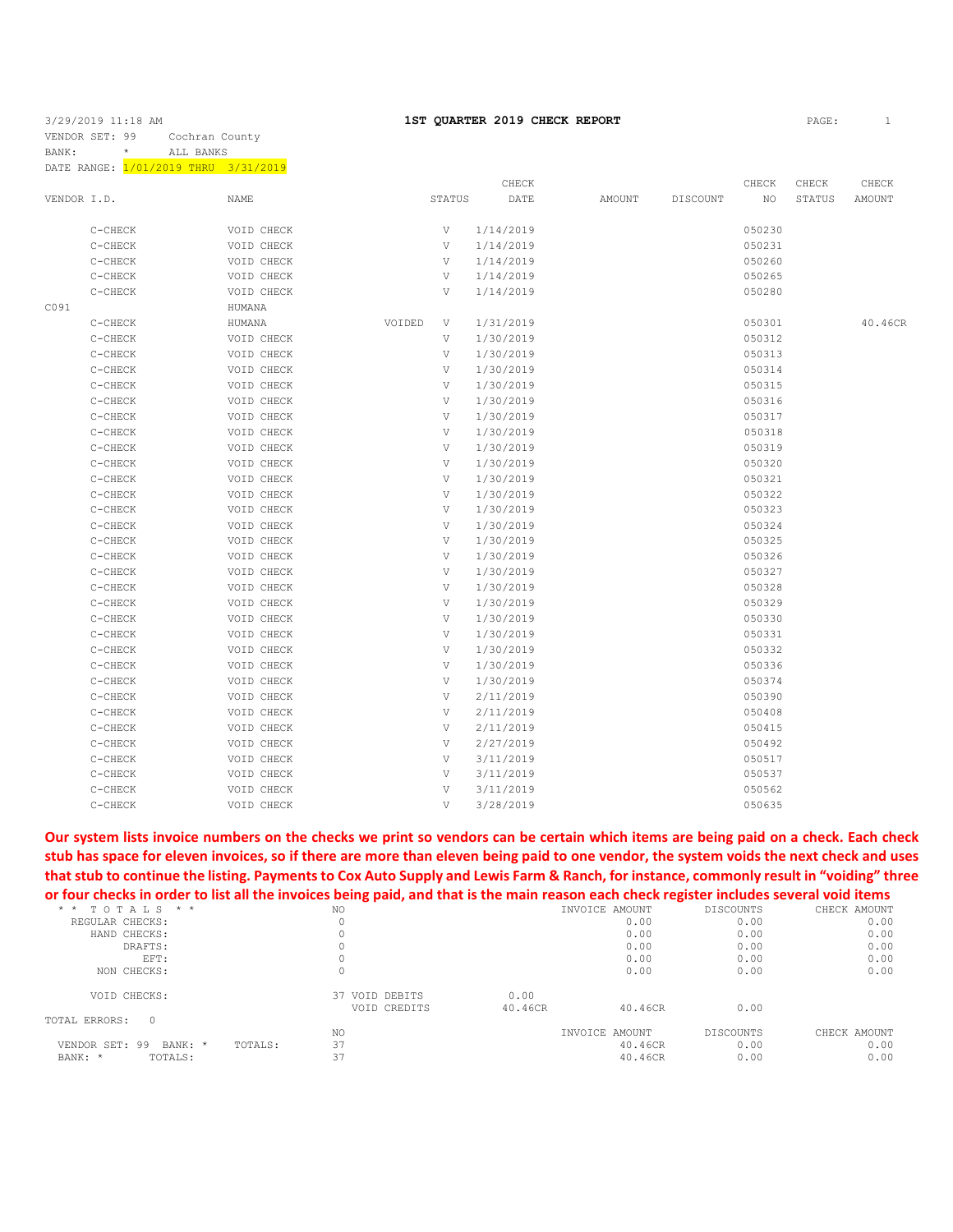|             | 3/29/2019 11:18 AM                   |                                |                 |                      | 1ST QUARTER 2019 CHECK REPORT |        |                 |        | PAGE:  | 3       |
|-------------|--------------------------------------|--------------------------------|-----------------|----------------------|-------------------------------|--------|-----------------|--------|--------|---------|
|             | VENDOR SET: 99<br>Cochran County     |                                |                 |                      |                               |        |                 |        |        |         |
| BANK:       | CC                                   | REGULAR NON-P/R PAYABLES       |                 |                      |                               |        |                 |        |        |         |
|             | DATE RANGE: 1/01/2019 THRU 3/31/2019 |                                |                 |                      |                               |        |                 |        |        |         |
|             |                                      |                                |                 |                      | CHECK                         |        |                 | CHECK  | CHECK  | CHECK   |
| VENDOR I.D. |                                      | <b>NAME</b>                    | STATUS          |                      | DATE                          | AMOUNT | <b>DISCOUNT</b> | NO.    | STATUS | AMOUNT  |
|             |                                      |                                |                 |                      |                               |        |                 |        |        |         |
| C340        |                                      | COUNTY INFORMATION RESOURCE AG |                 |                      |                               |        |                 |        |        |         |
|             | I-SOP009702                          | NON-DEPT'L                     | V               | 10/30/2018           |                               |        |                 | 049804 |        | 58.00   |
|             |                                      |                                |                 |                      |                               |        |                 |        |        |         |
| C340        |                                      | COUNTY INFORMATION RESOURCE AG |                 |                      |                               |        |                 |        |        |         |
|             | M-CHECK                              | COUNTY INFORMATION RESOUUNPOST | V               | 1/14/2019            |                               |        |                 | 049804 |        | 58.00CR |
|             |                                      |                                |                 |                      |                               |        |                 |        |        |         |
| A099        |                                      | TERESA A AMALLA                |                 |                      |                               |        |                 |        |        |         |
|             | I-GRAND JURY 011019 DISTRICT COURT   |                                | R               | 1/10/2019            |                               |        |                 | 050173 |        |         |
|             | 10 435-5491                          | GRAND JURY                     |                 | GRAND JURY 011019    |                               | 15.00  |                 |        |        | 15.00   |
|             |                                      |                                |                 |                      |                               |        |                 |        |        |         |
| A185        |                                      | LANDRA ALBUS                   |                 |                      |                               |        |                 |        |        |         |
|             | I-GRAND JURY 011019 DISTRICT COURT   |                                | R               | 1/10/2019            |                               |        |                 | 050174 |        |         |
|             | 10 435-5491                          | GRAND JURY                     |                 | GRAND JURY 011019    |                               | 40.00  |                 |        |        | 40.00   |
|             |                                      |                                |                 |                      |                               |        |                 |        |        |         |
| A268        |                                      | MANUEL ACOSTA JR III           |                 |                      |                               |        |                 |        |        |         |
|             | I-GRAND JURY 011019 DISTRICT COURT   |                                | R               | 1/10/2019            |                               |        |                 | 050175 |        |         |
|             | 10 435-5491                          | GRAND JURY                     |                 | GRAND JURY 011019    |                               | 15.00  |                 |        |        | 15.00   |
|             |                                      |                                |                 |                      |                               |        |                 |        |        |         |
| B214        |                                      | LARRY BIHL                     |                 |                      |                               |        |                 | 050176 |        |         |
|             | I-GRAND JURY 011019 DISTRICT COURT   |                                | R               | 1/10/2019            |                               |        |                 |        |        |         |
|             | 10 435-5491                          | GRAND JURY                     |                 | GRAND JURY 011019    |                               | 15.00  |                 |        |        | 15.00   |
| B294        |                                      | CASSANDRA BIHL                 |                 |                      |                               |        |                 |        |        |         |
|             | I-GRAND JURY 011019 DISTRICT COURT   |                                | R               | 1/10/2019            |                               |        |                 | 050177 |        |         |
|             | 10 435-5491                          | GRAND JURY                     |                 | GRAND JURY 011019    |                               | 15.00  |                 |        |        | 15.00   |
|             |                                      |                                |                 |                      |                               |        |                 |        |        |         |
| <b>B298</b> |                                      | <b>JADE BARRON</b>             |                 |                      |                               |        |                 |        |        |         |
|             | I-GRAND JURY 011019 DISTRICT COURT   |                                | R               | 1/10/2019            |                               |        |                 | 050178 |        |         |
|             | 10 435-5491                          | GRAND JURY                     |                 | GRAND JURY 011019    |                               | 15.00  |                 |        |        | 15.00   |
|             |                                      |                                |                 |                      |                               |        |                 |        |        |         |
| B299        |                                      | KAREN BRASWELL                 |                 |                      |                               |        |                 |        |        |         |
|             | I-GRAND JURY 011019 DISTRICT COURT   |                                | $R_{\parallel}$ | 1/10/2019            |                               |        |                 | 050179 |        |         |
|             | 10 435-5491                          | GRAND JURY                     |                 | GRAND JURY 011019    |                               | 15.00  |                 |        |        | 15.00   |
|             |                                      |                                |                 |                      |                               |        |                 |        |        |         |
| <b>B300</b> |                                      | SUSAN BANMAN                   |                 |                      |                               |        |                 |        |        |         |
|             | I-GRAND JURY 011019 DISTRICT COURT   |                                | R               | 1/10/2019            |                               |        |                 | 050180 |        |         |
|             | 10 435-5491                          | GRAND JURY                     |                 | GRAND JURY 011019    |                               | 15.00  |                 |        |        | 15.00   |
|             |                                      |                                |                 |                      |                               |        |                 |        |        |         |
| B301        |                                      | KALIN BRACKEN                  |                 |                      |                               |        |                 |        |        |         |
|             | I-GRAND JURY 011019 DISTRICT COURT   |                                |                 | R 1/10/2019          |                               |        |                 | 050181 |        |         |
|             | 10 435-5491                          | GRAND JURY                     |                 | GRAND JURY 011019    |                               | 15.00  |                 |        |        | 15.00   |
|             |                                      |                                |                 |                      |                               |        |                 |        |        |         |
| C051        |                                      | COCHRAN COUNTY CHILDRENS       |                 |                      |                               |        |                 |        |        |         |
|             | I-GRAND JURY 011019 DISTRICT COURT   |                                |                 | R 1/10/2019          |                               |        |                 | 050182 |        |         |
|             | 10 435-5491                          | GRAND JURY                     |                 | DONATION/LESLIE ELMO |                               | 15.00  |                 |        |        |         |
|             | 10 435-5491                          | GRAND JURY                     |                 | DONATION/ALBERT GONZ |                               | 40.00  |                 |        |        |         |
|             | 10 435-5491                          | GRAND JURY                     |                 | DONATION/MICHAEL WHI |                               | 15.00  |                 |        |        |         |
|             | 10 435-5491                          | GRAND JURY                     |                 | DONATION/KRISTI DOBS |                               | 15.00  |                 |        |        |         |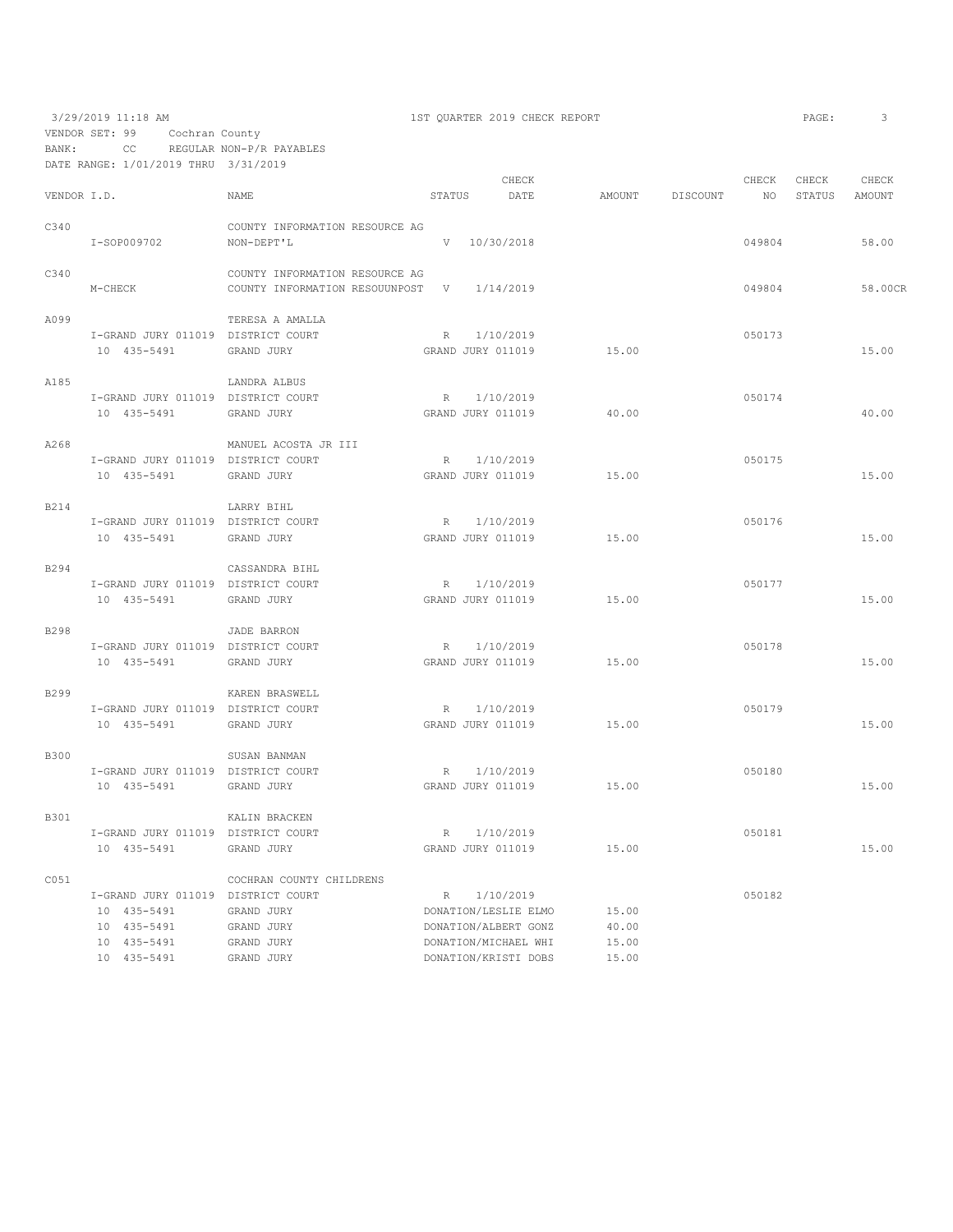3/29/2019 11:18 AM 1ST QUARTER 2019 CHECK REPORT PAGE: 4 VENDOR SET: 99 Cochran County BANK: CC REGULAR NON-P/R PAYABLES

DATE RANGE: 1/01/2019 THRU 3/31/2019 CHECK CHECK CHECK CHECK CHECK CHECK CHECK CHECK CHECK CHECK CHECK CHECK CHECK CHECK CHECK CHECK CHECK CHECK CHECK CHECK CHECK CHECK AMOUNT NO STATUS AMOUNT NAME STATUS DATE AMOUNT DISCOUNT NO STATUS AMOUNT C051 COCHRAN COUNTY CHILDREN'S (CONTINUED) I-GRAND JURY 011019 DISTRICT COURT R 1/10/2019 050182 10 435-5491 GRAND JURY DONATION/LESLIE LEWI 15.00 100.00 D188 JAMES DEMEL I-GRAND JURY 011019 DISTRICT COURT R 1/10/2019 050183 10 435-5491 GRAND JURY GRAND JURY 011019 15.00 15.00 E034 SANDRA ELMORE I-GRAND JURY 011019 DISTRICT COURT R 1/10/2019 050184 10 435-5491 GRAND JURY GRAND JURY 011019 40.00 40.00 F037 LEANNA FORTNER I-GRAND JURY 011019 DISTRICT COURT R 1/10/2019 050185 10 435-5491 GRAND JURY GRAND JURY 011019 15.00 15.00 F189 GLORIA M. FLORES I-GRAND JURY 011019 DISTRICT COURT R 1/10/2019 050186 10 435-5491 GRAND JURY GRAND JURY 011019 40.00 40.00 F218 CARLOS FLORES I-GRAND JURY 011019 DISTRICT COURT R 1/10/2019 050187 10 435-5491 GRAND JURY GRAND JURY 011019 15.00 15.00 F234 JASON FORTNER I-GRAND JURY 011019 DISTRICT COURT R 1/10/2019 050188 10 435-5491 GRAND JURY GRAND JURY 011019 40.00 40.00 G271 JOANN GONZALEZ I-GRAND JURY 011019 DISTRICT COURT R 1/10/2019 050189 10 435-5491 GRAND JURY GRAND JURY 011019 15.00 15.00 H071 JANE HOYL I-GRAND JURY 011019 DISTRICT COURT R 1/10/2019 050190 10 435-5491 GRAND JURY GRAND JURY 011019 15.00 15.00 H240 JUSTIN HEFLIN I-GRAND JURY 011019 DISTRICT COURT R 1/10/2019 050191 10 435-5491 GRAND JURY GRAND JURY 011019 40.00 40.00 H242 DANA HEFLIN I-GRAND JURY 011019 DISTRICT COURT R 1/10/2019 050192 10 435-5491 GRAND JURY GRAND JURY 011019 15.00 15.00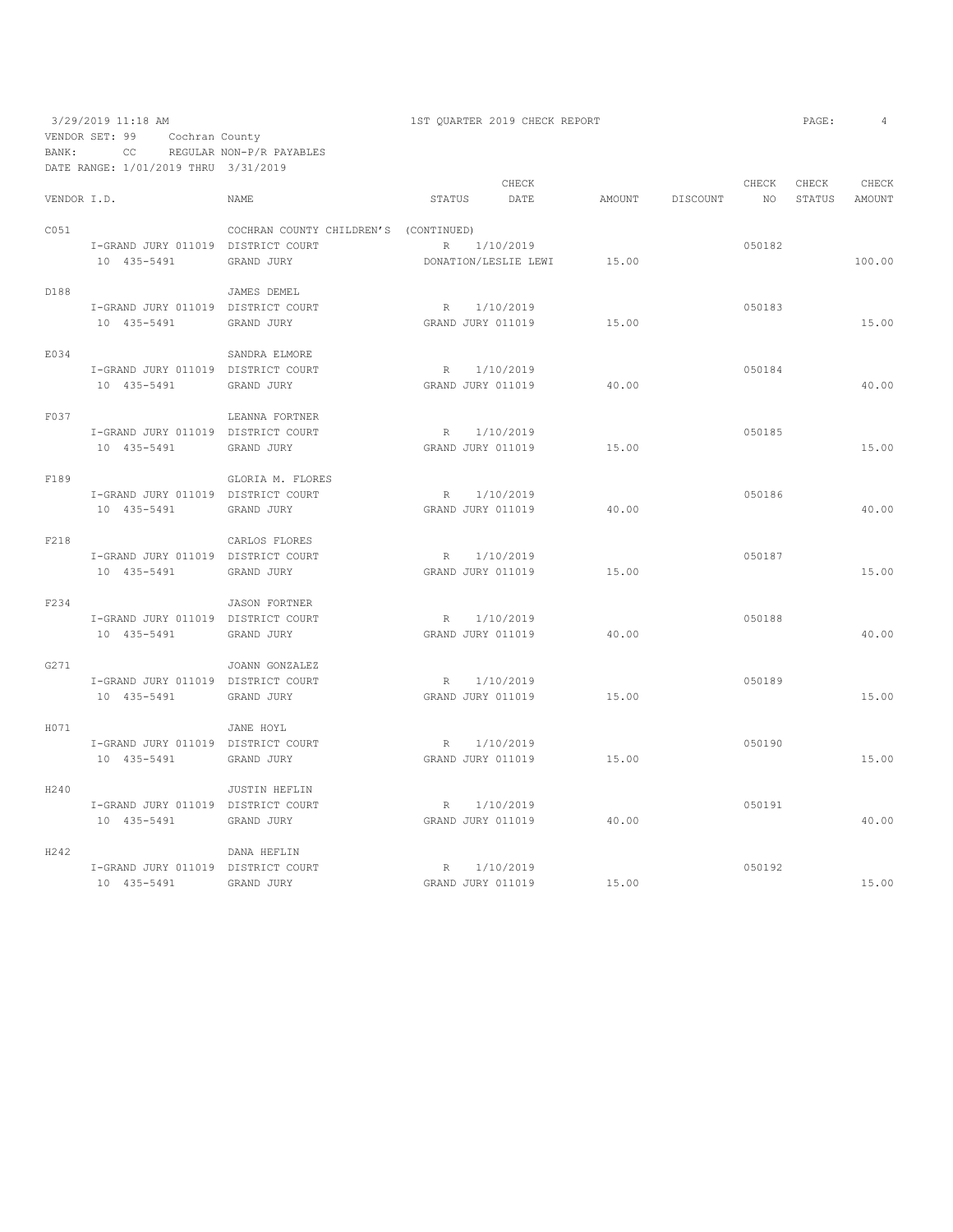### 3/29/2019 11:18 AM 1ST QUARTER 2019 CHECK REPORT VENDOR SET: 99 Cochran County BANK: CC REGULAR NON-P/R PAYABLES DATE RANGE: 1/01/2019 THRU 3/31/2019

| AGE | . . |  |
|-----|-----|--|
|     |     |  |

|             | DAIS RANGS. I/VI/ZVIJ IHRV         |                   |        |                   |        |          |                 |        |        |
|-------------|------------------------------------|-------------------|--------|-------------------|--------|----------|-----------------|--------|--------|
|             |                                    |                   |        | CHECK             |        |          | CHECK           | CHECK  | CHECK  |
| VENDOR I.D. |                                    | <b>NAME</b>       | STATUS | DATE              | AMOUNT | DISCOUNT | NO <sub>1</sub> | STATUS | AMOUNT |
| J098        |                                    | ELOISA JARAMILLO  |        |                   |        |          |                 |        |        |
|             | I-GRAND JURY 011019 DISTRICT COURT |                   |        | R 1/10/2019       |        |          | 050193          |        |        |
|             | 10 435-5491                        | GRAND JURY        |        | GRAND JURY 011019 | 40.00  |          |                 |        | 40.00  |
|             |                                    |                   |        |                   |        |          |                 |        |        |
| L222        |                                    | NORMA LUCIO       |        |                   |        |          |                 |        |        |
|             | I-GRAND JURY 011019 DISTRICT COURT |                   |        | R 1/10/2019       |        |          | 050194          |        |        |
|             | 10 435-5491                        | GRAND JURY        |        | GRAND JURY 011019 | 40.00  |          |                 |        | 40.00  |
|             |                                    |                   |        |                   |        |          |                 |        |        |
| M258        |                                    | DEARL MARTIN      |        |                   |        |          |                 |        |        |
|             | I-GRAND JURY 011019 DISTRICT COURT |                   |        | R 1/10/2019       |        |          | 050195          |        |        |
|             | 10 435-5491                        | GRAND JURY        |        | GRAND JURY 011019 | 15.00  |          |                 |        | 15.00  |
|             |                                    |                   |        |                   |        |          |                 |        |        |
| M301        |                                    | MARY MARQUEZ      |        |                   |        |          |                 |        |        |
|             | I-GRAND JURY 011019 DISTRICT COURT |                   |        | R 1/10/2019       |        |          | 050196          |        |        |
|             | 10 435-5491                        | GRAND JURY        |        | GRAND JURY 011019 | 15.00  |          |                 |        | 15.00  |
|             |                                    |                   |        |                   |        |          |                 |        |        |
| M345        |                                    | ELISA MARTINEZ    |        |                   |        |          |                 |        |        |
|             | I-GRAND JURY 011019 DISTRICT COURT |                   |        | R 1/10/2019       |        |          | 050197          |        |        |
|             | 10 435-5491                        | GRAND JURY        |        | GRAND JURY 011019 | 15.00  |          |                 |        | 15.00  |
| M346        |                                    | JOE MARTINEZ JR.  |        |                   |        |          |                 |        |        |
|             | I-GRAND JURY 011019 DISTRICT COURT |                   |        | R 1/10/2019       |        |          | 050198          |        |        |
|             | 10 435-5491                        |                   |        |                   | 15.00  |          |                 |        | 15.00  |
|             |                                    | GRAND JURY        |        | GRAND JURY 011019 |        |          |                 |        |        |
| N063        |                                    | MARY JEAN NEW     |        |                   |        |          |                 |        |        |
|             | I-GRAND JURY 011019 DISTRICT COURT |                   |        | R 1/10/2019       |        |          | 050199          |        |        |
|             | 10 435-5491                        | GRAND JURY        |        | GRAND JURY 011019 | 15.00  |          |                 |        | 15.00  |
|             |                                    |                   |        |                   |        |          |                 |        |        |
| 0124        |                                    | LETICIA ORNELAZ   |        |                   |        |          |                 |        |        |
|             | I-GRAND JURY 011019 DISTRICT COURT |                   |        | R 1/10/2019       |        |          | 050200          |        |        |
|             | 10 435-5491                        | GRAND JURY        |        | GRAND JURY 011019 | 40.00  |          |                 |        | 40.00  |
|             |                                    |                   |        |                   |        |          |                 |        |        |
| P053        |                                    | OSCAR POMPA       |        |                   |        |          |                 |        |        |
|             | I-GRAND JURY 011019 DISTRICT COURT |                   |        | R 1/10/2019       |        |          | 050201          |        |        |
|             | 10 435-5491                        | GRAND JURY        |        | GRAND JURY 011019 | 15.00  |          |                 |        | 15.00  |
|             |                                    |                   |        |                   |        |          |                 |        |        |
| R051        |                                    | BILLY JOE ROBERTS |        |                   |        |          |                 |        |        |
|             | I-GRAND JURY 011019 DISTRICT COURT |                   |        | R 1/10/2019       |        |          | 050202          |        |        |
|             | 10 435-5491                        | GRAND JURY        |        | GRAND JURY 011019 | 15.00  |          |                 |        | 15.00  |
| R061        |                                    | THOMAS RICE       |        |                   |        |          |                 |        |        |
|             | I-GRAND JURY 011019 DISTRICT COURT |                   |        | R 1/10/2019       |        |          | 050203          |        |        |
|             | 10 435-5491                        | GRAND JURY        |        | GRAND JURY 011019 | 40.00  |          |                 |        | 40.00  |
|             |                                    |                   |        |                   |        |          |                 |        |        |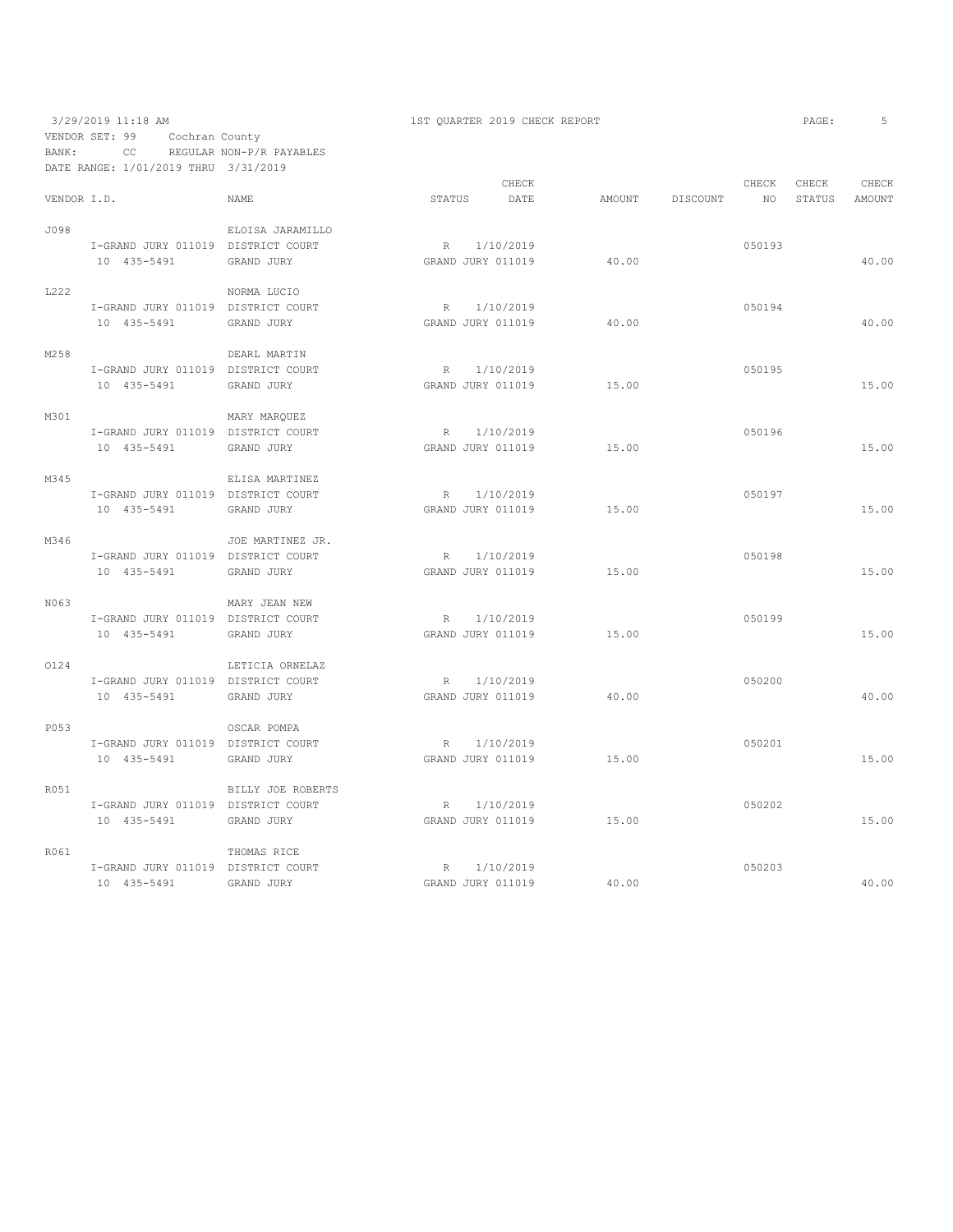3/29/2019 11:18 AM 1ST QUARTER 2019 CHECK REPORT VENDOR SET: 99 Cochran County BANK: CC REGULAR NON-P/R PAYABLES

|             | DATE RANGE: 1/01/2019 THRU 3/31/2019              |                          |                                  |                                     |                 |             |                 |                 |
|-------------|---------------------------------------------------|--------------------------|----------------------------------|-------------------------------------|-----------------|-------------|-----------------|-----------------|
| VENDOR I.D. |                                                   | NAME                     | STATUS                           | CHECK<br>DATE                       | AMOUNT DISCOUNT | CHECK<br>NO | CHECK<br>STATUS | CHECK<br>AMOUNT |
| R266        | I-GRAND JURY 011019 DISTRICT COURT                | ERNESTO RUBALCAVA        |                                  | R 1/10/2019                         |                 | 050204      |                 |                 |
|             | 10 435-5491                                       | GRAND JURY               | GRAND JURY 011019                |                                     | 15.00           |             |                 | 15.00           |
| R304        | I-GRAND JURY 011019 DISTRICT COURT                | DEBORAH RIVAS            |                                  | R 1/10/2019                         |                 | 050205      |                 |                 |
|             | 10 435-5491                                       | GRAND JURY               | GRAND JURY 011019                |                                     | 15.00           |             |                 | 15.00           |
| S233        |                                                   | COCHRAN COUNTY STATE FEE |                                  |                                     |                 |             |                 |                 |
|             | I-GRAND JURY 011019 DISTRICT COURT<br>10 435-5491 | GRAND JURY               |                                  | R 1/10/2019<br>DONATION/CARRIE CASA | 15.00           | 050206      |                 | 15.00           |
| S325        |                                                   | DONNA SCHMIDT            |                                  |                                     |                 |             |                 |                 |
|             | I-GRAND JURY 011019 DISTRICT COURT<br>10 435-5491 | GRAND JURY               | GRAND JURY 011019                | R 1/10/2019                         | 15.00           | 050207      |                 | 15.00           |
| S423        |                                                   | LARRY SHAW               |                                  |                                     |                 |             |                 |                 |
|             | I-GRAND JURY 011019 DISTRICT COURT<br>10 435-5491 | GRAND JURY               | GRAND JURY 011019                | R 1/10/2019                         | 15.00           | 050208      |                 | 15.00           |
| S451        |                                                   | PAMELA SMITH             |                                  |                                     |                 |             |                 |                 |
|             | I-GRAND JURY 011019 DISTRICT COURT<br>10 435-5491 | GRAND JURY               | R 1/10/2019<br>GRAND JURY 011019 |                                     | 40.00           | 050209      |                 | 40.00           |
| S452        |                                                   | ESMERALDA SALAZAR        |                                  |                                     |                 |             |                 |                 |
|             | I-GRAND JURY 011019 DISTRICT COURT<br>10 435-5491 | GRAND JURY               | GRAND JURY 011019                | R 1/10/2019                         | 40.00           | 050210      |                 | 40.00           |
| S453        |                                                   | GARY SIMMONS             |                                  |                                     |                 |             |                 |                 |
|             | I-GRAND JURY 011019 DISTRICT COURT<br>10 435-5491 | GRAND JURY               | GRAND JURY 011019                | R 1/10/2019                         | 15.00           | 050211      |                 | 15.00           |
| S454        |                                                   | CLIFTON SMITH            |                                  |                                     |                 |             |                 |                 |
|             | I-GRAND JURY 011019 DISTRICT COURT<br>10 435-5491 | GRAND JURY               | GRAND JURY 011019                | R 1/10/2019                         | 15.00           | 050212      |                 | 15.00           |
| T186        |                                                   | JOHNNY TIMMONS           |                                  |                                     |                 |             |                 |                 |
|             | I-GRAND JURY 011019 DISTRICT COURT<br>10 435-5491 | GRAND JURY               |                                  | R 1/10/2019<br>GRAND JURY 011019    | 40.00           | 050213      |                 | 40.00           |
| T220        |                                                   | BELINDA TERRELL          |                                  |                                     |                 |             |                 |                 |
|             | I-GRAND JURY 011019 DISTRICT COURT<br>10 435-5491 | GRAND JURY               | R 1/10/2019<br>GRAND JURY 011019 |                                     | 40.00           | 050214      |                 | 40.00           |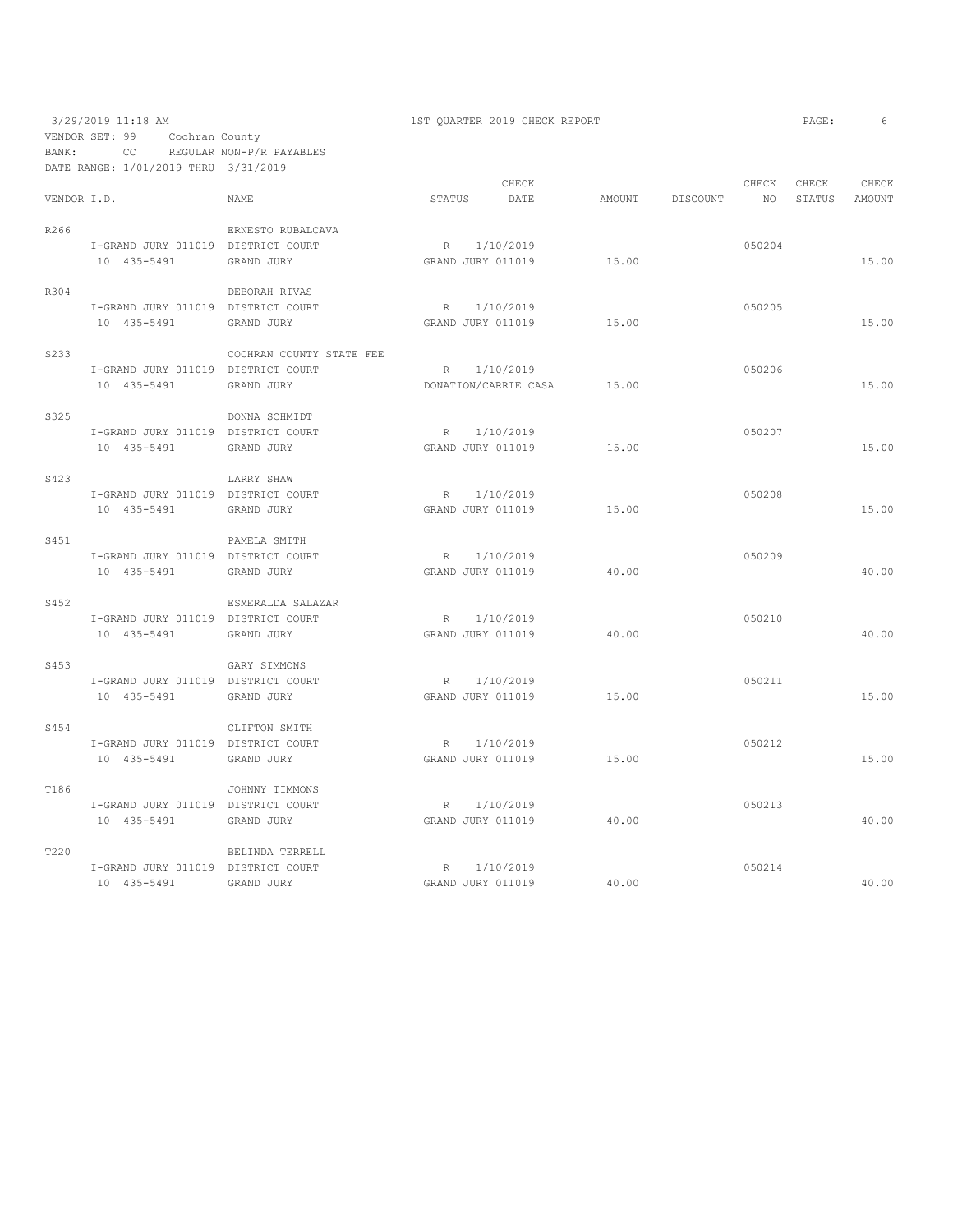## 3/29/2019 11:18 AM 1ST QUARTER 2019 CHECK REPORT VENDOR SET: 99 Cochran County BANK: CC REGULAR NON-P/R PAYABLES DATE RANGE: 1/01/2019 THRU 3/31/2019

| AGE: |  |  |  |
|------|--|--|--|
|------|--|--|--|

|             |                                    |                           |                       | CHECK                |        |          | CHECK  | CHECK  | CHECK  |
|-------------|------------------------------------|---------------------------|-----------------------|----------------------|--------|----------|--------|--------|--------|
| VENDOR I.D. |                                    | NAME                      | STATUS                | DATE                 | AMOUNT | DISCOUNT | NO.    | STATUS | AMOUNT |
| T304        |                                    | AMANDA TURNEY             |                       |                      |        |          |        |        |        |
|             | I-GRAND JURY 011019 DISTRICT COURT |                           | R                     | 1/10/2019            |        |          | 050215 |        |        |
|             | 10 435-5491                        | GRAND JURY                | GRAND JURY 011019     |                      | 40.00  |          |        |        | 40.00  |
| W024        |                                    | COREY WESTBROOK           |                       |                      |        |          |        |        |        |
|             | I-GRAND JURY 011019 DISTRICT COURT |                           | R                     | 1/10/2019            |        |          | 050216 |        |        |
|             | 10 435-5491                        | GRAND JURY                | GRAND JURY 011019     |                      | 15.00  |          |        |        | 15.00  |
| W188        |                                    | RODDY MALOY WILLIAMS      |                       |                      |        |          |        |        |        |
|             | I-GRAND JURY 011019 DISTRICT COURT |                           | $R_{\odot}$           | 1/10/2019            |        |          | 050217 |        |        |
|             | 10 435-5491                        | GRAND JURY                | GRAND JURY 011019     |                      | 15.00  |          |        |        | 15.00  |
| W240        |                                    | LOGAN WILLIAMS            |                       |                      |        |          |        |        |        |
|             | I-GRAND JURY 011019 DISTRICT COURT |                           | R                     | 1/10/2019            |        |          | 050218 |        |        |
|             | 10 435-5491                        | GRAND JURY                | GRAND JURY 011019     |                      | 15.00  |          |        |        | 15.00  |
| Z115        |                                    | PLACIDO ZAPATA JR.        |                       |                      |        |          |        |        |        |
|             | I-GRAND JURY 011019 DISTRICT COURT |                           | R 1/10/2019           |                      |        |          | 050219 |        |        |
|             | 10 435-5491                        | GRAND JURY                | GRAND JURY 011019     |                      | 40.00  |          |        |        | 40.00  |
| A007        |                                    | ALBERT GONZALEZ, dba      |                       |                      |        |          |        |        |        |
|             | $I - 30175$                        | PREC 1                    | R 1/14/2019           |                      |        |          | 050220 |        |        |
|             | 15 621-5454                        | TIRES                     | 11-225 TIRE CHG $L/F$ |                      | 50.00  |          |        |        |        |
|             | $I-30191$                          | PREC 1                    | $R_{\rm}$             | 1/14/2019            |        |          | 050220 |        |        |
|             | 15 621-5454                        | TIRES                     | LT225/245 SPARE R/F   |                      | 30.00  |          |        |        | 80.00  |
| <b>B001</b> |                                    | BAILEY CO. ELECTRIC COOP  |                       |                      |        |          |        |        |        |
|             | $I - 419782$                       | PREC 4                    | R 1/14/2019           |                      |        |          | 050221 |        |        |
|             | 15 624-5440                        | UTILITIES                 | 620KWH/11/20-12/19    |                      | 62.51  |          |        |        |        |
|             | 15 624-5440                        | UTILITIES                 | AREA LIGHT            |                      | 9.70   |          |        |        |        |
|             | $I-419783$                         | PREC 3                    | R 1/14/2019           |                      |        |          | 050221 |        |        |
|             | 15 623-5440                        | UTILITIES                 | 72KWH 11/15-12/13     |                      | 29.36  |          |        |        |        |
|             | 15 623-5440                        | UTILITIES                 | 2/AREA LIGHTS         |                      | 20.80  |          |        |        |        |
|             | $I - 419784$                       | NON-DEPT'L/SHERIFF POSSE  | R                     | 1/14/2019            |        |          | 050221 |        |        |
|             | 10 409-5440                        | UTILITIES                 | ELEC SVC 11/6-12/3    |                      | 32.50  |          |        |        | 154.87 |
| B026        |                                    | BLEDSOE WATER SUPPLY CORP |                       |                      |        |          |        |        |        |
|             | I-3004 1/19                        | PREC 3                    |                       | R 1/14/2019          |        |          | 050222 |        |        |
|             | 15 623-5440                        | UTILITIES                 | 295GL WATER DEC 18    |                      | 22.11  |          |        |        | 22.11  |
| <b>B198</b> |                                    | BLAINE INDUSTRIAL SUPPLY  |                       |                      |        |          |        |        |        |
|             | I-S4533559.001                     | COURTHOUSE                | R                     | 1/14/2019            |        |          | 050223 |        |        |
|             | 10 510-5332                        | CUSTODIAL SUPPLIES        | CLOROX CLNR           |                      | 5.96   |          |        |        |        |
|             | 10 510-5332                        | CUSTODIAL SUPPLIES        |                       | 2CS/WHITE TRASH BAGS | 84.88  |          |        |        |        |
|             | 10 510-5332                        | CUSTODIAL SUPPLIES        |                       | 1CS/DISINFECTANT CLN | 43.09  |          |        |        | 133.93 |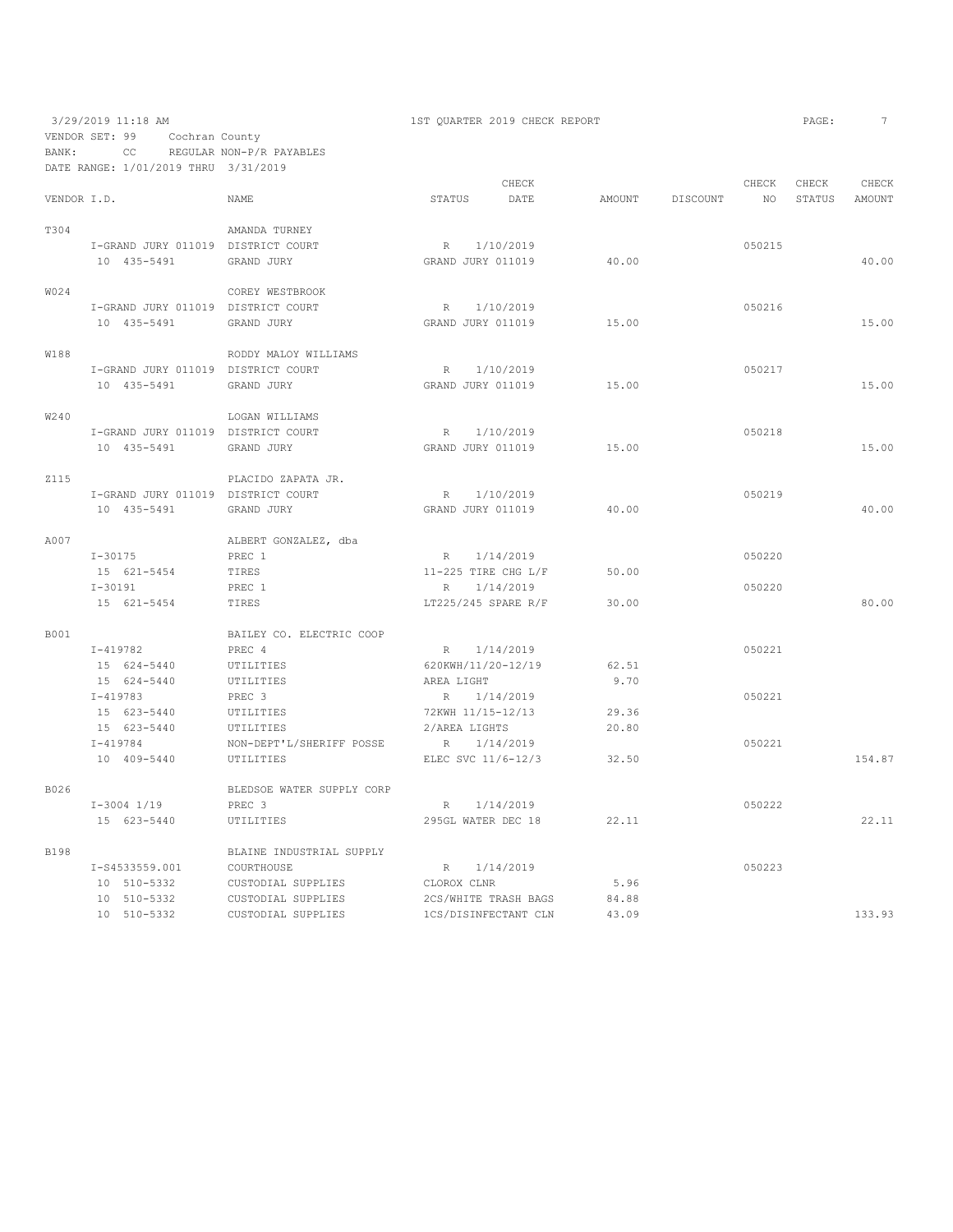|             |              |                  |                                  |                   | CHECK                 |          |          | CHECK  | CHECK         | CHECK      |
|-------------|--------------|------------------|----------------------------------|-------------------|-----------------------|----------|----------|--------|---------------|------------|
| VENDOR I.D. |              |                  | <b>NAME</b>                      | STATUS            | DATE                  | AMOUNT   | DISCOUNT | NO.    | <b>STATUS</b> | AMOUNT     |
| B248        |              |                  | BAILEY COUNTY SHERIFF'S OFFICE   |                   |                       |          |          |        |               |            |
|             | I-DEC 2018   |                  | JAIL                             | R                 | 1/14/2019             |          |          | 050224 |               |            |
|             |              | 10 512-5499      | MISCELLANEOUS                    |                   | 31 DA@\$55/MIKEAL RIC | 1,705.00 |          |        |               | 1,705.00   |
| C007        |              |                  | CITY OF MORTON                   |                   |                       |          |          |        |               |            |
|             | $I-123018$   |                  | LIB/MUS/ACT BLDG/CRTHSE/PREC 1 R |                   | 1/14/2019             |          |          | 050225 |               |            |
|             |              | 10 650-5440      | UTILITIES                        | LIBRARY GAS       |                       | 206.00   |          |        |               |            |
|             |              | 10 650-5440      | UTILITIES                        | LIBRARY WATER     |                       | 28.00    |          |        |               |            |
|             |              | 10 650-5440      | UTILITIES                        | LIBRARY GARBAGE   |                       | 51.50    |          |        |               |            |
|             |              | 10 650-5440      | UTILITIES                        | LIBRARY SEWER     |                       | 18.00    |          |        |               |            |
|             |              | 10 652-5440      | UTILITIES                        | MUSEUM GAS        |                       | 197.50   |          |        |               |            |
|             |              | 10 652-5440      | UTILITIES                        | MUSEUM WATER      |                       | 28.00    |          |        |               |            |
|             |              | 10 652-5440      | UTILITIES                        | MUSEUM GARBAGE    |                       | 28.00    |          |        |               |            |
|             |              | 10 652-5440      | UTILITIES                        | MUSEUM SEWER      |                       | 16.00    |          |        |               |            |
|             |              | 10 662-5440      | UTILITIES                        | ACTIVITY BLDG GAS |                       | 1,506.50 |          |        |               |            |
|             |              | 10 662-5440      | UTILITIES                        | ACT. BLDG WATER   |                       | 34.50    |          |        |               |            |
|             |              | 10 662-5440      | UTILITIES                        | ACT. BLDG GARBAGE |                       | 77.00    |          |        |               |            |
|             |              | 10 662-5440      | UTILITIES                        | ACT. BLDG SEWER   |                       | 48.00    |          |        |               |            |
|             |              | 10 510-5440      | UTILITIES                        | COURTHOUSE GAS    |                       | 554.50   |          |        |               |            |
|             |              |                  |                                  |                   |                       | 78.50    |          |        |               |            |
|             |              | 10 510-5440      | UTILITIES                        | COURTHOUSE WATER  |                       |          |          |        |               |            |
|             |              | 10 510-5440      | UTILITIES                        | CRTHSE GARBAGE    |                       | 334.50   |          |        |               |            |
|             |              | 10 510-5440      | UTILITIES                        | COURTHOUSE SEWER  |                       | 54.00    |          |        |               |            |
|             |              | 15 621-5440      | UTILITIES                        | PREC 1 GAS        |                       | 308.00   |          |        |               |            |
|             |              | 15 621-5440      | UTILITIES                        | PREC 1 WATER      |                       | 28.00    |          |        |               |            |
|             |              | 15 621-5440      | UTILITIES                        | PREC 1 GARBAGE    |                       | 51.50    |          |        |               | 3,648.00   |
| C008        |              |                  | CITY OF WHITEFACE                |                   |                       |          |          |        |               |            |
|             |              | I-409 12/18      | PREC 2                           | R 1/14/2019       |                       |          |          | 050226 |               |            |
|             |              | 15 622-5440      | UTILITIES                        |                   | GAS SVC 11/15-12/14(  | 32.56    |          |        |               |            |
|             |              | 15 622-5440      | UTILITIES                        | WATER SVC         |                       | 26.00    |          |        |               |            |
|             |              | 15 622-5440      | UTILITIES                        | GARBAGE SVC       |                       | 54.37    |          |        |               |            |
|             |              | 15 622-5440      | UTILITIES                        | SEWER SVC         |                       | 22.50    |          |        |               | 135.43     |
| C015        |              |                  | COCHRAN COUNTY SENIOR            |                   |                       |          |          |        |               |            |
|             |              | I-JAN'19 INSTLMT | SENIOR CITIZENS                  |                   | R 1/14/2019           |          |          | 050227 |               |            |
|             |              | 10 663-5418      | SENIOR CITIZENS CONTRACT         | JANUARY 2019      |                       | 6,250.00 |          |        |               | 6, 250, 00 |
| C033        |              |                  | COLLEGE AVE ANIMAL CLINIC        |                   |                       |          |          |        |               |            |
|             | $I-168350$   |                  | SHERIFF/CANINE                   | R                 | 1/14/2019             |          |          | 050228 |               |            |
|             |              | 10 560-5335      | CANINE CARE & SUPPLIES           |                   | 6 RC CANINE GI LOW F  | 18.00    |          |        |               | 18.00      |
|             |              |                  |                                  |                   |                       |          |          |        |               |            |
| C035        |              |                  | COX AUTO SUPPLY CO               |                   |                       |          |          |        |               |            |
|             | $C - 408147$ |                  | PREC 2                           | R                 | 1/14/2019             |          |          | 050229 |               |            |
|             |              | 15 622-5451      | REPAIRS                          | 2/CORE RETURNS    |                       | 50.00CR  |          |        |               |            |
|             | $I - 407803$ |                  | PREC <sub>2</sub>                | R                 | 1/14/2019             |          |          | 050229 |               |            |
|             |              | 15 622-5356      | ROAD MATERIALS & SUPPLIES        | BAIT BLOCK        |                       | 18.99    |          |        |               |            |
|             | $I - 407934$ |                  | PREC 4                           | $R_{\perp}$       | 1/14/2019             |          |          | 050229 |               |            |
|             |              | 15 624-5451      | REPAIRS                          | 3/ROT15/40 OIL    |                       | 59.97    |          |        |               |            |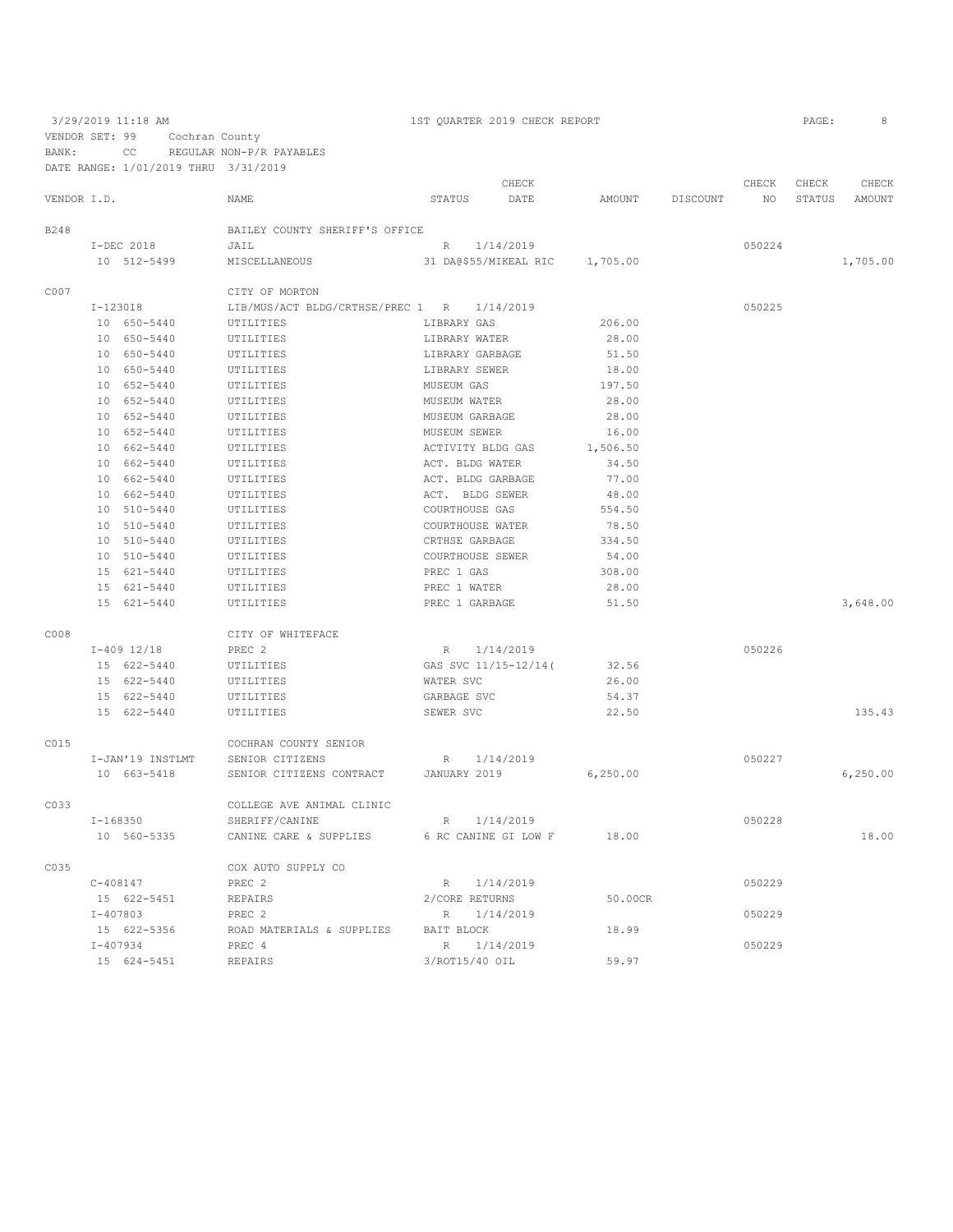VENDOR SET: 99 Cochran County BANK: CC REGULAR NON-P/R PAYABLES DATE RANGE: 1/01/2019 THRU 3/31/2019

### 3/29/2019 11:18 AM 1ST QUARTER 2019 CHECK REPORT PAGE: 9

 CHECK CHECK CHECK CHECK VENDOR I.D. NAME STATUS DATE AMOUNT DISCOUNT NO STATUS AMOUNT CO35 COX AUTO SUPPLY CO (CONTINUED)<br>T-407934 PREC 4 I-407934 PREC 4 R 1/14/2019 050229 15 624–5451 REPAIRS 1"HOSE 1 2008021 PREC 1 REPAIRS 1.1/14/2019  $I-408021$ <br>
PREC 1 R  $1/14/2019$ <br>
PREC 1 ROAD MATERIALS & SUPPLIES SVC GAUGE 23.99 15 621-5356 ROAD MATERIALS & SUPPLIES SVC GAUGE 23.99<br>15 621-5356 ROAD MATERIALS & SUPPLIES 1/4 FEM GRIP CHUCK 19.96 15 621-5356 ROAD MATERIALS & SUPPLIES 1/4 FEM GRIP CHUCK 15 621-5356 ROAD MATERIALS & SUPPLIES 1/4 M PLUG ROAD MATERIALS & SUPPLIES  $1/4$  M PLUG 2.99<br>PARK  $R = 1/14/2019$  I-408069 PARK R 1/14/2019 050229 10 660-5451 REPAIR 2/SCREWS 0.20 HANDICAP SIGN 4.59 1-408071 PREC 2 R 1/14/2019 PREC 2 R 1/14/2019 C50229 PREC 2 R 1/14/2019 15 632/DELCO BATTERIES REPAIRS 2012 2008 CHG 15 622-5451 REPAIRS 2 CORE CHG 50.00 15 622-5451 REPAIRS 2/STATE BATT FEE 6.00 15 622-5451 REPAIRS 24/NUTS/BOLTS/WASHER 2.64 15 622-5451 REPAIRS BATTERY CABLE 13.49<br>T-408113 COURTHOUSE R 1/14/2019 I-408113 COURTHOUSE R 1/14/2019<br>
10 510-5451 REPAIR REPAIR OIL CV30ND/COMPRESSO 3.29 0IL CV30ND/COMPRESSO 3.29 I-408121 TAX A/C R 1/14/2019 050229 10 499-5310 OFFICE SUPPLIES DUCT TAPE 4.99  $I-408125$  PREC 1 R  $1/14/2019$  2019<br>15 621–5356 ROAD MATERIALS & SUPPLIES AIR BRAKE ANTIFREEZE 5.99 15 621–5356 ROAD MATERIALS & SUPPLIES AIR BRAKE ANTIFREEZE 5.99<br> $I-408249$  PREC 2 R  $1/14/2019$  $I-408249$  PREC 2 R  $1/14/2019$  050229<br>15 622–5356 ROAD MATERIALS & SUPPLIES 32/REFLECTOR TAPE 63.68 ROAD MATERIALS & SUPPLIES 32/REFLECTOR TAPE 15 622-5356 ROAD MATERIALS & SUPPLIES LIGHTER 3.49<br>T-408303 COURTHOUSE R 1/14/2019 I-408303 COURTHOUSE R 1/14/2019 050229 10 510-5451 REPAIR REPAIR DRILL BIT/CAMERA SYS<br>  $I-408320$  SHERIFF R  $1/14/2019$ 1-408320 SHERIFF R 1/14/2019<br>10 560-5451 MACHINERY-NON-OFFICE REPAIR 7/MOTORCRAFT 5W20 41.93 10 560-5451 MACHINERY-NON-OFFICE REPAIR 7/MOTORCRAFT 5W20<br>10 560-5451 MACHINERY-NON-OFFICE REPAIR OIL FILTER 10 560-5451 MACHINERY-NON-OFFICE REPAIR OIL FILTER 6.99 10 560-5451 MACHINERY-NON-OFFICE REPAIR AIR FILTER 17.99 10 560-5451 MACHINERY-NON-OFFICE REPAIR 2/WASHER FLUID 7.98 10 560-5451 MACHINERY-NON-OFFICE REPAIR OIL FILTER 6.99 10 560-5451 MACHINERY-NON-OFFICE REPAIR AIR FILTER<br>10 560-5451 MACHINERY-NON-OFFICE REPAIR 7/AMSOIL 57 MACHINERY-NON-OFFICE REPAIR 7/AMSOIL 5W20 97.93<br>1999 0THER SUPPLIES 10 560-5334 OTHER SUPPLIES ZIP-TIES 8.99 1 = 108522 PARK PARK R 1/14/2019<br>
10 660-5451 REPAIR REPAIR AIR FILTER 24.87 10 660-5451 REPAIR AIR FILTER 24.87 I-408664 PREC 1 R 1/14/2019 050229 15 621-5356 ROAD MATERIALS & SUPPLIES KEY 1.00 ROAD MATERIALS & SUPPLIES EXHAUST CLAMP 5.49<br>PREC 1 R 1/14/2019 I-408831 PREC 1 R 1/14/2019 050229 15 621-5451 REPAIRS 5/NUTS/BOLTS/WASHERS 0.49 I-408871 PREC 1 R 1/14/2019 050229 15 621–5451 REPAIRS PIPE PASTE/BELLYDUMP 5.79<br>15 621–5451 REPAIRS 1/2x4 NIPPLE 1.59 1/2x4 NIPPLE 1.59<br>1/2x2 NIPPLE 1.29 15 621-5451 REPAIRS 1/2x2 NIPPLE 1.29 15 621-5451 REPAIRS 1/2 STR 90--ELBOW 2.49 I-408884 COURTHOUSE R 1/14/2019 050229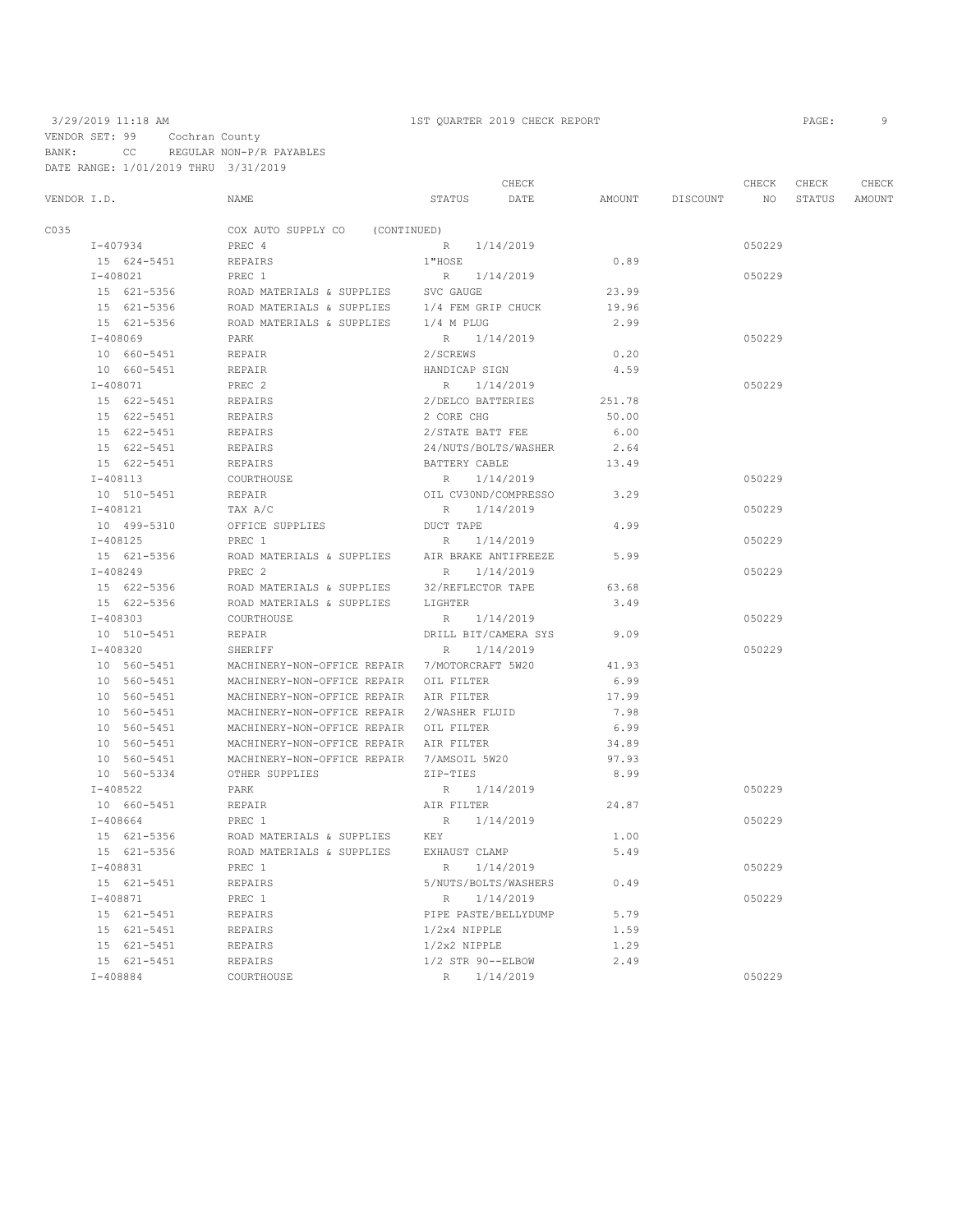VENDOR SET: 99 Cochran County BANK: CC REGULAR NON-P/R PAYABLES

DATE RANGE: 1/01/2019 THRU 3/31/2019

|             |                 |                                                            | CHECK                    |         |          | CHECK           | CHECK  | CHECK    |
|-------------|-----------------|------------------------------------------------------------|--------------------------|---------|----------|-----------------|--------|----------|
| VENDOR I.D. |                 | NAME                                                       | STATUS<br>DATE           | AMOUNT  | DISCOUNT | NO <sub>1</sub> | STATUS | AMOUNT   |
| C035        |                 | COX AUTO SUPPLY CO<br>(CONTINUED)                          |                          |         |          |                 |        |          |
|             | I-408884        | COURTHOUSE                                                 | R 1/14/2019              |         |          | 050229          |        |          |
|             | 10 510-5451     | REPAIR                                                     | 20/PLASTIC ANCHORS/C     | 1.40    |          |                 |        |          |
|             | 10 510-5451     | REPAIR                                                     | 20/SCREWS                | 1.40    |          |                 |        |          |
|             | $I - 408885$    | COURTHOUSE                                                 | R 1/14/2019              |         |          | 050229          |        |          |
|             | 10 510-5451     | REPAIR                                                     | DRILL BIT/CAMERA SYS     | 2.79    |          |                 |        |          |
|             | 10 510-5451     | REPAIR                                                     | 10/SCREW COUPLINGS       | 5.90    |          |                 |        |          |
|             | $I - 409063$    | PREC <sub>3</sub>                                          | R<br>1/14/2019           |         |          | 050229          |        |          |
|             | 15 623-5451     | REPAIRS                                                    | WIX FUEL/WATER FILTE     | 14.99   |          |                 |        |          |
|             | 15 623-5451     | REPAIRS                                                    | STARTER FLUID            | 4.99    |          |                 |        |          |
|             | 15 623-5330     | FUEL AND OIL                                               | 2/DIESEL KLEEN           | 39.98   |          |                 |        |          |
|             | I-409194        | PREC 1                                                     | R 1/14/2019              |         |          | 050229          |        |          |
|             | 15 621-5451     | REPAIRS                                                    | AIR HOSE                 | 79.99   |          |                 |        |          |
|             | $I - 409234$    | SHERIFF                                                    | R 1/14/2019              |         |          | 050229          |        |          |
|             | 10 560-5451     | MACHINERY-NON-OFFICE REPAIR OIL FILTER/#8558               |                          | 6.99    |          |                 |        |          |
|             | 10 560-5451     | MACHINERY-NON-OFFICE REPAIR AIR FILTER                     |                          | 34.89   |          |                 |        |          |
|             | 10 560-5451     | MACHINERY-NON-OFFICE REPAIR 7/MOBIL1 5/20                  |                          | 69.93   |          |                 |        |          |
|             | 10 560-5451     | MACHINERY-NON-OFFICE REPAIR OIL CHANGE                     |                          | 25.00   |          |                 |        |          |
|             | 10 560-5451     | MACHINERY-NON-OFFICE REPAIR DISC                           |                          | 34.20CR |          |                 |        |          |
|             | $I - 409251$    | PREC 1                                                     | R 1/14/2019              |         |          | 050229          |        |          |
|             | 15 621-5356     | ROAD MATERIALS & SUPPLIES                                  | WD40                     | 7.99    |          |                 |        |          |
|             | 15 621-5451     | REPAIRS                                                    | MYSTERY OIL              | 8.39    |          |                 |        |          |
|             | $I - 48.34$     | PREC <sub>2</sub>                                          | R<br>1/14/2019           |         |          | 050229          |        |          |
|             | 15 622-5356     | ROAD MATERIALS & SUPPLIES 2/BLUE SHOP TOWELS               |                          | 7.98    |          |                 |        |          |
|             | 15 622-5356     | ROAD MATERIALS & SUPPLIES 2/PAPER TOWELS                   |                          | 9.98    |          |                 |        |          |
|             | 15 622-5356     | ROAD MATERIALS & SUPPLIES 2/JOES HAND CLNR                 |                          | 6.90    |          |                 |        |          |
|             | 15 622-5356     | ROAD MATERIALS & SUPPLIES                                  | JERSEY GLOVES            | 6.29    |          |                 |        |          |
|             | 15 622-5356     | ROAD MATERIALS & SUPPLIES DEERSKIN MENS L GLOV             |                          | 17.19   |          |                 |        | 1,081.49 |
| C064        |                 | CITY OF MORTON F D                                         |                          |         |          |                 |        |          |
|             | I-DEC 2018      | PUBLIC SAFETY*OTHER                                        | R 1/14/2019              |         |          | 050232          |        |          |
|             | 10 580-5414     | FIRE PROTECTION CONTRACTS WRECK/S OF GRLTWN 17             |                          | 350.00  |          |                 |        |          |
|             | 10 580-5414     | FIRE PROTECTION CONTRACTS                                  | FIRE/CTTN BL 4 S ON      | 350.00  |          |                 |        |          |
|             | 10 580-5414     | FIRE PROTECTION CONTRACTS                                  | FIRE/GRASS 3 S ON 21     | 350.00  |          |                 |        |          |
|             | $I-NOVI8$       | PUBLIC SAFETY*OTHER                                        | 1/14/2019<br>R           |         |          | 050232          |        |          |
|             | 10 580-5414     | FIRE PROTECTION CONTRACTS                                  | 1.5MI W OF WF 125:WR     | 350.00  |          |                 |        |          |
|             | 10 580-5414     | FIRE PROTECTION CONTRACTS                                  | 1585&CR95GRASS FIRE      | 350.00  |          |                 |        |          |
|             | 10 580-5414     | FIRE PROTECTION CONTRACTS                                  | 1585&769; PWRLN/GRASS    | 350.00  |          |                 |        |          |
|             | 10 580-5414     | FIRE PROTECTION CONTRACTS 1585 4MI W/1780; GRAS            |                          | 350.00  |          |                 |        |          |
|             | 10 580-5414     | FIRE PROTECTION CONTRACTS 1330 1.5 W 214; STRPR            |                          | 350.00  |          |                 |        | 2,800.00 |
| C084        |                 | CLERK, SEVENTH COURT OF APPEAL                             |                          |         |          |                 |        |          |
|             | $I-DEC 18/#2$   | STATE FEES                                                 | 1/14/2019<br>$R_{\perp}$ |         |          | 050233          |        |          |
|             |                 | 90 000-2379.002 7th Crt of Appeal Gov't22.2081COUNTY COURT |                          | 5.00    |          |                 |        |          |
|             | 90 000-2379.002 | 7th Crt of Appeal Gov't22.2081DISTRICT COURT               |                          | 5.00    |          |                 |        | 10.00    |
|             |                 |                                                            |                          |         |          |                 |        |          |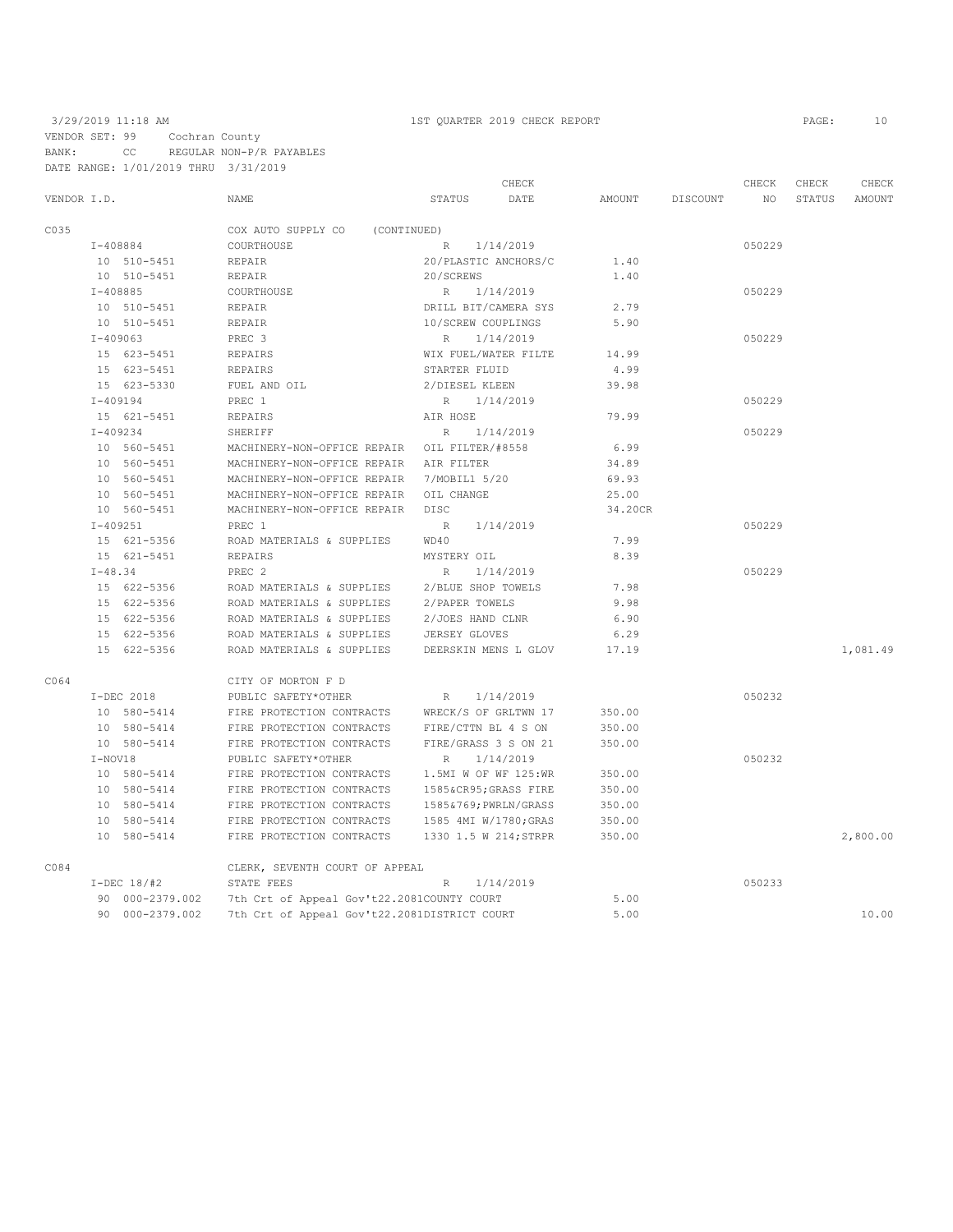|             |              |                            |                                                    |                 | CHECK                 |          |          | CHECK  | CHECK  | CHECK     |
|-------------|--------------|----------------------------|----------------------------------------------------|-----------------|-----------------------|----------|----------|--------|--------|-----------|
| VENDOR I.D. |              |                            | NAME                                               | STATUS          | DATE                  | AMOUNT   | DISCOUNT | NO     | STATUS | AMOUNT    |
| C340        |              |                            | COUNTY INFORMATION RESOURCE AG                     |                 |                       |          |          |        |        |           |
|             |              | I-RPL 9702                 | NON-DEPT'L                                         | R               | 1/14/2019             |          |          | 050234 |        |           |
|             |              | 10 409-5420                | TELECOMMUNICATIONS                                 |                 | 29 EMAIL ACCOUNTS NO  | 58.00    |          |        |        |           |
|             |              | I-SOP009965                | NON-DEPT'L                                         | $R_{\parallel}$ | 1/14/2019             |          |          | 050234 |        |           |
|             |              | 10 409-5420                | TELECOMMUNICATIONS                                 |                 | 29 EMAIL ACCTS NOV 2  | 58.00    |          |        |        | 116.00    |
| C367        |              |                            | COMPUTER TRANSITION SERVICES,                      |                 |                       |          |          |        |        |           |
|             | $I-172169$   |                            | SHERIFF/LAPTOPS                                    | $R_{\perp}$     | 1/14/2019             |          |          | 050235 |        |           |
|             |              | 10 560-5452                | OFFICE EQUIPMENT REPAIR                            |                 | 3.5HRS/INSTL SFTWR, L | 420.00   |          |        |        |           |
|             |              | 10 560-5452                | OFFICE EQUIPMENT REPAIR                            |                 | RPR W/STA TO VPN CON  | 30.00    |          |        |        |           |
|             | $I-172259$   |                            | NON-DEPT'L                                         | $R_{\parallel}$ | 1/14/2019             |          |          | 050235 |        |           |
|             |              | 10 409-5420                | TELECOMMUNICATIONS                                 |                 | 22 TREND MICRO JAN 1  | 35.20    |          |        |        |           |
|             | $I - 172445$ |                            | SHERIFF/COURTHOUSE                                 | R               | 1/14/2019             |          |          | 050235 |        |           |
|             |              | 10 560-5452                | OFFICE EQUIPMENT REPAIR                            |                 | 1.25hrs/RPL W/S, CISC | 137.50   |          |        |        |           |
|             |              | 24 510-5499                | COURTHOUSE SECURITY CCP102.0 1.5hrs/RPR FIREWL.CA  |                 |                       | 180.00   |          |        |        |           |
|             |              | 24 510-5499                | COURTHOUSE SECURITY CCP102.0 .75hrs/RPR CAM SYSTE  |                 |                       | 118.25   |          |        |        |           |
|             |              | 24 510-5499                | COURTHOUSE SECURITY CCP102.0 .25hrs/RPR CAM SYS@\$ |                 |                       | 35.75    |          |        |        |           |
|             |              | 10 560-5452                | OFFICE EQUIPMENT REPAIR                            |                 | .25HRS/RPL ROUTR @\$1 | 35.75CR  |          |        |        |           |
|             |              | $I-172673HD$               | COURTHOUSE                                         | R               | 1/14/2019             |          |          | 050235 |        |           |
|             |              | 10 510-5411                | MAINTENANCE CONTRACTS                              |                 | HELP DESK JAN 2019    | 692.04   |          |        |        |           |
|             |              | $I-INV51302$               | COURTHOUSE                                         | $\mathbb{R}$    | 1/14/2019             |          |          | 050235 |        |           |
|             |              | 10 510-5451                | REPAIR                                             |                 | CISCO MERAKI MS120 4  | 2,397.15 |          |        |        |           |
|             |              | 10 510-5411                | MAINTENANCE CONTRACTS                              |                 | 1YR CISCO LICENSE/SU  | 144.40   |          |        |        |           |
|             |              | 10 510-5451                | REPAIR                                             |                 | 6 MERAKI MR20 ACCESS  | 1,525.92 |          |        |        |           |
|             |              | 10 510-5411                | MAINTENANCE CONTRACTS                              |                 | 6 MERAKI SFTWR LIC/S  | 416.94   |          |        |        |           |
|             |              | 10 510-5451                | REPAIR                                             | SHIPPING        |                       | 10.00    |          |        |        |           |
|             |              | 10 510-5451                | REPAIR                                             | HANDLING        |                       | 15.00    |          |        |        | 6, 122.40 |
| C371        |              |                            | COCHRAN COUNTY TAX A/C                             |                 |                       |          |          |        |        |           |
|             |              | I-03 MACK #5012 '19 PREC 2 |                                                    | R               | 1/14/2019             |          |          | 050236 |        |           |
|             |              | 15 622-5451                | <b>REPAIRS</b>                                     |                 | STATE INSP FEE/03 MA  | 7.50     |          |        |        |           |
|             |              | I-05 MACK #1795 '19 PREC 2 |                                                    | R               | 1/14/2019             |          |          | 050236 |        |           |
|             |              | 15 622-5451                | REPAIRS                                            |                 | STATE INSP FEE/05 MA  | 7.50     |          |        |        |           |
|             |              | I-06 TRLR #0320 '19 PREC 2 |                                                    | R               | 1/14/2019             |          |          | 050236 |        |           |
|             |              | 15 622-5451                | REPAIRS                                            |                 | STATE INSP FEE/06 CT  | 7.50     |          |        |        |           |
|             |              |                            | I-08 TROX #7727 '19 ALL PRECINCTS/WATER TRLR       | $\mathbb{R}$    | 1/14/2019             |          |          | 050236 |        |           |
|             |              | 15 622-5451                | <b>REPAIRS</b>                                     |                 | STATE INSP FEE/08 TR  | 7.50     |          |        |        |           |
|             |              | I-90 KENW #7319 '19 PREC 2 |                                                    | R               | 1/14/2019             |          |          | 050236 |        |           |
|             |              | 15 622-5451                | REPAIRS                                            |                 | STATE INSP FEE/KENWT  | 7.50     |          |        |        | 37.50     |
| D196        |              |                            | JORGE DE LA CRUZ, SHERIFF                          |                 |                       |          |          |        |        |           |
|             |              | I-010819/GROC              | JAIL                                               | R               | 1/14/2019             |          |          | 050237 |        |           |
|             |              | 10 512-5333                | FOOD-PRISONERS                                     |                 | CHIPS/FAM\$ 1/3       | 1.75     |          |        |        |           |
|             |              | 10 512-5333                | FOOD-PRISONERS                                     |                 | 2/MILK/ALLSUPS 1/5    | 6.98     |          |        |        |           |
|             |              | 10 512-5333                | FOOD-PRISONERS                                     |                 | 3/EGGS/ALLSUPS 1/8    | 7.97     |          |        |        |           |
|             |              | 10 512-5333                | FOOD-PRISONERS                                     | LETTUCE         |                       | 1.59     |          |        |        |           |
|             |              | 10 512-5333                | FOOD-PRISONERS                                     | 2/TOMATOES      |                       | 2.78     |          |        |        |           |
|             |              | 10 512-5333                | FOOD-PRISONERS                                     | 2/MILK          |                       | 6.98     |          |        |        |           |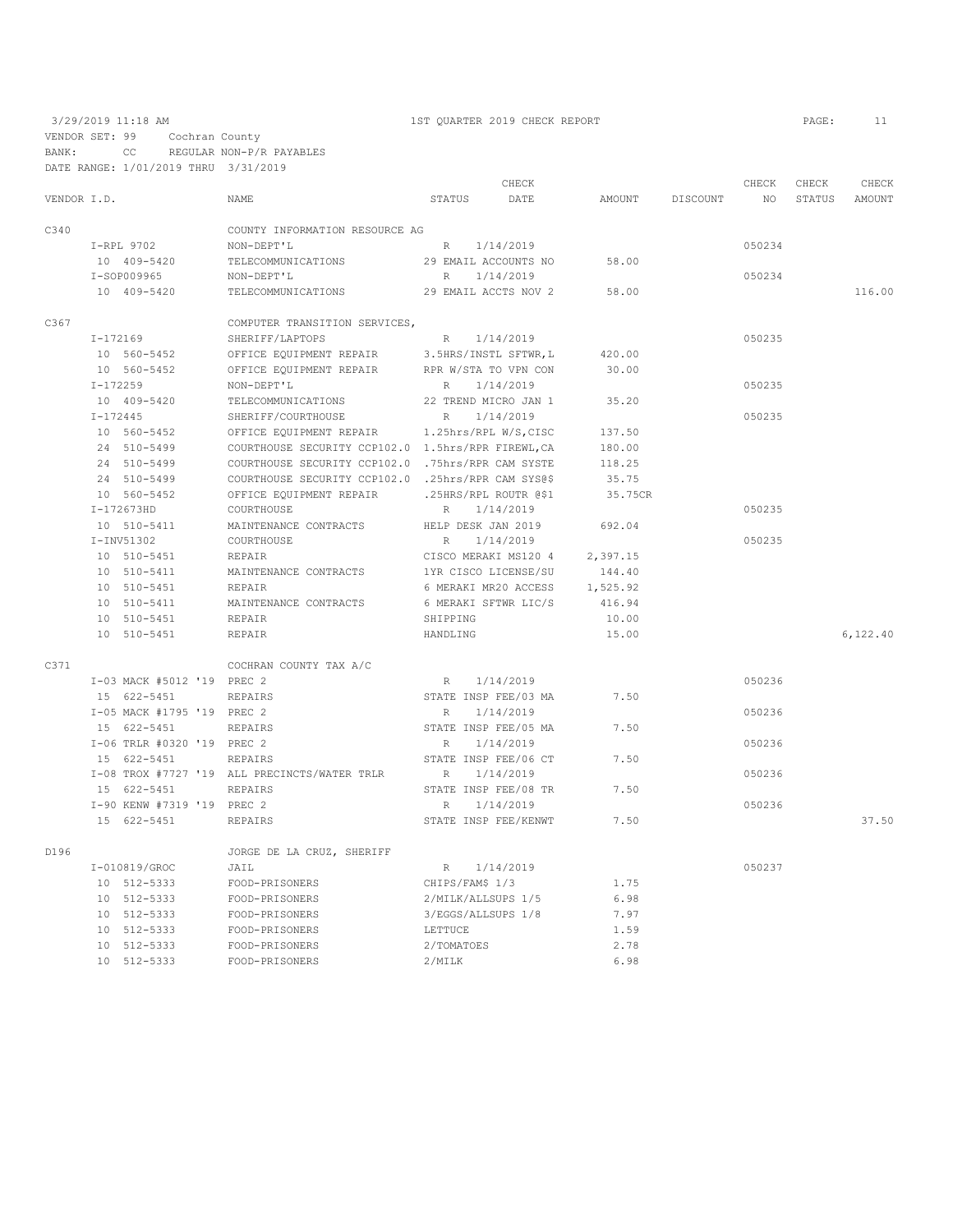|             |    |                              |                           |                      | CHECK     |        |          | CHECK  | CHECK  | CHECK  |
|-------------|----|------------------------------|---------------------------|----------------------|-----------|--------|----------|--------|--------|--------|
| VENDOR I.D. |    |                              | <b>NAME</b>               | STATUS               | DATE      | AMOUNT | DISCOUNT | NO.    | STATUS | AMOUNT |
| D196        |    |                              | JORGE DE LA CRUZ, SHERIFF | (CONTINUED)          |           |        |          |        |        |        |
|             |    | I-010819/GROC                | JAIL                      | $R_{\parallel}$      | 1/14/2019 |        |          | 050237 |        |        |
|             |    | 10 512-5333                  | FOOD-PRISONERS            | 7/BREAD              |           | 4.87   |          |        |        |        |
|             |    | 10 512-5333                  | FOOD-PRISONERS            | EGGS/ALLSUPS 1/8     |           | 2.99   |          |        |        |        |
|             |    | I-011119/SALAZAR UNI SHERIFF |                           | R                    | 1/14/2019 |        |          | 050237 |        |        |
|             |    | 10 560-5205                  | UNIFORMS                  | 2/BLK BDU'S/REGINA S |           | 53.98  |          |        |        |        |
|             |    | 10 560-5205                  | UNIFORMS                  | SHIPPING/LAPG        |           | 7.99   |          |        |        |        |
|             |    | I-122818/GROC                | JAIL                      | R                    | 1/14/2019 |        |          | 050237 |        |        |
|             |    | 10 512-5333                  | FOOD-PRISONERS            | 2/EGGS/ALLSUPS 12/11 |           | 5.98   |          |        |        |        |
|             |    | 10 512-5333                  | FOOD-PRISONERS            | 4/CORN TORTILLAS     |           | 5.56   |          |        |        |        |
|             |    | 10 512-5333                  | FOOD-PRISONERS            | LETTUCE/ALLSUPS 12/1 |           | 1.09   |          |        |        |        |
|             |    | 10 512-5333                  | FOOD-PRISONERS            | TOMATOES             |           | 1.39   |          |        |        |        |
|             |    | 10 512-5333                  | FOOD-PRISONERS            | 2/BOLOGNA            |           | 3.58   |          |        |        |        |
|             |    | 10 512-5333                  | FOOD-PRISONERS            | POTATOES/ALLSUPS 12/ |           | 2.99   |          |        |        |        |
|             |    | 10 512-5333                  | FOOD-PRISONERS            | INSTANT POTATOES/FAM |           | 2.00   |          |        |        |        |
|             |    | 10 512-5333                  | FOOD-PRISONERS            | MASHED POTATOES      |           | 1.00   |          |        |        |        |
|             | 10 | 512-5333                     | FOOD-PRISONERS            | 2/TOMATOES/ALLSUPS 1 |           | 2.78   |          |        |        |        |
|             |    | 10 512-5333                  | FOOD-PRISONERS            | LETTUCE              |           | 1.59   |          |        |        |        |
|             |    | 10 512-5333                  | FOOD-PRISONERS            | VEG OIL              |           | 1.39   |          |        |        |        |
|             |    | 10 512-5333                  | FOOD-PRISONERS            | PICKLES/FAM\$ 12/14  |           | 1.75   |          |        |        |        |
|             |    | 10 512-5333                  | FOOD-PRISONERS            | 8/BREAD/ALLSUPS 12/1 |           | 6.36   |          |        |        |        |
|             | 10 | 512-5333                     | FOOD-PRISONERS            | LETTUCE              |           | 1.59   |          |        |        |        |
|             | 10 | 512-5333                     | FOOD-PRISONERS            | 2/TOMATOES           |           | 2.78   |          |        |        |        |
|             |    | 10 512-5333                  | FOOD-PRISONERS            | CORN TORTILLAS       |           | 1.39   |          |        |        |        |
|             |    | 10 512-5333                  | FOOD-PRISONERS            | EGGS                 |           | 2.99   |          |        |        |        |
|             |    | 10 512-5333                  | FOOD-PRISONERS            | 2/MILK               |           | 6.98   |          |        |        |        |
|             |    | 10 512-5333                  | FOOD-PRISONERS            | 2/HAM/ALLSUPS 12/15  |           | 5.98   |          |        |        |        |
|             |    | 10 512-5333                  | FOOD-PRISONERS            | CAYENNE PEPPER/FAM\$ |           | 1.00   |          |        |        |        |
|             |    | 10 512-5333                  | FOOD-PRISONERS            | CHILI POWDER         |           | 1.00   |          |        |        |        |
|             | 10 | 512-5333                     | FOOD-PRISONERS            | SHREDDED CHEESE      |           | 3.15   |          |        |        |        |
|             |    | 10 512-5333                  | FOOD-PRISONERS            | HB PATTIES           |           | 8.00   |          |        |        |        |
|             |    | 10 512-5333                  | FOOD-PRISONERS            | 4/CHIPS/FAM\$ 12/15  |           | 7.00   |          |        |        |        |
|             |    | 10 512-5333                  | FOOD-PRISONERS            | SUGAR/FAM\$ 12/17    |           | 2.25   |          |        |        |        |
|             | 10 | 512-5333                     | FOOD-PRISONERS            | VEG OIL              |           | 2.50   |          |        |        |        |
|             | 10 | 512-5333                     | FOOD-PRISONERS            | 3/FIDEO/ALLSUPS 12/1 |           | 1.35   |          |        |        |        |
|             |    | 10 512-5333                  | FOOD-PRISONERS            | 2/TOMATOES           |           | 2.78   |          |        |        |        |
|             |    | 10 512-5333                  | FOOD-PRISONERS            | $4/CHIPS/FAM$$ 12/18 |           | 7.00   |          |        |        |        |
|             |    | 10 512-5333                  | FOOD-PRISONERS            | 2/TORTILLAS/ALLSUPS  |           | 3.98   |          |        |        |        |
|             |    | 10 512-5333                  | FOOD-PRISONERS            | EGGS                 |           | 2.99   |          |        |        |        |
|             |    | 10 512-5333                  | FOOD-PRISONERS            | 2/POTATOES           |           | 1.98   |          |        |        |        |
|             | 10 | 512-5333                     | FOOD-PRISONERS            | MILK                 |           | 3.49   |          |        |        |        |
|             | 10 | 512-5333                     | FOOD-PRISONERS            | LETTUCE/ALLSUPS 12/1 |           | 1.59   |          |        |        |        |
|             | 10 | 512-5333                     | FOOD-PRISONERS            | 2/MILK/ALLSUPS 12/21 |           | 6.98   |          |        |        |        |
|             |    | 10 512-5391                  | MEDICAL CARE-PRISONERS    | MAXLAX/FAM\$ 12/24   |           | 1.75   |          |        |        |        |
|             |    | 10 512-5333                  | FOOD-PRISONERS            | MILK/ALLSUPS 12/25   |           | 3.49   |          |        |        |        |
|             | 10 | 512-5333                     | FOOD-PRISONERS            | MILK/ALLSUPS 12/27   |           | 3.49   |          |        |        |        |
|             | 10 | 512-5333                     | FOOD-PRISONERS            | PICKLES/ALLSUPS 12/2 |           | 2.59   |          |        |        |        |
|             |    | 10 512-5333                  | FOOD-PRISONERS            | 3/TOMATOES           |           | 4.17   |          |        |        |        |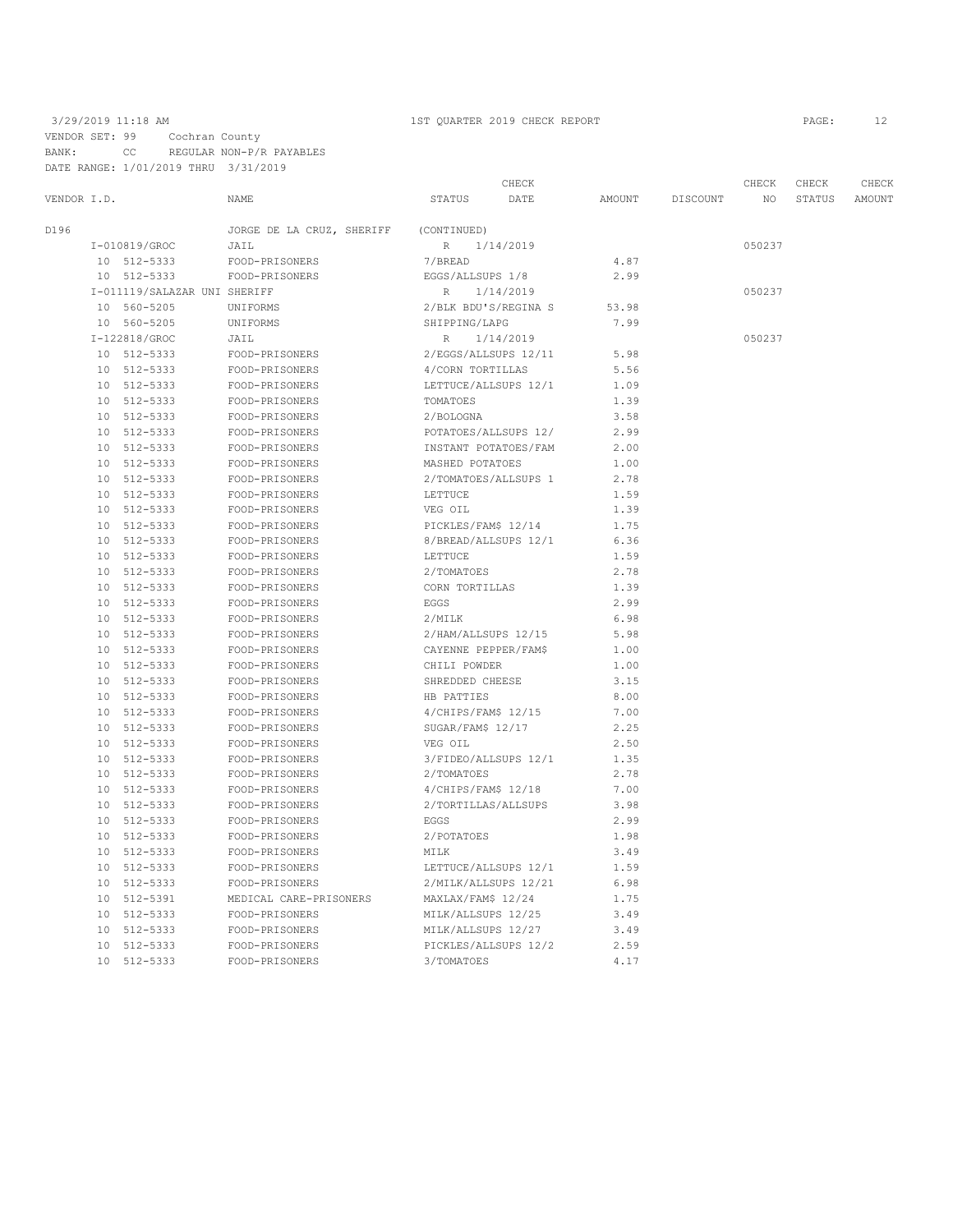|             |                   |                            |                      | CHECK     |          |          | CHECK  | CHECK  | CHECK     |
|-------------|-------------------|----------------------------|----------------------|-----------|----------|----------|--------|--------|-----------|
| VENDOR I.D. |                   | NAME                       | STATUS               | DATE      | AMOUNT   | DISCOUNT | NO     | STATUS | AMOUNT    |
| D196        |                   | JORGE DE LA CRUZ, SHERIFF  | (CONTINUED)          |           |          |          |        |        |           |
|             | I-122818/GROC     | JAIL                       | R                    | 1/14/2019 |          |          | 050237 |        |           |
|             | 10 512-5333       | FOOD-PRISONERS             | LETTUCE              |           | 1.59     |          |        |        |           |
|             | I-123118/GROC     | JAIL                       | R                    | 1/14/2019 |          |          | 050237 |        |           |
|             | 10 512-5333       | FOOD-PRISONERS             | MILK/ALLSUPS 12/29   |           | 3.49     |          |        |        |           |
|             | 10 512-5333       | FOOD-PRISONERS             | TOMATOES/ALLSUPS 12/ |           | 1.39     |          |        |        |           |
|             | 10 512-5333       | FOOD-PRISONERS             | LETTUCE              |           | 1.59     |          |        |        |           |
|             | 10 512-5333       | FOOD-PRISONERS             | 2/MILK/ALLSUPS 12/30 |           | 6.98     |          |        |        |           |
|             | 10 512-5333       | FOOD-PRISONERS             | 12/BREAD/ALLSUPS 12/ |           | 9.54     |          |        |        |           |
|             | 10 512-5333       | FOOD-PRISONERS             | LETTUCE              |           | 1.59     |          |        |        |           |
|             | 10 512-5333       | FOOD-PRISONERS             | 2/TOMATOES           |           | 2.78     |          |        |        |           |
|             | 10 512-5333       | FOOD-PRISONERS             | 2/MILK               |           | 6.98     |          |        |        | 265.51    |
| E069        |                   | ENCARTELE, INC             |                      |           |          |          |        |        |           |
|             | $I-8112$          | JAIL                       | $R_{\perp}$          | 1/14/2019 |          |          | 050238 |        |           |
|             | 10 000-4380.200   | OTHER [MISCELLANEOUS]      | 100 PHONE CARDS      |           | 500.00   |          |        |        | 500.00    |
| E075        |                   | WEX BANK                   |                      |           |          |          |        |        |           |
|             | I-57240132        | SHERIFF/JUV PROB/CONSTABLE | R                    | 1/14/2019 |          |          | 050239 |        |           |
|             | 17 573-5427       | TRAVEL & TRAINING          | 19.89GL/UNL LBK WTC  |           | 34.74    |          |        |        |           |
|             | 10 550-5330       | FUEL & OIL                 | 23.393GL/UNL MORTON  |           | 42.48    |          |        |        |           |
|             | 10 550-5330       | FUEL & OIL                 | 20.50GL/UNL WTFC 12/ |           | 41.33    |          |        |        |           |
|             | 10 512-5499       | MISCELLANEOUS              | 16.17GL/LBK XPRT TRI |           | 28.71    |          |        |        |           |
|             | 10 512-5499       | MISCELLANEOUS              | 10.39GL/SW XPRT TRIN |           | 19.91    |          |        |        |           |
|             | 10 512-5499       | MISCELLANEOUS              | 14.1GL/HICO XPRT TRI |           | 26.85    |          |        |        |           |
|             | 10 512-5499       | MISCELLANEOUS              | <b>REBATE</b>        |           | 0.70CR   |          |        |        | 193.32    |
| E079        |                   | ELECTION WORKS INC.        |                      |           |          |          |        |        |           |
|             | $I - 8734$        | <b>ELECTIONS</b>           | R                    | 1/14/2019 |          |          | 050240 |        |           |
|             | 10 490-5335       | ELECTION SUPPLIES          | 100 ADA BALLOT MARKE |           | 525.00   |          |        |        |           |
|             | 10 490-5335       | ELECTION SUPPLIES          | SHIPPING             |           | 20.76    |          |        |        | 545.76    |
| F010        |                   | FIVE-AREA TELEPHONE CO-OP  |                      |           |          |          |        |        |           |
|             | I-927-5510 JAN 19 | PREC 4                     | R                    | 1/14/2019 |          |          | 050241 |        |           |
|             | 15 624-5420       | TELECOMMUNICATIONS         | BASIC SVCS 1/2-2/1/1 |           | 32.25    |          |        |        |           |
|             | 15 624-5420       | TELECOMMUNICATIONS         | FEES                 |           | 10.76    |          |        |        | 43.01     |
| F014        |                   | FRONTIER AMBULANCE CORP.   |                      |           |          |          |        |        |           |
|             | I-2018 SUBSIDY 04 | PUBLIC SAFETY*OTHER        | R                    | 1/14/2019 |          |          | 050242 |        |           |
|             | 10 580-5404       | MEDICAL-E.M.S. SUBSIDIES   | 2018 SUBSIDY 4TH OTR |           | 6,250.00 |          |        |        |           |
|             | I-2019 SUBSIDY 01 | PUBLIC SAFETY*OTHER        | $\mathbb R$          | 1/14/2019 |          |          | 050242 |        |           |
|             | 10 580-5404       | MEDICAL-E.M.S. SUBSIDIES   | 2019 SUBSIDY 1ST OTR |           | 6,250.00 |          |        |        | 12,500.00 |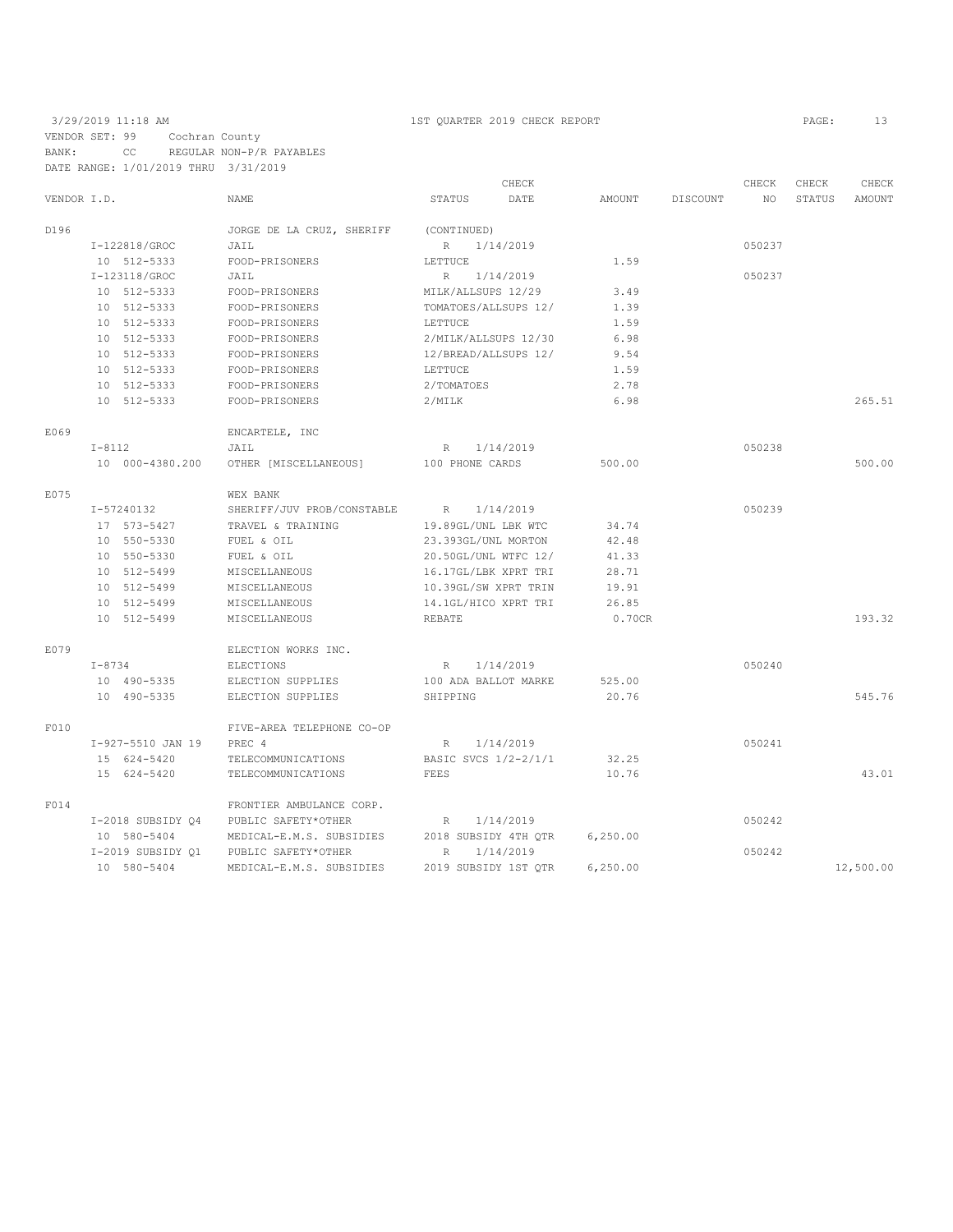VENDOR SET: 99 Cochran County

BANK: CC REGULAR NON-P/R PAYABLES

|             | DATE RANGE: 1/01/2019 THRU 3/31/2019 |                                                                    |                   |                               |                 |        |        |          |
|-------------|--------------------------------------|--------------------------------------------------------------------|-------------------|-------------------------------|-----------------|--------|--------|----------|
|             |                                      |                                                                    |                   | CHECK                         |                 | CHECK  | CHECK  | CHECK    |
| VENDOR I.D. |                                      | <b>NAME</b>                                                        |                   | STATUS DATE                   | AMOUNT DISCOUNT | NO .   | STATUS | AMOUNT   |
| F073        |                                      | FRONTIER VALLEY INC.                                               |                   |                               |                 |        |        |          |
|             | $I - 381575$                         | PARK                                                               |                   | R 1/14/2019                   |                 | 050243 |        |          |
|             | 10 660-5451                          | REPAIR                                                             |                   | 2"STUB VALVE COVER            | 10.41           |        |        |          |
|             | 10 660-5451                          | REPAIR                                                             | 4"STUB VALVE STEM |                               | 5.93            |        |        | 16.34    |
|             |                                      |                                                                    |                   |                               |                 |        |        |          |
| G074        |                                      | GRAVES, HUMPHRIES, STAHL, LTD                                      |                   |                               |                 |        |        |          |
|             | I-FEES DEC18                         | JUSTICE OF PEACE                                                   |                   | R 1/14/2019                   |                 | 050244 |        |          |
|             |                                      | 10 000-2206.002 COLLECTION AGENCY FEES COLLECTION FEES DECE 200.63 |                   |                               |                 |        |        | 200.63   |
| G249        |                                      | GULF COAST TRADES CENTER                                           |                   |                               |                 |        |        |          |
|             | I-2013044479                         | JUVENILE PROBATION                                                 |                   | R 1/14/2019                   |                 | 050245 |        |          |
|             | 17 573-5413.004                      | Other Placements                                                   |                   | 31DAYS/POST(N)@103.0 3,193.93 |                 |        |        | 3,193.93 |
| J044        |                                      | JAMES PUBLISHING INC.                                              |                   |                               |                 |        |        |          |
|             | I-WC126499                           | ATTORNEY                                                           |                   | R 1/14/2019                   |                 | 050246 |        |          |
|             | 10 475-5590                          | LAW LIBRARY MTRLS/UPDATES                                          |                   | TEXAS CRIMINAL JURY           | 199.00          |        |        |          |
|             | 10 475-5590                          | LAW LIBRARY MTRLS/UPDATES SHIPPING                                 |                   |                               | 15.00           |        |        | 214.00   |
|             |                                      |                                                                    |                   |                               |                 |        |        |          |
| J049        |                                      | JUVENILE PROBATION FUND                                            |                   |                               |                 |        |        |          |
|             |                                      | I-LOCAL MATCH 01/19 JUVENILE PROBATION                             |                   | R 1/14/2019                   |                 | 050247 |        |          |
|             | 10 571-5472                          | LOCAL SUPPORT-JUV BOARD LOCAL FUNDS MATCH JA 4,166.00              |                   |                               |                 |        |        | 4,166.00 |
| L010        |                                      | LEWIS FARM & RANCH STORE INC                                       |                   |                               |                 |        |        |          |
|             | $I - 83729$                          | ACTIVITY BLDG                                                      | R                 | 1/14/2019                     |                 | 050248 |        |          |
|             | 10 662-5332                          | CUSTODIAL SUPPLIES                                                 |                   | 2/ODOR NEUTRALIZER            | 13.98           |        |        |          |
|             | 10 662-5332                          | CUSTODIAL SUPPLIES                                                 | TRASH BAGS        |                               | 19.99           |        |        |          |
|             | 10 662-5332                          | CUSTODIAL SUPPLIES                                                 | 2/ELECTRIC TAPE   |                               | 9.18            |        |        |          |
|             | 10 662-5332                          | CUSTODIAL SUPPLIES                                                 | DISC              |                               | 4.32CR          |        |        |          |
|             | $I - 84134$                          | <b>ACTIVITY BLDG</b>                                               |                   | R 1/14/2019                   |                 | 050248 |        |          |
|             | 10 662-5332                          | CUSTODIAL SUPPLIES                                                 | BLADE             |                               | 4.99            |        |        |          |
|             | 10 662-5332                          | CUSTODIAL SUPPLIES                                                 | DISC              |                               | 0.50CR          |        |        |          |
|             | $I - 84157$                          | PREC <sub>2</sub>                                                  |                   | R 1/14/2019                   |                 | 050248 |        |          |
|             | 15 622-5356                          | ROAD MATERIALS & SUPPLIES                                          | TOILET PAPER      |                               | 11.99           |        |        |          |
|             | $I - 84214$                          | PARK                                                               |                   | R 1/14/2019                   |                 | 050248 |        |          |
|             | 10 660-5332                          | CUSTODIAL SUPPLIES                                                 | LOCK              |                               | 7.99            |        |        |          |
|             | 10 660-5332                          | CUSTODIAL SUPPLIES                                                 | DISC              |                               | 0.80CR          |        |        |          |
|             | $I - 84227$                          | ACTIVITY BLDG                                                      |                   | R 1/14/2019                   |                 | 050248 |        |          |
|             | 10 662-5332                          | CUSTODIAL SUPPLIES                                                 | ICE SCRAPER       |                               | 24.99           |        |        |          |
|             | 10 662-5332                          | CUSTODIAL SUPPLIES                                                 | DISC              |                               | 2.50CR          |        |        |          |
|             | $I - 84305$                          | JAIL                                                               |                   | R 1/14/2019                   |                 | 050248 |        |          |
|             | 10 512-5392                          | MISCELLANEOUS SUPPLIES                                             | 2'HOSE            |                               | 3.18            |        |        |          |
|             | 10 512-5392                          | MISCELLANEOUS SUPPLIES                                             | DISC              |                               | 0.32CR          |        |        |          |
|             | I-84365                              | SHERIFF                                                            |                   | R 1/14/2019                   |                 | 050248 |        |          |
|             | 10 560-5334                          | OTHER SUPPLIES                                                     | 2/POWER STRIPS    |                               | 11.98           |        |        |          |
|             | 10 560-5334                          | OTHER SUPPLIES                                                     | DISC              |                               | 1.20CR          |        |        |          |
|             | $I - 84487$                          | ACTIVITY BLDG                                                      |                   | R 1/14/2019                   |                 | 050248 |        |          |
|             | 10 662-5332                          | CUSTODIAL SUPPLIES                                                 | 3/BULBS           |                               | 35.97           |        |        |          |
|             | 10 662-5332                          | CUSTODIAL SUPPLIES                                                 | DISC              |                               | 3.60CR          |        |        |          |

I-84535 COURTHOUSE R 1/14/2019 050248

3/29/2019 11:18 AM 1ST QUARTER 2019 CHECK REPORT PAGE: 14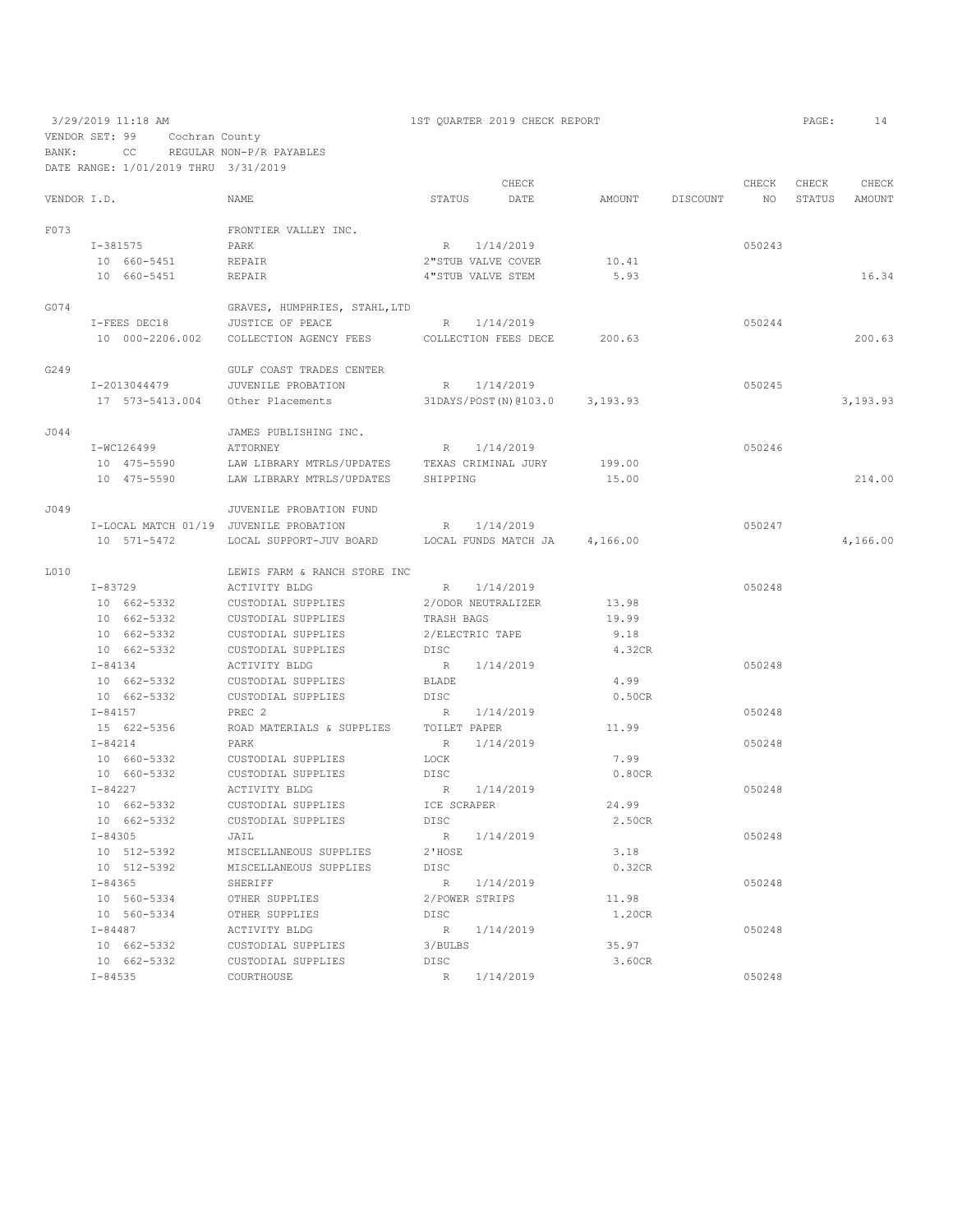VENDOR SET: 99 Cochran County BANK: CC REGULAR NON-P/R PAYABLES

|             | DATE RANGE: 1/01/2019 THRU 3/31/2019 |                                                  |                      |        |                 |        |        |        |
|-------------|--------------------------------------|--------------------------------------------------|----------------------|--------|-----------------|--------|--------|--------|
|             |                                      |                                                  | CHECK                |        |                 | CHECK  | CHECK  | CHECK  |
| VENDOR I.D. |                                      | <b>NAME</b>                                      | STATUS<br>DATE       |        | AMOUNT DISCOUNT | NO.    | STATUS | AMOUNT |
| L010        |                                      | LEWIS FARM & RANCH STORE                         | (CONTINUED)          |        |                 |        |        |        |
|             | $I - 84535$                          | COURTHOUSE                                       | R 1/14/2019          |        |                 | 050248 |        |        |
|             | 24 510-5499                          | COURTHOUSE SECURITY CCP102.0 2/1.5 STRAPS/CAMERA |                      | 1.58   |                 |        |        |        |
|             | 24 510-5499                          | COURTHOUSE SECURITY CCP102.0 30FT/1/2" CONDUIT 3 |                      | 11.67  |                 |        |        |        |
|             | 24 510-5499                          | COURTHOUSE SECURITY CCP102.0 10FT/1/2" CONDUIT 1 |                      | 3.89   |                 |        |        |        |
|             | 24 510-5499                          | COURTHOUSE SECURITY CCP102.0 2/CAULK             |                      | 9.98   |                 |        |        |        |
|             | 24 510-5499                          | COURTHOUSE SECURITY CCP102.0 CAULK GUN           |                      | 4.59   |                 |        |        |        |
|             | I-84640                              | PREC <sub>3</sub>                                | R 1/14/2019          |        |                 | 050248 |        |        |
|             | 15 623-5356                          | ROAD MATERIALS & SUPPLIES TOILET PAPER           |                      | 23.98  |                 |        |        |        |
|             | 15 623-5356                          | ROAD MATERIALS & SUPPLIES DISC                   |                      | 2.40CR |                 |        |        | 184.29 |
| L057        |                                      | L KENLEY, dba                                    |                      |        |                 |        |        |        |
|             | $I-8761$                             | PREC <sub>3</sub>                                | 1/14/2019<br>R       |        |                 | 050249 |        |        |
|             | 15 623-5451                          | REPAIRS                                          | DECALS/RPL MAINTAINE | 120.00 |                 |        |        |        |
|             | 15 623-5571                          | CAPITAL OUTLAY                                   | DECALS/'19 140M3     | 120.00 |                 |        |        | 240.00 |
| L227        |                                      | LYNN COUNTY SHERIFF'S OFFICE                     |                      |        |                 |        |        |        |
|             | I-DEC 2018                           | JAIL                                             | R 1/14/2019          |        |                 | 050250 |        |        |
|             | 10 512-5499                          | MISCELLANEOUS                                    | 11/DAYS@\$40/ YONDON | 440.00 |                 |        |        |        |
|             | 10 512-5499                          | MISCELLANEOUS                                    | 11/DAYS GEORGE NAVAR | 440.00 |                 |        |        |        |
|             | I-DEC18/MEDS                         | JAIL                                             | R 1/14/2019          |        |                 | 050250 |        |        |
|             | 10 512-5391                          | MEDICAL CARE-PRISONERS                           | RX#1/NAVARRETTE      | 6.39   |                 |        |        | 886.39 |
| L228        |                                      | LUBBOCK LOCK AND KEY, INC                        |                      |        |                 |        |        |        |
|             | I-326874                             | COURTHOUSE/CTRM SECURITY                         | R 1/14/2019          |        |                 | 050251 |        |        |
|             | 10 510-5451                          | REPAIR                                           | SVC CALL 1/3/19      | 45.00  |                 |        |        |        |
|             | 10 510-5451                          | REPAIR                                           | 26D TURN CYLINDER/DB | 15.50  |                 |        |        |        |
|             | 10 510-5451                          | REPAIR                                           | 110 MILES @\$1.90    | 209.00 |                 |        |        |        |
|             | $I-326886$                           | PREC 2                                           | R 1/14/2019          |        |                 | 050251 |        |        |
|             | 15 622-5451                          | REPAIRS                                          | 1 REKEY              | 12.25  |                 |        |        |        |
|             | 15 622-5451                          | REPAIRS                                          | 2 PADLOCKS           | 50.50  |                 |        |        |        |
|             | 15 622-5451                          | REPAIRS                                          | SVC CALL 1/4/19      | 45.00  |                 |        |        |        |
|             | 15 622-5451                          | REPAIRS                                          | 4 KEY BLANKS         | 9.00   |                 |        |        |        |
|             | 15 622-5451                          | <b>REPAIRS</b>                                   | 90 MILES @\$1.90     | 171.00 |                 |        |        | 557.25 |
| M011        |                                      | MCWHORTER'S LTD                                  |                      |        |                 |        |        |        |
|             | I-4023466                            | PREC 1                                           | R 1/14/2019          |        |                 | 050252 |        |        |
|             | 15 621-5454                          | TIRES                                            | 22. HUB/BELLY DUMP   | 95.00  |                 |        |        |        |
|             | 15 621-5454                          | TIRES                                            | 1R225 GDYR END LHS T | 417.68 |                 |        |        |        |
|             | 15 621-5454                          | TIRES                                            | MOUNT                | 10.00  |                 |        |        |        |
|             | 15 621-5454                          | TIRES                                            | METAL VALVE STEM     | 6.50   |                 |        |        |        |
|             | $I-4023912$                          | SHERIFF                                          | R<br>1/14/2019       |        |                 | 050252 |        |        |
|             | 10 560-5454                          | TIRES                                            | RPR FLAT/RR; 16 CHRG | 16.65  |                 |        |        |        |
|             | $I-4023963$                          | SHERIFF                                          | R<br>1/14/2019       |        |                 | 050252 |        |        |
|             | 10 560-5454                          | TIRES                                            | 2 FLAT RPR/17 CHEV # | 33.30  |                 |        |        |        |
|             | $I - 4024054$                        | SHERIFF                                          | 1/14/2019<br>R       |        |                 | 050252 |        |        |
|             | 10 560-5454                          | TIRES                                            | 4/LT265/70R17 TIRES/ | 756.76 |                 |        |        |        |
|             | 10 560-5454                          | TIRES                                            | 4/TIRE DISPOSAL FEE  | 10.00  |                 |        |        |        |
|             |                                      |                                                  |                      |        |                 |        |        |        |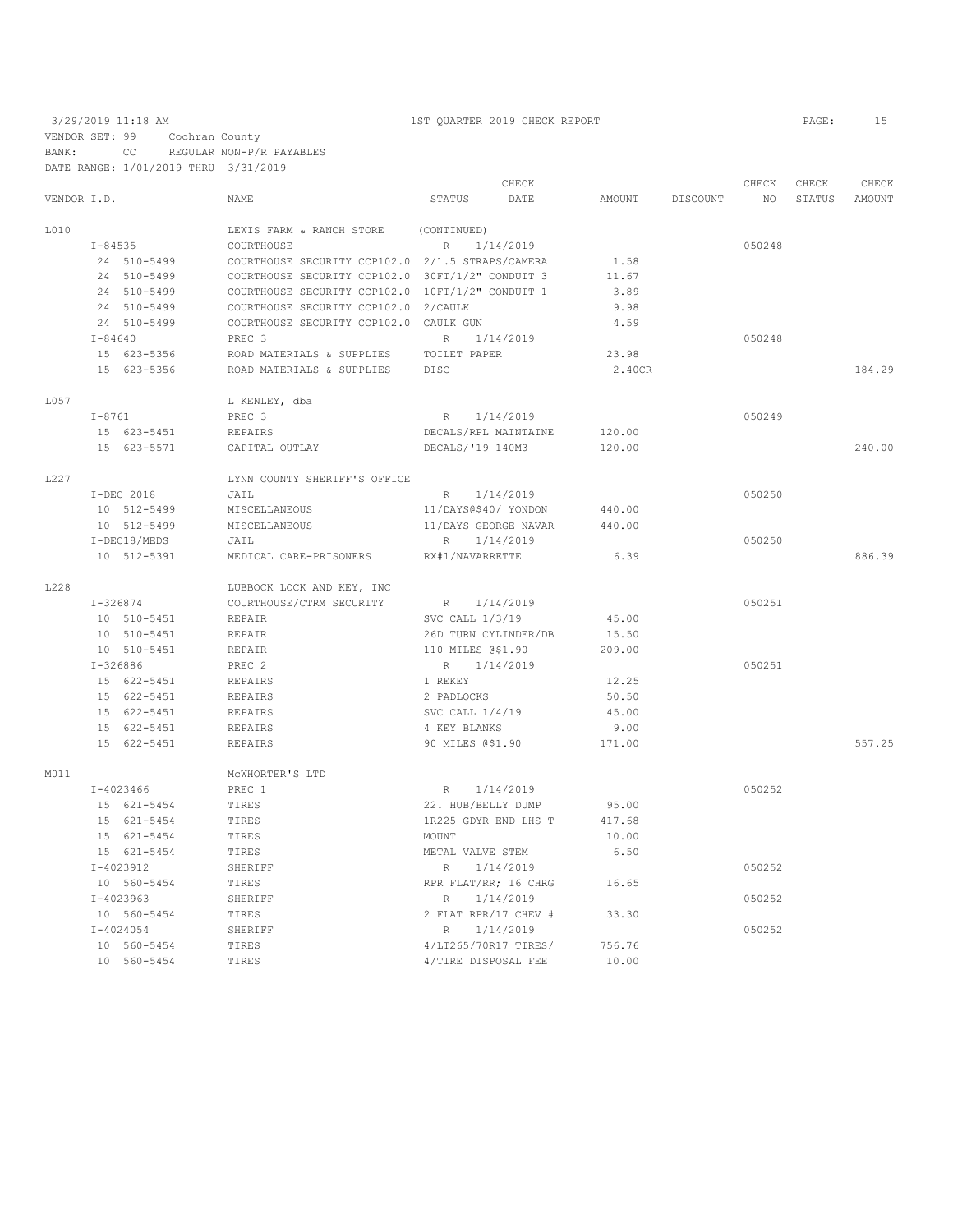VENDOR SET: 99 Cochran County BANK: CC REGULAR NON-P/R PAYABLES

DATE RANGE: 1/01/2019 THRU 3/31/2019

|             |                                |                                |                      | CHECK                |        |          | CHECK  | CHECK  | CHECK    |
|-------------|--------------------------------|--------------------------------|----------------------|----------------------|--------|----------|--------|--------|----------|
| VENDOR I.D. |                                | <b>NAME</b>                    | STATUS               | DATE                 | AMOUNT | DISCOUNT | NO.    | STATUS | AMOUNT   |
| M011        |                                | MCWHORTER'S LTD<br>(CONTINUED) |                      |                      |        |          |        |        |          |
|             | $I - 4024054$                  | SHERIFF                        | R 1/14/2019          |                      |        |          | 050252 |        |          |
|             | 10 560-5454                    | TIRES                          | 4/BALANCE            |                      | 40.00  |          |        |        |          |
|             | 10 560-5454                    | TIRES                          | 4/WEIGHTS            |                      | 4.00   |          |        |        |          |
|             | $I - 4024056$                  | SHERIFF                        | R 1/14/2019          |                      |        |          | 050252 |        |          |
|             | 10 560-5454                    | TIRES                          | ALIGNMENT/#6350      |                      | 65.00  |          |        |        | 1,454.89 |
| M182        |                                | BEVERLY MCCLELLAN              |                      |                      |        |          |        |        |          |
|             | $I-R/B$ PSTG $1/10/19$         | AUDITOR                        | R                    | 1/14/2019            |        |          | 050253 |        |          |
|             | 10 495-5311                    | POSTAL EXPENSES                |                      | R/B CERTIFIED LTR 1/ | 6.70   |          |        |        | 6.70     |
| N082        |                                | NETDATA                        |                      |                      |        |          |        |        |          |
|             | I-19643                        | CLERK/SHERIFF                  | R                    | 1/14/2019            |        |          | 050254 |        |          |
|             | 10 403-5411                    | MAINTENANCE CONTRACTS          | 1/2 IBM HW/SW MNT RN |                      | 760.70 |          |        |        |          |
|             | 10 560-5411                    | MAINTENANCE CONTRACTS          |                      | 1/2 IBM HW/SW MNT RN | 760.70 |          |        |        |          |
|             | I-iTICKET DEC 18               | JUSTICE OF PEACE               | $R_{\parallel}$      | 1/14/2019            |        |          | 050254 |        |          |
|             | 10 455-5499                    | MISCELLANEOUS                  | DECEMBER 2018        |                      | 16.00  |          |        |        | 1,537.40 |
| 0041        |                                | OMNIBASE SERVICES OF TEXAS, LP |                      |                      |        |          |        |        |          |
|             | I-4TH QTR FEES 18              | FTA FEES                       | R                    | 1/14/2019            |        |          | 050255 |        |          |
|             | 10 000-2206.003                | Omni Collection Fee            | 4TH QTR FEES 2018    |                      | 42.00  |          |        |        | 42.00    |
| P017        |                                | POSTMASTER                     |                      |                      |        |          |        |        |          |
|             | $I$ -TREAS $1/2/19$            | TREASURER                      | R                    | 1/14/2019            |        |          | 050256 |        |          |
|             | 10 497-5311                    | POSTAL EXPENSES                | 2BK STAMPS           |                      | 20.00  |          |        |        | 20.00    |
| P073        |                                | THE PENWORTHY COMPANY          |                      |                      |        |          |        |        |          |
|             | $I - 0547372 - IN$             | LIBRARY                        | R 1/14/2019          |                      |        |          | 050257 |        |          |
|             | 10 650-5590                    | <b>BOOKS</b>                   | BIRTHDAYCAKE CHASE!  |                      | 15.49  |          |        |        |          |
|             | 10 650-5590                    | <b>BOOKS</b>                   | BUGGIN' OUT!         |                      | 14.96  |          |        |        |          |
|             | 10 650-5590                    | <b>BOOKS</b>                   | CHRISTMASHOTEL       |                      | 20.49  |          |        |        |          |
|             | 10 650-5590                    | <b>BOOKS</b>                   | ESCAPE FROM SHUDDER  |                      | 16.49  |          |        |        |          |
|             | 10 650-5590                    | <b>BOOKS</b>                   | I AM CINDY-LOU WHO   |                      | 7.99   |          |        |        |          |
|             | 10 650-5590                    | <b>BOOKS</b>                   |                      | I AM SLAPPY'S EVIL T | 16.49  |          |        |        |          |
|             | 10 650-5590                    | <b>BOOKS</b>                   |                      | PLEASE DO NOT FEED   | 16.49  |          |        |        |          |
|             | 10 650-5590                    | <b>BOOKS</b>                   | SAND TRAP!           |                      | 14.96  |          |        |        |          |
|             | 10 650-5590                    | <b>BOOKS</b>                   |                      | SHYKITTEN'S CHRIS    | 14.96  |          |        |        |          |
|             | 10 650-5590                    | <b>BOOKS</b>                   |                      | WELCOME TO WHO-VILLE | 14.96  |          |        |        | 153.28   |
| S005        |                                | DORIS SEALY, COUNTY TREAS      |                      |                      |        |          |        |        |          |
|             | I-CERT MAIL 01/19              | TREASURER                      | R                    | 1/14/2019            |        |          | 050258 |        |          |
|             | 10 497-5311                    | POSTAL EXPENSES                |                      | CERT MAIL/FMLA LTR 1 | 6.70   |          |        |        |          |
|             | I-CERT MAIL/941 2018 TREASURER |                                | R                    | 1/14/2019            |        |          | 050258 |        |          |
|             | 10 497-5311                    | POSTAL EXPENSES                |                      | CERT MAIL/FORM 941 1 | 6.70   |          |        |        | 13.40    |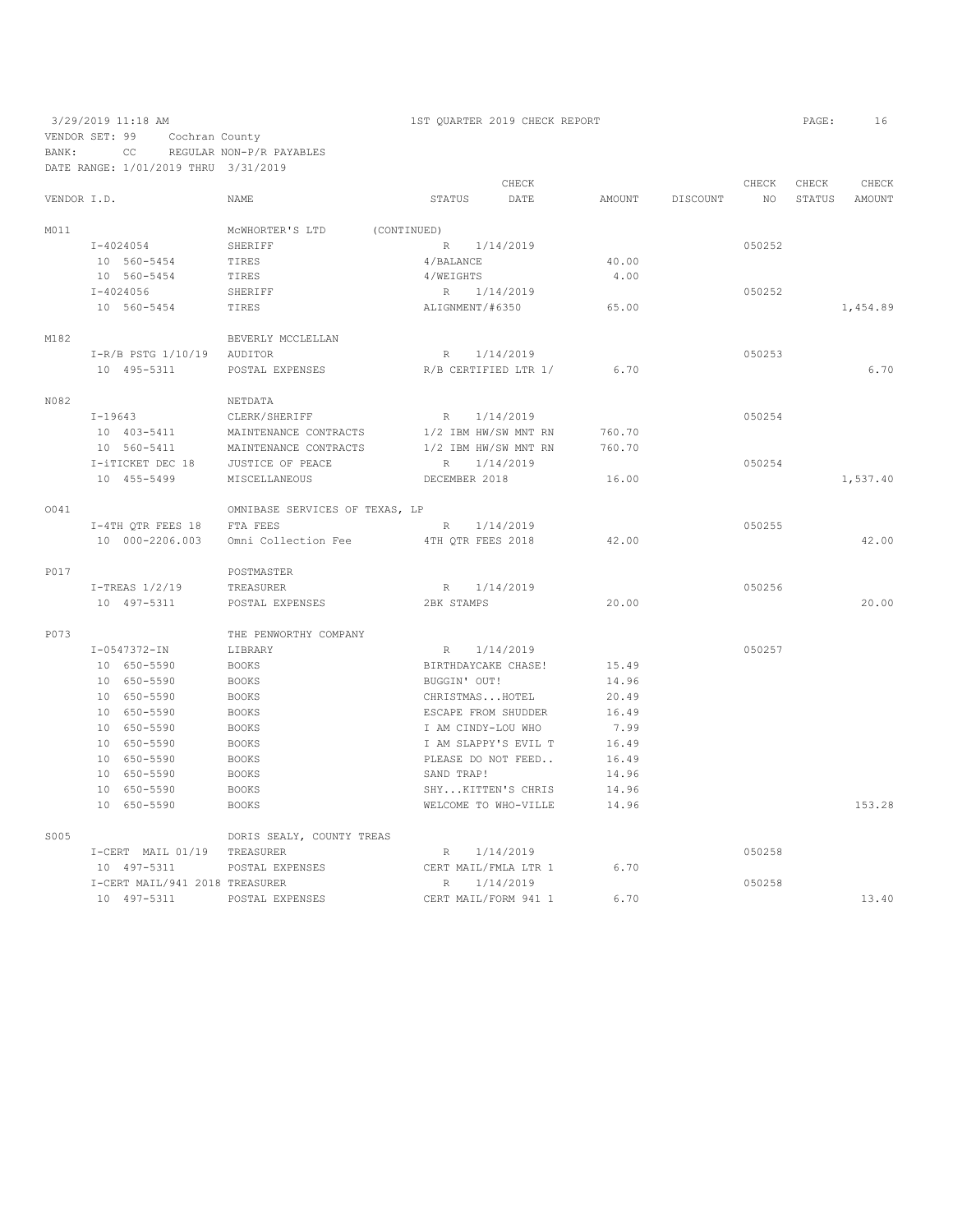|             |              |                               |                      | CHECK                |         |          | CHECK  | CHECK | CHECK         |
|-------------|--------------|-------------------------------|----------------------|----------------------|---------|----------|--------|-------|---------------|
| VENDOR I.D. |              | NAME                          | STATUS               | DATE                 | AMOUNT  | DISCOUNT | NO     |       | STATUS AMOUNT |
| S071        |              | SCRIPT OFFICE PRODUCTS, INC.  |                      |                      |         |          |        |       |               |
|             | I-55993      | TAX A/C                       | R 1/14/2019          |                      |         |          | 050259 |       |               |
|             | 10 499-5310  | OFFICE SUPPLIES               | HEWCE255A CRTG       |                      | 163.95  |          |        |       |               |
|             | $I - 56049$  | COUNTY COURT/MARIA            | R                    | 1/14/2019            |         |          | 050259 |       |               |
|             | 10 426-5310  | OFFICE SUPPLIES               | SCISSORS/MARIA       |                      | 3.95    |          |        |       |               |
|             | 10 426-5310  | OFFICE SUPPLIES               |                      | 2/CORRECTION TAPE/MA | 7.90    |          |        |       |               |
|             | $I - 56050$  | JUVENILE PROBATION            | R                    | 1/14/2019            |         |          | 050259 |       |               |
|             | 17 573-5499  | OPERATING EXPENSES            | 2RM/COPY PAPER       |                      | 11.90   |          |        |       |               |
|             | $I - 56067$  | COUNTY COURT                  | R                    | 1/14/2019            |         |          | 050259 |       |               |
|             | 10 426-5310  | OFFICE SUPPLIES               | HEWCN054AN/CYN       |                      | 23.73   |          |        |       |               |
|             | 10 426-5310  | OFFICE SUPPLIES               | 2/HEWCN055AN/MA      |                      | 47.46   |          |        |       |               |
|             | 10 426-5310  | OFFICE SUPPLIES               | HEWCN056AN/YW        |                      | 23.73   |          |        |       |               |
|             | $I - 56068$  | AUDITOR                       | R 1/14/2019          |                      |         |          | 050259 |       |               |
|             | 10 495-5310  | OFFICE SUPPLIES               | 2/PENLR7-C BLUE      |                      | 2.58    |          |        |       |               |
|             | $I - 56077$  | TAX A/C                       | R                    | 1/14/2019            |         |          | 050259 |       |               |
|             | 10 499-5310  | OFFICE SUPPLIES               | SWI64506 STAPLER     |                      | 33.95   |          |        |       |               |
|             | $I - 56090$  | JUSTICE OF PEACE              | R 1/14/2019          |                      |         |          | 050259 |       |               |
|             | 10 455-5310  | OFFICE SUPPLIES               | BR TONER TN660       |                      | 68.49   |          |        |       |               |
|             | $I - 56126$  | AUDITOR                       | R                    | 1/14/2019            |         |          | 050259 |       |               |
|             | 10 495-5310  | OFFICE SUPPLIES               | 1DZ SHARPIE MARKERS  |                      | 17.95   |          |        |       |               |
|             | $I - 56142$  | CLERK                         | R                    | 1/14/2019            |         |          | 050259 |       |               |
|             | 10 403-5310  | OFFICE SUPPLIES               | EXPANSION ENVELOPES  |                      | 148.95  |          |        |       |               |
|             | 10 403-5310  | OFFICE SUPPLIES               | $DVD-R$              |                      | 40.00   |          |        |       |               |
|             | 10 403-5310  | OFFICE SUPPLIES               | TOM68670 CORRECTION  |                      | 22.95   |          |        |       |               |
|             | 10 403-5310  | OFFICE SUPPLIES               |                      | 2/ITKK0R42 INK ROLLE | 9.90    |          |        |       |               |
|             | 10 403-5310  | OFFICE SUPPLIES               | BRITN660 TONER       |                      | 68.49   |          |        |       |               |
|             | $I - 56143$  | CONSTABLE                     | R                    | 1/14/2019            |         |          | 050259 |       |               |
|             | 10 550-5310  | OFFICE SUPPLIES               | 1BX/FILE FOLDERS     |                      | 48.29   |          |        |       |               |
|             | $I - 56176$  | TAX A/C                       | R                    | 1/14/2019            |         |          | 050259 |       |               |
|             | 10 499-5310  | OFFICE SUPPLIES               |                      | 2/MORP65M R/B TWIN S | 5.90    |          |        |       |               |
|             | 10 499-5310  | OFFICE SUPPLIES               | R-STRP 9x12 ENVELOPE |                      | 46.95   |          |        |       |               |
|             | 10 499-5310  | OFFICE SUPPLIES               | GUIDE TAB BLNK LGL   |                      | 65.71   |          |        |       |               |
|             | 10 499-5310  | OFFICE SUPPLIES               | STORAGE BOXES        |                      | 38.95   |          |        |       |               |
|             | $I - 56191$  | AUDITOR                       | R 1/14/2019          |                      |         |          | 050259 |       |               |
|             | 10 495-5310  | OFFICE SUPPLIES               | RED INK              |                      | 10.95   |          |        |       |               |
|             | 10 495-5310  | OFFICE SUPPLIES               | 3 MONTH CALENDAR     |                      | 18.95   |          |        |       |               |
|             | $I - 56203$  | TREASURER                     | R 1/14/2019          |                      |         |          | 050259 |       |               |
|             | 10 497-5310  | OFFICE SUPPLIES               | 2BX/COPY PAPER       |                      | 85.00   |          |        |       | 1,016.58      |
| S210        |              | SHAMBURGER AUTO & FARM SUPPLY |                      |                      |         |          |        |       |               |
|             | $C-367805$   | PREC 1                        | $R_{\perp}$          | 1/14/2019            |         |          | 050261 |       |               |
|             | 15 621-5451  | REPAIRS                       |                      | RET 2/CLAMPS ORIG IN | 27.98CR |          |        |       |               |
|             | 15 621-5451  | REPAIRS                       | 2/U-BOLTS            |                      | 11.38   |          |        |       |               |
|             | $I - 367640$ | PREC 1                        | R 1/14/2019          |                      |         |          | 050261 |       |               |
|             | 15 621-5451  | REPAIRS                       | 3/FLEX TUBING        |                      | 18.87   |          |        |       |               |
|             | 15 621-5451  | REPAIRS                       | 2/CLAMPS             |                      | 27.98   |          |        |       |               |
|             | $I - 367716$ | PREC <sub>2</sub>             | R 1/14/2019          |                      |         |          | 050261 |       |               |
|             | 15 622-5451  | REPAIRS                       | SHLD RIV             |                      | 9.12    |          |        |       | 39.37         |
|             |              |                               |                      |                      |         |          |        |       |               |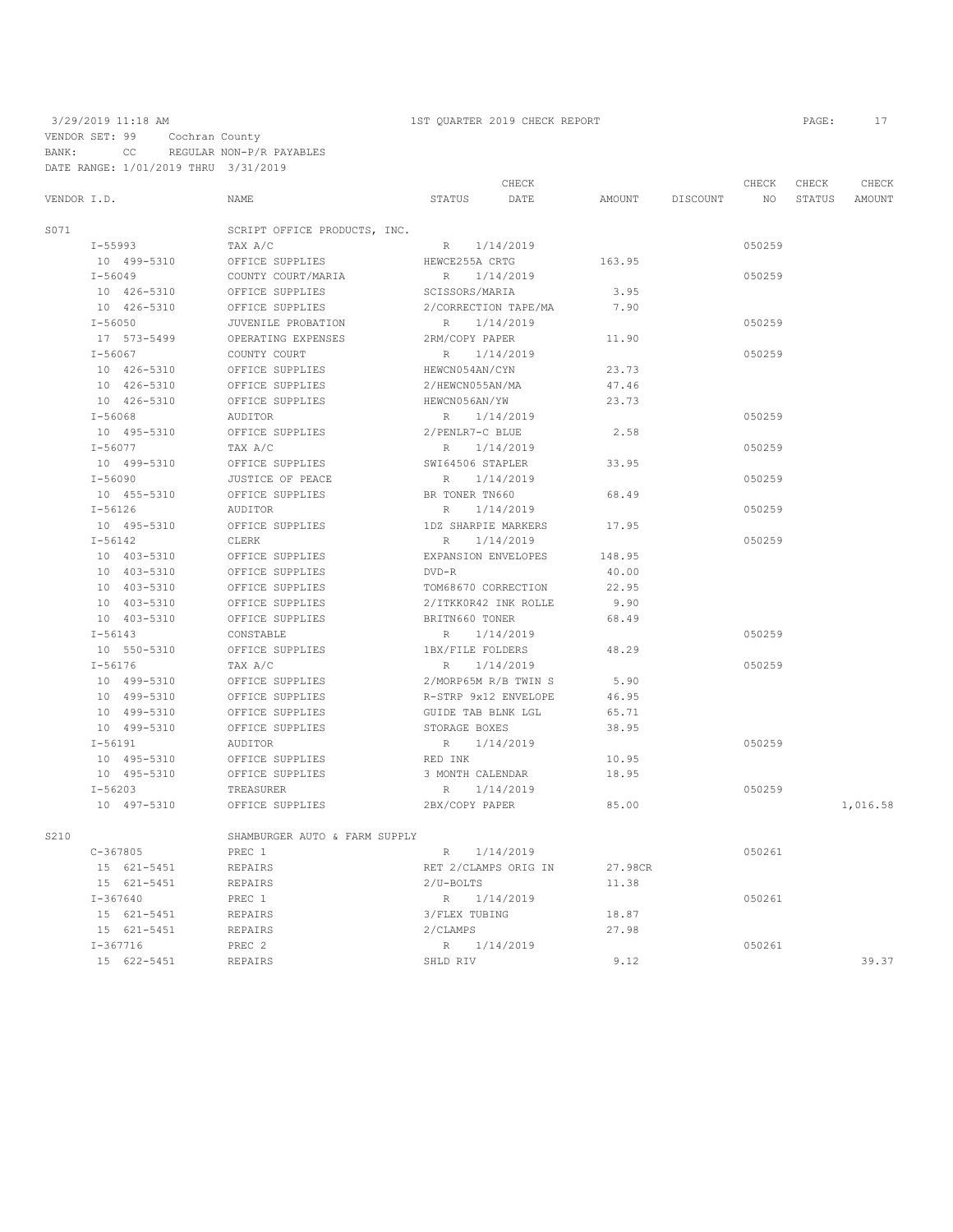|             |                                        |                                                    | CHECK                |                      |          |          |        | CHECK  | CHECK    |
|-------------|----------------------------------------|----------------------------------------------------|----------------------|----------------------|----------|----------|--------|--------|----------|
| VENDOR I.D. |                                        | NAME                                               | STATUS               | DATE                 | AMOUNT   | DISCOUNT | NO     | STATUS | AMOUNT   |
| S316        |                                        | BRYANT SEARS                                       |                      |                      |          |          |        |        |          |
|             | I-CH341 MTG 1/9/19 JUVENILE PROBATION  |                                                    | R 1/14/2019          |                      |          |          | 050262 |        |          |
|             | 17 573-5427                            | TRAVEL & TRAINING                                  | MEAL,TIP 1/9/19      |                      | 14.39    |          |        |        |          |
|             | 17 573-5427                            | TRAVEL & TRAINING                                  | 1 NITE/AUSTIN 1/8/19 |                      | 115.43   |          |        |        |          |
|             | 17 573-5427                            | TRAVEL & TRAINING                                  | LODGING TAX          |                      | 17.32    |          |        |        |          |
|             | I-R/B OIL CHG 1/8/19 JUVENILE PROBATON |                                                    | R 1/14/2019          |                      |          |          | 050262 |        |          |
|             | 17 573-5499                            | OPERATING EXPENSES                                 | OIL CHG/'14 CHEVY #7 |                      | 61.62    |          |        |        |          |
|             | 17 573-5499                            | OPERATING EXPENSES                                 | HAZ WASTE CHG/HENNA  |                      | 1.00     |          |        |        |          |
|             | 17 573-5499                            | OPERATING EXPENSES                                 | LABOR                |                      | 24.95    |          |        |        | 234.71   |
| S379        |                                        | SOUTH PLAINS FORENSIC PATHOLOG                     |                      |                      |          |          |        |        |          |
|             | $I - 4933$                             | JUSTICE OF PEACE                                   | R                    | 1/14/2019            |          |          | 050263 |        |          |
|             | 10 455-5405                            | AUTOPSY                                            |                      | LEV2/AUBREY GIBSON 1 | 2,200.00 |          |        |        | 2,200.00 |
| T009        |                                        | TEXAS ASSOCIATION OF COUNTIES                      |                      |                      |          |          |        |        |          |
|             | I-2019 DUES                            | AUDITOR                                            | R 1/14/2019          |                      |          |          | 050264 |        |          |
|             | 10 495-5481                            | DUES AND REGISTRATION                              |                      | '19 DUES AUDITOR/B M | 175.00   |          |        |        |          |
|             | 10 495-5481                            | DUES AND REGISTRATION                              | '19 DUES ASST/A DUDL |                      | 45.00    |          |        |        |          |
|             | I-212269/212269                        | CONSTABLE                                          | R                    | 1/14/2019            |          |          | 050264 |        |          |
|             | 10 550-5481                            | DUES AND REGISTRATION 2019 JPCA DUES/B BRI         |                      |                      | 60.00    |          |        |        |          |
|             | I-22513                                | TAX A/C                                            | R                    | 1/14/2019            |          |          | 050264 |        |          |
|             | 10 499-5481                            | DUES AND REGISTRATION                              | 2019 DUES/S WISELEY  |                      | 50.00    |          |        |        |          |
|             | I-235134/235134                        | JUSTICE OF PEACE                                   | 1/14/2019<br>R       |                      |          |          | 050264 |        |          |
|             | 10 455-5481                            | DUES AND REGISTRATION                              | 2019 DUES/DONNA SCHM |                      | 60.00    |          |        |        |          |
|             | I-236850                               | TAX A/C                                            | R                    | 1/14/2019            |          |          | 050264 |        |          |
|             | 10 499-5481                            | DUES AND REGISTRATION                              | 2019 DUES/T JACKSON  |                      | 125.00   |          |        |        |          |
|             |                                        | I-279569/90TH W TX CO JDG/COMMISSIONERS CT         | $R_{\perp}$          | 1/14/2019            |          |          | 050264 |        |          |
|             | 15 610-5428                            | CO. JUDGE-CONTINUING EDUCATIONREGIS/JDG HENRY 4/23 |                      |                      | 200.00   |          |        |        |          |
|             | I-279570/MORIN                         | COMMISSIONERS COURT                                | R                    | 1/14/2019            |          |          | 050264 |        |          |
|             | 15 610-5427                            | COMM-CONTINUING EDUCATION REGIS/R MORIN 4/23-2     |                      |                      | 200.00   |          |        |        |          |
|             | I-279576/ROBERTS                       | COMMISSIONERS COURT                                | R                    | 1/14/2019            |          |          | 050264 |        |          |
|             | 15 610-5427                            | COMM-CONTINUING EDUCATION REGIS/T ROBERTS 4/23     |                      |                      | 200.00   |          |        |        |          |
|             | I-280699/SEALY                         | TREASURER                                          | R                    | 1/14/2019            |          |          | 050264 |        |          |
|             | 10 497-5427                            | CONTINUING EDUCATION                               | REG/47TH ANN'L;4/15- |                      | 180.00   |          |        |        |          |
|             | 10 497-5427                            | CONTINUING EDUCATION                               | REG/HR MINI-CONF     |                      | 50.00    |          |        |        |          |
|             | I-281805/DEWBRE                        | CO/DIST CLERK                                      | R                    | 1/14/2019            |          |          | 050264 |        |          |
|             | 10 403-5427                            | CONTINUING EDUCATION                               |                      | REGIS/WINTER CONF/DE | 180.00   |          |        |        |          |
|             | I-281835/SILHAN                        | COMMISSIONERS COURT                                | R 1/14/2019          |                      |          |          | 050264 |        |          |
|             | 15 610-5427                            | COMM-CONTINUING EDUCATION REGIS/E SILHAN 4/23-     |                      |                      | 200.00   |          |        |        | 1,725.00 |
| T051        |                                        | TAC RISK MANAGEMENT POOL                           |                      |                      |          |          |        |        |          |
|             |                                        | I-1ST QTR 2019 WORKERS COMP/ALL DEPTS R            |                      | 1/14/2019            |          |          | 050266 |        |          |
|             | 10 000-2500.10                         | RESERVE FOR W/C, UNEMPLYMNT 1ST QTR WORKERS COMP   |                      |                      | 5,613.00 |          |        |        | 5,613.00 |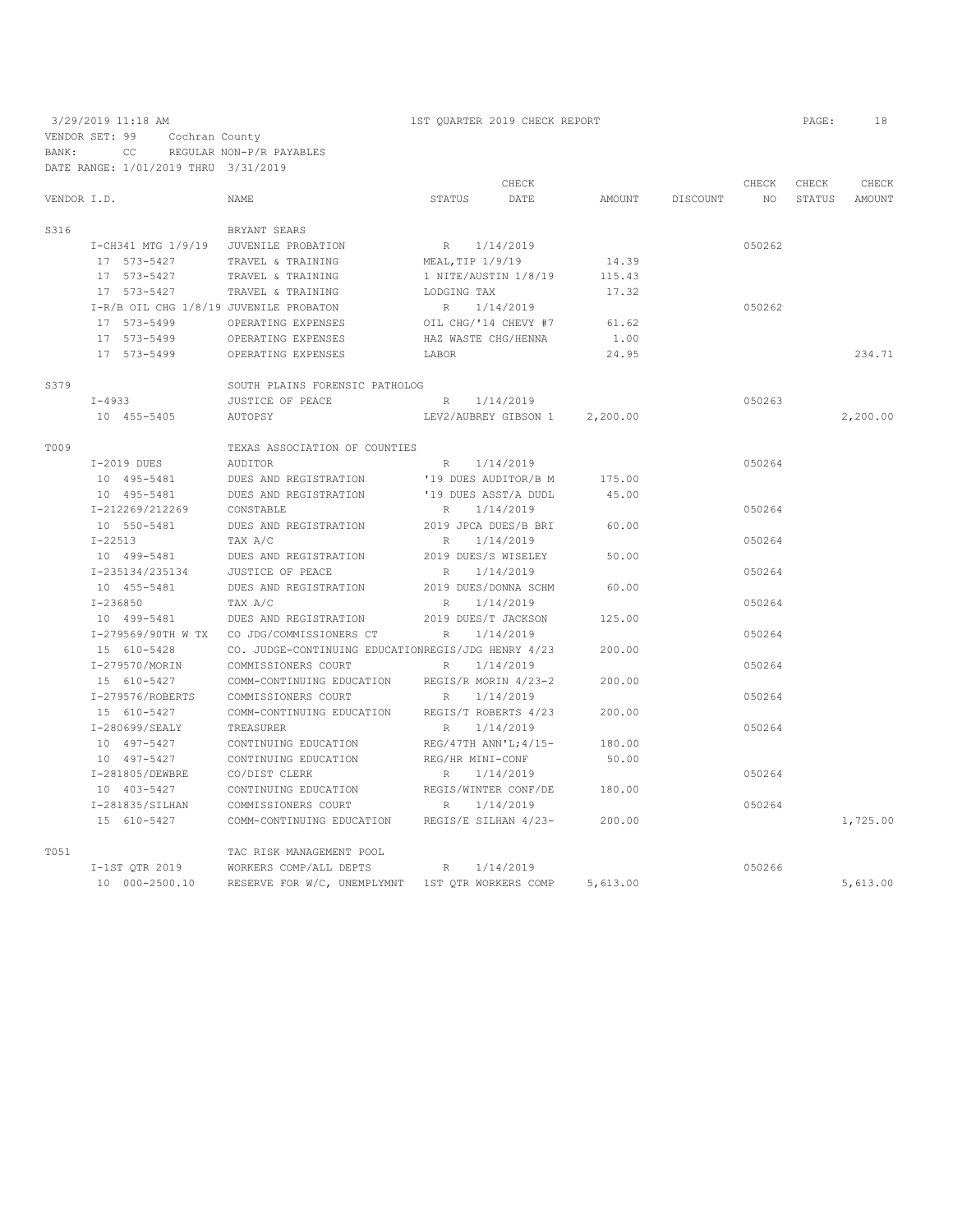VENDOR SET: 99 Cochran County BANK: CC REGULAR NON-P/R PAYABLES

3/29/2019 11:18 AM 1ST QUARTER 2019 CHECK REPORT PAGE: 19

DATE RANGE: 1/01/2019 THRU 3/31/2019 CHECK CHECK CHECK CHECK CHECK CHECK CHECK CHECK CHECK CHECK CHECK CHECK CHECK CHECK CHECK CHECK CHECK CHECK CHECK CHECK CHECK CHECK CHECK CHECK CHECK CHECK CHECK CHECK CHECK CHECK CHECK CHECK CHECK CHECK CHECK CHECK CHECK VENDOR I.D. NAME STATUS DATE AMOUNT DISCOUNT NO STATUS AMOUNT TO TO SSAIN THE RECHNOLOGIES, INC TO THE POST OF THE POST OF THE POST OF THE POST OF THE POST OF THE POST OF THE POST OF THE POST OF THE POST OF THE POST OF THE POST OF THE POST OF THE POST OF THE POST OF THE POST OF THE P  $I-025-246745$  AUDITOR/TREASURER R  $1/14/2019$  14.45 050267<br>10 495–5310 OFFICE SUPPLIES 1/2 MILEAGE ON 11/14 14.45 10 495-5310 OFFICE SUPPLIES 1/2 MILEAGE ON 11/14 14.45<br>10 497-5310 OFFICE SUPPLIES 1/2 MILEAGE ON 11/14 14.44 1/2 MILEAGE ON 11/14 14.44 28.89 T087 TEXAS DEPARTMENT OF HEALTH I-2007470 CLERK I-2007470 CLERK R 1/14/2019 050268 9/REMOTE BIRTH ACCES 16.47 16.47 T<br/>148 TASCOSA OFFICE MACHINES INC $$\tt I-98887$$  $\begin{array}{cccccccccc} \texttt{I}-98887 & & & & & \texttt{CLERK} & & & \texttt{R} & & 1/14/2019 & & & & & \texttt{050269} \\ \texttt{10} & & & & & & & & \texttt{050269} & & & & \texttt{050269} & & & & \texttt{050269} & & & & \texttt{050269} & & & & \texttt{050269} & & & & \texttt{050269} & & & & \texttt{050269} & & & & \texttt{050269} & & & & \texttt{050269} & & & &$ 1,890 COPIES 12/10/1 28.35 28.35 T184 THYSSENKRUPP ELEVATOR COR<br>T-3004360023 COURTHOUSE  $\begin{tabular}{lllllllllll} \multicolumn{2}{c}{\textbf{I} & 3004360023} & \multicolumn{2}{c}{\textbf{COURTHOUSE}} & \multicolumn{2}{c}{\textbf{R}} & 1/14/2019 & \\ \multicolumn{2}{c}{\textbf{I0} & 510-5411} & \multicolumn{2}{c}{\textbf{MAINTENANCE CONTRACTS}} & \multicolumn{2}{c}{\textbf{ELEVATOR MAINT 1ST Q}} & 2,147.01 & \\ \multicolumn{2}{c}{\textbf{I0} & 3004360023} & \multicolumn{2}{c}{\textbf$ MAINTENANCE CONTRACTS ELEVATOR MAINT  $1STQ$  2,147.01 2,147.01 T300 THE CHANGE COMPANIES<br>T-176148 JUVENILE PROBATION I-176148 JUVENILE PROBATION R 1/14/2019 050271 17 573-5499 OPERATING EXPENSES 25/AVOIDING RISKY BE 55.00 17 573-5499 OPERATING EXPENSES AVOID RISKY BEHAVIOR 15.00 17 573-5499 OPERATING EXPENSES SHIPPING 7.50 77.50 U003 UNIVERSITY OF TEXAS AT AUSTIN I-NEW COMM'R/EVANS COMMISSIONERS COURT R 1/14/2019 050272 15 610-5427 COMM-CONTINUING EDUCATION REG/LBJ NEW COMM'R S 395.00 395.00 U036 UNIFIRST HOLDINGS, INC.<br>
I-31 2406470 JAIL R  $1/14/2019$  050273<br>3x5 MAT 4.40 10 512-5392 MISCELLANEOUS SUPPLIES 3x5 MAT 4.40 10 512-5392 MISCELLANEOUS SUPPLIES 3x5 ANTI-FATIGUE MAT 5.75<br>10 512-5392 MISCELLANEOUS SUPPLIES 2/WET MOPS 3.30 10 512-5392 MISCELLANEOUS SUPPLIES 2/WET MOPS 3.30 10 512-5392 MISCELLANEOUS SUPPLIES 200/MICROFIB<br>10 512-5392 MISCELLANEOUS SUPPLIES DEFE CHARGE MISCELLANEOUS SUPPLIES DEFE CHARGE 13.10 64.55 U040 US FOODS INC<br>
I-4543540 NON-DEPT'L I-4543540 NON-DEPT'L R 1/14/2019<br>
10 409–5300 COUNTY-WIDE SUPPLIES 2CS/TEA 2114/2019 10 409–5300 COUNTY-WIDE SUPPLIES 2CS/TEA 17.88<br>10 409–5300 COUNTY-WIDE SUPPLIES 6CS/COFFEE 213.78 10 409-5300 COUNTY-WIDE SUPPLIES<br>10 409-5300 COUNTY-WIDE SUPPLIES COUNTY-WIDE SUPPLIES 2CS/COCOA MIX 126.14 357.80 WOO7 THOMSON REUTERS-WEST PAYMENT C<br>I-839528291 ATTORNEY/LAW LIBRARY ATTORNEY/LAW LIBRARY R 1/14/2019 R 1/14/2019 10 475-5590 LAW LIBRARY MTRLS/UPDATES DATABASE CHG DECEMBE 315.00<br> $I-839615746$  ATTORNEY/LAW LIBRARY R  $1/14/2019$  I-839615746 ATTORNEY/LAW LIBRARY R 1/14/2019 050275 10 475-5590 LAW LIBRARY MTRLS/UPDATES BOOKS&BOUND VOL JAN 577.08<br>1/14/2019 R 1/14/2019 I-839626257 ATTORNEY R 1/14/2019 050275 LAW LIBRARY MTRLS/UPDATES BOOKS&BOUND VOL JAN 115.29 1,007.37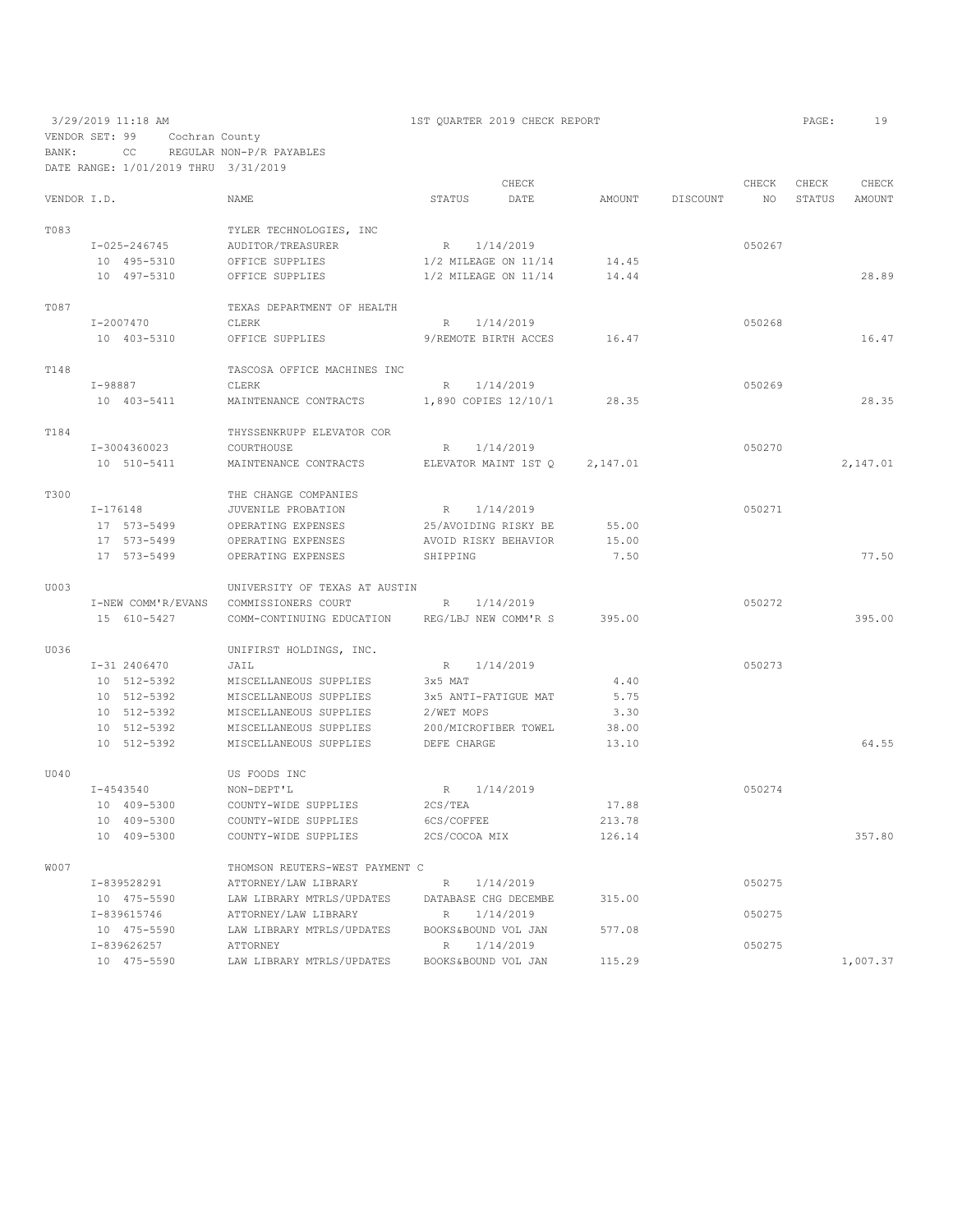### 3/29/2019 11:18 AM 1ST QUARTER 2019 CHECK REPORT PAGE: 20 VENDOR SET: 99 Cochran County BANK: CC REGULAR NON-P/R PAYABLES DATE RANGE: 1/01/2019 THRU 3/31/2019

|             |                                      |                              |                      | CHECK                  |          |          | CHECK  | CHECK  | CHECK    |
|-------------|--------------------------------------|------------------------------|----------------------|------------------------|----------|----------|--------|--------|----------|
| VENDOR I.D. |                                      | NAME                         | STATUS               | DATE                   | AMOUNT   | DISCOUNT | NO     | STATUS | AMOUNT   |
| W010        |                                      | WEST TEXAS GAS INC           |                      |                        |          |          |        |        |          |
|             | I-020036001501 01/19 PARK/SHOP       |                              | R 1/14/2019          |                        |          |          | 050276 |        |          |
|             | 10 660-5440                          | UTILITIES & IRRIGATION       | CUSTOMER CHG 12/4-12 |                        | 10.00    |          |        |        |          |
|             | 10 660-5440                          | UTILITIES & IRRIGATION       | GRIP CHG             |                        | 4.13     |          |        |        |          |
|             | I-020036002501 01/19 PARK/SHOWBARN   |                              | R 1/14/2019          |                        |          |          | 050276 |        |          |
|             | 10 660-5440                          | UTILITIES & IRRIGATION       |                      | $11MCF(2.47) 12/4-12/$ | 27.17    |          |        |        |          |
|             | 10 660-5440                          | UTILITIES & IRRIGATION       | COST OF GAS 1.504    |                        | 16.54    |          |        |        |          |
|             | 10 660-5440                          | UTILITIES & IRRIGATION       | <b>CUSTOMER CHG</b>  |                        | 13.70    |          |        |        |          |
|             | 10 660-5440                          | UTILITIES & IRRIGATION       | GRIP CHG             |                        | 10.98    |          |        |        |          |
|             | I-020049022001 01/19 PREC 3          |                              | R                    | 1/14/2019              |          |          | 050276 |        |          |
|             | 15 623-5440                          | UTILITIES                    |                      | CUSTOMER CHG 12/3-12   | 13.70    |          |        |        |          |
|             | 15 623-5440                          | UTILITIES                    | GRIP CHG             |                        | 10.98    |          |        |        | 107.20   |
| W014        |                                      | WHITEFACE CEMETERY ASSOCI    |                      |                        |          |          |        |        |          |
|             | I-2019 CONTRACT                      | CEMETERY--WHITEFACE          | R 1/14/2019          |                        |          |          | 050277 |        |          |
|             | 10 516-5471                          | CARE OF WHFC CEMETERY        | 2019 CONTRACT        |                        | 3,000.00 |          |        |        | 3,000.00 |
| W038        |                                      | WEST TEXAS JUSTICE OF PEACE  |                      |                        |          |          |        |        |          |
|             | I-LIFE DUES/SCHMIDT JUSTICE OF PEACE |                              | R                    | 1/14/2019              |          |          | 050278 |        |          |
|             | 10 455-5481                          | DUES AND REGISTRATION        |                      | LIFETIME MEMBERSHIP/   | 150.00   |          |        |        | 150.00   |
| W055        |                                      | WINDSTREAM COMMUNICATIONS SW |                      |                        |          |          |        |        |          |
|             | $I-266-0638$ 12/18                   | MUSEUM                       | R 1/14/2019          |                        |          |          | 050279 |        |          |
|             | 10 652-5420                          | TELECOMMUNICATIONS           | SERVICES             |                        | 137.94   |          |        |        |          |
|             | 10 652-5420                          | TELECOMMUNICATIONS           | DISC                 |                        | 25.00CR  |          |        |        |          |
|             | 10 652-5420                          | TELECOMMUNICATIONS           | FEES                 |                        | 39.74    |          |        |        |          |
|             | 10 652-5420                          | TELECOMMUNICATIONS           | PICC CHG             |                        | 1.16     |          |        |        |          |
|             | 10 652-5420                          | TELECOMMUNICATIONS           | LONG DISTANCE SVC    |                        | 8.53     |          |        |        |          |
|             | 10 652-5420                          | TELECOMMUNICATIONS           | CREDIT               |                        | 10.00CR  |          |        |        |          |
|             | I-266-5051 12/18                     | LIBRARY                      | R                    | 1/14/2019              |          |          | 050279 |        |          |
|             | 10 650-5420                          | TELECOMMUNICATIONS           | SERVICES/2 LINES     |                        | 127.62   |          |        |        |          |
|             | 10 650-5420                          | TELECOMMUNICATIONS           | FEES                 |                        | 39.51    |          |        |        |          |
|             | 10 650-5420                          | TELECOMMUNICATIONS           | LONG DISTANCE SVC    |                        | 0.58     |          |        |        |          |
|             | $I-266-5074$ 12/18                   | ADULT PROBATION              | R                    | 1/14/2019              |          |          | 050279 |        |          |
|             | 10 570-5420                          | TELECOMMUNICATIONS           | SERVICES             |                        | 49.25    |          |        |        |          |
|             | 10 570-5420                          | TELECOMMUNICATIONS           | FEES                 |                        | 17.38    |          |        |        |          |
|             | I-266-5161 12/18                     | TREASURER                    | R 1/14/2019          |                        |          |          | 050279 |        |          |
|             | 10 497-5420                          | TELECOMMUNICATIONS           | SERVICES             |                        | 37.30    |          |        |        |          |
|             | 10 497-5420                          | TELECOMMUNICATIONS           | FEES                 |                        | 17.36    |          |        |        |          |
|             | 10 497-5420                          | TELECOMMUNICATIONS           | LONG DISTANCE SVC    |                        | 1.34     |          |        |        |          |
|             | I-266-5171 12/18                     | TAX A/C                      | R                    | 1/14/2019              |          |          | 050279 |        |          |
|             | 10 499-5420                          | TELECOMMUNICATIONS           | SERVICES/3 LINES     |                        | 246.58   |          |        |        |          |
|             | 10 499-5420                          | TELECOMMUNICATIONS           | FEES                 |                        | 65.37    |          |        |        |          |
|             | 10 499-5420                          | TELECOMMUNICATIONS           | LONG DISTANCE SVC    |                        | 11.09    |          |        |        |          |
|             | $I-266-5211$ $12/18$                 | SHERIFF                      | R                    | 1/14/2019              |          |          | 050279 |        |          |
|             | 10 560-5420                          | TELECOMMUNICATIONS           | SERVICES/3 LINES     |                        | 127.95   |          |        |        |          |
|             | 10 560-5420                          | TELECOMMUNICATIONS           | FEES                 |                        | 59.29    |          |        |        |          |
|             | 10 560-5420                          | TELECOMMUNICATIONS           | LONG DISTANCE SVC    |                        | 7.61     |          |        |        |          |
|             | $I-266-5215$ 12/18                   | EXTENSION SVC                | R                    | 1/14/2019              |          |          | 050279 |        |          |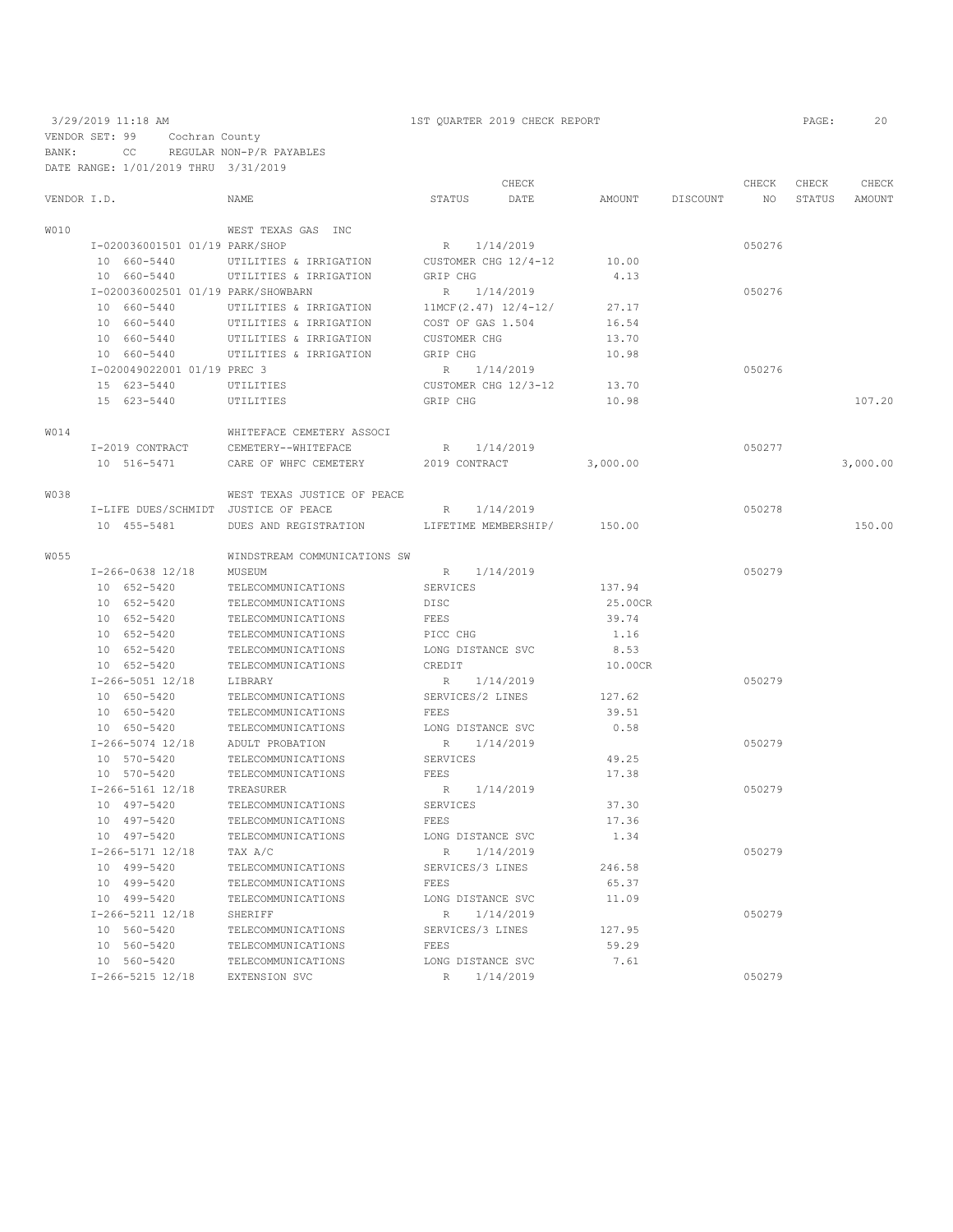|             |                      |                              |                   | CHECK                |         |          | CHECK  | CHECK  | CHECK  |
|-------------|----------------------|------------------------------|-------------------|----------------------|---------|----------|--------|--------|--------|
| VENDOR I.D. |                      | NAME                         | <b>STATUS</b>     | DATE                 | AMOUNT  | DISCOUNT | NO     | STATUS | AMOUNT |
| W055        |                      | WINDSTREAM COMMUNICATIONS    | (CONTINUED)       |                      |         |          |        |        |        |
|             | $I-266-5215$ $12/18$ | EXTENSION SVC                | R                 | 1/14/2019            |         |          | 050279 |        |        |
|             | 10 665-5420          | TELECOMMUNICATIONS           | SERVICES/3 LINES  |                      | 143.38  |          |        |        |        |
|             | 10 665-5420          | TELECOMMUNICATIONS           | FEES              |                      | 59.25   |          |        |        |        |
|             | 10 665-5420          | TELECOMMUNICATIONS           | LONG DISTANCE SVC |                      | 0.11    |          |        |        |        |
|             | $I-266-5302$ 12/18   | JUSTICE OF PEACE             | R                 | 1/14/2019            |         |          | 050279 |        |        |
|             | 10 455-5420          | TELECOMMUNICATIONS           | <b>SERVICES</b>   |                      | 31.83   |          |        |        |        |
|             | 10 455-5420          | TELECOMMUNICATIONS           | FEES              |                      | 17.35   |          |        |        |        |
|             | 10 455-5420          | TELECOMMUNICATIONS           | LONG DISTANCE SVC |                      | 0.71    |          |        |        |        |
|             | $I-266-5411$ $12/18$ | JUVENILE PROBATION           | R                 | 1/14/2019            |         |          | 050279 |        |        |
|             | 17 573-5499          | OPERATING EXPENSES           | SERVICES          |                      | 31.83   |          |        |        |        |
|             | 17 573-5499          | OPERATING EXPENSES           | FEES              |                      | 17.35   |          |        |        |        |
|             | 17 573-5499          | OPERATING EXPENSES           | LONG DISTANCE SVC |                      | 1.16    |          |        |        |        |
|             | $I-266-5412$ 12/18   | DIST CT/NON-DEPT'L/CONSTABLE | R                 | 1/14/2019            |         |          | 050279 |        |        |
|             | 10 435-5420          | TELECOMMUNICATIONS           | <b>SERVICES</b>   |                      | 20.89   |          |        |        |        |
|             | 10 435-5420          | TELECOMMUNICATIONS           | DISC/NON-PUB NUM  |                      | 35.00CR |          |        |        |        |
|             | 10 435-5420          | TELECOMMUNICATIONS           | INTERNET          |                      | 130.00  |          |        |        |        |
|             | 10 435-5420          | TELECOMMUNICATIONS           | FEES              |                      | 11.92   |          |        |        |        |
|             | 10 435-5420          | TELECOMMUNICATIONS           | PICC CHG          |                      | 1.16    |          |        |        |        |
|             | 10 435-5420          | TELECOMMUNICATIONS           | LM CALLS          |                      | 0.30    |          |        |        |        |
|             | 10 409-5420          | TELECOMMUNICATIONS           |                   | COURTHOUSE INTERNET  | 130.00  |          |        |        |        |
|             | 10 409-5420          | TELECOMMUNICATIONS           | FEES              |                      | 15.89   |          |        |        |        |
|             | 10 550-5420          | TELECOMMUNICATIONS           | SERVICES          |                      | 20.89   |          |        |        |        |
|             | 10 550-5420          | TELECOMMUNICATIONS           | FEES              |                      | 11.92   |          |        |        |        |
|             | 10 435-5420          | TELECOMMUNICATIONS           |                   | BASIC SVC ADJ 12/11- | 1.82CR  |          |        |        |        |
|             | I-266-5450 12/18     | CLERK                        | R                 | 1/14/2019            |         |          | 050279 |        |        |
|             | 10 403-5420          | TELECOMMUNICATIONS           | SERVICES/3 LINES  |                      | 113.00  |          |        |        |        |
|             | 10 403-5420          | TELECOMMUNICATIONS           | <b>FEES</b>       |                      | 74.28   |          |        |        |        |
|             | 10 403-5420          | TELECOMMUNICATIONS           | LONG DISTANCE SVC |                      | 11.70   |          |        |        |        |
|             | $I-266-5508$ 12/18   | CO JUDGE/COMM'R CT           | R                 | 1/14/2019            |         |          | 050279 |        |        |
|             | 15 610-5420          | TELECOMMUNICATIONS           | SERVICES/2 LINES  |                      | 64.76   |          |        |        |        |
|             | 15 610-5420          | TELECOMMUNICATIONS           | <b>FEES</b>       |                      | 55.11   |          |        |        |        |
|             | 15 610-5420          | TELECOMMUNICATIONS           | LONG DISTANCE SVC |                      | 2.89    |          |        |        |        |
|             | I-266-5661 12/18     | ATTORNEY                     | R                 | 1/14/2019            |         |          | 050279 |        |        |
|             | 10 475-5420          | TELECOMMUNICATIONS           | SERVICES/2 LINES  |                      | 75.21   |          |        |        |        |
|             | 10 475-5420          | TELECOMMUNICATIONS           | <b>FEES</b>       |                      | 39.51   |          |        |        |        |
|             | I-266-5700 12/18     | SHERIFF                      | R                 | 1/14/2019            |         |          | 050279 |        |        |
|             | 10 560-5420          | TELECOMMUNICATIONS           | <b>SERVICES</b>   |                      | 43.38   |          |        |        |        |
|             | 10 560-5420          | TELECOMMUNICATIONS           | FEES              |                      | 14.08   |          |        |        |        |
|             | 10 560-5420          | TELECOMMUNICATIONS           | LONG DISTANCE SVC |                      | 0.35    |          |        |        |        |
|             | I-266-5822 12/18     | AUDITOR/NON-DEPT'L           | R                 | 1/14/2019            |         |          | 050279 |        |        |
|             | 10 409-5420          | TELECOMMUNICATIONS           |                   | 266-5629 FAX LINE SE | 20.89   |          |        |        |        |
|             | 10 409-5420          | TELECOMMUNICATIONS           | <b>FEES</b>       |                      | 20.01   |          |        |        |        |
|             | 10 409-5420          | TELECOMMUNICATIONS           | INTERNET          |                      | 130.00  |          |        |        |        |
|             | 10 409-5420          | TELECOMMUNICATIONS           | PICC CHG          |                      | 1.16    |          |        |        |        |
|             | 10 409-5420          | TELECOMMUNICATIONS           | STATIC IP         |                      | 15.00   |          |        |        |        |
|             | 10 409-5420          | TELECOMMUNICATIONS           |                   | LONG DISTANCE SVC    | 0.59    |          |        |        |        |
|             | 10 495-5420          | TELECOMMUNICATIONS           | SERVICES          |                      | 20.89   |          |        |        |        |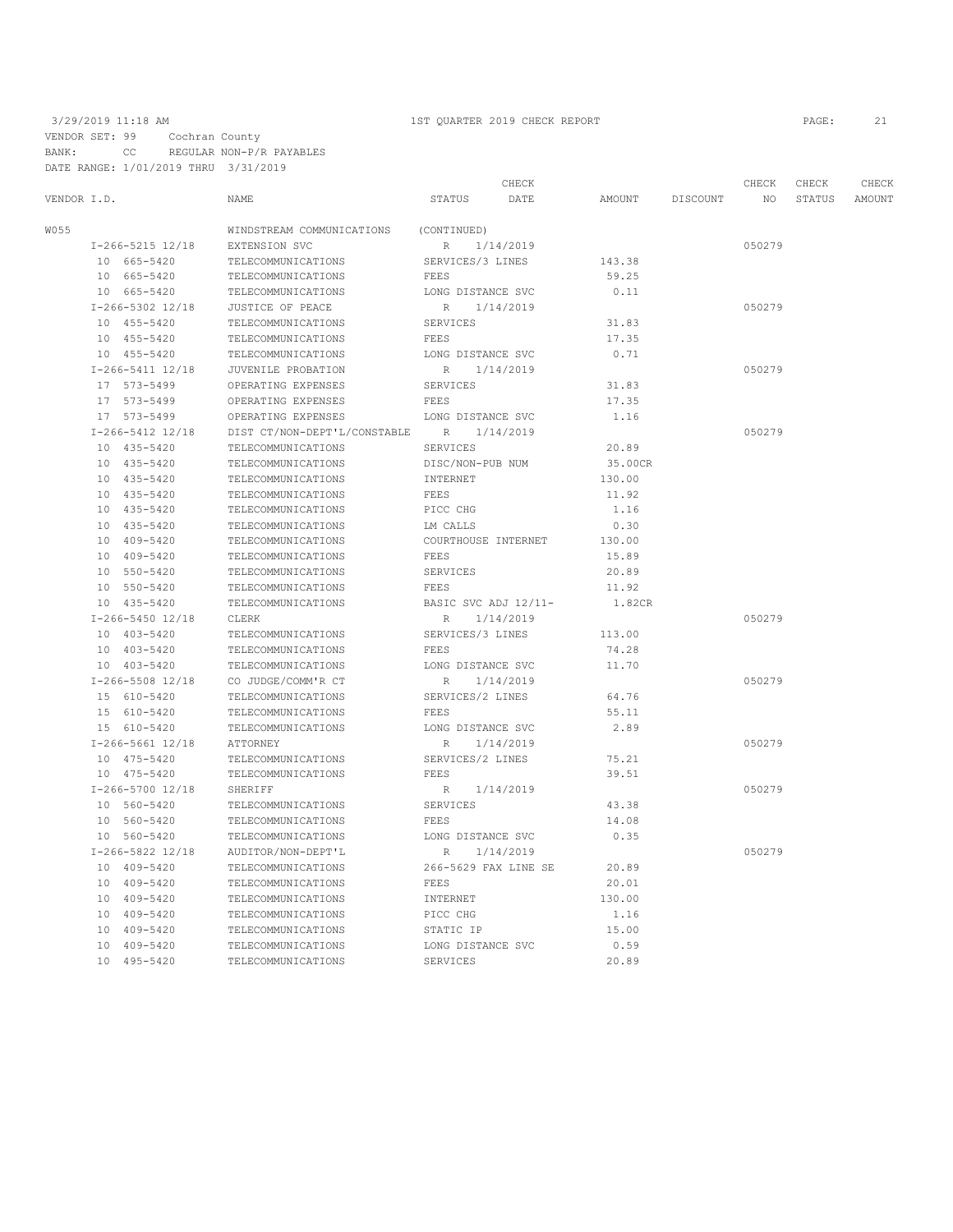|             |                                     |                                                  | CHECK                        |              |          | CHECK  | CHECK         | CHECK      |
|-------------|-------------------------------------|--------------------------------------------------|------------------------------|--------------|----------|--------|---------------|------------|
| VENDOR I.D. |                                     | <b>NAME</b>                                      | STATUS<br>DATE               | AMOUNT       | DISCOUNT | NO.    | <b>STATUS</b> | AMOUNT     |
| W055        |                                     | WINDSTREAM COMMUNICATIONS                        | (CONTINUED)                  |              |          |        |               |            |
|             | I-266-5822 12/18                    | AUDITOR/NON-DEPT'L                               | 1/14/2019<br>$R_{\perp}$     |              |          | 050279 |               |            |
|             | 10 495-5420                         | TELECOMMUNICATIONS                               | FEES                         | 20.00        |          |        |               |            |
|             | 10 495-5420                         | TELECOMMUNICATIONS                               | INTERNET                     | 130.00       |          |        |               |            |
|             | 10 495-5420                         | TELECOMMUNICATIONS                               | PICC CHG                     | 1.16         |          |        |               |            |
|             | 10 495-5420                         | TELECOMMUNICATIONS                               | LONG DISTANCE SVC            | 1.20         |          |        |               |            |
|             | I-266-8888 12/18                    | SHERIFF                                          | $R_{\parallel}$<br>1/14/2019 |              |          | 050279 |               |            |
|             | 10 560-5420                         | TELECOMMUNICATIONS                               | SERVICES/FAX LINE            | 32.38        |          |        |               |            |
|             | 10 560-5420                         | TELECOMMUNICATIONS                               | FEES                         | 14.06        |          |        |               |            |
|             | 10 560-5420                         | TELECOMMUNICATIONS                               | LONG DISTANCE SVC            | 0.80         |          |        |               | 2,472.13   |
| <b>W058</b> |                                     | BRIAN S WALSH                                    |                              |              |          |        |               |            |
|             | I-#1566/DOW                         | DISTRICT COURT                                   | R<br>1/14/2019               |              |          | 050281 |               |            |
|             | 10 435-5400                         | ATTORNEY AD LITEM                                | PLEA HRNG (F) / MEGAN D      | 375.00       |          |        |               |            |
|             | $I$ -#1583/FIELDS                   | DISTRICT COURT                                   | 1/14/2019<br>R.              |              |          | 050281 |               |            |
|             | 10 435-5400                         | ATTORNEY AD LITEM                                | DISMISSAL (F) / DARRELL      | 375.00       |          |        |               |            |
|             | $I - #1587/KOZAK$                   | DISTRICT COURT                                   | 1/14/2019<br>R               |              |          | 050281 |               |            |
|             | 10 435-5400                         | ATTORNEY AD LITEM                                | DISMISSAL (F) / MICHAEL      | 375.00       |          |        |               |            |
|             | I-#1605/MATTHEWS                    | DISTRICT COURT                                   | 1/14/2019<br>R               |              |          | 050281 |               |            |
|             | 10 435-5400                         | ATTORNEY AD LITEM                                | PLEA HRNG (F) / TUCKER       | 375.00       |          |        |               |            |
|             | I-DISM/MATTHEWS PCS DISTRICT COURT  |                                                  | R<br>1/14/2019               |              |          | 050281 |               |            |
|             | 10 435-5400                         | ATTORNEY AD LITEM                                | DISM(F)/TUCKER MATTH         | 100.00       |          |        |               |            |
|             | I-DISM/MATTHEWS TAMP DISTRICT COURT |                                                  | 1/14/2019<br>R               |              |          | 050281 |               |            |
|             | 10 435-5400                         | ATTORNEY AD LITEM                                | DISM(F)/TUCKER MATTH         | 100.00       |          |        |               | 1,700.00   |
| W062        |                                     | WAL-MART COMMUNITY                               |                              |              |          |        |               |            |
|             | I-8523 010319                       | JAIL                                             | 1/14/2019<br>R               |              |          | 050282 |               |            |
|             | 10 512-5392                         | MISCELLANEOUS SUPPLIES                           | SOUARE JAR                   | 2.47         |          |        |               |            |
|             | 10 512-5392                         | MISCELLANEOUS SUPPLIES                           | 2032 BATTERIES               | 4.37         |          |        |               |            |
|             | 10 512-5392                         | MISCELLANEOUS SUPPLIES                           | TAX                          | 0.56         |          |        |               | 7.40       |
| W070        |                                     | R D WALLACE OIL CO INC                           |                              |              |          |        |               |            |
|             | I-12520252 DEC18                    | CONSTABLE                                        | 1/14/2019<br>R               |              |          | 050283 |               |            |
|             | 10 550-5451                         | REPAIR                                           | ST INSP/06 FORD P/U          | 7.00         |          |        |               |            |
|             | 10 550-5451                         | <b>REPAIR</b>                                    | PAPER FORM                   | 3.00         |          |        |               | 10.00      |
| W164        |                                     | <b>WARREN CAT</b>                                |                              |              |          |        |               |            |
|             | I-'18 140M3 CAT#1262 PREC 2         |                                                  | 1/14/2019<br>$R_{\parallel}$ |              |          | 050284 |               |            |
|             | 15 622-5571                         | CAPITAL OUTLAY                                   | '18 140M3 N9D01262 4         | 277,684.00   |          |        |               |            |
|             | 15 622-5571                         | CAPITAL OUTLAY                                   | -2011 140M CAT B9D03         | 103,000.00CR |          |        |               | 174,684.00 |
| W193        |                                     | WESTWARD AUTOMOTIVE REPAIR LLC                   |                              |              |          |        |               |            |
|             | $I - 732$                           | <b>SHERIFF</b>                                   | 1/14/2019<br>R               |              |          | 050285 |               |            |
|             | 10 560-5451                         | MACHINERY-NON-OFFICE REPAIR OIL CHG CK FLUIDS/#6 |                              | 20.00        |          |        |               |            |
|             | 10 560-5451                         | MACHINERY-NON-OFFICE REPAIR                      | OIL CHG/JAIL P/U #97         | 20.00        |          |        |               |            |
|             | 10 560-5451                         | MACHINERY-NON-OFFICE REPAIR                      | OIL CHG CK FLUIDS/#1         | 20.00        |          |        |               |            |
|             | 10 560-5451                         | MACHINERY-NON-OFFICE REPAIR                      | RMV/RPL TIRES/BRAKE          | 35.00        |          |        |               | 95.00      |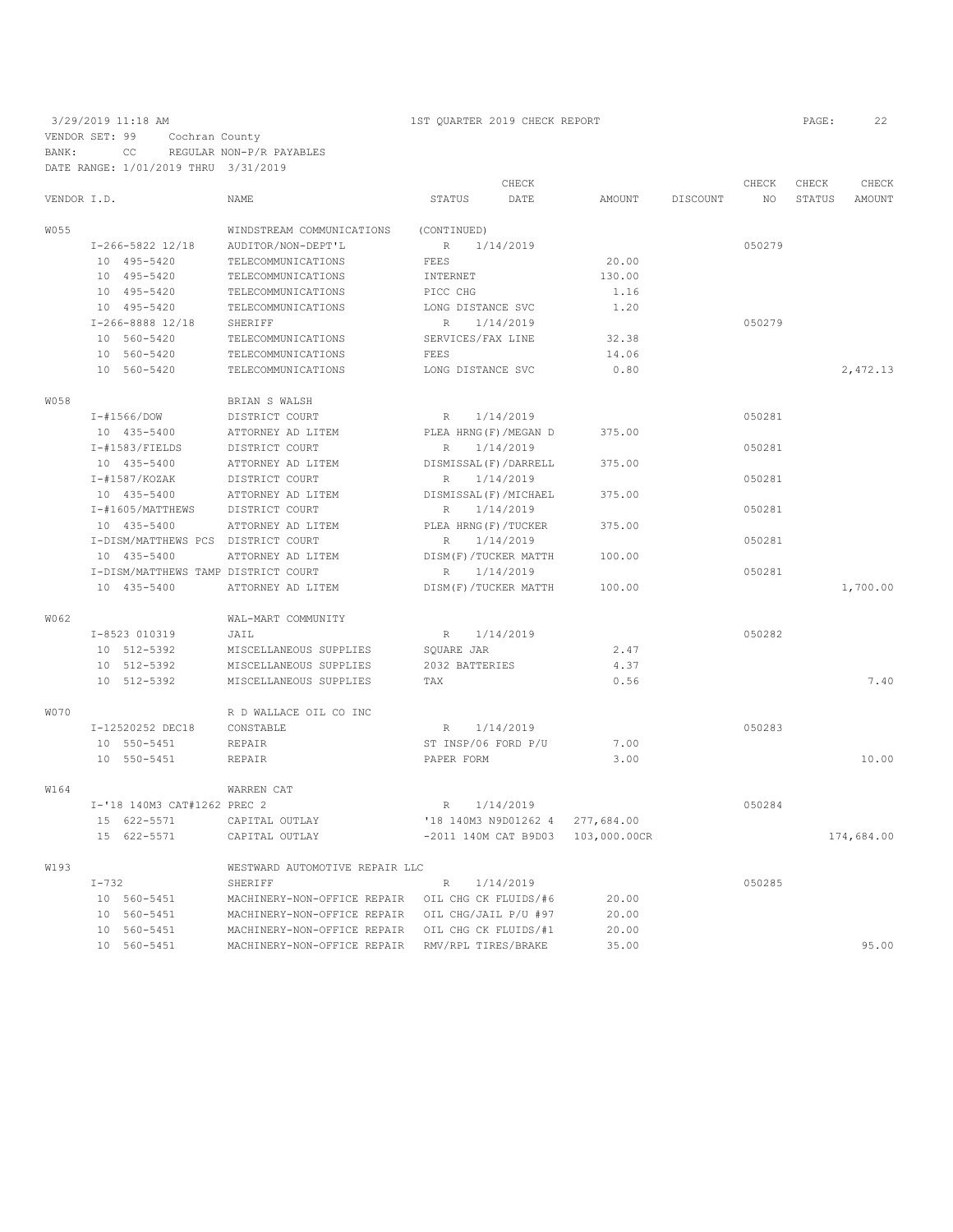VENDOR SET: 99 Cochran County BANK: CC REGULAR NON-P/R PAYABLES

|             | DATE RANGE: 1/01/2019 THRU 3/31/2019 |                                                   |                     |                       |          |          |        |        |          |
|-------------|--------------------------------------|---------------------------------------------------|---------------------|-----------------------|----------|----------|--------|--------|----------|
|             |                                      |                                                   |                     | CHECK                 |          |          | CHECK  | CHECK  | CHECK    |
| VENDOR I.D. |                                      | <b>NAME</b>                                       | STATUS              | DATE                  | AMOUNT   | DISCOUNT | NO.    | STATUS | AMOUNT   |
| W216        |                                      | CHRISTINA WOODS DUFFY                             |                     |                       |          |          |        |        |          |
|             | I-CPS#4556                           | DISTRICT COURT                                    | R                   | 1/14/2019             |          |          | 050286 |        |          |
|             | 10 435-5400                          | ATTORNEY AD LITEM                                 |                     | APPOINTMENT HRNG/CPS  | 300.00   |          |        |        | 300.00   |
| W235        |                                      | VANDY NELSON dba                                  |                     |                       |          |          |        |        |          |
|             | $I-2913$                             | CRTHSE/ACT BLDG/LIBRARY                           | R 1/14/2019         |                       |          |          | 050287 |        |          |
|             | 10 510-5332                          | CUSTODIAL SUPPLIES                                | SPRAY BUGS          |                       | 70.00    |          |        |        |          |
|             | 10 662-5332                          | CUSTODIAL SUPPLIES                                | SPRAY BUGS          |                       | 45.00    |          |        |        |          |
|             | 10 650-5332                          | CUSTODIAL SUPPLIES                                | SPRAY BUGS          |                       | 35.00    |          |        |        | 150.00   |
| Y026        |                                      | YOAKUM COUNTY SHERIFF'S OFFICE                    |                     |                       |          |          |        |        |          |
|             | I-NOV 2018                           | JAIL/MEDS                                         | R                   | 1/14/2019             |          |          | 050288 |        |          |
|             | 10 512-5499                          | MISCELLANEOUS                                     |                     | 22 DA@\$50/WILLIAM CO | 1,100.00 |          |        |        |          |
|             | 10 512-5499                          | MISCELLANEOUS                                     |                     | 22 DAYS/GERALDO RODR  | 1,100.00 |          |        |        |          |
|             | 10 512-5499                          | MISCELLANEOUS                                     |                     | 23 DAYS/CHARLOTTE TA  | 1,150.00 |          |        |        |          |
|             | 10 512-5391                          | MEDICAL CARE-PRISONERS                            |                     | RX#1/CHARLOTTE TARRA  | 25.36    |          |        |        |          |
|             | 10 512-5391                          | MEDICAL CARE-PRISONERS                            |                     | RX#2/CHARLOTTE TARRA  | 21.17    |          |        |        |          |
|             | 10 512-5391                          | MEDICAL CARE-PRISONERS                            |                     | RX#3/CHARLOTTE TARRA  | 21.86    |          |        |        | 3,418.39 |
| C016        |                                      | COCHRAN SOIL & WATER                              |                     |                       |          |          |        |        |          |
|             | I-2019 SUBSIDY                       | NON-DEPT'L/SOIL & WATER                           | R                   | 1/14/2019             |          |          | 050289 |        |          |
|             | 10 409-5470                          | DONATION-SOIL & WATER CONSER. 2019                |                     |                       | 3,000.00 |          |        |        | 3,000.00 |
| A053        |                                      | AMERICAN TIRE DISTRIBUTORS                        |                     |                       |          |          |        |        |          |
|             | I-S118854867                         | PREC <sub>2</sub>                                 | R                   | 1/30/2019             |          |          | 050333 |        |          |
|             | 15 622-5454                          | TIRES                                             |                     | 2/11R22.5/16 146/143  | 664.72   |          |        |        |          |
|             | I-S118855411                         | PREC <sub>2</sub>                                 | R                   | 1/30/2019             |          |          | 050333 |        |          |
|             | 15 622-5454                          | TIRES                                             |                     | 4/LT265/70R17/10 '08  | 680.56   |          |        |        | 1,345.28 |
| A175        |                                      | VINCENTE ARTEAGA JR.                              |                     |                       |          |          |        |        |          |
|             | I-DW#18296                           | ACTIVITY BLDG                                     | R                   | 1/30/2019             |          |          | 050334 |        |          |
|             | 10 000-4370.101                      | RENT-ACTIVITY BUILDING                            |                     | REF DEP FOR 01/19/19  | 150.00   |          |        |        | 150.00   |
| A178        |                                      | AMAZON                                            |                     |                       |          |          |        |        |          |
|             | I-434939763554                       | SHERIFF                                           | $R_{\parallel}$     | 1/30/2019             |          |          | 050335 |        |          |
|             | 10 560-5310                          | OFFICE SUPPLIES                                   |                     | 1DZ DUST OFF/CANNED   | 48.17    |          |        |        |          |
|             | I-463996679776                       | AUDITOR/COURTHOUSE                                | R                   | 1/30/2019             |          |          | 050335 |        |          |
|             | 10 495-5310                          | OFFICE SUPPLIES                                   |                     | MECHANICAL PENCIL SE  | 10.99    |          |        |        |          |
|             | 10 510-5451                          | REPAIR                                            |                     | LOCKING THERMOSTAT G  | 11.85    |          |        |        |          |
|             | I-467869597946                       | JUSTICE OF PEACE                                  | R                   | 1/30/2019             |          |          | 050335 |        |          |
|             | 10 455-5310                          | OFFICE SUPPLIES                                   |                     | LOGITECH HD PRO WEBC  | 49.15    |          |        |        |          |
|             | I-747664566966                       | <b>ELECTIONS</b>                                  | $\mathbb R$         | 1/30/2019             |          |          | 050335 |        |          |
|             | 10 490-5310                          | OFFICE SUPPLIES                                   | IVORY COTTON RESUME |                       | 14.99    |          |        |        |          |
|             | I-755463665393                       | JUSTICE OF PEACE                                  | R                   | 1/30/2019             |          |          | 050335 |        |          |
|             | 10 455-5310                          | OFFICE SUPPLIES                                   |                     | TOPAZ SIGNATUREGEM 1  | 202.23   |          |        |        |          |
|             | 10 455-5310                          | OFFICE SUPPLIES                                   |                     | SHIPPING/SIGNATURE P  | 15.67    |          |        |        |          |
|             | I-766957973877                       | COURTHOUSE                                        | R                   | 1/30/2019             |          |          | 050335 |        |          |
|             | 24 510-5499                          | COURTHOUSE SECURITY CCP102.0 HDMI 12FT CBL/CAM SY |                     |                       | 13.99    |          |        |        |          |

I-834485784397 AUDITOR R 1/30/2019 050335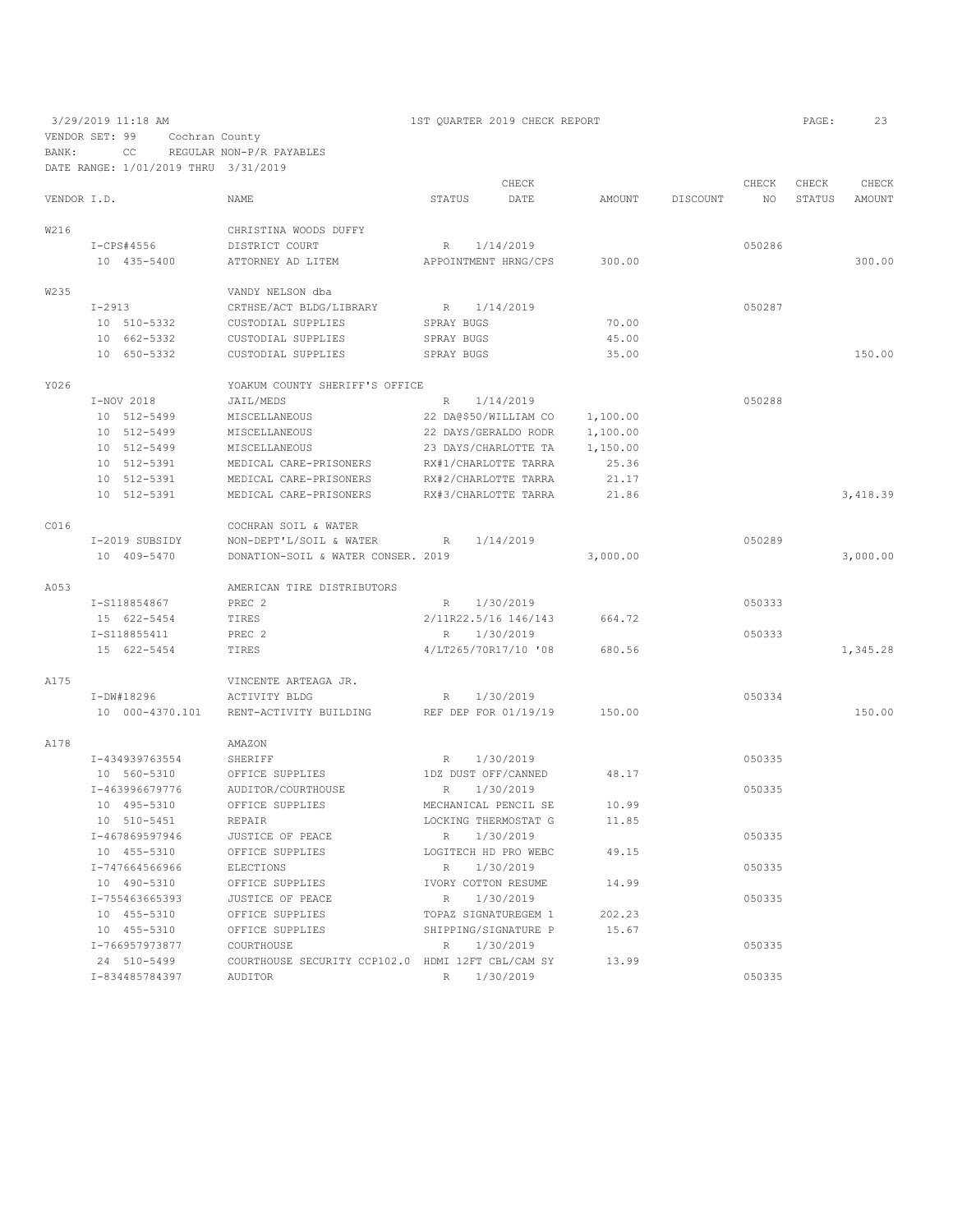## 3/29/2019 11:18 AM 1ST QUARTER 2019 CHECK REPORT PAGE: 24 VENDOR SET: 99 Cochran County BANK: CC REGULAR NON-P/R PAYABLES DATE RANGE: 1/01/2019 THRU 3/31/2019

|             |            |                |                                          |                     | CHECK                 |        |          | CHECK  | CHECK  | CHECK  |
|-------------|------------|----------------|------------------------------------------|---------------------|-----------------------|--------|----------|--------|--------|--------|
| VENDOR I.D. |            |                | NAME                                     | STATUS              | DATE                  | AMOUNT | DISCOUNT | NO     | STATUS | AMOUNT |
| A178        |            |                | (CONTINUED)<br>AMAZON                    |                     |                       |        |          |        |        |        |
|             |            | I-834485784397 | AUDITOR                                  | R                   | 1/30/2019             |        |          | 050335 |        |        |
|             |            | 10 495-5310    | OFFICE SUPPLIES                          |                     | STANDING DESK CONVER  | 139.99 |          |        |        |        |
|             |            | I-883945977989 | LIBRARY                                  | $\mathbb R$         | 1/30/2019             |        |          | 050335 |        |        |
|             |            | 10 650-5590    | <b>BOOKS</b>                             |                     | SIEGE OF STONE: SISTE | 20.68  |          |        |        |        |
|             |            | I-934675756595 | LIBRARY                                  | R                   | 1/30/2019             |        |          | 050335 |        |        |
|             |            | 10 650-5310    | OFFICE SUPPLIES                          | 2/WIRELESS COMPUTER |                       | 38.00  |          |        |        |        |
|             |            | 10 650-5590    | <b>BOOKS</b>                             |                     | KINGDOM OF THE BLIND  | 17.89  |          |        |        |        |
|             |            | 10 650-5590    | <b>BOOKS</b>                             | BABY SHARK          |                       | 6.21   |          |        |        |        |
|             |            | 10 650-5590    | <b>BOOKS</b>                             |                     | UNDAUNTED: BLOOD BOND | 10.99  |          |        |        |        |
|             |            | I-946673636363 | LIBRARY                                  | $\mathbb R$         | 1/30/2019             |        |          | 050335 |        |        |
|             |            | 10 650-5590    | <b>BOOKS</b>                             | LONG ROAD TO MERCY  |                       | 17.40  |          |        |        |        |
|             |            | 10 650-5590    | <b>BOOKS</b>                             | ANA'S STORY         |                       | 9.20   |          |        |        |        |
|             |            | 10 650-5590    | <b>BOOKS</b>                             | <b>REBORN</b>       |                       | 21.31  |          |        |        |        |
|             |            | 10 650-5590    | <b>BOOKS</b>                             | TARGET              |                       | 13.73  |          |        |        |        |
|             |            | 10 650-5590    | <b>BOOKS</b>                             | UNHINGED            |                       | 10.87  |          |        |        |        |
|             |            | 10 650-5590    | <b>BOOKS</b>                             | FOREVER AND A DAY   |                       | 17.43  |          |        |        |        |
|             |            | 10 650-5590    | <b>BOOKS</b>                             |                     | QUEEN OF AIR AND DAR  | 15.53  |          |        |        |        |
|             |            | 10 650-5590    | <b>BOOKS</b>                             | FIRE&BLOOD          |                       | 20.99  |          |        |        |        |
|             |            | 10 650-5590    | <b>BOOKS</b>                             | KILLING THE SS      |                       | 14.44  |          |        |        |        |
|             |            | 10 650-5590    | <b>BOOKS</b>                             | THE SUN DOES SHINE  |                       | 14.84  |          |        |        |        |
|             |            | 10 650-5590    | <b>BOOKS</b>                             | RECALL              |                       | 15.90  |          |        |        | 772.44 |
|             |            |                |                                          |                     |                       |        |          |        |        |        |
| A206        |            |                | DAVID LYNN ALEXANDER                     |                     |                       |        |          |        |        |        |
|             |            | I-PREC 3 JAN19 | PREC <sub>3</sub>                        | R                   | 1/30/2019             |        |          | 050337 |        |        |
|             |            | 15 623-5356    | ROAD MATERIALS & SUPPLIES                |                     | 3 BOBTAILS/12CY0\$2.5 | 360.00 |          |        |        |        |
|             |            | 15 623-5356    | ROAD MATERIALS & SUPPLIES                |                     | 12 BELLYDUMPS/20CY@\$ | 600.00 |          |        |        | 960.00 |
| A249        |            |                | ANTELOPE TIRE & SUPPLY, INC              |                     |                       |        |          |        |        |        |
|             | $I - 6339$ |                | PREC 2                                   | R                   | 1/30/2019             |        |          | 050338 |        |        |
|             |            | 15 622-5454    | TIRES                                    |                     | 4/MOUNT @\$15/'05 MAC | 60.00  |          |        |        |        |
|             |            | 15 622-5454    | TIRES                                    | 4/BALANCE @\$10     |                       | 40.00  |          |        |        |        |
|             |            | 15 622-5454    | TIRES                                    | SEMI VALVE STEM     |                       | 12.00  |          |        |        |        |
|             |            | 15 622-5454    | TIRES                                    | 2/SEMI MOUNTS @\$45 |                       | 90.00  |          |        |        |        |
|             |            | 15 622-5454    | TIRES                                    | 4/DISPOSAL          |                       | 28.00  |          |        |        | 230.00 |
| <b>B007</b> |            |                |                                          |                     |                       |        |          |        |        |        |
|             |            | I-UT1000481727 | BOB BARKER COMPANY, INC.<br>SHERIFF/JAIL | R                   | 1/30/2019             |        |          | 050339 |        |        |
|             |            | 10 560-5205    | UNIFORMS                                 | 3/KH TROUSERS 34x34 |                       | 59.97  |          |        |        |        |
|             |            | 10 560-5205    | UNIFORMS                                 | 4/KH TROUSERS 42x34 |                       | 79.96  |          |        |        |        |
|             |            | 10 512-5205    | UNIFORMS                                 |                     | 4/BLK TROUSERS 40x32  | 79.96  |          |        |        |        |
|             |            | 10 560-5205    | UNIFORMS                                 | 14/EMBROIDERY       |                       | 50.54  |          |        |        |        |
|             |            | 10 512-5205    | UNIFORMS                                 | 8/EMBROIDERY        |                       | 28.88  |          |        |        | 299.31 |
|             |            |                |                                          |                     |                       |        |          |        |        |        |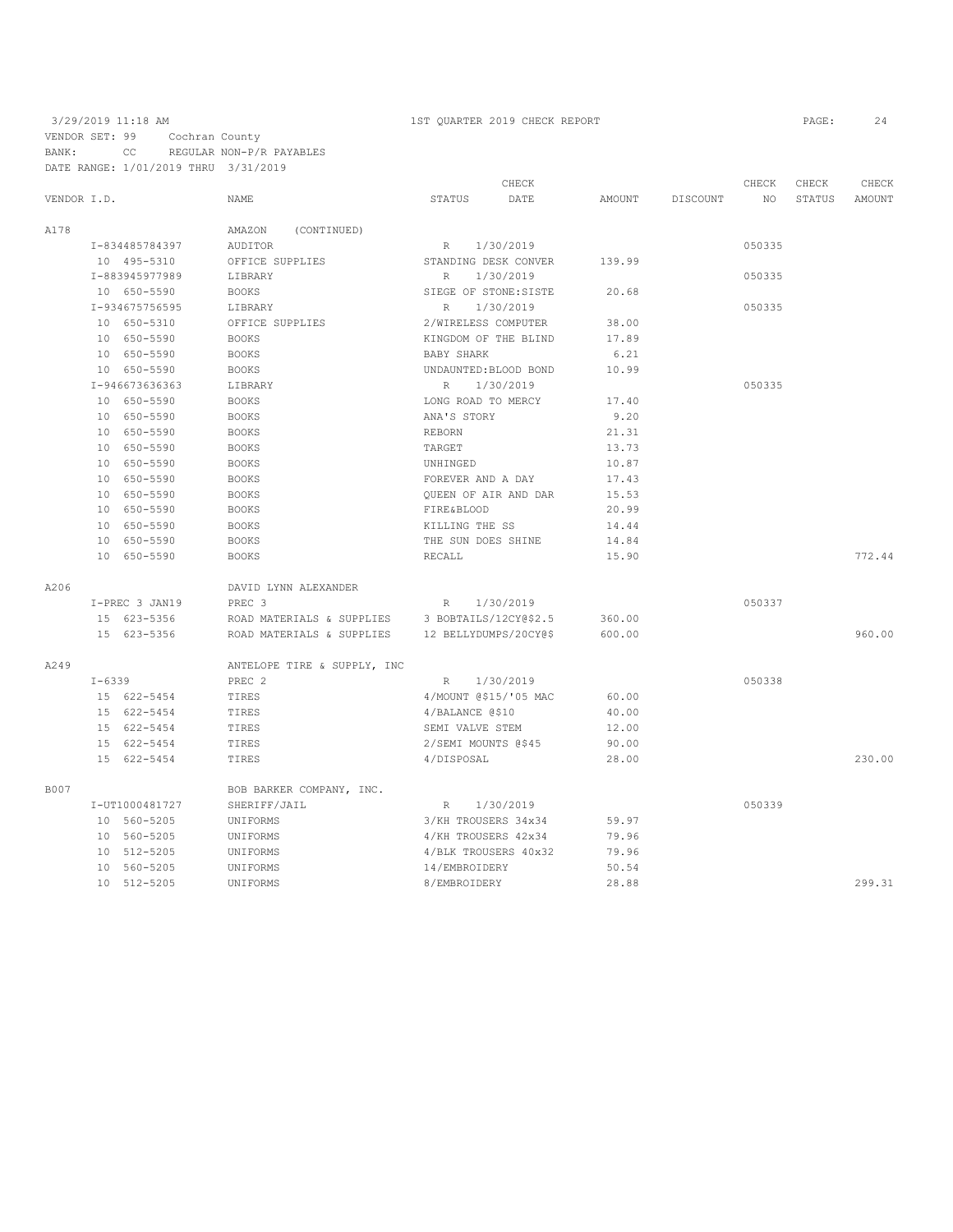3/29/2019 11:18 AM 1ST QUARTER 2019 CHECK REPORT PAGE: 25 VENDOR SET: 99 Cochran County

BANK: CC REGULAR NON-P/R PAYABLES

DATE RANGE: 1/01/2019 THRU 3/31/2019 CHECK CHECK CHECK CHECK VENDOR I.D. NAME STATUS DATE AMOUNT DISCOUNT NO STATUS AMOUNT B142 RICHARD BIHL I-DW#18287 PREC 3 BARN RENT R 1/30/2019 050340 15 000-4380.200 OTHER [MISCELLANEOUS] REF DEP FOR PREC3 BA 75.00 75.00 C033 COLLEGE AVE ANIMAL CLINIC <br/> $\tt I-168756$  SHERIFF/CANINE I-168756 SHERIFF/CANINE R 1/30/2019 050341 10 560-5335 CANINE CARE & SUPPLIES OFFICE VISIT COURTES 10 560-5335 CANINE CARE & SUPPLIES PROHEART 6 INJECTION 59.97<br>10 560-5335 CANINE CARE & SUPPLIES BRAVECTO K9 22-44 63.00<br>10 560-5335 CANINE CARE & SUPPLIES MEDICAL WASTE DISPOS 1.50 10 560-5335 CANINE CARE & SUPPLIES BRAVECTO K9 22-44 63.00 CANINE CARE & SUPPLIES MEDICAL WASTE DISPOS 1.50 1.50 124.47 C340 COUNTY INFORMATION RESOURCE AG I-SOP010093 NON-DEPT'L R 1/30/2019 050342 10 409-5420 TELECOMMUNICATIONS 60 EMAIL ACCOUNTS DE 60.00 60.00 C353 BRANDY S CRISWELL I-CPS#4556 010819 DISTRICT COURT R 1/30/2019 050343 10 435-5400 ATTORNEY AD LITEM RMVL HRNG/CPS(C) 300.00 I-CPS#4556 012419 DISTRICT COURT R 1/30/2019 R 1/30/2019 10 435-5400 ATTORNEY AD LITEM REMOVAL HRNG/CPS(C) 300.00 I-CPS#4558 012419 DISTRICT COURT R 1/30/2019<br>10 435-5400 ATTORNEY AD LITEM REMOVAL HRNG/CPS(PM) 300.00 10 435-5400 ATTORNEY AD LITEM REMOVAL HRNG/CPS(PM) 300.00 900.00 C371 COCHRAN COUNTY TAX A/C I-'12 BELLY DUMP '19 PREC 1  $R = 1/30/2019$  050344<br>15 621–5451 REPAIRS ST INSP FEE/2012 BD 7.50 15 621–5451 REPAIRS ST INSP FEE/2012 BD 7.50<br>
1-'13 TRLR #7048 '19 PREC 1 R 1/30/2019 I-'13 TRLR #7048 '19 PREC 1 R 1/30/2019<br>15 621–5451 REPAIRS ST INSP/'13 TROX #70 7.50 15 621–5451 REPAIRS ST INSP/'13 TROX #7<br>  $I - 194$  MACK #8688 '19 PREC 1 I-'94 MACK #8688 '19 PREC 1 R 1/30/2019<br>15 621–5451 REPAIRS ST INSP/'94 MACK #86 7.50 15 621-5451 REPAIRS ST INSP/'94 MACK #86 7.50 I-04 MACK #4541 '19 PREC 1 R 1/30/2019<br>15 621-5451 REPAIRS ST INSP/04 MACK #454 7.50 15 621–5451 REPAIRS ST INSP/04 MACK #454 7.50<br>1906 MACK #1919 '19 PREC 1 R 1/30/2019 I-06 MACK #1919 '19 PREC 1 R 1/30/2019<br>15 621–5451 REPAIRS STATE INSP FEE/MACK 7.50 7.50 STATE INSP FEE/MACK I-07 CHEVY #8988 '19 PERC 1 R 1/30/2019<br>15 621–5451 REPAIRS ST INSP/07 CHEVY 250 7.50 15 621-5451 REPAIRS ST INSP/07 CHEVY 250 7.50 45.00 C384 CHEMAQUA<br>I-3405729 COURTHOUS I-3405729 COURTHOUSE R 1/30/2019 050345 10 510-5411 MAINTENANCE CONTRACTS WATER TREATMENT JAN 125.00 125.00 C412 CTRMA<br>  $I-100000112762$  JUVENI I-100000112762 JUVENILE PROBATION R 1/30/2019 050346 17 573-5427 TRAVEL & TRAINING CRYSTAL FALLS MAINLI 1.43 17 573–5427 TRAVEL & TRAINING PARK STREET MAINLINE 17 573–5427 TRAVEL & TRAINING LAKELINE MAINLINE 17 573-5427 TRAVEL & TRAINING LAKELINE MAINLINE 0.75 17 573-5427 TRAVEL & TRAINING LAKELINE MAINLINE 11 0.75 TRAVEL & TRAINING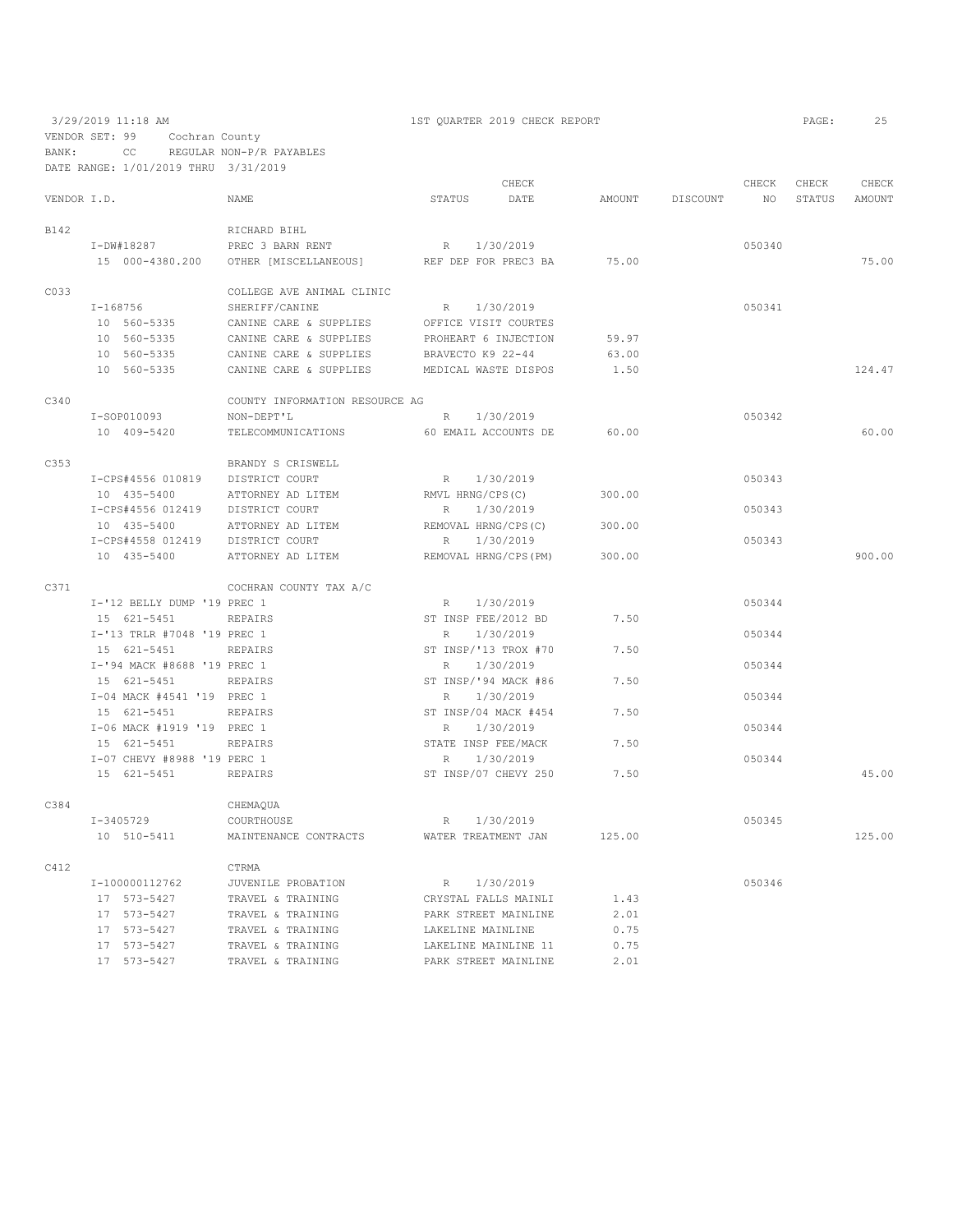|             |                             |                                               |                      | CHECK                |               |          | CHECK  | CHECK  | CHECK         |
|-------------|-----------------------------|-----------------------------------------------|----------------------|----------------------|---------------|----------|--------|--------|---------------|
| VENDOR I.D. |                             | NAME                                          | STATUS               | DATE                 | <b>AMOUNT</b> | DISCOUNT | NO.    | STATUS | <b>AMOUNT</b> |
| C412        |                             | CTRMA<br>(CONTINUED)                          |                      |                      |               |          |        |        |               |
|             | I-100000112762              | JUVENILE PROBATION                            | R                    | 1/30/2019            |               |          | 050346 |        |               |
|             | 17 573-5427                 | TRAVEL & TRAINING                             |                      | CRYSTAL FALLS MAINLI | 1.43          |          |        |        |               |
|             | 17 573-5427                 | TRAVEL & TRAINING                             | PROCESSING FEE       |                      | 1.00          |          |        |        | 9.38          |
| D048        |                             | DATA-LINE OFFICE SYSTEMS                      |                      |                      |               |          |        |        |               |
|             | $I-IN94993$                 | EXTENSION SVC                                 | $R_{\perp}$          | 1/30/2019            |               |          | 050347 |        |               |
|             | 10 665-5411                 | MAINTENANCE CONTRACTS                         | COPIER MAINT 1/5/19- |                      | 33.00         |          |        |        |               |
|             | I-IN95386                   | LIBRARY                                       | $\mathbb{R}$         | 1/30/2019            |               |          | 050347 |        |               |
|             | 10 650-5411                 | MAINTENANCE CONTRACTS                         |                      | COPIER MAINT 1/21/19 | 37.50         |          |        |        |               |
|             | 10 650-5411                 | MAINTENANCE CONTRACTS                         |                      | 106 COLOR 12/21/18-1 | 10.60         |          |        |        | 81.10         |
| D196        |                             | JORGE DE LA CRUZ, SHERIFF                     |                      |                      |               |          |        |        |               |
|             | I-011619/GROC               | JAIL                                          | R                    | 1/30/2019            |               |          | 050348 |        |               |
|             | 10 512-5333                 | FOOD-PRISONERS                                |                      | TOMATOES/ALLSUPS 1/7 | 1.39          |          |        |        |               |
|             | 10 512-5333                 | FOOD-PRISONERS                                | LETTUCE              |                      | 1.59          |          |        |        |               |
|             | 10 512-5333                 | FOOD-PRISONERS                                | MILK                 |                      | 1.99          |          |        |        |               |
|             | 10 512-5333                 | FOOD-PRISONERS                                |                      | LETTUCE/ALLSUPS 1/13 | 1.59          |          |        |        |               |
|             | 10 512-5333                 | FOOD-PRISONERS                                | CORN TORTILLAS       |                      | 1.39          |          |        |        |               |
|             | 10 512-5333                 | FOOD-PRISONERS                                |                      | 3/EGGS/ALLSUPS 1/12  | 8.97          |          |        |        |               |
|             | 10 512-5333                 | FOOD-PRISONERS                                | 2/MILK               |                      | 6.98          |          |        |        |               |
|             | 10 512-5333                 | FOOD-PRISONERS                                |                      | 8/BREAD/ALLSUPS 1/15 | 6.36          |          |        |        |               |
|             | 10 512-5333                 | FOOD-PRISONERS                                | 2/MILK               |                      | 3.98          |          |        |        |               |
|             | 10 512-5333                 | FOOD-PRISONERS                                |                      | SAUSAGE/ALLSUPS 1/15 | 2.99          |          |        |        |               |
|             | 10 512-5333                 | FOOD-PRISONERS                                |                      | FLOUR/ALLSUPS 1/16   | 3.49          |          |        |        |               |
|             | 10 512-5333                 | FOOD-PRISONERS                                |                      | 5/JALAPENOS/ALLSUPS  | 0.50          |          |        |        |               |
|             | 10 512-5333                 | FOOD-PRISONERS                                | 2/TOMATOES           |                      | 2.78          |          |        |        |               |
|             | 10 512-5333                 | FOOD-PRISONERS                                | LETTUCE              |                      | 1.09          |          |        |        |               |
|             | 10 512-5333                 | FOOD-PRISONERS                                |                      | 2/TOMATOES/ALLSUPS 1 | 2.78          |          |        |        |               |
|             | I-R/B ST INSP #7956 SHERIFF |                                               | R                    | 1/30/2019            |               |          | 050348 |        |               |
|             | 10 560-5451                 | MACHINERY-NON-OFFICE REPAIR                   |                      | ST INSP/'10 FORD JAI | 7.50          |          |        |        |               |
|             | I-R/B ST INSP/#4119 SHERIFF |                                               | $\mathbb{R}$         | 1/30/2019            |               |          | 050348 |        |               |
|             | 10 560-5451                 | MACHINERY-NON-OFFICE REPAIR                   |                      | ST INSP '17 RAM #411 | 7.50          |          |        |        | 62.87         |
| E093        |                             | MATT EVANS                                    |                      |                      |               |          |        |        |               |
|             |                             | I-NEW COMM'R SCH 19 COMMISSIONERS COURT/EVANS | $\mathbb{R}$         | 1/30/2019            |               |          | 050349 |        |               |
|             | 15 610-5427                 | COMM-CONTINUING EDUCATION                     |                      | R/B 4 NITES AUSTIN 1 | 608.00        |          |        |        |               |
|             | 15 610-5427                 | COMM-CONTINUING EDUCATION                     |                      | R/B 4 NITES LODGING  | 95.78         |          |        |        |               |
|             | 15 610-5427                 | COMM-CONTINUING EDUCATION                     |                      | AIRFARE TO/FR AUSTIN | 492.96        |          |        |        |               |
|             | 15 610-5427                 | COMM-CONTINUING EDUCATION                     | R/B MEALS            |                      | 111.37        |          |        |        |               |
|             | 15 610-5427                 | COMM-CONTINUING EDUCATION                     |                      | R/B UBER TO HOTEL    | 20.63         |          |        |        | 1,328.74      |
| G266        |                             | ELIAS GARCIA                                  |                      |                      |               |          |        |        |               |
|             | I-CPS#4558 012419           | DISTRICT COURT                                | $\mathbb{R}$         | 1/30/2019            |               |          | 050350 |        |               |
|             | 10 435-5400                 | ATTORNEY AD LITEM                             | ADV HRNG/CPS (PD)    |                      | 300.00        |          |        |        | 300.00        |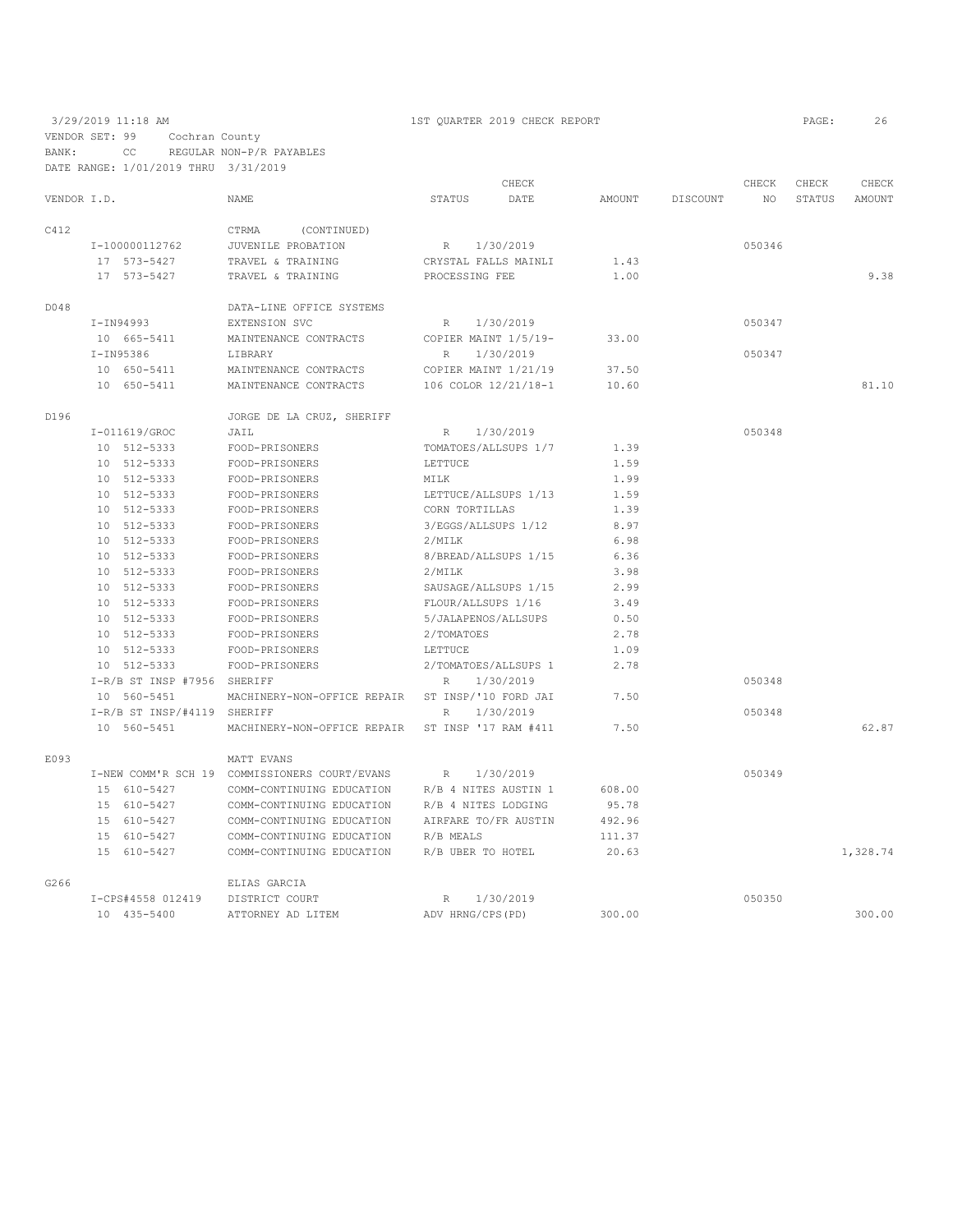VENDOR SET: 99 Cochran County

3/29/2019 11:18 AM 1ST QUARTER 2019 CHECK REPORT PAGE: 27

BANK: CC REGULAR NON-P/R PAYABLES DATE RANGE: 1/01/2019 THRU 3/31/2019 CHECK CHECK CHECK CHECK NAME STATUS DATE AMOUNT DISCOUNT NO STATUS AMOUNT G270 GARZA COUNTY LAW ENFORCEMENT C I-DEC 2018 JAIL JAIR (1/30/2019 R 1/30/2019)<br>10 512-5499 MISCELLANEOUS 31 DAYS/BILLY GONZAL 1,395.00 10 512-5499 MISCELLANEOUS 31 DAYS/BILLY GONZAL 1,395.00 10 512-5499 MISCELLANEOUS 4 DAYS/JEREMIE HOLLA<br>10 512-5499 MISCELLANEOUS 17 DAYS/ANTHONY MILL 10 512-5499 MISCELLANEOUS 17 DAYS/ANTHONY MILL 765.00 2,340.00 H126 HOLLAND'S OFFICE TECHNOLOGIES 1-00132677 TREASURER R 1/30/2019<br>
10 497-5310 OFFICE SUPPLIES M2540DW/SN COPIER/VC 750.00<br>
10 497-5310 OFFICE SUPPLIES LESS TRADE IN/FS1028 50.00CR 10 497-5310 OFFICE SUPPLIES M2540DW/SN COPIER/VC 750.00 10 497-5310 OFFICE SUPPLIES LESS TRADE IN/FS1028 50.00CR 700.00 L228 LUBBOCK LOCK AND KEY, INC <br>T-327058 COURTHOUSE I-327058 COURTHOUSE R 1/30/2019 050353 10 510–5451 REPAIR RPR CLERK/JDG LOCK/R 209.00<br>10 510–5451 REPAIR RPR SVC CALL 45.00 10 510-5451 REPAIR<br>10 510-5451 REPAIR 10 510-5451 REPAIR <br>120.00 10 510-5451 REPAIR <br>13.75 CO87 MORTISE CYLINDE 13.75 10 510-5451 REPAIR CO87 MORTISE CYLINDE 13.75 387.75 M304 JESSE MENDEZ<br>
I-#1511/LOPEZ DISTRICT COUF I-#1511/LOPEZ DISTRICT COURT R 1/30/2019<br>10 435-5400 ATTORNEY AD LITEM PLEA BARG(F)/JOEL LO 375.00<br>- "1111 (1220) 10 435-5400 ATTORNEY AD LITEM PLEA BARG(F)/JOEL LO 375.00 I-#1619/GARRETT DISTRICT COURT R 1/30/2019 050354 10 435-5400 ATTORNEY AD LITEM PLEA ESCAPE(F)/LATIS 375.00 I-#1620/GARRETT DISM DISTRICT COURT R 1/30/2019 050354 10 435-5400 ATTORNEY AD LITEM DISM/(F)/LATISHA GAR 375.00 1,125.00 M316 MAIL FINANCE<br>
I-N7516917 NON-DEPT'L I-N7516917 NON-DEPT'L R 1/30/2019 050355 10 409-5311 POSTAL EXPENSES POSTG MCH LEASE 2/8/ 737.91 737.91 M341 <br>  $I$ -#1037 1/10/19 <br>
DISTRICT COURT I-#1037 1/10/19 DISTRICT COURT R 1/30/2019 050356 10 435-5410 COURT REPORTER SERVICES 1/2 DAY SUB 1/10/19 225.00 10 435-5410 COURT REPORTER SERVICES MILEAGE 27.26 252.26 NO82 NETDATA NETRA NETRA NETRA CO CLERK I-19761 CO CLERK R 1/30/2019<br>
10 403-5310 OFFICE SUPPLIES 10PK THERM RECEIPT P 45.13 10 PK THERM RECEIPT P 45.13 45.13 N088 NATIONAL GEOGRAPHIC LITTLE KID I-1YR SUBSCRIPT LK19 LIBRARY R 1/30/2019 050358 10 650-5590 BOOKS I-1YR SUBSCRIPT/19 LIBRARY R 1/30/2019 050358

10 650-5590 BOOKS 12/ISSUES 2019 25.00 45.00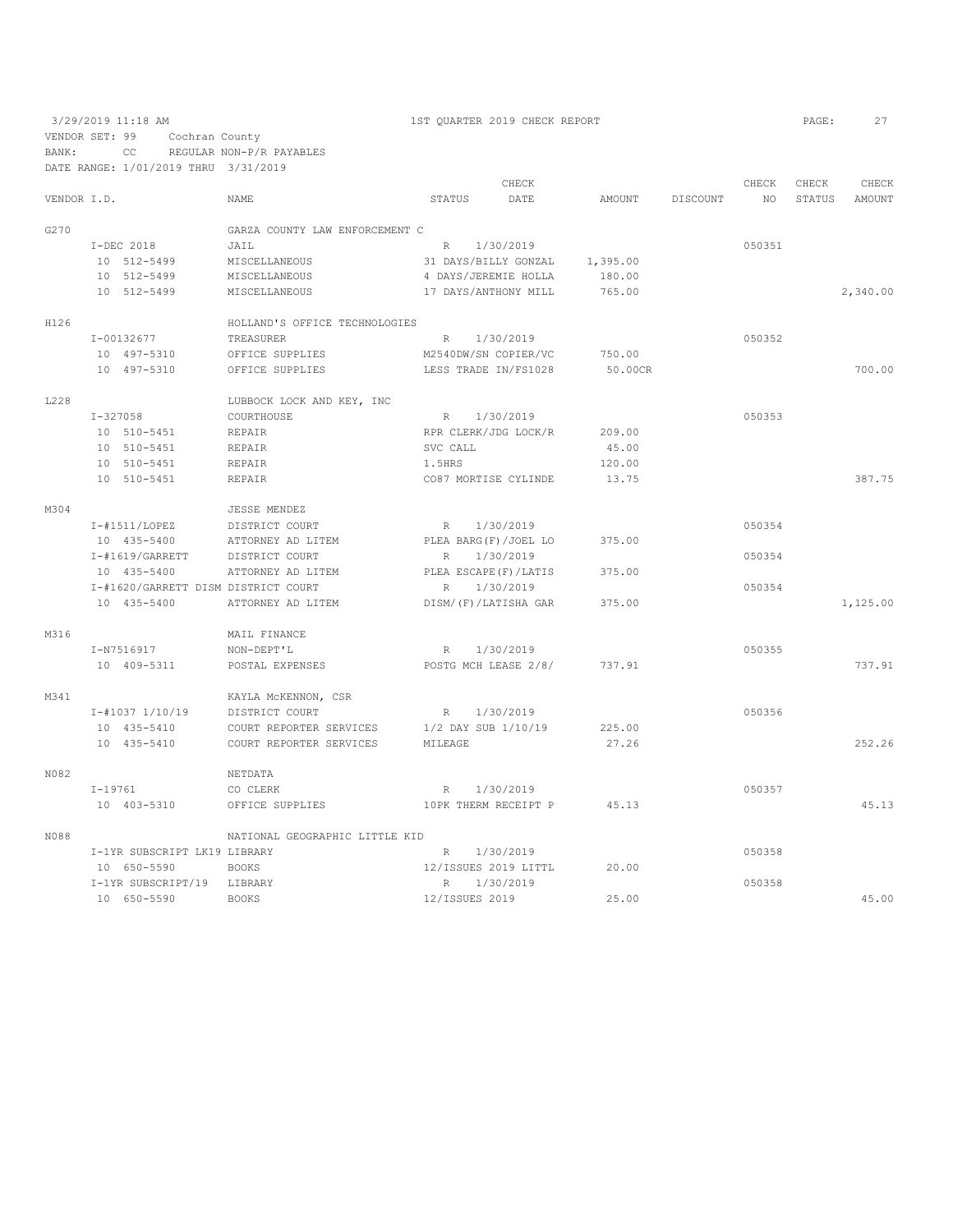3/29/2019 11:18 AM 1ST QUARTER 2019 CHECK REPORT PAGE: 28 VENDOR SET: 99 Cochran County BANK: CC REGULAR NON-P/R PAYABLES

|             | DATE RANGE: 1/01/2019 THRU 3/31/2019 |                                 |                                                    |                 |  |                             |          |          |        |        |        |
|-------------|--------------------------------------|---------------------------------|----------------------------------------------------|-----------------|--|-----------------------------|----------|----------|--------|--------|--------|
|             |                                      |                                 |                                                    |                 |  | CHECK                       |          |          | CHECK  | CHECK  | CHECK  |
| VENDOR I.D. |                                      |                                 | NAME                                               | STATUS          |  | DATE                        | AMOUNT   | DISCOUNT | NO     | STATUS | AMOUNT |
| N103        |                                      |                                 | NETPROTECT LLC                                     |                 |  |                             |          |          |        |        |        |
|             |                                      | $I-1120$                        | JUSTICE OF PEACE                                   |                 |  | R 1/30/2019                 |          |          | 050359 |        |        |
|             |                                      | 10 455-5310                     | OFFICE SUPPLIES                                    |                 |  | VIDEO MAGIST 12/30/1 249.00 |          |          |        |        | 249.00 |
|             |                                      |                                 |                                                    |                 |  |                             |          |          |        |        |        |
| P017        |                                      |                                 | POSTMASTER                                         |                 |  |                             |          |          |        |        |        |
|             |                                      |                                 | I-'19 RENT, BOX 735 MUSEUM/HISTORICAL COMM         |                 |  | R 1/30/2019                 |          |          | 050360 |        |        |
|             |                                      | 31 652-5311                     | POSTAL EXPENSES                                    | BOX RENT 2019   |  |                             | 62.00    |          |        |        | 62.00  |
|             |                                      |                                 |                                                    |                 |  |                             |          |          |        |        |        |
| P202        |                                      |                                 | THE PRODUCTIVITY CENTER                            |                 |  |                             |          |          |        |        |        |
|             | I-CCCP024A122718                     |                                 | CONSTABLE                                          | R               |  | 1/30/2019                   |          |          | 050361 |        |        |
|             |                                      | 10 550-5427                     | CONTINUING EDUCATION TCLEDDS RNW 2/19-20; 162.00   |                 |  |                             |          |          |        |        | 162.00 |
| R115        |                                      |                                 | ROGERS, HARVEY & CRUTCHER                          |                 |  |                             |          |          |        |        |        |
|             |                                      | I-908RR-CW 12/18 DISTRICT COURT |                                                    |                 |  | R 1/30/2019                 |          |          | 050362 |        |        |
|             |                                      | 10 435-5410                     | COURT REPORTER SERVICES                            |                 |  | 1/2 DAY COURT 12/20/        | 175.00   |          |        |        |        |
|             |                                      | 10 435-5410                     | COURT REPORTER SERVICES MILEAGE 1 WAY              |                 |  |                             | 45.36    |          |        |        | 220.36 |
|             |                                      |                                 |                                                    |                 |  |                             |          |          |        |        |        |
| S063        |                                      |                                 | ANGEL RAMIREZ, dba                                 |                 |  |                             |          |          |        |        |        |
|             | $I - 011115$                         |                                 | PREC 2                                             |                 |  | R 1/30/2019                 |          |          | 050363 |        |        |
|             |                                      | 15 622-5454                     | TIRES                                              | MILEAGE         |  |                             | 80.00    |          |        |        |        |
|             |                                      | 15 622-5454                     | TIRES                                              | SVC CALL/LOADER |  |                             | 35.00    |          |        |        |        |
|             |                                      | 15 622-5454                     | TIRES                                              |                 |  | RPR FLAT/VALVE STEM         | 80.00    |          |        |        | 195.00 |
| S281        |                                      |                                 | STAPLES                                            |                 |  |                             |          |          |        |        |        |
|             |                                      | I-2213565671                    | CLERK                                              |                 |  | R 1/30/2019                 |          |          | 050364 |        |        |
|             |                                      | 10 403-5411                     | MAINTENANCE CONTRACTS                              |                 |  | XEROX PHASER/3 YR PR        | 59.99    |          |        |        |        |
|             |                                      | I-2214082081                    | CLERK                                              | R.              |  | 1/30/2019                   |          |          | 050364 |        |        |
|             |                                      | 10 403-5310                     | OFFICE SUPPLIES                                    |                 |  | XEROX PHASER 6510DN/        | 399.99   |          |        |        |        |
|             |                                      | 10 403-5310                     | OFFICE SUPPLIES                                    | DISC            |  |                             | 150.00CR |          |        |        |        |
|             |                                      | I-2224012731                    | AUDITOR                                            | R               |  | 1/30/2019                   |          |          | 050364 |        |        |
|             |                                      | 10 495-5310                     | OFFICE SUPPLIES                                    |                 |  | ADOBE ACROBAT PRO/1y        | 179.99   |          |        |        |        |
|             |                                      | I-2224575811                    | <b>CLERK</b>                                       | R               |  | 1/30/2019                   |          |          | 050364 |        |        |
|             |                                      | 10 403-5310                     | OFFICE SUPPLIES                                    |                 |  | HP14CK0061ST LAPTOP         | 419.99   |          |        |        |        |
|             |                                      | 10 403-5310                     | OFFICE SUPPLIES                                    | <b>DISC</b>     |  |                             | 59.00CR  |          |        |        |        |
|             |                                      | 10 403-5310                     | OFFICE SUPPLIES                                    | DISC            |  |                             | 31.00CR  |          |        |        |        |
|             |                                      | I-2225330621                    | AUDITOR                                            |                 |  | R 1/30/2019                 |          |          | 050364 |        |        |
|             |                                      |                                 | OFFICE SUPPLIES                                    |                 |  | 2/BLK TONER DELL W3G        | 370.78   |          |        |        |        |
|             |                                      | 10 495-5310<br>10 495-5310      | OFFICE SUPPLIES                                    | DISC/REWARDS    |  |                             | 310.00CR |          |        |        | 880.74 |
|             |                                      |                                 |                                                    |                 |  |                             |          |          |        |        |        |
| S325        |                                      |                                 | DONNA SCHMIDT                                      |                 |  |                             |          |          |        |        |        |
|             |                                      |                                 | I-WRECK MILEAGE 1/11 JUSTICE OF PEACE              | $R_{\parallel}$ |  | 1/30/2019                   |          |          | 050365 |        |        |
|             |                                      | 10 455-5425                     | TRAVEL IN-COUNTY (DOCUMENTED) 14.2MI TO/FR SCENE @ |                 |  |                             | 16.82    |          |        |        | 16.82  |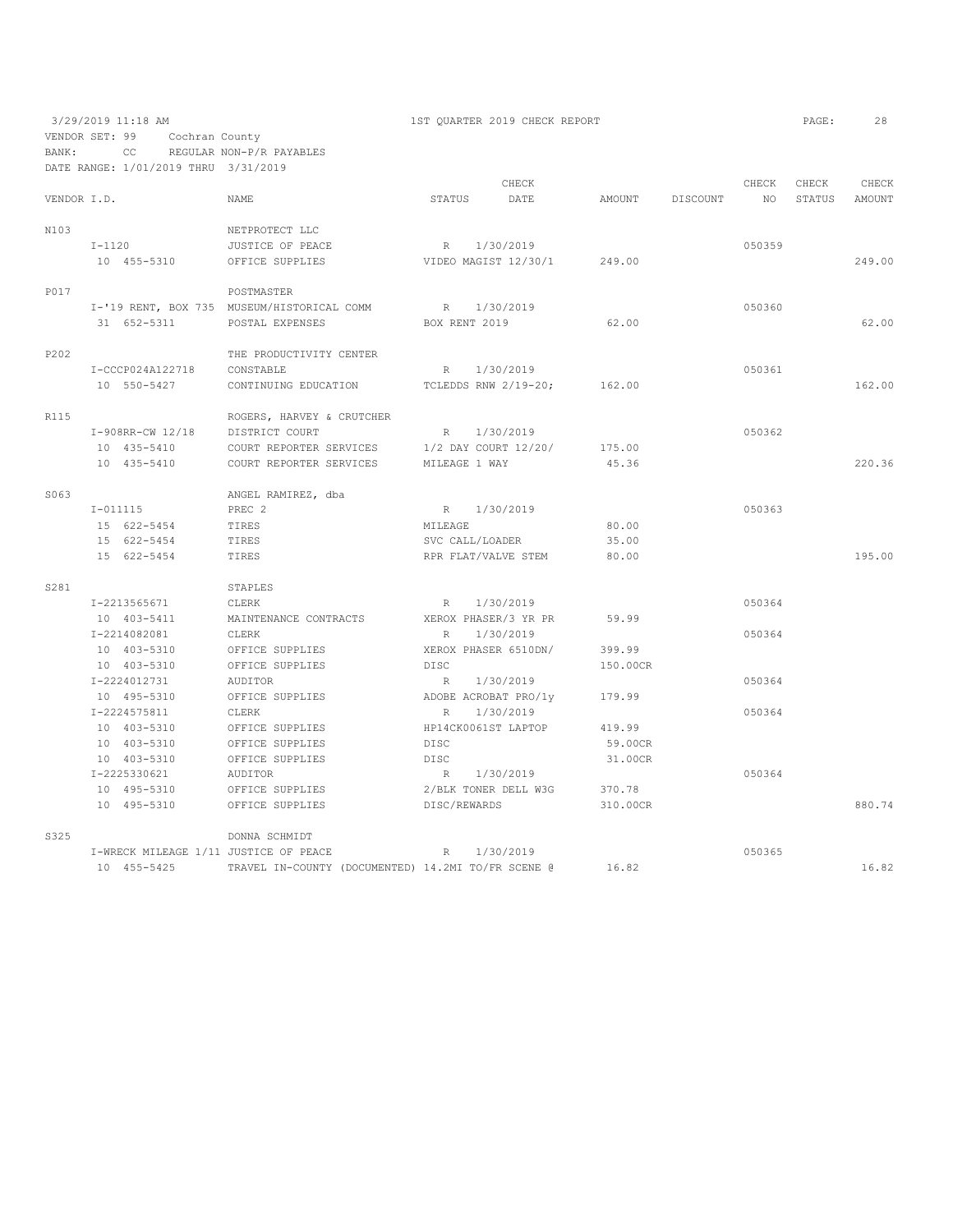## 3/29/2019 11:18 AM 1ST QUARTER 2019 CHECK REPORT PAGE: 29 VENDOR SET: 99 Cochran County BANK: CC REGULAR NON-P/R PAYABLES DATE RANGE: 1/01/2019 THRU 3/31/2019

|             |                              |                                                  |                      | CHECK                |          |          | CHECK  | CHECK  | CHECK    |
|-------------|------------------------------|--------------------------------------------------|----------------------|----------------------|----------|----------|--------|--------|----------|
| VENDOR I.D. |                              | NAME                                             | STATUS               | DATE                 | AMOUNT   | DISCOUNT | NO.    | STATUS | AMOUNT   |
| S416        |                              | SOS WASTE DISPOSAL, INC                          |                      |                      |          |          |        |        |          |
|             | $C - 54792$                  | PREC 3/PREC 4                                    | R 1/30/2019          |                      |          |          | 050366 |        |          |
|             | 15 623-5440                  | UTILITIES                                        | CR MISSED SVC DEC 20 |                      | 57.25CR  |          |        |        |          |
|             | 15 624-5440                  | UTILITIES                                        | CR MISSED SVC DEC 20 |                      | 55.25CR  |          |        |        |          |
|             | $I - 55070$                  | PREC 3/PREC 4                                    | R                    | 1/30/2019            |          |          | 050366 |        |          |
|             | 15 623-5440                  | UTILITIES                                        | DUMPSTER SVC JAN 19  |                      | 57.25    |          |        |        |          |
|             | 15 624-5440                  | UTILITIES                                        | DUMPSTER SVC JAN 19  |                      | 55.25    |          |        |        |          |
|             | $I - 56705$                  | PREC 3/PREC 4                                    | R                    | 1/30/2019            |          |          | 050366 |        |          |
|             | 15 623-5440                  | UTILITIES                                        | DUMPSTER SVC FEB 19  |                      | 57.25    |          |        |        |          |
|             | 15 623-5440                  | UTILITIES                                        | DUMPSTER SVC FEB 19  |                      | 55.25    |          |        |        | 112.50   |
| T009        |                              | TEXAS ASSOCIATION OF COUNTIES                    |                      |                      |          |          |        |        |          |
|             |                              | I-57828 '19 TAC DUES COMMISSIONERS COURT         | R                    | 1/30/2019            |          |          | 050367 |        |          |
|             | 15 610-5481                  | DUES AND REGISTRATION                            | 2019 ANNUAL COUNTY D |                      | 550.00   |          |        |        |          |
|             | I-CO TREAS ASSN'19 TREASURER |                                                  | R                    | 1/30/2019            |          |          | 050367 |        |          |
|             | 10 475-5481                  | DUES AND REGISTRATION                            |                      | 2019 DUES/DORIS SEAL | 150.00   |          |        |        | 700.00   |
| T051        |                              | TAC RISK MANAGEMENT POOL                         |                      |                      |          |          |        |        |          |
|             | I-AUDIT PREM 2018            | WORKERS COMP RESERVE                             | R                    | 1/30/2019            |          |          | 050368 |        |          |
|             | 10 000-2500.10               | RESERVE FOR W/C, UNEMPLYMNT W/C AUDIT PREMIUM 20 |                      |                      | 1,195.00 |          |        |        | 1,195.00 |
| T083        |                              | TYLER TECHNOLOGIES, INC                          |                      |                      |          |          |        |        |          |
|             | $I - 025 - 248284$           | NON-DEPT'L                                       | R                    | 1/30/2019            |          |          | 050369 |        |          |
|             | 10 409-5411                  | MAINTENANCE CONTRACTS                            | MONTHLY NETWORK MAIN |                      | 220.50   |          |        |        | 220.50   |
| T255        |                              | TEXAS DEPT OF STATE HEALTH SER                   |                      |                      |          |          |        |        |          |
|             | I-2019 INSP FEE              | JAIL                                             | R                    | 1/30/2019            |          |          | 050370 |        |          |
|             | 10 512-5499                  | MISCELLANEOUS                                    |                      | HEALTH DEPT INSPECTI | 150.00   |          |        |        | 150.00   |
| U041        |                              | UNIT INNOVATIONS, LLC                            |                      |                      |          |          |        |        |          |
|             | $I - 4079$                   | JAIL                                             | R                    | 1/30/2019            |          |          | 050371 |        |          |
|             | 10 512-5499                  | MISCELLANEOUS                                    | 12/JAIL CK SYS MAINT |                      | 864.00   |          |        |        | 864.00   |
| V053        |                              | VP PLUMBING INC.                                 |                      |                      |          |          |        |        |          |
|             | I-1726                       | JAIL                                             | R                    | 1/30/2019            |          |          | 050372 |        |          |
|             | 10 512-5451                  | REPAIR                                           | RPL VENT PIPE/UPSTAI |                      | 265.00   |          |        |        |          |
|             | 10 510-5451                  | REPAIR                                           | PARTS                |                      | 42.22    |          |        |        |          |
|             | 10 510-5451                  | REPAIR                                           | MILEAGE ONE WAY      |                      | 14.30    |          |        |        | 321.52   |
| W055        |                              | WINDSTREAM COMMUNICATIONS SW                     |                      |                      |          |          |        |        |          |
|             | $I-266-0638$ $1/19$          | MUSEUM                                           | R                    | 1/30/2019            |          |          | 050373 |        |          |
|             | 10 652-5420                  | TELECOMMUNICATIONS                               | SERVICES             |                      | 137.94   |          |        |        |          |
|             | 10 652-5420                  | TELECOMMUNICATIONS                               | DISC                 |                      | 25.00CR  |          |        |        |          |
|             | 10 652-5420                  | TELECOMMUNICATIONS                               | FEES                 |                      | 40.03    |          |        |        |          |
|             | 10 652-5420                  | TELECOMMUNICATIONS                               | PICC CHG             |                      | 1.16     |          |        |        |          |
|             | 10 652-5420                  | TELECOMMUNICATIONS                               | LONG DISTANCE SVC    |                      | 8.49     |          |        |        |          |
|             | $I-266-5051$ $1/19$          | LIBRARY                                          | R                    | 1/30/2019            |          |          | 050373 |        |          |
|             | 10 650-5420                  | TELECOMMUNICATIONS                               | SERVICES/2 LINES     |                      | 127.62   |          |        |        |          |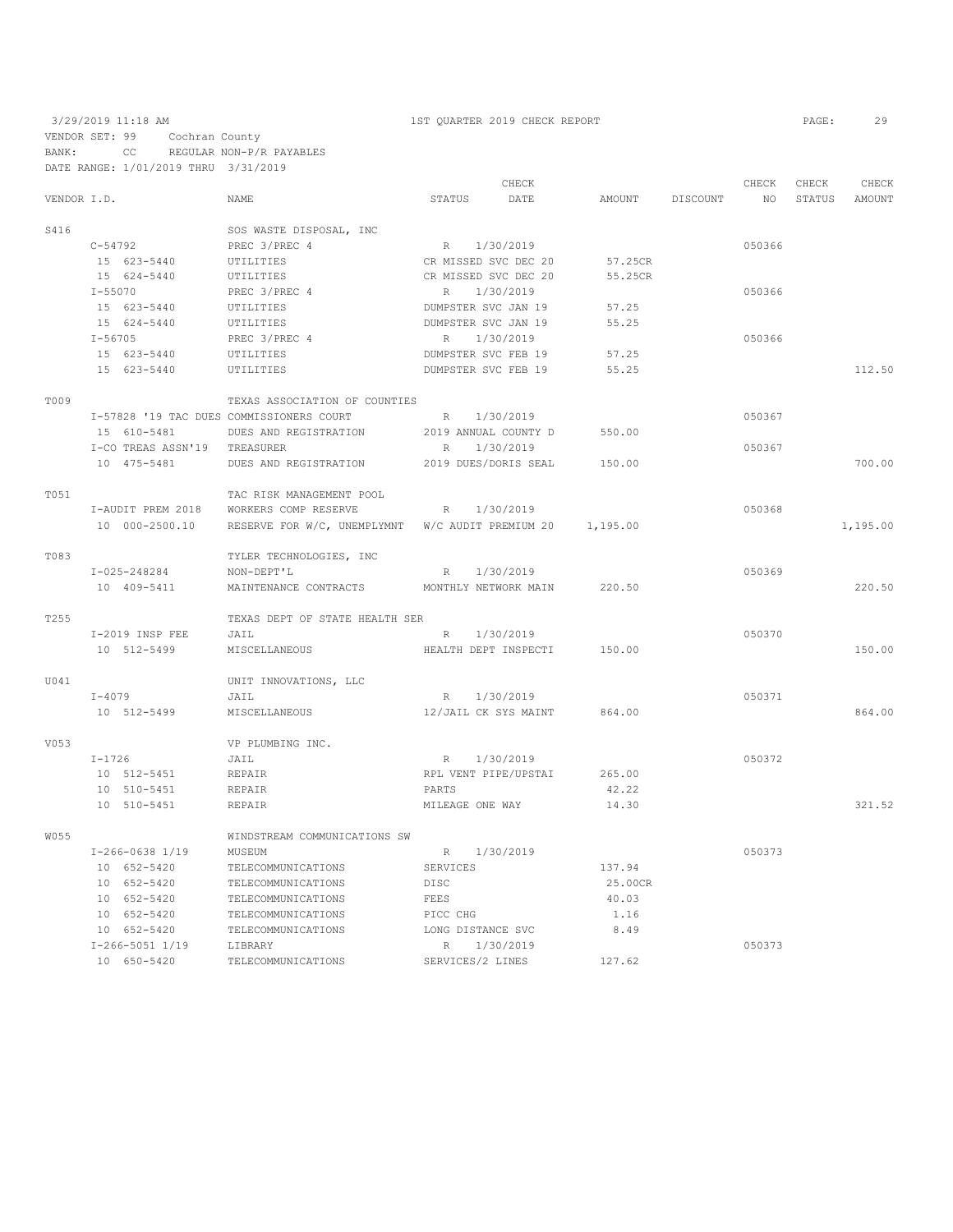VENDOR SET: 99 Cochran County BANK: CC REGULAR NON-P/R PAYABLES DATE RANGE: 1/01/2019 THRU 3/31/2019

## 3/29/2019 11:18 AM 1ST QUARTER 2019 CHECK REPORT PAGE: 30

|                     |                              |                     | CHECK     |        |          | CHECK<br>CHECK<br>CHECK |        |        |
|---------------------|------------------------------|---------------------|-----------|--------|----------|-------------------------|--------|--------|
| VENDOR I.D.         | NAME                         | STATUS              | DATE      | AMOUNT | DISCOUNT | NO                      | STATUS | AMOUNT |
| W055                | WINDSTREAM COMMUNICATIONS    | (CONTINUED)         |           |        |          |                         |        |        |
| $I-266-5051$ $1/19$ | LIBRARY                      | R                   | 1/30/2019 |        |          | 050373                  |        |        |
| 10 650-5420         | TELECOMMUNICATIONS           | FEES                |           | 39.51  |          |                         |        |        |
| 10 650-5420         | TELECOMMUNICATIONS           | LONG DISTANCE SVC   |           | 0.75   |          |                         |        |        |
| $I-266-5074$ 1/19   | ADULT PROBATION              | R                   | 1/30/2019 |        |          | 050373                  |        |        |
| 10 570-5420         | TELECOMMUNICATIONS           | SERVICES            |           | 49.25  |          |                         |        |        |
| 10 570-5420         | TELECOMMUNICATIONS           | <b>FEES</b>         |           | 17.38  |          |                         |        |        |
| $I-266-5161$ $1/19$ | TREASURER                    | R                   | 1/30/2019 |        |          | 050373                  |        |        |
| 10 497-5420         | TELECOMMUNICATIONS           | SERVICES            |           | 37.30  |          |                         |        |        |
| 10 497-5420         | TELECOMMUNICATIONS           | FEES                |           | 17.36  |          |                         |        |        |
| 10 497-5420         | TELECOMMUNICATIONS           | LONG DISTANCE SVC   |           | 0.68   |          |                         |        |        |
| I-266-5171 01/19    | TAX A/C                      | $\mathbb R$         | 1/30/2019 |        |          | 050373                  |        |        |
| 10 499-5420         | TELECOMMUNICATIONS           | SERVICES/3 LINES    |           | 246.58 |          |                         |        |        |
| 10 499-5420         | TELECOMMUNICATIONS           | <b>FEES</b>         |           | 65.37  |          |                         |        |        |
| 10 499-5420         | TELECOMMUNICATIONS           | LONG DISTANCE SVC   |           | 12.20  |          |                         |        |        |
| I-266-5181 1/19     | <b>ELECTIONS</b>             | $\mathbb R$         | 1/30/2019 |        |          | 050373                  |        |        |
| 10 490-5420         | TELECOMMUNICATIONS           | <b>SERVICES</b>     |           | 30.30  |          |                         |        |        |
| 10 490-5420         | TELECOMMUNICATIONS           | FEES                |           | 20.93  |          |                         |        |        |
| 10 490-5420         | TELECOMMUNICATIONS           | LONG DISTANCE SVC   |           | 7.81   |          |                         |        |        |
| I-266-5211 1/19     | SHERIFF                      | R                   | 1/30/2019 |        |          | 050373                  |        |        |
| 10 560-5420         | TELECOMMUNICATIONS           | SERVICES/3 LINES    |           | 127.95 |          |                         |        |        |
| 10 560-5420         | TELECOMMUNICATIONS           | FEES                |           | 59.29  |          |                         |        |        |
| 10 560-5420         | TELECOMMUNICATIONS           | LONG DISTANCE SVC   |           | 5.81   |          |                         |        |        |
| $I-266-5215$ $1/19$ | EXTENSION SVC                | R                   | 1/30/2019 |        |          | 050373                  |        |        |
| 10 665-5420         | TELECOMMUNICATIONS           | SERVICES/3 LINES    |           | 143.38 |          |                         |        |        |
| 10 665-5420         | TELECOMMUNICATIONS           | FEES                |           | 59.25  |          |                         |        |        |
| 10 665-5420         | TELECOMMUNICATIONS           | LONG DISTANCE SVC   |           | 0.13   |          |                         |        |        |
| I-266-5302 1/19     | JUSTICE OF PEACE             | R                   | 1/30/2019 |        |          | 050373                  |        |        |
| 10 455-5420         | TELECOMMUNICATIONS           | SERVICES            |           | 31.83  |          |                         |        |        |
| 10 455-5420         | TELECOMMUNICATIONS           | <b>FEES</b>         |           | 17.35  |          |                         |        |        |
| 10 455-5420         | TELECOMMUNICATIONS           | LONG DISTANCE SVC   |           | 7.32   |          |                         |        |        |
| $I-266-5411$ $1/19$ | JUVENILE PROBATION           | R                   | 1/30/2019 |        |          | 050373                  |        |        |
| 17 573-5499         | OPERATING EXPENSES           | SERVICES            |           | 31.83  |          |                         |        |        |
| 17 573-5499         | OPERATING EXPENSES           | <b>FEES</b>         |           | 17.35  |          |                         |        |        |
| 17 573-5499         | OPERATING EXPENSES           | LONG DISTANCE SVC   |           | 1.70   |          |                         |        |        |
| I-266-5412 1/19     | DIST CT/NON-DEPT'L/CONSTABLE | R                   | 1/30/2019 |        |          | 050373                  |        |        |
| 10 435-5420         | TELECOMMUNICATIONS           | SERVICES            |           | 20.89  |          |                         |        |        |
| 10 435-5420         | TELECOMMUNICATIONS           | INTERNET            |           | 130.00 |          |                         |        |        |
| 10 435-5420         | TELECOMMUNICATIONS           | FEES                |           | 11.92  |          |                         |        |        |
| 10 435-5420         | TELECOMMUNICATIONS           | PICC CHG            |           | 1.16   |          |                         |        |        |
| 10 409-5420         | TELECOMMUNICATIONS           | COURTHOUSE INTERNET |           | 130.00 |          |                         |        |        |
| 10 409-5420         | TELECOMMUNICATIONS           | <b>FEES</b>         |           | 15.89  |          |                         |        |        |
| 10 550-5420         | TELECOMMUNICATIONS           | SERVICES            |           | 20.89  |          |                         |        |        |
| 10 550-5420         | TELECOMMUNICATIONS           | FEES                |           | 11.92  |          |                         |        |        |
| 10 550-5420         | TELECOMMUNICATIONS           | LONG DISTANCE SVC   |           | 0.51   |          |                         |        |        |
| I-266-5450 1/19     | CLERK                        | R                   | 1/30/2019 |        |          | 050373                  |        |        |
| 10 403-5420         | TELECOMMUNICATIONS           | SERVICES/3 LINES    |           | 113.00 |          |                         |        |        |
| 10 403-5420         | TELECOMMUNICATIONS           | <b>FEES</b>         |           | 66.46  |          |                         |        |        |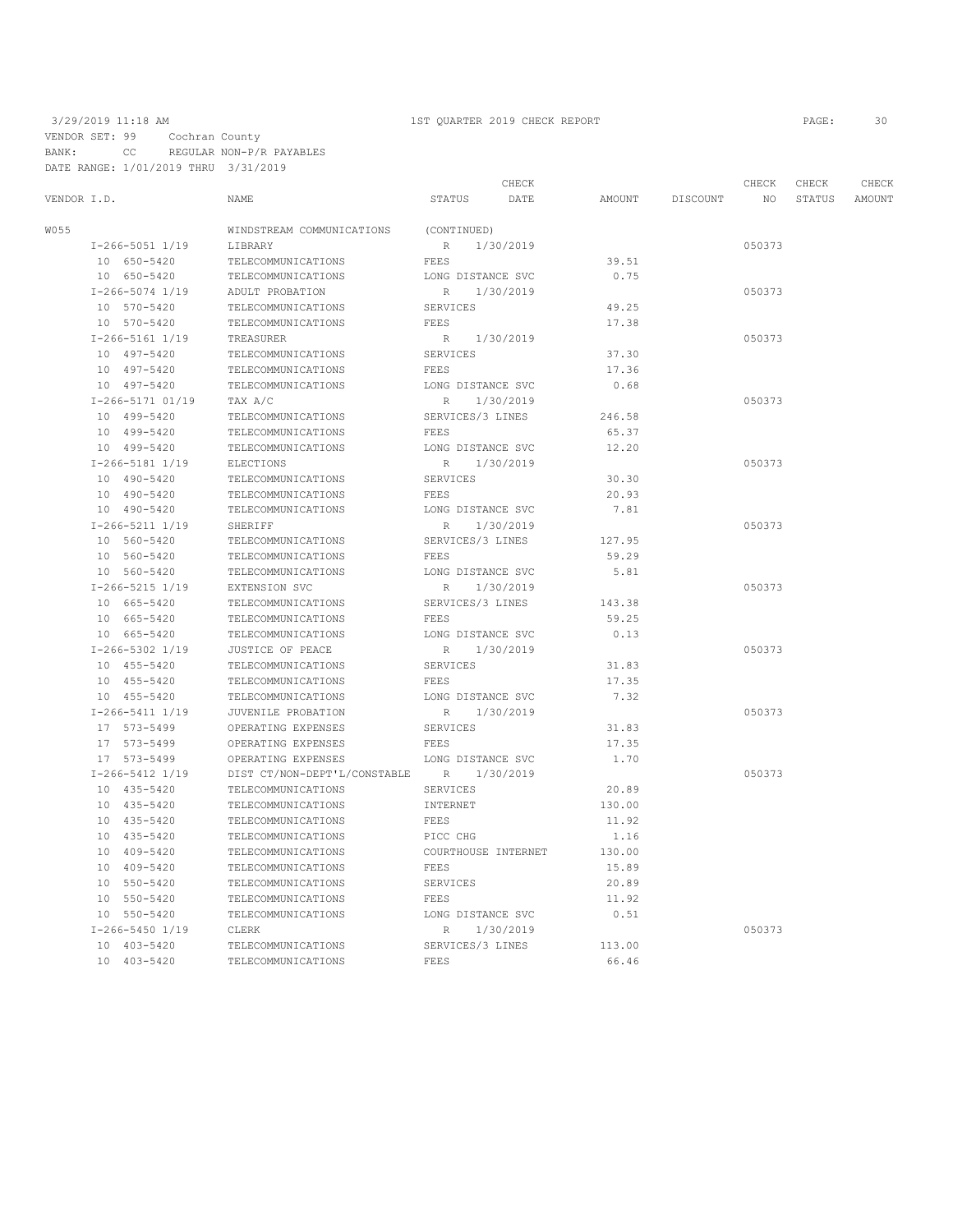VENDOR SET: 99 Cochran County BANK: CC REGULAR NON-P/R PAYABLES DATE RANGE: 1/01/2019 THRU 3/31/2019

## 3/29/2019 11:18 AM 1ST QUARTER 2019 CHECK REPORT PAGE: 31

| VENDOR I.D. |                      | NAME.                        | STATUS               | CHECK<br>DATE        | AMOUNT | DISCOUNT | CHECK<br>NO. | CHECK<br><b>STATUS</b> | CHECK<br>AMOUNT |
|-------------|----------------------|------------------------------|----------------------|----------------------|--------|----------|--------------|------------------------|-----------------|
|             |                      |                              |                      |                      |        |          |              |                        |                 |
| W055        |                      | WINDSTREAM COMMUNICATIONS    | (CONTINUED)          |                      |        |          |              |                        |                 |
|             | $I-266-5450$ $1/19$  | <b>CLERK</b>                 | $R_{\perp}$          | 1/30/2019            |        |          | 050373       |                        |                 |
|             | 10 403-5420          | TELECOMMUNICATIONS           | LONG DISTANCE SVC    |                      | 14.26  |          |              |                        |                 |
|             | $I-266-5508$ $1/19$  | CO JUDGE/COMM'R CT           | $\mathbb{R}$         | 1/30/2019            |        |          | 050373       |                        |                 |
|             | 15 610-5420          | TELECOMMUNICATIONS           | SERVICES/2 LINES     |                      | 64.76  |          |              |                        |                 |
|             | 15 610-5420          | TELECOMMUNICATIONS           | FEES                 |                      | 55.09  |          |              |                        |                 |
|             | 15 610-5420          | TELECOMMUNICATIONS           | LONG DISTANCE SVC    |                      | 1.05   |          |              |                        |                 |
|             | $I-266-5661$ $1/19$  | ATTORNEY                     | R                    | 1/30/2019            |        |          | 050373       |                        |                 |
|             | 10 475-5420          | TELECOMMUNICATIONS           | SERVICES/2 LINES     |                      | 75.21  |          |              |                        |                 |
|             | 10 475-5420          | TELECOMMUNICATIONS           | FEES                 |                      | 39.51  |          |              |                        |                 |
|             | 10 475-5420          | TELECOMMUNICATIONS           | LONG DISTANCE SVC    |                      | 0.12   |          |              |                        |                 |
|             | $I - 266 - 57001/19$ | SHERIFF                      | R                    | 1/30/2019            |        |          | 050373       |                        |                 |
|             | 10 560-5420          | TELECOMMUNICATIONS           | SERVICES             |                      | 43.38  |          |              |                        |                 |
|             | 10 560-5420          | TELECOMMUNICATIONS           | FEES                 |                      | 14.07  |          |              |                        |                 |
|             | 10 560-5420          | TELECOMMUNICATIONS           | LONG DISTANCE SVC    |                      | 1.11   |          |              |                        |                 |
|             | I-266-5822 1/19      | AUDITOR/NON-DEPT'L           | R                    | 1/30/2019            |        |          | 050373       |                        |                 |
|             | 10 409-5420          | TELECOMMUNICATIONS           |                      | 266-5629 FAX LINE SV | 20.89  |          |              |                        |                 |
|             | 10 409-5420          | TELECOMMUNICATIONS           | FEES                 |                      | 20.01  |          |              |                        |                 |
|             | 10 409-5420          | TELECOMMUNICATIONS           | INTERNET             |                      | 130.00 |          |              |                        |                 |
|             | 10 409-5420          | TELECOMMUNICATIONS           | PICC CHG             |                      | 1.16   |          |              |                        |                 |
|             | 10 409-5420          | TELECOMMUNICATIONS           | STATIC IP            |                      | 15.00  |          |              |                        |                 |
|             | 10 409-5420          | TELECOMMUNICATIONS           | LONG DISTANCE SVC    |                      | 0.97   |          |              |                        |                 |
|             | 10 495-5420          | TELECOMMUNICATIONS           | SERVICES             |                      | 20.89  |          |              |                        |                 |
|             | 10 495-5420          | TELECOMMUNICATIONS           | FEES                 |                      | 20.01  |          |              |                        |                 |
|             | 10 495-5420          | TELECOMMUNICATIONS           | INTERNET             |                      | 130.00 |          |              |                        |                 |
|             | 10 495-5420          | TELECOMMUNICATIONS           | PICC CHG             |                      | 1.16   |          |              |                        |                 |
|             | 10 495-5420          | TELECOMMUNICATIONS           | LONG DISTANCE SVC    |                      | 0.10   |          |              |                        |                 |
|             | I-266-8888 1/19      | SHERIFF                      | R                    | 1/30/2019            |        |          | 050373       |                        |                 |
|             | 10 560-5420          | TELECOMMUNICATIONS           | SERVICES/FAX LINE    |                      | 32.38  |          |              |                        |                 |
|             | 10 560-5420          | TELECOMMUNICATIONS           | FEES                 |                      | 14.05  |          |              |                        |                 |
|             | 10 560-5420          | TELECOMMUNICATIONS           | LONG DISTANCE SVC    |                      | 0.76   |          |              |                        | 2,577.43        |
| W062        |                      | WAL-MART COMMUNITY           |                      |                      |        |          |              |                        |                 |
|             | I-9422 122918        | JAIL                         | R                    | 1/30/2019            |        |          | 050375       |                        |                 |
|             | 10 512-5392          | MISCELLANEOUS SUPPLIES       | WAHL CLIPPER SET     |                      | 20.18  |          |              |                        |                 |
|             | 10 512-5392          | MISCELLANEOUS SUPPLIES       | MEASURING SPOONS     |                      | 2.97   |          |              |                        |                 |
|             | 10 512-5392          | MISCELLANEOUS SUPPLIES       | CAN OPENER           |                      | 8.97   |          |              |                        |                 |
|             | 10 512-5392          | MISCELLANEOUS SUPPLIES       | MEASURING CUPS       |                      | 5.97   |          |              |                        |                 |
|             | 10 512-5392          | MISCELLANEOUS SUPPLIES       | CAKE PAN             |                      | 5.00   |          |              |                        |                 |
|             | 10 512-5392          | MISCELLANEOUS SUPPLIES       | ROLLING PIN          |                      | 3.98   |          |              |                        |                 |
|             | I-9440 011919        | COURTHOUSE                   | R                    | 1/30/2019            |        |          | 050375       |                        |                 |
|             | 24 510-5499          | COURTHOUSE SECURITY CCP102.0 | 32"LED HDTV/CAMERA S |                      | 99.00  |          |              |                        | 146.07          |
|             |                      |                              |                      |                      |        |          |              |                        |                 |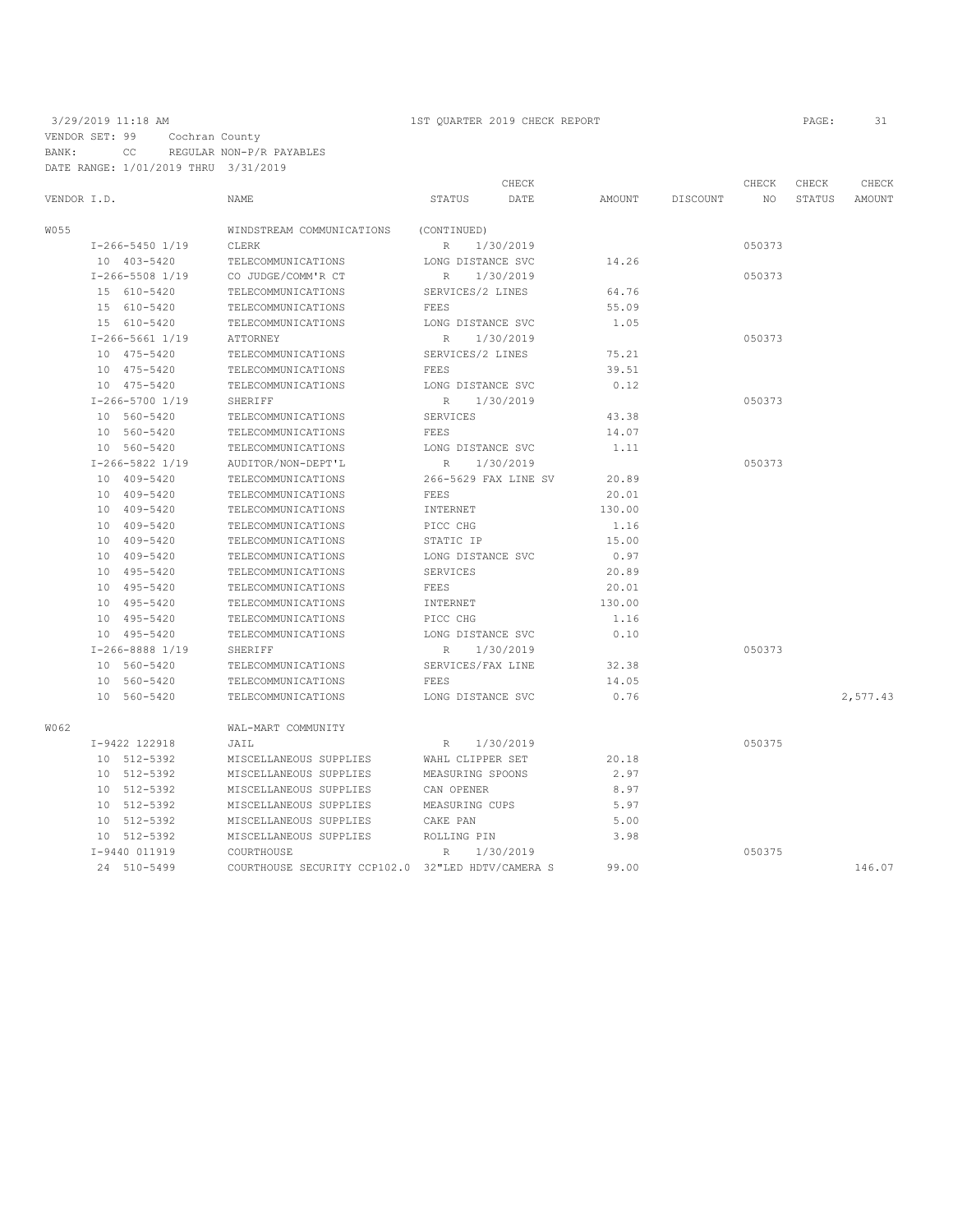### 3/29/2019 11:18 AM 1ST QUARTER 2019 CHECK REPORT PAGE: 32 VENDOR SET: 99 Cochran County BANK: CC REGULAR NON-P/R PAYABLES DATE RANGE: 1/01/2019 THRU 3/31/2019

|             |                  |                             | CHECK                |           |          |          | CHECK  | CHECK  | CHECK  |
|-------------|------------------|-----------------------------|----------------------|-----------|----------|----------|--------|--------|--------|
| VENDOR I.D. |                  | NAME                        | <b>STATUS</b>        | DATE      | AMOUNT   | DISCOUNT | NO.    | STATUS | AMOUNT |
| <b>W070</b> |                  | R D WALLACE OIL CO INC      |                      |           |          |          |        |        |        |
|             | I-12520010 DEC18 | PARK/CEMETERY               | R 1/30/2019          |           |          |          | 050376 |        |        |
|             | 10 516-5330      | FUEL & OIL                  | 24GL/UNL 12/6        |           | 45.91    |          |        |        |        |
|             | I-12520019 DEC18 | PARK                        | R                    | 1/30/2019 |          |          | 050376 |        |        |
|             | 10 660-5330      | FUEL AND OIL                | 23GL/UNL 12/14       |           | 46.31    |          |        |        |        |
|             | 10 660-5330      | FUEL AND OIL                | 24GL/UNL 12/27       |           | 41.12    |          |        |        |        |
|             | I-12520021 DEC18 | PREC 3                      | R                    | 1/30/2019 |          |          | 050376 |        |        |
|             | 15 623-5330      | FUEL AND OIL                | 49.7GL/REG ETH 12/3  |           | 95.18    |          |        |        |        |
|             | 15 623-5330      | FUEL AND OIL                | 897.1GL/DYED DIESEL  |           | 2,000.53 |          |        |        |        |
|             | 15 623-5330      | FUEL AND OIL                | 4/POWER SVC 12/17    |           | 47.80    |          |        |        |        |
|             | 15 623-5330      | FUEL AND OIL                | 28GL/REG ETH 12/17   |           | 48.41    |          |        |        |        |
|             | 15 623-5330      | FUEL AND OIL                | 84.4GL/CLEAR DIESEL  |           | 229.15   |          |        |        |        |
|             | 15 623-5330      | FUEL AND OIL                | 143.1GL/CLEAR DIESEL |           | 379.93   |          |        |        |        |
|             | 15 623-5330      | FUEL AND OIL                | 759.3GL/DYED DIESEL  |           | 1,602.12 |          |        |        |        |
|             | 15 623-5330      | FUEL AND OIL                | 4/POWER SVC 12/31    |           | 47.80    |          |        |        |        |
|             | 15 623-5330      | FUEL AND OIL                | 77.8GL/REG ETH 12/31 |           | 134.52   |          |        |        |        |
|             | I-12520030 DEC18 | PREC 1                      | $R_{\odot}$          | 1/30/2019 |          |          | 050376 |        |        |
|             | 15 621-5330      | FUEL & OIL                  | 135.9GL/CLEAR DIESEL |           | 360.81   |          |        |        |        |
|             | 15 621-5330      | FUEL & OIL                  | 57GL/DYED DIESEL 12/ |           | 122.55   |          |        |        |        |
|             | 15 621-5330      | FUEL & OIL                  | 151GL/CLEAR DIESEL 1 |           | 400.91   |          |        |        |        |
|             | 15 621-5330      | FUEL & OIL                  | 8/DEF 12/5           |           | 86.00    |          |        |        |        |
|             | 15 621-5330      | FUEL & OIL                  | 39.3GL/DYED DIESEL 1 |           | 86.42    |          |        |        |        |
|             | 15 621-5330      | FUEL & OIL                  | 25.8GL/UNL 12/7      |           | 51.99    |          |        |        |        |
|             | 15 621-5330      | FUEL & OIL                  | 60GL/DYED DIESEL 12/ |           | 133.80   |          |        |        |        |
|             | 15 621-5330      | FUEL & OIL                  | 84.4GL/DYED DIESEL 1 |           | 183.99   |          |        |        |        |
|             | 15 621-5330      | FUEL & OIL                  | 159GL/CLEAR DIESEL 1 |           | 422.15   |          |        |        |        |
|             | 15 621-5330      | FUEL & OIL                  | 47GL/DYED DIESEL 12/ |           | 102.46   |          |        |        |        |
|             | 15 621-5330      | FUEL & OIL                  | 53GL/DYED DIESEL 12/ |           | 115.54   |          |        |        |        |
|             | 15 621-5330      | FUEL & OIL                  | 92GL/CLEAR DIESEL 12 |           | 266.71   |          |        |        |        |
|             | $15 621 - 5356$  | ROAD MATERIALS & SUPPLIES   | 6GL/ANTIFREEZE 12/21 |           | 54.60    |          |        |        |        |
|             | 15 621-5356      | ROAD MATERIALS & SUPPLIES   | 1CRTN/J6 GREEN GREAS |           | 28.40    |          |        |        |        |
|             | 15 621-5330      | FUEL & OIL                  | 889.4GL/DYED DIESEL  |           | 1,876.63 |          |        |        |        |
|             | 15 621-5330      | FUEL & OIL                  | 6/POWER SVC 12/28    |           | 71.70    |          |        |        |        |
|             | 15 621-5330      | FUEL & OIL                  | 20GL/UNL 12/11       |           | 40.26    |          |        |        |        |
|             | 15 621-5330      | FUEL & OIL                  | 20GL/SUPREME 12/26   |           | 42.26    |          |        |        |        |
|             | I-12520032 DEC18 | PREC 2                      | R                    | 1/30/2019 |          |          | 050376 |        |        |
|             | 15 622-5330      | FUEL AND OIL                | 28GL/UNL 12/4        |           | 53.57    |          |        |        |        |
|             | 15 622-5330      | FUEL AND OIL                | 70.14GL/DIESEL 12/7  |           | 186.08   |          |        |        |        |
|             | 15 622-5330      | FUEL AND OIL                | 29.28GL/UNL 12/11    |           | 58.93    |          |        |        |        |
|             | 15 622-5330      | FUEL AND OIL                | 50.20GL/DIESEL 12/21 |           | 133.17   |          |        |        |        |
|             | I-12520041 DEC18 | PREC 4                      | R<br>1/30/2019       |           |          |          | 050376 |        |        |
|             | 15 624-5330      | FUEL AND OIL                | 898.2GL/DYED DIESEL  |           | 1,976.04 |          |        |        |        |
|             | 15 624-5330      | FUEL AND OIL                | 4/POWER SVC 12/5     |           | 47.80    |          |        |        |        |
|             | 15 624-5330      | FUEL AND OIL                | 12/DEF 12/6          |           | 129.00   |          |        |        |        |
|             | 15 624-5330      | FUEL AND OIL                | 11.84GL/UNL 12/10    |           | 23.84    |          |        |        |        |
|             | I-12520043 DEC18 | SHERIFF                     | R                    | 1/30/2019 |          |          | 050376 |        |        |
|             | 10 560-5451      | MACHINERY-NON-OFFICE REPAIR | ST INSP/'10 FORD #97 |           | 7.00     |          |        |        |        |
|             | 10 560-5451      | MACHINERY-NON-OFFICE REPAIR | PAPER FORM 12/27     |           | 3.00     |          |        |        |        |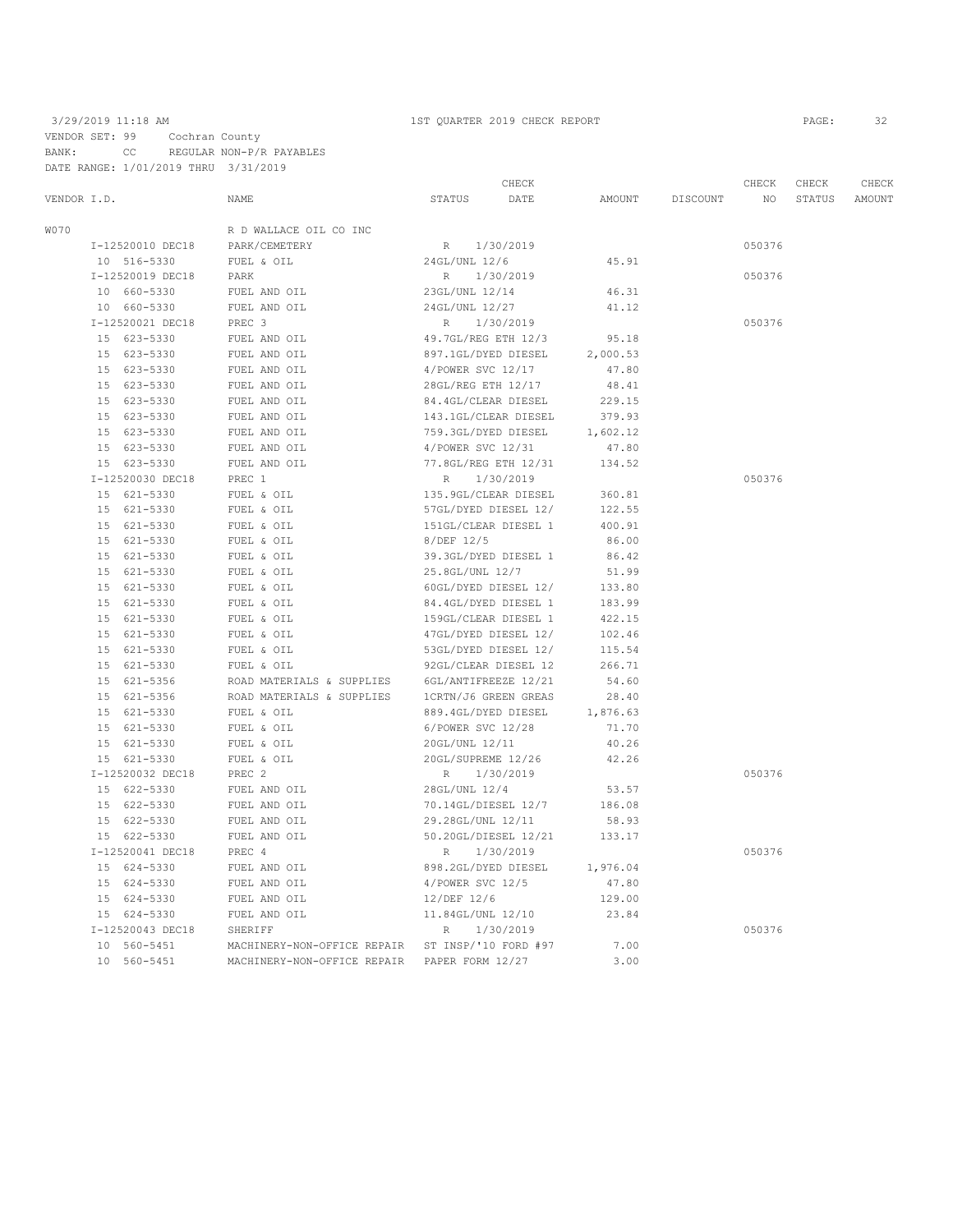|             | 3/29/2019 11:18 AM<br>VENDOR SET: 99<br>Cochran County |                                      | 1ST QUARTER 2019 CHECK REPORT             |                     |                      |          |          |        | PAGE:  | 33        |
|-------------|--------------------------------------------------------|--------------------------------------|-------------------------------------------|---------------------|----------------------|----------|----------|--------|--------|-----------|
| BANK:       |                                                        | CC                                   | REGULAR NON-P/R PAYABLES                  |                     |                      |          |          |        |        |           |
|             |                                                        | DATE RANGE: 1/01/2019 THRU 3/31/2019 |                                           |                     |                      |          |          |        |        |           |
|             |                                                        |                                      |                                           |                     | CHECK                |          |          | CHECK  | CHECK  | CHECK     |
| VENDOR I.D. |                                                        |                                      | NAME                                      | STATUS              | DATE                 | AMOUNT   | DISCOUNT | NO.    | STATUS | AMOUNT    |
|             |                                                        |                                      |                                           |                     |                      |          |          |        |        |           |
| <b>W070</b> |                                                        |                                      | R D WALLACE OIL CO INC                    | (CONTINUED)         |                      |          |          |        |        |           |
|             |                                                        | I-12520043 DEC18                     | SHERIFF                                   | R 1/30/2019         |                      |          |          | 050376 |        |           |
|             |                                                        | 10 560-5330                          | FUEL AND OIL                              |                     | 1,071.771GL/UNL DECE | 2,123.62 |          |        |        |           |
|             |                                                        | I-12520241 DEC18                     | EXTENSION SVC                             | R 1/30/2019         |                      |          |          | 050376 |        |           |
|             |                                                        | 10 665-5330                          | FUEL AND OIL                              | 24.61GL/UNL 12/18   |                      | 47.07    |          |        |        | 13,955.08 |
|             |                                                        |                                      |                                           |                     |                      |          |          |        |        |           |
| W193        |                                                        |                                      | WESTWARD AUTOMOTIVE REPAIR LLC            |                     |                      |          |          |        |        |           |
|             | $I - 754$                                              |                                      | SHERIFF                                   | R                   | 1/30/2019            |          |          | 050377 |        |           |
|             |                                                        | 10 560-5451                          | MACHINERY-NON-OFFICE REPAIR OIL CHG/#5996 |                     |                      | 20.00    |          |        |        |           |
|             | 10 560-5451                                            |                                      | MACHINERY-NON-OFFICE REPAIR OIL CHG/#7808 |                     |                      | 20.00    |          |        |        | 40.00     |
|             |                                                        |                                      |                                           |                     |                      |          |          |        |        |           |
| X001        |                                                        |                                      | XCEL ENERGY                               |                     |                      |          |          |        |        |           |
|             |                                                        |                                      | I-54-1324315-7 1/19 ALMOST ALL DEPT'S     | $R_{\odot}$         | 1/30/2019            |          |          | 050378 |        |           |
|             |                                                        | 30 518-5440                          | UTILITIES                                 |                     | 300210167 RUNWAY LIG | 79.45    |          |        |        |           |
|             |                                                        | 10 510-5440                          | UTILITIES                                 |                     | 300240736 COURTHOUSE | 1,170.58 |          |        |        |           |
|             |                                                        | 10 660-5440                          | UTILITIES & IRRIGATION                    |                     | 300265059 SOFTBALL P | 11.28    |          |        |        |           |
|             |                                                        | 10 580-5440                          | UTILITIES [TOWER]                         | 300282806 TOWER     |                      | 94.94    |          |        |        |           |
|             |                                                        | 15 621-5440                          | UTILITIES                                 |                     | 300294119 PREC 1 SHO | 57.13    |          |        |        |           |
|             |                                                        | 10 650-5440                          | UTILITIES                                 | 300338546 LIBRARY   |                      | 120.86   |          |        |        |           |
|             |                                                        | 10 652-5440                          | UTILITIES                                 | 300342232 MUSEUM    |                      | 39.86    |          |        |        |           |
|             |                                                        | 10 662-5440                          | UTILITIES                                 |                     | 300390484 ACTIVITY B | 377.35   |          |        |        |           |
|             |                                                        | 10 660-5440                          | UTILITIES & IRRIGATION                    | 300410370 PARK      |                      | 184.48   |          |        |        |           |
|             |                                                        | 10 660-5440                          | UTILITIES & IRRIGATION                    | 300457515 PARK/SHOP |                      | 53.64    |          |        |        |           |
|             |                                                        | 10 516-5440                          | UTILITIES                                 | 300555198 CEMETERY  |                      | 11.28    |          |        |        |           |
|             |                                                        | 10 660-5440                          | UTILITIES & IRRIGATION                    | 300587052 SHOWBARN  |                      | 154.96   |          |        |        |           |
|             |                                                        | 10 660-5440                          | UTILITIES & IRRIGATION                    |                     | 300587753 RODEO GROU | 11.28    |          |        |        |           |
|             |                                                        | 10 409-5440                          | UTILITIES                                 | 300588989 ANNEX     |                      | 126.95   |          |        |        |           |
|             |                                                        | 10 516-5440                          | UTILITIES                                 | 300603417 CEMETERY  |                      | 12.77    |          |        |        |           |
|             |                                                        | 10 516-5440                          | UTILITIES                                 |                     | 300637038 CEMETERY S | 11.28    |          |        |        | 2,518.09  |
|             |                                                        |                                      |                                           |                     |                      |          |          |        |        |           |
| X001        |                                                        |                                      | XCEL ENERGY                               |                     |                      |          |          |        |        |           |
|             |                                                        | I-54-1829977-7 JAN19 PREC 2          |                                           | R 1/30/2019         |                      |          |          | 050379 |        |           |
|             |                                                        | 15 622-5440                          | UTILITIES                                 |                     | 155KWH 12/12/18-1/15 | 23.22    |          |        |        |           |
|             |                                                        | 15 622-5440                          | UTILITIES                                 |                     | AREA LIGHT/75KWH 12/ | 15.56    |          |        |        | 38.78     |
|             |                                                        |                                      |                                           |                     |                      |          |          |        |        |           |
| Y001        |                                                        |                                      | YELLOWHOUSE MACHINERY CO.                 |                     |                      |          |          |        |        |           |
|             | $I-398255$                                             |                                      | PREC 3                                    |                     | R 1/30/2019          |          |          | 050380 |        |           |
|             |                                                        | 15 623-5451                          | REPAIRS                                   | WIPER BLADE         |                      | 30.28    |          |        |        |           |
|             |                                                        | 15 623-5451                          | REPAIRS                                   | 2/LAMPS             |                      | 68.38    |          |        |        |           |
|             |                                                        | 15 623-5451                          | REPAIRS                                   | WIPER BLADE         |                      | 43.15    |          |        |        |           |
|             |                                                        | 15 623-5451                          | REPAIRS                                   | STROBE LIGHT        |                      | 149.09   |          |        |        |           |
|             |                                                        | I-398256                             | PREC 4                                    |                     | R 1/30/2019          |          |          | 050380 |        |           |
|             |                                                        | 15 624-5451                          | <b>REPAIRS</b>                            | 4/HYDRAULIC FLUID   |                      | 344.28   |          |        |        |           |
|             |                                                        | 15 624-5451                          | REPAIRS                                   | 2/OIL FILTERS       |                      | 154.40   |          |        |        |           |
|             |                                                        | 15 624-5451                          | REPAIRS                                   | 2/FILTER KITS       |                      | 55.90    |          |        |        |           |
|             |                                                        | I-398897                             | PREC 3                                    |                     | R 1/30/2019          |          |          | 050380 |        |           |

15 623-5451 REPAIRS PUSH SWITCH 1,006.42 1,851.90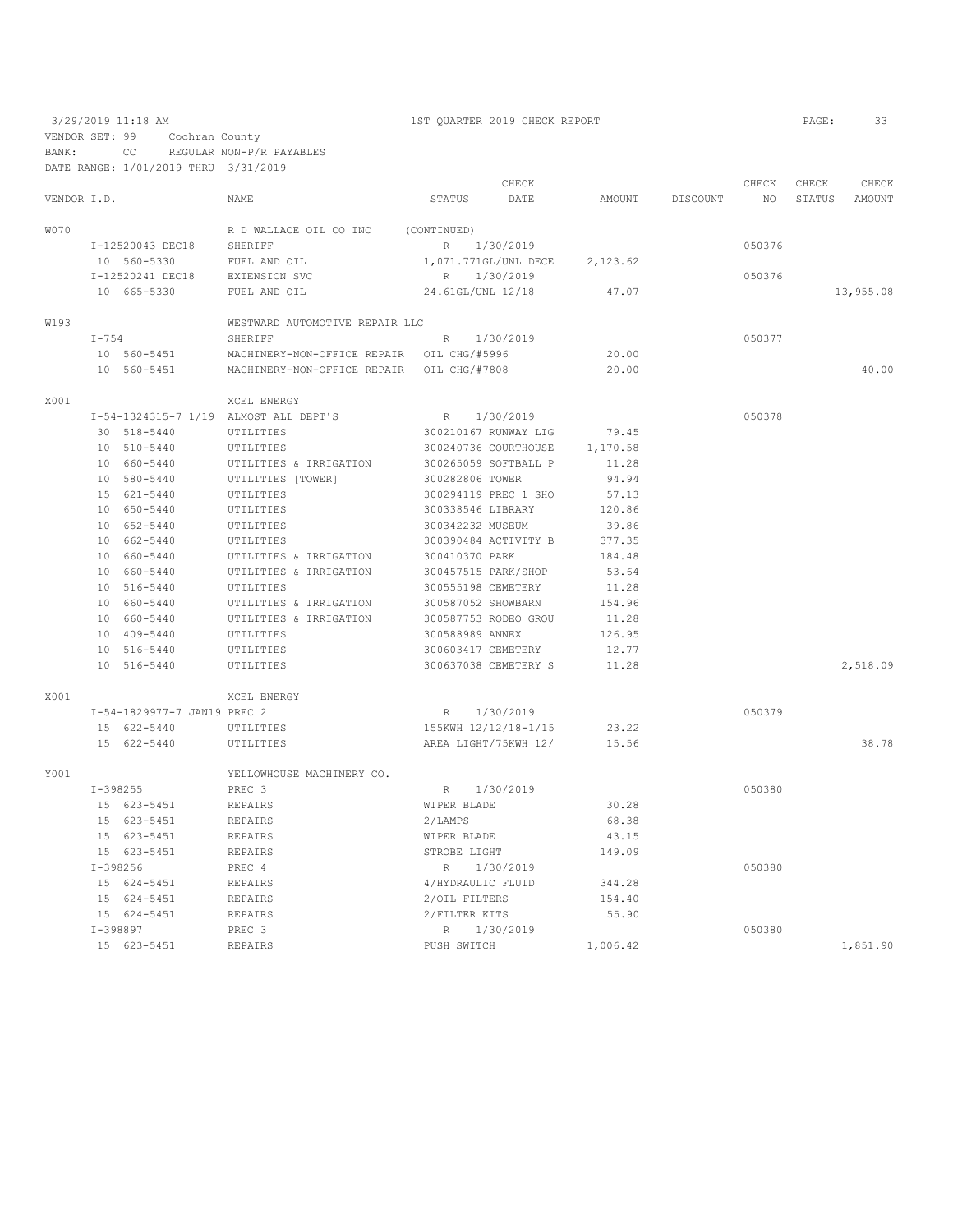## 3/29/2019 11:18 AM 1ST QUARTER 2019 CHECK REPORT PAGE: 34 VENDOR SET: 99 Cochran County

BANK: CC REGULAR NON-P/R PAYABLES DATE RANGE: 1/01/2019 THRU 3/31/2019

|             |              |                |                                 |                      | CHECK                |          |                 | CHECK           | CHECK  | CHECK    |
|-------------|--------------|----------------|---------------------------------|----------------------|----------------------|----------|-----------------|-----------------|--------|----------|
| VENDOR I.D. |              |                | NAME                            | STATUS               | DATE                 |          | AMOUNT DISCOUNT | NO <sub>1</sub> | STATUS | AMOUNT   |
| A007        |              |                | ALBERT GONZALEZ, dba            |                      |                      |          |                 |                 |        |          |
|             | $I - 30208$  |                | PREC 4                          | R 2/11/2019          |                      |          |                 | 050381          |        |          |
|             |              | 15 624-5454    | TIRES                           | 1LT245/17 FLAT R/R   |                      | 17.00    |                 |                 |        |          |
|             | $I - 30229$  |                | PARK                            | R                    | 2/11/2019            |          |                 | 050381          |        |          |
|             |              | 10 660-5454    | TIRES                           | LT235-17 FLAT/LR     |                      | 17.00    |                 |                 |        | 34.00    |
|             |              |                |                                 |                      |                      |          |                 |                 |        |          |
| B001        |              |                | BAILEY CO. ELECTRIC COOP        |                      |                      |          |                 |                 |        |          |
|             | I-421782     |                | PREC 4                          | R 2/11/2019          |                      |          |                 | 050382          |        |          |
|             |              | 15 624-5440    | UTILITIES                       |                      | 610KWH 12/19/18-1/17 | 61.91    |                 |                 |        |          |
|             |              | 15 624-5440    | UTILITIES                       | AREA LIGHT           |                      | 9.70     |                 |                 |        |          |
|             | $I - 421783$ |                | PREC 3                          | R                    | 2/11/2019            |          |                 | 050382          |        |          |
|             |              | 15 623-5440    | UTILITIES                       | 108KWH 12/13/18-1/15 |                      | 31.53    |                 |                 |        |          |
|             |              | 15 623-5440    | UTILITIES                       | 2/AREA LIGHTS        |                      | 20.80    |                 |                 |        |          |
|             | $I - 421784$ |                | NON-DEPT'L/SHERIFF POSSE        | R 2/11/2019          |                      |          |                 | 050382          |        |          |
|             |              | 10 409-5440    | UTILITIES                       |                      | ELEC SVC 12/3-1/3/19 | 32.50    |                 |                 |        | 156.44   |
| B197        |              |                | BRETT BUTLER                    |                      |                      |          |                 |                 |        |          |
|             | $I-31903$    |                | CLERK                           | R                    | 2/11/2019            |          |                 | 050383          |        |          |
|             |              | 10 403-5310    | OFFICE SUPPLIES                 |                      | DELL PC 2019/SAVANNA | 1,889.00 |                 |                 |        |          |
|             |              | 10 403-5310    | OFFICE SUPPLIES                 |                      | RDP GUARD FOR SERVER | 79.99    |                 |                 |        | 1,968.99 |
|             |              |                |                                 |                      |                      |          |                 |                 |        |          |
| <b>B198</b> |              |                | BLAINE INDUSTRIAL SUPPLY        |                      |                      |          |                 |                 |        |          |
|             |              | I-S4497386.001 | ACTIVITY BLDG                   | R                    | 2/11/2019            |          |                 | 050384          |        |          |
|             |              | 10 662-5332    | CUSTODIAL SUPPLIES              |                      | 3/RED SPRAY BUFF PAD | 23.64    |                 |                 |        |          |
|             |              | I-S4533556.001 | ACTIVITY BLDG                   | R                    | 2/11/2019            |          |                 | 050384          |        |          |
|             |              | 10 662-5332    | CUSTODIAL SUPPLIES              |                      | 3/RED SPRAY BUFF PAD | 22.45    |                 |                 |        |          |
|             |              | I-S4562243.001 | COURTHOUSE                      | R                    | 2/11/2019            |          |                 | 050384          |        |          |
|             |              | 10 510-5332    | CUSTODIAL SUPPLIES              | 1CS/PAPER TOWELS     |                      | 28.70    |                 |                 |        |          |
|             |              | 10 510-5332    | CUSTODIAL SUPPLIES              | 1CS/BATH TISSUE      |                      | 53.33    |                 |                 |        |          |
|             |              | 10 510-5332    | CUSTODIAL SUPPLIES              | 1CS/LEMON OIL        |                      | 123.85   |                 |                 |        |          |
|             |              | 10 510-5332    | CUSTODIAL SUPPLIES              | 1CS/WHITE PAPERTOWEL |                      | 56.42    |                 |                 |        |          |
|             |              | 10 510-5332    | CUSTODIAL SUPPLIES              | 2CS/PINESOL          |                      | 86.02    |                 |                 |        | 394.41   |
| C007        |              |                | CITY OF MORTON                  |                      |                      |          |                 |                 |        |          |
|             | $I-013119$   |                | LIB/MUS/ACT BLDG/CRTHSE/PREC1 R |                      | 2/11/2019            |          |                 | 050385          |        |          |
|             |              | 10 650-5440    | UTILITIES                       | LIBRARY GAS          |                      | 206.00   |                 |                 |        |          |
|             |              | 10 650-5440    | UTILITIES                       | LIBRARY WATER        |                      | 28.00    |                 |                 |        |          |
|             |              | 10 650-5440    | UTILITIES                       | LIBRARY GARBAGE      |                      | 51.50    |                 |                 |        |          |
|             |              | 10 650-5440    | UTILITIES                       | LIBRARY SEWER        |                      | 18.00    |                 |                 |        |          |
|             |              | 10 652-5440    | UTILITIES                       | MUSEUM GAS           |                      | 274.00   |                 |                 |        |          |
|             |              | 10 652-5440    | UTILITIES                       | MUSEUM WATER         |                      | 28.00    |                 |                 |        |          |
|             |              | 10 652-5440    | UTILITIES                       | MUSEUM GARBAGE       |                      | 28.00    |                 |                 |        |          |
|             |              | 10 652-5440    | UTILITIES                       | MUSEUM SEWER         |                      | 16.00    |                 |                 |        |          |
|             |              | 10 662-5440    | UTILITIES                       | ACTIVITY BLDG GAS    |                      | 1,464.00 |                 |                 |        |          |
|             |              | 10 662-5440    | UTILITIES                       | ACT. BLDG WATER      |                      | 28.00    |                 |                 |        |          |
|             |              | 10 662-5440    |                                 | ACT. BLDG GARBAGE    |                      | 77.00    |                 |                 |        |          |
|             |              | 10 662-5440    | UTILITIES<br>UTILITIES          | ACT. BLDG SEWER      |                      | 48.00    |                 |                 |        |          |
|             |              | 10 510-5440    | UTILITIES                       | COURTHOUSE GAS       |                      | 665.00   |                 |                 |        |          |
|             |              |                |                                 |                      |                      |          |                 |                 |        |          |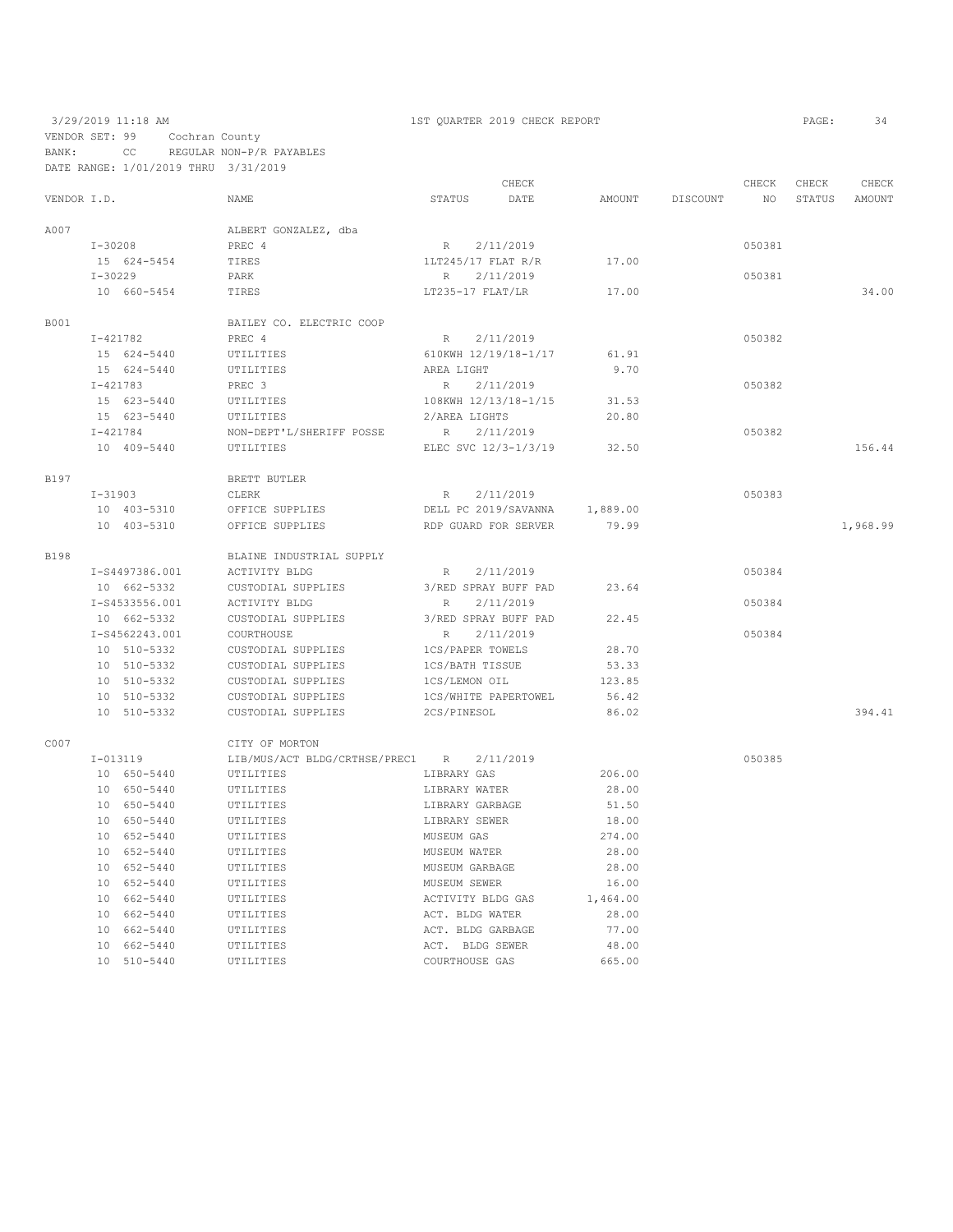|             |                             |                                              |                      | CHECK     |           |          | CHECK  | CHECK  | CHECK    |
|-------------|-----------------------------|----------------------------------------------|----------------------|-----------|-----------|----------|--------|--------|----------|
| VENDOR I.D. |                             | <b>NAME</b>                                  | STATUS               | DATE      | AMOUNT    | DISCOUNT | NO.    | STATUS | AMOUNT   |
| C007        |                             | CITY OF MORTON<br>(CONTINUED)                |                      |           |           |          |        |        |          |
|             | $I-013119$                  | LIB/MUS/ACT BLDG/CRTHSE/PREC1                | R                    | 2/11/2019 |           |          | 050385 |        |          |
|             | 10 510-5440                 | UTILITIES                                    | COURTHOUSE WATER     |           | 104.00    |          |        |        |          |
|             | 10 510-5440                 | UTILITIES                                    | CRTHSE GARBAGE       |           | 334.50    |          |        |        |          |
|             | 10 510-5440                 | UTILITIES                                    | COURTHOUSE SEWER     |           | 54.00     |          |        |        |          |
|             | 15 621-5440                 | UTILITIES                                    | PREC 1 GAS           |           | 316.50    |          |        |        |          |
|             | 15 621-5440                 | UTILITIES                                    | PREC 1 WATER         |           | 28.00     |          |        |        |          |
|             | 15 621-5440                 | UTILITIES                                    | PREC 1 GARBAGE       |           | 51.50     |          |        |        | 3,820,00 |
| C008        |                             | CITY OF WHITEFACE                            |                      |           |           |          |        |        |          |
|             | $I-409$ $1/19$              | PREC 2                                       | $R_{\perp}$          | 2/11/2019 |           |          | 050386 |        |          |
|             | 15 622-5440                 |                                              | GAS SVC 12/14/18-1/1 |           | 16.25     |          |        |        |          |
|             |                             | UTILITIES                                    |                      |           |           |          |        |        |          |
|             | 15 622-5440                 | UTILITIES                                    | WATER SVC            |           | 26.00     |          |        |        |          |
|             | 15 622-5440                 | UTILITIES                                    | GARBAGE SVC          |           | 54.37     |          |        |        |          |
|             | 15 622-5440                 | UTILITIES                                    | SEWER SVC            |           | 22.50     |          |        |        | 119.12   |
| C015        |                             | COCHRAN COUNTY SENIOR                        |                      |           |           |          |        |        |          |
|             | I-FEB'19 INSTLMT            | SENIOR CITIZENS                              | $R_{\perp}$          | 2/11/2019 |           |          | 050387 |        |          |
|             | 10 663-5418                 | SENIOR CITIZENS CONTRACT                     | FEBRUARY 2019        |           | 6, 250.00 |          |        |        | 6,250.00 |
| C033        |                             | COLLEGE AVE ANIMAL CLINIC                    |                      |           |           |          |        |        |          |
|             | $I-168913$                  | SHERIFF/K9                                   | R                    | 2/11/2019 |           |          | 050388 |        |          |
|             | 10 560-5335                 | CANINE CARE & SUPPLIES                       | 3 NITES/BOARD 1/19/1 |           | 51.00     |          |        |        | 51.00    |
| C035        |                             | COX AUTO SUPPLY CO                           |                      |           |           |          |        |        |          |
|             | $C-409926$                  | SHERIFF                                      | R                    | 2/11/2019 |           |          | 050389 |        |          |
|             | 10 560-5451                 | MACHINERY-NON-OFFICE REPAIR                  | RETURN WASHER FLUID  |           | 3.99CR    |          |        |        |          |
|             | $C-410961$                  | SHERIFF                                      | R                    | 2/11/2019 |           |          | 050389 |        |          |
|             | 10 560-5451                 | MACHINERY-NON-OFFICE REPAIR                  | RET/WASHER FLUID     |           | 3.99CR    |          |        |        |          |
|             | 10 560-5451                 | MACHINERY-NON-OFFICE REPAIR                  | RET/OIL FILTER       |           | 6.98CR    |          |        |        |          |
|             | 10 560-5451                 | MACHINERY-NON-OFFICE REPAIR RET/8 0W20 DEXOS |                      |           | 47.92CR   |          |        |        |          |
|             | 10 560-5451                 | MACHINERY-NON-OFFICE REPAIR                  | RET/AIR FILTER       |           | 23.99CR   |          |        |        |          |
|             | $I - 409597$                | PREC 2                                       | R                    | 2/11/2019 |           |          | 050389 |        |          |
|             | 15 622-5451                 | REPAIRS                                      | AC DELCO BATTERY     |           | 113.99    |          |        |        |          |
|             | 15 622-5451                 | REPAIRS                                      | SBF                  |           | 3.00      |          |        |        |          |
|             | 15 622-5330                 | FUEL AND OIL                                 | 4/DEF                |           | 47.96     |          |        |        |          |
|             | $I - 409630$                | SHERIFF                                      | R                    | 2/11/2019 |           |          | 050389 |        |          |
|             | 10 560-5334                 | OTHER SUPPLIES                               | MICROFIBER TOWELS    |           | 5.99      |          |        |        |          |
|             | 10 560-5334                 | OTHER SUPPLIES                               | LIQUID WAXY SUDS     |           | 9.99      |          |        |        |          |
|             | 10 560-5334                 | OTHER SUPPLIES                               | WASH BRUSH           |           | 19.99     |          |        |        |          |
|             |                             |                                              |                      |           | 6.99      |          |        |        |          |
|             | 10 560-5334<br>$I - 409918$ | OTHER SUPPLIES<br>CONSTABLE                  | PROTECTANT<br>R      | 2/11/2019 |           |          | 050389 |        |          |
|             |                             |                                              |                      |           |           |          |        |        |          |
|             | 10 550-5451                 | REPAIR                                       | 7/MOBIL1 5/20        |           | 69.93     |          |        |        |          |
|             | 10 550-5451                 | REPAIR                                       | OIL FILTER           |           | 6.99      |          |        |        |          |
|             | 10 550-5451                 | REPAIR                                       | AIR FILTER           |           | 17.99     |          |        |        |          |
|             | 10 550-5451                 | REPAIR                                       | WASHER FLUID         |           | 3.99      |          |        |        |          |
|             | $I - 409924$                | SHERIFF                                      | R                    | 2/11/2019 |           |          | 050389 |        |          |
|             | 10 560-5451                 | MACHINERY-NON-OFFICE REPAIR 8/5W20 SYNTHETIC |                      |           | 31.92     |          |        |        |          |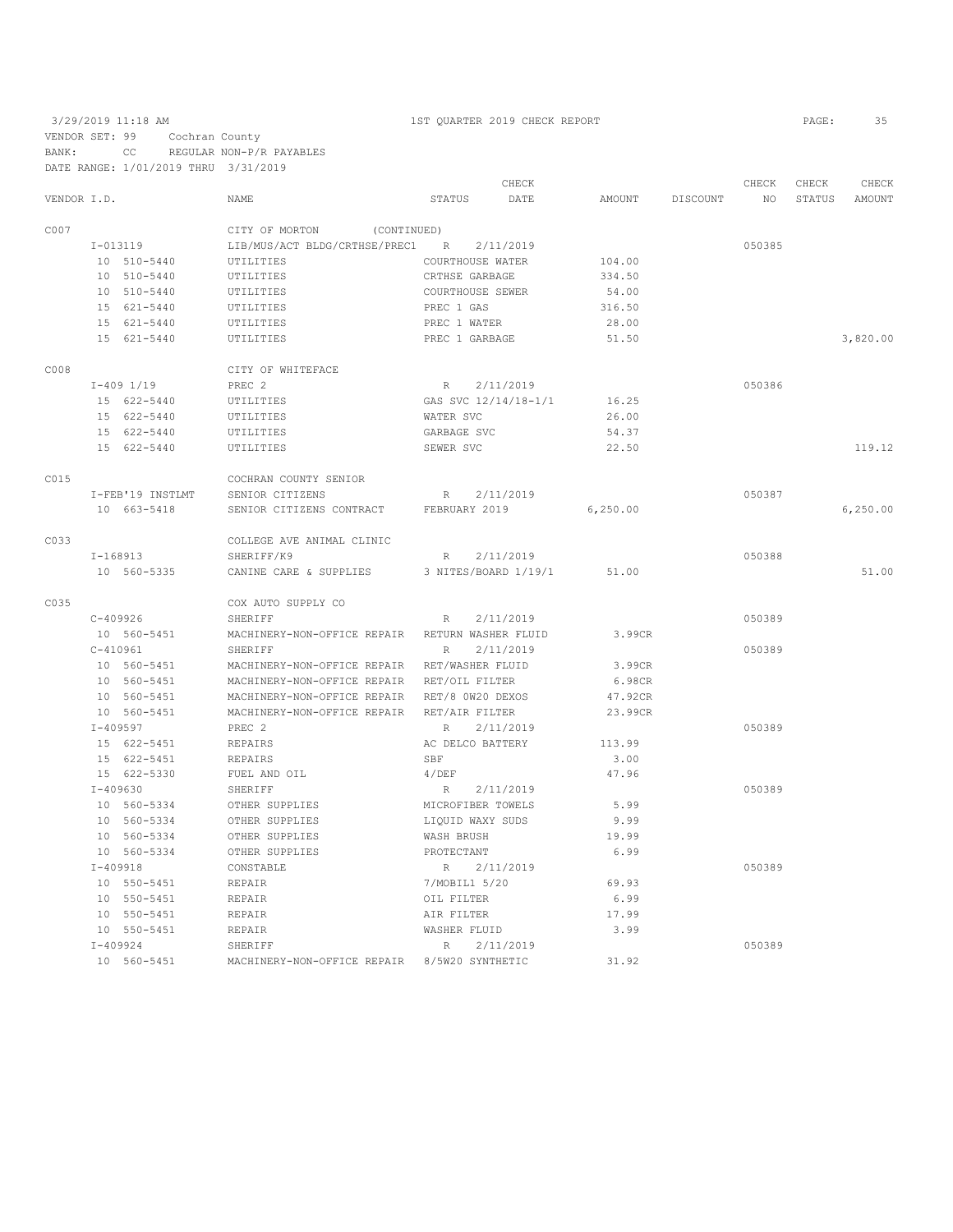|             |                             |                                               |                      | CHECK     |         |                 | CHECK  | CHECK  | CHECK  |  |
|-------------|-----------------------------|-----------------------------------------------|----------------------|-----------|---------|-----------------|--------|--------|--------|--|
| VENDOR I.D. |                             | NAME                                          | STATUS               | DATE      |         | AMOUNT DISCOUNT | NO     | STATUS | AMOUNT |  |
| C035        |                             | COX AUTO SUPPLY CO (CONTINUED)                |                      |           |         |                 |        |        |        |  |
|             | I-409924                    | SHERIFF                                       | R 2/11/2019          |           |         |                 | 050389 |        |        |  |
|             | 10 560-5451                 | MACHINERY-NON-OFFICE REPAIR WASHER FLUID      |                      |           | 3.99    |                 |        |        |        |  |
|             | 10 560-5451                 | MACHINERY-NON-OFFICE REPAIR 8/0W20 DEXOS      |                      |           | 47.92   |                 |        |        |        |  |
|             | 10 560-5451                 | MACHINERY-NON-OFFICE REPAIR AIR FILTER        |                      |           | 23.99   |                 |        |        |        |  |
|             | 10 560-5451                 | MACHINERY-NON-OFFICE REPAIR OIL FILTER        |                      |           | 6.98    |                 |        |        |        |  |
|             | 10 560-5451                 | MACHINERY-NON-OFFICE REPAIR WASHER FLUID      |                      |           | 3.99    |                 |        |        |        |  |
|             | 10 560-5451                 | MACHINERY-NON-OFFICE REPAIR                   | 4/SCREWS             |           | 1.56    |                 |        |        |        |  |
|             | 10 560-5451                 | MACHINERY-NON-OFFICE REPAIR                   | DRILL BIT            |           | 4.79    |                 |        |        |        |  |
|             | 10 560-5451                 | MACHINERY-NON-OFFICE REPAIR                   | DRILL BIT            |           | 9.69    |                 |        |        |        |  |
|             | 10 560-5451                 | MACHINERY-NON-OFFICE REPAIR WASHER FLUID      |                      |           | 3.99    |                 |        |        |        |  |
|             | 10 560-5451                 | MACHINERY-NON-OFFICE REPAIR OIL FILTER        |                      |           | 6.98    |                 |        |        |        |  |
|             | 10 560-5451                 | MACHINERY-NON-OFFICE REPAIR AIR FILTER        |                      |           | 22.98   |                 |        |        |        |  |
|             | 10 560-5451                 | MACHINERY-NON-OFFICE REPAIR 7/5W20 SYNTHETIC  |                      |           | 27.93   |                 |        |        |        |  |
|             | 10 560-5451                 | MACHINERY-NON-OFFICE REPAIR AIR FILTER        |                      |           | 23.99   |                 |        |        |        |  |
|             | 10 560-5451                 | MACHINERY-NON-OFFICE REPAIR OIL FILTER        |                      |           | 6.98    |                 |        |        |        |  |
|             | $I-410280$                  | PREC 1                                        | R                    | 2/11/2019 |         |                 | 050389 |        |        |  |
|             | 15 621-5451                 | REPAIRS                                       | 3/LED BULBS/BELLY DU |           | 107.97  |                 |        |        |        |  |
|             | $I - 410297$                | PREC 1                                        | R 2/11/2019          |           |         |                 | 050389 |        |        |  |
|             | 15 621-5356                 | ROAD MATERIALS & SUPPLIES                     | OUICK SPLICE         |           | 2.79    |                 |        |        |        |  |
|             | 15 621-5451                 | REPAIRS                                       | 3 WIRE PIGTAIL       |           | 6.89    |                 |        |        |        |  |
|             | 15 621-5451                 | REPAIRS                                       | LED 4"RED            |           | 49.99   |                 |        |        |        |  |
|             | $I-410341$                  | PREC <sub>2</sub>                             | R 2/11/2019          |           |         |                 | 050389 |        |        |  |
|             | 15 622-5356                 | ROAD MATERIALS & SUPPLIES                     | 2/WASHER FLUID       |           | 7.98    |                 |        |        |        |  |
|             | 15 622-5356                 | ROAD MATERIALS & SUPPLIES 10/GUN GREASE GREEN |                      |           | 43.90   |                 |        |        |        |  |
|             | 15 622-5451                 | REPAIRS                                       | FLEET/DIESEL TANK FI |           | 11.99   |                 |        |        |        |  |
|             | I-410375                    | PREC 3                                        | R 2/11/2019          |           |         |                 | 050389 |        |        |  |
|             | 15 623-5356                 | ROAD MATERIALS & SUPPLIES 12/LAG SCREWS       |                      |           | 3.12    |                 |        |        |        |  |
|             | 15 623-5356                 | ROAD MATERIALS & SUPPLIES FLAT STOCK 1/8x3    |                      |           | 11.99   |                 |        |        |        |  |
|             | 15 623-5356                 | ROAD MATERIALS & SUPPLIES                     | 12/FLAT WASHERS      |           | 0.84    |                 |        |        |        |  |
|             | I-410376                    | PREC <sub>3</sub>                             | R 2/11/2019          |           |         |                 | 050389 |        |        |  |
|             | 15 623-5356                 | ROAD MATERIALS & SUPPLIES                     | 7/SPRAYWAY GLASS CLN |           | 34.93   |                 |        |        |        |  |
|             | I-410779                    | SHERIFF                                       | R 2/11/2019          |           |         |                 | 050389 |        |        |  |
|             | 10 560-5451                 | MACHINERY-NON-OFFICE REPAIR OIL FILTER        |                      |           | 6.98    |                 |        |        |        |  |
|             | 10 560-5451                 | MACHINERY-NON-OFFICE REPAIR WASHER FLUID      |                      |           | 3.99    |                 |        |        |        |  |
|             | 10 560-5451                 | MACHINERY-NON-OFFICE REPAIR AIR FILTER        |                      |           | 23.99   |                 |        |        |        |  |
|             | 10 560-5451                 | MACHINERY-NON-OFFICE REPAIR 8/0W20 DEXOS      |                      |           | 47.92   |                 |        |        |        |  |
|             | $I - 410843$                | SHERIFF                                       | R 2/11/2019          |           |         |                 | 050389 |        |        |  |
|             | 10 560-5451                 | MACHINERY-NON-OFFICE REPAIR OIL FILTER        |                      |           | 6.98    |                 |        |        |        |  |
|             | 10 560-5451                 | MACHINERY-NON-OFFICE REPAIR AIR FILTER        |                      |           | 23.99   |                 |        |        |        |  |
|             | 10 560-5451                 | MACHINERY-NON-OFFICE REPAIR 8/MOBIL1 0/20     |                      |           | 79.92   |                 |        |        |        |  |
|             | 10 560-5451                 | MACHINERY-NON-OFFICE REPAIR OIL CHANGE/#7808  |                      |           | 25.00   |                 |        |        |        |  |
|             | 10 560-5451                 | MACHINERY-NON-OFFICE REPAIR DISC              |                      |           | 33.97CR |                 |        |        |        |  |
|             | $I - 410864$<br>15 623-5356 | PREC 3<br>ROAD MATERIALS & SUPPLIES           | R<br>CUTOFF WHEEL    | 2/11/2019 | 17.90   |                 | 050389 |        |        |  |
|             | 15 623-5356                 | ROAD MATERIALS & SUPPLIES                     | WIRE BRUSH           |           | 3.79    |                 |        |        |        |  |
|             | I-49770                     | PREC 4                                        | R 2/11/2019          |           |         |                 | 050389 |        |        |  |
|             | 15 624-5356                 | ROAD MATERIALS & SUPPLIES                     | 2/DOME CAPS          |           | 1.78    |                 |        |        |        |  |
|             | $I-910423$                  | PREC <sub>2</sub>                             | R                    | 2/11/2019 |         |                 | 050389 |        |        |  |
|             |                             |                                               |                      |           |         |                 |        |        |        |  |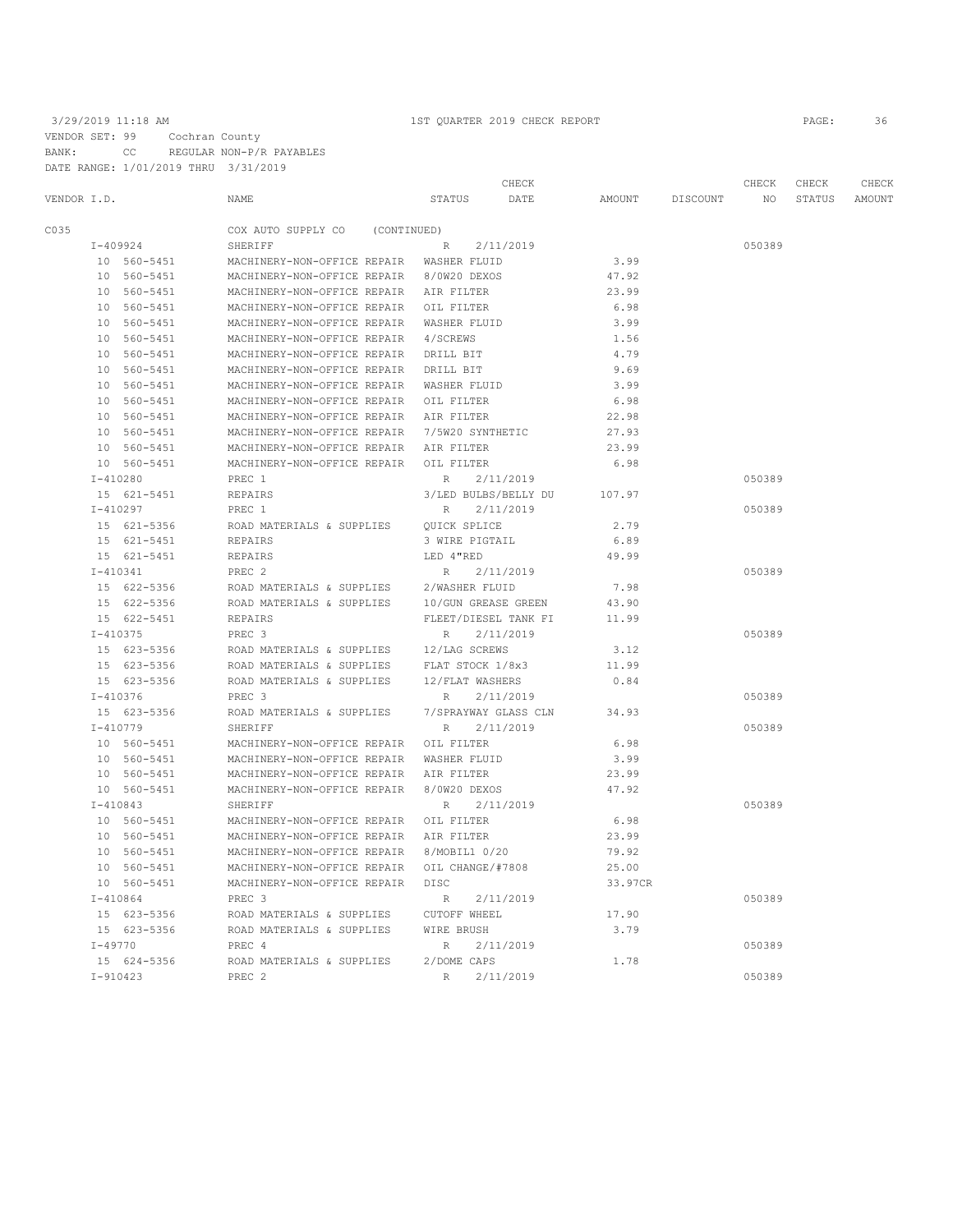3/29/2019 11:18 AM 1ST QUARTER 2019 CHECK REPORT PAGE: 37 VENDOR SET: 99 Cochran County

| BANK:       |            | CC.                                  | REGULAR NON-P/R PAYABLES                       |                      |                      |        |          |        |        |          |
|-------------|------------|--------------------------------------|------------------------------------------------|----------------------|----------------------|--------|----------|--------|--------|----------|
|             |            | DATE RANGE: 1/01/2019 THRU 3/31/2019 |                                                |                      |                      |        |          |        |        |          |
|             |            |                                      |                                                |                      | CHECK                |        |          | CHECK  | CHECK  | CHECK    |
| VENDOR I.D. |            |                                      | NAME                                           | STATUS               | DATE                 | AMOUNT | DISCOUNT | NO.    | STATUS | AMOUNT   |
|             |            |                                      |                                                |                      |                      |        |          |        |        |          |
| C035        |            |                                      | COX AUTO SUPPLY CO                             | (CONTINUED)          |                      |        |          |        |        |          |
|             |            | I-910423                             | PREC <sub>2</sub>                              | R                    | 2/11/2019            |        |          | 050389 |        |          |
|             |            | 15 622-5451                          | <b>REPAIRS</b>                                 | NUTS/BOLTS/WASHERS   |                      | 0.43   |          |        |        | 938.71   |
|             |            |                                      |                                                |                      |                      |        |          |        |        |          |
| C065        |            |                                      | CITY OF WHITEFACE F D                          |                      |                      |        |          |        |        |          |
|             |            |                                      | I-12/16/18-1/31/19 PUBLIC SAFETY*OTHER         | R                    | 2/11/2019            |        |          | 050391 |        |          |
|             |            | 10 580-5414                          | FIRE PROTECTION CONTRACTS 214&CR120 Cotton 12/ |                      |                      | 350.00 |          |        |        |          |
|             |            | 10 580-5414                          | FIRE PROTECTION CONTRACTS                      | 5miS214/Cttn 12/22/1 |                      |        |          |        |        |          |
|             |            | 10 580-5414                          | FIRE PROTECTION CONTRACTS                      | 125&CR197/Rollover 1 |                      | 350.00 |          |        |        |          |
|             |            | 10 580-5414                          | FIRE PROTECTION CONTRACTS 1/2miWFM1169/Wreck 1 |                      |                      | 350.00 |          |        |        |          |
|             |            | 10 580-5414                          | FIRE PROTECTION CONTRACTS                      | 1780 1mi N CoLine/Gr |                      | 350.00 |          |        |        | 1,400.00 |
| C084        |            |                                      | CLERK, SEVENTH COURT OF APPEAL                 |                      |                      |        |          |        |        |          |
|             | $I-JAN$ 19 |                                      | STATE FEES                                     | R                    | 2/11/2019            |        |          | 050392 |        |          |
|             |            | 90 000-2379.002                      | 7th Crt of Appeal Gov't22.2081COUNTY COURT     |                      |                      | 10.00  |          |        |        |          |
|             |            | 90 000-2379.002                      | 7th Crt of Appeal Gov't22.2081DISTRICT COURT   |                      |                      | 10.00  |          |        |        | 20.00    |
|             |            |                                      |                                                |                      |                      |        |          |        |        |          |
| C367        |            |                                      | COMPUTER TRANSITION SERVICES,                  |                      |                      |        |          |        |        |          |
|             |            | $I-13490HD$                          | COURTHOUSE                                     | R                    | 2/11/2019            |        |          | 050393 |        |          |
|             |            | 10 510-5411                          | MAINTENANCE CONTRACTS                          | HELP DESK FEB 2019   |                      | 692.04 |          |        |        |          |
|             | $I-173001$ |                                      | SHERIFF/CLERK/NON-DEPT'L                       | R                    | 2/11/2019            |        |          | 050393 |        |          |
|             |            | 10 560-5452                          | OFFICE EQUIPMENT REPAIR                        |                      | CONFIG CISCO ROUTER  | 82.50  |          |        |        |          |
|             |            | 10 403-5451                          | REPAIRS                                        |                      | SETUP PRNTR BIRTH/DE | 180.00 |          |        |        |          |
|             |            | 10 403-5451                          | REPAIRS                                        |                      | 2HR TRAVEL @\$60 1/8 | 120.00 |          |        |        |          |
|             |            | 10 403-5451                          | REPAIRS                                        |                      | MISC ISSUES CJ COMP  | 180.00 |          |        |        |          |
|             |            | 10 409-5420                          | TELECOMMUNICATIONS                             |                      | NO INTERNET COURTRM  |        |          |        |        |          |
|             |            | 10 560-5452                          | OFFICE EQUIPMENT REPAIR                        |                      | RPR VINE ROUTER 1/11 | 150.00 |          |        |        |          |
|             |            | 10 560-5452                          | OFFICE EQUIPMENT REPAIR                        | RPR VINE ROUTER 1/14 |                      | 120.00 |          |        |        |          |
|             |            | 10 560-5452                          | OFFICE EQUIPMENT REPAIR                        |                      | RPR VINE ROUTER 1/15 | 30.00  |          |        |        |          |
|             |            | 10 403-5451                          | <b>REPAIRS</b>                                 |                      | MILEAGE TO/FR CLERKS | 67.28  |          |        |        |          |
|             |            |                                      |                                                |                      |                      |        |          |        |        |          |
|             | $I-173023$ |                                      | CLERK                                          | R                    | 2/11/2019            |        |          | 050393 |        |          |
|             |            | 10 403-5451                          | REPAIRS                                        |                      | SETUP SHANNA LPTP 1. | 121.25 |          |        |        |          |
|             |            | 10 403-5451                          | <b>REPAIRS</b>                                 |                      | INSTL NETDATA LPTP.  | 48.50  |          |        |        |          |
|             |            | 10 560-5452                          | OFFICE EQUIPMENT REPAIR                        |                      | RPR VINE ROUTER .5HR | 48.50  |          |        |        |          |
|             |            | 10 403-5451                          | REPAIRS                                        |                      | S/U VPN/SHANNA LPTP  | 24.25  |          |        |        |          |
|             | I-173117   |                                      | NON-DEPT'L                                     | R                    | 2/11/2019            |        |          | 050393 |        |          |
|             |            | 10 409-5420                          | TELECOMMUNICATIONS                             |                      | CONFIG CISCO APS FIX | 750.00 |          |        |        |          |
|             | $I-173118$ |                                      | NON-DEPT'L                                     | R                    | 2/11/2019            |        |          | 050393 |        |          |
|             |            | 10 409-5420                          | TELECOMMUNICATIONS                             |                      | CONFIG CISCO SWITCH/ | 205.00 |          |        |        |          |
|             | $I-173119$ |                                      | NON-DEPT'L                                     | $\mathbb{R}$         | 2/11/2019            |        |          | 050393 |        |          |
|             |            | 10 409-5420                          | TELECOMMUNICATIONS                             |                      | WALKTHRU PLAN APS LO | 120.00 |          |        |        |          |
|             |            | 10 409-5420                          | TELECOMMUNICATIONS                             |                      | CONSULT RE SSIDs 1/1 | 60.00  |          |        |        |          |
|             |            | 10 409-5420                          | TELECOMMUNICATIONS                             |                      | 2/HRSTRAVEL TO/FR SI | 120.00 |          |        |        |          |
|             |            | 10 409-5420                          | TELECOMMUNICATIONS                             |                      | CONSULT W/CSI MOUNT  | 120.00 |          |        |        |          |
|             |            | 10 409-5420                          | TELECOMMUNICATIONS                             | TRAVEL               |                      | 67.28  |          |        |        |          |
|             |            | 10 409-5420                          | TELECOMMUNICATIONS                             |                      | 120MI @.58c 1/11/19  | 69.60  |          |        |        |          |
|             | $I-173252$ |                                      | NON-DEPT'L                                     | R                    | 2/11/2019            |        |          | 050393 |        |          |
|             |            | 10 409-5420                          | TELECOMMUNICATIONS                             |                      | 23 TREND MICRO FEB 1 | 36.80  |          |        |        | 3,413.00 |
|             |            |                                      |                                                |                      |                      |        |          |        |        |          |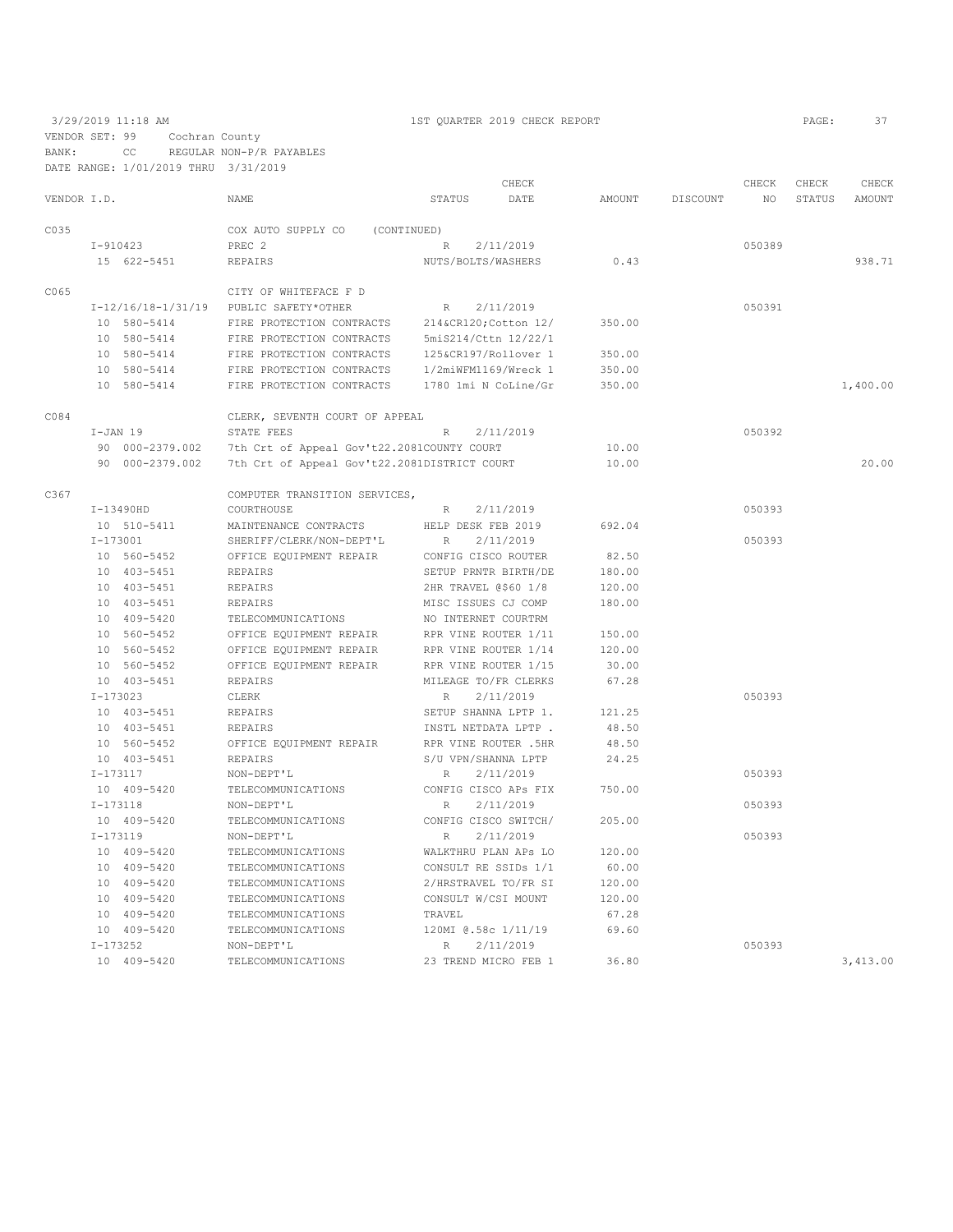3/29/2019 11:18 AM 1ST QUARTER 2019 CHECK REPORT PAGE: 38 VENDOR SET: 99 Cochran County BANK: CC REGULAR NON-P/R PAYABLES DATE RANGE: 1/01/2019 THRU 3/31/2019 CHECK CHECK CHECK CHECK CHECK CHECK CHECK CHECK CHECK CHECK CHECK CHECK CHECK CHECK CHECK CHECK CHECK CHECK CHECK CHECK CHECK CHECK STATUS AMOUNT DISCOUNT NO STATUS AMOUNT NAME STATUS DATE AMOUNT DISCOUNT NO STATUS AMOUNT C371 COCHRAN COUNTY TAX A/C I-#8192 '81 VULC/19 PREC 2 R 2/11/2019<br>15 622-5451 REPAIRS ST INSP FEE/81 VULCA 7.50

15 622–5451 REPAIRS ST INSP FEE/81 VULCA 7.50<br>T-81 MACK #4279 '19 PREC 3 R 2/11/2019 I-81 MACK #4279 '19 PREC 3 R 2/11/2019 050394 ST INSP/81 MACK #427 7.50 15.00 C392 CONDUENT GOVERNMENT RECORDS SV I-1510555 CLERK R 2/11/2019 050395 10 403-5416 FILMING & INDEXING 20/20 LAND REC 1,250.00 10 403-5416 FILMING & INDEXING FREIGHT 14.78 14.78 1,264.78 D048 DATA-LINE OFFICE SYSTEMS I-IN96277 EXTENSION SVC R 2/11/2019 050396 10 665-5411 MAINTENANCE CONTRACTS COPIER MAINT 2/5-3/4 33.00 33.00 D153 <br>
I-CDCAT CONF'19 <br>
COUNTY/DIST CLERK I-CDCAT CONF'19 COUNTY/DIST CLERK R 2/11/2019 050397 10 403-5427 CONTINUING EDUCATION MEALS 13.56 10 403-5427 CONTINUING EDUCATION 3 NITES/SAN MARCOS 1 187.00 10 403-5427 CONTINUING EDUCATION LODGING TAX 28.05 228.61 D196 JORGE DE LA CRUZ, SHERIFF

| <b>DIAP</b>     |          | JORGE DE LA CRUZ, SHERIFF |                       |      |        |
|-----------------|----------|---------------------------|-----------------------|------|--------|
| $I - 013119$    |          | JAIL                      | 2/11/2019<br>R        |      | 050398 |
| 10 <sup>1</sup> | 512-5333 | FOOD-PRISONERS            | 2/CHIPS/FAM\$ 1/19    | 5.50 |        |
| 10              | 512-5333 | FOOD-PRISONERS            | CORN TORTILLAS/ALLSU  | 1.39 |        |
| 10              | 512-5333 | FOOD-PRISONERS            | 2/EGGS/ALLSUPS        | 5.98 |        |
| 10              | 512-5333 | FOOD-PRISONERS            | SAUSAGE/ALLSUPS       | 2.99 |        |
| 10              | 512-5333 | FOOD-PRISONERS            | SPAGHETTI/ALLSUPS 1/  | 1.99 |        |
| 10              | 512-5333 | FOOD-PRISONERS            | ONIONS/ALLSUPS        | 0.99 |        |
| 10              | 512-5333 | FOOD-PRISONERS            | BELL PEPPERS/ALLSUPS  | 0.99 |        |
| 10              | 512-5333 | FOOD-PRISONERS            | 2/MILK/ALLSUPS 1/22   | 6.98 |        |
| 10              | 512-5333 | FOOD-PRISONERS            | 2/TOMATOES/ALLSUPS    | 2.78 |        |
| 10              | 512-5333 | FOOD-PRISONERS            | 2/CANOLA OIL/FAM\$ 1/ | 6.00 |        |
| 10              | 512-5333 | FOOD-PRISONERS            | 2/SPAGHETTI/FAM\$     | 2.00 |        |
| 10              | 512-5333 | FOOD-PRISONERS            | LETTUCE/ALLSUPS       | 1.59 |        |
| 10              | 512-5333 | FOOD-PRISONERS            | 3/BREAD/ALLSUPS 1/25  | 2.48 |        |
| 10              | 512-5333 | FOOD-PRISONERS            | CORN TORTILLAS/ALLSU  | 1.39 |        |
| 10              | 512-5333 | FOOD-PRISONERS            | LETTUCE/ALLSUPS       | 1.59 |        |
| 10              | 512-5333 | FOOD-PRISONERS            | TORTILLAS/ALLSUPS 1/  | 3.98 |        |
| 10              | 512-5333 | FOOD-PRISONERS            | EGGS/ALLSUPS          | 2.99 |        |
| 10              | 512-5333 | FOOD-PRISONERS            | EGGS/ALLSUPS 1/29     | 2.99 |        |
| 10              | 512-5333 | FOOD-PRISONERS            | TOMATOES/ALLSUPS 1/3  | 1.39 |        |
| 10              | 512-5333 | FOOD-PRISONERS            | PICKLES/ALLSUPS       | 2.59 |        |
| 10              | 512-5333 | FOOD-PRISONERS            | 6/BREAD/ALLSUPS       | 3.18 |        |
| 10              | 512-5333 | FOOD-PRISONERS            | MILK/ALLSUPS 1/31     | 3.49 | 65.25  |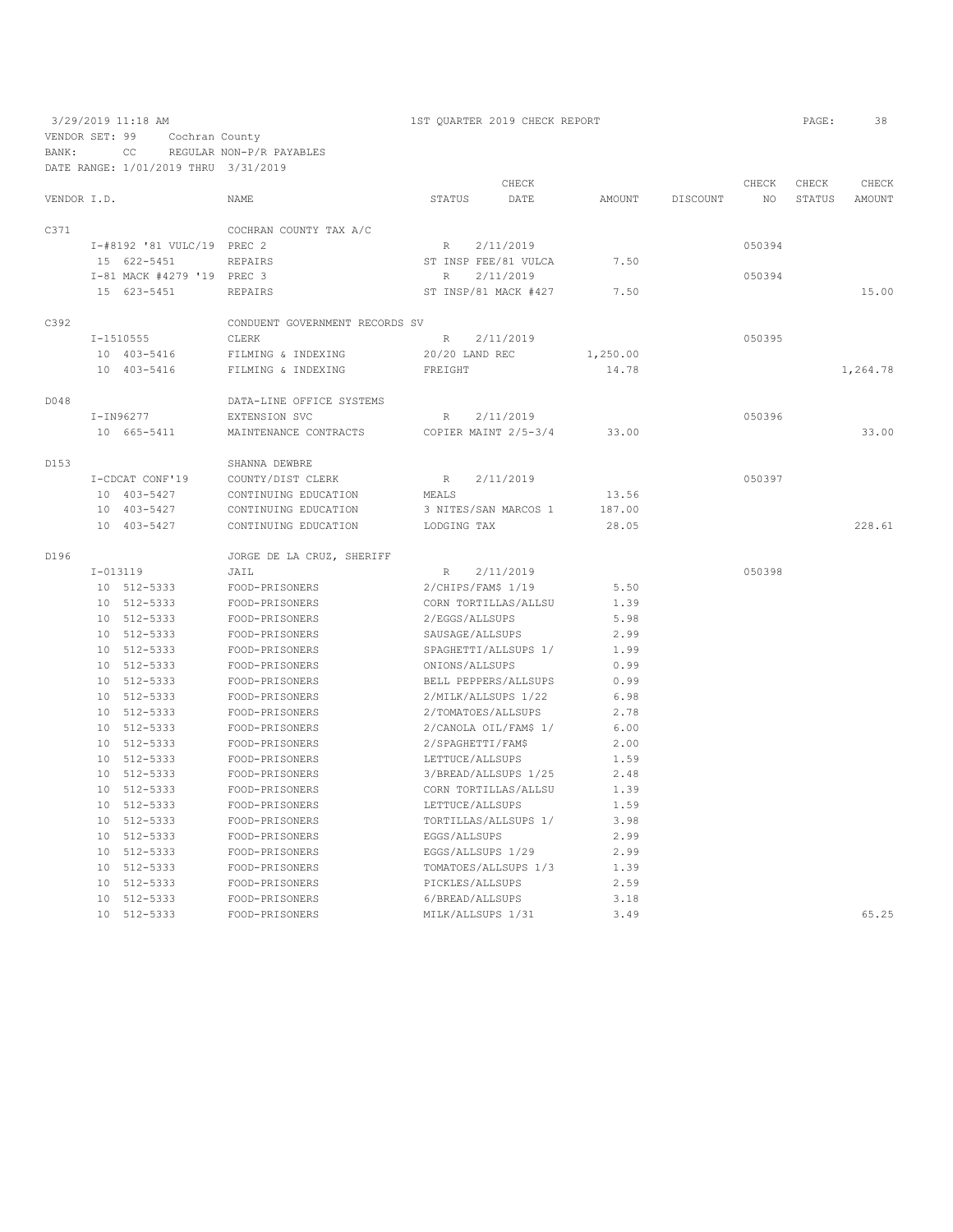|             |                    |                                |                      | CHECK                   |          |          | CHECK  | CHECK  | CHECK    |
|-------------|--------------------|--------------------------------|----------------------|-------------------------|----------|----------|--------|--------|----------|
| VENDOR I.D. |                    | NAME                           | STATUS               | DATE                    | AMOUNT   | DISCOUNT | NO     | STATUS | AMOUNT   |
| E075        |                    | WEX BANK                       |                      |                         |          |          |        |        |          |
|             | I-57660611         | CONSTABLE/JUVENILE PROBATION R |                      | 2/11/2019               |          |          | 050399 |        |          |
|             | 10 550-5330        | FUEL & OIL                     | 22GL/UNL WF;1/10     |                         | 39.95    |          |        |        |          |
|             | 17 573-5427        | TRAVEL & TRAINING              | 21.5GL/UNL AMA;1/21  |                         | 36.90    |          |        |        |          |
|             | 17 573-5427        | TRAVEL & TRAINING              |                      | 19.205GL/UNL LAMPASA    | 31.62    |          |        |        |          |
|             | 17 573-5427        | TRAVEL & TRAINING              | 13GL/UNL LVLND;1/10  |                         | 19.72    |          |        |        |          |
|             | 17 573-5427        | TRAVEL & TRAINING              | 17GL/UNL TYE;1/14    |                         | 28.16    |          |        |        | 156.35   |
| F010        |                    | FIVE-AREA TELEPHONE CO-OP      |                      |                         |          |          |        |        |          |
|             | I-927-5510 FEB 19  | PREC 4                         | R 2/11/2019          |                         |          |          | 050400 |        |          |
|             | 15 624-5420        | TELECOMMUNICATIONS             | BASIC SVC            |                         | 32.25    |          |        |        |          |
|             | 15 624-5420        | TELECOMMUNICATIONS             | FEES                 |                         | 10.76    |          |        |        | 43.01    |
| F073        |                    | FRONTIER VALLEY INC.           |                      |                         |          |          |        |        |          |
|             | I-381615           | COURTHOUSE                     | R                    | 2/11/2019               |          |          | 050401 |        |          |
|             | 10 510-5451        | REPAIR                         |                      | RPL SHORTED REC/BREA    | 109.00   |          |        |        |          |
|             | 10 510-5451        | REPAIR                         |                      | HD NEMA DUPLEX RECEP    | 1.76     |          |        |        | 110.76   |
| G074        |                    | GRAVES, HUMPHRIES, STAHL, LTD  |                      |                         |          |          |        |        |          |
|             | I-FEES JAN19       | JUSTICE OF PEACE               | $R_{\parallel}$      | 2/11/2019               |          |          | 050402 |        |          |
|             | 10 000-2206.002    | COLLECTION AGENCY FEES         |                      | COLLECTION FEES JANU    | 74.25    |          |        |        | 74.25    |
| H026        |                    | RICHARD L. HUSEN, ATTY.        |                      |                         |          |          |        |        |          |
|             | I-#1598/HOLLAND    | DISTRICT COURT                 | R                    | 2/11/2019               |          |          | 050403 |        |          |
|             | 10 435-5400        | ATTORNEY AD LITEM              | DISM(F)/JEREMIE HOLL |                         | 375.00   |          |        |        |          |
|             | I-#1599/HOLLAND    | DISTRICT COURT                 | R                    | 2/11/2019               |          |          | 050403 |        |          |
|             | 10 435-5400        | ATTORNEY AD LITEM              |                      | PLEA HRNG (F) / JEREMIE | 375.00   |          |        |        | 750.00   |
| H126        |                    | HOLLAND'S OFFICE TECHNOLOGIES  |                      |                         |          |          |        |        |          |
|             | I-00132914         | SHERIFF                        | $R_{\perp}$          | 2/11/2019               |          |          | 050404 |        |          |
|             | 10 560-5452        | OFFICE EQUIPMENT REPAIR        | RPL FUSER/M3550/WARR |                         | 175.00   |          |        |        | 175.00   |
| J049        |                    | JUVENILE PROBATION FUND        |                      |                         |          |          |        |        |          |
|             | I-LOCAL MATCH 2/19 | JUVENILE PROBATION             | R                    | 2/11/2019               |          |          | 050405 |        |          |
|             | 10 571-5472        | LOCAL SUPPORT-JUV BOARD        | LOCAL FUNDS MATCH FE |                         | 4,166.00 |          |        |        | 4,166.00 |
| J082        |                    | JOHN DEERE FINANCIAL           |                      |                         |          |          |        |        |          |
|             | $I-692163$         | PREC 4                         | R                    | 2/11/2019               |          |          | 050406 |        |          |
|             | 15 624-5451        | REPAIRS                        | 12/PLUS-50II         |                         | 192.48   |          |        |        |          |
|             | $I - 692506$       | CEMETERY                       | R                    | 2/11/2019               |          |          | 050406 |        |          |
|             | 10 516-5451        | REPAIR                         | 3/PLUS 50II/BACKHOE  |                         | 48.12    |          |        |        |          |
|             | 10 516-5451        | REPAIR                         |                      | 2/PLUS 50II OIL 15W4    | 8.04     |          |        |        | 248.64   |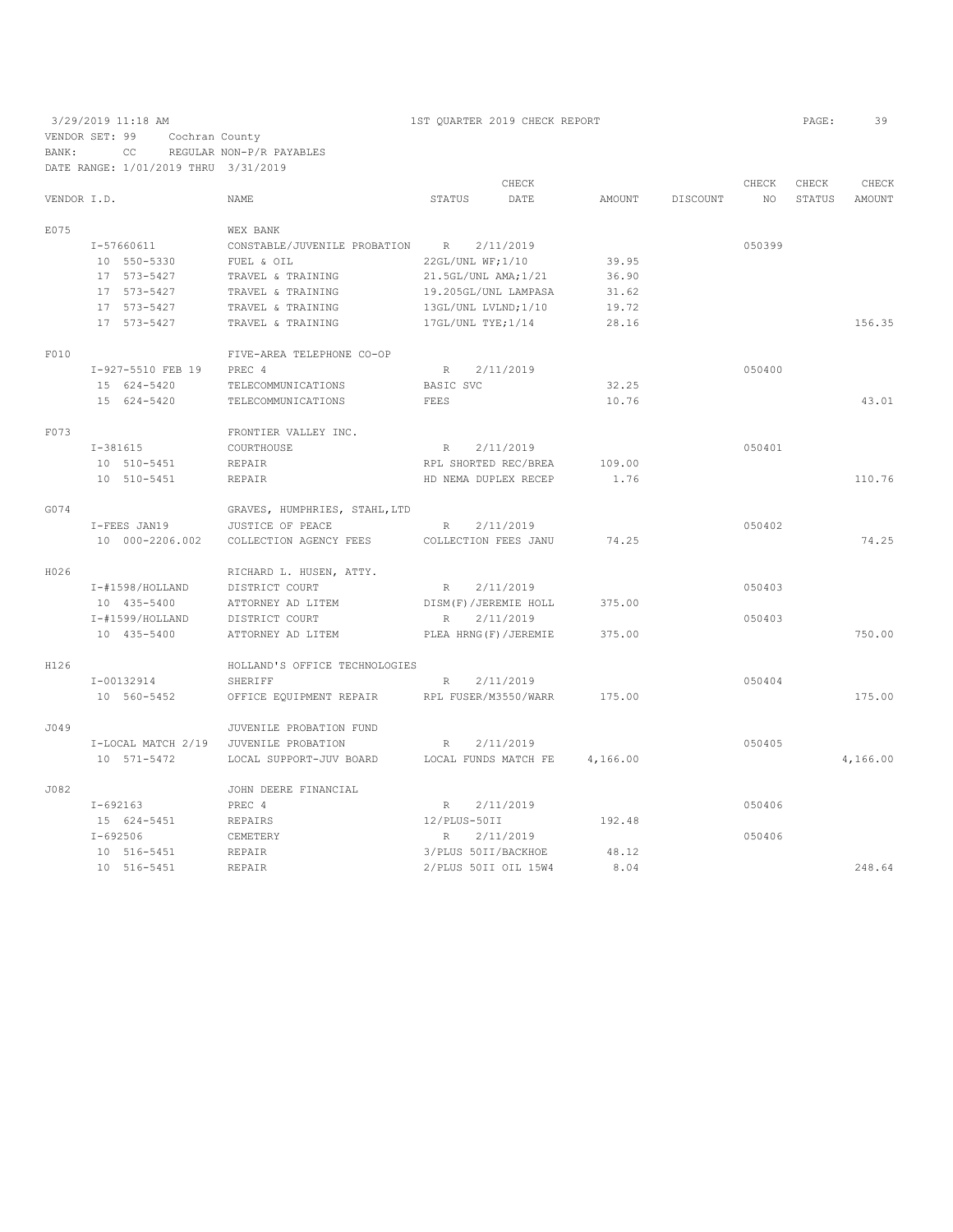| VENDOR I.D.<br>L010<br>$I - 56147$<br>10 662-5332<br>10 662-5332<br>$I - 84917$ | NAME<br>LEWIS FARM & RANCH STORE INC<br>ACTIVITY BLDG<br>CUSTODIAL SUPPLIES<br>CUSTODIAL SUPPLIES |                 | STATUS DATE          | AMOUNT | DISCOUNT | NO <sub>1</sub> | STATUS AMOUNT |  |
|---------------------------------------------------------------------------------|---------------------------------------------------------------------------------------------------|-----------------|----------------------|--------|----------|-----------------|---------------|--|
|                                                                                 |                                                                                                   |                 |                      |        |          |                 |               |  |
|                                                                                 |                                                                                                   |                 |                      |        |          |                 |               |  |
|                                                                                 |                                                                                                   |                 | R 2/11/2019          |        |          | 050407          |               |  |
|                                                                                 |                                                                                                   | 2/NEUTRALIZER   |                      | 13.98  |          |                 |               |  |
|                                                                                 |                                                                                                   | DISC            |                      | 1.40CR |          |                 |               |  |
|                                                                                 | PARK/SHOWBARN                                                                                     |                 | R 2/11/2019          |        |          | 050407          |               |  |
| 10 660-5332                                                                     | CUSTODIAL SUPPLIES                                                                                | HEATER          |                      | 44.99  |          |                 |               |  |
| 10 660-5332                                                                     | CUSTODIAL SUPPLIES                                                                                | DISC            |                      | 4.50CR |          |                 |               |  |
| $I - 84974$                                                                     | CEMETERY                                                                                          |                 | R 2/11/2019          |        |          | 050407          |               |  |
| 10 516-5332                                                                     | CUSTODIAL SUPPLIES                                                                                | STARTING FLUID  |                      | 2.95   |          |                 |               |  |
| 10 516-5332                                                                     | CUSTODIAL SUPPLIES                                                                                | DISC            |                      | 0.30CR |          |                 |               |  |
| $I - 85014$                                                                     | JAIL                                                                                              |                 | R 2/11/2019          |        |          | 050407          |               |  |
| 10 512-5392                                                                     | MISCELLANEOUS SUPPLIES                                                                            | 3CS/BLEACH      |                      | 71.76  |          |                 |               |  |
| 10 512-5392                                                                     | MISCELLANEOUS SUPPLIES                                                                            | ZIP TIES        |                      | 6.99   |          |                 |               |  |
| $I - 85165$                                                                     | PREC 4                                                                                            |                 | R 2/11/2019          |        |          | 050407          |               |  |
| 15 624-5356                                                                     | ROAD MATERIALS & SUPPLIES                                                                         | COFFEE          |                      | 13.95  |          |                 |               |  |
| $I - 85167$                                                                     | PARK                                                                                              |                 | R 2/11/2019          |        |          | 050407          |               |  |
| 10 660-5451                                                                     | REPAIR                                                                                            | PIPE DOPE       |                      | 4.99   |          |                 |               |  |
| 10 660-5451                                                                     | REPAIR                                                                                            | $1/2$ " FAUCET  |                      | 6.99   |          |                 |               |  |
| 10 660-5451                                                                     | REPAIR                                                                                            | DISC            |                      | 1.12CR |          |                 |               |  |
| $I - 85229$                                                                     | DISTRICT COURT                                                                                    |                 | R 2/11/2019          |        |          | 050407          |               |  |
| 10 435-5499                                                                     | MISCELLANEOUS                                                                                     | 1CS/WATER       |                      | 5.95   |          |                 |               |  |
| 10 435-5499                                                                     | MISCELLANEOUS                                                                                     | 2CS/DRINKS      |                      | 21.00  |          |                 |               |  |
| 10 435-5499                                                                     | MISCELLANEOUS                                                                                     | DISC            |                      | 2.70CR |          |                 |               |  |
| $I - 85294$                                                                     | PARK/SHOWBARN                                                                                     |                 | R 2/11/2019          |        |          | 050407          |               |  |
| 10 660-5451                                                                     | REPAIR                                                                                            | TOILET SEAT     |                      | 10.95  |          |                 |               |  |
| 10 660-5451                                                                     | REPAIR                                                                                            | DT SC           |                      | 1.10CR |          |                 |               |  |
| $I - 85319$                                                                     | PREC 4                                                                                            |                 | R 2/11/2019          |        |          | 050407          |               |  |
| 15 624-5356                                                                     | ROAD MATERIALS & SUPPLIES                                                                         | TOWELS          |                      | 4.79   |          |                 |               |  |
| 15 624-5356                                                                     | ROAD MATERIALS & SUPPLIES                                                                         | GLOVES          |                      | 13.95  |          |                 |               |  |
| 15 624-5356                                                                     | ROAD MATERIALS & SUPPLIES                                                                         | AIR FRESHNER    |                      | 6.99   |          |                 |               |  |
| 15 624-5356                                                                     | ROAD MATERIALS & SUPPLIES                                                                         | DISC            |                      | 2.57CR |          |                 |               |  |
| $I - 85368$                                                                     | PARK/SHOWBARN                                                                                     | R               | 2/11/2019            |        |          | 050407          |               |  |
| 10 660-5332                                                                     | CUSTODIAL SUPPLIES                                                                                | <b>BULBS</b>    |                      | 9.99   |          |                 |               |  |
| 10 660-5332                                                                     | CUSTODIAL SUPPLIES                                                                                | LED LIGHT BULBS |                      | 12.99  |          |                 |               |  |
| 10 660-5332                                                                     | CUSTODIAL SUPPLIES                                                                                | DISC            |                      | 2.30CR |          |                 |               |  |
| $I - 85408$                                                                     | PARK/SHOWBARN                                                                                     | R               | 2/11/2019            |        |          | 050407          |               |  |
| 10 660-5451                                                                     | REPAIR                                                                                            | FILL VALVE      |                      | 12.99  |          |                 |               |  |
| 10 660-5451                                                                     | REPAIR                                                                                            | <b>DISC</b>     |                      | 1.30CR |          |                 |               |  |
| $I - 85594$                                                                     | EXTENSION SVC                                                                                     | R               | 2/11/2019            |        |          | 050407          |               |  |
| 10 665-5334                                                                     | OTHER SUPPLIES                                                                                    |                 | 20/5/8x4 BOLTS FOR P | 19.40  |          |                 |               |  |
| 10 665-5334                                                                     | OTHER SUPPLIES                                                                                    | DISC            |                      | 1.94CR |          |                 |               |  |
| $I - 85682$                                                                     | PREC 3                                                                                            |                 | R 2/11/2019          |        |          | 050407          |               |  |
| 15 623-5356                                                                     | ROAD MATERIALS & SUPPLIES                                                                         | $2$ / GLUE      |                      | 11.18  |          |                 |               |  |
| 15 623-5356                                                                     | ROAD MATERIALS & SUPPLIES                                                                         | DISC            |                      | 0.87CR |          |                 |               |  |
| $I - 85719$                                                                     | PREC 2                                                                                            |                 | R 2/11/2019          |        |          | 050407          |               |  |
| 15 622-5451                                                                     | REPAIRS                                                                                           |                 | 2/1x10x16 YELLOW BOA | 56.00  |          |                 |               |  |
| 15 622-5451                                                                     | REPAIRS                                                                                           |                 | DISC/BELLY DUMP      | 5.60CR |          |                 |               |  |
| $I - 86013$                                                                     | PREC 3                                                                                            |                 | R 2/11/2019          |        |          | 050407          |               |  |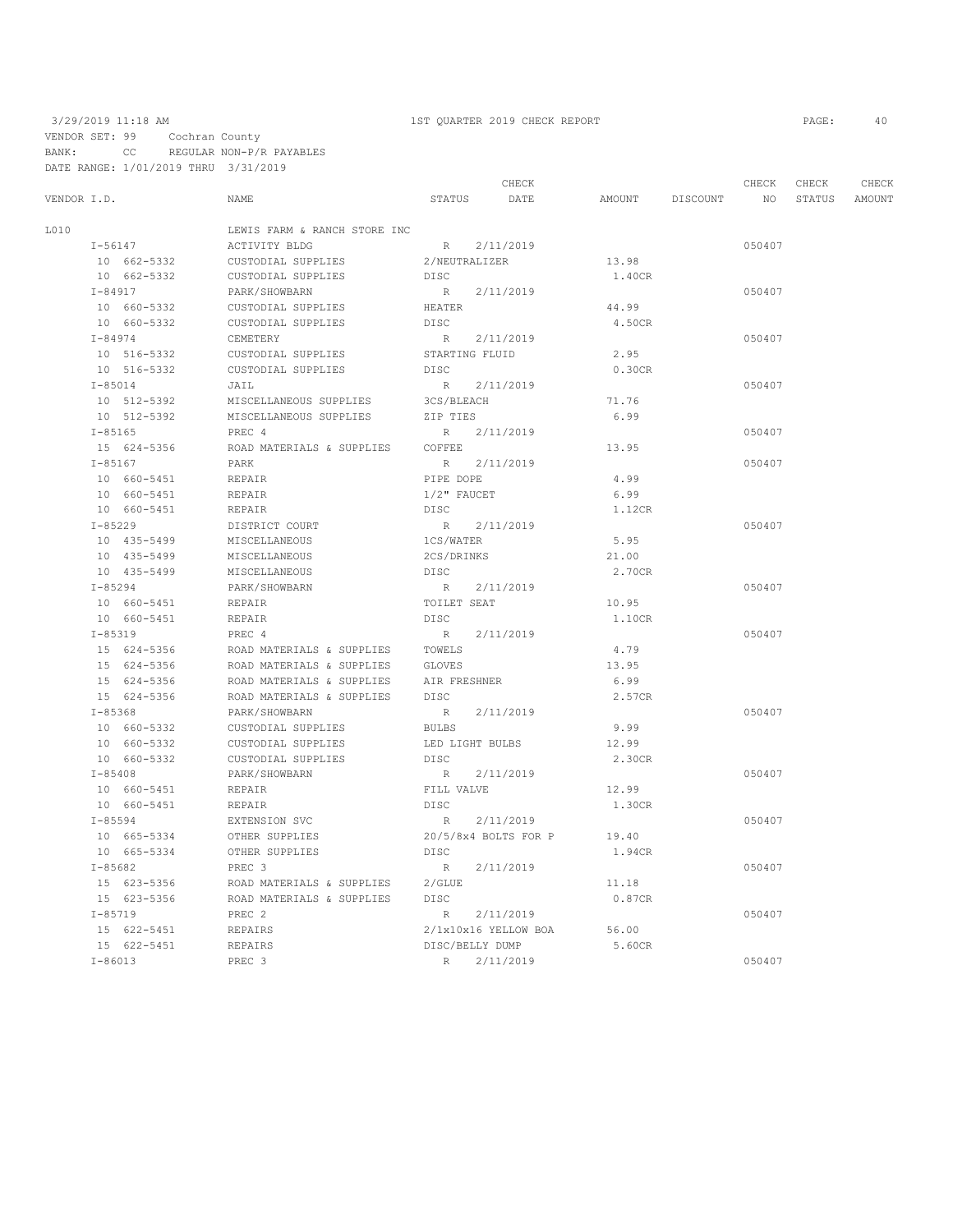VENDOR SET: 99 Cochran County

BANK: CC REGULAR NON-P/R PAYABLES

DATE RANGE: 1/01/2019 THRU 3/31/2019

|             |                                        |                                      |               | CHECK                       |                    | CHECK  | CHECK         | CHECK  |
|-------------|----------------------------------------|--------------------------------------|---------------|-----------------------------|--------------------|--------|---------------|--------|
| VENDOR I.D. |                                        | NAME                                 |               | STATUS DATE                 | AMOUNT DISCOUNT NO |        | STATUS AMOUNT |        |
| L010        |                                        | LEWIS FARM & RANCH STORE (CONTINUED) |               |                             |                    |        |               |        |
|             | $I - 86013$                            | PREC 3                               |               | R 2/11/2019                 |                    | 050407 |               |        |
|             | 15 623-5356                            | ROAD MATERIALS & SUPPLIES HEAT GUN   |               |                             | 69.99              |        |               |        |
|             | 15 623-5356                            | ROAD MATERIALS & SUPPLIES DISC       |               |                             | 5.42CR             |        |               | 391.65 |
| L189        |                                        | HOCKLEY COUNTY PUBLISHING CO.I       |               |                             |                    |        |               |        |
|             | I-011619/OTRLY RPT COMMISSIONERS COURT |                                      | R             | 2/11/2019                   |                    | 050409 |               |        |
|             | 15 610-5430                            | LEGAL NOTICES                        |               | TREAS QTRLY REPORT 1 207.90 |                    |        |               | 207.90 |
| N082        |                                        | NETDATA                              |               |                             |                    |        |               |        |
|             | I-iTICKET JAN 19                       | JUSTICE OF PEACE                     |               | R 2/11/2019                 |                    | 050410 |               |        |
|             | 10 455-5499                            | MISCELLANEOUS                        | JANUARY 2019  |                             | 18.00              |        |               | 18.00  |
| N103        |                                        | NETPROTECT LLC                       |               |                             |                    |        |               |        |
|             | $I-1129$                               | JUSTICE OF PEACE                     |               | R 2/11/2019                 |                    | 050411 |               |        |
|             | 10 455-5310                            | OFFICE SUPPLIES                      |               | VIDEO MAGIST 1/30-2/        | 249.00             |        |               | 249.00 |
| P017        |                                        | POSTMASTER                           |               |                             |                    |        |               |        |
|             | $I-JAIL 2/4/19$                        | SHERIFF/JAIL                         |               | R 2/11/2019                 |                    | 050412 |               |        |
|             | 10 560-5311                            | POSTAL EXPENSES                      |               | 2RLS FOREVER STAMPS         | 100.00             |        |               | 100.00 |
| S005        |                                        | DORIS SEALY, COUNTY TREAS            |               |                             |                    |        |               |        |
|             | I-CERT MAIL 1/29/19 TREASURER          |                                      |               | R 2/11/2019                 |                    | 050413 |               |        |
|             | 10 497-5311                            | POSTAL EXPENSES                      |               | CERT MAIL 1099s 01/2        | 7.90               |        |               |        |
|             | 10 497-5311                            | POSTAL EXPENSES                      |               | CERT MAIL W-2s 01/29        | 8.20               |        |               | 16.10  |
| S071        |                                        | SCRIPT OFFICE PRODUCTS, INC.         |               |                             |                    |        |               |        |
|             | I-55996                                | CLERK                                |               | R 2/11/2019                 |                    | 050414 |               |        |
|             | 10 403-5310                            | OFFICE SUPPLIES                      |               | STAMPER/FILE DATE           | 31.92              |        |               |        |
|             | 10 403-5310                            | OFFICE SUPPLIES                      | COPY PAPER    |                             | 42.50              |        |               |        |
|             | $I - 56178$                            | ELECTIONS                            |               | R 2/11/2019                 |                    | 050414 |               |        |
|             | 10 490-5310                            | OFFICE SUPPLIES                      | WALL CALENDAR |                             | 28.98              |        |               |        |
|             | $I - 56205$                            | JUSTICE OF PEACE                     | R             | 2/11/2019                   |                    | 050414 |               |        |
|             | 10 455-5310                            | OFFICE SUPPLIES                      | WALL CALENDAR |                             | 16.95              |        |               |        |
|             | $I - 56207$                            | AUDITOR                              | R             | 2/11/2019                   |                    | 050414 |               |        |
|             | 10 495-5310                            | OFFICE SUPPLIES                      |               | 12/ENERGEL REFILLS B        | 15.48              |        |               |        |
|             | $I - 56209$                            | TAX A/C                              | R             | 2/11/2019                   |                    | 050414 |               |        |
|             | 10 499-5310                            | OFFICE SUPPLIES                      |               | ENERGEL REFILL/BLUE         | 1.29               |        |               |        |
|             | 10 499-5310                            | OFFICE SUPPLIES                      |               | ENERGEL REFILL/BLK          | 1.29               |        |               |        |
|             | 10 499-5310                            | OFFICE SUPPLIES                      |               | 2/DESK CHAIRS               | 611.90             |        |               |        |
|             | $I - 56225$                            | COUNTY COURT                         | R             | 2/11/2019                   |                    | 050414 |               |        |
|             | 10 426-5310                            | OFFICE SUPPLIES                      |               | 500 BUS CARDS/JUDGE         | 134.95             |        |               |        |
|             | I-56236                                | CLERK                                | $\mathbb R$   | 2/11/2019                   |                    | 050414 |               |        |
|             | 10 403-5310                            | OFFICE SUPPLIES                      |               | 500/BUS ENVELOPES           | 98.46              |        |               |        |
|             | $I - 56261$                            | AUDITOR                              | R             | 2/11/2019                   |                    | 050414 |               |        |
|             | 10 495-5310                            | OFFICE SUPPLIES                      | 2BX/STAPLES   |                             | 7.90               |        |               |        |
|             | I-56270                                | CLERK                                | R             | 2/11/2019                   |                    | 050414 |               |        |
|             | 10 403-5310                            | OFFICE SUPPLIES                      | CD ENVELOPES  |                             | 29.95              |        |               |        |

3/29/2019 11:18 AM 1ST QUARTER 2019 CHECK REPORT PAGE: 41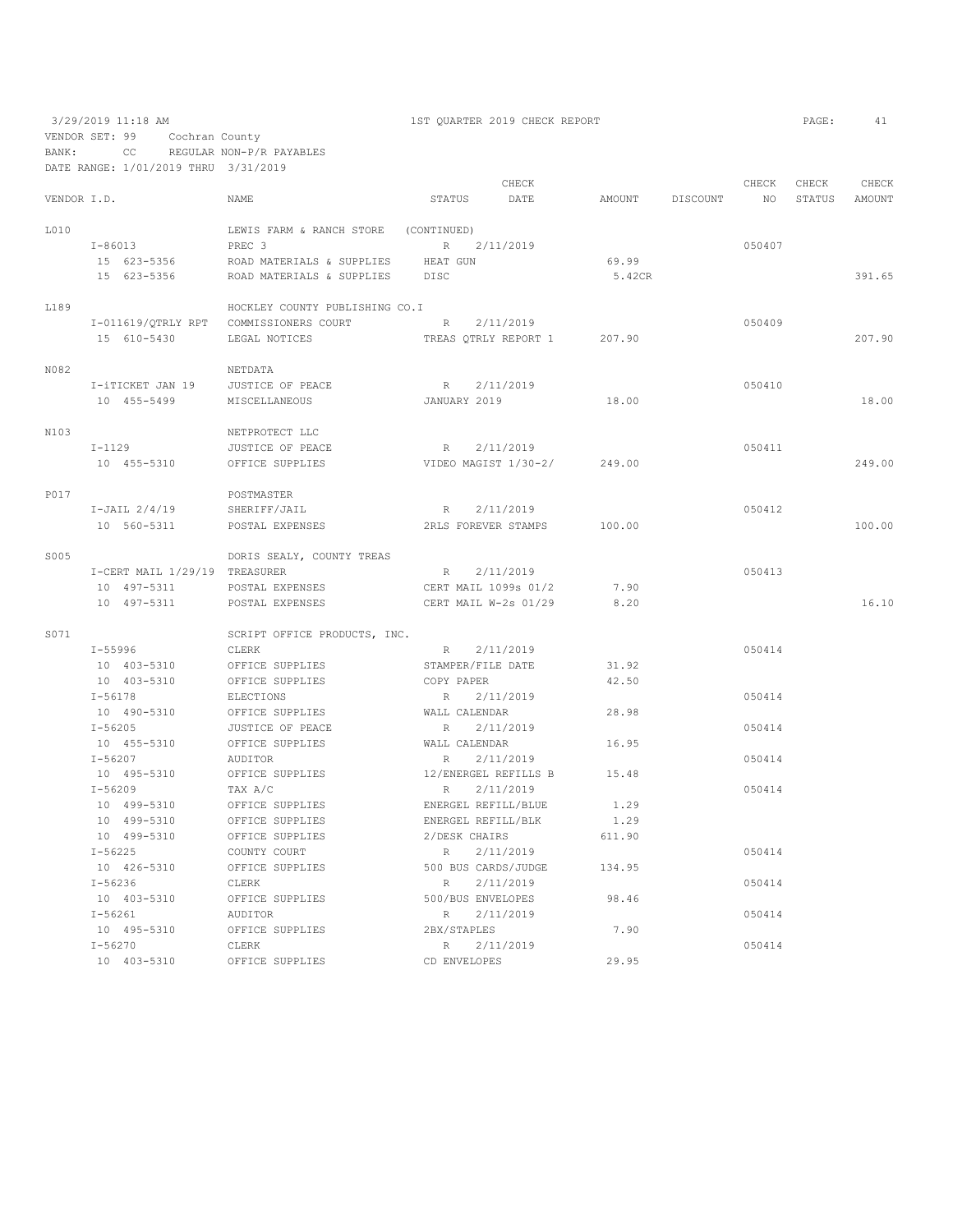|             |                   |                           | CHECK                 |               |          | CHECK  | CHECK  | CHECK    |
|-------------|-------------------|---------------------------|-----------------------|---------------|----------|--------|--------|----------|
| VENDOR I.D. |                   | NAME                      | <b>STATUS</b><br>DATE | <b>AMOUNT</b> | DISCOUNT | NO     | STATUS | AMOUNT   |
| S071        |                   | SCRIPT OFFICE PRODUCTS    | (CONTINUED)           |               |          |        |        |          |
|             | $I - 56270$       | CLERK                     | 2/11/2019<br>R        |               |          | 050414 |        |          |
|             | 10 403-5310       | OFFICE SUPPLIES           | 4/CORRECTION TAPE     | 15.80         |          |        |        |          |
|             | $I - 56312$       | TAX A/C                   | R<br>2/11/2019        |               |          | 050414 |        |          |
|             | 10 499-5310       | OFFICE SUPPLIES           | 4BX/COPY PAPER        | 170.00        |          |        |        |          |
|             | $I - 56316$       | TAX A/C                   | 2/11/2019<br>R        |               |          | 050414 |        |          |
|             | 10 499-5310       | OFFICE SUPPLIES           | 2/PAPER ROLLS         | 1.90          |          |        |        |          |
|             | $I - 56322$       | CLERK                     | 2/11/2019<br>R        |               |          | 050414 |        |          |
|             | 10 403-5310       | OFFICE SUPPLIES           | CD MAILER             | 130.95        |          |        |        |          |
|             | $I - 56358$       | <b>AUDITOR</b>            | 2/11/2019<br>R        |               |          | 050414 |        |          |
|             | 10 495-5310       | OFFICE SUPPLIES           | 3.5" PRONG FASTNERS   | 23.83         |          |        |        |          |
|             | $I - 56359$       | TAX A/C                   | R<br>2/11/2019        |               |          | 050414 |        |          |
|             | 10 499-5310       | OFFICE SUPPLIES           | CORRECTION TAPE       | 9.76          |          |        |        |          |
|             | 10 499-5310       | OFFICE SUPPLIES           | TAPE                  | 19.07         |          |        |        |          |
|             | 10 499-5310       | OFFICE SUPPLIES           | 4/SPOOLED RIBBON      | 11.80         |          |        |        | 1,404.68 |
| S325        |                   | DONNA SCHMIDT             |                       |               |          |        |        |          |
|             | I-TJCTC TRNG/2019 | JUSTICE OF PEACE          | 2/11/2019<br>R        |               |          | 050416 |        |          |
|             | 10 455-5427       | CONTINUING EDUCATION      | 879MI TO/FR CORPUS @  | 671.64        |          |        |        |          |
|             | 10 455-5427       | CONTINUING EDUCATION      | 3 NITES 1/27-29/19    | 172.50        |          |        |        |          |
|             | 10 455-5427       | CONTINUING EDUCATION      | LODGING TAX           | 25.89         |          |        |        |          |
|             | 10 455-5427       | CONTINUING EDUCATION      | MEALS, TIPS           | 38.42         |          |        |        | 908.45   |
| T297        |                   | TRACTOR SUPPLY CO.        |                       |               |          |        |        |          |
|             | $C - 76575$       | PREC <sub>2</sub>         | 2/11/2019<br>R        |               |          | 050417 |        |          |
|             | 15 622-5356       | ROAD MATERIALS & SUPPLIES | RET/WRENCH 1/2"SUPER  | 104.99CR      |          |        |        |          |
|             | $I - 625961$      | SHERIFF/K9                | 2/11/2019<br>R        |               |          | 050417 |        |          |
|             | 10 560-5335       | CANINE CARE & SUPPLIES    | SPMX CANX DOG FOOD    | 39.99         |          |        |        |          |
|             | $I - 75580$       | PREC <sub>2</sub>         | 2/11/2019<br>R        |               |          | 050417 |        |          |
|             | 15 622-5356       | ROAD MATERIALS & SUPPLIES | WRENCH 1/2" SUPER     | 104.99        |          |        |        |          |
|             | 15 622-5356       | ROAD MATERIALS & SUPPLIES | CCX 3PC 1/4" RD KIT   | 6.29          |          |        |        |          |
|             | 15 622-5356       | ROAD MATERIALS & SUPPLIES | EXTENSION 1/2" IMPAC  | 9.99          |          |        |        | 56.27    |
| U036        |                   | UNIFIRST HOLDINGS, INC.   |                       |               |          |        |        |          |
|             | I-831 2409193     | JAIL                      | 2/11/2019<br>R        |               |          | 050418 |        |          |
|             | 10 512-5392       | MISCELLANEOUS SUPPLIES    | 3x5 MAT               | 4.40          |          |        |        |          |
|             | 10 512-5392       | MISCELLANEOUS SUPPLIES    | 3x5 ANTI-FATIGUE MAT  | 5.75          |          |        |        |          |
|             | 10 512-5392       | MISCELLANEOUS SUPPLIES    | 2/WET MOPS            | 3.30          |          |        |        |          |
|             | 10 512-5392       | MISCELLANEOUS SUPPLIES    | 200/MICROFIBER TOWEL  | 38.00         |          |        |        |          |
|             | 10 512-5392       | MISCELLANEOUS SUPPLIES    | DEFE CHARGE           | 13.10         |          |        |        |          |
|             | I-831 2411868     | JAIL                      | 2/11/2019<br>R        |               |          | 050418 |        |          |
|             | 10 512-5392       | MISCELLANEOUS SUPPLIES    | 3x5 MAT               | 4.40          |          |        |        |          |
|             | 10 512-5392       | MISCELLANEOUS SUPPLIES    | 3x5 ANTI-FATIGUE MAT  | 5.75          |          |        |        |          |
|             | 10 512-5392       | MISCELLANEOUS SUPPLIES    | 200/MICROFIBER TOWEL  | 38.00         |          |        |        |          |
|             | 10 512-5392       | MISCELLANEOUS SUPPLIES    | DEFE CHARGE           | 13.10         |          |        |        |          |
|             | 10 512-5499       | MISCELLANEOUS             | MIN CHARGE            | 3.30          |          |        |        | 129.10   |
|             |                   |                           |                       |               |          |        |        |          |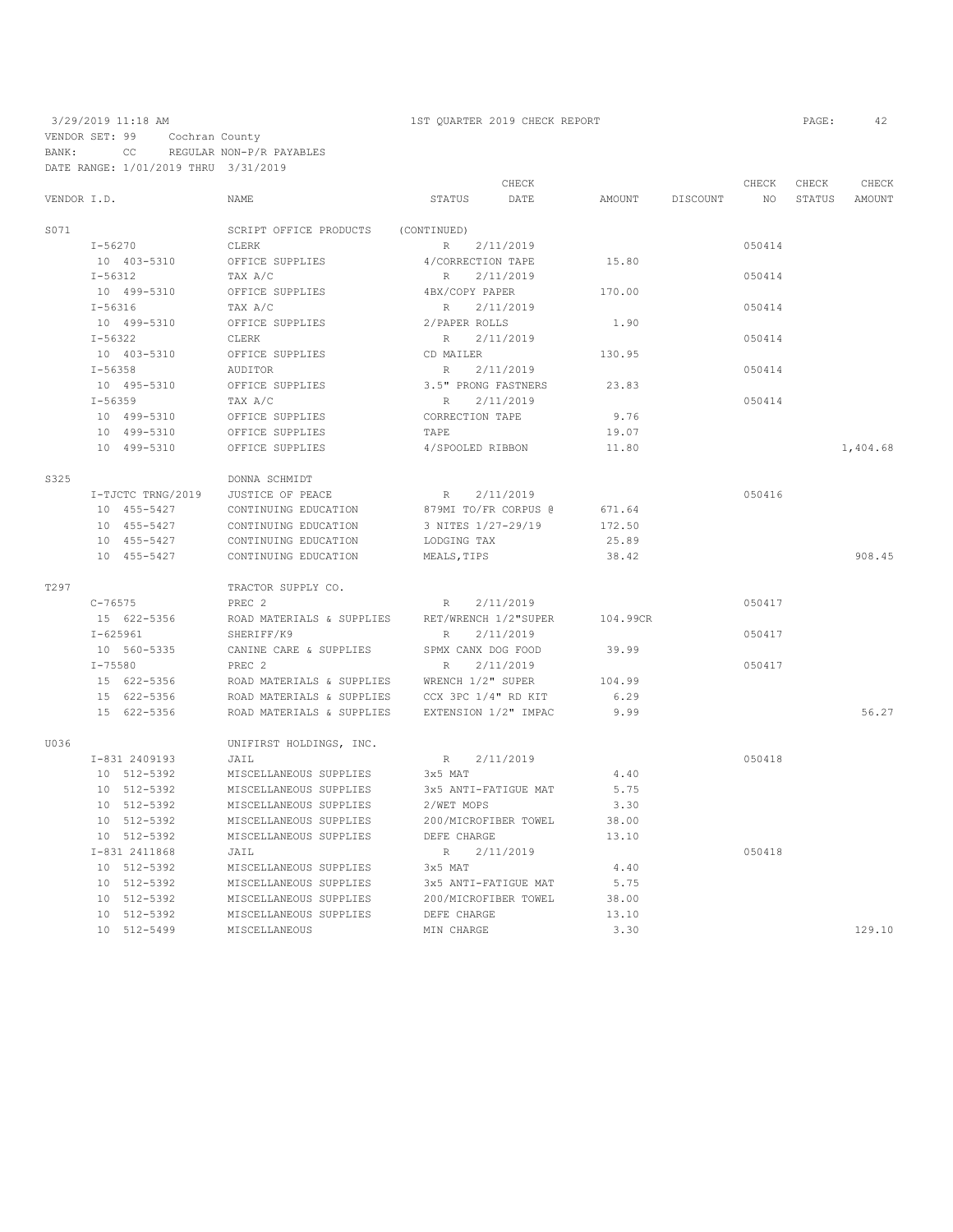## 3/29/2019 11:18 AM 1ST QUARTER 2019 CHECK REPORT PAGE: 43 VENDOR SET: 99 Cochran County BANK: CC REGULAR NON-P/R PAYABLES DATE RANGE: 1/01/2019 THRU 3/31/2019

|             |            |                  |                           |                      | CHECK     |          |          | CHECK           | CHECK  | CHECK  |
|-------------|------------|------------------|---------------------------|----------------------|-----------|----------|----------|-----------------|--------|--------|
| VENDOR I.D. |            |                  | NAME                      | STATUS               | DATE      | AMOUNT   | DISCOUNT | NO <sub>1</sub> | STATUS | AMOUNT |
| W070        |            |                  | R D WALLACE OIL CO INC    |                      |           |          |          |                 |        |        |
|             |            | C-12520030 JAN19 | PREC 1                    | R                    | 2/11/2019 |          |          | 050419          |        |        |
|             |            | 15 621-5330      | FUEL & OIL                | CORR TAX             |           | 5.15CR   |          |                 |        |        |
|             | $C-126.85$ |                  | PREC 3                    | $R_{\parallel}$      | 2/11/2019 |          |          | 050419          |        |        |
|             |            | 15 623-5330      | FUEL AND OIL              | CORR TAX             |           | 126.85CR |          |                 |        |        |
|             |            | I-12520010 JAN19 | CEMETERY                  | R                    | 2/11/2019 |          |          | 050419          |        |        |
|             |            | 10 516-5330      | FUEL & OIL                | 25GL/UNL 1/16        |           | 45.33    |          |                 |        |        |
|             |            | 10 516-5330      | FUEL & OIL                | 23.7GL/UNL 1/25      |           | 44.63    |          |                 |        |        |
|             |            | I-12520019 JAN19 | PARK                      | R                    | 2/11/2019 |          |          | 050419          |        |        |
|             |            | 10 660-5330      | FUEL AND OIL              | 23.8GL/UNL 1/8       |           | 42.20    |          |                 |        |        |
|             |            | I-12520021 JAN19 | PREC 3                    | R                    | 2/11/2019 |          |          | 050419          |        |        |
|             |            | 15 623-5330      | FUEL AND OIL              | 170.5GL/DIESEL 1/10  |           | 477.23   |          |                 |        |        |
|             |            | 15 623-5330      | FUEL AND OIL              | 105GL/DIESEL 1/14    |           | 268.28   |          |                 |        |        |
|             |            | 15 623-5330      | FUEL AND OIL              | 165GL/DIESEL 1/15    |           | 421.58   |          |                 |        |        |
|             |            | 15 623-5330      | FUEL AND OIL              | 175GL/DIESEL 1/16    |           | 447.13   |          |                 |        |        |
|             |            | 15 623-5330      | FUEL AND OIL              | 245.3GL/DYED DIESEL  |           | 574.00   |          |                 |        |        |
|             |            | 15 623-5330      | FUEL AND OIL              | 2/PWR SVC            |           | 23.90    |          |                 |        |        |
|             |            | 15 623-5330      | FUEL AND OIL              | 74.1GL/DIESEL 1/22   |           | 207.41   |          |                 |        |        |
|             |            | 15 623-5330      | FUEL AND OIL              | 111.0GL/DIESEL 1/28  |           | 299.59   |          |                 |        |        |
|             |            | 15 623-5330      | FUEL AND OIL              | 4/PWR SVC            |           | 29.36    |          |                 |        |        |
|             |            | 15 623-5330      | FUEL AND OIL              | 107.3GL/DIESEL 1/31  |           | 278.87   |          |                 |        |        |
|             |            | 15 623-5330      | FUEL AND OIL              | 75.6GL/UNL 1/31      |           | 141.30   |          |                 |        |        |
|             |            | 15 623-5330      | FUEL AND OIL              | GAS TAX?             |           | 15.12    |          |                 |        |        |
|             |            | 15 623-5330      | FUEL AND OIL              | DIESEL TAX?          |           | 21.46    |          |                 |        |        |
|             |            | I-12520030 JAN19 | PREC 1                    | R                    | 2/11/2019 |          |          | 050419          |        |        |
|             |            | 15 621-5330      | FUEL & OIL                | 27GL/DYED DIESEL 1/3 |           | 55.62    |          |                 |        |        |
|             |            | 15 621-5330      | FUEL & OIL                | 44.5GL/DYED DIESEL 1 |           | 91.67    |          |                 |        |        |
|             |            | 15 621-5330      | FUEL & OIL                | 164GL/DIESEL 1/4     |           | 449.20   |          |                 |        |        |
|             |            | 15 621-5330      | FUEL & OIL                | 62GL/DYED DIESEL 1/8 |           | 132.06   |          |                 |        |        |
|             |            | 15 621-5330      | FUEL & OIL                | 75GL/DYED DIESEL 1/9 |           | 159.75   |          |                 |        |        |
|             |            | 15 621-5356      | ROAD MATERIALS & SUPPLIES | 1/GREEN 1"AUTO FARM  |           | 127.00   |          |                 |        |        |
|             |            | 15 621-5451      | REPAIRS                   | ST INSP/06 MACK      |           | 7.00     |          |                 |        |        |
|             |            | 15 621-5451      | REPAIRS                   | ST INSP/12 BELLY DUM |           | 7.00     |          |                 |        |        |
|             |            | 15 621-5451      | <b>REPAIRS</b>            | 2/PAPER FORMS        |           | 6.00     |          |                 |        |        |
|             |            | 15 621-5451      | REPAIRS                   | ST INSP/12 PICKUP    |           | 7.00     |          |                 |        |        |
|             |            | 15 621-5451      | REPAIRS                   | PAPER FORM           |           | 3.00     |          |                 |        |        |
|             |            | 15 621-5451      | REPAIRS                   | ST INSP/13 WATER TAN |           | 7.00     |          |                 |        |        |
|             |            | 15 621-5451      | REPAIRS                   | ST INSP/94 MACK      |           | 7.00     |          |                 |        |        |
|             |            | 15 621-5451      | REPAIRS                   | 2/PAPER FORMS        |           | 6.00     |          |                 |        |        |
|             |            | 15 621-5451      | REPAIRS                   | ST INSP              |           | 7.00     |          |                 |        |        |
|             |            | 15 621-5451      | REPAIRS                   | PAPER FORM           |           | 3.00     |          |                 |        |        |
|             |            | 15 621-5330      | FUEL & OIL                | 53GL/DYED DIESEL 1/2 |           | 121.37   |          |                 |        |        |
|             |            | 15 621-5330      | FUEL & OIL                | 28GL/UNL 1/24        |           | 60.73    |          |                 |        |        |
|             |            | 15 621-5330      | FUEL & OIL                | 76GL/DIESEL 1/29     |           | 186.58   |          |                 |        |        |
|             |            | 15 621-5330      | FUEL & OIL                | 28GL/UNL 1/11        |           | 49.65    |          |                 |        |        |
|             |            | 15 621-5330      | FUEL & OIL                | 20GL/UNL 1/17        |           | 36.26    |          |                 |        |        |
|             |            | 15 621-5330      | FUEL & OIL                | 20.29GL/UNL 1/28     |           | 36.79    |          |                 |        |        |
|             |            |                  |                           |                      |           |          |          |                 |        |        |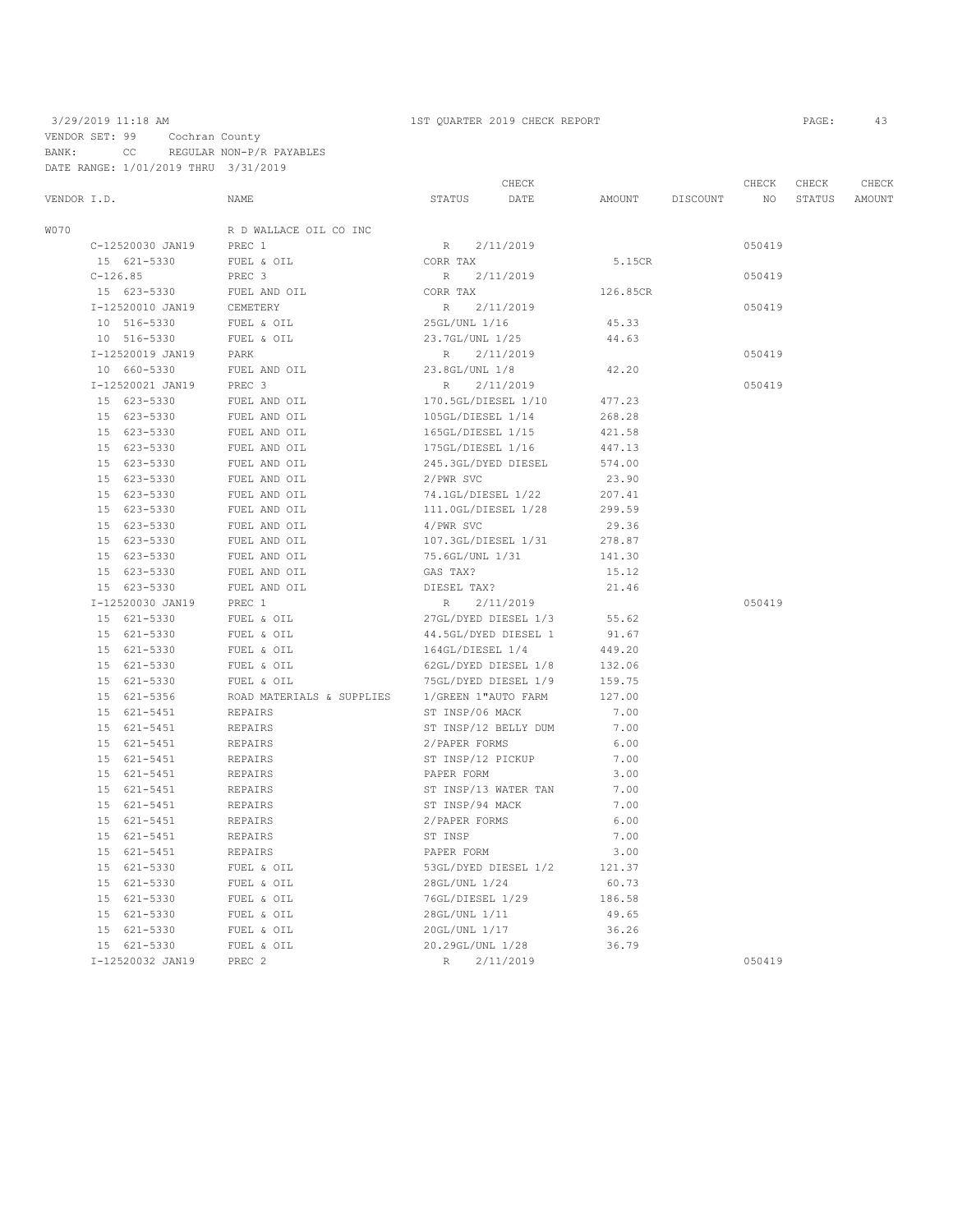# 3/29/2019 11:18 AM 1ST QUARTER 2019 CHECK REPORT PAGE: 44 VENDOR SET: 99 Cochran County

BANK: CC REGULAR NON-P/R PAYABLES DATE RANGE: 1/01/2019 THRU 3/31/2019

|             |                   |                                                  |                      | CHECK                |          |          | CHECK  | CHECK  | CHECK     |
|-------------|-------------------|--------------------------------------------------|----------------------|----------------------|----------|----------|--------|--------|-----------|
| VENDOR I.D. |                   | NAME                                             | STATUS               | DATE                 | AMOUNT   | DISCOUNT | NO.    | STATUS | AMOUNT    |
| <b>W070</b> |                   | R D WALLACE OIL CO INC                           | (CONTINUED)          |                      |          |          |        |        |           |
|             | I-12520032 JAN19  | PREC 2                                           | R                    | 2/11/2019            |          |          | 050419 |        |           |
|             | 15 622-5330       | FUEL AND OIL                                     | 827.8GL/DYED DIESEL  |                      | 1,804.17 |          |        |        |           |
|             | 15 622-5330       | FUEL AND OIL                                     | 4/PWR SVC            |                      | 47.80    |          |        |        |           |
|             | 15 622-5330       | FUEL AND OIL                                     | 50.16GL/DIESEL 1/4   |                      | 128.04   |          |        |        |           |
|             | 15 622-5330       | FUEL AND OIL                                     | 18.81GL/UNL 1/4      |                      | 32.21    |          |        |        |           |
|             | 15 622-5330       | FUEL AND OIL                                     | 41.01GL/DIESEL 1/7   |                      | 104.70   |          |        |        |           |
|             | 15 622-5330       | FUEL AND OIL                                     | 29GL/UNL 1/22        |                      | 54.61    |          |        |        |           |
|             | 15 622-5330       | FUEL AND OIL                                     | 51.99GL/DIESEL 1/23  |                      | 132.73   |          |        |        |           |
|             | I-12520041 JAN19  | PREC 4                                           | R                    | 2/11/2019            |          |          | 050419 |        |           |
|             | 15 624-5330       | FUEL AND OIL                                     | 700.1GL/DYED DIESEL  |                      | 1,526.22 |          |        |        |           |
|             | 15 624-5330       | FUEL AND OIL                                     | 4/PWR SVC            |                      | 47.80    |          |        |        |           |
|             | 15 624-5330       | FUEL AND OIL                                     | 250GL/NATURAL GAS 1/ |                      | 422.50   |          |        |        |           |
|             | 15 624-5330       | FUEL AND OIL                                     | 20/DEF 1/31          |                      | 215.00   |          |        |        |           |
|             | 15 624-5330       | FUEL AND OIL                                     | 26.21GL/UNL 1/23     |                      | 49.36    |          |        |        |           |
|             | I-12520043 JAN19  | SHERIFF/WELFARE                                  | R                    | 2/11/2019            |          |          | 050419 |        |           |
|             | 10 560-5330       | FUEL AND OIL                                     | 985.437GL/JANUARY 20 |                      | 2,006.07 |          |        |        |           |
|             | 10 560-5451       | MACHINERY-NON-OFFICE REPAIR ST INSP/'17 RAM #411 |                      |                      | 7.00     |          |        |        |           |
|             | 10 560-5451       | MACHINERY-NON-OFFICE REPAIR PAPER FORM           |                      |                      | 3.00     |          |        |        |           |
|             | 10 640-5499       | MISCELLANEOUS                                    | 1.7GL/UNL 1/3 HESTER |                      | 3.09     |          |        |        |           |
|             | 10 640-5499       | MISCELLANEOUS                                    | BLK DODGE DART/NM PL |                      |          |          |        |        |           |
|             | I-12520241 JAN19  | EXTENSION SVC                                    | R                    | 2/11/2019            |          |          | 050419 |        |           |
|             | 10 665-5330       | FUEL AND OIL                                     | 30.58GL/UNL 1/8      |                      | 54.22    |          |        |        |           |
|             | 10 665-5330       | FUEL AND OIL                                     | 23.96GL/UNL 1/24     |                      | 45.12    |          |        |        |           |
|             | I-12520261 JAN19  | VETERANS SVC                                     | R                    | 2/11/2019            |          |          | 050419 |        |           |
|             | 10 405-5330       | FUEL AND OIL                                     | 17GL/UNL 1/4         |                      | 29.12    |          |        |        |           |
|             | 10 405-5330       | FUEL AND OIL                                     | 20.5GL/UNL 1/22      |                      | 38.61    |          |        |        | 11,523.44 |
| W164        |                   | WARREN CAT                                       |                      |                      |          |          |        |        |           |
|             | I-PS020365308     | PREC <sub>3</sub>                                | R 2/11/2019          |                      |          |          | 050420 |        |           |
|             | 15 623-5451       | REPAIRS                                          | 2/FILTERS            |                      | 36.98    |          |        |        |           |
|             | 15 623-5451       | REPAIRS                                          | 16/15W40 DEO         |                      | 233.28   |          |        |        | 270.26    |
| W216        |                   | CHRISTINA WOODS DUFFY                            |                      |                      |          |          |        |        |           |
|             | I-CPS#4556 012919 | DISTRICT COURT                                   | R                    | 2/11/2019            |          |          | 050421 |        |           |
|             | 10 435-5400       | ATTORNEY AD LITEM                                | APPOINTMENT HRNG/CPS |                      | 300.00   |          |        |        | 300.00    |
| Y026        |                   | YOAKUM COUNTY SHERIFF'S OFFICE                   |                      |                      |          |          |        |        |           |
|             | I-DEC 2018        | JAIL                                             | R                    | 2/11/2019            |          |          | 050422 |        |           |
|             | 10 512-5499       | MISCELLANEOUS                                    |                      | 31 DAYS/WILLIAM COPP | 1,550.00 |          |        |        |           |
|             | 10 512-5499       | MISCELLANEOUS                                    |                      | 31 DAYS/JERRY RODRIG | 1,550.00 |          |        |        | 3,100.00  |
| C091        |                   | HUMANA                                           |                      |                      |          |          |        |        |           |
|             |                   | I-RPL17A201901250663 NON-DEPT'L/VISION           | $R_{\perp}$          | 2/25/2019            |          |          | 050423 |        |           |
|             | 10 409-5499       | MISCELLANEOUS                                    | MONTHLY VISION PREMI |                      | 40.46    |          |        |        | 40.46     |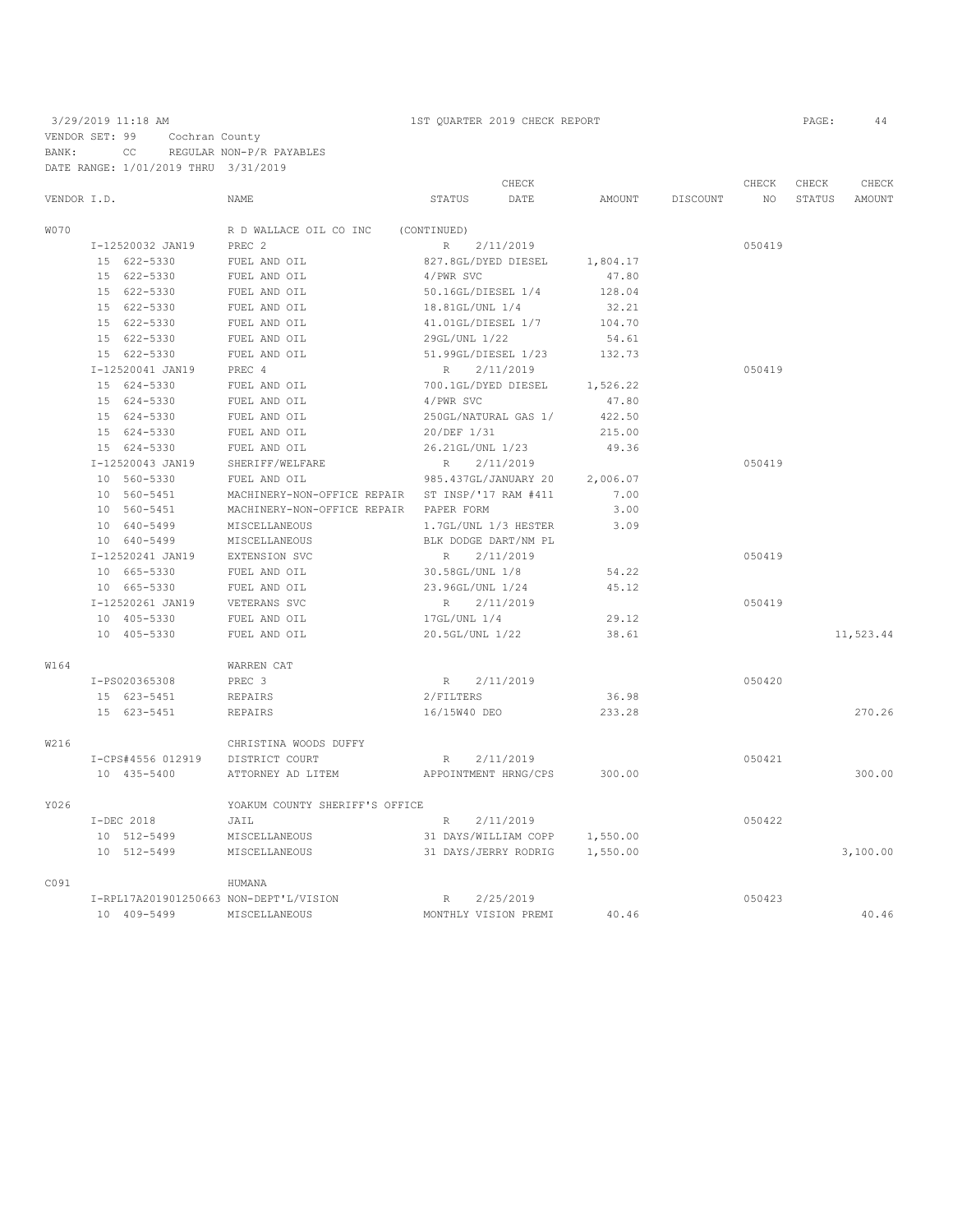VENDOR SET: 99 Cochran County BANK: CC REGULAR NON-P/R PAYABLES

|             | DATE RANGE: 1/01/2019 THRU 3/31/2019 |                                                    |                          |           |               |                 |        |        |          |
|-------------|--------------------------------------|----------------------------------------------------|--------------------------|-----------|---------------|-----------------|--------|--------|----------|
|             |                                      |                                                    |                          | CHECK     |               |                 | CHECK  | CHECK  | CHECK    |
| VENDOR I.D. |                                      | <b>NAME</b>                                        | <b>STATUS</b>            | DATE      | <b>AMOUNT</b> | <b>DISCOUNT</b> | NO.    | STATUS | AMOUNT   |
| A133        |                                      | ALLIED COMPLIANCE SERVICE                          |                          |           |               |                 |        |        |          |
|             | I-LB121338                           | COMMISSIONERS COURT                                | R                        | 2/27/2019 |               |                 | 050447 |        |          |
|             | 15 610-5499                          | MISCELLANEOUS                                      | ANNUAL MEMBERSHIP FE     |           | 295.00        |                 |        |        |          |
|             | 15 610-5499                          | <b>MISCELLANEOUS</b>                               | 5 PREPD RANDOM DOT D     |           | 225.00        |                 |        |        | 520.00   |
| A164        |                                      | ADVANTAGE GLASS & MIRROR                           |                          |           |               |                 |        |        |          |
|             | $I-223$                              | MUSEUM                                             | $\mathbb R$              | 2/27/2019 |               |                 | 050448 |        |          |
|             | 10 652-5451                          | REPAIR                                             | $1/4"$ GRAY LAM $31-3/1$ |           | 262.50        |                 |        |        |          |
|             | 10 652-5451                          | <b>REPAIR</b>                                      | COMM LABOR/MILEAGE       |           | 187.50        |                 |        |        | 450.00   |
| A178        |                                      | AMAZON                                             |                          |           |               |                 |        |        |          |
|             | C-457568734836                       | AUDITOR                                            | $R_{\parallel}$          | 2/27/2019 |               |                 | 050449 |        |          |
|             | 10 495-5310                          | OFFICE SUPPLIES                                    | CR DMG/INV#834485784     |           | 70.00CR       |                 |        |        |          |
|             | I-866476494574                       | JAIL                                               | R                        | 2/27/2019 |               |                 | 050449 |        |          |
|             | 10 512-5392                          | MISCELLANEOUS SUPPLIES                             | G FOREMAN GRILL 9SRV     |           | 51.98         |                 |        |        |          |
|             | 10 512-5392                          | MISCELLANEOUS SUPPLIES                             | INDOOR GRILL SPATULA     |           | 14.99         |                 |        |        |          |
|             | 10 512-5392                          | MISCELLANEOUS SUPPLIES                             | GOOD GRIPS/ELEC GRIL     |           | 9.99          |                 |        |        | 6.96     |
| A266        |                                      | AXON ENTERPRISES, INC                              |                          |           |               |                 |        |        |          |
|             | I-SI-1576875                         | SHERIFF                                            | $\mathbb R$              | 2/27/2019 |               |                 | 050450 |        |          |
|             | 10 560-5411                          | MAINTENANCE CONTRACTS                              | YR3 CONTRACT BASIC X     |           | 1,848.00      |                 |        |        | 1,848.00 |
| B026        |                                      | BLEDSOE WATER SUPPLY CORP                          |                          |           |               |                 |        |        |          |
|             | $I-3004$ 2/19                        | PREC 3                                             | R                        | 2/27/2019 |               |                 | 050451 |        |          |
|             | 15 623-5440                          | UTILITIES                                          | 95GL WATER JAN 19        |           | 22.11         |                 |        |        | 22.11    |
| B248        |                                      | BAILEY COUNTY SHERIFF'S OFFICE                     |                          |           |               |                 |        |        |          |
|             | $I-JAN$ 19/MEDS                      | JAIL/MEDS                                          | R                        | 2/27/2019 |               |                 | 050452 |        |          |
|             | 10 512-5391                          | MEDICAL CARE-PRISONERS                             | RX/MIKEAL RICHARDSON     |           | 29.48         |                 |        |        |          |
|             | $I-JAN$ 2019                         | JAIL                                               | $\mathbb{R}$             | 2/27/2019 |               |                 | 050452 |        |          |
|             | 10 512-5499                          | MISCELLANEOUS                                      | 31DA@\$55/MIKEAL RICH    |           | 1,705.00      |                 |        |        |          |
|             | I-JAN19/MEDICAL                      | JAIL/MEDICAL                                       | $\, {\mathbb R}$         | 2/27/2019 |               |                 | 050452 |        |          |
|             | 10 512-5391                          | MEDICAL CARE-PRISONERS                             | 15MIN/THERAPY/MRICHA     |           | 47.26         |                 |        |        |          |
|             | 10 512-5391                          | MEDICAL CARE-PRISONERS                             | 15MIN/THERAPY/MRICHA     |           | 47.26         |                 |        |        |          |
|             | 10 512-5391                          | MEDICAL CARE-PRISONERS                             | 15MI/THERAPY/MRICHAR     |           | 47.26         |                 |        |        |          |
|             | 10 512-5391                          | MEDICAL CARE-PRISONERS                             | 15MI/THERAPY/MRICHAR     |           | 23.63         |                 |        |        |          |
|             | 10 512-5391                          | MEDICAL CARE-PRISONERS                             | 15MI/THERAPY/MRICHAR     |           | 23.63         |                 |        |        |          |
|             | 10 512-5391                          | MEDICAL CARE-PRISONERS                             | 15MI/THERAPY/MRICHAR     |           | 47.26         |                 |        |        |          |
|             | 10 512-5391                          | MEDICAL CARE-PRISONERS                             | 15MI/THERAPY/MRICHAR     |           | 47.26         |                 |        |        |          |
|             | 10 512-5391                          | MEDICAL CARE-PRISONERS                             | 15MI/THERAPY/MRICHAR     |           | 47.26         |                 |        |        | 2,065.30 |
| B279        |                                      | KENDRA BILBREY                                     |                          |           |               |                 |        |        |          |
|             | I-SAN ANGELO 2019                    | EXTENSION SVC                                      | R                        | 2/27/2019 |               |                 | 050453 |        |          |
|             | 10 665-5427                          | CO AGENT-TRAVEL-OUT OF COUNTY 1 NITE/SAN ANGELO 2/ |                          |           | 129.00        |                 |        |        |          |
|             | 10 665-5427                          | CO AGENT-TRAVEL-OUT OF COUNTY CITY TAX             |                          |           | 9.03          |                 |        |        |          |
|             | 10 665-5427                          | CO AGENT-TRAVEL-OUT OF COUNTY MEAL 2/14            |                          |           | 18.40         |                 |        |        | 156.43   |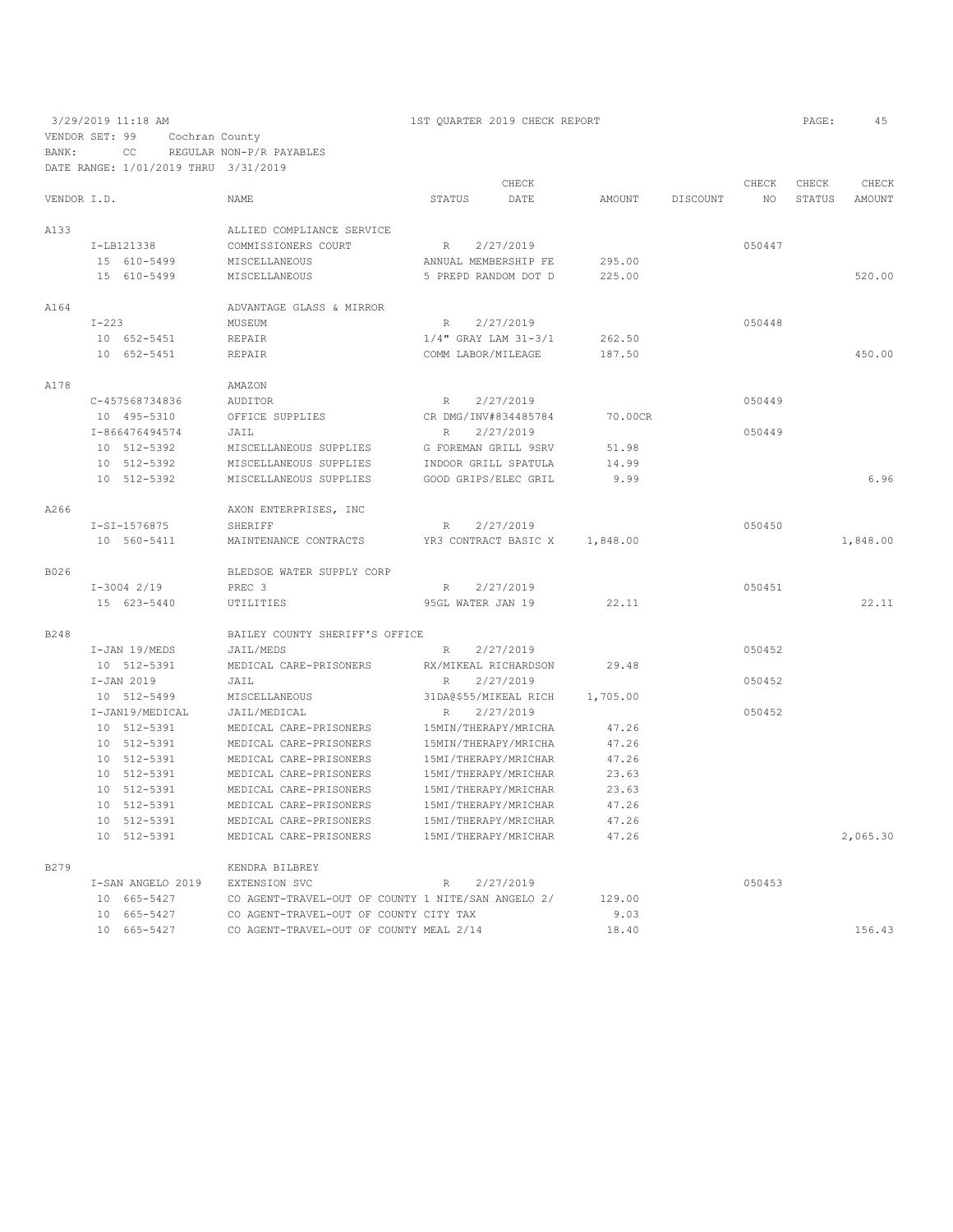VENDOR SET: 99 Cochran County BANK: CC REGULAR NON-P/R PAYABLES

DATE RANGE: 1/01/2019 THRU 3/31/2019

CHECK CHECK CHECK CHECK CHECK CHECK CHECK CHECK CHECK CHECK CHECK CHECK CHECK CHECK CHECK CHECK CHECK CHECK CHECK CHECK CHECK CHECK CHECK CHECK CHECK CHECK CHECK CHECK CHECK CHECK CHECK STATUS AMOUNT NAME STATUS DATE AMOUNT DISCOUNT B287 BLR I-ML021519 TREASURER R 2/27/2019 R 2/27/2019 10 497-5310 OFFICE SUPPLIES FAIR LABOR STANDARDS 985.00 985.00 C018 COCHRAN CO. FARM BUREAU<br>I-2019 DUES COMMISSIONERS COURT I-2019 DUES COMMISSIONERS COURT R 2/27/2019<br>15 610-5481 DIES AND REGISTRATION FARM RIJREALL DIES 40.00 DUES AND REGISTRATION FARM BUREAU DUES 40.00 40.00 COUNTY JUDGES & COMMISSIONERS<br>
I-2019 DUES COMMISSIONERS CT I-2019 DUES COMMISSIONERS CT R 2/27/2019 050456 15 610-5481 DUES AND REGISTRATION 2019 CJCAT DUES 1,200.00 1,200.00 CO64 CITY OF MORTON F D<br>I-JAN 2019 PUBLIC SAFETY\*OTHER I-JAN 2019 PUBLIC SAFETY\*OTHER R 2/27/2019<br>10 580-5414 FIRE PROTECTION CONTRACTS 596/CR44;WRECK 1/2/1 350.00 10 580-5414 FIRE PROTECTION CONTRACTS 596/CR44;WRECK 1/2/1 350.00 10 580-5414 FIRE PROTECTION CONTRACTS FM125/CR197;WRECK 1/ 350.00 10 580-5414 FIRE PROTECTION CONTRACTS 1/2miW/FM125;WRECK 1 350.00 FIRE PROTECTION CONTRACTS FM1780/301;GRASS 1/2 350.00 1,400.00 1,400.00 C165 CITY OF MORTON I-DEC18-FEB19 CEMETERY R 2/27/2019<br>10 516-5486 CONTRACT LABOR-OPEN CLOSE DONNIE SANCHEZ 12/8/ 300.00 10 516-5486 CONTRACT LABOR-OPEN CLOSE DONNIE SANCHEZ 12/8/ 300.00 10 516-5486 CONTRACT LABOR-OPEN CLOSE KIRBY LACKEY 2/4/19 300.00 600.00 C340 COUNTY INFORMATION RESOURCE AG<br>I-SOP010223 NON-DEPT'L R 2/27/2019  $\begin{array}{cccccccccc} \texttt{I-SOP010223} & & & & & \texttt{NON-DEFr'L} & & & & \texttt{R} & & \texttt{2/27/2019} & & & & & & \texttt{050459} \\ \texttt{10} & & & & & & & & \texttt{TELECOMMUNICATIONS} & & & & \texttt{29 EMAIL ACCTS JAN 2} & & & \texttt{58.00} & & & & & \texttt{050459} & & & & \texttt{050459} & & & \texttt{050459} & & & \texttt{050459} & & & \texttt{050459} & & & \texttt{05$ 10 409-5420 TELECOMMUNICATIONS<br>  $I-SOP010349$  NON-DEPT'L I-SOP010349 NON-DEPT'L R 2/27/2019<br>10 409-5411 MAINTENANCE CONTRACTS 2019 WEB HOSTING 800.00 10 409-5411 MAINTENANCE CONTRACTS 2019 WEB HOSTING 800.00 10 409-5411 MAINTENANCE CONTRACTS WEB CONTENT MGMT 201 725.00 1,583.00 C384 CHEMAQUA I-3439300 COURTHOUSE R 2/27/2019 050460 MAINTENANCE CONTRACTS WATER TREATMENT FEB 125.00 125.00 125.00 C402 CSI, LUBBOCK<br>
I-4299 NON-DEPT'L I-4299 NON-DEPT'L R 2/27/2019 050461 10 409-5420 TELECOMMUNICATIONS INSTL 7 CAT6 CABLES, 2,500.00 2,500.00

D153 SHANNA DEWBRE  $I-020819/OFFICE$  SUPP CLERK  $2/27/2019$ <br>  $I-020819/OFFICE$  SUPPLIES TBD ROLLING CART/FAM  $28.00$  10 403-5310 OFFICE SUPPLIES IBD ROLLING CART/FAM 28.00 OFFICE SUPPLIES 10 403-5310 OFFICE SUPPLIES R/B SALES TAX 0.66 9.21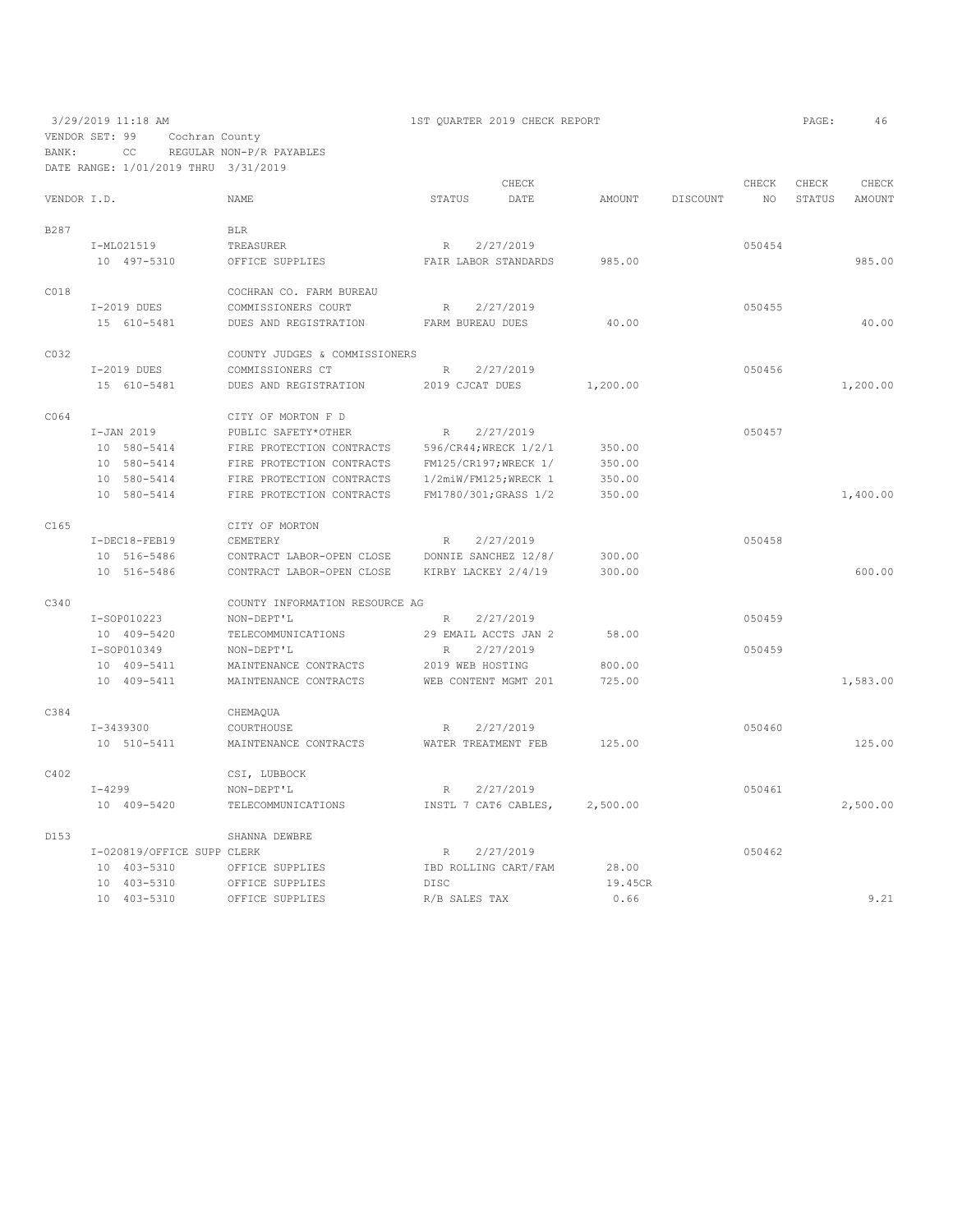# 3/29/2019 11:18 AM 1ST QUARTER 2019 CHECK REPORT PAGE: 47 VENDOR SET: 99 Cochran County BANK: CC REGULAR NON-P/R PAYABLES

|                  |            | DATE RANGE: 1/01/2019 THRU 3/31/2019 |                                       |                    |                        |               |          |        |        |          |
|------------------|------------|--------------------------------------|---------------------------------------|--------------------|------------------------|---------------|----------|--------|--------|----------|
|                  |            |                                      |                                       |                    | CHECK                  |               |          | CHECK  | CHECK  | CHECK    |
| VENDOR I.D.      |            |                                      | <b>NAME</b>                           | STATUS             | DATE                   | <b>AMOUNT</b> | DISCOUNT | NO.    | STATUS | AMOUNT   |
| D <sub>200</sub> |            |                                      | AMY DUDLEY                            |                    |                        |               |          |        |        |          |
|                  |            | I-HEALTHY CO19/AMY                   | NON-DEPT'L/HEALTHY COUNTY             | R                  | 2/27/2019              |               |          | 050463 |        |          |
|                  |            | 10 409-5427                          | CONTINUING EDUCATION                  |                    | 820MI TO/FR GEORGETO   | 475.60        |          |        |        |          |
|                  |            | 10 409-5427                          | CONTINUING EDUCATION                  |                    | 3 NITES/GEORGETOWN 2   | 373.98        |          |        |        |          |
|                  |            | 10 409-5427                          | CONTINUING EDUCATION                  | LODGING TAX        |                        | 48.62         |          |        |        |          |
|                  |            | 10 409-5427                          | CONTINUING EDUCATION                  | MEALS              |                        | 110.61        |          |        |        | 1,008.81 |
| E017             |            |                                      | ELLIS AND SON INC                     |                    |                        |               |          |        |        |          |
|                  |            | I-JAMES GIBSON                       | JUSTICE OF PEACE                      | R                  | 2/27/2019              |               |          | 050464 |        |          |
|                  |            | 10 455-5405                          | AUTOPSY                               |                    | RMVL/JAMES GIBSON 12   | 95.00         |          |        |        |          |
|                  |            | 10 455-5405                          | AUTOPSY                               | BODY BAG           |                        | 60.00         |          |        |        |          |
|                  |            | 10 455-5405                          | AUTOPSY                               | TRNSPORT TO LBK    |                        | 87.50         |          |        |        |          |
|                  |            | 10 455-5405                          | AUTOPSY                               | TRNSPORT TO MORTON |                        | 87.50         |          |        |        |          |
|                  |            |                                      | I-LOUIS ARANDA ROJAS JUSTICE OF PEACE | R                  | 2/27/2019              |               |          | 050464 |        |          |
|                  |            | 10 455-5405                          | AUTOPSY                               |                    | RMVL/LOUIS A ROJAS 1   | 95.00         |          |        |        |          |
|                  |            | 10 455-5405                          | AUTOPSY                               | BODY BAG           |                        | 60.00         |          |        |        |          |
|                  |            | 10 455-5405                          | AUTOPSY                               | TRNSPORT TO LBK    |                        | 87.50         |          |        |        |          |
|                  |            | I-YONDON DANCER                      | JUSTICE OF PEACE                      | R                  | 2/27/2019              |               |          | 050464 |        |          |
|                  |            | 10 455-5405                          | AUTOPSY                               |                    | RMVL/YONDON DANCER 2   | 95.00         |          |        |        |          |
|                  |            | 10 455-5405                          | AUTOPSY                               | BODY BAG           |                        | 60.00         |          |        |        |          |
|                  |            | 10 455-5405                          | AUTOPSY                               | TRNSPORT TO LBK    |                        | 87.50         |          |        |        | 815.00   |
| E057             |            |                                      | ELECTION SYSTEMS & SOFTWARE           |                    |                        |               |          |        |        |          |
|                  |            | I-1078729                            | ELECTIONS                             | R                  | 2/27/2019              |               |          | 050465 |        |          |
|                  |            | 10 490-5411                          | MAINTENANCE CONTRACTS                 |                    | 2/FIRMWARE LICENSE-M   | 120.00        |          |        |        |          |
|                  |            | 10 490-5411                          | MAINTENANCE CONTRACTS                 |                    | 2/HARDWARE MAINT-M10   | 390.00        |          |        |        | 510.00   |
| G198             |            |                                      | GREY HOUSE PUBLISHING                 |                    |                        |               |          |        |        |          |
|                  | $I-950919$ |                                      | LIBRARY                               | R                  | 2/27/2019              |               |          | 050466 |        |          |
|                  |            | 10 650-5590                          | <b>BOOKS</b>                          | DRUG USE&ABUSE     |                        | 195.00        |          |        |        |          |
|                  |            | 10 650-5590                          | <b>BOOKS</b>                          |                    | GUIDE FOR PEOPLE W/D   | 165.00        |          |        |        | 360.00   |
| G249             |            |                                      | GULF COAST TRADES CENTER              |                    |                        |               |          |        |        |          |
|                  |            | I-2013044538                         | JUVENILE PROBATION                    | R                  | 2/27/2019              |               |          | 050467 |        |          |
|                  |            | 17 573-5413.004                      | Other Placements                      |                    | 31DAYS/POST (N) @103.0 | 3,193.93      |          |        |        | 3,193.93 |
| G270             |            |                                      | GARZA COUNTY LAW ENFORCEMENT C        |                    |                        |               |          |        |        |          |
|                  |            | I-JAN 2019                           | JAIL                                  | R                  | 2/27/2019              |               |          | 050468 |        |          |
|                  |            | 10 512-5499                          | MISCELLANEOUS                         |                    | 31 DAYS/BILLY GONZAL   | 1,395.00      |          |        |        | 1,395.00 |
| H242             |            |                                      | DANA HEFLIN                           |                    |                        |               |          |        |        |          |
|                  |            | I-TXSHARE TRNG'19                    | LIBRARY                               | R                  | 2/27/2019              |               |          | 050469 |        |          |
|                  |            | 10 650-5427                          | CONTINUING EDUCATION                  |                    | 55.6MI, SPC LIB@58c/E  | 32.25         |          |        |        | 32.25    |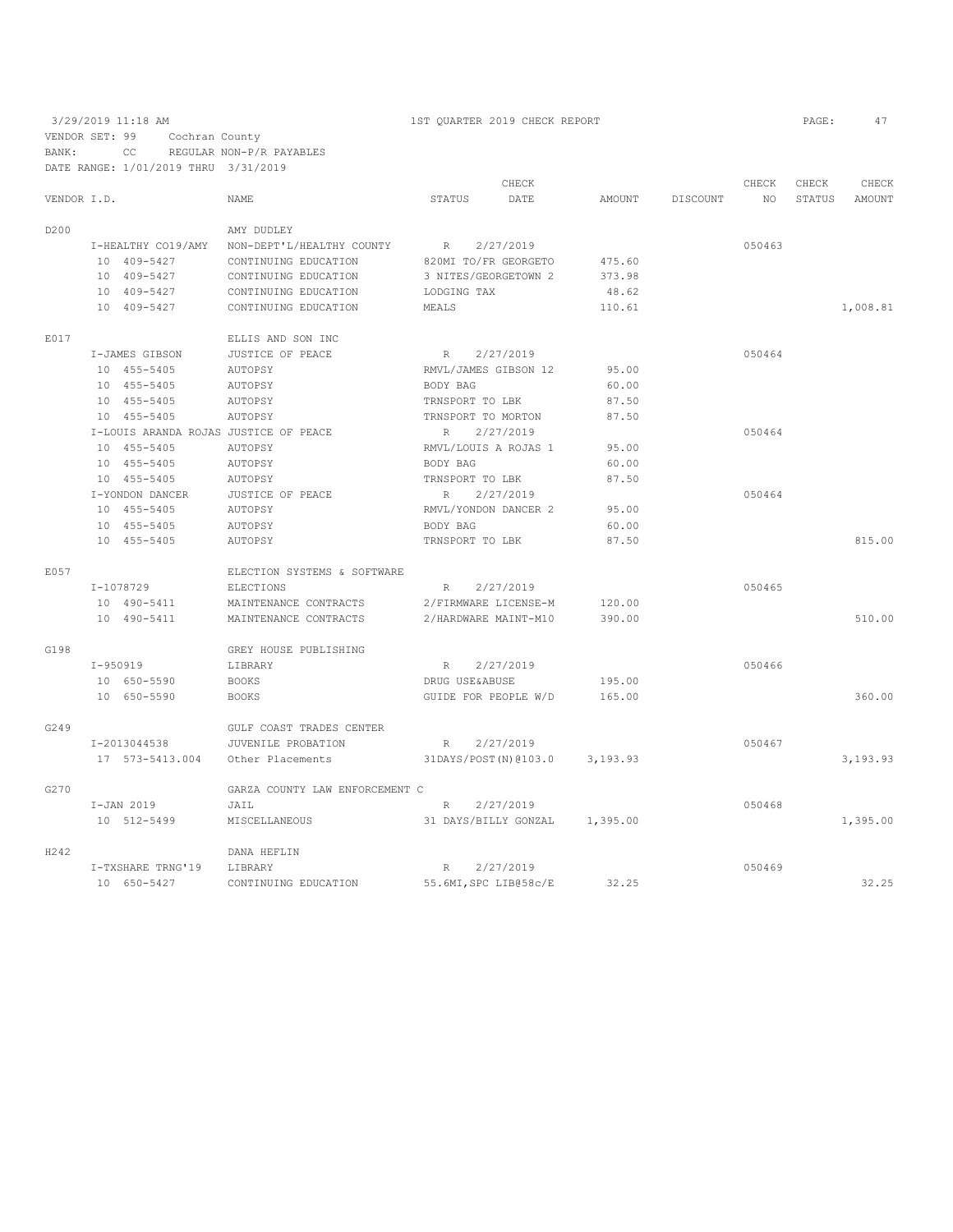### 3/29/2019 11:18 AM 1ST QUARTER 2019 CHECK REPORT PAGE: 48 VENDOR SET: 99 Cochran County BANK: CC REGULAR NON-P/R PAYABLES DATE RANGE: 1/01/2019 THRU 3/31/2019

|             |                   |                    |                                    |                  | CHECK                    |          |          | CHECK  | CHECK  | CHECK    |
|-------------|-------------------|--------------------|------------------------------------|------------------|--------------------------|----------|----------|--------|--------|----------|
| VENDOR I.D. |                   |                    | NAME                               | STATUS           | DATE                     | AMOUNT   | DISCOUNT | NO.    | STATUS | AMOUNT   |
| K053        |                   |                    | KNOWBUDDY RESOURCES                |                  |                          |          |          |        |        |          |
|             | I-ARU0278247      |                    | LIBRARY                            | R                | 2/27/2019                |          |          | 050470 |        |          |
|             | 10 650-5590       |                    | <b>BOOKS</b>                       |                  | BOG MUMMIES: WHERE DI    | 21.95    |          |        |        |          |
|             | 10 650-5590       |                    | <b>BOOKS</b>                       | GHOST SHIPS      |                          | 21.95    |          |        |        |          |
|             | 10 650-5590       |                    | <b>BOOKS</b>                       | KING TUT         |                          | 21.95    |          |        |        |          |
|             | 10 650-5590       |                    | <b>BOOKS</b>                       | STONEHENGE       |                          | 21.95    |          |        |        |          |
|             | 10 650-5590       |                    | <b>BOOKS</b>                       |                  | DINOSAUR EXTINCTION      | 21.95    |          |        |        |          |
|             | 10 650-5590       |                    | <b>BOOKS</b>                       |                  | EGYPTIAN PYRAMIDS        | 21.95    |          |        |        | 131.70   |
| L057        |                   |                    | L KENLEY, dba                      |                  |                          |          |          |        |        |          |
|             | $I - 8779$        |                    | PREC <sub>2</sub>                  | R                | 2/27/2019                |          |          | 050471 |        |          |
|             | 15 622-5571       |                    | CAPITAL OUTLAY                     |                  | 2/11 "REFLECTIVE LTRS    | 160.00   |          |        |        |          |
|             | 15 622-5571       |                    | CAPITAL OUTLAY                     |                  | 1/SET DR SIGN/'18 14     | 35.00    |          |        |        | 195.00   |
| M289        |                   |                    | MARCELO RODRIGUEZ dba              |                  |                          |          |          |        |        |          |
|             | $I - 352137$      |                    | PREC 3                             | R                | 2/27/2019                |          |          | 050472 |        |          |
|             | 15 623-5451       |                    | REPAIRS                            |                  | EVAL LOW POWER/94 IN     | 380.00   |          |        |        |          |
|             | 15 623-5451       |                    | <b>REPAIRS</b>                     |                  | 55HRS/PSTN, BRNG, CAM,   | 5,225.00 |          |        |        |          |
|             | $I - 352138$      |                    | PREC 4                             | $\mathbb{R}$     | 2/27/2019                |          |          | 050472 |        |          |
|             | 15 624-5451       |                    | REPAIRS                            |                  | EVAL CYL/INJ;00 PTRB     | 285.00   |          |        |        |          |
|             | 15 624-5451       |                    | <b>REPAIRS</b>                     |                  | $6HRS; R/R INJ 1-4, ADJ$ | 570.00   |          |        |        | 6,460.00 |
| M304        |                   |                    | <b>JESSE MENDEZ</b>                |                  |                          |          |          |        |        |          |
|             |                   | I-PRE IND#1/DANCER | DISTRICT COURT                     | $R_{\rm}$        | 2/27/2019                |          |          | 050473 |        |          |
|             | 10 435-5400       |                    | ATTORNEY AD LITEM                  |                  | REJECTED (F) / DEC'D/YO  | 100.00   |          |        |        |          |
|             |                   |                    | I-PREC IND#2/DANCER DISTRICT COURT | $\mathbb{R}$     | 2/27/2019                |          |          | 050473 |        |          |
|             | 10 435-5400       |                    | ATTORNEY AD LITEM                  |                  | REJECTED (F) / DEC'D/YO  | 100.00   |          |        |        | 200.00   |
| M331        |                   |                    | LYNDA MARCH PHD, RD/LD             |                  |                          |          |          |        |        |          |
|             | I-COCHRAN02022019 |                    | JAIL                               | $\mathbb{R}$     | 2/27/2019                |          |          | 050474 |        |          |
|             | 10 512-5499       |                    | MISCELLANEOUS                      | REVIEW&SIGN MENU |                          | 55.00    |          |        |        | 55.00    |
| M347        |                   |                    | MATT K MORROW,                     |                  |                          |          |          |        |        |          |
|             | $I-JUV$ #640      |                    | COUNTY COURT                       | R                | 2/27/2019                |          |          | 050475 |        |          |
|             | 10 426-5400       |                    | ATTORNEY AD LITEM                  | PLEA HRNG        |                          | 200.00   |          |        |        |          |
|             | $I-JUV#641$       |                    | COUNTY COURT                       | $\mathbb{R}$     | 2/27/2019                |          |          | 050475 |        |          |
|             | 10 426-5400       |                    | ATTORNEY AD LITEM                  | PLEA HRNG        |                          | 200.00   |          |        |        | 400.00   |
| N082        |                   |                    | NETDATA                            |                  |                          |          |          |        |        |          |
|             | $I-19822$         |                    | CLERK/SHERIFF                      | $\mathbb R$      | 2/27/2019                |          |          | 050476 |        |          |
|             | 10 403-5411       |                    | MAINTENANCE CONTRACTS              |                  | $1/2$ HW MAINT THRU $7/$ | 428.03   |          |        |        |          |
|             | 10 560-5411       |                    | MAINTENANCE CONTRACTS              |                  | $1/2$ HW MAINT THRU $7/$ | 428.02   |          |        |        | 856.05   |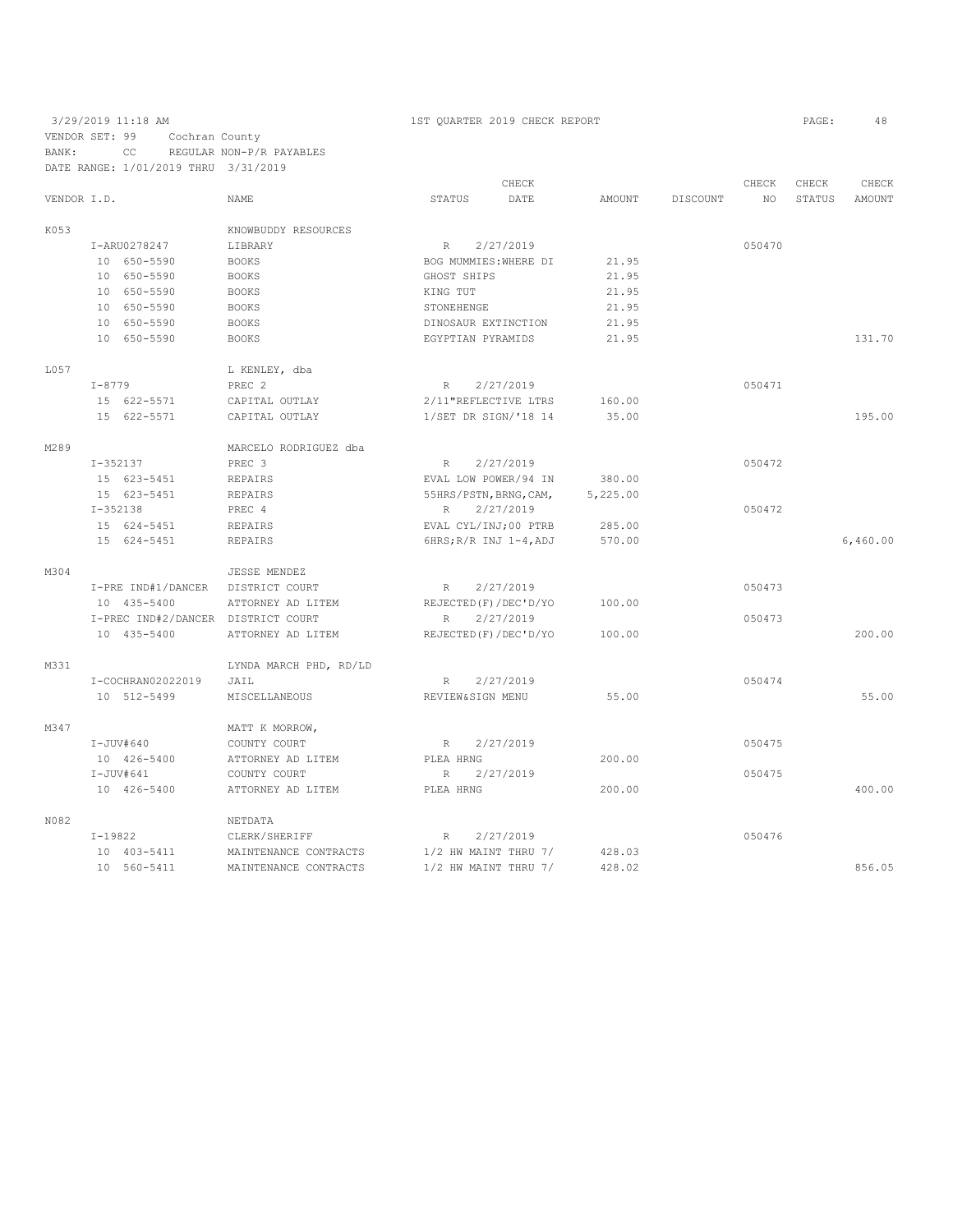3/29/2019 11:18 AM 1ST QUARTER 2019 CHECK REPORT PAGE: 49 VENDOR SET: 99 Cochran County BANK: CC REGULAR NON-P/R PAYABLES DATE RANGE: 1/01/2019 THRU 3/31/2019

|             |              |                           |                                                |                        | CHECK     |            |          | CHECK  | CHECK  | CHECK    |
|-------------|--------------|---------------------------|------------------------------------------------|------------------------|-----------|------------|----------|--------|--------|----------|
| VENDOR I.D. |              |                           | <b>NAME</b>                                    | STATUS                 | DATE      | AMOUNT     | DISCOUNT | NO.    | STATUS | AMOUNT   |
| S005        |              |                           | DORIS SEALY, COUNTY TREAS                      |                        |           |            |          |        |        |          |
|             |              |                           | I-HEALTHY CO19/DORIS NON-DEPT'L/HEALTHY COUNTY | R                      | 2/27/2019 |            |          | 050477 |        |          |
|             |              | 10 409-5427               | CONTINUING EDUCATION                           | 810MI TO/FR GEORGETO   |           | 470.96     |          |        |        |          |
|             |              | 10 409-5427               | CONTINUING EDUCATION                           | 2 NITES/GEORGETOWN2/   |           | 258.00     |          |        |        |          |
|             |              | 10 409-5427               | CONTINUING EDUCATION                           | LODGING TAX            |           | 33.54      |          |        |        |          |
|             |              | 10 409-5427               | CONTINUING EDUCATION                           | MEALS                  |           | 4.99       |          |        |        | 767.49   |
| S047        |              |                           | SHELL FLEET PLUS                               |                        |           |            |          |        |        |          |
|             |              | I-65174922902 JAN19 CLERK |                                                | $\mathbb R$            | 2/27/2019 |            |          | 050478 |        |          |
|             |              | 10 403-5427               | CONTINUING EDUCATION                           | 16.38GL UNL; EDEN 1/2  |           | 34.40      |          |        |        |          |
|             |              | 10 403-5427               | CONTINUING EDUCATION                           | 13.481GL UNL; SAN MAR  |           | 26.41      |          |        |        |          |
|             |              | 10 403-5427               | CONTINUING EDUCATION                           | 17.017GL UNL; BIG SPR  |           | 35.38      |          |        |        |          |
|             |              | 10 403-5427               | CONTINUING EDUCATION                           | CR FED EXCISE TAX      |           | 8.58CR     |          |        |        | 87.61    |
| S079        |              |                           | STEWART & STEVENSON LLC                        |                        |           |            |          |        |        |          |
|             |              | C-6904098 RM              | PREC 3                                         | $\mathbb{R}$           | 2/27/2019 |            |          | 050479 |        |          |
|             |              | 15 623-5451               | <b>REPAIRS</b>                                 | RET CORE DEP/CYL KIT   |           | 324.00CR   |          |        |        |          |
|             |              | 15 623-5451               | <b>REPAIRS</b>                                 | RET CORE DEP/CYL HD    |           | 1,584.90CR |          |        |        |          |
|             |              | 15 623-5451               | REPAIRS                                        | RET CORE DEP/EUI INJ   |           | 405.00CR   |          |        |        |          |
|             |              | 15 623-5451               | <b>REPAIRS</b>                                 | '94 INT'L/INV6899399   |           |            |          |        |        |          |
|             |              | I-6899399 RI              | PREC 3                                         | $\mathbb R$            | 2/27/2019 |            |          | 050479 |        |          |
|             |              | 15 623-5451               | <b>REPAIRS</b>                                 | 1/GSKT/CY KIT/94 INT   |           | 2,744.86   |          |        |        |          |
|             |              | 15 623-5451               | <b>REPAIRS</b>                                 | CORE DEPOSIT           |           | 324.00     |          |        |        |          |
|             |              | 15 623-5451               | <b>REPAIRS</b>                                 | CYL HD ASM             |           | 2,043.01   |          |        |        |          |
|             |              | 15 623-5451               | <b>REPAIRS</b>                                 | CORE DEPOSIT           |           | 1,584.90   |          |        |        |          |
|             |              | 15 623-5451               | <b>REPAIRS</b>                                 | EUI INJ                |           | 1,658.23   |          |        |        |          |
|             |              | 15 623-5451               | <b>REPAIRS</b>                                 | CORE DEPOSIT           |           | 405.00     |          |        |        |          |
|             |              | 15 623-5451               | <b>REPAIRS</b>                                 | VALVE STEM             |           | 50.91      |          |        |        |          |
|             |              | 15 623-5451               | <b>REPAIRS</b>                                 | ELBOW ASM              |           | 92.35      |          |        |        |          |
|             |              | 15 623-5451               | <b>REPAIRS</b>                                 | GASKET                 |           | 47.36      |          |        |        |          |
|             |              | 15 623-5451               | <b>REPAIRS</b>                                 | VLV, CVR GSKT, WHITE G |           | 43.57      |          |        |        |          |
|             |              | 15 623-5451               | <b>REPAIRS</b>                                 | L/END BRG KT           |           | 486.48     |          |        |        |          |
|             |              | 15 623-5451               | <b>REPAIRS</b>                                 | 4/SERIES 60 BLUE T/U   |           | 92.56      |          |        |        |          |
|             |              | 15 623-5451               | <b>REPAIRS</b>                                 | FREIGHT                |           | 50.00      |          |        |        |          |
|             |              | 15 623-5451               | <b>REPAIRS</b>                                 | HANDLING CHG           |           | 294.30CR   |          |        |        |          |
|             |              | 15 623-5451               | <b>REPAIRS</b>                                 | HANDLING CHG           |           | 294.30     |          |        |        |          |
|             |              | I-6901682 RI              | PREC 3                                         | R                      | 2/27/2019 |            |          | 050479 |        |          |
|             |              | 15 623-5451               | <b>REPAIRS</b>                                 | 10 ISOLATOR/'94 INT'   |           | 49.30      |          |        |        |          |
|             |              | 15 623-5451               | <b>REPAIRS</b>                                 | 10 SPACER              |           | 60.30      |          |        |        |          |
|             |              | 15 623-5451               | <b>REPAIRS</b>                                 | 10 BOLTS               |           | 29.70      |          |        |        | 7,448.63 |
| S210        |              |                           | SHAMBURGER AUTO & FARM SUPPLY                  |                        |           |            |          |        |        |          |
|             | $I - 368655$ |                           | PREC <sub>2</sub>                              | R                      | 2/27/2019 |            |          | 050480 |        |          |
|             |              | 15 622-5451               | REPAIRS                                        | LED SS STT MDL 60/LA   |           | 31.99      |          |        |        |          |
|             | $I - 368674$ |                           | PREC 2                                         | $R_{\rm}$              | 2/27/2019 |            |          | 050480 |        |          |
|             |              | 15 622-5451               | <b>REPAIRS</b>                                 | 3/BATTERY              |           | 413.97     |          |        |        |          |
|             |              | 15 622-5451               | <b>REPAIRS</b>                                 | 3/ENV CHG              |           | 9.00       |          |        |        |          |
|             |              | 15 622-5451               | <b>REPAIRS</b>                                 | 3/CORE DEPOSITS        |           | 81.00      |          |        |        |          |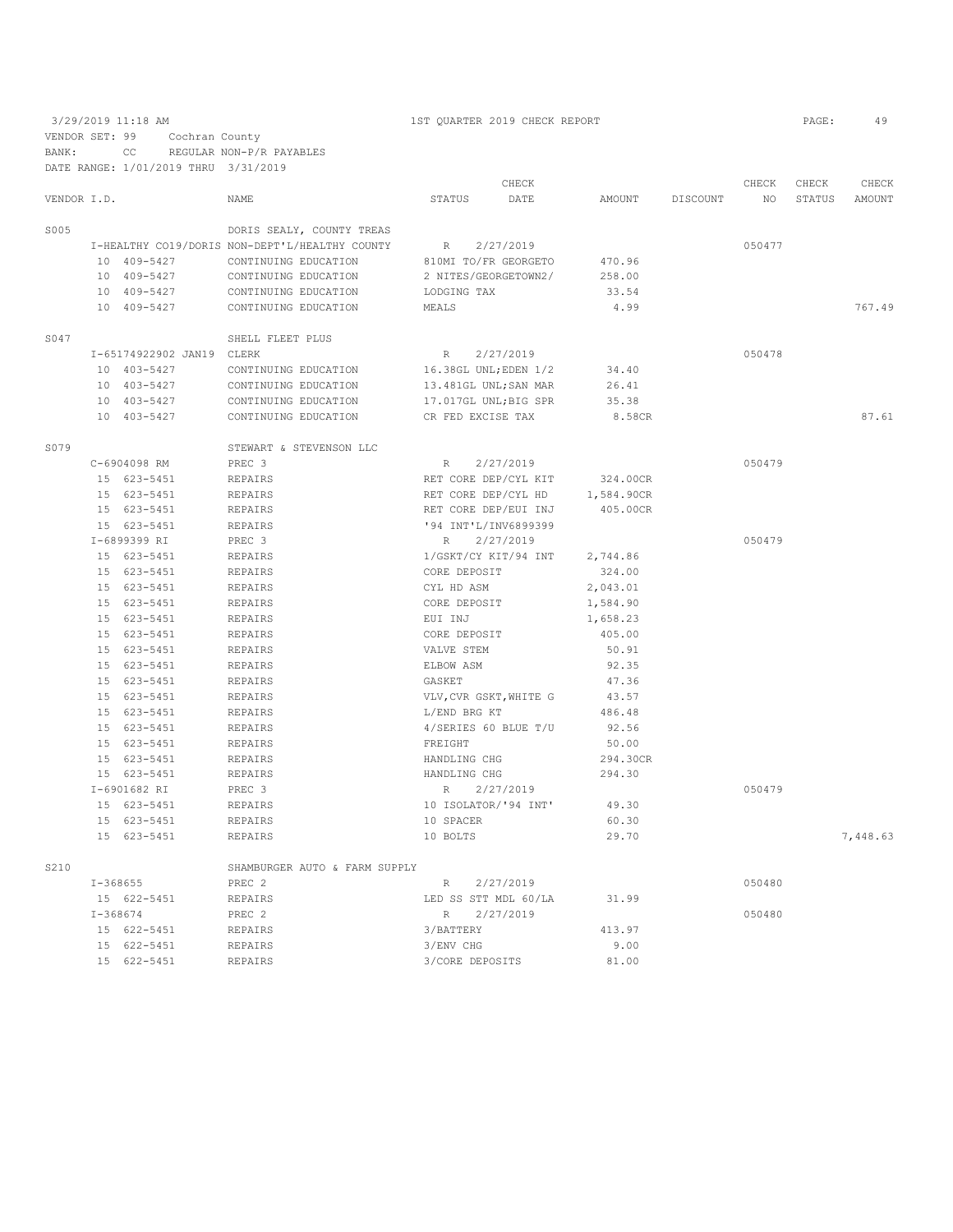VENDOR SET: 99 Cochran County BANK: CC REGULAR NON-P/R PAYABLES

DATE RANGE: 1/01/2019 THRU 3/31/2019 CHECK CHECK CHECK CHECK CHECK CHECK CHECK CHECK CHECK CHECK CHECK CHECK CHECK CHECK CHECK CHECK CHECK CHECK CHECK CHECK CHECK CHECK CHECK CHECK CHECK CHECK CHECK CHECK CHECK CHECK CHECK CHECK CHECK CHECK CHECK CHECK CHECK VENDOR I.D. NAME STATUS DATE AMOUNT DISCOUNT NO STATUS AMOUNT S210 SHAMBURGER AUTO & FARM (CONTINUED)<br>I-368674 PREC 2 R I-368674 PREC 2 R 2/27/2019 050480 15 622-5451 REPAIRS 3/CORE RETURNS 81.00CR 454.96 S222 SOUTH PLAINS COMMUNICATIONS<br>  $I-0116747-IN$  PREC 2 I-0116747-IN PREC 2 R 2/27/2019 050481 15 622-5571 CAPITAL OUTLAY INSTL RADIO '18 140M 75.00 15 622-5571 CAPITAL OUTLAY 87MI TO/FR SITE@75c 65.25 15 622-5571 CAPITAL OUTLAY 2/3/4" TRUNK GROOVE<br>15 622-5571 CAPITAL OUTLAY 2/0-1000MHz, 3/4" CO  $2/0-1000\,\text{MHz}$ , 3/4" CO 50.00<br>PREC 3 R  $2/27/2019$  I-0116753-IN PREC 3 R 2/27/2019 050481 15 623-5571 CAPITAL OUTLAY 5/INSTL RADIO '19 CA 375.00 15 623-5571 CAPITAL OUTLAY 98MI TO/FR SITE @.75 73.50 15 623-5571 CAPITAL OUTLAY 2/0-1000MHz MOUNT 78.00 24-12V INVERTER 124.73 853.48 S316 BRYANT SEARS I-CHF CNF;SNMRCS19 JUVENILE PROBATION R 2/27/2019<br>17 573-5427 TRAVEL & TRAINING 3 NITES/SAN MARCOS 2 282.00 17 573-5427 TRAVEL & TRAINING 17 573-5427 TRAVEL & TRAINING 3 NITES/SAN MARCOS 2 282.00<br>17 573-5427 TRAVEL & TRAINING LODGING TAX 42.30<br>17 573-5427 TRAVEL & TRAINING MEALS MEALS 51.13 TRAVEL & TRAINING MEALS MEALS 51.13 375.43 S379 SOUTH PLAINS FORENSIC PATHOLOG<br>T-5040 JUSTICE OF PEACE I-5040 JUSTICE OF PEACE R 2/27/2019 050483 10 455-5405 AUTOPSY LEV I/YONDON DANCER 2,200.00 2,200.00 S416 SOS WASTE DISPOSAL, INC<br>
I-58263 PREC 3/PREC 4 I-58263 PREC 3/PREC 4 R 2/27/2019 050484 15 623-5440 UTILITIES DUMPSTER SVC FEB 19 57.25 15 624-5440 UTILITIES DUMPSTER SVC FEB 19 55.25 112.50 T009 TEXAS ASSOCIATION OF COUNTIES I-'19 PROBATE 239340 CO JUDGE/COMM'R CT R 2/27/2019 050485 15 610-5428 CO. JUDGE-CONTINUING EDUCATIONREGIS/P HENRY 5/5-5/ 125.00 I-'19 SPR JUD/239340 CO JUDGE/COMM'R CT R 2/27/2019 050485 15 610-5428 CO. JUDGE-CONTINUING EDUCATIONREGIS/P HENRY 3/27-3 125.00<br>I-CIA CONF 2019 TREASURER R R 2/27/2019 I-CIA CONF 2019 TREASURER R 2/27/2019<br>
10 497-5427 CONTINUING EDUCATION REG/2019 CONF 6/3-5/ 225.00 REG/2019 CONF 6/3-5/ 225.00 475.00 TO B1 TAC RISK MANAGEMENT POOL T-24589 NON-DEPT'L-I.E&PO LIAR I-24589 NON-DEPT'L-LE&PO LIAB R 2/27/2019 050486 OFFICERS' LIABILITY INSURANCE LAW ENF OFFICERS LIA 6,358.00 10 435-5497 LIABILITY INSURANCE DIST JUDGE ENDORSEME 500.00 10 409-5497 LIABILITY INSURANCE PUBLIC OFFICIALS LIA 4,908.00 10 476-5497 PROFESSIONAL LIABILITY INS. DIST ATTY ENDORSEMEN 500.00 10 435-5497 LIABILITY INSURANCE DIST JUDGE ENDORSEME 500.00 12,766.00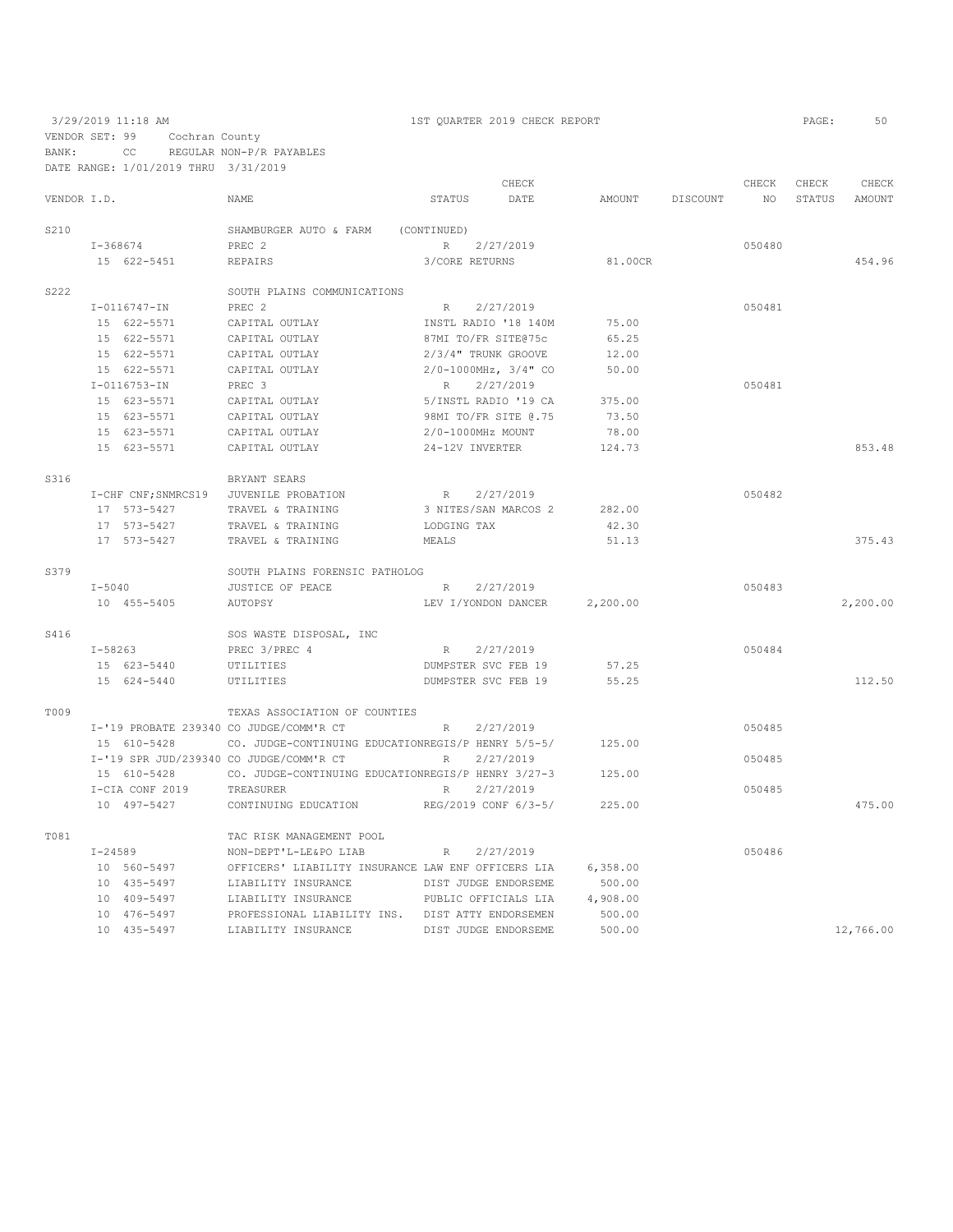3/29/2019 11:18 AM 1ST QUARTER 2019 CHECK REPORT PAGE: 51 VENDOR SET: 99 Cochran County BANK: CC REGULAR NON-P/R PAYABLES

|             | DATE RANGE: 1/01/2019 THRU 3/31/2019 |                             |                          |         |          |        |        |        |
|-------------|--------------------------------------|-----------------------------|--------------------------|---------|----------|--------|--------|--------|
|             |                                      |                             | CHECK                    |         |          | CHECK  | CHECK  | CHECK  |
| VENDOR I.D. |                                      | <b>NAME</b>                 | <b>STATUS</b><br>DATE    | AMOUNT  | DISCOUNT | NO.    | STATUS | AMOUNT |
| T083        |                                      | TYLER TECHNOLOGIES, INC     |                          |         |          |        |        |        |
|             | $I - 025 - 251153$                   | NON-DEPT'L                  | 2/27/2019<br>R           |         |          | 050487 |        |        |
|             | 10 409-5411                          | MAINTENANCE CONTRACTS       | MONTHLY NETWORK MAIN     | 220.50  |          |        |        | 220.50 |
| T092        |                                      | TEXAS TECH UNIVERSITY       |                          |         |          |        |        |        |
|             | $I - #1559/ARNOLD$                   | DISTRICT COURT              | 2/27/2019<br>R           |         |          | 050488 |        |        |
|             | 10 435-5400                          | ATTORNEY AD LITEM           | DISMISSAL (F) / MICHAEL  | 300.00  |          |        |        |        |
|             | I-#1578/SMITHWICK                    | DISTRICT COURT              | 2/27/2019<br>R           |         |          | 050488 |        |        |
|             | 10 435-5400                          | ATTORNEY AD LITEM           | WITHDRAW (F) / BENITO S  | 150.00  |          |        |        |        |
|             | I-1601/HERNANDEZ                     | DISTRICT COURT              | 2/27/2019<br>R           |         |          | 050488 |        |        |
|             | 10 435-5400                          | ATTORNEY AD LITEM           | WTHDRAW (F) / GUADALUPE  | 150.00  |          |        |        | 600.00 |
| T148        |                                      | TASCOSA OFFICE MACHINES INC |                          |         |          |        |        |        |
|             | $I-105305$                           | CLERK                       | R<br>2/27/2019           |         |          | 050489 |        |        |
|             | 10 403-5411                          | MAINTENANCE CONTRACTS       | 2,013 COPIES 1/10-2/     | 30.20   |          |        |        | 30.20  |
| T294        |                                      | TREX INC.                   |                          |         |          |        |        |        |
|             | I-INV202284                          | JAIL                        | 2/27/2019<br>$R_{\perp}$ |         |          | 050490 |        |        |
|             | 10 512-5392                          | MISCELLANEOUS SUPPLIES      | 2/LG GLOVES              | 9.18    |          |        |        |        |
|             | 10 512-5392                          | MISCELLANEOUS SUPPLIES      | 2/LG GLOVES              | 8.22    |          |        |        |        |
|             | 10 512-5392                          | MISCELLANEOUS SUPPLIES      | 3/APRONS                 | 25.74   |          |        |        |        |
|             | 10 512-5392                          | MISCELLANEOUS SUPPLIES      | $2/9 - 1/2$ " TONGS      | 7.62    |          |        |        |        |
|             | 10 512-5392                          | MISCELLANEOUS SUPPLIES      | WHIP                     | 2.14    |          |        |        |        |
|             | 10 512-5392                          | MISCELLANEOUS SUPPLIES      | <b>FUNNEL</b>            | 1.13    |          |        |        | 54.03  |
| U019        |                                      | UNITED SUPERMARKETS, INC    |                          |         |          |        |        |        |
|             | C-0673 020619                        | JAIL/MEDS                   | 2/27/2019<br>R           |         |          | 050491 |        |        |
|             | 10 512-5391                          | MEDICAL CARE-PRISONERS      | RETURN RX/LATISHA GA     | 16.90CR |          |        |        |        |
|             | 10 512-5391                          | MEDICAL CARE-PRISONERS      | RX RPLC/LATISHA GARR     | 7.90    |          |        |        |        |
|             | I-0229 020119                        | JAIL/MEDS                   | 2/27/2019<br>R           |         |          | 050491 |        |        |
|             | 10 512-5391                          | MEDICAL CARE-PRISONERS      | RX#1/NICOLE HARRIS       | 48.55   |          |        |        |        |
|             | I-1693 021819                        | JAIL/MEDS                   | 2/27/2019<br>R           |         |          | 050491 |        |        |
|             | 10 512-5391                          | MEDICAL CARE-PRISONERS      | RX/BOWNDS                | 52.18   |          |        |        |        |
|             | I-2070 021519                        | JAIL                        | R<br>2/27/2019           |         |          | 050491 |        |        |
|             | 10 512-5333                          | FOOD-PRISONERS              | 6 WHEAT BREAD            | 7.74    |          |        |        |        |
|             | 10 512-5333                          | FOOD-PRISONERS              | CHOC PUDDING             | 6.49    |          |        |        |        |
|             | 10 512-5333                          | FOOD-PRISONERS              | 2 FRITOS/ORIG            | 8.58    |          |        |        |        |
|             | 10 512-5333                          | FOOD-PRISONERS              | RAGU SPAG SAUCE          | 3.49    |          |        |        |        |
|             | 10 512-5333                          | FOOD-PRISONERS              | RICOS SLCD JALAPENOS     | 7.99    |          |        |        |        |
|             | 10 512-5333                          | FOOD-PRISONERS              | 3 THIN PASTA             | 2.67    |          |        |        |        |
|             | 10 512-5333                          | FOOD-PRISONERS              | 2 TOSTITOS               | 9.98    |          |        |        |        |
|             | 10 512-5333                          | FOOD-PRISONERS              | 6 WOLF CHILI PLAIN       | 11.94   |          |        |        |        |
|             | 10 512-5333                          | FOOD-PRISONERS              | 2 DOLE GARDEN SALAD      | 2.58    |          |        |        |        |
|             | 10 512-5333                          | FOOD-PRISONERS              | DOLE SHREDDED LETTUC     | 1.99    |          |        |        |        |
|             | 10 512-5333                          | FOOD-PRISONERS              | TOMATOES ON VINE         | 3.56    |          |        |        |        |
|             | 10 512-5333                          | FOOD-PRISONERS              | 4 MISSION FLOUR          | 15.16   |          |        |        |        |
|             | 10 512-5333                          | FOOD-PRISONERS              | 2 BANANA PUDDING         | 11.98   |          |        |        |        |
|             | 10 512-5333                          | FOOD-PRISONERS              | 2 LG EGG                 | 10.98   |          |        |        |        |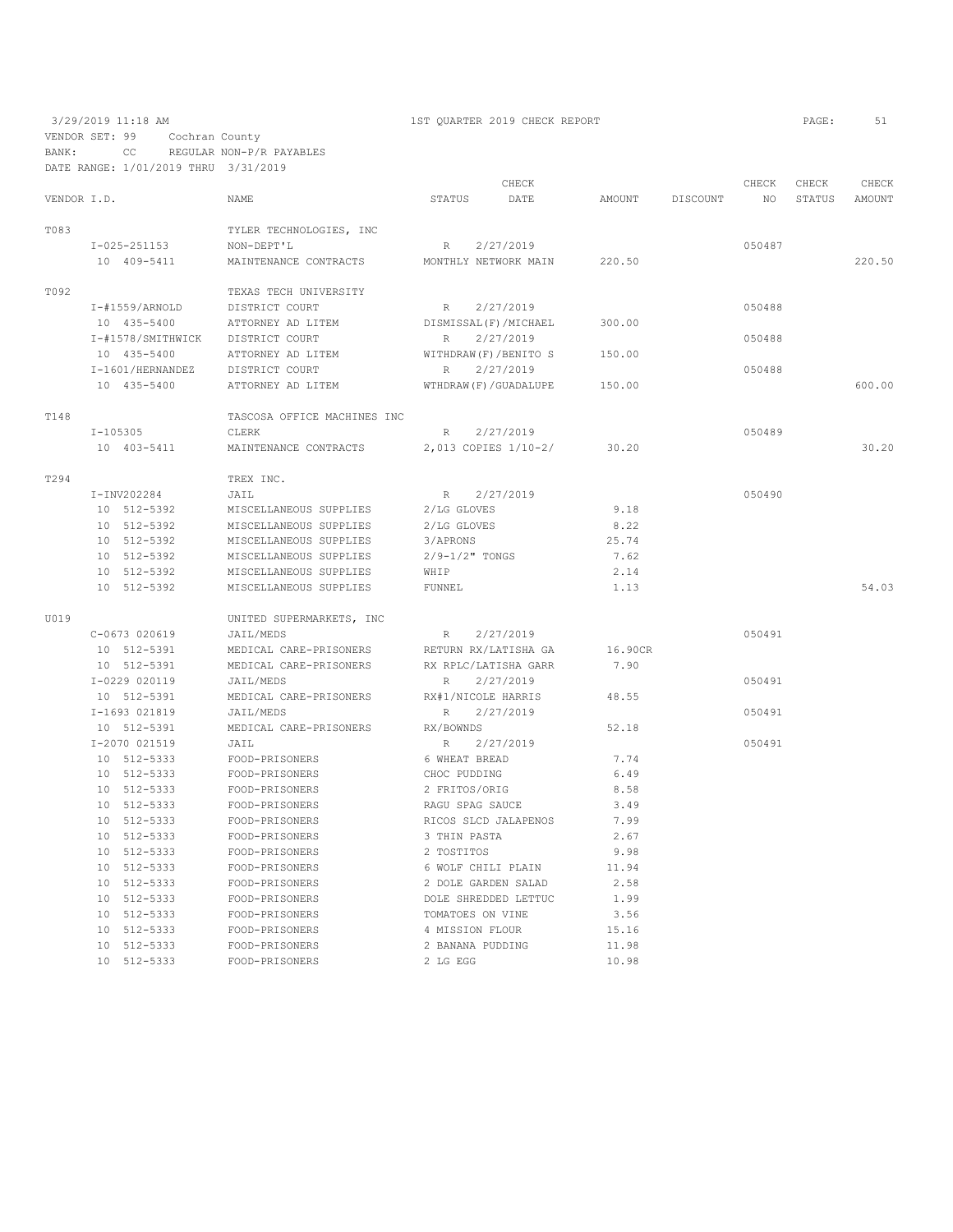|      |                                    |                                |                      | CHECK     |         |          | CHECK  | CHECK  | CHECK    |
|------|------------------------------------|--------------------------------|----------------------|-----------|---------|----------|--------|--------|----------|
|      | VENDOR I.D.                        | NAME                           | STATUS               | DATE      | AMOUNT  | DISCOUNT | NO.    | STATUS | AMOUNT   |
| U019 |                                    | UNITED SUPERMARKETS, INC       | (CONTINUED)          |           |         |          |        |        |          |
|      | I-2070 021519                      | JAIL                           | R                    | 2/27/2019 |         |          | 050491 |        |          |
|      | 10 512-5333                        | FOOD-PRISONERS                 | DISC                 |           | 10.51CR |          |        |        |          |
|      | I-2983 020119                      | JAIL                           | R                    | 2/27/2019 |         |          | 050491 |        |          |
|      | 10 512-5333                        | FOOD-PRISONERS                 | 15 CAKE MIX 05/\$5   |           | 15.00   |          |        |        |          |
|      | 10 512-5333                        | FOOD-PRISONERS                 | 4 CAKE MIX 02/\$3    |           | 6.00    |          |        |        |          |
|      | 10 512-5333                        | FOOD-PRISONERS                 | 4 CLUSTER BUNS @89c  |           | 3.56    |          |        |        |          |
|      | 10 512-5333                        | FOOD-PRISONERS                 | 4 CONEY BUNS @89c    |           | 3.56    |          |        |        |          |
|      | 10 512-5333                        | FOOD-PRISONERS                 | 2 CHOC PUDDING       |           | 12.98   |          |        |        |          |
|      | 10 512-5333                        | FOOD-PRISONERS                 | 2 PICKLE CHIPS       |           | 11.98   |          |        |        |          |
|      | 10 512-5333                        | FOOD-PRISONERS                 | <b>FLOUR</b>         |           | 9.99    |          |        |        |          |
|      | 10 512-5333                        | FOOD-PRISONERS                 | 3 CANOLA OIL         |           | 25.47   |          |        |        |          |
|      | 10 512-5333                        | FOOD-PRISONERS                 | 2 SUGAR              |           | 27.98   |          |        |        |          |
|      | 10 512-5333                        | FOOD-PRISONERS                 | 2 SHREDDED LETTUCE @ |           | 5.00    |          |        |        |          |
|      | 10 512-5333                        | FOOD-PRISONERS                 | TOMATOES ON VINE     |           | 3.88    |          |        |        |          |
|      | 10 512-5333                        | FOOD-PRISONERS                 | 3/73% HB CHUB        |           | 37.47   |          |        |        |          |
|      | 10 512-5333                        | FOOD-PRISONERS                 | 3 BRSKT MKT TRM      |           | 87.78   |          |        |        |          |
|      | 10 512-5333                        | FOOD-PRISONERS                 | MRKT TRMD BRSKT      |           | 21.02   |          |        |        |          |
|      | 10 512-5333                        | FOOD-PRISONERS                 | 2 OWENS SAUSAGE      |           | 17.98   |          |        |        |          |
|      | 10 512-5333                        | FOOD-PRISONERS                 | 5 SHR BACON 480Z     |           | 49.95   |          |        |        |          |
|      | 10 512-5333                        | FOOD-PRISONERS                 | 3 SIRLOIN CHOPS      |           | 15.70   |          |        |        |          |
|      | 10 512-5333                        | FOOD-PRISONERS                 | 2 BANANA PUDDING     |           | 11.98   |          |        |        |          |
|      | 10 512-5333                        | FOOD-PRISONERS                 | LG EGGS              |           | 5.49    |          |        |        |          |
|      | I-4369 011719                      | JAIL/MEDS                      | R                    | 2/27/2019 |         |          | 050491 |        |          |
|      | 10 512-5391                        | MEDICAL CARE-PRISONERS         | RX#1/LATISHA GARRET  |           | 16.90   |          |        |        |          |
|      | 10 512-5391                        | MEDICAL CARE-PRISONERS         | RX#2/LATISHA GARRET  |           | 13.29   |          |        |        |          |
|      | 10 512-5391                        | MEDICAL CARE-PRISONERS         | RX#3/LATISHA GARRET  |           | 7.92    |          |        |        |          |
|      | I-4596 013019                      | JAIL/MEDS                      | $R_{\perp}$          | 2/27/2019 |         |          | 050491 |        |          |
|      | 10 512-5391                        | MEDICAL CARE-PRISONERS         | RX#1/NICOLE HARRIS   |           | 23.58   |          |        |        |          |
|      | I-9368 012119                      | JAIL/MEDS                      | $R_{\parallel}$      | 2/27/2019 |         |          | 050491 |        |          |
|      | 10 512-5391                        | MEDICAL CARE-PRISONERS         | RX#1/NICOLE HARRIS   |           | 16.31   |          |        |        | 637.12   |
| W007 |                                    | THOMSON REUTERS-WEST PAYMENT C |                      |           |         |          |        |        |          |
|      | I-839704125                        | ATTORNEY/LAW LIBRARY           | $R_{\odot}$          | 2/27/2019 |         |          | 050493 |        |          |
|      | 10 475-5590                        | LAW LIBRARY MTRLS/UPDATES      | DATABASE CHG JANUARY |           | 315.00  |          |        |        |          |
|      | I-839786517                        | ATTORNEY/LAW LIBRARY           | R                    | 2/27/2019 |         |          | 050493 |        |          |
|      | 10 475-5590                        | LAW LIBRARY MTRLS/UPDATES      | BOOKS&BOUND VOL FEB  |           | 577.08  |          |        |        |          |
|      | I-839794655                        | ATTORNEY                       | R                    | 2/27/2019 |         |          | 050493 |        |          |
|      | 10 475-5590                        | LAW LIBRARY MTRLS/UPDATES      | BOOKS&BOUND VOL FEB1 |           | 115.29  |          |        |        | 1,007.37 |
| W010 |                                    | WEST TEXAS GAS INC             |                      |           |         |          |        |        |          |
|      | I-020036001501 02/19 PARK/SHOP     |                                | R                    | 2/27/2019 |         |          | 050494 |        |          |
|      | 10 660-5440                        | UTILITIES & IRRIGATION         | CUSTOMER CHG 12/27/1 |           | 9.54    |          |        |        |          |
|      | 10 660-5440                        | UTILITIES & IRRIGATION         | GRIP CHG             |           | 4.61    |          |        |        |          |
|      | I-020036002501 02/19 PARK/SHOWBARN |                                | R                    | 2/27/2019 |         |          | 050494 |        |          |
|      | 10 660-5440                        | UTILITIES & IRRIGATION         | 71.9MCF(2.47) 12/27/ |           | 177.59  |          |        |        |          |
|      | 10 660-5440                        | UTILITIES & IRRIGATION         | COST OF GAS 2.256    |           | 162.20  |          |        |        |          |
|      | 10 660-5440                        | UTILITIES & IRRIGATION         | CUSTOMER CHG         |           | 13.06   |          |        |        |          |
|      |                                    |                                |                      |           |         |          |        |        |          |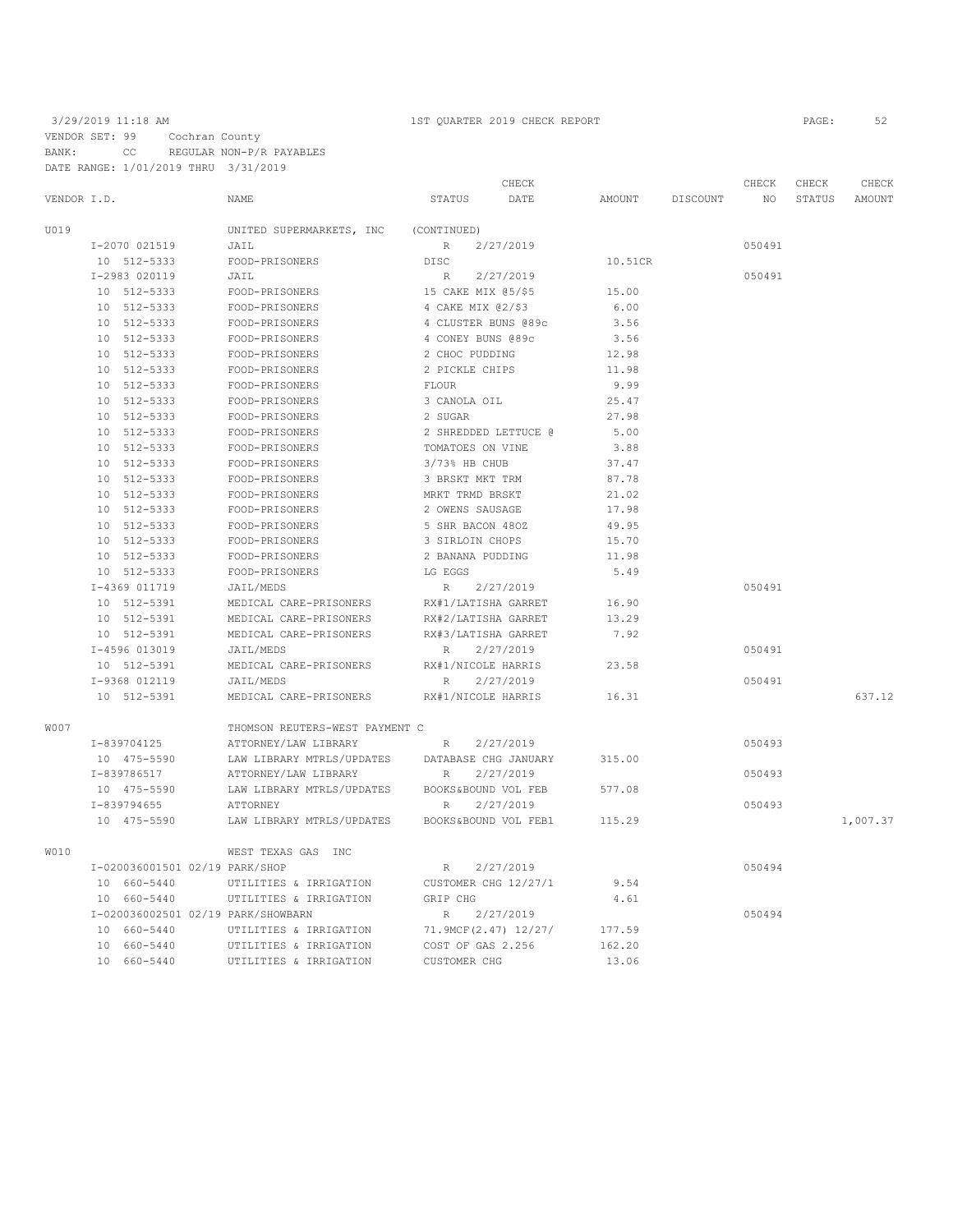|                |            | 3/29/2019 11:18 AM |                             |                                                  | 1ST OUARTER 2019 CHECK REPORT |           |                                   |        | PAGE:  | 53         |
|----------------|------------|--------------------|-----------------------------|--------------------------------------------------|-------------------------------|-----------|-----------------------------------|--------|--------|------------|
| VENDOR SET: 99 |            |                    | Cochran County              |                                                  |                               |           |                                   |        |        |            |
| BANK:          |            | CC                 |                             | REGULAR NON-P/R PAYABLES                         |                               |           |                                   |        |        |            |
|                |            |                    |                             | DATE RANGE: 1/01/2019 THRU 3/31/2019             |                               |           |                                   |        |        |            |
|                |            |                    |                             |                                                  |                               | CHECK     |                                   | CHECK  | CHECK  | CHECK      |
| VENDOR I.D.    |            |                    |                             | NAME                                             | STATUS                        | DATE      | AMOUNT DISCOUNT                   | NO     | STATUS | AMOUNT     |
| <b>WO10</b>    |            |                    |                             | WEST TEXAS GAS INC (CONTINUED)                   |                               |           |                                   |        |        |            |
|                |            |                    |                             | I-020036002501 02/19 PARK/SHOWBARN               | R                             | 2/27/2019 |                                   | 050494 |        |            |
|                |            | 10 660-5440        |                             | UTILITIES & IRRIGATION                           | GRIP CHG                      |           | 11.84                             |        |        |            |
|                |            |                    | I-020049022001 02/19 PREC 3 |                                                  | R                             | 2/27/2019 |                                   | 050494 |        |            |
|                |            | 15 623-5440        |                             | UTILITIES                                        | CUSTOMER CHG 12/27/1          |           | 13.06                             |        |        |            |
|                |            | 15 623-5440        |                             | UTILITIES                                        | GRIP CHG                      |           | 11.84                             |        |        | 403.74     |
| <b>W038</b>    |            |                    |                             | WEST TEXAS JUSTICE OF PEACE                      |                               |           |                                   |        |        |            |
|                |            |                    | I-2019 ANNUAL CONF          | JUSTICE OF PEACE                                 | R                             | 2/27/2019 |                                   | 050495 |        |            |
|                |            | 10 455-5427        |                             | CONTINUING EDUCATION                             | ANNUAL CONF 4/15-18,          |           | 100.00                            |        |        | 100.00     |
| W055           |            |                    |                             | WINDSTREAM COMMUNICATIONS SW                     |                               |           |                                   |        |        |            |
|                |            | $I-266-51812/19$   |                             | ELECTIONS                                        | R 2/27/2019                   |           |                                   | 050496 |        |            |
|                |            | 10 490-5420        |                             | TELECOMMUNICATIONS                               | SERVICES                      |           | 30.30                             |        |        |            |
|                |            | 10 490-5420        |                             | TELECOMMUNICATIONS                               | FEES                          |           | 20.93                             |        |        |            |
|                |            | 10 490-5420        |                             | TELECOMMUNICATIONS                               | LD FEES                       |           | 7.81                              |        |        | 59.04      |
| <b>W058</b>    |            |                    |                             | BRIAN S WALSH                                    |                               |           |                                   |        |        |            |
|                |            | I-JUV#639          |                             | COUNTY COURT                                     | R 2/27/2019                   |           |                                   | 050497 |        |            |
|                |            | 10 426-5400        |                             | ATTORNEY AD LITEM                                | ADJUD, DISP/JUV#639           |           | 200.00                            |        |        | 200.00     |
| W164           |            |                    |                             | WARREN CAT                                       |                               |           |                                   |        |        |            |
|                |            |                    | I-'19 140M3 CAT#1022 PREC 3 |                                                  | R                             | 2/27/2019 |                                   | 050498 |        |            |
|                |            | 15 623-5571        |                             | CAPITAL OUTLAY                                   |                               |           | '19 140M3 N9J01022 4 316,000.00   |        |        |            |
|                |            | 15 623-5571        |                             | CAPITAL OUTLAY                                   |                               |           | -2015 140M3 CAT N9J1 208,000.00CR |        |        | 108,000.00 |
| W193           |            |                    |                             | WESTWARD AUTOMOTIVE REPAIR LLC                   |                               |           |                                   |        |        |            |
|                | $I-753$    |                    |                             | SHERIFF                                          | R                             | 2/27/2019 |                                   | 050499 |        |            |
|                |            | 10 560-5451        |                             | MACHINERY-NON-OFFICE REPAIR OIL CHANGE/06 FORD F |                               |           | 20.00                             |        |        | 20.00      |
| W227           |            |                    |                             | WRENNS MILL ENTERPRISES, LLC                     |                               |           |                                   |        |        |            |
|                | $I - 2939$ |                    |                             | CEMETERY                                         | R                             | 2/27/2019 |                                   | 050500 |        |            |
|                |            | 10 516-5332        |                             | CUSTODIAL SUPPLIES                               | GEAR GREASE 320Z              |           | 23.85                             |        |        |            |
|                |            | 10 516-5332        |                             | CUSTODIAL SUPPLIES                               | SPRAY LUB 120Z                |           | 16.50                             |        |        |            |
|                |            | 10 516-5332        |                             | CUSTODIAL SUPPLIES                               | SHIPPING                      |           | 29.52                             |        |        | 69.87      |
| W235           |            |                    |                             | VANDY NELSON dba                                 |                               |           |                                   |        |        |            |
|                | $I - 3579$ |                    |                             | CRTHSE/ACT BLDG/LIBRARY                          | R                             | 2/27/2019 |                                   | 050501 |        |            |
|                |            | 10 510-5332        |                             | CUSTODIAL SUPPLIES                               | SPRAY BUGS                    |           | 70.00                             |        |        |            |
|                |            | 10 662-5332        |                             | CUSTODIAL SUPPLIES                               | SPRAY BUGS                    |           | 35.00                             |        |        |            |
|                |            | 10 650-5332        |                             | CUSTODIAL SUPPLIES                               | SPRAY BUGS                    |           | 45.00                             |        |        | 150.00     |
| W241           |            |                    |                             | WORKQUEST                                        |                               |           |                                   |        |        |            |
|                |            | I-PINV0117370      |                             | JUVENILE PROBATION                               | R                             | 2/27/2019 |                                   | 050502 |        |            |
|                |            | 17 573-5499        |                             | OPERATING EXPENSES                               | 1/10-PANEL DRUG TEST          |           | 95.12                             |        |        | 95.12      |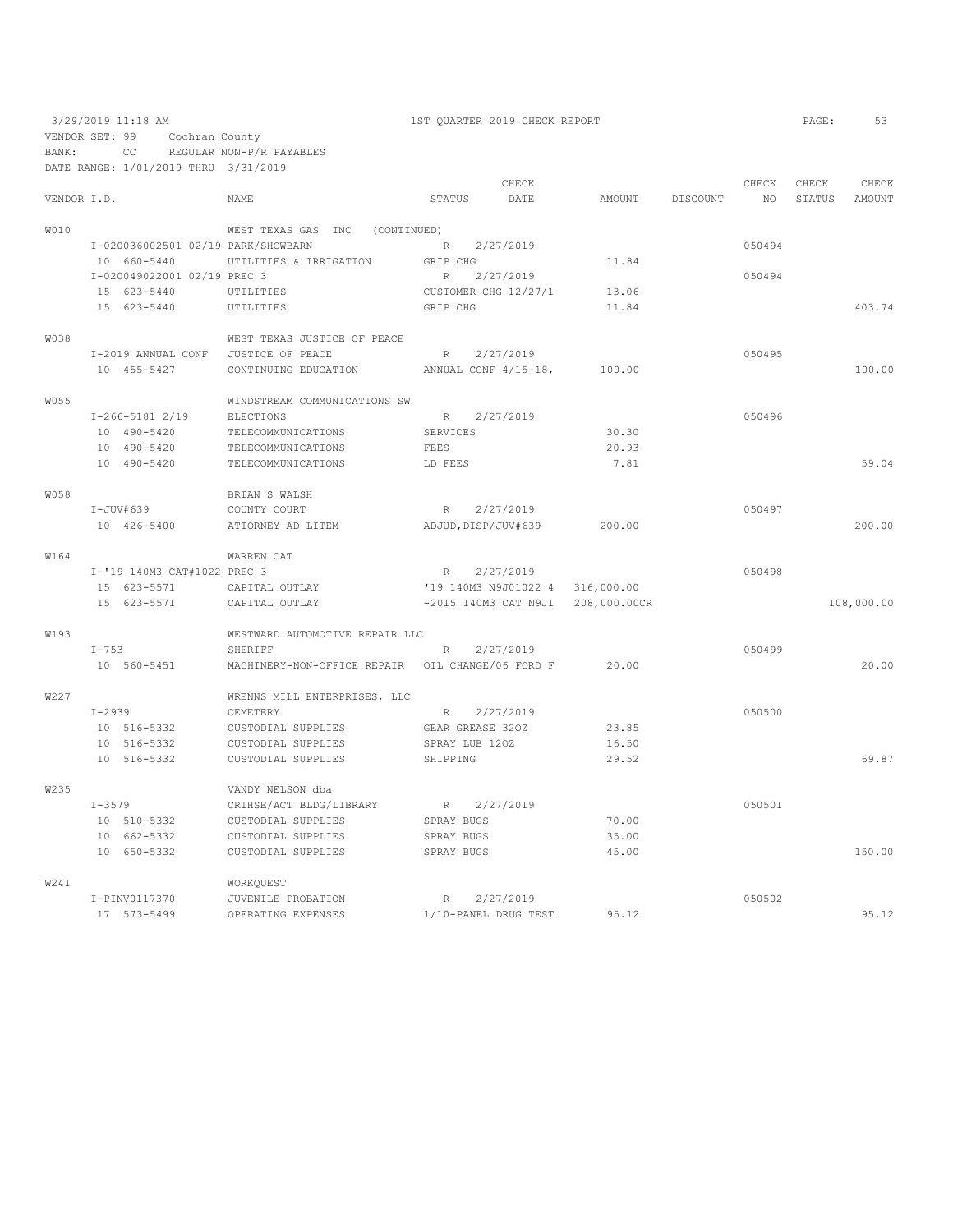3/29/2019 11:18 AM 1ST QUARTER 2019 CHECK REPORT PAGE: 54 VENDOR SET: 99 Cochran County BANK: CC REGULAR NON-P/R PAYABLES

DATE RANGE: 1/01/2019 THRU 3/31/2019 CHECK CHECK CHECK CHECK VENDOR I.D. NAME STATUS DATE AMOUNT DISCOUNT NO STATUS AMOUNT X001 XCEL ENERGY I-54-1829977-7 FEB19 PREC 2 R 2/27/2019 050503 15 622-5440 UTILITIES 136 KWH 1/15-2/13/19 22.64<br>15 622-5440 UTILITIES AREA LIGHT 1/15-2/12 15.46 AREA LIGHT  $1/15-2/12$  15.46 38.10 Y001 <br>T-405365 <br>PREC 1 <br>PERC 1 1-405365 PREC 1 R 2/27/2019<br>15 621-5356 ROAD MATERIALS & SUPPLIES 6 TEST KITS 13.02 15 621–5356 ROAD MATERIALS & SUPPLIES 6 TEST KITS 13.02 <br>13.02 T-408116 PREC 4 R 2/27/2019 I-408116 PREC 4 R 2/27/2019 050504 15 624 CAP SCREW 24 CAP SCREW 51.600 EXP.<br>15 24 WASHER 15 624-5451 REPAIRS 24 WASHER 24 20.64<br>15 624-5451 REPAIRS 8 1NSERT #T239757 913.52 15 624-5451 REPAIRS 8 INSERT #T239757 913.52 15 624-5451 REPAIRS 8 INSERT #T299164 885.04 15 624-5451 REPAIRS FREIGHT 26.84 1,910.66 Y026 YOAKUM COUNTY SHERIFF'S OFFICE I-JAN 2019 JAIL R 2/27/2019 050505 10 512-5499 MISCELLANEOUS 22 DAYS/WILLIAM COPP 1,100.00 10 512-5499 MISCELLANEOUS 3 DAYS/WILLIAM COPPE 150.00 10 512-5499 MISCELLANEOUS 22 DAYS/JEREMIE HOLL 1,100.00 10 512-5499 MISCELLANEOUS 22 DAYS/MICHAEL RICH 1,100.00 10 512-5499 MISCELLANEOUS 22 DAYS/JERRY RODRIG 1,100.00 10 512-5499 MISCELLANEOUS 3 DAYS/JERRY RODRIGU 150.00 4,700.00 Z006 JAIME ZAPATA I-DW#18342 ACTIVITY BLDG R 2/27/2019 050506 10 000-4370.101 RENT-ACTIVITY BUILDING REF DEP FOR 2/16/19 150.00 150.00 A249 ANTELOPE TIRE & SUPPLY, INC I-4471 PREC 2 R 3/11/2019 050507 15 622-5454 TIRES MOUNT NEW TIRE 80.00 15 622-5454 TIRES TIRE DISPOSAL 15.00<br>15 622-5454 TIRES SVC CALL/MATT 50.00 15 622–5454 TIRES <br>15 622–5454 TIRES <br>15 622–5454 TIRES <br>26MI TO/FR SITE@\$2.0 52.00 16 62.00 52.00 52.00 52.00<br>15 62.00 MAINTAINER FLAT 15 622–5454 TIRES MAINTAINER FLAT 15 622–5454 TIRES TIRE DISPOSAL 15 622-5454 TIRES TIRE DISPOSAL 15.00 292.00 B001 BAILEY CO. ELECTRIC COOP <br>I-423780 PREC 4 I-423780 PREC 4 R 3/11/2019 PREC 1 15 624-5440 UTILITIES 700KWH 1/17/19-2/19/ 67.35<br>15 624-5440 UTILITIES AREA LIGHT 9.70 15 624–5440 UTILITIES AREA LIGHT 9.70  $I$ –423781 PREC 3 R 3/11/2019 1-423781 PREC 3<br>
15 623-5440 UTILITIES 142KWH 1/15/19-2/14/ 33.59 050508 14 2KWH 1/15/19-2/14/ 15 623-5440 UTILITIES 2/AREA LIGHTS 20.80 I-423782 NON-DEPT'L/SHERIFF POSSE R 3/11/2019 050508 163.94 ELEC SVC 1/3/19-2/1/ 32.50 163.94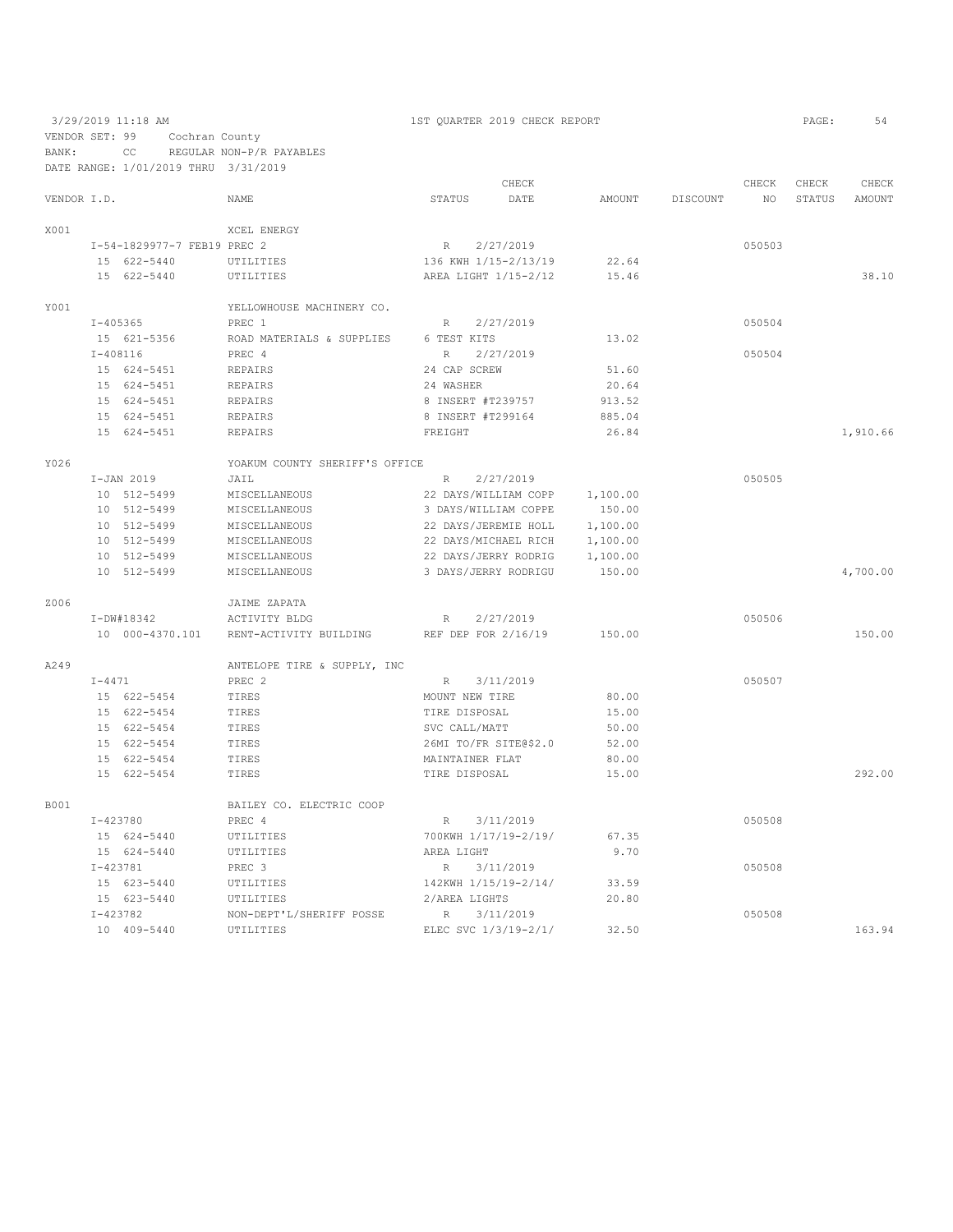VENDOR SET: 99 Cochran County

BANK: CC REGULAR NON-P/R PAYABLES

|             | DATE RANGE: 1/01/2019 THRU 3/31/2019 |                                             |                      |                       |          |          |        |        |          |
|-------------|--------------------------------------|---------------------------------------------|----------------------|-----------------------|----------|----------|--------|--------|----------|
|             |                                      |                                             |                      | CHECK                 |          |          | CHECK  | CHECK  | CHECK    |
| VENDOR I.D. |                                      | <b>NAME</b>                                 | STATUS               | DATE                  | AMOUNT   | DISCOUNT | NO.    | STATUS | AMOUNT   |
| <b>B007</b> |                                      | BOB BARKER COMPANY, INC.                    |                      |                       |          |          |        |        |          |
|             | I-UT1000487819                       | SHERIFF                                     | R                    | 3/11/2019             |          |          | 050509 |        |          |
|             | 10 560-5205                          | UNIFORMS                                    |                      | 4/KH TROUSERS 32x30   | 79.96    |          |        |        | 79.96    |
| B248        |                                      | BAILEY COUNTY SHERIFF'S OFFICE              |                      |                       |          |          |        |        |          |
|             | I-FEB 2019                           | JAIL                                        | R 3/11/2019          |                       |          |          | 050510 |        |          |
|             | 10 512-5499                          | MISCELLANEOUS                               |                      | 28DA\$55/MIKEAL RICHA | 1,540.00 |          |        |        |          |
|             | I-FEB19/MEDICAL                      | JAIL/MEDICAL                                | R                    | 3/11/2019             |          |          | 050510 |        |          |
|             | 10 512-5391                          | MEDICAL CARE-PRISONERS                      | 15MIN/THERAPY/MRICHA |                       | 67.50    |          |        |        |          |
|             | 10 512-5391                          | MEDICAL CARE-PRISONERS                      |                      | 15MIN/THERAPY/MRICHA  | 67.50    |          |        |        |          |
|             | I-FEB19/MEDS                         | JAIL/MEDS                                   | R                    | 3/11/2019             |          |          | 050510 |        |          |
|             | 10 512-5391                          | MEDICAL CARE-PRISONERS RX#1/MIKEAL RICHARDS |                      |                       | 15.00    |          |        |        |          |
|             | 10 512-5391                          | MEDICAL CARE-PRISONERS                      | RX#2/MIKEAL RICHARDS |                       | 18.69    |          |        |        | 1,708.69 |
| C007        |                                      | CITY OF MORTON                              |                      |                       |          |          |        |        |          |
|             | I-022819                             | LIB/MUS/ACT BLDG/CRTHSE/PREC 1 R 3/11/2019  |                      |                       |          |          | 050511 |        |          |
|             | 10 650-5440                          | UTILITIES                                   | LIBRARY GAS          |                       | 214.50   |          |        |        |          |
|             | 10 650-5440                          | UTILITIES                                   | LIBRARY WATER        |                       | 28.00    |          |        |        |          |
|             | 10 650-5440                          | UTILITIES                                   | LIBRARY GARBAGE      |                       | 51.50    |          |        |        |          |
|             | 10 650-5440                          | UTILITIES                                   | LIBRARY SEWER        |                       | 18.00    |          |        |        |          |
|             | 10 652-5440                          | UTILITIES                                   | MUSEUM GAS           |                       | 121.00   |          |        |        |          |
|             | 10 652-5440                          | UTILITIES                                   | MUSEUM WATER         |                       | 28.00    |          |        |        |          |
|             | 10 652-5440                          | UTILITIES                                   | MUSEUM GARBAGE       |                       | 28.00    |          |        |        |          |
|             | 10 652-5440                          | UTILITIES                                   | MUSEUM SEWER         |                       | 16.00    |          |        |        |          |
|             | 10 662-5440                          | UTILITIES                                   | ACTIVITY BLDG GAS    |                       | 1,557.50 |          |        |        |          |
|             | 10 662-5440                          | UTILITIES                                   | ACT. BLDG WATER      |                       | 31.25    |          |        |        |          |
|             | 10 662-5440                          | UTILITIES                                   | ACT. BLDG GARBAGE    |                       | 77.00    |          |        |        |          |
|             | 10 662-5440                          | UTILITIES                                   | ACT. BLDG SEWER      |                       | 48.00    |          |        |        |          |
|             | 10 510-5440                          | UTILITIES                                   | COURTHOUSE GAS       |                       | 920.00   |          |        |        |          |
|             | 10 510-5440                          | UTILITIES                                   | COURTHOUSE WATER     |                       | 82.00    |          |        |        |          |
|             | 10 510-5440                          | UTILITIES                                   | CRTHSE GARBAGE       |                       | 334.50   |          |        |        |          |
|             | 10 510-5440                          | UTILITIES                                   | COURTHOUSE SEWER     |                       | 54.00    |          |        |        |          |
|             | 15 621-5440                          | UTILITIES                                   | PREC 1 GAS           |                       | 316.50   |          |        |        |          |
|             | 15 621-5440                          | UTILITIES                                   | PREC 1 WATER         |                       | 28.00    |          |        |        |          |
|             | 15 621-5440                          | UTILITIES                                   | PREC 1 GARBAGE       |                       | 51.50    |          |        |        | 4,005.25 |
| C008        |                                      | CITY OF WHITEFACE                           |                      |                       |          |          |        |        |          |
|             | $I-4092/19$                          | PREC 2                                      | R                    | 3/11/2019             |          |          | 050512 |        |          |
|             | 15 622-5440                          | UTILITIES                                   | GAS SVC 1/15-2/15    |                       | 16.25    |          |        |        |          |
|             | 15 622-5440                          | UTILITIES                                   | WATER SVC            |                       | 26.00    |          |        |        |          |
|             | 15 622-5440                          | UTILITIES                                   | GARBAGE SVC          |                       | 54.37    |          |        |        |          |
|             | 15 622-5440                          | UTILITIES                                   | SEWER SVC            |                       | 22.50    |          |        |        | 119.12   |
|             |                                      |                                             |                      |                       |          |          |        |        |          |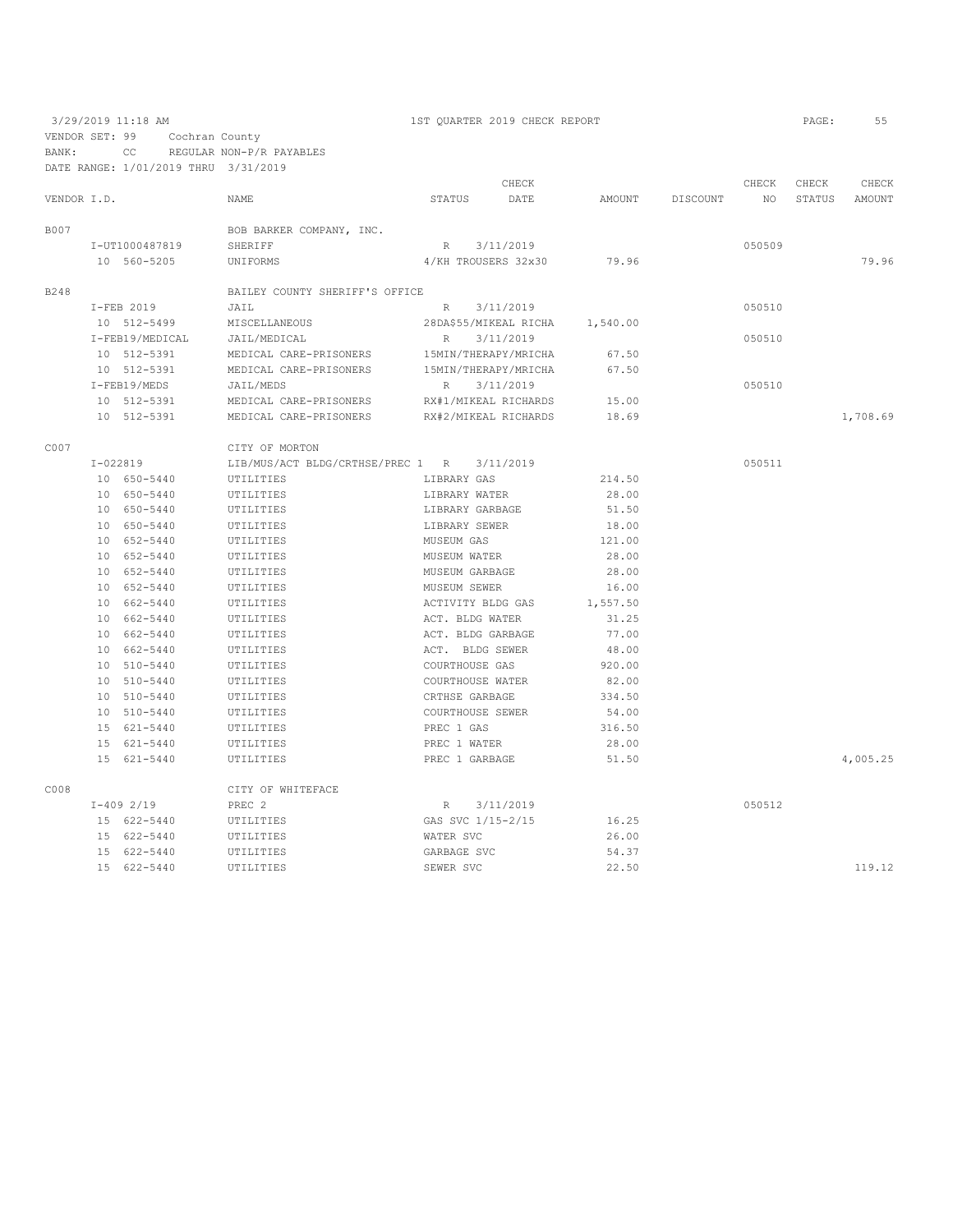VENDOR SET: 99 Cochran County

BANK: CC REGULAR NON-P/R PAYABLES

3/29/2019 11:18 AM 1ST QUARTER 2019 CHECK REPORT PAGE: 56

|             |              | DATE RANGE: 1/01/2019 THRU 3/31/2019 |                                                 |                   |                        |                 |        |                  |           |
|-------------|--------------|--------------------------------------|-------------------------------------------------|-------------------|------------------------|-----------------|--------|------------------|-----------|
|             |              |                                      |                                                 |                   | CHECK                  |                 | CHECK  | CHECK            | CHECK     |
| VENDOR I.D. |              |                                      | NAME                                            | STATUS            | DATE                   | AMOUNT DISCOUNT |        | NO STATUS AMOUNT |           |
| C015        |              |                                      | COCHRAN COUNTY SENIOR                           |                   |                        |                 |        |                  |           |
|             |              |                                      | I-MAR'19 INSTLMT SENIOR CITIZENS                | R 3/11/2019       |                        |                 | 050513 |                  |           |
|             |              | 10 663-5418                          | SENIOR CITIZENS CONTRACT                        | MARCH 2019        |                        | 6, 250.00       |        |                  | 6, 250.00 |
| CO22        |              |                                      | COMMERCIAL PRINTING COMPA                       |                   |                        |                 |        |                  |           |
|             | I-21107      |                                      | SHERIFF                                         |                   | R 3/11/2019            |                 | 050514 |                  |           |
|             |              | 10 560-5310                          | OFFICE SUPPLIES 150/2-SID BUS CRDS/P 45.00      |                   |                        |                 |        |                  | 45.00     |
|             |              |                                      |                                                 |                   |                        |                 |        |                  |           |
| C031        |              |                                      | COUNTY & DISTRICT CLERKS ASSN                   |                   |                        |                 | 050515 |                  |           |
|             |              | I-REG II MTG 4/26/19 CLERK           |                                                 |                   | R 3/11/2019            |                 |        |                  |           |
|             |              | 10 403-5427                          | CONTINUING EDUCATION REG II MTG 4/26/19/S 50.00 |                   |                        |                 |        |                  | 50.00     |
| C035        |              |                                      | COX AUTO SUPPLY CO                              |                   |                        |                 |        |                  |           |
|             |              | $I - 411249$                         | PREC 3                                          |                   | R 3/11/2019            |                 | 050516 |                  |           |
|             |              | 15 623-5451                          | REPAIRS                                         |                   | HALOGEN SEALED BEAM    | 8.99            |        |                  |           |
|             |              | 15 623-5451                          | REPAIRS                                         | DIMMER SWITCH     |                        | 12.99           |        |                  |           |
|             |              | 15 623-5451                          | REPAIRS                                         | 3 WIRE HEADLIGHT  |                        | 1.99            |        |                  |           |
|             |              | 15 623-5451                          | REPAIRS                                         |                   | 3/16 SGL BLK SHRK TB   | 1.98            |        |                  |           |
|             |              | 15 623-5451                          | REPAIRS                                         | 5/10A FUSE        |                        | 2.45            |        |                  |           |
|             |              | 15 623-5451                          | REPAIRS                                         | FUSE SET          |                        | 21.99           |        |                  |           |
|             |              | $I - 411256$                         | PREC 2                                          |                   | R 3/11/2019            |                 | 050516 |                  |           |
|             |              | 15 622-5330                          | FUEL AND OIL                                    |                   | $10/DEF$ 2.5 GAL W/SPO | 119.90          |        |                  |           |
|             |              | $I - 411321$                         | SHERIFF                                         |                   | R 3/11/2019            |                 | 050516 |                  |           |
|             |              | 10 560-5334                          | OTHER SUPPLIES                                  |                   | DEADBOLT/SHERIFF OFF   | 49.99           |        |                  |           |
|             | $I - 411430$ |                                      | CEMETERY                                        |                   | R 3/11/2019            |                 | 050516 |                  |           |
|             |              | 10 516-5451                          | REPAIR                                          |                   | 5/16 INLINE METAL FI   | 4.99            |        |                  |           |
|             |              | 10 516-5451                          | REPAIR                                          | 8/SPARK PLUGS     |                        | 23.20           |        |                  |           |
|             |              | $I - 411438$                         | CEMETERY                                        |                   | R 3/11/2019            |                 | 050516 |                  |           |
|             |              | 10 516-5451                          | REPAIR                                          | 7/32 VAC HOSE     |                        | 0.59            |        |                  |           |
|             |              | $I - 411468$                         | TAX A/C                                         |                   | R 3/11/2019            |                 | 050516 |                  |           |
|             |              | 10 499-5310                          | OFFICE SUPPLIES                                 | KEY/TAX OFFICE    |                        | 1.00            |        |                  |           |
|             |              | $I - 411482$                         | VETERANS SERVICE                                |                   | R 3/11/2019            |                 | 050516 |                  |           |
|             |              | 10 405-5451                          | REPAIRS                                         |                   | WASHER FLUID/VET VAN   | 3.99            |        |                  |           |
|             |              | $I - 411665$                         | PREC 1                                          |                   | R 3/11/2019            |                 | 050516 |                  |           |
|             |              | 15 621-5451                          | REPAIRS                                         | FLUSH LEVER       |                        | 5.99            |        |                  |           |
|             | I-411755     |                                      | SHERIFF                                         |                   | R 3/11/2019            |                 | 050516 |                  |           |
|             |              | 10 560-5310                          | OFFICE SUPPLIES                                 | $2$ /KEYS         |                        | 2.00            |        |                  |           |
|             |              | I-412090                             | PREC 1                                          |                   | R 3/11/2019            |                 | 050516 |                  |           |
|             |              | 15 621-5356                          | ROAD MATERIALS & SUPPLIES SPRAYER PUMP          |                   |                        | 15.99           |        |                  |           |
|             |              | I-412094                             | PREC 1                                          |                   | R 3/11/2019            |                 | 050516 |                  |           |
|             |              |                                      |                                                 |                   |                        | 4.99            |        |                  |           |
|             |              | 15 621-5451<br>$I - 412119$          | REPAIRS<br>NON-DEPT'L                           | STARTING FLUID    | R 3/11/2019            |                 | 050516 |                  |           |
|             |              |                                      |                                                 |                   |                        |                 |        |                  |           |
|             |              | 10 409-5451                          | REPAIRS                                         |                   | OIL FILTER/2011 FORD   | 6.98            |        |                  |           |
|             |              | 10 409-5451                          | REPAIRS                                         | AIR FILTER        |                        | 17.99           |        |                  |           |
|             |              | 10 409-5451                          | REPAIRS                                         | 8/MOTORCRAFT 5W20 |                        | 47.92           |        |                  |           |
|             |              | 10 409-5451                          | REPAIRS                                         | OIL CHANGE        |                        | 25.00           |        |                  |           |
|             |              | 10 409-5451                          | REPAIRS                                         | DISC              |                        | 24.47CR         |        |                  |           |
|             |              | $I - 412534$                         | SHERIFF                                         | R 3/11/2019       |                        |                 | 050516 |                  |           |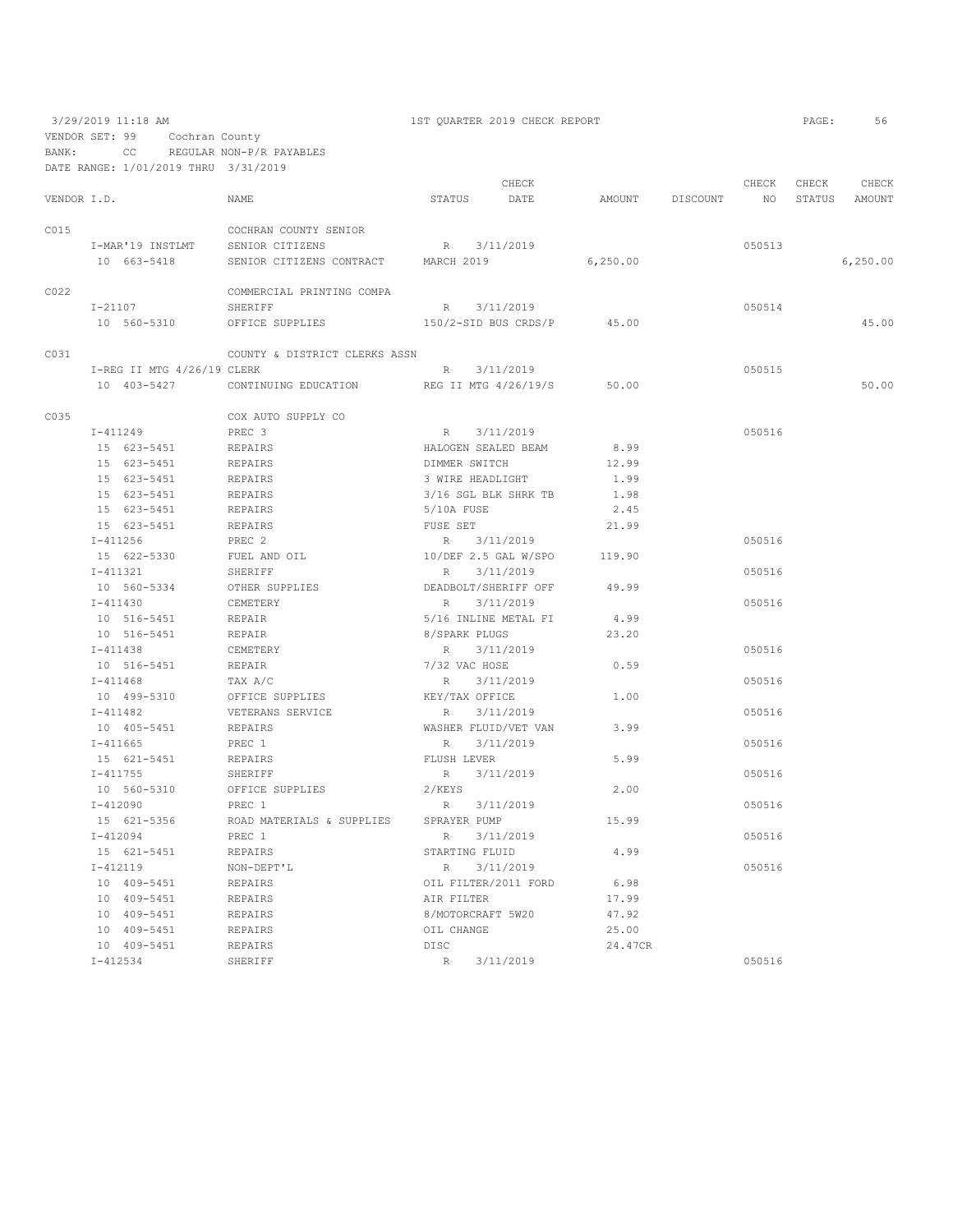|             |                   |                                                |                    | CHECK                |           |          | CHECK  | CHECK  | CHECK         |
|-------------|-------------------|------------------------------------------------|--------------------|----------------------|-----------|----------|--------|--------|---------------|
| VENDOR I.D. |                   | <b>NAME</b>                                    | STATUS             | DATE                 | AMOUNT    | DISCOUNT | NO.    | STATUS | <b>AMOUNT</b> |
| C035        |                   | COX AUTO SUPPLY CO<br>(CONTINUED)              |                    |                      |           |          |        |        |               |
|             | I-412534          | SHERIFF                                        | $R_{\perp}$        | 3/11/2019            |           |          | 050516 |        |               |
|             | 10 560-5310       | OFFICE SUPPLIES                                | 2/KEYS             |                      | 2.00      |          |        |        | 358.44        |
| C057        |                   | CITY BANK AS DEPOSITORY                        |                    |                      |           |          |        |        |               |
|             | I-2ND QTR 2019    | NON-DEPT'L/APPR DIST                           | R                  | 3/11/2019            |           |          | 050518 |        |               |
|             | 10 409-5406       | APPRAISAL DISTRICT                             |                    | 2ND OTR ASSESSMENT-A | 26,527.01 |          |        |        | 26,527.01     |
| C065        |                   | CITY OF WHITEFACE F D                          |                    |                      |           |          |        |        |               |
|             | I-FEB 2019        | PUBLIC SAFETY*OTHER                            | R                  | 3/11/2019            |           |          | 050519 |        |               |
|             | 10 580-5414       | FIRE PROTECTION CONTRACTS 1169&CR96 GRASS 2/17 |                    |                      | 350.00    |          |        |        |               |
|             | 10 580-5414       | FIRE PROTECTION CONTRACTS                      |                    | 1780&CR197VEH FIRE   | 350.00    |          |        |        | 700.00        |
| CO84        |                   | CLERK, SEVENTH COURT OF APPEAL                 |                    |                      |           |          |        |        |               |
|             | $I$ -FEB 19       | STATE FEES                                     | R                  | 3/11/2019            |           |          | 050520 |        |               |
|             | 90 000-2379.002   | 7th Crt of Appeal Gov't22.2081COUNTY COURT     |                    |                      | 5.00      |          |        |        |               |
|             | 90 000-2379.002   | 7th Crt of Appeal Gov't22.2081DISTRICT COURT   |                    |                      | 5.00      |          |        |        | 10.00         |
| C353        |                   | BRANDY S CRISWELL                              |                    |                      |           |          |        |        |               |
|             | I-CPS#4556 030719 | DISTRICT COURT                                 | R                  | 3/11/2019            |           |          | 050521 |        |               |
|             | 10 435-5400       | ATTORNEY AD LITEM                              | STATUS HRNG/CPS(C) |                      | 300.00    |          |        |        |               |
|             | I-CPS#4558 030719 | DISTRICT COURT                                 | R                  | 3/11/2019            |           |          | 050521 |        |               |
|             | 10 435-5400       | ATTORNEY AD LITEM                              |                    | STATUS HRNG/CPS (PM) | 300.00    |          |        |        | 600.00        |
| C367        |                   | COMPUTER TRANSITION SERVICES,                  |                    |                      |           |          |        |        |               |
|             | $I - 173734$      | SHERIFF/JUSTICE OF PEACE                       | R                  | 3/11/2019            |           |          | 050522 |        |               |
|             | 10 560-5452       | OFFICE EQUIPMENT REPAIR                        |                    | 2HRS/TRVL VINE ROUTE | 120.00    |          |        |        |               |
|             | 10 560-5452       | OFFICE EQUIPMENT REPAIR RPR VINE ROUTER        |                    |                      | 210.00    |          |        |        |               |
|             | 10 455-5310       | OFFICE SUPPLIES                                | SETUP VID MAG PC   |                      | 48.50     |          |        |        |               |
|             | 10 455-5310       | OFFICE SUPPLIES                                |                    | SETUP VID MAG PAD SC | 72.75     |          |        |        |               |
|             | 10 560-5451       | MACHINERY-NON-OFFICE REPAIR 90MI @58c          |                    |                      | 52.20     |          |        |        |               |
|             | 10 455-5310       | OFFICE SUPPLIES                                | 30MI058c           |                      | 17.40     |          |        |        |               |
|             | I-173794          | NON-DEPT'L/DIST CT                             | R                  | 3/11/2019            |           |          | 050522 |        |               |
|             | 10 409-5451       | REPAIRS                                        |                    | ASSIST SVR ISSUES 2/ | 120.00    |          |        |        |               |
|             | 10 435-5310       | OFFICE SUPPLIES                                | SETUP PC 2/8       |                      | 121.25    |          |        |        |               |
|             | I-173909          | NON-DEPT'L                                     | R                  | 3/11/2019            |           |          | 050522 |        |               |
|             | 10 409-5420       | TELECOMMUNICATIONS                             |                    | 25 TREND MICRO MAR 1 | 40.00     |          |        |        |               |
|             | I-174231HD        | COURTHOUSE                                     | R                  | 3/11/2019            |           |          | 050522 |        |               |
|             | 10 510-5411       | MAINTENANCE CONTRACTS                          |                    | HELP DESK MARCH 2019 | 692.04    |          |        |        |               |
|             | $I - 174468$      | NON-DEPT'L                                     | R                  | 3/11/2019            |           |          | 050522 |        |               |
|             | 10 409-5499       | MISCELLANEOUS                                  |                    | 2019 ONLN SECURITY T | 515.00    |          |        |        |               |
|             | $I-INV51656$      | SHERIFF/CLERK                                  | $\mathbb R$        | 3/11/2019            |           |          | 050522 |        |               |
|             | 10 560-5310       | OFFICE SUPPLIES                                | 1/2 VPN FIREWALL   |                      | 87.50     |          |        |        |               |
|             | 10 403-5310       | OFFICE SUPPLIES                                | 1/2 VPN FIREWALL   |                      | 87.50     |          |        |        | 2,184.14      |
|             |                   |                                                |                    |                      |           |          |        |        |               |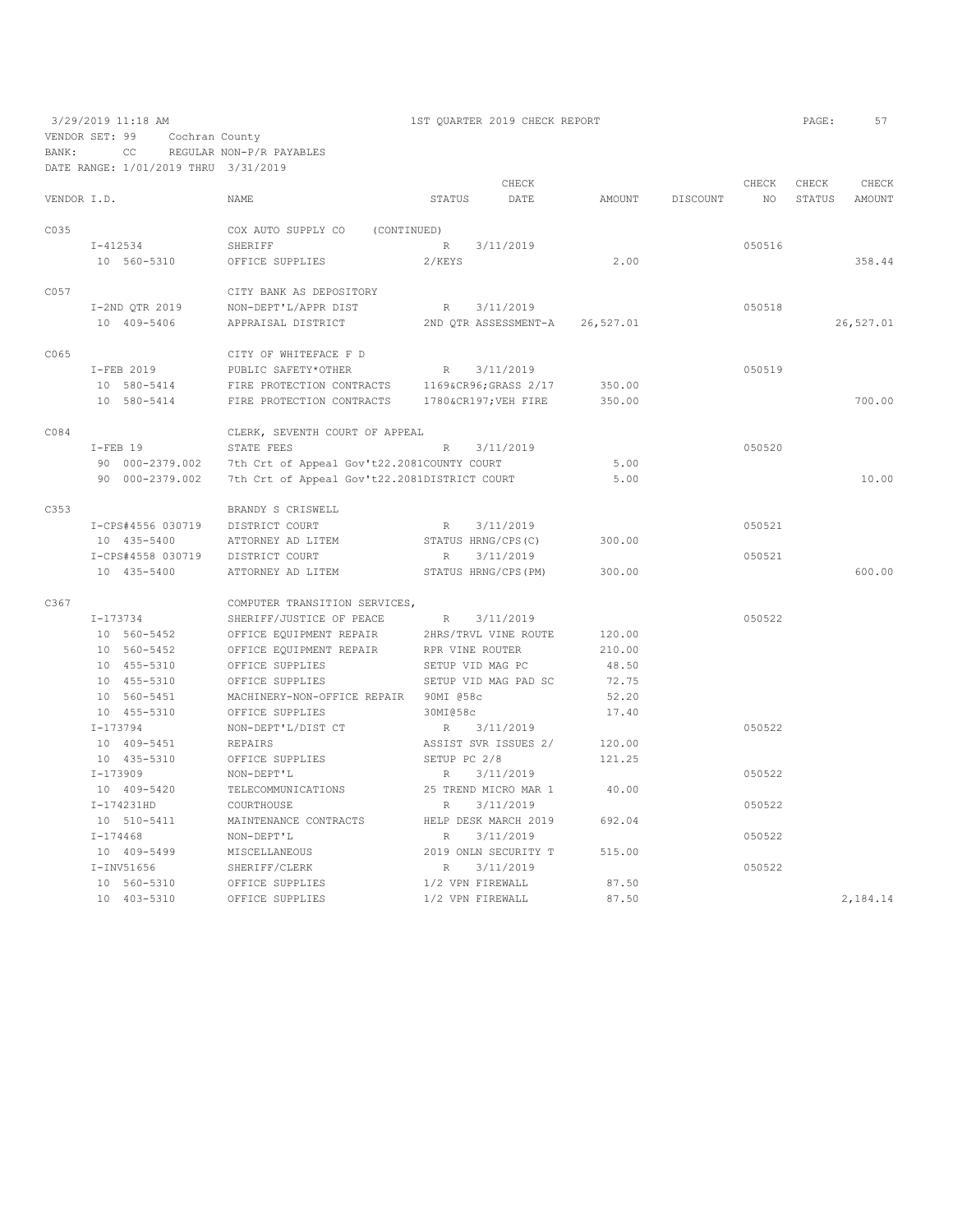VENDOR SET: 99 Cochran County

BANK: CC REGULAR NON-P/R PAYABLES

DATE RANGE: 1/01/2019 THRU 3/31/2019

|             |             |                    |                                |                       | CHECK     |          |          | CHECK  | CHECK  | CHECK    |
|-------------|-------------|--------------------|--------------------------------|-----------------------|-----------|----------|----------|--------|--------|----------|
| VENDOR I.D. |             |                    | NAME                           | STATUS                | DATE      | AMOUNT   | DISCOUNT | NO.    | STATUS | AMOUNT   |
| C371        |             |                    | COCHRAN COUNTY TAX A/C         |                       |           |          |          |        |        |          |
|             |             | I-08 FORD #6682'19 | PREC <sub>2</sub>              | R                     | 3/11/2019 |          |          | 050523 |        |          |
|             |             | 15 622-5451        | REPAIRS                        | STATE INSP FEE/08 FO  |           | 7.50     |          |        |        | 7.50     |
| C392        |             |                    | CONDUENT GOVERNMENT RECORDS SV |                       |           |          |          |        |        |          |
|             |             | $I - 1515020$      | CLERK                          | R                     | 3/11/2019 |          |          | 050524 |        |          |
|             |             | 10 403-5416        | FILMING & INDEXING             | 20/20 LAND REC        |           | 1,250.00 |          |        |        |          |
|             |             | 10 403-5416        | FILMING & INDEXING             | FREIGHT               |           | 31.89    |          |        |        | 1,281.89 |
| C412        |             |                    | CTRMA                          |                       |           |          |          |        |        |          |
|             |             | I-100000678185     | JUVENILE PROBATION             | R                     | 3/11/2019 |          |          | 050525 |        |          |
|             |             | 17 573-5427        | TRAVEL & TRAINING              | CRYSTAL FALLS MAINLI  |           | 1.64     |          |        |        |          |
|             |             | 17 573-5427        | TRAVEL & TRAINING              | PARK STREET MAINLINE  |           | 2.31     |          |        |        |          |
|             |             | 17 573-5427        | TRAVEL & TRAINING              | LAKELINE MAINLINE SB  |           | 0.86     |          |        |        |          |
|             |             | 17 573-5427        | TRAVEL & TRAINING              | LAKELINE MAINLINE NB  |           | 0.86     |          |        |        |          |
|             |             | 17 573-5427        | TRAVEL & TRAINING              | PARK STREET MAINLINE  |           | 2.31     |          |        |        |          |
|             |             | 17 573-5427        | TRAVEL & TRAINING              | CRYSTAL FALLS MAINLI  |           | 1.64     |          |        |        |          |
|             |             | 17 573-5427        | TRAVEL & TRAINING              | FEES                  |           | 1.00     |          |        |        | 10.62    |
| D001        |             |                    | DACO FIRE EQUIPMENT            |                       |           |          |          |        |        |          |
|             | $I - 15656$ |                    | JAIL                           | R                     | 3/11/2019 |          |          | 050526 |        |          |
|             |             | 10 512-5499        | MISCELLANEOUS                  | 2/FLOWTEST OF SCBA    |           | 130.00   |          |        |        |          |
|             |             | 10 512-5499        | <b>MISCELLANEOUS</b>           | +E-Z FLO DIAPHRAGM    |           | 139.00   |          |        |        |          |
|             | $I-19626$   |                    | JAIL                           | R                     | 3/11/2019 |          |          | 050526 |        |          |
|             |             | 10 512-5499        | MISCELLANEOUS                  | 10/ANNUAL INSPECTION  |           | 80.00    |          |        |        |          |
|             |             | 10 512-5499        | MISCELLANEOUS                  | 2/RCHG 10# POWDER EX  |           | 69.50    |          |        |        |          |
|             |             | 10 512-5499        | MISCELLANEOUS                  | 7/RCHG 5# POWDER EXT  |           | 187.25   |          |        |        |          |
|             |             | 10 512-5499        | MISCELLANEOUS                  | 4/HYDROTEST LOW PRES  |           | 60.00    |          |        |        |          |
|             | $I-19665$   |                    | JAIL                           | R                     | 3/11/2019 |          |          | 050526 |        |          |
|             |             | 10 512-5499        | MISCELLANEOUS                  | 6/ANNUAL FIRE EXTGSH  |           | 60.00    |          |        |        | 725.75   |
| D048        |             |                    | DATA-LINE OFFICE SYSTEMS       |                       |           |          |          |        |        |          |
|             |             | $I-IN96655$        | LIBRARY                        | R                     | 3/11/2019 |          |          | 050527 |        |          |
|             |             | 10 650-5411        | MAINTENANCE CONTRACTS          | COPIER MAINT 2/21-3/  |           | 37.50    |          |        |        |          |
|             |             | 10 650-5411        | MAINTENANCE CONTRACTS          | 557 COLOR COPIES 1/2  |           | 55.70    |          |        |        | 93.20    |
| D196        |             |                    | JORGE DE LA CRUZ, SHERIFF      |                       |           |          |          |        |        |          |
|             | $I-022619$  |                    | JAIL                           | R                     | 3/11/2019 |          |          | 050528 |        |          |
|             |             | 10 512-5333        | FOOD-PRISONERS                 | SWEET RELISH/FAM\$ 1/ |           | 1.75     |          |        |        |          |
|             |             | 10 512-5333        | FOOD-PRISONERS                 | CHIPS                 |           | 1.75     |          |        |        |          |
|             |             | 10 512-5333        | FOOD-PRISONERS                 | CHILI/FAM\$ 2/1       |           | 2.00     |          |        |        |          |
|             |             | 10 512-5333        | FOOD-PRISONERS                 | 2/CHIPS               |           | 3.50     |          |        |        |          |
|             |             | 10 512-5333        | FOOD-PRISONERS                 | MILK/ALLSUPS 2/5      |           | 3.49     |          |        |        |          |
|             |             | 10 512-5333        | FOOD-PRISONERS                 | 2/CHIPS/FAM\$ 2/7     |           | 3.50     |          |        |        |          |
|             |             | 10 512-5333        | FOOD-PRISONERS                 | 4/BREAD/ALLSUPS 2/7   |           | 3.18     |          |        |        |          |
|             |             | 10 512-5333        | FOOD-PRISONERS                 | LETTUCE               |           | 1.59     |          |        |        |          |
|             |             | 10 512-5333        | FOOD-PRISONERS                 | MILK/ALLSUPS 2/8      |           | 3.49     |          |        |        |          |
|             |             | 10 512-5333        | FOOD-PRISONERS                 | CHILI/FAM\$ 2/9       |           | 2.00     |          |        |        |          |

3/29/2019 11:18 AM 1ST QUARTER 2019 CHECK REPORT PAGE: 58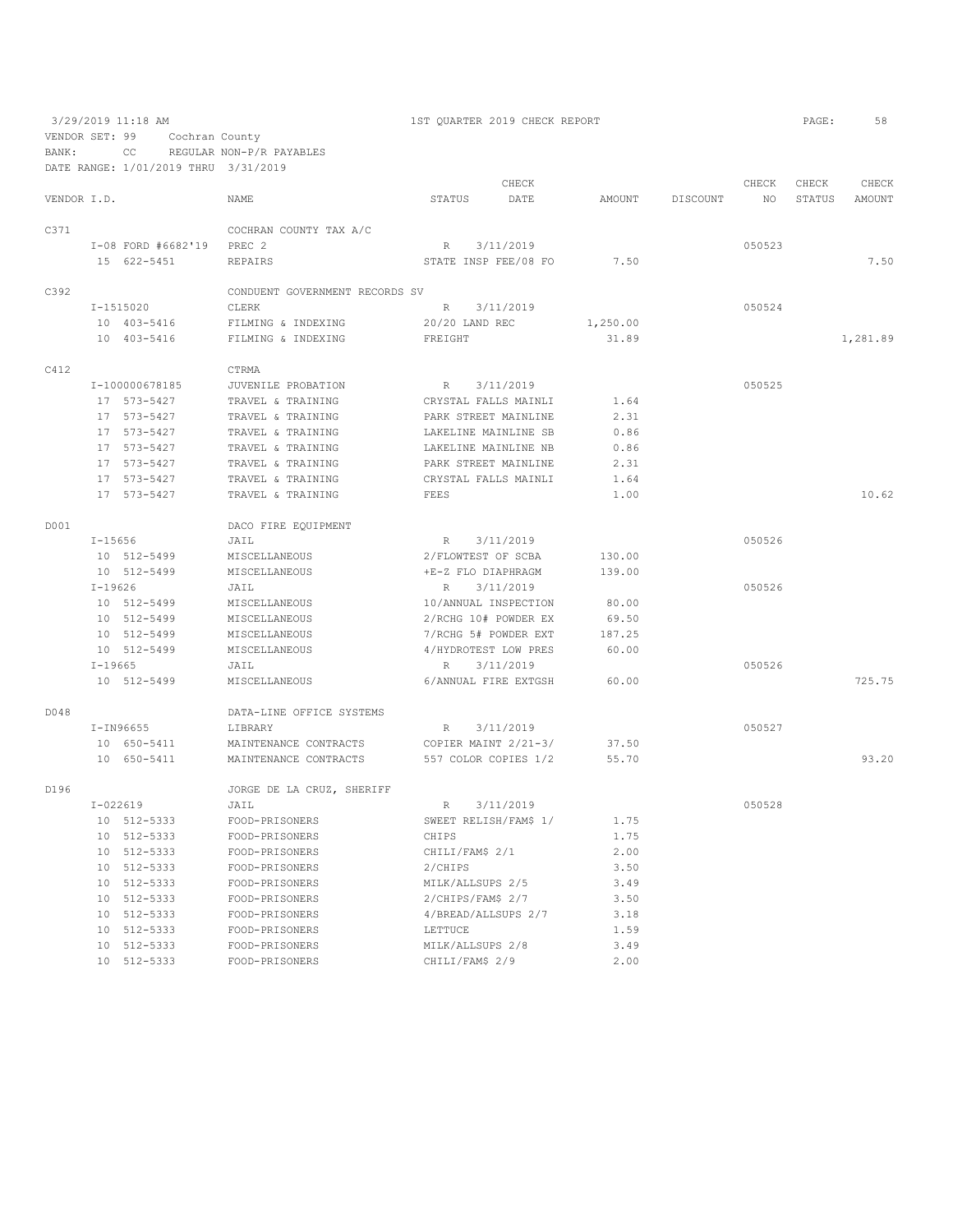|             |            |                              |                               |                       | CHECK     |        |          | CHECK  | CHECK  | CHECK  |
|-------------|------------|------------------------------|-------------------------------|-----------------------|-----------|--------|----------|--------|--------|--------|
| VENDOR I.D. |            |                              | NAME                          | STATUS                | DATE      | AMOUNT | DISCOUNT | ΝO     | STATUS | AMOUNT |
| D196        |            |                              | JORGE DE LA CRUZ, SHERIFF     | (CONTINUED)           |           |        |          |        |        |        |
|             | $I-022619$ |                              | JAIL                          | R                     | 3/11/2019 |        |          | 050528 |        |        |
|             |            | 10 512-5333                  | FOOD-PRISONERS                | MILK/ALLSUPS 2/9      |           | 3.49   |          |        |        |        |
|             |            | 10 512-5333                  | FOOD-PRISONERS                | EGGS                  |           | 2.99   |          |        |        |        |
|             |            | 10 512-5333                  | FOOD-PRISONERS                | CHILI/FAM\$ 2/11      |           | 2.00   |          |        |        |        |
|             |            | 10 512-5333                  | FOOD-PRISONERS                | 3/CHIPS/FAM\$ 2/12    |           | 5.25   |          |        |        |        |
|             |            | 10 512-5333                  | FOOD-PRISONERS                | LETTUCE/ALLSUPS 2/12  |           | 1.59   |          |        |        |        |
|             |            | 10 512-5333                  | FOOD-PRISONERS                | 2/TOMATOES            |           | 2.78   |          |        |        |        |
|             |            | 10 512-5333                  | FOOD-PRISONERS                | TORTILLAS/FAM\$ 2/13  |           | 4.00   |          |        |        |        |
|             |            | 10 512-5333                  | FOOD-PRISONERS                | 2/MILK/ALLSUPS 2/13   |           | 6.98   |          |        |        |        |
|             |            | 10 512-5333                  | FOOD-PRISONERS                | EGGS                  |           | 2.99   |          |        |        |        |
|             |            | 10 512-5333                  | FOOD-PRISONERS                | 2/MILK/ALLSUPS 2/18   |           | 3.98   |          |        |        |        |
|             |            | 10 512-5333                  | FOOD-PRISONERS                | 2/EGGS ALLSUPS 2/23   |           | 4.98   |          |        |        |        |
|             |            | 10 512-5333                  | FOOD-PRISONERS                | 2/MILK                |           | 6.98   |          |        |        |        |
|             |            | 10 512-5333                  | FOOD-PRISONERS                | 4/BREAD/ALLSUPS 2/23  |           | 3.18   |          |        |        |        |
|             |            | 10 512-5333                  | FOOD-PRISONERS                | LETTUCE/ALLSUPS 2/23  |           | 1.59   |          |        |        |        |
|             |            | 10 512-5333                  | FOOD-PRISONERS                | ONIONS                |           | 0.99   |          |        |        |        |
|             |            | 10 512-5333                  | FOOD-PRISONERS                | 2/MILK/ALLSUPS 2/25   |           | 3.98   |          |        |        |        |
|             |            | 10 512-5333                  | FOOD-PRISONERS                | 9/BREAD/ALLSUPS 2/25  |           | 5.66   |          |        |        |        |
|             |            | 10 512-5333                  | FOOD-PRISONERS                | 3/EGGS                |           | 8.97   |          |        |        |        |
|             |            | 10 512-5333                  | FOOD-PRISONERS                | 2/TOMATOES 2/26       |           | 2.78   |          |        |        |        |
|             |            | 10 512-5333                  | FOOD-PRISONERS                | 2/LETTUCE             |           | 3.18   |          |        |        |        |
|             |            | 10 512-5333                  | FOOD-PRISONERS                | GROUND BEEF           |           | 3.79   |          |        |        |        |
|             |            | 10 512-5333                  | FOOD-PRISONERS                | 4/FIDEO               |           | 1.96   |          |        |        |        |
|             |            | 10 512-5333                  | FOOD-PRISONERS                | LETTUCE/ALLSUPS 1/20  |           | 3.18   |          |        |        |        |
|             |            | I-R/B MEALS/SCHL0219 SHERIFF |                               | R                     | 3/11/2019 |        |          | 050528 |        |        |
|             |            | 10 560-5427                  | CONTINUING EDUCATION          | R/B MEAL/RUBEN        |           | 6.59   |          |        |        |        |
|             |            | 10 560-5427                  | CONTINUING EDUCATION          | R/B MEAL/AUSTIN       |           | 8.76   |          |        |        | 128.87 |
| E075        |            |                              | WEX BANK                      |                       |           |        |          |        |        |        |
|             |            | I-58073767                   | SHERIFF/CONSTABLE             | R                     | 3/11/2019 |        |          | 050529 |        |        |
|             |            | 10 550-5330                  | FUEL & OIL                    | 20.455GL/UNL WF; 2/12 |           | 37.15  |          |        |        |        |
|             |            | 10 560-5330                  | FUEL AND OIL                  | 18.16GL/UNL AMA; 2/15 |           | 16.50  |          |        |        | 53.65  |
| F010        |            |                              | FIVE-AREA TELEPHONE CO-OP     |                       |           |        |          |        |        |        |
|             |            | I-927-5510 MAR 19            | PREC 4                        | $\mathbb{R}$          | 3/11/2019 |        |          | 050530 |        |        |
|             |            | 15 624-5420                  | TELECOMMUNICATIONS            | BASIC SVC             |           | 32.25  |          |        |        |        |
|             |            | 15 624-5420                  | TELECOMMUNICATIONS            | FEES                  |           | 10.76  |          |        |        | 43.01  |
| G074        |            |                              | GRAVES, HUMPHRIES, STAHL, LTD |                       |           |        |          |        |        |        |
|             |            | I-FEES FEB19                 | JUSTICE OF PEACE              | $\mathbb{R}$          | 3/11/2019 |        |          | 050531 |        |        |
|             |            | 10 000-2206.002              | COLLECTION AGENCY FEES        | COLLECTION FEES FEBR  |           | 373.92 |          |        |        | 373.92 |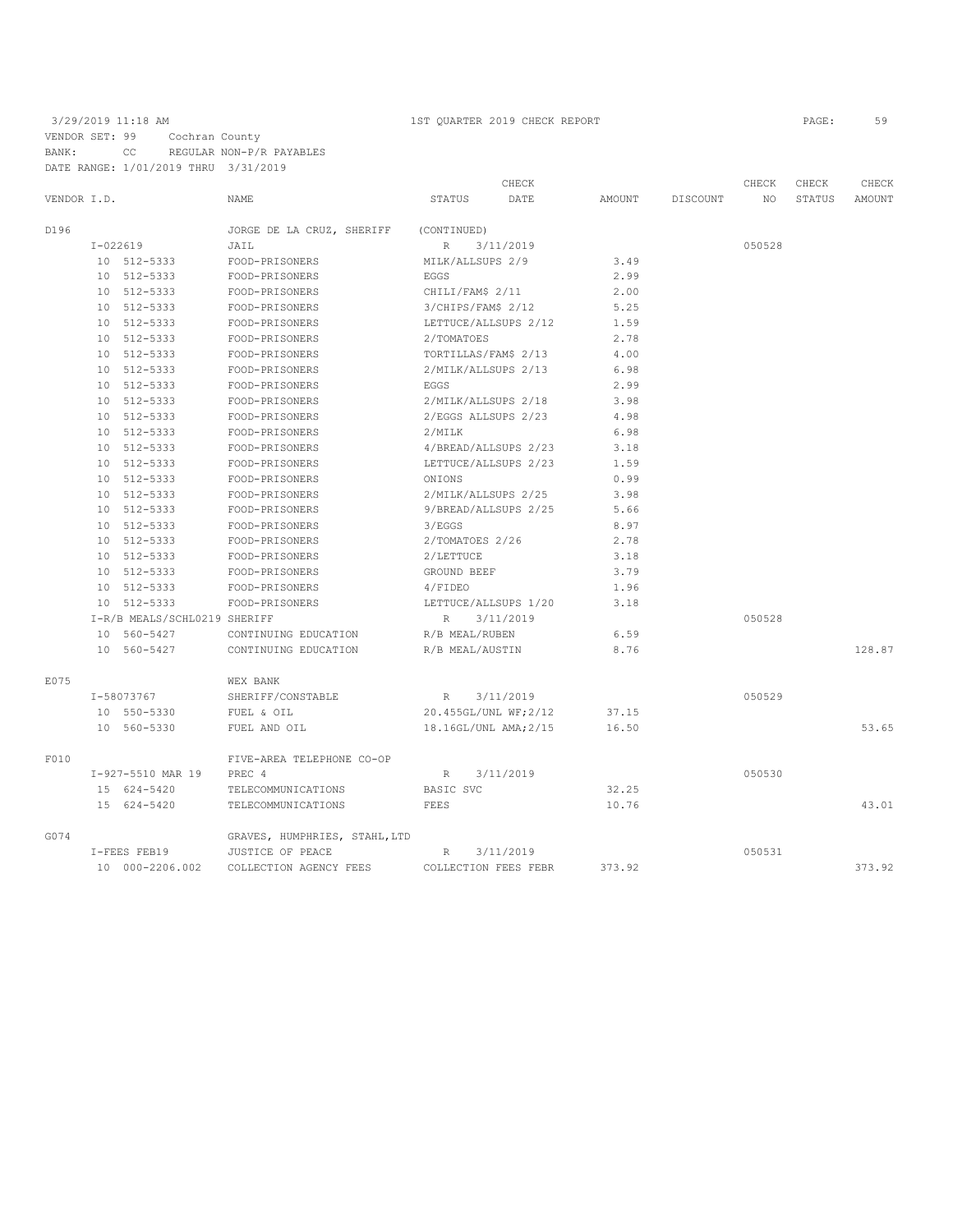3/29/2019 11:18 AM 1ST QUARTER 2019 CHECK REPORT PAGE: 60 VENDOR SET: 99 Cochran County BANK: CC REGULAR NON-P/R PAYABLES

|             |             | DATE RANGE: 1/01/2019 THRU 3/31/2019 |                                       |                |                         |                               |                 |             |               |
|-------------|-------------|--------------------------------------|---------------------------------------|----------------|-------------------------|-------------------------------|-----------------|-------------|---------------|
|             |             |                                      |                                       |                | CHECK                   |                               |                 | CHECK CHECK | CHECK         |
| VENDOR I.D. |             |                                      | <b>NAME</b>                           | STATUS         | DATE                    | AMOUNT DISCOUNT               | NO <sub>1</sub> |             | STATUS AMOUNT |
| G161        |             |                                      | GEBO'S CREDIT CORPORATION             |                |                         |                               |                 |             |               |
|             |             | I-874038/3                           | EXTENSION SVC                         | R              | 3/11/2019               |                               | 050532          |             |               |
|             |             | 10 665-5334                          | OTHER SUPPLIES                        |                |                         | 63CS/ORANGE CLAY TAR 660.87   |                 |             | 660.87        |
|             |             |                                      |                                       |                |                         |                               |                 |             |               |
| H026        |             |                                      | RICHARD L. HUSEN, ATTY.               |                |                         |                               |                 |             |               |
|             |             | $I - #1600/GARZA$                    | DISTRICT COURT                        |                | R 3/11/2019             |                               | 050533          |             |               |
|             |             | 10 435-5400                          | ATTORNEY AD LITEM                     |                | PLEA (F) / ZACARIAS GAR | 375.00                        |                 |             | 375.00        |
| H152        |             |                                      | HARRIS LOCAL GOVERNMENT               |                |                         |                               |                 |             |               |
|             |             | I-MN00011014                         | TAX A/C                               |                | R 3/11/2019             |                               | 050534          |             |               |
|             |             | 10 499-5411                          | MAINTENANCE CONTRACTS                 |                | 2ND OTR'19 ONLINE CO    | 7,306.88                      |                 |             |               |
|             |             | 10 499-5411                          | MAINTENANCE CONTRACTS                 |                | 2ND QTR MAINT/ONLINE    | 364.98                        |                 |             | 7,671.86      |
| J049        |             |                                      | JUVENILE PROBATION FUND               |                |                         |                               |                 |             |               |
|             |             |                                      | I-LOCAL MATCH 3/19 JUVENILE PROBATION |                | R 3/11/2019             |                               | 050535          |             |               |
|             |             | 10 571-5472                          | LOCAL SUPPORT-JUV BOARD               |                |                         | LOCAL FUNDS MATCH MA 4,166.00 |                 |             | 4,166.00      |
| L010        |             |                                      | LEWIS FARM & RANCH STORE INC          |                |                         |                               |                 |             |               |
|             |             | I-86215                              | COURTHOUSE                            |                | R 3/11/2019             |                               | 050536          |             |               |
|             |             | 10 510-5332                          | CUSTODIAL SUPPLIES                    | TOWELS         |                         | 13.99                         |                 |             |               |
|             |             | 10 510-5332                          | CUSTODIAL SUPPLIES                    | DISC           |                         | 1.40CR                        |                 |             |               |
|             | $I - 86251$ |                                      | PREC <sub>3</sub>                     |                | R 3/11/2019             |                               | 050536          |             |               |
|             |             | 15 623-5451                          | REPAIRS                               | 2/FLEX LINES   |                         | 11.98                         |                 |             |               |
|             |             | 15 623-5451                          | REPAIRS                               | DISC           |                         | 1.20CR                        |                 |             |               |
|             | $I - 86331$ |                                      | JAIL                                  |                | R 3/11/2019             |                               | 050536          |             |               |
|             |             | 10 512-5392                          | MISCELLANEOUS SUPPLIES                | 2/EASY OFF     |                         | 13.18                         |                 |             |               |
|             |             | 10 512-5392                          | MISCELLANEOUS SUPPLIES                | DISC           |                         | 1.32CR                        |                 |             |               |
|             | $I - 86442$ |                                      | PARK                                  |                | R 3/11/2019             |                               | 050536          |             |               |
|             |             | 10 660-5451                          | REPAIR                                | BATTERY        |                         | 89.95                         |                 |             |               |
|             |             | 10 660-5451                          | REPAIR                                |                | BRAKE FLUID             | 4.59                          |                 |             |               |
|             |             | 10 660-5451                          | REPAIR                                | STATE TAX      |                         | 6.00                          |                 |             |               |
|             | $I - 86471$ |                                      | ACTIVITY BLDG                         |                | R 3/11/2019             |                               | 050536          |             |               |
|             |             | 10 662-5332                          | CUSTODIAL SUPPLIES                    |                | 2/ODOR NTRLZR           | 13.98                         |                 |             |               |
|             |             | 10 662-5332                          | CUSTODIAL SUPPLIES                    |                | 2/SCOURING STICKS       | 7.18                          |                 |             |               |
|             |             | 10 662-5332                          | CUSTODIAL SUPPLIES                    | 2/LYSOL        |                         | 15.98                         |                 |             |               |
|             |             | 10 662-5332                          | CUSTODIAL SUPPLIES                    |                | 2/LYSOL SPRAY           | 7.98                          |                 |             |               |
|             |             | 10 662-5332                          | CUSTODIAL SUPPLIES                    | DISC           |                         | 4.51CR                        |                 |             |               |
|             | $I - 86512$ |                                      | ACTIVITY BLDG                         | R              | 3/11/2019               |                               | 050536          |             |               |
|             |             | 10 662-5332                          | CUSTODIAL SUPPLIES                    | HOSE ADAPTER   |                         | 4.59                          |                 |             |               |
|             |             | 10 662-5332                          | CUSTODIAL SUPPLIES                    | DISC           |                         | 0.46CR                        |                 |             |               |
|             | $I - 86546$ |                                      | ACTIVITY BLDG                         |                | R 3/11/2019             |                               | 050536          |             |               |
|             |             | 10 662-5451                          | REPAIR                                | 3/2x4x8        |                         | 14.37                         |                 |             |               |
|             |             | 10 662-5451                          | REPAIR                                | SCREWS         |                         | 3.00                          |                 |             |               |
|             |             | 10 662-5451                          | REPAIR                                | FILE           |                         | 9.99                          |                 |             |               |
|             |             | 10 662-5451                          | REPAIR                                | DT SC          |                         | 2.74CR                        |                 |             |               |
|             | $I - 86886$ |                                      | PREC 3                                |                | R 3/11/2019             |                               | 050536          |             |               |
|             |             | 15 623-5356                          | ROAD MATERIALS & SUPPLIES TOWELS      |                |                         | 13.99                         |                 |             |               |
|             |             | 15 623-5356                          | ROAD MATERIALS & SUPPLIES             | <b>BATTERY</b> |                         | 12.99                         |                 |             |               |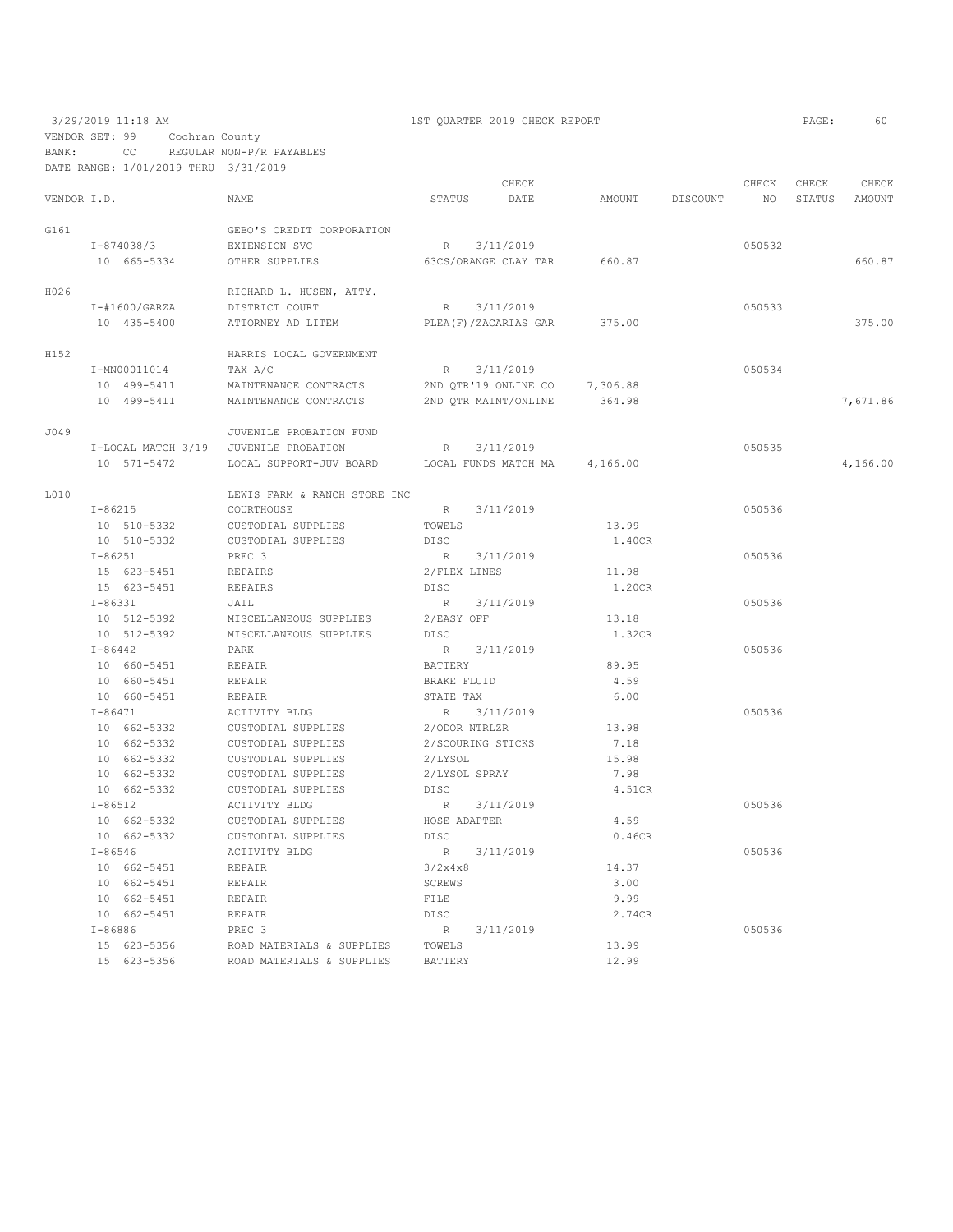# 3/29/2019 11:18 AM 1ST QUARTER 2019 CHECK REPORT PAGE: 61 VENDOR SET: 99 Cochran County

BANK: CC REGULAR NON-P/R PAYABLES DATE RANGE: 1/01/2019 THRU 3/31/2019

|             |                              |                           | CHECK                       |          |          | CHECK  | CHECK  | CHECK    |
|-------------|------------------------------|---------------------------|-----------------------------|----------|----------|--------|--------|----------|
| VENDOR I.D. |                              | NAME                      | STATUS<br>DATE              | AMOUNT   | DISCOUNT | NO     | STATUS | AMOUNT   |
| L010        |                              | LEWIS FARM & RANCH STORE  | (CONTINUED)                 |          |          |        |        |          |
|             | I-86886                      | PREC 3                    | 3/11/2019<br>R              |          |          | 050536 |        |          |
|             | 15 623-5356                  | ROAD MATERIALS & SUPPLIES | <b>DISC</b>                 | 2.70CR   |          |        |        |          |
|             | $I - 86962$                  | ACTIVITY BLDG             | 3/11/2019<br>R              |          |          | 050536 |        |          |
|             | 10 662-5332                  | CUSTODIAL SUPPLIES        | WD40                        | 6.99     |          |        |        |          |
|             | 10 662-5332                  | CUSTODIAL SUPPLIES        | <b>DISC</b>                 | 0.70CR   |          |        |        |          |
|             | I-86986                      | COURTHOUSE                | 3/11/2019<br>R              |          |          | 050536 |        |          |
|             | 10 510-5332                  | CUSTODIAL SUPPLIES        | PRIMER                      | 22.99    |          |        |        |          |
|             | 10 510-5332                  | CUSTODIAL SUPPLIES        | ROLLER                      | 5.59     |          |        |        |          |
|             | 10 510-5332                  | CUSTODIAL SUPPLIES        | <b>DISC</b>                 | 2.86CR   |          |        |        |          |
|             | $I - 87047$                  | JAIL                      | R 3/11/2019                 |          |          | 050536 |        |          |
|             | 10 512-5392                  | MISCELLANEOUS SUPPLIES    | HEATER                      | 64.99    |          |        |        |          |
|             | 10 512-5392                  | MISCELLANEOUS SUPPLIES    | DISC                        | 6.50CR   |          |        |        |          |
|             | $I - 87424$                  | COURTHOUSE                | R<br>3/11/2019              |          |          | 050536 |        |          |
|             | 10 512-5451                  | REPAIR                    | 4CS/CEILING TILES           | 319.60   |          |        |        |          |
|             | 10 512-5451                  | REPAIR                    | <b>DISC</b>                 | 31.96CR  |          |        |        | 607.55   |
| L018        |                              | LUBBOCK GRADER BLADE, INC |                             |          |          |        |        |          |
|             | $I - 65893$                  | PREC <sub>2</sub>         | 3/11/2019<br>R              |          |          | 050538 |        |          |
|             | 15 622-5356                  | ROAD MATERIALS & SUPPLIES | 2/SAW TOOTH GRADER B        | 247.80   |          |        |        | 247.80   |
| L218        |                              | LEADSONLINE, LLC          |                             |          |          |        |        |          |
|             | I-249549                     | SHERIFF                   | 3/11/2019<br>R              |          |          | 050539 |        |          |
|             | 10 560-5310                  | OFFICE SUPPLIES           | INVSTG SYS ONLINE DB        | 1,578.00 |          |        |        | 1,578.00 |
| M304        |                              | JESSE MENDEZ              |                             |          |          |        |        |          |
|             | I-#1365/JACKSON              | DISTRICT COURT            | 3/11/2019<br>R              |          |          | 050540 |        |          |
|             | 10 435-5400                  | ATTORNEY AD LITEM         | PLEA HRNG(F)/ERIC JA        | 375.00   |          |        |        | 375.00   |
| N082        |                              | NETDATA                   |                             |          |          |        |        |          |
|             | I-iTICKET FEB 19             | JUSTICE OF PEACE          | R 3/11/2019                 |          |          | 050541 |        |          |
|             | 10 455-5499                  | MISCELLANEOUS             | FEBRUARY 2019               | 2.00     |          |        |        | 2.00     |
| N103        |                              | NETPROTECT LLC            |                             |          |          |        |        |          |
|             | $I-1202$                     | JUSTICE OF PEACE          | R 3/11/2019                 |          |          | 050542 |        |          |
|             | 10 455-5411                  | MAINTENANCE CONTRACTS     | VIDEO MAGIST 2/28-3/        | 249.00   |          |        |        | 249.00   |
| P017        |                              | POSTMASTER                |                             |          |          |        |        |          |
|             | $I-TEREAS$ 2/26/19           | TREASURER                 | 3/11/2019<br>R              |          |          | 050543 |        |          |
|             | 10 497-5311                  | POSTAL EXPENSES           | 1RL/FOREVER STAMPS          | 55.00    |          |        |        | 55.00    |
| S005        |                              | DORIS SEALY, COUNTY TREAS |                             |          |          |        |        |          |
|             | I-POSTAGE INC 2/19 TREASURER |                           | 3/11/2019<br>R              |          |          | 050544 |        |          |
|             | 10 497-5311                  | POSTAL EXPENSES           | R/B PSTG INCR TO \$55 10.00 |          |          |        |        | 10.00    |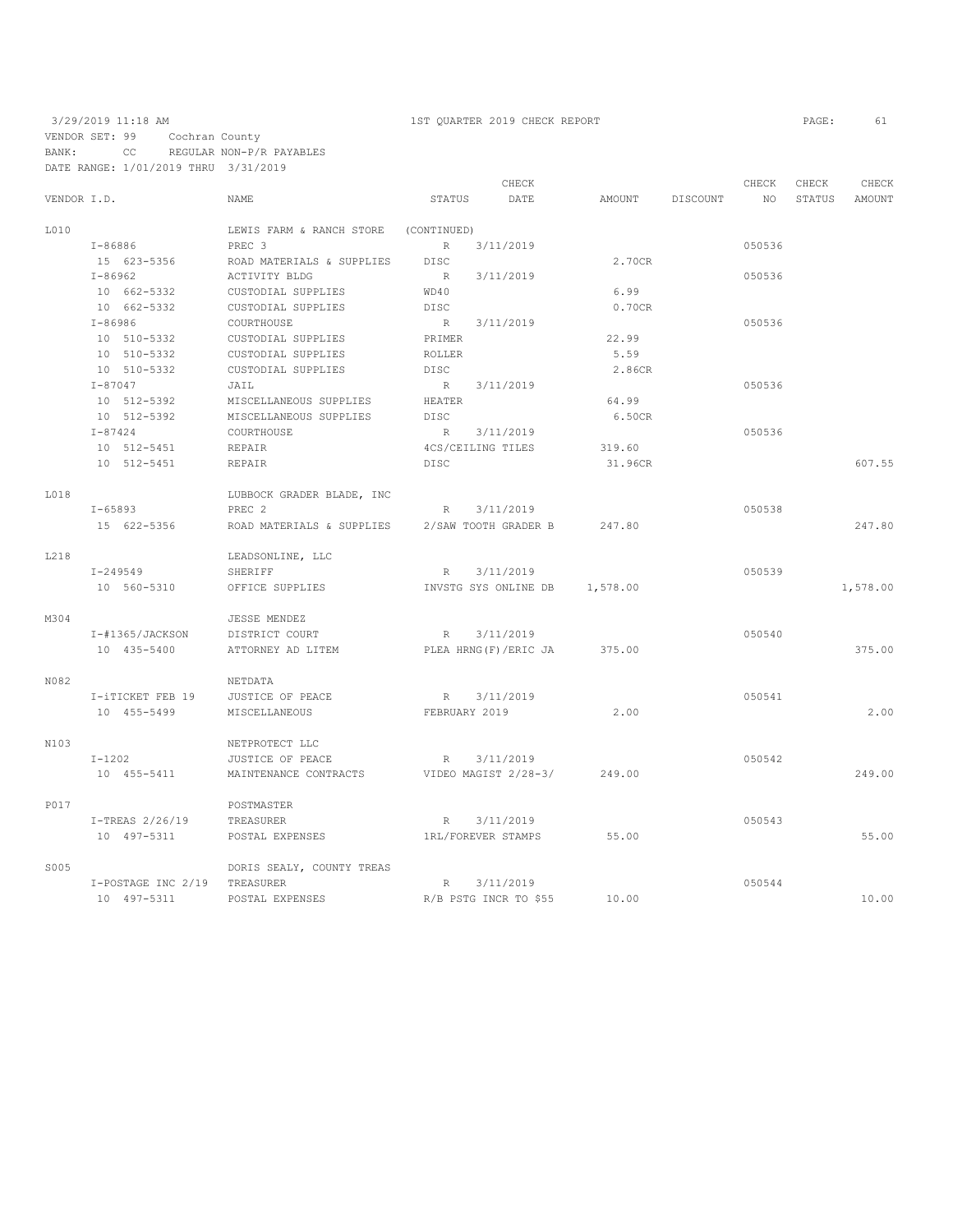|             |             |                |                              |                  | CHECK                |        |          | CHECK  | CHECK  | CHECK    |
|-------------|-------------|----------------|------------------------------|------------------|----------------------|--------|----------|--------|--------|----------|
| VENDOR I.D. |             |                | NAME                         | STATUS           | DATE                 | AMOUNT | DISCOUNT | NO     | STATUS | AMOUNT   |
| S047        |             |                | SHELL FLEET PLUS             |                  |                      |        |          |        |        |          |
|             |             | I-065177891902 | EXTENSION SVC                | R 3/11/2019      |                      |        |          | 050545 |        |          |
|             |             | 10 665-5330    | FUEL AND OIL                 |                  | 22.725GL/UNL BIG SPR | 47.70  |          |        |        |          |
|             |             | 10 665-5330    | FUEL AND OIL                 | CR TAX           |                      | 4.16CR |          |        |        | 43.54    |
| S071        |             |                | SCRIPT OFFICE PRODUCTS, INC. |                  |                      |        |          |        |        |          |
|             |             | I-55887        | EXTENSION SVC                |                  | R 3/11/2019          |        |          | 050546 |        |          |
|             |             | 10 665-5310    | OFFICE SUPPLIES              | COPY PAPER       |                      | 42.50  |          |        |        |          |
|             |             | 10 665-5310    | OFFICE SUPPLIES              | NOTARY BOOK      |                      | 17.00  |          |        |        |          |
|             |             | 10 665-5310    | OFFICE SUPPLIES              |                  | NOTARY STAMP/SHAY BU | 22.93  |          |        |        |          |
|             | $I - 56396$ |                | AUDITOR                      | R                | 3/11/2019            |        |          | 050546 |        |          |
|             |             | 10 495-5310    | OFFICE SUPPLIES              | CALCULATOR PAPER |                      | 10.95  |          |        |        |          |
|             | $I - 56402$ |                | TREASURER                    | R                | 3/11/2019            |        |          | 050546 |        |          |
|             |             | 10 497-5310    | OFFICE SUPPLIES              | TONER            |                      | 74.95  |          |        |        |          |
|             |             | 10 497-5310    | OFFICE SUPPLIES              |                  | 2/16GB FLASH DRIVES  | 28.00  |          |        |        |          |
|             |             | 10 497-5310    | OFFICE SUPPLIES              | INK PAD          |                      | 8.00   |          |        |        |          |
|             | $I - 56403$ |                | TAX A/C                      | R                | 3/11/2019            |        |          | 050546 |        |          |
|             |             | 10 499-5310    | OFFICE SUPPLIES              | TONER            |                      | 88.95  |          |        |        |          |
|             |             | 10 499-5310    | OFFICE SUPPLIES              | TONER            |                      | 163.95 |          |        |        |          |
|             |             | 10 499-5310    | OFFICE SUPPLIES              | #2 PENCILS       |                      | 3.95   |          |        |        |          |
|             | $I - 56423$ |                | CLERK                        | R 3/11/2019      |                      |        |          | 050546 |        |          |
|             |             | 10 403-5310    | OFFICE SUPPLIES              | 1BX/COPY PAPER   |                      | 42.50  |          |        |        |          |
|             | $I - 56442$ |                | AUDITOR                      | $R$ and $R$      | 3/11/2019            |        |          | 050546 |        |          |
|             |             | 10 495-5310    | OFFICE SUPPLIES              | 2/LABEL TAPE     |                      | 20.98  |          |        |        |          |
|             |             | 10 495-5310    | OFFICE SUPPLIES              | 4/CALC RIBBONS   |                      | 7.80   |          |        |        |          |
|             |             | 10 495-5310    | OFFICE SUPPLIES              | 2/POP-UP NOTES   |                      | 13.90  |          |        |        |          |
|             | $I - 56458$ |                | TAX A/C                      | R                | 3/11/2019            |        |          | 050546 |        |          |
|             |             | 10 499-5310    | OFFICE SUPPLIES              | WIRELESS MOUSE   |                      | 37.38  |          |        |        |          |
|             |             | 10 499-5310    | OFFICE SUPPLIES              | 1BX/RUBBER BANDS |                      | 2.38   |          |        |        |          |
|             | $I - 56474$ |                | JUSTICE OF PEACE             | R                | 3/11/2019            |        |          | 050546 |        |          |
|             |             | 10 455-5310    | OFFICE SUPPLIES              |                  | RETRACTABLE HIGHLIGH | 1.73   |          |        |        | 587.85   |
| S079        |             |                | STEWART & STEVENSON LLC      |                  |                      |        |          |        |        |          |
|             |             | I-6906772 RI   | PREC 4                       |                  | R 3/11/2019          |        |          | 050547 |        |          |
|             |             | 15 624-5451    | <b>REPAIRS</b>               |                  | 3/PWRGD 15W-40/'00 P | 46.74  |          |        |        |          |
|             |             | 15 624-5451    | <b>REPAIRS</b>               | LUBE SPIN-ON     |                      | 11.33  |          |        |        |          |
|             |             | 15 624-5451    | <b>REPAIRS</b>               |                  | FUEL WATER SEPARATOR | 35.34  |          |        |        |          |
|             |             | 15 624-5451    | <b>REPAIRS</b>               | LABOR            |                      | 633.75 |          |        |        |          |
|             |             | 15 624-5451    | REPAIRS                      | ENV CHG          |                      | 31.69  |          |        |        |          |
|             |             | 15 624-5451    | <b>REPAIRS</b>               | TRK CHG          |                      | 360.00 |          |        |        |          |
|             |             | 15 624-5451    | <b>REPAIRS</b>               | SHIPPING         |                      | 3.04   |          |        |        |          |
|             |             | 15 624-5451    | REPAIRS                      | SUPPLIES         |                      | 28.52  |          |        |        |          |
|             |             | I-6910311 RI   | PREC 3                       | R 3/11/2019      |                      |        |          | 050547 |        |          |
|             |             | 15 623-5451    | <b>REPAIRS</b>               |                  | SENSOR KIT/'93 INTL  | 102.78 |          |        |        |          |
|             |             | 15 623-5451    | <b>REPAIRS</b>               | SHIPPING         |                      | 12.00  |          |        |        | 1,265.19 |
|             |             |                |                              |                  |                      |        |          |        |        |          |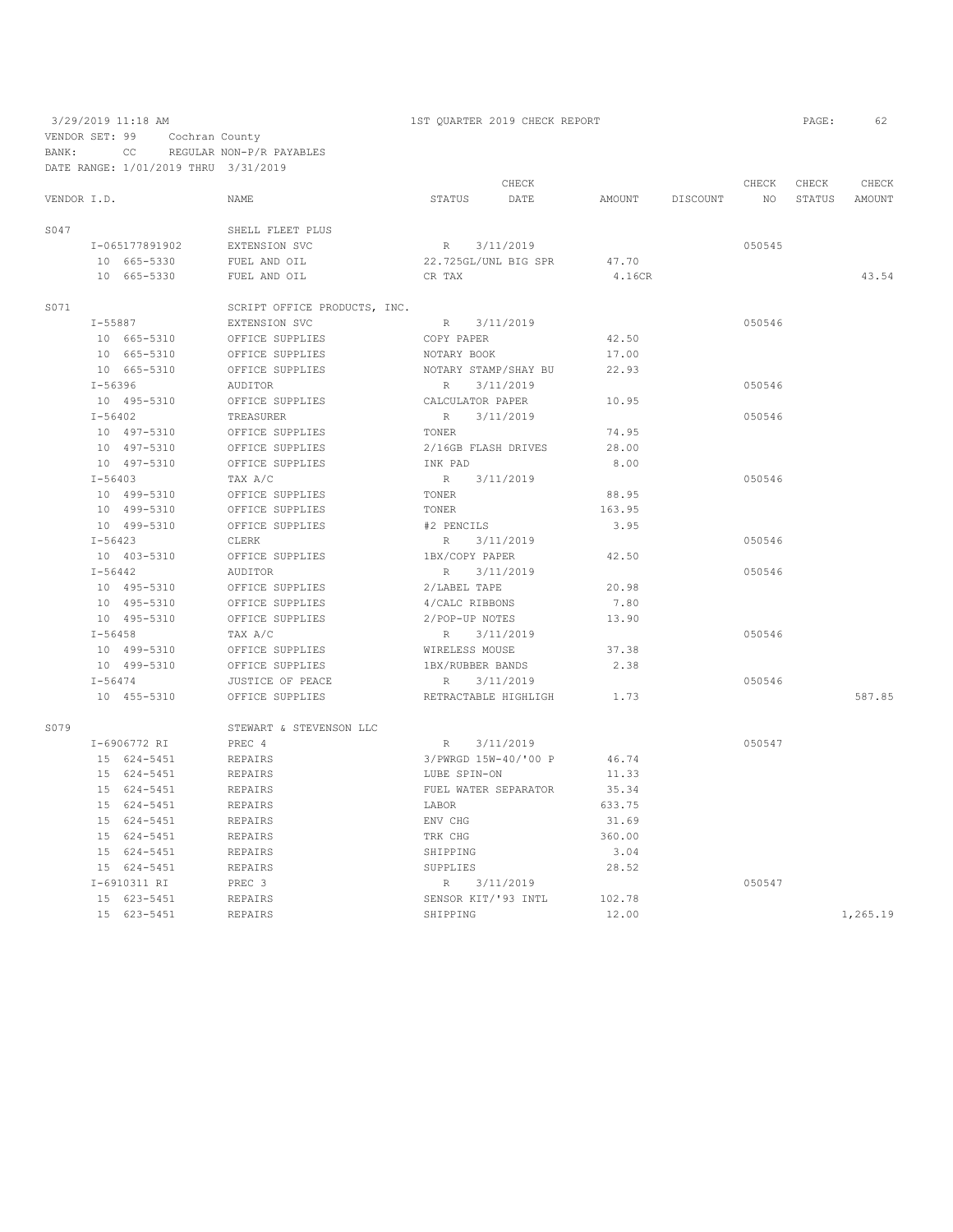VENDOR SET: 99 Cochran County

BANK: CC REGULAR NON-P/R PAYABLES DATE RANGE: 1/01/2019 THRU 3/31/2019

|             |                 |                                                  | CHECK                        |          |          | CHECK  | CHECK  | CHECK    |
|-------------|-----------------|--------------------------------------------------|------------------------------|----------|----------|--------|--------|----------|
| VENDOR I.D. |                 | NAME                                             | STATUS<br>DATE               | AMOUNT   | DISCOUNT | NO     | STATUS | AMOUNT   |
| S222        |                 | SOUTH PLAINS COMMUNICATIONS                      |                              |          |          |        |        |          |
|             | I-0116679-IN    | SHERIFF                                          | 3/11/2019<br>R               |          |          | 050548 |        |          |
|             | 10 560-5451     | MACHINERY-NON-OFFICE REPAIR RPL FUSE IN RADIO #6 |                              | 45.00    |          |        |        |          |
|             | 10 560-5451     | MACHINERY-NON-OFFICE REPAIR F530325-15 FUSE      |                              | 2.41     |          |        |        | 47.41    |
| S281        |                 | STAPLES                                          |                              |          |          |        |        |          |
|             | I-2230113151    | SHERIFF/JUSTICE OF PEACE                         | 3/11/2019<br>R               |          |          | 050549 |        |          |
|             | 10 455-5411     | MAINTENANCE CONTRACTS                            | 2YR SQUARETRADE/SCAN         | 19.99    |          |        |        |          |
|             | I-2230391301    | SHERIFF/JUSTICE OF PEACE                         | R<br>3/11/2019               |          |          | 050549 |        |          |
|             | 10 560-5310     | OFFICE SUPPLIES                                  | 2/LOGITECH COMBO MK2         | 59.98    |          |        |        |          |
|             | 10 560-5310     | OFFICE SUPPLIES                                  | COUPON                       | 20.00CR  |          |        |        |          |
|             | 10 000-4349.909 | JP TECHNOLOGY FUND                               | SCANNER/CANON LIDE12         | 69.99    |          |        |        |          |
|             | 10 000-4349.909 | JP TECHNOLOGY FUND                               | COUPON                       | 3.60CR   |          |        |        |          |
|             | 10 560-5310     | OFFICE SUPPLIES                                  | 4/BINDERS                    | 17.16    |          |        |        |          |
|             | 10 560-5310     | OFFICE SUPPLIES                                  | 2/BLUE PENS                  | 20.98    |          |        |        |          |
|             | 10 560-5310     | OFFICE SUPPLIES                                  | COUPON                       | 9.60CR   |          |        |        |          |
|             | I-2231211301    | SHERIFF                                          | R<br>3/11/2019               |          |          | 050549 |        |          |
|             | 10 560-5310     | OFFICE SUPPLIES                                  | 2/BINDERS                    | 9.98     |          |        |        |          |
|             | I-2234808941    | SHERIFF/JUSTICE OF PEACE                         | 3/11/2019<br>R               |          |          | 050549 |        |          |
|             | 10 455-5411     | MAINTENANCE CONTRACTS                            | 2YR/PROT PLAN/LAPTOP         | 199.99   |          |        |        |          |
|             | I-2234929451    | SHERIFF/JUSTICE OF PEACE                         | 3/11/2019<br>R               |          |          | 050549 |        |          |
|             | 10 000-4349.909 | JP TECHNOLOGY FUND                               | HP15DB0071NR NTBK/VI         | 434.99   |          |        |        |          |
|             | I-2236248731    | SHERIFF/ATTORNEY                                 | 3/11/2019<br>R               |          |          | 050549 |        |          |
|             | 10 560-5310     | OFFICE SUPPLIES                                  | WIRELESS MOUSE               | 13.99    |          |        |        |          |
|             | 10 560-5310     | OFFICE SUPPLIES                                  | COUPON                       | 3.20CR   |          |        |        |          |
|             | 10 475-5310     | OFFICE SUPPLIES                                  | 2/SONADA LEATHER CHA         | 359.97   |          |        |        |          |
|             | 10 475-5310     | OFFICE SUPPLIES                                  | COUPON                       | 60.00CR  |          |        |        |          |
|             | I-2236476301    | ATTORNEY                                         | 3/11/2019<br>R               |          |          | 050549 |        |          |
|             | 10 475-5310     | OFFICE SUPPLIES                                  | BLK HARD FL DESK MAT         | 94.49    |          |        |        |          |
|             | 10 475-5310     | OFFICE SUPPLIES                                  | <b>DISC</b>                  | 9.80CR   |          |        |        |          |
|             | 10 475-5310     | OFFICE SUPPLIES                                  | SHIPPING                     | 2.99     |          |        |        |          |
|             | I-2238805411    | ATTORNEY                                         | 3/11/2019<br>R               |          |          | 050549 |        |          |
|             | 10 475-5310     | OFFICE SUPPLIES                                  | PORTABLE HEATER              | 21.99    |          |        |        |          |
|             | I-2239377071    | ATTORNEY                                         | 3/11/2019<br>R               |          |          | 050549 |        |          |
|             | 10 475-5310     | OFFICE SUPPLIES                                  | 2/HONEYWELL AIR PURI         | 499.98   |          |        |        |          |
|             | I-2243604351    | DIST COURT/AUDITOR/CLERK                         | $R_{\parallel}$<br>3/11/2019 |          |          | 050549 |        |          |
|             | 10 435-5310     | OFFICE SUPPLIES                                  | LOGITECH COMBO MK270         | 29.99    |          |        |        |          |
|             | 10 403-5310     | OFFICE SUPPLIES                                  | CORRUGATED BOXES             | 21.39    |          |        |        |          |
|             | 10 403-5310     | OFFICE SUPPLIES                                  | COUPON                       | 5.00CR   |          |        |        |          |
|             | 10 495-5310     | OFFICE SUPPLIES                                  | CORRUGATED BOXES             | 21.39    |          |        |        |          |
|             | 10 495-5310     | OFFICE SUPPLIES                                  | COUPON                       | 5.00CR   |          |        |        | 1,783.04 |
| S347        |                 | SOUTHERN TIRE MART, LLC                          |                              |          |          |        |        |          |
|             | I-4900001937    | PREC <sub>2</sub>                                | R 3/11/2019                  |          |          | 050550 |        |          |
|             | 15 622-5454     | TIRES                                            | 2/14.00R24 V-STL ULT         | 1,929.06 |          |        |        |          |
|             | 15 622-5454     | TIRES                                            | $2/24$ "ORINGS               | 30.00    |          |        |        | 1,959.06 |
|             |                 |                                                  |                              |          |          |        |        |          |

## 3/29/2019 11:18 AM 1ST QUARTER 2019 CHECK REPORT PAGE: 63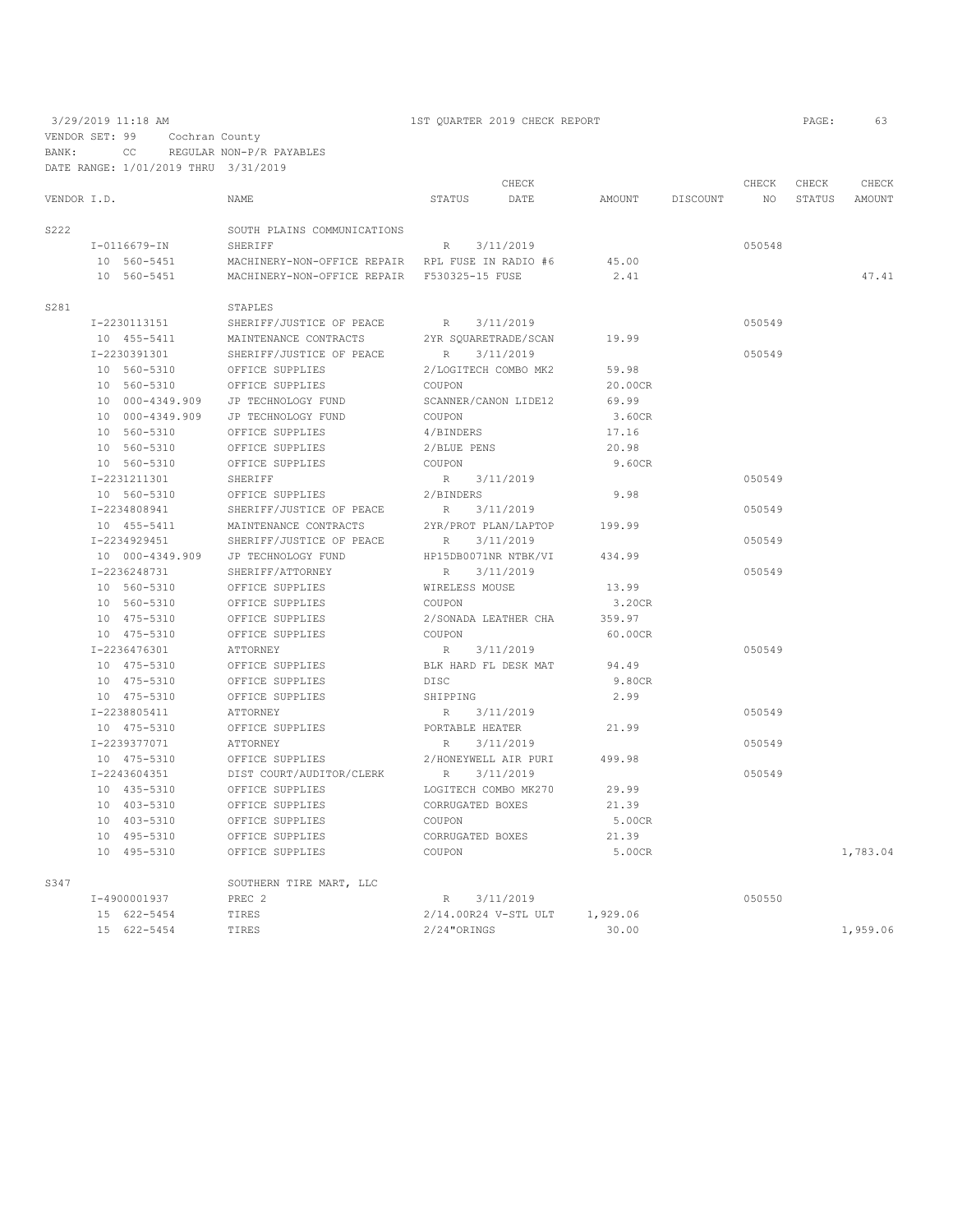|             |                    |                                                  |                        | CHECK     |          |          | CHECK  | CHECK  | CHECK    |
|-------------|--------------------|--------------------------------------------------|------------------------|-----------|----------|----------|--------|--------|----------|
| VENDOR I.D. |                    | <b>NAME</b>                                      | STATUS                 | DATE      | AMOUNT   | DISCOUNT | NO     | STATUS | AMOUNT   |
| S379        |                    | SOUTH PLAINS FORENSIC PATHOLOG                   |                        |           |          |          |        |        |          |
|             | $I-5072$           | JUSTICE OF PEACE                                 | R                      | 3/11/2019 |          |          | 050551 |        |          |
|             | 10 455-5405        | AUTOPSY                                          | LEV 1/BILL BENHAM 1/   |           | 2,200.00 |          |        |        |          |
|             | $I-5079$           | JUSTICE OF PEACE                                 | R                      | 3/11/2019 |          |          | 050551 |        |          |
|             | 10 455-5405        | AUTOPSY                                          | LEV1/LUIS ARANDA ROJ   |           | 2,200.00 |          |        |        | 4,400.00 |
|             |                    |                                                  |                        |           |          |          |        |        |          |
| S400        |                    | STUEART'S PIT STOP KWIK LUBE                     |                        |           |          |          |        |        |          |
|             | I-103164           | EXTENSION SVC                                    | R 3/11/2019            |           |          |          | 050552 |        |          |
|             | 10 665-5451        | REPAIRS                                          | OIL CHG/15 CHEV #027   |           | 43.99    |          |        |        |          |
|             | 10 665-5451        | REPAIRS                                          | 6 5/30 SYNTH           |           | 5.74     |          |        |        |          |
|             | 10 665-5451        | REPAIRS                                          | AIR FILTER             |           | 23.99    |          |        |        | 73.72    |
| T009        |                    | TEXAS ASSOCIATION OF COUNTIES                    |                        |           |          |          |        |        |          |
|             | I-TACA CONF'19     | TAX A/C                                          | $R_{\perp}$            | 3/11/2019 |          |          | 050553 |        |          |
|             | 10 499-5427        | CONTINUING EDUCATION                             | REG 85TH ANN'L CONF;   |           | 250.00   |          |        |        | 250.00   |
| T051        |                    | TAC RISK MANAGEMENT POOL                         |                        |           |          |          |        |        |          |
|             | I-2ND QTR 2019     | WORKERS COMP/ALL DEPT'S                          | R                      | 3/11/2019 |          |          | 050554 |        |          |
|             | 10 000-2500.10     | RESERVE FOR W/C, UNEMPLYMNT 2ND QTR WORKERS COMP |                        |           | 5,613.00 |          |        |        | 5,613.00 |
|             |                    |                                                  |                        |           |          |          |        |        |          |
| T092        |                    | TEXAS TECH UNIVERSITY                            |                        |           |          |          |        |        |          |
|             | $I - #1531/BOWNDS$ | DISTRICT COURT                                   | R                      | 3/11/2019 |          |          | 050555 |        |          |
|             | 10 435-5400        | ATTORNEY AD LITEM                                | PLEA (F) / CHRISTOPHER |           | 300.00   |          |        |        |          |
|             | $I$ -#1616/ORNELAS | DISTRICT COURT                                   | $R_{\perp}$            | 3/11/2019 |          |          | 050555 |        |          |
|             | 10 435-5400        | ATTORNEY AD LITEM                                | DISM(F)/JESSIE ORNAL   |           | 300.00   |          |        |        | 600.00   |
| T297        |                    | TRACTOR SUPPLY CO.                               |                        |           |          |          |        |        |          |
|             | I-100636595        | SHERIFF/K9                                       | R                      | 3/11/2019 |          |          | 050556 |        |          |
|             | 10 560-5335        | CANINE CARE & SUPPLIES                           | 40LBS CANX GF CK       |           | 36.99    |          |        |        |          |
|             | 10 560-5335        | CANINE CARE & SUPPLIES                           | MLKBNE TREATS          |           | 13.99    |          |        |        | 50.98    |
| U003        |                    | UNIVERSITY OF TEXAS AT AUSTIN                    |                        |           |          |          |        |        |          |
|             | I-072219019a       | AUDITOR                                          | R                      | 3/11/2019 |          |          | 050557 |        |          |
|             | 10 495-5427        | CONTINUING EDUCATION                             | AUDITOR'S INSTITUTE    |           | 320.00   |          |        |        | 320.00   |
|             |                    |                                                  |                        |           |          |          |        |        |          |
| U036        |                    | UNIFIRST HOLDINGS, INC.                          |                        |           |          |          |        |        |          |
|             | I-831 2414669      | JAIL                                             | R                      | 3/11/2019 |          |          | 050558 |        |          |
|             | 10 512-5392        | MISCELLANEOUS SUPPLIES                           | 3x5 MAT                |           | 4.40     |          |        |        |          |
|             | 10 512-5392        | MISCELLANEOUS SUPPLIES                           | 3x5 ANTI-FATIGUE MAT   |           | 5.75     |          |        |        |          |
|             | 10 512-5392        | MISCELLANEOUS SUPPLIES                           | 200/MICROFIBER TOWEL   |           | 38.00    |          |        |        |          |
|             | 10 512-5392        | MISCELLANEOUS SUPPLIES                           | DEFE CHARGE            |           | 13.10    |          |        |        |          |
|             | 10 512-5499        | MISCELLANEOUS                                    | MIN CHG                |           | 3.30     |          |        |        |          |
|             | I-831 2417446      | JAIL                                             | R                      | 3/11/2019 |          |          | 050558 |        |          |
|             | 10 512-5392        | MISCELLANEOUS SUPPLIES                           | 3x5 MAT                |           | 4.40     |          |        |        |          |
|             | 10 512-5392        | MISCELLANEOUS SUPPLIES                           | 3x5 ANTI-FATIGUE MAT   |           | 5.75     |          |        |        |          |
|             | 10 512-5392        | MISCELLANEOUS SUPPLIES                           | 200/MICROFIBER TOWEL   |           | 38.00    |          |        |        |          |
|             | 10 512-5392        | MISCELLANEOUS SUPPLIES                           | DEFE CHARGE            |           | 13.10    |          |        |        |          |
|             | 10 512-5499        | MISCELLANEOUS                                    | MIN CHG                |           | 3.30     |          |        |        | 129.10   |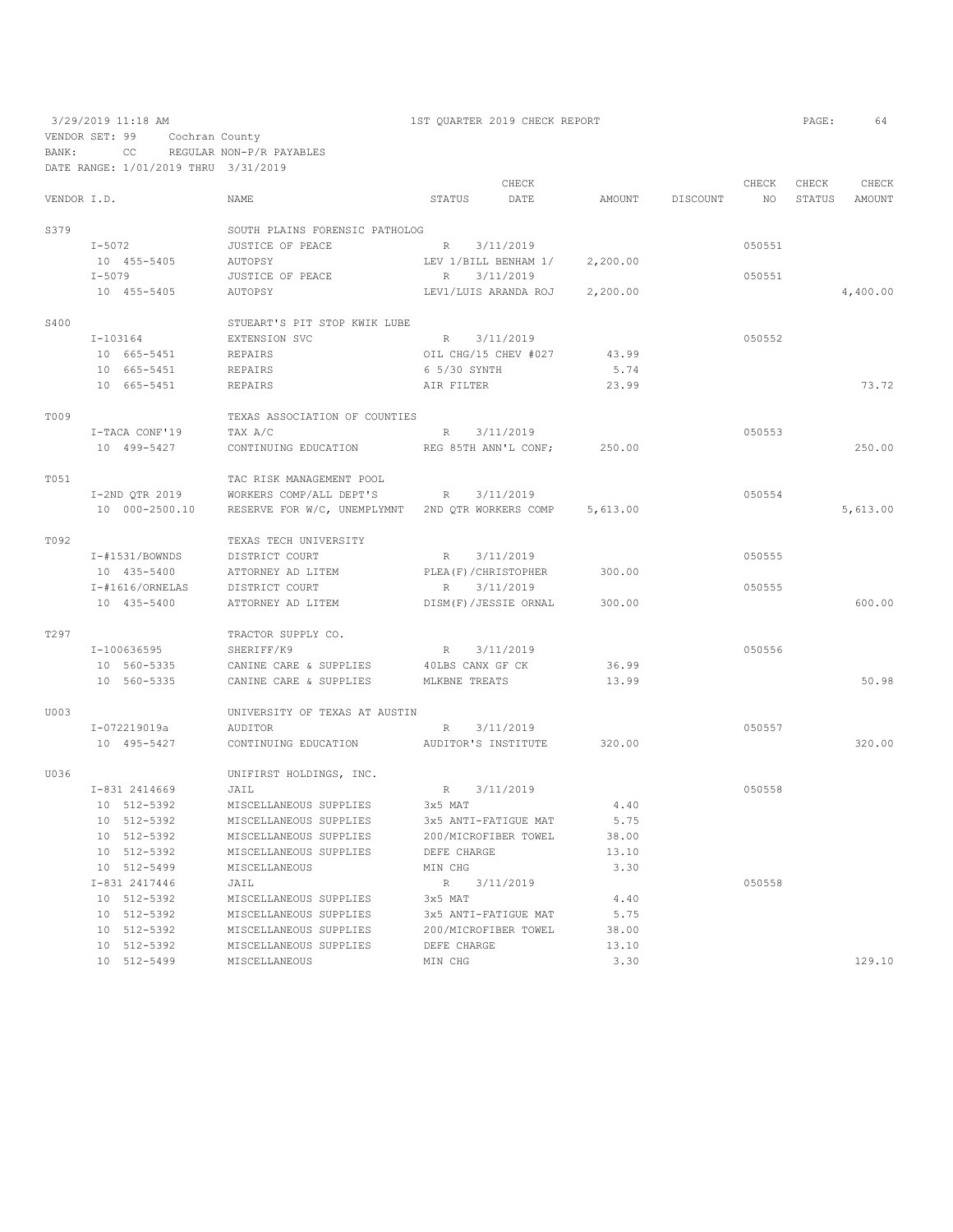VENDOR SET: 99 Cochran County

BANK: CC REGULAR NON-P/R PAYABLES DATE RANGE: 1/01/2019 THRU 3/31/2019

|             |                   |                              |                   | CHECK                |         |          | CHECK  | CHECK  | CHECK    |
|-------------|-------------------|------------------------------|-------------------|----------------------|---------|----------|--------|--------|----------|
| VENDOR I.D. |                   | NAME                         | STATUS            | DATE                 | AMOUNT  | DISCOUNT | NO.    | STATUS | AMOUNT   |
| V043        |                   | ALICE VIERNES                |                   |                      |         |          |        |        |          |
|             | I-DW#018311       | PREC 3 BARN RENT             | R                 | 3/11/2019            |         |          | 050559 |        |          |
|             | 15 000-4380.200   | OTHER [MISCELLANEOUS]        |                   | REF DEP FOR USE ON 2 | 75.00   |          |        |        | 75.00    |
| V053        |                   | VP PLUMBING INC.             |                   |                      |         |          |        |        |          |
|             | $I - 1754$        | JAIL                         | R                 | 3/11/2019            |         |          | 050560 |        |          |
|             | 10 512-5451       | REPAIR                       |                   | RPR LEAK/UPSTAIRS/KI | 880.00  |          |        |        |          |
|             | 10 512-5451       | REPAIR                       | PARTS             |                      | 67.00   |          |        |        |          |
|             | $I - 1775$        | COURTHOUSE                   | $R_{\perp}$       | 3/11/2019            |         |          | 050560 |        |          |
|             | 10 510-5451       | <b>REPAIR</b>                |                   | RPR LEAK/2ND FLR BAT | 165.00  |          |        |        | 1,112.00 |
| W055        |                   | WINDSTREAM COMMUNICATIONS SW |                   |                      |         |          |        |        |          |
|             | $I-266-0638$ 2/19 | MUSEUM                       | R                 | 3/11/2019            |         |          | 050561 |        |          |
|             | 10 652-5420       | TELECOMMUNICATIONS           | SERVICES          |                      | 157.94  |          |        |        |          |
|             | 10 652-5420       | TELECOMMUNICATIONS           | DISC              |                      | 25.00CR |          |        |        |          |
|             | 10 652-5420       | TELECOMMUNICATIONS           | FEES              |                      | 32.64   |          |        |        |          |
|             | 10 652-5420       | TELECOMMUNICATIONS           | PICC CHG          |                      | 1.16    |          |        |        |          |
|             | 10 652-5420       | TELECOMMUNICATIONS           | LONG DISTANCE SVC |                      | 8.49    |          |        |        |          |
|             | 10 652-5420       | TELECOMMUNICATIONS           |                   | DEDICATED INTERNET/1 | 566.43  |          |        |        |          |
|             | $I-266-50512/19$  | LIBRARY                      | $\mathbb{R}$      | 3/11/2019            |         |          | 050561 |        |          |
|             | 10 650-5420       | TELECOMMUNICATIONS           | SERVICES/2LINES   |                      | 126.12  |          |        |        |          |
|             | 10 650-5420       | TELECOMMUNICATIONS           | FEES              |                      | 39.51   |          |        |        |          |
|             | 10 650-5420       | TELECOMMUNICATIONS           | LONG DISTANCE SVC |                      | 1.24    |          |        |        |          |
|             | I-266-5074 2/19   | ADULT PROBATION              | R                 | 3/11/2019            |         |          | 050561 |        |          |
|             | 10 570-5420       | TELECOMMUNICATIONS           | SERVICES          |                      | 49.25   |          |        |        |          |
|             | 10 570-5420       | TELECOMMUNICATIONS           | FEES              |                      | 17.38   |          |        |        |          |
|             | $I-266-51612/19$  | TREASURER                    | R                 | 3/11/2019            |         |          | 050561 |        |          |
|             | 10 497-5420       | TELECOMMUNICATIONS           | SERVICES          |                      | 37.30   |          |        |        |          |
|             | 10 497-5420       | TELECOMMUNICATIONS           | FEES              |                      | 17.36   |          |        |        |          |
|             | 10 497-5420       | TELECOMMUNICATIONS           | LONG DISTANCE SVC |                      | 0.64    |          |        |        |          |
|             | $I-266-51712/19$  | TAX A/C                      | $\mathbb{R}$      | 3/11/2019            |         |          | 050561 |        |          |
|             | 10 499-5420       | TELECOMMUNICATIONS           | SERVICES/3 LINES  |                      | 246.58  |          |        |        |          |
|             | 10 499-5420       | TELECOMMUNICATIONS           | FEES              |                      | 65.37   |          |        |        |          |
|             | 10 499-5420       | TELECOMMUNICATIONS           | LONG DISTANCE SVC |                      | 13.72   |          |        |        |          |
|             | $I-266-5211$ 2/19 | SHERIFF                      | $\mathbb{R}$      | 3/11/2019            |         |          | 050561 |        |          |
|             | 10 560-5420       | TELECOMMUNICATIONS           | SERVICES/3 LINES  |                      | 127.95  |          |        |        |          |
|             | 10 560-5420       | TELECOMMUNICATIONS           | FEES              |                      | 59.29   |          |        |        |          |
|             | 10 560-5420       | TELECOMMUNICATIONS           | LONG DISTANCE SVC |                      | 19.50   |          |        |        |          |
|             | $I-266-5215$ 2/19 | EXTENSION SVC                | R                 | 3/11/2019            |         |          | 050561 |        |          |
|             | 10 665-5420       | TELECOMMUNICATIONS           | SERVICES/2 LINES  |                      | 144.88  |          |        |        |          |
|             | 10 665-5420       | TELECOMMUNICATIONS           | FEES              |                      | 59.25   |          |        |        |          |
|             | 10 665-5420       | TELECOMMUNICATIONS           | LONG DISTANCE SVC |                      | 1.11    |          |        |        |          |
|             | $I-266-5302$ 2/19 | JUSTICE OF PEACE             | R                 | 3/11/2019            |         |          | 050561 |        |          |
|             | 10 455-5420       | TELECOMMUNICATIONS           | SERVICES          |                      | 31.83   |          |        |        |          |
|             | 10 455-5420       | TELECOMMUNICATIONS           | FEES              |                      | 17.34   |          |        |        |          |
|             | 10 455-5420       | TELECOMMUNICATIONS           | LONG DISTANCE SVC |                      | 0.52    |          |        |        |          |
|             | $I-266-5411$ 2/19 | JUVENILE PROBATION           | R                 | 3/11/2019            |         |          | 050561 |        |          |
|             | 17 573-5499       | OPERATING EXPENSES           | SERVICES          |                      | 31.83   |          |        |        |          |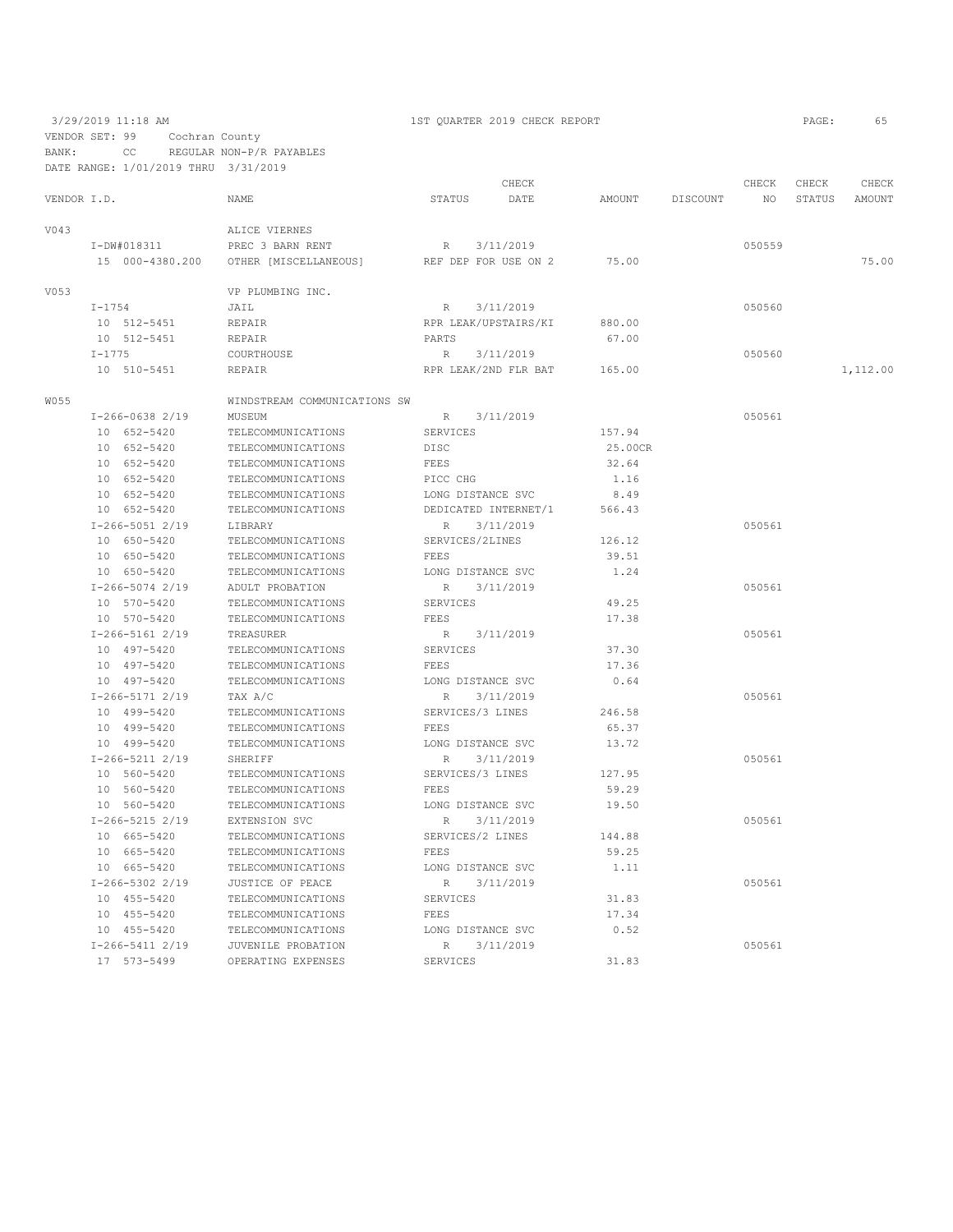VENDOR SET: 99 Cochran County BANK: CC REGULAR NON-P/R PAYABLES DATE RANGE: 1/01/2019 THRU 3/31/2019

## 3/29/2019 11:18 AM 1ST QUARTER 2019 CHECK REPORT PAGE: 66

|                   |                              | CHECK                        |        |          | CHECK  | CHECK  | CHECK    |
|-------------------|------------------------------|------------------------------|--------|----------|--------|--------|----------|
| VENDOR I.D.       | NAME                         | STATUS<br>DATE               | AMOUNT | DISCOUNT | NO.    | STATUS | AMOUNT   |
| W055              | WINDSTREAM COMMUNICATIONS    | (CONTINUED)                  |        |          |        |        |          |
| $I-266-5411$ 2/19 | JUVENILE PROBATION           | 3/11/2019<br>R               |        |          | 050561 |        |          |
| 17 573-5499       | OPERATING EXPENSES           | FEES                         | 17.35  |          |        |        |          |
| 17 573-5499       | OPERATING EXPENSES           | LONG DISTANCE SVC            | 3.58   |          |        |        |          |
| $I-266-5412$ 2/19 | DIST CT/NON-DEPT'L/CONSTABLE | R<br>3/11/2019               |        |          | 050561 |        |          |
| 10 435-5420       | TELECOMMUNICATIONS           | SERVICES                     | 20.89  |          |        |        |          |
| 10 435-5420       | TELECOMMUNICATIONS           | INTERNET                     | 130.00 |          |        |        |          |
| 10 435-5420       | TELECOMMUNICATIONS           | <b>FEES</b>                  | 11.92  |          |        |        |          |
| 10 435-5420       | TELECOMMUNICATIONS           | PICC CHG                     | 1.16   |          |        |        |          |
| 10 409-5420       | TELECOMMUNICATIONS           | COURTHOUSE INTERNET          | 130.00 |          |        |        |          |
| 10 409-5420       | TELECOMMUNICATIONS           | FEES                         | 15.89  |          |        |        |          |
| 10 550-5420       | TELECOMMUNICATIONS           | SERVICES                     | 20.89  |          |        |        |          |
| 10 550-5420       | TELECOMMUNICATIONS           | FEES                         | 11.92  |          |        |        |          |
| 10 550-5420       | TELECOMMUNICATIONS           | LONG DISTANCE SVC            | 0.32   |          |        |        |          |
| $I-266-54502/19$  | CLERK                        | 3/11/2019<br>R               |        |          | 050561 |        |          |
| 10 403-5420       | TELECOMMUNICATIONS           | SERVICES/3 LINES             | 113.00 |          |        |        |          |
| 10 403-5420       | TELECOMMUNICATIONS           | FEES                         | 66.46  |          |        |        |          |
| 10 403-5420       | TELECOMMUNICATIONS           | LONG DISTANCE SVC            | 21.73  |          |        |        |          |
| $I-266-5508$ 2/19 | CO JUDGE/COMM'R CT           | R<br>3/11/2019               |        |          | 050561 |        |          |
| 15 610-5420       | TELECOMMUNICATIONS           | SERVICES/2 LINES             | 64.76  |          |        |        |          |
| 15 610-5420       | TELECOMMUNICATIONS           | FEES                         | 55.09  |          |        |        |          |
| 15 610-5420       | TELECOMMUNICATIONS           | LONG DISTANCE SVC            | 1.29   |          |        |        |          |
| I-266-5700 2/19   | SHERIFF                      | 3/11/2019<br>$R_{\parallel}$ |        |          | 050561 |        |          |
| 10 560-5420       | TELECOMMUNICATIONS           | SERVICES                     | 43.38  |          |        |        |          |
| 10 560-5420       | TELECOMMUNICATIONS           | FEES                         | 14.07  |          |        |        |          |
| 10 560-5420       | TELECOMMUNICATIONS           | LONG DISTANCE SVC            | 4.06   |          |        |        |          |
| $I-266-5822$ 2/19 | AUDITOR/NON-DEPT'L           | 3/11/2019<br>R               |        |          | 050561 |        |          |
| 10 409-5420       | TELECOMMUNICATIONS           | 266-5629 FAX LINE SV         | 20.89  |          |        |        |          |
| 10 409-5420       | TELECOMMUNICATIONS           | FEES                         | 20.01  |          |        |        |          |
| 10 409-5420       | TELECOMMUNICATIONS           | INTERNET                     | 130.00 |          |        |        |          |
| 10 409-5420       | TELECOMMUNICATIONS           | PICC CHG                     | 1.16   |          |        |        |          |
| 10 409-5420       | TELECOMMUNICATIONS           | STATIC IP                    | 15.00  |          |        |        |          |
| 10 495-5420       | TELECOMMUNICATIONS           | SERVICES                     | 20.89  |          |        |        |          |
| 10 495-5420       | TELECOMMUNICATIONS           | FEES                         | 20.01  |          |        |        |          |
| 10 495-5420       | TELECOMMUNICATIONS           | INTERNET                     | 130.00 |          |        |        |          |
| 10 495-5420       | TELECOMMUNICATIONS           | PICC CHG                     | 1.16   |          |        |        |          |
| 10 495-5420       | TELECOMMUNICATIONS           | LONG DISTANCE SVC            | 0.64   |          |        |        |          |
| $I-266-86612/19$  | ATTORNEY                     | 3/11/2019<br>$R_{\parallel}$ |        |          | 050561 |        |          |
| 10 475-5420       | TELECOMMUNICATIONS           | SERVICES/2 LINES             | 75.21  |          |        |        |          |
| 10 475-5420       | TELECOMMUNICATIONS           | <b>SERVICES</b>              | 39.51  |          |        |        |          |
| $I-266-88882/19$  | SHERIFF                      | 3/11/2019<br>R               |        |          | 050561 |        |          |
| 10 560-5420       | TELECOMMUNICATIONS           | SERVICES/FAX LINE            | 32.38  |          |        |        |          |
| 10 560-5420       | TELECOMMUNICATIONS           | FEES                         | 14.05  |          |        |        |          |
| 10 560-5420       | TELECOMMUNICATIONS           | LONG DISTANCE SVC            | 1.42   |          |        |        | 3,119.72 |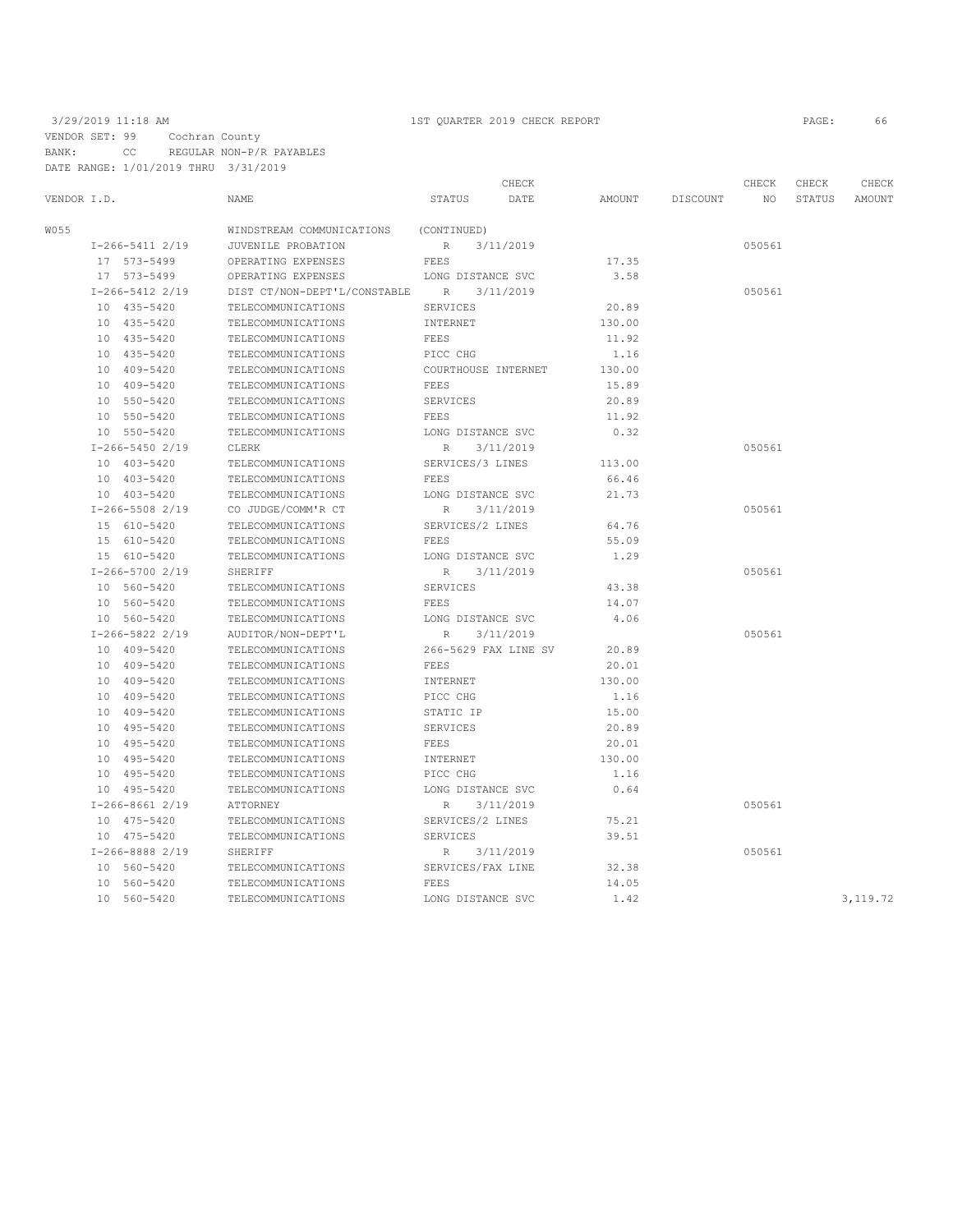|             |                            |                                      |                      | CHECK                 |                |          | CHECK  | CHECK  | CHECK    |
|-------------|----------------------------|--------------------------------------|----------------------|-----------------------|----------------|----------|--------|--------|----------|
| VENDOR I.D. |                            | <b>NAME</b>                          | <b>STATUS</b>        | DATE                  | AMOUNT         | DISCOUNT | NO.    | STATUS | AMOUNT   |
| W216        |                            | CHRISTINA WOODS DUFFY                |                      |                       |                |          |        |        |          |
|             | I-CPS#4556 030719          | DISTRICT COURT                       | R                    | 3/11/2019             |                |          | 050563 |        |          |
|             | 10 435-5400                | ATTORNEY AD LITEM                    | STATUS HRNG/CPS (PM) |                       | 300.00         |          |        |        | 300.00   |
| X001        |                            | XCEL ENERGY                          |                      |                       |                |          |        |        |          |
|             |                            | I-54-1324315-7 2/19 ALMOST ALL DEPTS | R                    | 3/11/2019             |                |          | 050564 |        |          |
|             | 30 518-5440                | UTILITIES                            |                      | 300210167 RUNWAY LIG  | 69.56          |          |        |        |          |
|             | 10 510-5440                | UTILITIES                            |                      | 300240736 COURTHOUSE  | 1,136.15       |          |        |        |          |
|             | 10 660-5440                | UTILITIES & IRRIGATION               |                      | 300265059 SOFTBALL P  | 11.28          |          |        |        |          |
|             | 10 580-5440                | UTILITIES [TOWER]                    | 300282806 TOWER      |                       | 82.74          |          |        |        |          |
|             | 15 621-5440                | UTILITIES                            |                      | 300294119 PREC 1 SHO  | 60.75          |          |        |        |          |
|             | 10 650-5440                | UTILITIES                            | 300338546 LIBRARY    |                       | 117.81         |          |        |        |          |
|             | 10 652-5440                | UTILITIES                            | 300342232 MUSEUM     |                       | 22.15          |          |        |        |          |
|             | 10 662-5440                | UTILITIES                            |                      | 300390484 ACTIVITY B  | 415.84         |          |        |        |          |
|             | 10 660-5440                | UTILITIES & IRRIGATION               | 300410370 PARK       |                       | 110.76         |          |        |        |          |
|             | 10 660-5440                | UTILITIES & IRRIGATION               | 300457515 PARK/SHOP  |                       | 58.83          |          |        |        |          |
|             | 10 516-5440                | UTILITIES                            | 300555198 CEMETERY   |                       | 11.28          |          |        |        |          |
|             | 10 660-5440                | UTILITIES & IRRIGATION               | 300587052 SHOWBARN   |                       | 23.15          |          |        |        |          |
|             | 10 660-5440                | UTILITIES & IRRIGATION               |                      | 300587753 RODEO GROU  | 11.28          |          |        |        |          |
|             | 10 409-5440                | UTILITIES                            | 300588989 ANNEX      |                       | 94.40          |          |        |        |          |
|             | 10 516-5440                | UTILITIES                            | 300603417 CEMETERY   |                       | 13.63          |          |        |        |          |
|             | 10 516-5440                | UTILITIES                            |                      | 300637038 CEMETERY S  | 11.28          |          |        |        | 2,250.89 |
| A178        |                            | AMAZON                               |                      |                       |                |          |        |        |          |
|             | I-447736664469             | DISTRICT COURT                       | $R_{\parallel}$      | 3/28/2019             |                |          | 050587 |        |          |
|             | 10 435-5310                | OFFICE SUPPLIES                      |                      | WIFI ADAPTER AC1200M  | 22.99          |          |        |        |          |
|             | 10 435-5310                | OFFICE SUPPLIES                      |                      | 6 OUTLET SURGE PROTE  | 9.86           |          |        |        |          |
|             | 10 435-5310                | OFFICE SUPPLIES                      | MOUSEPAD             |                       | 4.99           |          |        |        |          |
|             | 10 435-5310                | OFFICE SUPPLIES                      | SHIPPING             |                       | 0.39           |          |        |        |          |
|             | I-588439637895             | LIBRARY                              | R                    | 3/28/2019             |                |          | 050587 |        |          |
|             | 10 650-5590                | <b>BOOKS</b>                         | THE DYSASTERS        |                       | 13.51          |          |        |        |          |
|             | 10 650-5590                | <b>BOOKS</b>                         | PRACTICE TO DECEIVE  |                       | 32.99          |          |        |        |          |
|             | 10 650-5590                | <b>BOOKS</b>                         | THE SILENT PATIENT   |                       | 16.19          |          |        |        |          |
|             | 10 650-5590                | <b>BOOKS</b>                         | MISSION CRITICAL     |                       | 16.20          |          |        |        |          |
|             | 10 650-5590                | <b>BOOKS</b>                         |                      | BLACK LEOPARD, RED WO | 17.99<br>12.91 |          |        |        |          |
|             | 10 650-5590<br>10 650-5590 | <b>BOOKS</b><br><b>BOOKS</b>         | DRAGON'S CODE        | SUPERMAN DAWNBREAKER  | 18.36          |          |        |        |          |
|             | 10 650-5590                | <b>BOOKS</b>                         |                      | THE REVENGE OF MAGIC  | 12.32          |          |        |        |          |
|             | 10 650-5590                | <b>BOOKS</b>                         | THE NIGHT TIGER      |                       | 18.89          |          |        |        |          |
|             | 10 650-5590                | <b>BOOKS</b>                         | THE WEDDING GUEST    |                       | 17.39          |          |        |        |          |
|             | I-864848875948             | COURTHOUSE                           | R                    | 3/28/2019             |                |          | 050587 |        |          |
|             | 10 510-5332                | CUSTODIAL SUPPLIES                   | ORECK XL ROLL        |                       | 12.94          |          |        |        |          |
|             | I-969554855566             | SHERIFF                              | R                    | 3/28/2019             |                |          | 050587 |        |          |
|             | 10 560-5334                | OTHER SUPPLIES                       |                      | 4/GENX PAINTBALL MAS  | 52.00          |          |        |        |          |
|             | I-989378357396             | LIBRARY                              | R                    | 3/28/2019             |                |          | 050587 |        |          |
|             | 10 650-5590                | <b>BOOKS</b>                         | BROKEN ANGELS        |                       | 13.60          |          |        |        |          |
|             | 10 650-5590                | <b>BOOKS</b>                         | LIAR LIAR            |                       | 16.13          |          |        |        |          |
|             | 10 650-5590                | <b>BOOKS</b>                         | <b>WOKEN FURIES</b>  |                       | 14.45          |          |        |        |          |
|             |                            |                                      |                      |                       |                |          |        |        |          |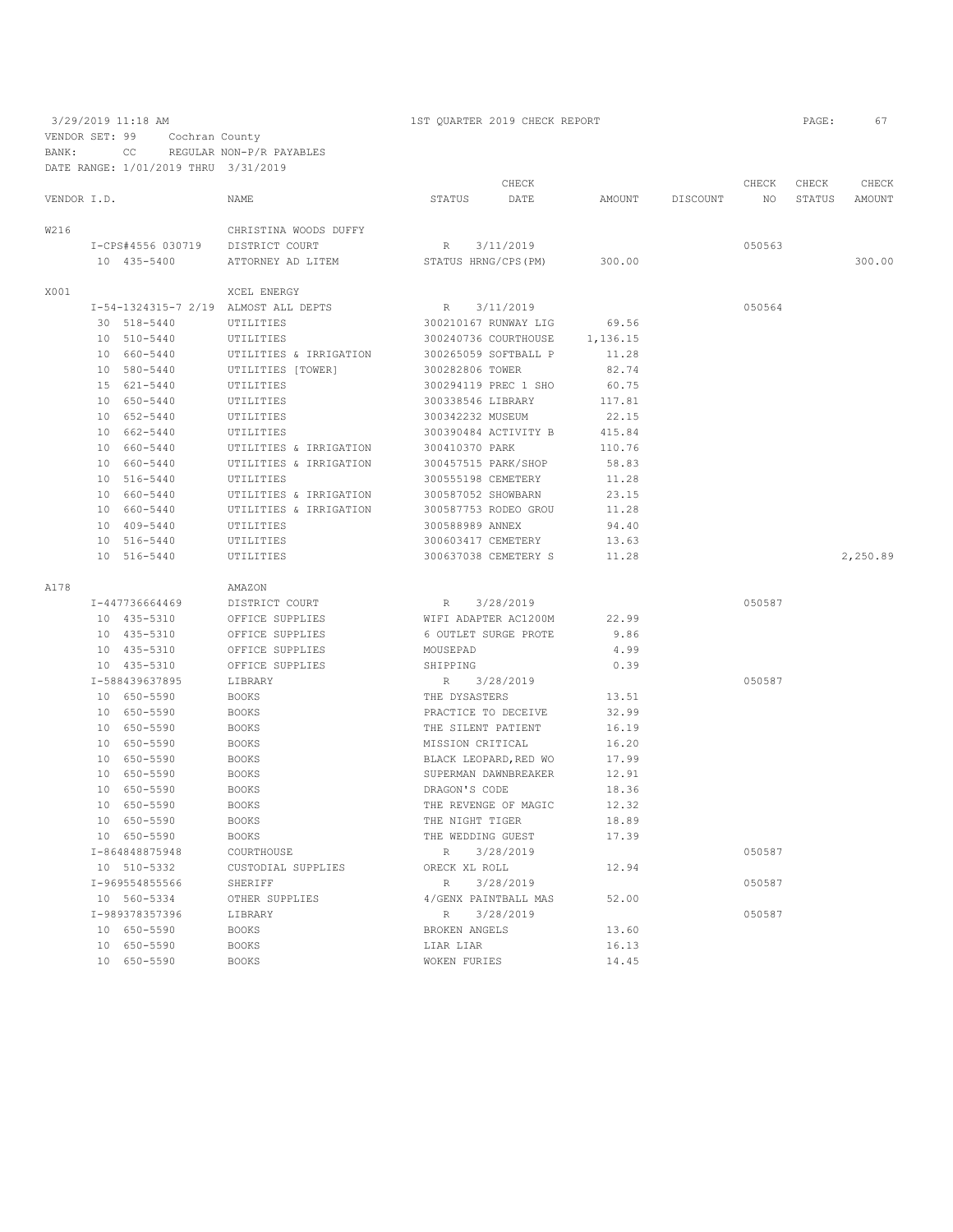### 3/29/2019 11:18 AM 1ST QUARTER 2019 CHECK REPORT PAGE: 68 VENDOR SET: 99 Cochran County BANK: CC REGULAR NON-P/R PAYABLES DATE RANGE: 1/01/2019 THRU 3/31/2019

|             |                             |                 |                                |                      | CHECK     |        |          | CHECK  | CHECK  | CHECK    |
|-------------|-----------------------------|-----------------|--------------------------------|----------------------|-----------|--------|----------|--------|--------|----------|
| VENDOR I.D. |                             |                 | NAME                           | <b>STATUS</b>        | DATE      | AMOUNT | DISCOUNT | NO     | STATUS | AMOUNT   |
| A178        |                             |                 | AMAZON<br>(CONTINUED)          |                      |           |        |          |        |        |          |
|             |                             | I-989378357396  | LIBRARY                        | $R_{\perp}$          | 3/28/2019 |        |          | 050587 |        |          |
|             |                             | 10 650-5590     | <b>BOOKS</b>                   | P IS FOR PTERODACTYL |           | 11.55  |          |        |        |          |
|             |                             | 10 650-5590     | <b>BOOKS</b>                   | UNFORGIVEN           |           | 11.63  |          |        |        |          |
|             |                             | 10 650-5590     | <b>BOOKS</b>                   | LADY SMOKE           |           | 12.91  |          |        |        |          |
|             |                             | 10 650-5590     | <b>BOOKS</b>                   | THE BOY              |           | 19.04  |          |        |        |          |
|             |                             | 10 650-5590     | <b>BOOKS</b>                   | DRAGON PEARL         |           | 11.72  |          |        |        |          |
|             |                             | 10 650-5590     | <b>BOOKS</b>                   | ALTERED CARBON       |           | 10.87  |          |        |        |          |
|             |                             | 10 650-5590     | <b>BOOKS</b>                   | THE NEW IBERIA BLUES |           | 16.23  |          |        |        |          |
|             |                             | 10 650-5590     | <b>BOOKS</b>                   | FALLEN IN LOVE       |           | 28.00  |          |        |        | 446.05   |
| <b>B007</b> | BOB BARKER COMPANY, INC.    |                 |                                |                      |           |        |          |        |        |          |
|             | I-7819 FREIGHT ONLY SHERIFF |                 |                                | R                    | 3/28/2019 |        |          | 050588 |        |          |
|             |                             | 10 560-5205     | UNIFORMS                       | FREIGHT ON #UT100048 |           | 6.72   |          |        |        | 6.72     |
| B026        |                             |                 | BLEDSOE WATER SUPPLY CORP      |                      |           |        |          |        |        |          |
|             |                             | $I-3004$ $3/19$ | PREC 3                         | R                    | 3/28/2019 |        |          | 050589 |        |          |
|             |                             | 15 623-5440     | UTILITIES                      | 495GL/WATER FEB 19   |           | 22.11  |          |        |        | 22.11    |
| <b>B190</b> |                             |                 | DYRL BUSH, dba                 |                      |           |        |          |        |        |          |
|             | $I - 2667$                  |                 | PREC <sub>2</sub>              | R                    | 3/28/2019 |        |          | 050590 |        |          |
|             |                             | 15 622-5451     | REPAIRS                        | ST INSP/KW DUMP TRK  |           | 7.00   |          |        |        |          |
|             |                             | 15 622-5451     | <b>REPAIRS</b>                 | ST INSP/06 CTS TRLR  |           | 7.00   |          |        |        |          |
|             |                             | 15 622-5451     | REPAIRS                        | ST INSP/05 MACK TRK  |           | 7.00   |          |        |        |          |
|             |                             | 15 622-5451     | REPAIRS                        | ST INSP/03 MACK TRK  |           | 7.00   |          |        |        |          |
|             |                             | 15 622-5451     | <b>REPAIRS</b>                 | ST INSP/TROXELL TRLR |           | 7.00   |          |        |        |          |
|             |                             | 15 622-5451     | REPAIRS                        | ST INSP/81 VULCAN TR |           | 7.00   |          |        |        | 42.00    |
| B284        |                             |                 | BANKNOTE CORPORATION OF AMERIC |                      |           |        |          |        |        |          |
|             |                             | I-IN1903069     | CO/DIST CLERK                  | R                    | 3/28/2019 |        |          | 050591 |        |          |
|             |                             | 10 403-5310     | OFFICE SUPPLIES                | 100/TEXAS LOCAL VITA |           | 18.00  |          |        |        |          |
|             |                             | 10 403-5310     | OFFICE SUPPLIES                | MK READY BIRTH CERT# |           | 500.00 |          |        |        | 518.00   |
| B303        |                             |                 | BALCO SYSTEM                   |                      |           |        |          |        |        |          |
|             | $I - 18465$                 |                 | JAIL                           | R                    | 3/28/2019 |        |          | 050592 |        |          |
|             |                             | 10 512-5451     | REPAIR                         | INTERCOM DEVICE      |           | 40.00  |          |        |        |          |
|             |                             | 10 512-5451     | REPAIR                         | SVC CALL 3HRS        |           | 285.00 |          |        |        |          |
|             | $I-18529$                   |                 | JAIL                           | R                    | 3/28/2019 |        |          | 050592 |        |          |
|             |                             | 10 512-5499     | MISCELLANEOUS                  | INSP/SENSITIV TEST F |           | 380.00 |          |        |        | 705.00   |
| C064        |                             |                 | CITY OF MORTON F D             |                      |           |        |          |        |        |          |
|             |                             | I-FEB 2019      | PUBLIC SAFETY*OTHER            | $\mathbb{R}$         | 3/28/2019 |        |          | 050593 |        |          |
|             |                             | 10 580-5414     | FIRE PROTECTION CONTRACTS      | 1MI S SH125/CR 127;G |           | 350.00 |          |        |        |          |
|             |                             | 10 580-5414     | FIRE PROTECTION CONTRACTS      | FM 1169/CR 96; GRASS |           | 350.00 |          |        |        |          |
|             |                             | 10 580-5414     | FIRE PROTECTION CONTRACTS      | 1780/CR 197; VEHICLE |           | 350.00 |          |        |        | 1,050.00 |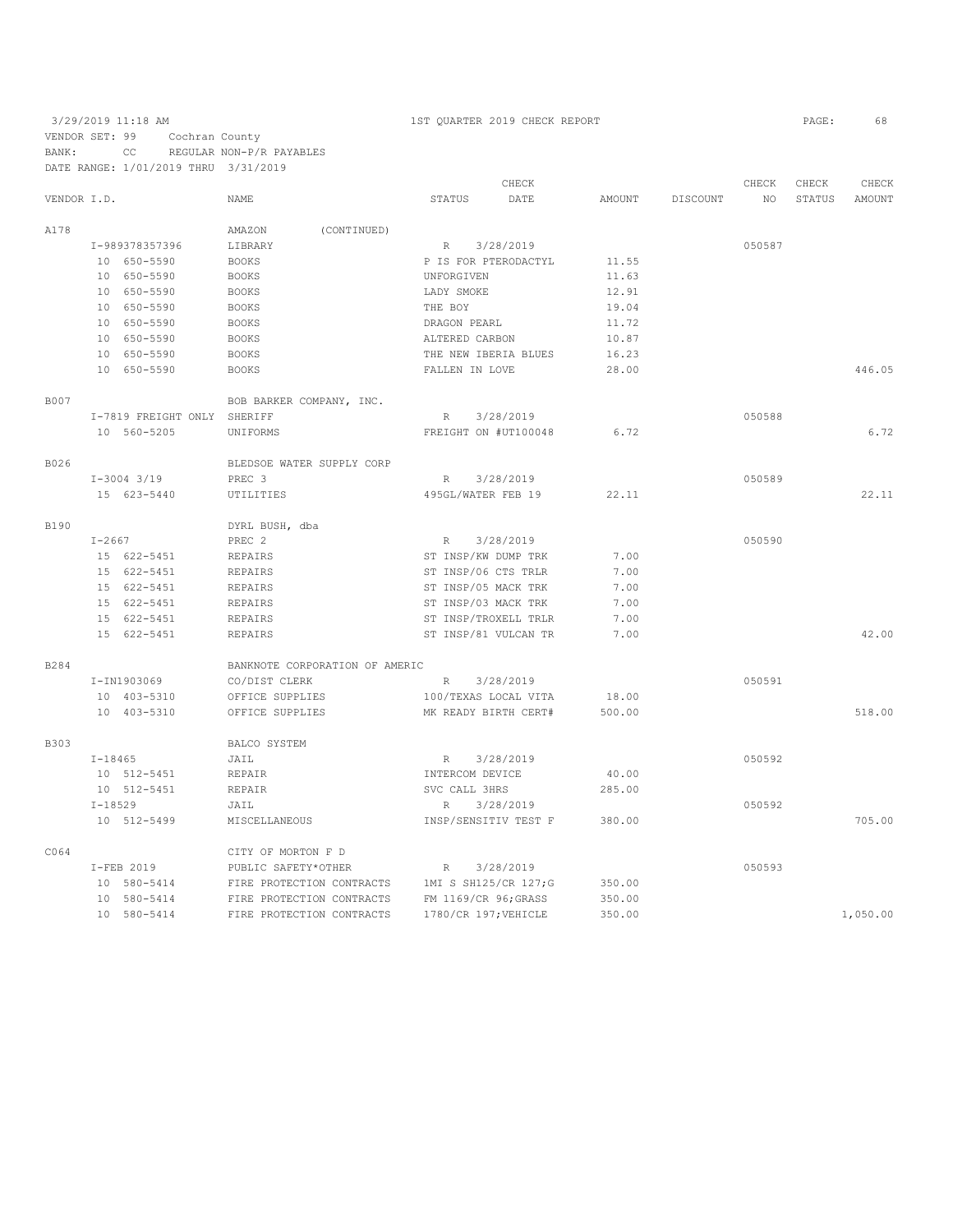BANK: CC REGULAR NON-P/R PAYABLES

| DATE RANGE: 1/01/2019 THRU |               | 3/31/2019                      |                    |                      |               |          |        |               |               |
|----------------------------|---------------|--------------------------------|--------------------|----------------------|---------------|----------|--------|---------------|---------------|
|                            |               |                                |                    | CHECK                |               |          | CHECK  | CHECK         | CHECK         |
| VENDOR I.D.                |               | <b>NAME</b>                    | <b>STATUS</b>      | DATE                 | <b>AMOUNT</b> | DISCOUNT | NO.    | <b>STATUS</b> | <b>AMOUNT</b> |
| C340                       |               | COUNTY INFORMATION RESOURCE AG |                    |                      |               |          |        |               |               |
|                            | I-SOP010497   | NON-DEPT'L                     | $\mathbb{R}$       | 3/28/2019            |               |          | 050594 |               |               |
|                            | 10 409-5411   | MAINTENANCE CONTRACTS          |                    | 29 EMAIL ACCTS MAR 2 | 58.00         |          |        |               | 58.00         |
| C384                       |               | CHEMAQUA                       |                    |                      |               |          |        |               |               |
|                            | $I - 3472510$ | COURTHOUSE                     | $\mathbb{R}$       | 3/28/2019            |               |          | 050595 |               |               |
|                            | 10 510-5411   | MAINTENANCE CONTRACTS          |                    | WATER TREATMENT MAR  | 125.00        |          |        |               | 125.00        |
| C410                       |               | STEWART M CAMPBELL dba         |                    |                      |               |          |        |               |               |
|                            | $I - 844230$  | LIBRARY                        | $\mathbb R$        | 3/28/2019            |               |          | 050596 |               |               |
|                            | 10 650-5590   | <b>BOOKS</b>                   | 6 BOOKS 018.95     |                      | 113.70        |          |        |               |               |
|                            | 10 650-5590   | <b>BOOKS</b>                   | <b>DISC</b>        |                      | 22.74CR       |          |        |               | 90.96         |
| C413                       |               | CLEAR LAW INSTITUTE, LLC       |                    |                      |               |          |        |               |               |
|                            | $I - 4564$    | AUDITOR                        | R                  | 3/28/2019            |               |          | 050597 |               |               |
|                            | 10 495-5427   | CONTINUING EDUCATION           |                    | EXCEL TABLE WEBINAR  | 99.00         |          |        |               | 99.00         |
| D048                       |               | DATA-LINE OFFICE SYSTEMS       |                    |                      |               |          |        |               |               |
|                            | I-IN97412     | EXTENSION SVC                  | $\mathbb{R}$       | 3/28/2019            |               |          | 050598 |               |               |
|                            | 10 665-5411   | MAINTENANCE CONTRACTS          |                    | COPIER MAINT 3/5-4/4 | 33.00         |          |        |               |               |
|                            | $I-IN97730$   | LIBRARY                        | $\mathbb{R}$       | 3/28/2019            |               |          | 050598 |               |               |
|                            | 10 650-5411   | MAINTENANCE CONTRACTS          |                    | COPIER MAINT 3/21/19 | 37.50         |          |        |               |               |
|                            | 10 650-5411   | MAINTENANCE CONTRACTS          |                    | 174 COLOR COPIES 2/2 | 17.40         |          |        |               | 87.90         |
| D196                       |               | JORGE DE LA CRUZ, SHERIFF      |                    |                      |               |          |        |               |               |
|                            | $I - 032019$  | JAIL                           | R                  | 3/28/2019            |               |          | 050599 |               |               |
|                            | 10 512-5333   | FOOD-PRISONERS                 | MILK/ALLSUPS 3/4   |                      | 1.99          |          |        |               |               |
|                            | 10 512-5333   | FOOD-PRISONERS                 |                    | 2/BREAD/ALLSUPS 3/6  | 1.59          |          |        |               |               |
|                            | 10 512-5333   | FOOD-PRISONERS                 | 2/BREAD/ALLSUPS    |                      | 1.59          |          |        |               |               |
|                            | 10 512-5333   | FOOD-PRISONERS                 | MILK               |                      | 3.49          |          |        |               |               |
|                            | 10 512-5333   | FOOD-PRISONERS                 | EGGS               |                      | 2.99          |          |        |               |               |
|                            | 10 512-5333   | FOOD-PRISONERS                 |                    | 2/LETTUCE/ALLSUPS 3/ | 3.18          |          |        |               |               |
|                            | 10 512-5333   | FOOD-PRISONERS                 | 2/TOMATOES         |                      | 2.78          |          |        |               |               |
|                            | 10 512-5333   | FOOD-PRISONERS                 | ONIONS             |                      | 0.99          |          |        |               |               |
|                            | 10 512-5333   | FOOD-PRISONERS                 | BUTTER/ALLSUPS 3/7 |                      | 4.79          |          |        |               |               |
|                            | 10 512-5333   | FOOD-PRISONERS                 | SYRUP              |                      | 2.39          |          |        |               |               |
|                            | 10 512-5333   | FOOD-PRISONERS                 | 2/EGGS             |                      | 5.98          |          |        |               |               |
|                            | 10 512-5333   | FOOD-PRISONERS                 |                    | 8/BREAD/ALLSUPS 3/8  | 6.36          |          |        |               |               |
|                            | 10 512-5333   | FOOD-PRISONERS                 | 2/MILK             |                      | 6.98          |          |        |               |               |
|                            | 10 512-5333   | FOOD-PRISONERS                 |                    | 6/CREAM OF CHICKEN/F | 8.40          |          |        |               |               |
|                            | 10 512-5333   | FOOD-PRISONERS                 |                    | 4/MILK/ALLSUPS 3/11  | 7.96          |          |        |               |               |
|                            | 10 512-5333   | FOOD-PRISONERS                 |                    | LETTUCE/ALLSUPS 3/12 | 1.39          |          |        |               |               |
|                            | 10 512-5333   | FOOD-PRISONERS                 | ONIONS             |                      | 0.99          |          |        |               |               |
|                            | 10 512-5333   | FOOD-PRISONERS                 | EGGS/ALLSUPS 3/14  |                      | 1.99          |          |        |               |               |
|                            | 10 512-5333   | FOOD-PRISONERS                 |                    | 4/BREAD/ALLSUPS 3/14 | 3.18          |          |        |               |               |
|                            | 10 512-5333   | FOOD-PRISONERS                 | TOMATOES           |                      | 1.39          |          |        |               |               |
|                            | 10 512-5333   | FOOD-PRISONERS                 | LETTUCE            |                      | 1.59          |          |        |               |               |
|                            | 10 512-5333   | FOOD-PRISONERS                 | 3/CHIPS/FAM\$ 3/14 |                      | 5.25          |          |        |               |               |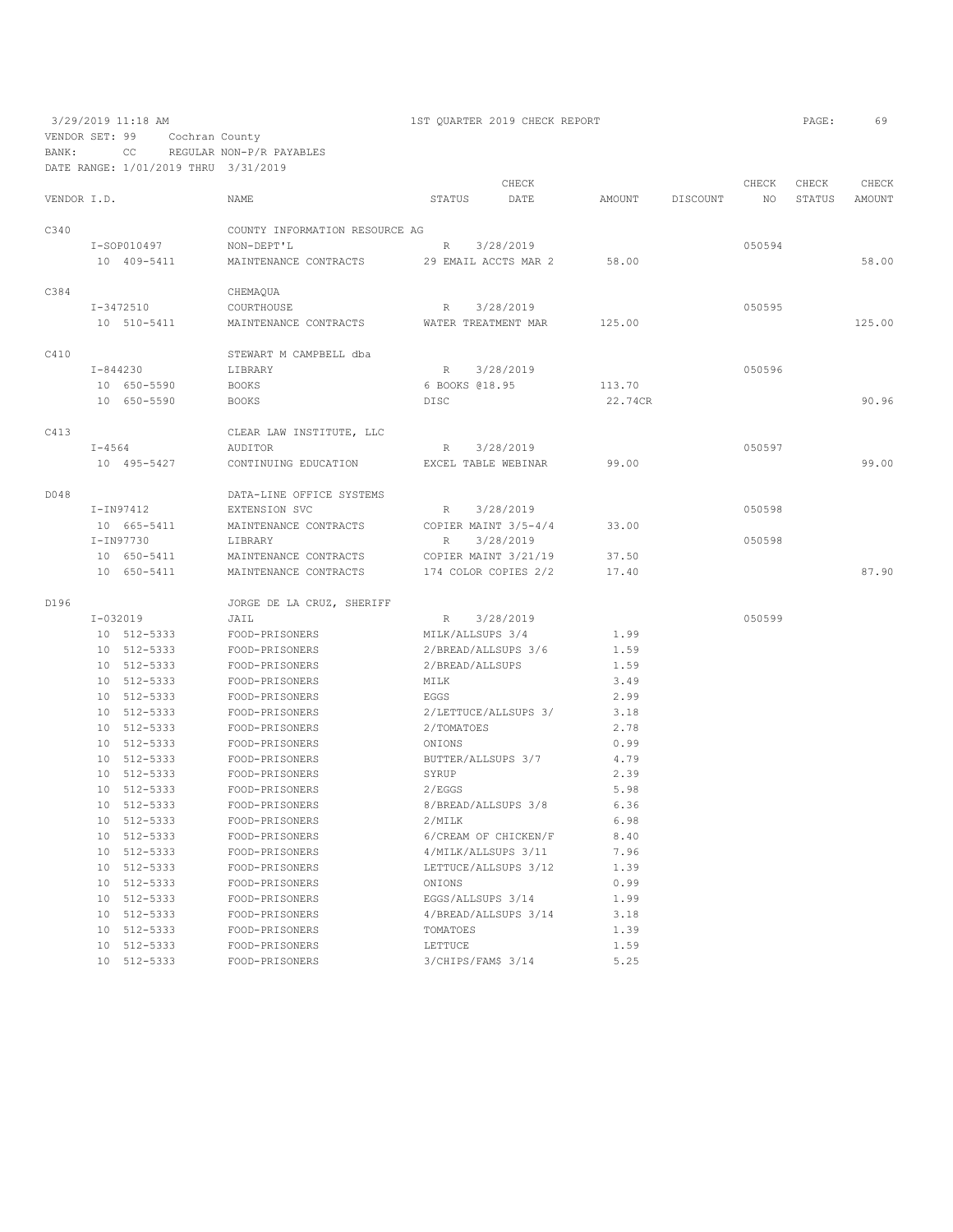### 3/29/2019 11:18 AM 1ST QUARTER 2019 CHECK REPORT PAGE: 70 VENDOR SET: 99 Cochran County BANK: CC REGULAR NON-P/R PAYABLES DATE RANGE: 1/01/2019 THRU 3/31/2019

|             |                   |                                                   | CHECK                        |           |          | CHECK     | CHECK  | CHECK    |
|-------------|-------------------|---------------------------------------------------|------------------------------|-----------|----------|-----------|--------|----------|
| VENDOR I.D. |                   | <b>NAME</b>                                       | <b>STATUS</b><br>DATE        | AMOUNT    | DISCOUNT | <b>NO</b> | STATUS | AMOUNT   |
| D196        |                   | JORGE DE LA CRUZ, SHERIFF                         | (CONTINUED)                  |           |          |           |        |          |
|             | $I-032019$        | JAIL                                              | 3/28/2019<br>R               |           |          | 050599    |        |          |
|             | 10 512-5333       | FOOD-PRISONERS                                    | 3/EGGS                       | 4.05      |          |           |        |          |
|             | 10 512-5333       | FOOD-PRISONERS                                    | 6/BREAD/ALLSUPS 3/16         | 4.77      |          |           |        |          |
|             | 10 512-5333       | FOOD-PRISONERS                                    | 3/EGGS                       | 8.97      |          |           |        |          |
|             | 10 512-5333       | FOOD-PRISONERS                                    | TOMATOES                     | 1.39      |          |           |        |          |
|             | 10 512-5333       | FOOD-PRISONERS                                    | LETTUCE                      | 2.59      |          |           |        |          |
|             | 10 512-5333       | FOOD-PRISONERS                                    | 8/BREAD/ALLSUPS 3/19         | 6.36      |          |           |        |          |
|             | 10 512-5333       | FOOD-PRISONERS                                    | 2/MILK                       | 6.98      |          |           |        |          |
|             | I-032019/K9       | SHERIFF                                           | 3/28/2019<br>$R_{\perp}$     |           |          | 050599    |        |          |
|             | 10 560-5335       | CANINE CARE & SUPPLIES                            | 2/MILKBONE TREATS/Tr         | 27.98     |          |           |        |          |
|             | 10 560-5335       | CANINE CARE & SUPPLIES                            | R/B SALES TAX                | 2.31      |          |           |        |          |
|             | I-FUEL#104/HESTER | <b>SHERIFF</b>                                    | 3/28/2019<br>R               |           |          | 050599    |        |          |
|             | 10 560-5499       | MISCELLANEOUS                                     | 17.41GL/UNL MDLND PD         | 43.51     |          |           |        | 186.15   |
| E017        |                   | ELLIS AND SON INC                                 |                              |           |          |           |        |          |
|             | I-RAYMOND KENICK  | JUSTICE OF PEACE                                  | 3/28/2019<br>R               |           |          | 050600    |        |          |
|             | 10 455-5405       | AUTOPSY                                           | RMVL/RAYMOND KENICK          | 95.00     |          |           |        |          |
|             | 10 455-5405       | AUTOPSY                                           | BODY BAG                     | 60.00     |          |           |        |          |
|             | 10 455-5405       | AUTOPSY                                           | TRNSPORT TO LBK              | 87.50     |          |           |        | 242.50   |
| E069        |                   | ENCARTELE, INC                                    |                              |           |          |           |        |          |
|             | $I - 8303$        | JAIL                                              | 3/28/2019<br>R               |           |          | 050601    |        |          |
|             | 10 000-4380.200   | OTHER [MISCELLANEOUS]                             | 100 PHONE CARDS              | 500.00    |          |           |        | 500.00   |
| F014        |                   | FRONTIER AMBULANCE CORP.                          |                              |           |          |           |        |          |
|             | I-2019SUBSIDY 02  | PUBLIC SAFETY*OTHER                               | 3/28/2019<br>$R_{\parallel}$ |           |          | 050602    |        |          |
|             | 10 580-5404       | MEDICAL-E.M.S. SUBSIDIES                          | 2019 SUBSIDY 2ND OTR         | 6, 250.00 |          |           |        | 6,250.00 |
| F033        |                   | FLEETPRIDE, INC                                   |                              |           |          |           |        |          |
|             | $I-15964947$      | PREC 1                                            | 3/28/2019<br>R               |           |          | 050603    |        |          |
|             | 15 621-5451       | REPAIRS                                           | 8/CROSSFIRE KITS             | 583.92    |          |           |        |          |
|             | 15 621-5451       | <b>REPAIRS</b>                                    | 4GA/500A 20' BOOSTER         | 99.99     |          |           |        | 683.91   |
| F211        |                   | FLATLAND TIRES                                    |                              |           |          |           |        |          |
|             | I-2172784         | PREC 1                                            | 3/28/2019<br>R               |           |          | 050604    |        |          |
|             | 15 621-5454       | TIRES                                             | FLAT RPR/GRADER TIRE         | 55.00     |          |           |        |          |
|             | 15 621-5454       | TIRES                                             | 25"O-RING                    | 23.96     |          |           |        | 78.96    |
| F233        |                   | FIRETROL PROTECTION SYSTEMS, I                    |                              |           |          |           |        |          |
|             | I-100580114       | COURTHOUSE                                        | 3/28/2019<br>R               |           |          | 050605    |        |          |
|             | 24 510-5499       | COURTHOUSE SECURITY CCP102.0 2 WTCHDOG 5MP IP DOM |                              | 1,280.00  |          |           |        | 1,280.00 |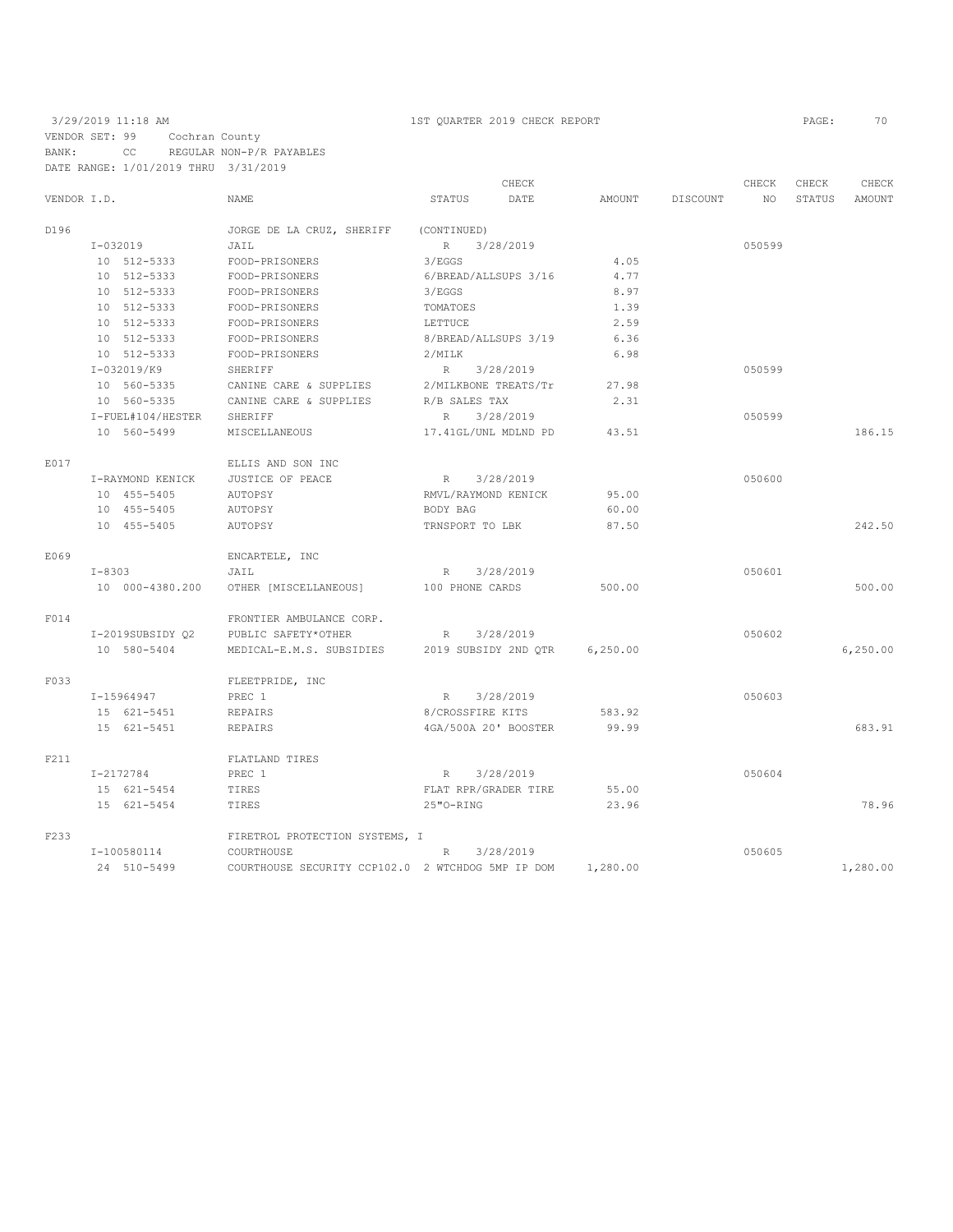| BANK:       | VENDOR SET: 99<br>CC                 | Cochran County<br>REGULAR NON-P/R PAYABLES      |                                   |                         |                |          |        |        |          |
|-------------|--------------------------------------|-------------------------------------------------|-----------------------------------|-------------------------|----------------|----------|--------|--------|----------|
|             | DATE RANGE: 1/01/2019 THRU 3/31/2019 |                                                 |                                   |                         |                |          |        |        |          |
|             |                                      |                                                 |                                   | CHECK                   |                |          | CHECK  | CHECK  | CHECK    |
| VENDOR I.D. |                                      | NAME                                            | STATUS                            | DATE                    | AMOUNT         | DISCOUNT | NO.    | STATUS | AMOUNT   |
| G249        |                                      | GULF COAST TRADES CENTER                        |                                   |                         |                |          |        |        |          |
|             | I-2013044577                         | JUVENILE PROBATION                              | R                                 | 3/28/2019               |                |          | 050606 |        |          |
|             | 17 573-5413.004                      | Other Placements                                |                                   | 28DAYS/POST (N) @103.0  | 2,884.84       |          |        |        | 2,884.84 |
|             |                                      |                                                 |                                   |                         |                |          |        |        |          |
| G265        |                                      | GOVERNMENT FORMS AND SUPPLIES,<br>CO/DIST CLERK |                                   |                         |                |          |        |        |          |
|             | I-0314305                            |                                                 | $R_{\perp}$                       | 3/28/2019               |                |          | 050607 |        |          |
|             | 10 403-5310                          | OFFICE SUPPLIES                                 |                                   | 2/OPR BINDER VOL 365    | 275.00         |          |        |        |          |
|             | 10 403-5310                          | OFFICE SUPPLIES                                 | FREIGHT                           |                         | 22.87          |          |        |        | 297.87   |
| G266        |                                      | ELIAS GARCIA                                    |                                   |                         |                |          |        |        |          |
|             | I-#1560/L VILLEGAS                   | DISTRICT COURT                                  | $R_{\parallel}$                   | 3/28/2019               |                |          | 050608 |        |          |
|             | 10 435-5400                          | ATTORNEY AD LITEM                               |                                   | FLAT FEE (F) / LAURA VI | 375.00         |          |        |        | 375.00   |
| G270        |                                      | GARZA COUNTY LAW ENFORCEMENT C                  |                                   |                         |                |          |        |        |          |
|             | I-FEB 2019                           | JAIL                                            | R                                 | 3/28/2019               |                |          | 050609 |        |          |
|             | 10 512-5499                          | MISCELLANEOUS                                   |                                   | 3 DAYS/BILLY GONZALE    | 135.00         |          |        |        | 135.00   |
| H242        |                                      | DANA HEFLIN                                     |                                   |                         |                |          |        |        |          |
|             | I-WTLG SPR MTG 19                    | LIBRARY                                         | R                                 | 3/28/2019               |                |          | 050610 |        |          |
|             | 10 650-5427                          | CONTINUING EDUCATION                            |                                   | 274 MI TO/FR MDLND@5    | 158.92         |          |        |        | 158.92   |
|             |                                      |                                                 |                                   |                         |                |          |        |        |          |
| I019        |                                      | LARRY IVINS                                     |                                   |                         |                |          |        |        |          |
|             | I-PREC 1 03/19                       | PREC 1                                          | $\mathbb{R}$                      | 3/28/2019               |                |          | 050611 |        |          |
|             | 15 621-5356                          | ROAD MATERIALS & SUPPLIES                       |                                   | 4 BELLY DUMPS, 20CYea   | 160.00         |          |        |        | 160.00   |
| K086        |                                      | HERMAN KLASSEN                                  |                                   |                         |                |          |        |        |          |
|             | $I - 031519$                         | ACTIVITY BLDG                                   | R                                 | 3/28/2019               |                |          | 050612 |        |          |
|             | 10 662-5451                          | REPAIR                                          |                                   | RPR TRIM AROUND ROOF    | 450.00         |          |        |        |          |
|             | I-031519#2                           | ACTIVITY BLDG                                   | R                                 | 3/28/2019               |                |          | 050612 |        |          |
|             | 10 662-5451                          | <b>REPAIR</b>                                   | RPR&PAINT BATHROOM                |                         | 300.00         |          |        |        | 750.00   |
| L189        |                                      | HOCKLEY COUNTY PUBLISHING CO.I                  |                                   |                         |                |          |        |        |          |
|             | I-BLEDSOE GRANT'19                   | COMMISSIONERS COURT                             | R                                 | 3/28/2019               |                |          | 050613 |        |          |
|             | 15 610-5430                          | LEGAL NOTICES                                   | PUB NTC/BLOCK GRANT               |                         | 99.00          |          |        |        |          |
|             | 15 610-5430                          | LEGAL NOTICES                                   | PUB NTC/DEVELOPMENT               |                         | 52.80          |          |        |        | 151.80   |
| M011        |                                      | MCWHORTER'S LTD                                 |                                   |                         |                |          |        |        |          |
|             | $I - 4024718$                        | PREC 3                                          | R                                 | 3/28/2019               |                |          | 050614 |        |          |
|             | 15 623-5451                          | REPAIRS                                         |                                   | ALIGNMENT '08 CHEVY#    | 65.00          |          |        |        |          |
|             | $I - 4024904$                        | SHERIFF                                         | $R_{\perp}$                       | 3/28/2019               |                |          | 050614 |        |          |
|             |                                      |                                                 |                                   |                         |                |          |        |        |          |
|             | 10 560-5454<br>$I - 4024970$         | TIRES<br>SHERIFF                                | FLAT/17 CHEV #7808<br>$\mathbb R$ | 3/28/2019               | 16.65          |          | 050614 |        |          |
|             | 10 560-5454                          | TIRES                                           |                                   | 4/225/60R18 EAGLE RS    | 513.28         |          |        |        |          |
|             |                                      |                                                 |                                   |                         |                |          |        |        |          |
|             | 10 560-5454<br>10 560-5454           | TIRES<br>TIRES                                  | 4/BALANCE                         | 4/TIRE DISPOSAL FEES    | 10.00<br>40.00 |          |        |        |          |
|             | 10 560-5454                          | TIRES                                           | 4/WEIGHTS                         |                         | 4.00           |          |        |        | 648.93   |
|             |                                      |                                                 |                                   |                         |                |          |        |        |          |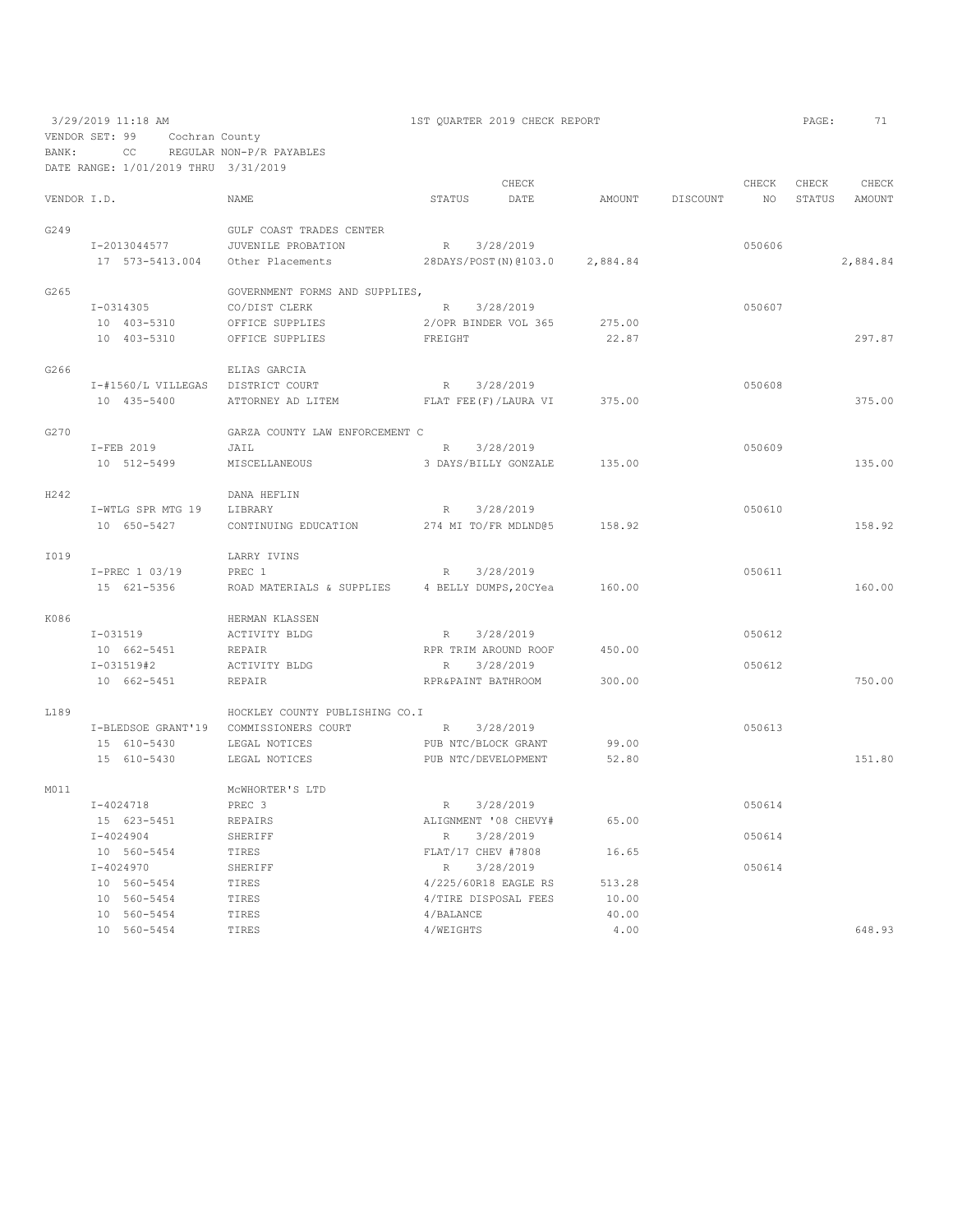### 3/29/2019 11:18 AM 1ST QUARTER 2019 CHECK REPORT PAGE: 72 VENDOR SET: 99 Cochran County BANK: CC REGULAR NON-P/R PAYABLES DATE RANGE: 1/01/2019 THRU 3/31/2019

|             |                    |                        | CHECK                         |          |          | CHECK  | CHECK  | CHECK  |
|-------------|--------------------|------------------------|-------------------------------|----------|----------|--------|--------|--------|
| VENDOR I.D. |                    | NAME                   | STATUS<br>DATE                | AMOUNT   | DISCOUNT | NO     | STATUS | AMOUNT |
| M214        |                    | DIXIE MENDOZA          |                               |          |          |        |        |        |
|             | I-INTERP FEE/#4424 | DISTRICT COURT         | 3/28/2019<br>R                |          |          | 050615 |        |        |
|             | 10 435-5499        | MISCELLANEOUS          | INTERPRETER FEE/ITIO          | 75.00    |          |        |        |        |
|             | I-INTERP FEE/#4568 | DISTRICT COURT         | 3/28/2019<br>$\, {\mathbb R}$ |          |          | 050615 |        |        |
|             | 10 435-5499        | MISCELLANEOUS          | INTERPRETER FEE/HERN          | 75.00    |          |        |        | 150.00 |
| M239        |                    | MIDAMERICA BOOKS       |                               |          |          |        |        |        |
|             | $I - 473879$       | LIBRARY                | 3/28/2019<br>$\mathbb R$      |          |          | 050616 |        |        |
|             | 10 650-5590        | <b>BOOKS</b>           | ASTEROIDS&METEOROIDS          | 19.95    |          |        |        |        |
|             | 10 650-5590        | <b>BOOKS</b>           | COMETS                        | 19.95    |          |        |        |        |
|             | 10 650-5590        | <b>BOOKS</b>           | MILKY WAY                     | 19.95    |          |        |        |        |
|             | 10 650-5590        | <b>BOOKS</b>           | MOON                          | 19.95    |          |        |        |        |
|             | 10 650-5590        | <b>BOOKS</b>           | STARS                         | 19.95    |          |        |        |        |
|             | 10 650-5590        | <b>BOOKS</b>           | SUN                           | 19.95    |          |        |        |        |
|             | I-476362 1/28/19   | LIBRARY                | 3/28/2019<br>R                |          |          | 050616 |        |        |
|             | 10 650-5590        | <b>BOOKS</b>           | CAPT AWESOME TO THE           | 17.95    |          |        |        |        |
|             | 10 650-5590        | <b>BOOKS</b>           | CAPT AWESOME VS NACH          | 17.95    |          |        |        |        |
|             | 10 650-5590        | <b>BOOKS</b>           | CAPT AWESOME & THE N          | 17.95    |          |        |        |        |
|             | 10 650-5590        | <b>BOOKS</b>           | CAPT AWESOME TAKES A          | 17.95    |          |        |        |        |
|             | 10 650-5590        | <b>BOOKS</b>           | CAPT AWESOME: SOCCER          | 17.95    |          |        |        |        |
|             | 10 650-5590        | <b>BOOKS</b>           | CAPT AWESOME SAVES T          | 17.95    |          |        |        | 227.40 |
| N104        |                    | BENNETT J TETT dba     |                               |          |          |        |        |        |
|             | $I-31219b$         | <b>SHERIFF</b>         | 3/28/2019<br>R                |          |          | 050617 |        |        |
|             | 10 560-5334        | OTHER SUPPLIES         | 25 DRUG TEST KITS @1          | 299.75   |          |        |        |        |
|             | $I-31219c$         | SHERIFF                | 3/28/2019<br>$\mathbb{R}$     |          |          | 050617 |        |        |
|             | 10 560-5334        | OTHER SUPPLIES         | 25 DRUG TEST KITS @1          | 299.75   |          |        |        |        |
|             | 10 560-5334        | OTHER SUPPLIES         | SHIPPING                      | 31.60    |          |        |        | 631.10 |
| P007        |                    | PAYROLL CLEARING ACCT  |                               |          |          |        |        |        |
|             | I-1ST QTR 2019     | WORKERS COMP/ALL DEPTS | R<br>3/28/2019                |          |          | 050618 |        |        |
|             | 10 400-5204        | WORKERS' COMPENSATION  | W/C QTRLY DEPOSIT-CN          | 38.53    |          |        |        |        |
|             | 10 403-5204        | WORKERS' COMPENSATION  | W/C QTRLY DEPOSIT-CL          | 58.33    |          |        |        |        |
|             | 10 435-5204        | WORKERS' COMPENSATION  | W/C QTRLY DEPOSIT-DI          | 11.39    |          |        |        |        |
|             | 10 455-5204        | WORKERS' COMPENSATION  | W/C QRTRLY DEPOSIT-J          | 28.23    |          |        |        |        |
|             | 10 475-5204        | WORKERS' COMPENSATION  | W/C QTRLY DEPOSIT-CN          | 8.94     |          |        |        |        |
|             | 10 476-5204        | WORKERS' COMPENSATION  | W/C QTRLY DEPOSIT-DI          | 11.07    |          |        |        |        |
|             | 10 490-5204        | WORKERS' COMPENSATION  | W/C QTRLY DEPOSIT-EL          | 3.90     |          |        |        |        |
|             | 10 495-5204        | WORKERS' COMPENSATION  | W/C QTRLY DEPOSIT-AU          | 48.61    |          |        |        |        |
|             | 10 497-5204        | WORKERS' COMPENSATION  | W/C OTRLY DEPOSIT-TR          | 32.85    |          |        |        |        |
|             | 10 499-5204        | WORKERS' COMPENSATION  | W/C QTRLY DEPOSIT-TA          | 72.34    |          |        |        |        |
|             | 10 510-5204        | WORKERS' COMPENSATION  | W/C QTRLY DEPOSIT-CO          | 268.76   |          |        |        |        |
|             | 10 512-5204        | WORKERS' COMPENSATION  | W/C QTRLY DEPOSIT-JA          | 488.19   |          |        |        |        |
|             | 10 516-5204        | WORKERS' COMPENSATION  | W/C QTRLY DEPOSIT-CE          | 263.68   |          |        |        |        |
|             | 10 550-5204        | WORKERS' COMPENSATION  | W/C QTRLY DEPOSIT-CO          | 137.06   |          |        |        |        |
|             | 10 560-5204        | WORKERS' COMPENSATION  | W/C QTRLY DEPOSIT-SH          | 1,541.60 |          |        |        |        |
|             | 17 573-5204        | WORKERS' COMPENSATION  | W/C OTRLY DEPOSIT-JU          | 66.28    |          |        |        |        |

10 650-5204 WORKERS' COMPENSATION W/C QTRLY DEPOSIT-LI 41.16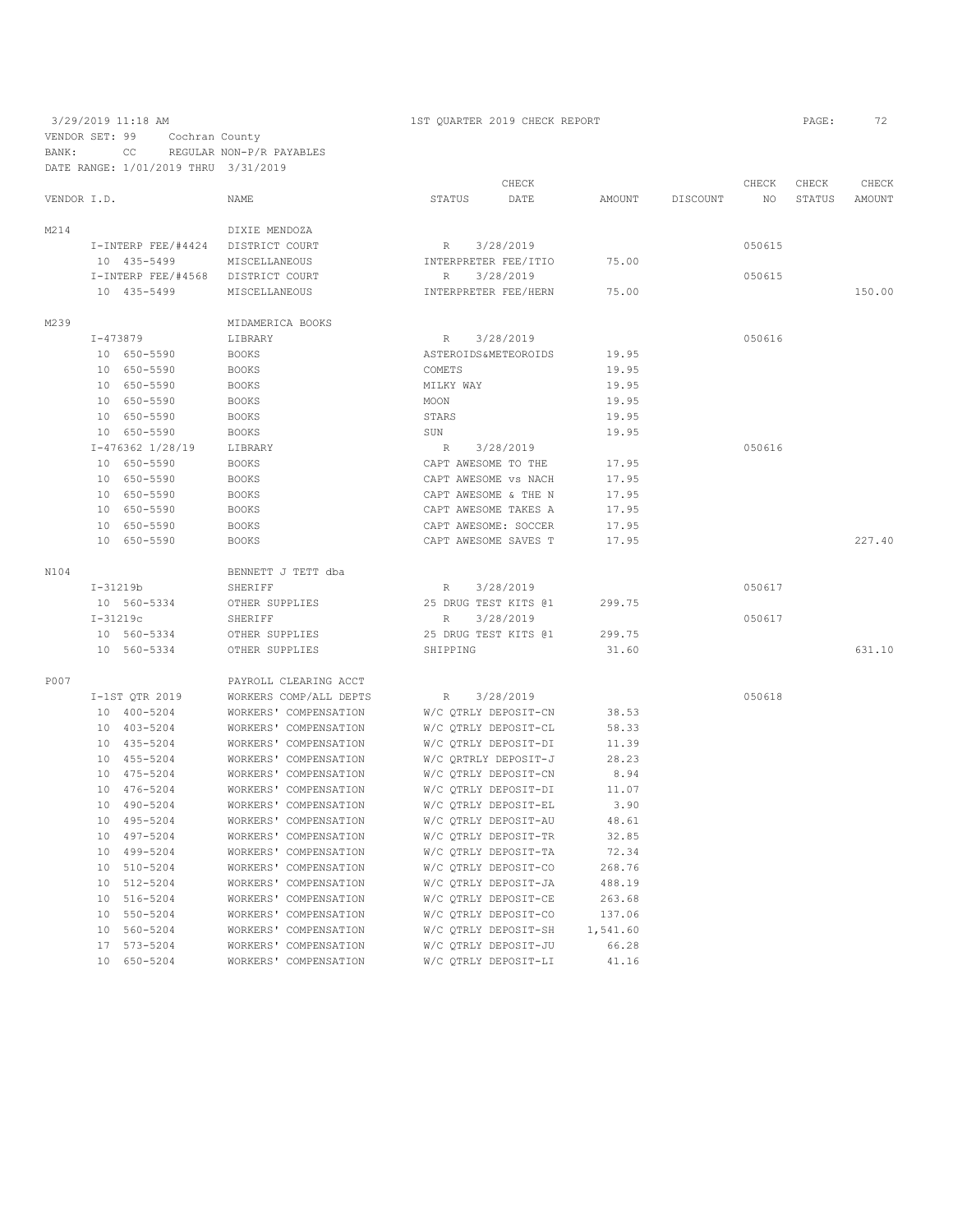## 3/29/2019 11:18 AM 1ST QUARTER 2019 CHECK REPORT PAGE: 73 VENDOR SET: 99 Cochran County BANK: CC REGULAR NON-P/R PAYABLES DATE RANGE: 1/01/2019 THRU 3/31/2019

|             |            | DAIL KANGL: 1/01/2019 IHKU 3/31/2019 |                                          |                     |                       |        |          |        |        |          |
|-------------|------------|--------------------------------------|------------------------------------------|---------------------|-----------------------|--------|----------|--------|--------|----------|
|             |            |                                      |                                          |                     | CHECK                 |        |          | CHECK  | CHECK  | CHECK    |
| VENDOR I.D. |            |                                      | <b>NAME</b>                              | STATUS              | DATE                  | AMOUNT | DISCOUNT | NO.    | STATUS | AMOUNT   |
| P007        |            |                                      | PAYROLL CLEARING ACCT (CONTINUED)        |                     |                       |        |          |        |        |          |
|             |            | I-1ST OTR 2019                       | WORKERS COMP/ALL DEPTS                   | R                   | 3/28/2019             |        |          | 050618 |        |          |
|             |            | 10 652-5204                          | WORKERS' COMPENSATION                    |                     | W/C QTRLY DEPOSIT-MU  | 15.84  |          |        |        |          |
|             |            | 10 660-5204                          | WORKERS' COMPENSATION                    |                     | W/C QTRLY DEPOSIT-PA  | 171.72 |          |        |        |          |
|             |            | 10 662-5204                          | WORKERS' COMPENSATION                    |                     | W/C OTRLY DEPOSIT-AC  | 298.53 |          |        |        |          |
|             |            | 10 665-5204                          | WORKERS' COMPENSATION                    |                     | W/C QTRLY DEPOSIT-EX  | 25.15  |          |        |        |          |
|             |            | 15 610-5204                          | WORKERS' COMPENSATION                    |                     | W/C OTRLY DEPOSIT-CO  | 150.58 |          |        |        |          |
|             |            | 15 621-5204                          | WORKERS' COMPENSATION                    |                     | W/C QTRLY DEPOSIT-PR  | 527.00 |          |        |        |          |
|             |            | 15 622-5204                          | WORKERS' COMPENSATION                    |                     | W/C QTRLY DEPOSIT-PR  | 517.51 |          |        |        |          |
|             |            |                                      |                                          |                     |                       |        |          |        |        |          |
|             |            | 15 623-5204                          | WORKERS' COMPENSATION                    |                     | W/C QTRLY DEPOSIT-PR  | 577.91 |          |        |        |          |
|             |            | 15 624-5204                          | WORKERS' COMPENSATION                    |                     | W/C OTRLY DEPOSIT-PR  | 542.40 |          |        |        |          |
|             |            | 30 518-5204                          | WORKERS' COMPENSATION                    |                     | W/C OTRLY DEPOSIT-AI  | 73.60  |          |        |        | 6,021.16 |
| P021        |            |                                      | PEOPLE                                   |                     |                       |        |          |        |        |          |
|             |            | I-2357890330 2019                    | LIBRARY                                  | R                   | 3/28/2019             |        |          | 050619 |        |          |
|             |            | 10 650-5590                          | <b>BOOKS</b>                             | 1YR SUBSCRIPTION    |                       | 118.26 |          |        |        | 118.26   |
| P073        |            |                                      | THE PENWORTHY COMPANY                    |                     |                       |        |          |        |        |          |
|             |            | I-0056317                            | LIBRARY                                  | R                   | 3/28/2019             |        |          | 050620 |        |          |
|             |            | 10 650-5590                          | <b>BOOKS</b>                             | BRAWL OF THE WILD   |                       | 9.99   |          |        |        |          |
|             |            | 10 650-5590                          | <b>BOOKS</b>                             |                     | BREAKTHROUGHS IN SPA  | 20.99  |          |        |        |          |
|             |            |                                      |                                          |                     |                       |        |          |        |        |          |
|             |            | 10 650-5590                          | <b>BOOKS</b>                             | BREAKTHROUGHS COMET |                       | 20.99  |          |        |        |          |
|             |            | 10 650-5590                          | <b>BOOKS</b>                             | BREAKTHROUGHS STARS |                       | 20.99  |          |        |        |          |
|             |            | 10 650-5590                          | <b>BOOKS</b>                             |                     | MR. WILL NEEDS TO CH  | 15.36  |          |        |        |          |
|             |            | 10 650-5590                          | <b>BOOKS</b>                             |                     | MS. HALL IS A GOOFBA  | 15.36  |          |        |        |          |
|             |            | 10 650-5590                          | <b>BOOKS</b>                             |                     | WHERE IS OUR SOLAR S  | 16.36  |          |        |        | 120.04   |
| S003        |            |                                      | JIM STAATS                               |                     |                       |        |          |        |        |          |
|             | $I-031319$ |                                      | COURTHOUSE/PARK                          | $R_{\rm}$           | 3/28/2019             |        |          | 050621 |        |          |
|             |            | 10 510-5451                          | REPAIR                                   |                     | PAINT COURTHOUSE FLA  | 197.50 |          |        |        |          |
|             |            | 10 660-5451                          | <b>REPAIR</b>                            |                     | PAINT HOFFMAN PARK F  | 197.50 |          |        |        | 395.00   |
| S316        |            |                                      | BRYANT SEARS                             |                     |                       |        |          |        |        |          |
|             |            |                                      | I-MAR CH341; JUV#1025 JUVENILE PROBATION | $R_{\perp}$         | 3/28/2019             |        |          | 050622 |        |          |
|             |            | 17 573-5499                          | OPERATING EXPENSES                       |                     | MEAL 3/17, CONROE/VST | 33.25  |          |        |        |          |
|             |            | 17 573-5499                          | OPERATING EXPENSES                       |                     | 1 NITE/CONROE 3/17; V | 105.73 |          |        |        |          |
|             |            | 17 573-5499                          | OPERATING EXPENSES                       | LODGING TAX         |                       | 13.74  |          |        |        |          |
|             |            | 17 573-5499                          | OPERATING EXPENSES                       |                     | MEALS 3/18-19; AUSTIN | 34.41  |          |        |        |          |
|             |            | 17 573-5499                          | OPERATING EXPENSES                       |                     | 1 NITE/AUSTIN; CH 341 | 154.00 |          |        |        |          |
|             |            | 17 573-5499                          | OPERATING EXPENSES                       | LODGING TAX         |                       | 23.10  |          |        |        |          |
|             |            |                                      |                                          |                     | 3/28/2019             |        |          | 050622 |        |          |
|             |            | I-R/B MCWHORTERS                     | JUVENILE PROBATION                       | $R_{\perp}$         |                       |        |          |        |        |          |
|             |            | 17 573-5499                          | OPERATING EXPENSES                       | 2/WIPER BLADES      |                       | 27.96  |          |        |        |          |
|             |            | 17 573-5499                          | OPERATING EXPENSES                       | R/B SALES TAX       |                       | 2.31   |          |        |        | 394.50   |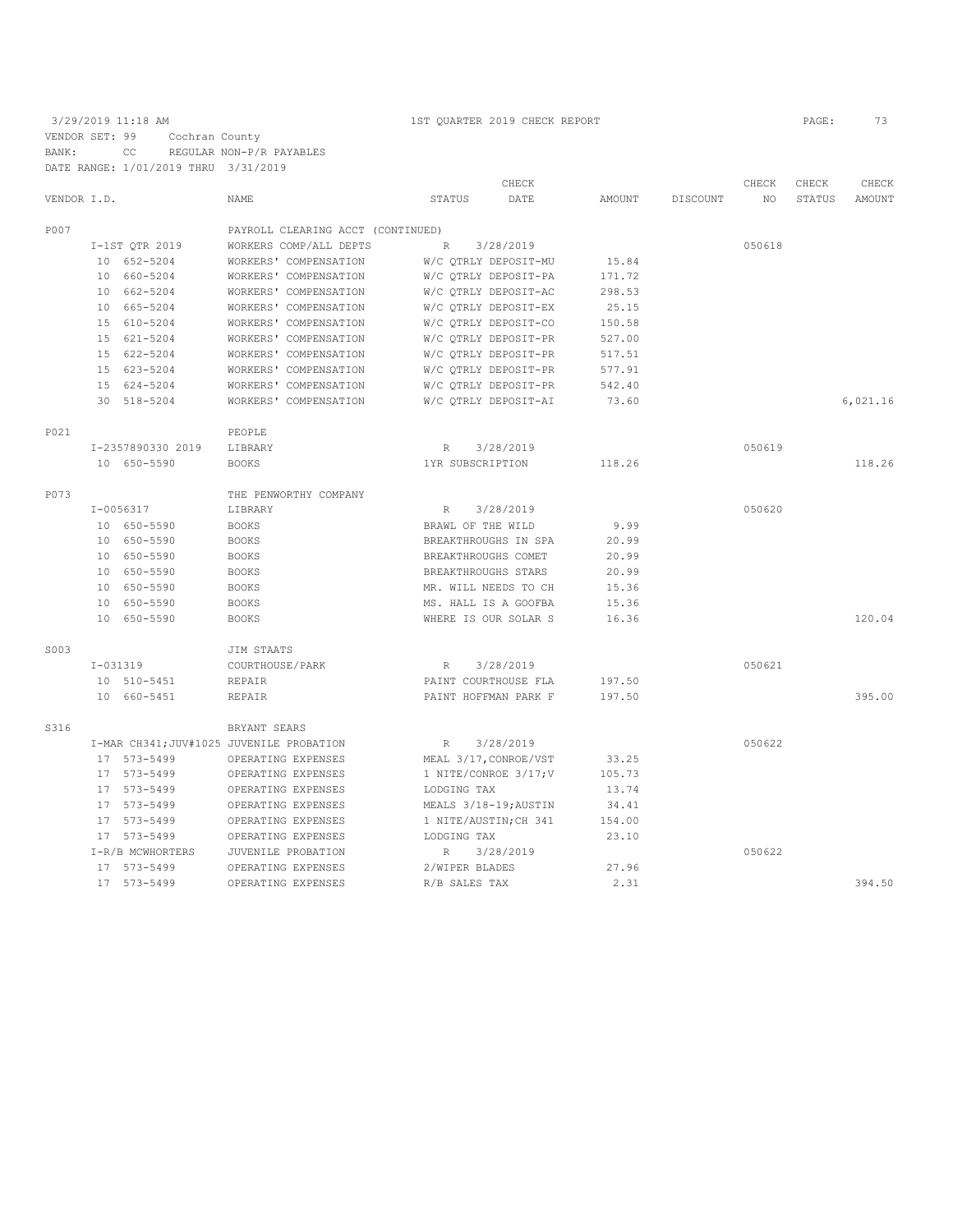3/29/2019 11:18 AM 1ST QUARTER 2019 CHECK REPORT PAGE: 74 VENDOR SET: 99 Cochran County BANK: CC REGULAR NON-P/R PAYABLES

|             |          | DATE RANGE: 1/01/2019 THRU 3/31/2019 |                                                            |                     |                      |        |          |        |        |               |
|-------------|----------|--------------------------------------|------------------------------------------------------------|---------------------|----------------------|--------|----------|--------|--------|---------------|
|             |          |                                      |                                                            |                     | CHECK                |        |          | CHECK  | CHECK  | CHECK         |
| VENDOR I.D. |          |                                      | <b>NAME</b>                                                | <b>STATUS</b>       | DATE                 | AMOUNT | DISCOUNT | NO.    | STATUS | <b>AMOUNT</b> |
|             |          |                                      |                                                            |                     |                      |        |          |        |        |               |
| S416        |          |                                      | SOS WASTE DISPOSAL, INC                                    |                     |                      |        |          |        |        |               |
|             |          | I-59994                              | PREC 3/PREC 4                                              | R 3/28/2019         |                      |        |          | 050623 |        |               |
|             |          | 15 623-5440                          | UTILITIES                                                  | DUMPSTER SVC MAR 19 |                      | 57.25  |          |        |        |               |
|             |          | 15 624-5440                          | UTILITIES                                                  |                     | DUMPSTER SVC MAR 19  | 55.25  |          |        |        | 112.50        |
| S455        |          |                                      | SURVIVOR FILTER CORP.                                      |                     |                      |        |          |        |        |               |
|             | $I-1618$ |                                      | NON-DEPT'L/HEALTHY COUNTY R 3/28/2019                      |                     |                      |        |          | 050624 |        |               |
|             |          |                                      | 10 000-4380.200 OTHER [MISCELLANEOUS] 25/2PK SPORTS BOTTLE |                     |                      | 437.50 |          |        |        | 437.50        |
| <b>T009</b> |          |                                      | TEXAS ASSOCIATION OF COUNTIES                              |                     |                      |        |          |        |        |               |
|             |          |                                      | I-75TH ANNL JPCA'19 JUSTICE OF PEACE                       | R                   | 3/28/2019            |        |          | 050625 |        |               |
|             |          | 10 000-4349.909                      | JP TECHNOLOGY FUND                                         |                     | JPCA CONF/SOUTH PADR | 200.00 |          |        |        | 200.00        |
|             |          |                                      | TAC UNEMPLOYMENT FUND                                      |                     |                      |        |          |        |        |               |
| T050        |          | I-1ST QTR 2019                       | UNEMPLOYMENT--ALL DEPTS                                    |                     | R 3/28/2019          |        |          | 050626 |        |               |
|             |          | 10 400-5206                          | UNEMPLOYMENT                                               |                     | OTRLY UNEMPLYMNT-CO  |        |          |        |        |               |
|             |          | 10 403-5206                          | UNEMPLOYMENT                                               |                     | OTRLY UNEMPLYMNT-CLE | 7.27   |          |        |        |               |
|             |          | 10 435-5206                          | UNEMPLOYMENT                                               |                     | OTRLY UNEMPLYMNT-DIS | 1.91   |          |        |        |               |
|             |          | 10 455-5206                          |                                                            |                     | QTRLY UNEMPLYMNT-JP  | 0.52   |          |        |        |               |
|             |          | 10 475-5206                          | UNEMPLOYMENT<br>UNEMPLOYMENT                               |                     | QTRLY UNEMPLYMNT-CO  | 5.16   |          |        |        |               |
|             |          | 10 476-5206                          | UNEMPLOYMENT                                               |                     | QTRLY UNEMPLYMNT-DIS | 1.16   |          |        |        |               |
|             |          | 10 490-5206                          | UNEMPLOYMENT                                               |                     | OTRLY UNEMPLYMNT-ELE | 0.89   |          |        |        |               |
|             |          | 10 495-5206                          | UNEMPLOYMENT                                               |                     | OTRLY UNEMPLYMNT-CO  | 11.09  |          |        |        |               |
|             |          | 10 497-5206                          | UNEMPLOYMENT                                               |                     | QTRLY UNEMPLYMNT-TRE | 1.05   |          |        |        |               |
|             |          | 10 499-5206                          | UNEMPLOYMENT                                               |                     | OTRLY UNEMPLYMNT-TAX | 10.51  |          |        |        |               |
|             |          |                                      |                                                            |                     |                      |        |          |        |        |               |
|             |          | 10 510-5206                          | UNEMPLOYMENT                                               |                     | OTRLY UNEMPLYMNT-CRT | 4.49   |          |        |        |               |
|             |          | 10 512-5206                          | UNEMPLOYMENT                                               |                     | QTRLY UNEMPLYMNT-JAI | 15.48  |          |        |        |               |
|             |          | 10 516-5206                          | UNEMPLOYMENT                                               |                     | QTRLY UNEMPLYMNT-CEM | 5.54   |          |        |        |               |
|             |          | 10 560-5206                          | UNEMPLOYMENT                                               |                     | QTRLY UNEMPLYMNT-SHE | 55.79  |          |        |        |               |
|             |          | 10 650-5206                          | UNEMPLOYMENT                                               |                     | QTRLY UNEMPLYMNT-LIB | 4.95   |          |        |        |               |
|             |          | 10 660-5206                          | UNEMPLOYMENT                                               |                     | QTRLY UNEMPLYMNT-PAR | 5.14   |          |        |        |               |
|             |          | 10 662-5206                          | UNEMPLOYMENT                                               |                     | OTRLY UNEMPLYMNT-ACT | 5.51   |          |        |        |               |
|             |          | 10 665-5206                          | UNEMPLOYMENT                                               |                     | OTRLY UNEMPLYMNT-EXT | 6.78   |          |        |        |               |
|             |          | 15 621-5206                          | UNEMPLOYMENT                                               |                     | OTRLY UNEMPLYMNT-PRE | 10.95  |          |        |        |               |
|             |          | 15 622-5206                          | UNEMPLOYMENT                                               |                     | QTRLY UNEMPLYMNT-PRE | 10.79  |          |        |        |               |
|             |          | 15 623-5206                          | UNEMPLOYMENT                                               |                     | QTRLY UNEMPLYMNT-PRE | 11.99  |          |        |        |               |
|             |          | 15 624-5206                          | UNEMPLOYMENT                                               |                     | QTRLY UNEMPLYMNT-PRE | 11.25  |          |        |        |               |
|             |          | 17 573-5206                          | UNEMPLOYMENT INSURANCE                                     |                     | OTRLY UNEMPLYMNT-JUV | 5.22   |          |        |        | 193.44        |
| T083        |          |                                      | TYLER TECHNOLOGIES, INC                                    |                     |                      |        |          |        |        |               |
|             |          | I-025-253365                         | NON-DEPT'L                                                 | R                   | 3/28/2019            |        |          | 050627 |        |               |
|             |          | 10 409-5411                          | MAINTENANCE CONTRACTS                                      |                     | MONTHLY NETWORK MAIN | 220.50 |          |        |        | 220.50        |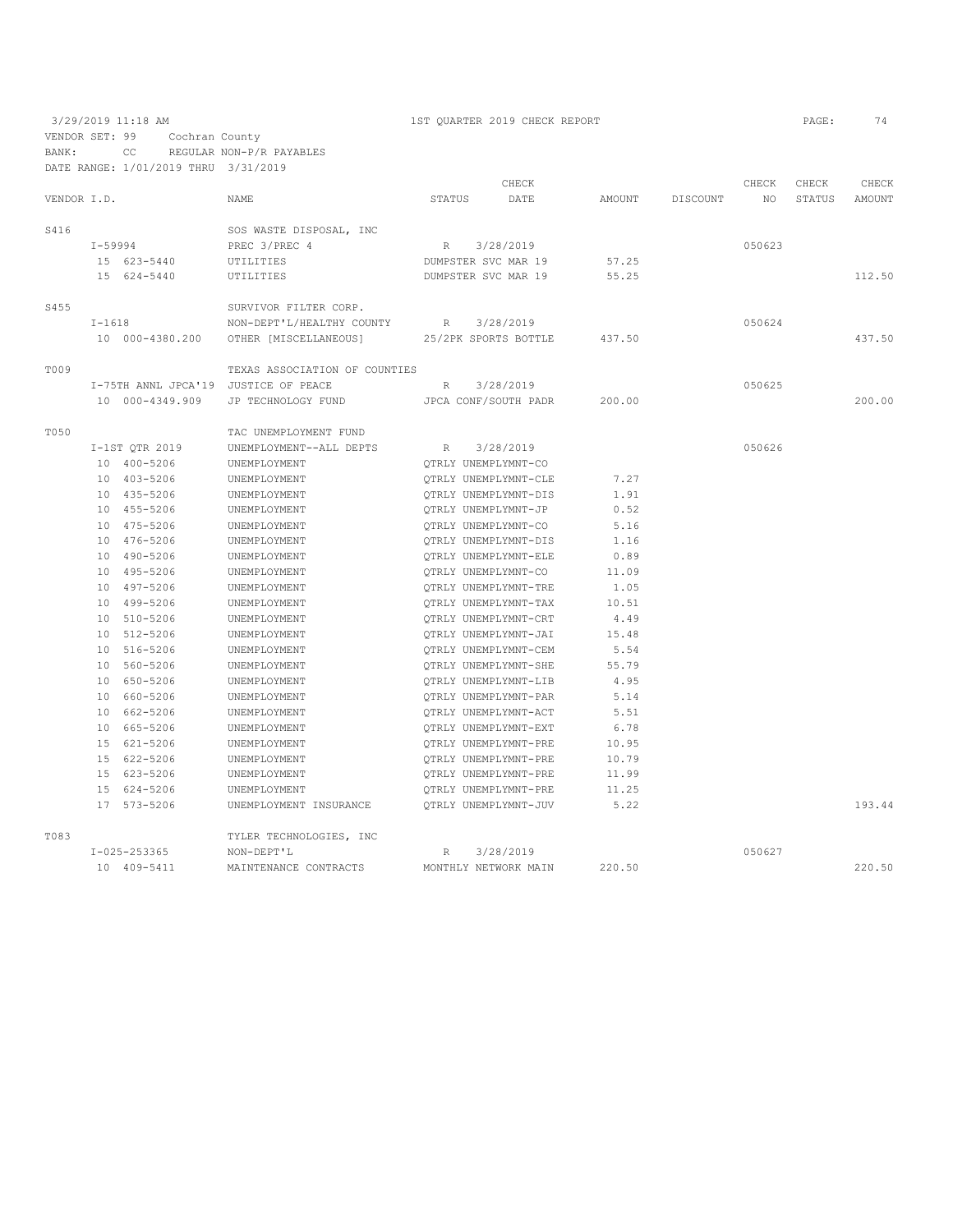3/29/2019 11:18 AM 1ST QUARTER 2019 CHECK REPORT PAGE: 75 VENDOR SET: 99 Cochran County BANK: CC REGULAR NON-P/R PAYABLES DATE RANGE: 1/01/2019 THRU 3/31/2019 CHECK CHECK CHECK CHECK VENDOR I.D. NAME STATUS DATE AMOUNT DISCOUNT NO STATUS AMOUNT T092 TEXAS TECH UNIVERSITY I-PRE-IND/N HARRIS DISTRICT COURT R 3/28/2019 050628 ATTORNEY AD LITEM  $N$  at the matrix  $\sim$  100.00 100.00 100.00 100.00 T<br/>148 TASCOSA OFFICE MACHINES INC $\tt I-111284$  I-111284 CLERK R 3/28/2019 050629 MAINTENANCE CONTRACTS 1,635 COPIES 2/10-3/ 24.53 24.53 24.53 T170 TEXAS DEPARTMENT OF TRANS I-1805MRTON 2019 ENG AIRPORT R 3/28/2019 050630 30 518-5451 REPAIR COCHRAN'S SHARE OF D 6,800.00 6,800.00 U019 UNITED SUPERMARKETS, INC I-5747 022619 JAIL/MEDS R 3/28/2019<br>10 512-5391 MEDICAL CARE-PRISONERS RX#1/NICOLE\_HARRIS 47.81 MEDICAL CARE-PRISONERS 10 512-5391 MEDICAL CARE-PRISONERS RX#2/NICOLE HARRIS 20.05 10 512-5391 MEDICAL CARE-PRISONERS RX#3/NICOLE HARRIS 1-7598 022719 JAIL 3 I-7598 022719 JAIL R 3/28/2019 050631 10 512-5333 FOOD-PRISONERS 11/CAKE MIX 15.89 10 512-5333 FOOD-PRISONERS 10/TUNA 9.90 10 512-5333 FOOD-PRISONERS 4/BBQ SAUCE 6.76<br>10 512-5333 FOOD-PRISONERS 2/CHOC PUDDING 12.98 10 512-5333 FOOD-PRISONERS 2/CHOC PUDDING 12.98 10 512-5333 FOOD-PRISONERS 4/CHIPS 10.00  $FOOD-PRISONERS$ 10 512–5333 FOOD-PRISONERS FRUIT COCKTAIL 8.99<br>10 512–5333 FOOD-PRISONERS 48/GREEN BEANS 24.00 10 512-5333 FOOD-PRISONERS 48/GREEN BEANS 24.00 10 512-5333 FOOD-PRISONERS 24/PEAS 218.96<br>10 512-5333 FOOD-PRISONERS 3/SALT 2.37 10 512-5333 FOOD-PRISONERS 3/SALT 2.37 FOOD-PRISONERS<br>FOOD-PRISONERS 10 512-5333 FOOD-PRISONERS 24/TOMATO SAUCE 8.00<br>10 512-5333 FOOD-PRISONERS 4/WOLF CHILI 10.36 10 512-5333 FOOD-PRISONERS 4/WOLF CHILI 10 512-5333 FOOD-PRISONERS SALAD 10 512-5333 FOOD-PRISONERS SALAD 3.99 10 512-5333 FOOD-PRISONERS JALAPENOS<br>10 512-5333 FOOD-PRISONERS TOMATOES 10 512-5333 FOOD-PRISONERS TOMATOES 3.34 10 512-5333 FOOD-PRISONERS 20/GROUND BEEF CHUBS 249.80 10 512-5333 FOOD-PRISONERS 7/BAR S FRANKS 6.93 10 512-5333 FOOD-PRISONERS 4/SAUSAGE 25.47<br>10 512-5333 FOOD-PRISONERS 6/CREAM CHEESE 20.74 10 512–5333 FOOD-PRISONERS 6/CREAM CHEESE 10.74<br>10 512–5333 FOOD-PRISONERS 2/CORN TORTILLAS 7.98 10  $512-5333$  FOOD-PRISONERS 2/CORN TORTILLAS<br>10  $512-5333$  FOOD-PRISONERS 2/HAM 10 512-5333 FOOD-PRISONERS 2/HAM 9.98 10 512–5333 FOOD-PRISONERS 2/HAM&CHEESE 13.96<br>10 512–5333 FOOD-PRISONERS 3/CKN TENDERS 23.97  $FOOD-PRISONERS$ 10 512-5333 FOOD-PRISONERS 3/SAUSAGE 15.00<br>10 512-5333 FOOD-PRISONERS 2/CORNDOGS 20.00 10 512-5333 FOOD-PRISONERS 2/CORNDOGS 20.00 10 512-5333 FOOD-PRISONERS 2/PORKCHOPS 28.90 10 512-5333 FOOD-PRISONERS 2/ROAST 2010 2/ROAST 15.75<br>10 512-5333 FOOD-PRISONERS 2/TOP ROUND STEAK 21.68 10 512-5333 FOOD-PRISONERS 2/TOP ROUND STEAK 21.68

10 512-5333 FOOD-PRISONERS 2/FISH STICKS 12.98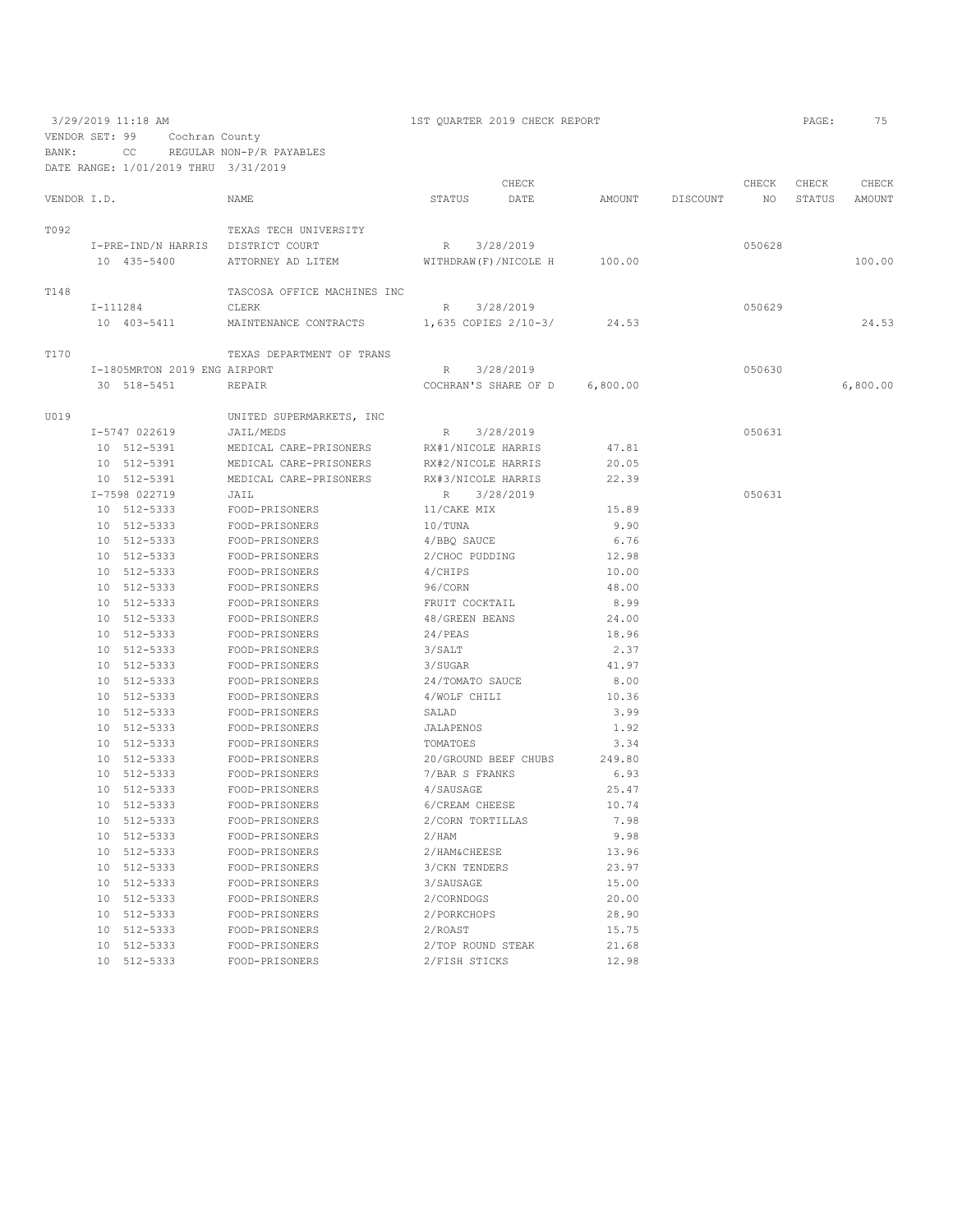### 3/29/2019 11:18 AM 1ST QUARTER 2019 CHECK REPORT PAGE: 76 VENDOR SET: 99 Cochran County

BANK: CC REGULAR NON-P/R PAYABLES

DATE RANGE: 1/01/2019 THRU 3/31/2019 CHECK CHECK CHECK CHECK CHECK CHECK CHECK CHECK CHECK CHECK CHECK CHECK CHECK CHECK CHECK CHECK CHECK CHECK CHECK CHECK CHECK CHECK CHECK CHECK CHECK CHECK CHECK CHECK CHECK CHECK CHECK CHECK CHECK CHECK CHECK CHECK CHECK VENDOR I.D. NAME STATUS DATE AMOUNT DISCOUNT NO STATUS AMOUNT U019 UNITED SUPERMARKETS, INC (CONTINUED) I-7598 022719 JAIL JARE R 3/28/2019<br>10 512-5333 FOOD-PRISONERS 4/PIZZAS 13.96 10 512-5333 FOOD-PRISONERS 4/PIZZAS 13.96 10 512-5333 FOOD-PRISONERS<br>10 512-5333 FOOD-PRISONERS 10 512-5333 FOOD-PRISONERS 2/STRAWBERRIES 12.98 10 512-5333 FOOD-PRISONERS 3/WHIPPED TOPPING 3.87 10 512–5333 FOOD-PRISONERS 4/FISH SANDWICHES 15.96<br>10 512–5333 FOOD-PRISONERS SOUR CREAM 3.49 10 512 512-5333 FOODR CREAM 3.49 1<br>10 FOOD-PRISONERS<br>2005-PRISONERS 10 512-5333 FOOD-PRISONERS DISC 76.18CR 775.88 U040 US FOODS INC I-5644784 NON-DEPT'L R 3/28/2019 050632 10 409-5300 COUNTY-WIDE SUPPLIES 3CS/TEA 53.64 10 409-5300 COUNTY-WIDE SUPPLIES 2CS/COFFEE 71.26 124.90 W010 WEST TEXAS GAS INC I-020036001501 3/19 PARK/SHOP R 3/28/2019<br>10 660-5440 UTILITIES & IRRIGATION CUSTOMER CHG 1/29-3/ 9.54 UTILITIES & IRRIGATION CUSTOMER CHG 1/29-3/ 9.54 10 660-5440 UTILITIES & IRRIGATION GRIP CHG 4.61<br>I-020036002501 3/19 PARK/SHOWBARN R 3/28/2019 I-020036002501 3/19 PARK/SHOWBARN R 3/28/2019 050633 10 660-5440 UTILITIES & IRRIGATION .6MCF(2.47) 1/29-3/5 1.48 UTILITIES & IRRIGATION COST OF GAS 1.95 1.17<br>
13.06 1991 UTILITIES & IRRIGATION CUSTOMER CHG 10 660-5440 UTILITIES & IRRIGATION CUSTOMER CHG 13.06 10 660-5440 UTILITIES & IRRIGATION GRIP CHG 11.84 I-020049022001 3/19 PREC 3<br>15 623-5440 UTILITIES CUSTOMER CHG 1/30-3/ 13.06 23-5440 UTILITIES 15 623-5440 UTILITIES CUSTOMER CHG 1/30-3/ 13.06 15 623-5440 UTILITIES GRIP CHG 11.84 66.60 W055 WINDSTREAM COMMUNICATIONS SW  $I-266-0638$  3/19 MUSEUM R 3/28/2019<br>
10 652-5420 TELECOMMUNICATIONS SERVICES 161.29 10 652-5420 TELECOMMUNICATIONS SERVICES 161.29 10 652-5420 TELECOMMUNICATIONS BUNDLE DISC 25.00CR 10 652-5420 TELECOMMUNICATIONS FEES 49.33<br>10 652-5420 TELECOMMUNICATIONS LATE CHG/FEB 37.07 10 652-5420 TELECOMMUNICATIONS LATE CHG/FEB 37.07<br>10 652-5420 TELECOMMUNICATIONS DEDICATED INTERNET 566.43 10 652-5420 TELECOMMUNICATIONS DEDICATED INTERNET 566.43<br>10 652-5420 TELECOMMUNICATIONS PICC CHG, OTHER CHGS 13.71 10 652-5420 TELECOMMUNICATIONS PICC CHG, OTHER CHGS 13.71<br>10 652-5420 TELECOMMUNICATIONS LONG DISTANCE FEES 8.49 LONG DISTANCE FEES  $8.49$ <br>R  $3/28/2019$ 1-266-5051 3/19 LIBRARY R 3/28/2019<br>10 650-5420 TELECOMMUNICATIONS SERVICES/2 LINES 126.12 10 650-5420 TELECOMMUNICATIONS SERVICES<br>10 650-5420 TELECOMMUNICATIONS FEES 10 650-5420 TELECOMMUNICATIONS FEES FEES 39.51<br>10 650-5420 TELECOMMUNICATIONS LONG DISTANCE SVC 1.15 TELECOMMUNICATIONS I-266-5074 3/19 ADULT PROBATION R 3/28/2019 050634 10 570-5420 TELECOMMUNICATIONS SERVICES 49.25<br>10 570-5420 TELECOMMUNICATIONS FEES 570-5420 17.38 10 570-5420 TELECOMMUNICATIONS FEES 17.38<br>1-266-5161 3/19 TREASURER R 3/28/2019 1-266-5161 3/19 TREASURER R 3/28/2019<br>10 497-5420 TELECOMMUNICATIONS SERVICES 37.30 1-200-3101-3/12<br>
10 497-5420 TELECOMMUNICATIONS SERVICES 37.30<br>
10 497-5420 TELECOMMUNICATIONS FEES 17.36 10 497-5420 TELECOMMUNICATIONS FEES 17.36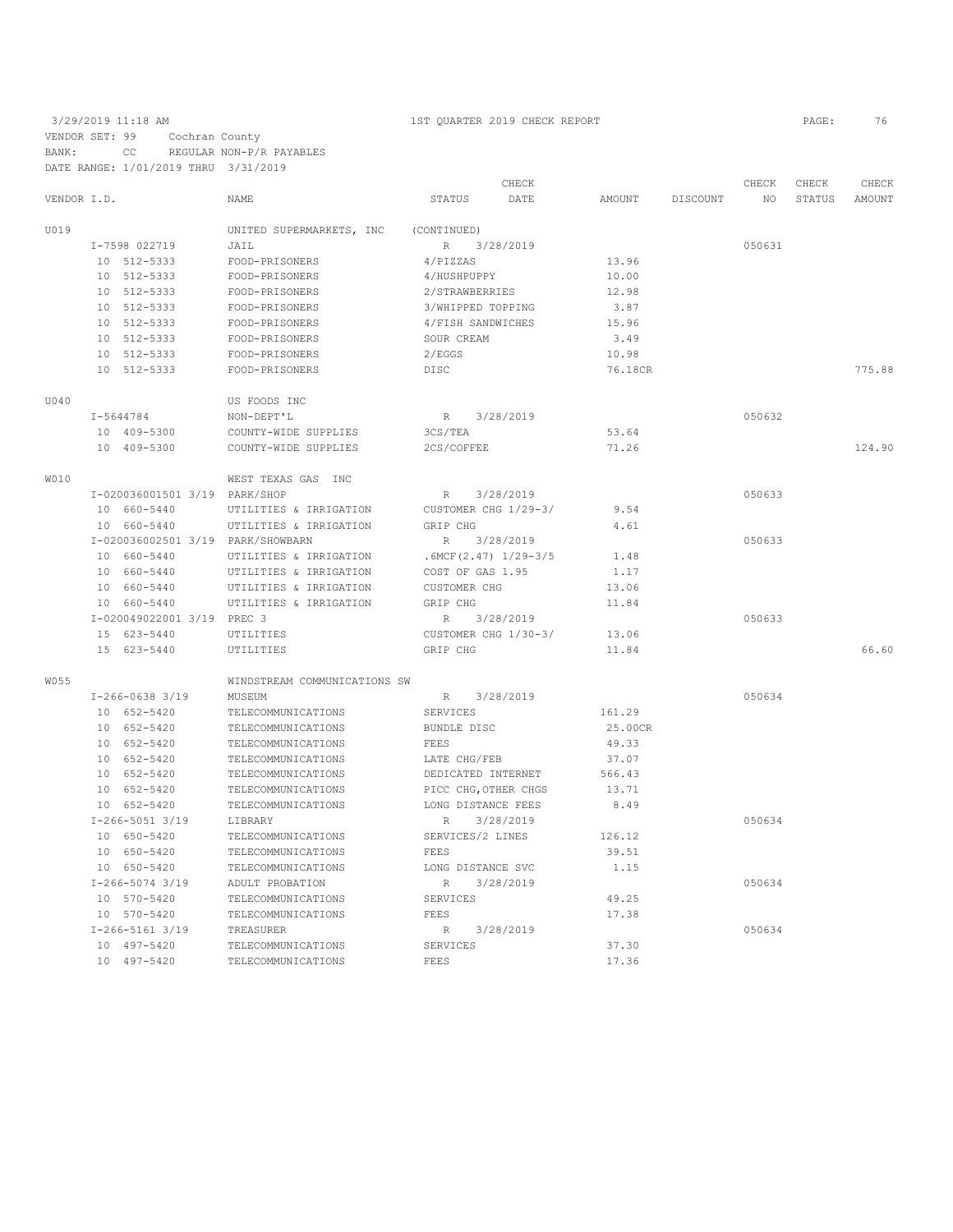VENDOR SET: 99 Cochran County BANK: CC REGULAR NON-P/R PAYABLES DATE RANGE: 1/01/2019 THRU 3/31/2019

### 3/29/2019 11:18 AM 1ST QUARTER 2019 CHECK REPORT PAGE: 77

|             |                       |                                          |                   | CHECK     |        |          | CHECK           | CHECK  | CHECK  |
|-------------|-----------------------|------------------------------------------|-------------------|-----------|--------|----------|-----------------|--------|--------|
| VENDOR I.D. |                       | NAME                                     | STATUS            | DATE      | AMOUNT | DISCOUNT | NO <sub>1</sub> | STATUS | AMOUNT |
| W055        |                       | WINDSTREAM COMMUNICATIONS                | (CONTINUED)       |           |        |          |                 |        |        |
|             | $I-266-5161$ 3/19     | TREASURER                                | 3/28/2019<br>R    |           |        |          | 050634          |        |        |
|             | 10 497-5420           | TELECOMMUNICATIONS                       | LONG DISTANCE SVC |           | 0.05   |          |                 |        |        |
|             | I-266-5171 3/19       | TAX A/C                                  | R                 | 3/28/2019 |        |          | 050634          |        |        |
|             | 10 499-5420           | TELECOMMUNICATIONS                       | SERVICES/3 LINES  |           | 246.58 |          |                 |        |        |
|             | 10 499-5420           | TELECOMMUNICATIONS                       | FEES              |           | 65.37  |          |                 |        |        |
|             | 10 499-5420           | TELECOMMUNICATIONS                       | LONG DISTANCE SVC |           | 11.39  |          |                 |        |        |
|             | I-266-5181 3/19       | <b>ELECTIONS</b>                         | R                 | 3/28/2019 |        |          | 050634          |        |        |
|             | 10 490-5420           | TELECOMMUNICATIONS                       | SERVICES          |           | 30.30  |          |                 |        |        |
|             | 10 490-5420           | TELECOMMUNICATIONS                       | FEES              |           | 20.93  |          |                 |        |        |
|             | 10 490-5420           | TELECOMMUNICATIONS                       | LONG DISTANCE SVC |           | 7.81   |          |                 |        |        |
|             | I-266-5211 3/19       | SHERIFF                                  | R                 | 3/28/2019 |        |          | 050634          |        |        |
|             | 10 560-5420           | TELECOMMUNICATIONS                       | SERVICES/3 LINES  |           | 127.95 |          |                 |        |        |
|             | 10 560-5420           | TELECOMMUNICATIONS                       | FEES              |           | 59.29  |          |                 |        |        |
|             | 10 560-5420           | TELECOMMUNICATIONS                       | LONG DISTANCE SVC |           | 7.38   |          |                 |        |        |
|             | $I-266-5215$ 3/19     | EXTENSION SVC                            | R                 | 3/28/2019 |        |          | 050634          |        |        |
|             | 10 665-5420           | TELECOMMUNICATIONS                       | SERVICES/3 LINES  |           | 146.38 |          |                 |        |        |
|             | 10 665-5420           | TELECOMMUNICATIONS                       | FEES              |           | 59.26  |          |                 |        |        |
|             | 10 665-5420           | TELECOMMUNICATIONS                       | LONG DISTANCE SVC |           | 0.11   |          |                 |        |        |
|             | $I-266-5302$ 3/19     | JUSTICE OF PEACE                         | 3/28/2019<br>R    |           |        |          | 050634          |        |        |
|             | 10 455-5420           | TELECOMMUNICATIONS                       | SERVICES          |           | 31.83  |          |                 |        |        |
|             | 10 455-5420           | TELECOMMUNICATIONS                       | FEES              |           | 17.35  |          |                 |        |        |
|             | 10 455-5420           | TELECOMMUNICATIONS                       | LONG DISTANCE SVC |           | 7.73   |          |                 |        |        |
|             | $I-266-5411$ 3/19     | JUVENILE PROBATION                       | 3/28/2019<br>R    |           |        |          | 050634          |        |        |
|             | 17 573-5499           | OPERATING EXPENSES                       | SERVICES          |           | 31.83  |          |                 |        |        |
|             | 17 573-5499           | OPERATING EXPENSES                       | FEES              |           | 17.35  |          |                 |        |        |
|             | 17 573-5499           | OPERATING EXPENSES                       | LONG DISTANCE SVC |           | 1.34   |          |                 |        |        |
|             | $I-266-5412$ 3/19     | DIST CT/NON-DEPT'L/CONSTABLE R 3/28/2019 |                   |           |        |          | 050634          |        |        |
|             | 10 435-5420           | TELECOMMUNICATIONS                       | SERVICES          |           | 20.89  |          |                 |        |        |
|             | 10 435-5420           | TELECOMMUNICATIONS                       | FEES              |           | 15.89  |          |                 |        |        |
|             | 10 435-5420           | TELECOMMUNICATIONS                       | INTERNET          |           | 130.00 |          |                 |        |        |
|             | 10 435-5420           | TELECOMMUNICATIONS                       | PICC CHG          |           | 1.16   |          |                 |        |        |
|             | 10 409-5420           | TELECOMMUNICATIONS                       | INTERNET          |           | 130.00 |          |                 |        |        |
|             | 10 409-5420           | TELECOMMUNICATIONS                       | FEES              |           | 11.92  |          |                 |        |        |
|             | 10 550-5420           | TELECOMMUNICATIONS                       | SERVICES          |           | 20.89  |          |                 |        |        |
|             | 10 550-5420           | TELECOMMUNICATIONS                       | FEES              |           | 11.92  |          |                 |        |        |
|             | $I-266-5450$ 3/19     | CLERK                                    | R 3/28/2019       |           |        |          | 050634          |        |        |
|             | 10 403-5420           | TELECOMMUNICATIONS                       | SERVICES/3 LINES  |           | 113.00 |          |                 |        |        |
|             | 10 403-5420           | TELECOMMUNICATIONS                       | FEES              |           | 66.46  |          |                 |        |        |
|             | 10 403-5420           | TELECOMMUNICATIONS                       | LONG DISTANCE SVC |           | 14.28  |          |                 |        |        |
|             | I-266-5508 3/19       | CO JUDGE/COMM'R CT                       | R                 | 3/28/2019 |        |          | 050634          |        |        |
|             | 15 610-5420           | TELECOMMUNICATIONS                       | SERVICES/2 LINES  |           | 64.76  |          |                 |        |        |
|             | 15 610-5420           | TELECOMMUNICATIONS                       | FEES              |           | 55.09  |          |                 |        |        |
|             | 15 610-5420           | TELECOMMUNICATIONS                       | LONG DISTANCE SVC |           | 2.22   |          |                 |        |        |
|             | I-266-5700 3/19       | SHERIFF                                  | $\mathbb R$       | 3/28/2019 |        |          | 050634          |        |        |
|             | 10 560-5420           | TELECOMMUNICATIONS                       | SERVICES          |           | 43.38  |          |                 |        |        |
|             | 10 560-5420           | TELECOMMUNICATIONS                       | FEES              |           | 14.07  |          |                 |        |        |
|             | 10 560-5420           | TELECOMMUNICATIONS                       | LONG DISTANCE SVC |           | 0.25   |          |                 |        |        |
|             | $I - 266 - 5822$ 3/19 | AUDITOR/NON-DEPT'L                       | R 3/28/2019       |           |        |          | 050634          |        |        |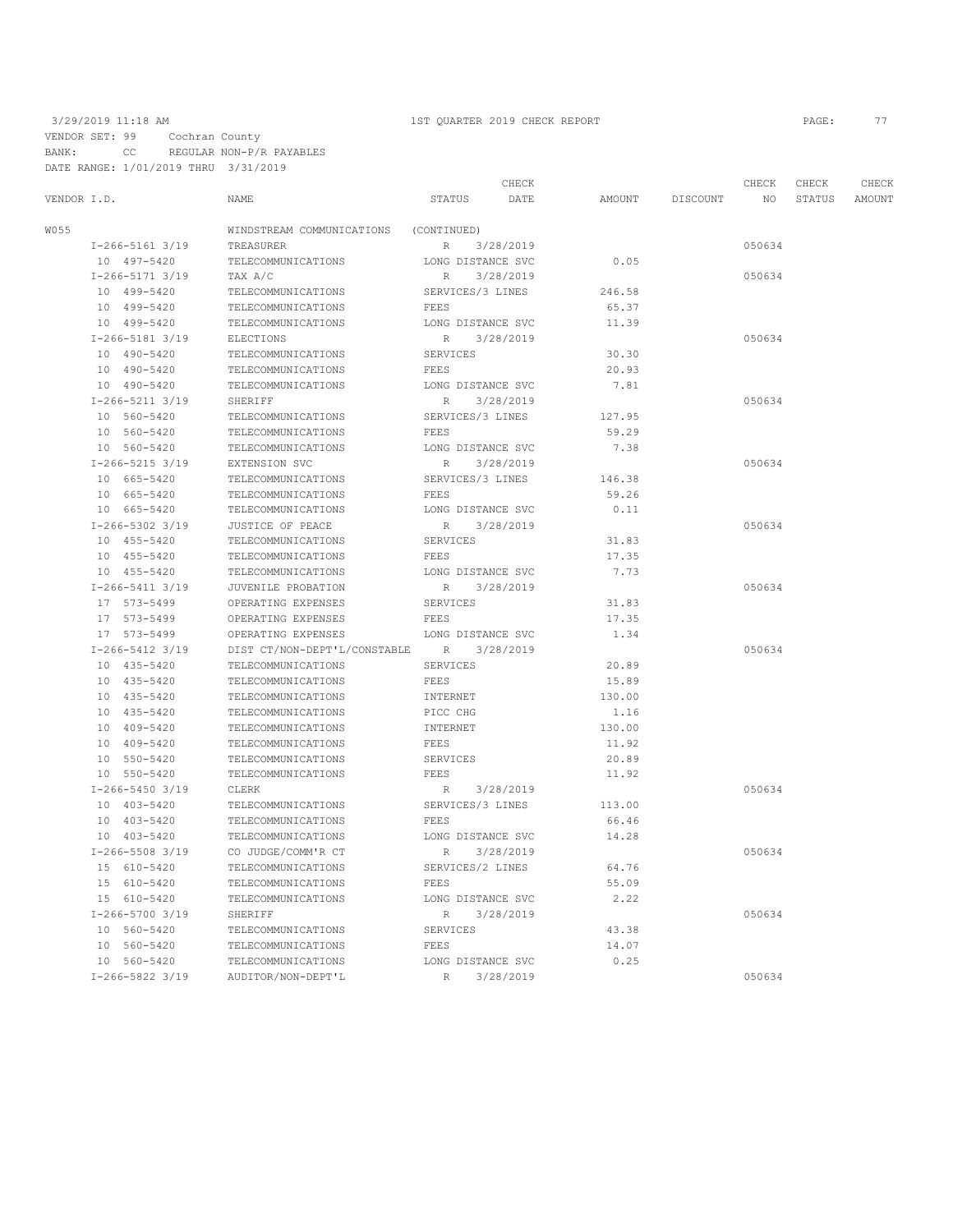VENDOR SET: 99 Cochran County BANK: CC REGULAR NON-P/R PAYABLES DATE RANGE: 1/01/2019 THRU 3/31/2019

|      |                   |                           | CHECK                    |        |          | CHECK  | CHECK  | CHECK    |
|------|-------------------|---------------------------|--------------------------|--------|----------|--------|--------|----------|
|      | VENDOR I.D.       | <b>NAME</b>               | <b>STATUS</b><br>DATE    | AMOUNT | DISCOUNT | NO     | STATUS | AMOUNT   |
| W055 |                   | WINDSTREAM COMMUNICATIONS | (CONTINUED)              |        |          |        |        |          |
|      | $I-266-5822$ 3/19 | AUDITOR/NON-DEPT'L        | R<br>3/28/2019           |        |          | 050634 |        |          |
|      | 10 409-5420       | TELECOMMUNICATIONS        | FAX LINE SVCS 266-56     | 20.89  |          |        |        |          |
|      | 10 409-5420       | TELECOMMUNICATIONS        | FEES                     | 20.01  |          |        |        |          |
|      | 10 409-5420       | TELECOMMUNICATIONS        | COURTHOUSE INTERNET      | 130.00 |          |        |        |          |
|      | 10 409-5420       | TELECOMMUNICATIONS        | FAX LONG DISTANCE        | 0.18   |          |        |        |          |
|      | 10 409-5420       | TELECOMMUNICATIONS        | PICC CHG                 | 1.16   |          |        |        |          |
|      | 10 495-5420       | TELECOMMUNICATIONS        | SERVICES                 | 20.89  |          |        |        |          |
|      | 10 409-5420       | TELECOMMUNICATIONS        | STATIC IP                | 15.00  |          |        |        |          |
|      | 10 495-5420       | TELECOMMUNICATIONS        | FEES                     | 20.01  |          |        |        |          |
|      | 10 495-5420       | TELECOMMUNICATIONS        | INTERNET                 | 130.00 |          |        |        |          |
|      | 10 495-5420       | TELECOMMUNICATIONS        | LONG DISTANCE SVC        | 2.74   |          |        |        |          |
|      | 10 495-5420       | TELECOMMUNICATIONS        | PICC CHG                 | 1.16   |          |        |        |          |
|      | $I-266-8661$ 3/19 | ATTORNEY                  | R<br>3/28/2019           |        |          | 050634 |        |          |
|      | 10 475-5420       | TELECOMMUNICATIONS        | SERVICES/2 LINES         | 75.21  |          |        |        |          |
|      | 10 475-5420       | TELECOMMUNICATIONS        | FEES                     | 39.51  |          |        |        |          |
|      | $I-266-8888$ 3/19 | SHERIFF                   | R 3/28/2019              |        |          | 050634 |        |          |
|      | 10 560-5420       | TELECOMMUNICATIONS        | SVCS/FAX LINE            | 32.38  |          |        |        |          |
|      | 10 560-5420       | TELECOMMUNICATIONS        | FEES                     | 14.05  |          |        |        |          |
|      | 10 560-5420       | TELECOMMUNICATIONS        | LONG DISTANCE SVC        | 1.25   |          |        |        | 3,230.24 |
|      |                   |                           |                          |        |          |        |        |          |
| W062 |                   | WAL-MART COMMUNITY        |                          |        |          |        |        |          |
|      | I-3756 030319     | SHERIFF                   | R<br>3/28/2019           |        |          | 050636 |        |          |
|      | 10 560-5335       | CANINE CARE & SUPPLIES    | 10/5GL BUCKET LIDS       | 12.60  |          |        |        |          |
|      | 10 560-5310       | OFFICE SUPPLIES           | CASH BOX/GALVAN          | 18.42  |          |        |        |          |
|      | 10 560-5335       | CANINE CARE & SUPPLIES    | 7/5GL BUCKETS            | 20.72  |          |        |        |          |
|      | I-3913 031319     | JAIL/JUSTICE OF PEACE     | 3/28/2019<br>R           |        |          | 050636 |        |          |
|      | 10 512-5310       | OFFICE SUPPLIES           | HP DESK JET 2652         | 39.88  |          |        |        |          |
|      | 10 512-5391       | MEDICAL CARE-PRISONERS    | GLUCOSE TEST STRIPS      | 19.84  |          |        |        |          |
|      | 10 512-5391       | MEDICAL CARE-PRISONERS    | LANCETS                  | 12.36  |          |        |        |          |
|      | 10 512-5391       | MEDICAL CARE-PRISONERS    | ALCOHOL SWABS            | 1.98   |          |        |        | 125.80   |
| W070 |                   | R D WALLACE OIL CO INC    |                          |        |          |        |        |          |
|      | I-12520010 FEB19  | CEMETERY                  | 3/28/2019<br>$R_{\perp}$ |        |          | 050637 |        |          |
|      | 10 516-5330       | FUEL & OIL                | 24GL/UNL 2/25            | 47.36  |          |        |        |          |
|      | I-12520018 FEB19  | PARK                      | 3/28/2019<br>R           |        |          | 050637 |        |          |
|      | 10 660-5330       | FUEL AND OIL              | 23.30GL/UNL 2/4          | 42.24  |          |        |        |          |
|      | 10 660-5330       | FUEL AND OIL              | 31GL/UNL 2/12            | 56.21  |          |        |        |          |
|      | I-12520021 FEB19  | PREC 3                    | R<br>3/28/2019           |        |          | 050637 |        |          |
|      | 15 623-5451       | REPAIRS                   | ST INSP/PRINTED FORM     | 10.00  |          |        |        |          |
|      | 15 623-5451       | REPAIRS                   | 4CS/DELCO 15/40          | 184.80 |          |        |        |          |
|      | 15 623-5451       | REPAIRS                   | 2/FILTERS                | 25.30  |          |        |        |          |
|      | 15 623-5330       | FUEL AND OIL              | 137.10GL/REG ETH 2/2     | 258.43 |          |        |        |          |
|      | I-12520030 FEB19  | PREC 1                    | R<br>3/28/2019           |        |          | 050637 |        |          |
|      | 15 621-5330       | FUEL & OIL                | 10/DEF 2/1               | 107.50 |          |        |        |          |
|      | 15 621-5330       | FUEL & OIL                | 122GL/CLEAR DIESEL 2     | 299.51 |          |        |        |          |
|      | 15 621-5330       | FUEL & OIL                | 80GL/DYED DIESEL 2/2     | 192.80 |          |        |        |          |
|      | 15 621-5330       | FUEL & OIL                | 28.42GL/UNL 2/5          | 51.52  |          |        |        |          |
|      |                   |                           |                          |        |          |        |        |          |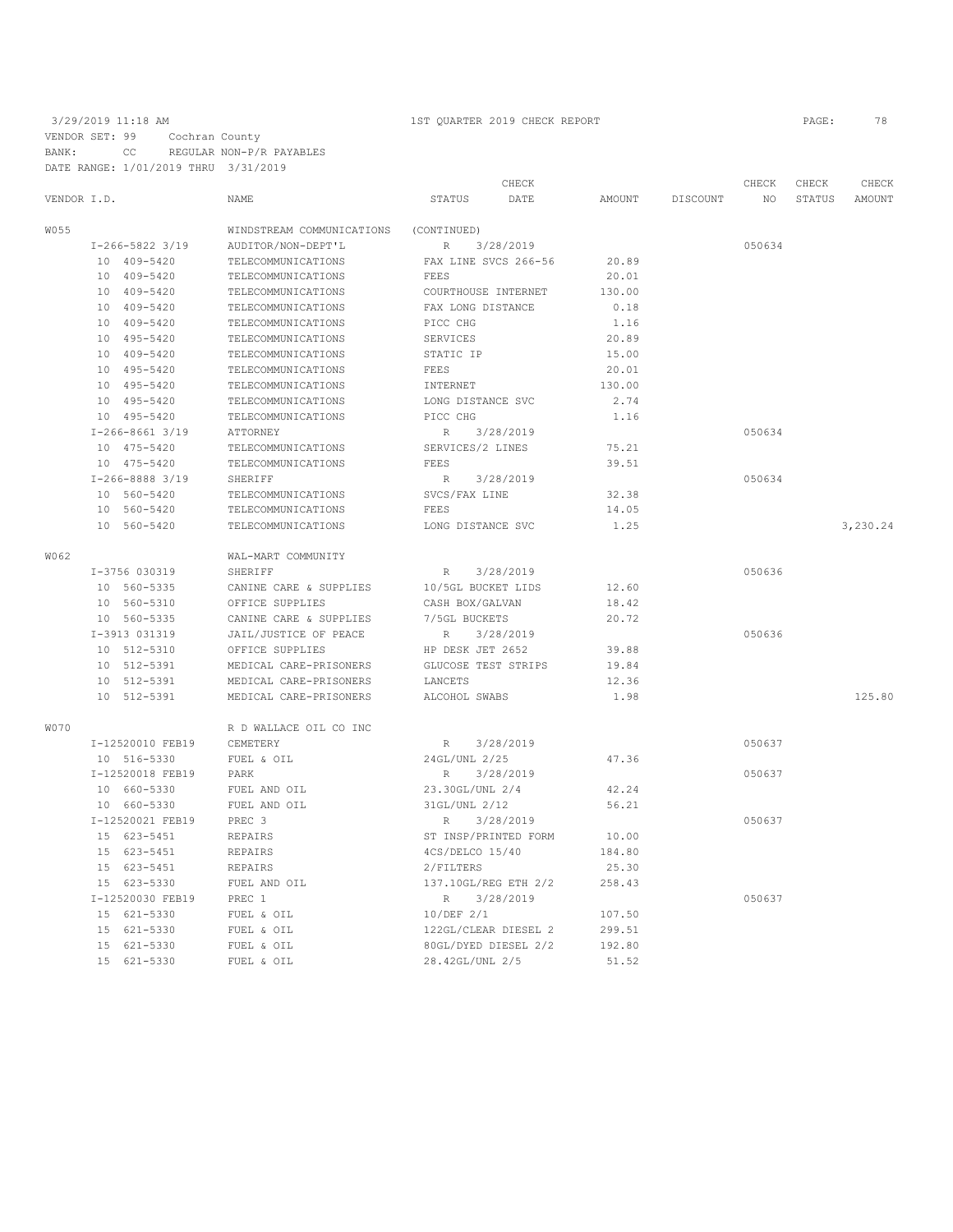VENDOR SET: 99 Cochran County BANK: CC REGULAR NON-P/R PAYABLES DATE RANGE: 1/01/2019 THRU 3/31/2019

|             |                  |                        | CHECK                |          |          | CHECK  | CHECK  | CHECK     |
|-------------|------------------|------------------------|----------------------|----------|----------|--------|--------|-----------|
| VENDOR I.D. |                  | NAME                   | STATUS<br>DATE       | AMOUNT   | DISCOUNT | NO     | STATUS | AMOUNT    |
| W070        |                  | R D WALLACE OIL CO INC | (CONTINUED)          |          |          |        |        |           |
|             | I-12520030 FEB19 | PREC 1                 | R 3/28/2019          |          |          | 050637 |        |           |
|             | 15 621-5330      | FUEL & OIL             | 24.42GL/UNL 2/12     | 44.28    |          |        |        |           |
|             | 15 621-5330      | FUEL & OIL             | 23.87GL/UNL 2/14     | 43.28    |          |        |        |           |
|             | 15 621-5330      | FUEL & OIL             | 26.43GL/UNL 2/20     | 52.14    |          |        |        |           |
|             | 15 621-5330      | FUEL & OIL             | 26.74GL/UNL 2/25     | 52.76    |          |        |        |           |
|             | I-12520032 FEB19 | PREC <sub>2</sub>      | 3/28/2019<br>R       |          |          | 050637 |        |           |
|             | 15 622-5330      | FUEL AND OIL           | 903GL/DYED DIESEL 2/ | 2,113.02 |          |        |        |           |
|             | 15 622-5330      | FUEL AND OIL           | 6/POWER SVC          | 71.70    |          |        |        |           |
|             | 15 622-5330      | FUEL AND OIL           | 23GL/UNL 2/12        | 41.70    |          |        |        |           |
|             | 15 622-5330      | FUEL AND OIL           | 27.33GL/UNL 2/27     | 56.66    |          |        |        |           |
|             | I-12520041 FEB19 | PREC 4                 | 3/28/2019<br>R       |          |          | 050637 |        |           |
|             | 15 624-5330      | FUEL AND OIL           | 797.2GL/DYED DIESEL  | 1,865.45 |          |        |        |           |
|             | 15 624-5330      | FUEL AND OIL           | 4/POWER SVC          | 42.20    |          |        |        |           |
|             | 15 624-5440      | UTILITIES              | $300$ GL/LP GAS 2/5  | 507.00   |          |        |        |           |
|             | 15 624-5330      | FUEL AND OIL           | 947.1GL/DYED DIESEL  | 2,329.87 |          |        |        |           |
|             | 15 624-5330      | FUEL AND OIL           | 4/POWER SVC          | 47.80    |          |        |        |           |
|             | I-12520043 FEB19 | SHERIFF                | 3/28/2019<br>R       |          |          | 050637 |        |           |
|             | 10 560-5330      | FUEL AND OIL           | 927.490GL/UNL FEBRUA | 1,747.17 |          |        |        |           |
|             | I-12520239 FEB19 | CLERK                  | R<br>3/28/2019       |          |          | 050637 |        |           |
|             | 10 403-5427      | CONTINUING EDUCATION   | 7.93GL/UNL 2/1       | 14.38    |          |        |        |           |
|             | I-12520241 FEB19 | EXTENSION SVC          | 3/28/2019<br>R       |          |          | 050637 |        |           |
|             | 10 665-5330      | FUEL AND OIL           | 32.36GL/UNL 2/12     | 58.67    |          |        |        |           |
|             | 10 665-5330      | FUEL AND OIL           | 9.88GL/UNL 12/14     | 17.91    |          |        |        |           |
|             | I-12520261 FEB19 | VETERANS SVC           | 3/28/2019<br>R       |          |          | 050637 |        |           |
|             | 10 405-5330      | FUEL AND OIL           | 19GL/UNL 2/5         | 34.45    |          |        |        | 10,416.11 |
| W164        |                  | WARREN CAT             |                      |          |          |        |        |           |
|             | C-CS020041796    | PREC 4                 | 3/28/2019<br>R       |          |          | 050638 |        |           |
|             | 15 624-5451      | REPAIRS                | 4/RET CORE           | 810.76CR |          |        |        |           |
|             | I-PS000528380    | PREC <sub>2</sub>      | 3/28/2019<br>R       |          |          | 050638 |        |           |
|             | 15 622-5451      | REPAIRS                | FILTER AS-LU         | 32.77    |          |        |        |           |
|             | 15 622-5451      | REPAIRS                | FILTER 2MIC          | 20.54    |          |        |        |           |
|             | 15 622-5451      | REPAIRS                | ANTENNA AS           | 26.65    |          |        |        |           |
|             | 15 622-5451      | REPAIRS                | ANTENNA AS/WARRANTY  | 26.65CR  |          |        |        |           |
|             | I-PS020366695    | PREC 4                 | 3/28/2019<br>R       |          |          | 050638 |        |           |
|             | 15 624-5451      | REPAIRS                | 4/INJ GP FUEL/'00 PT | 2,316.36 |          |        |        |           |
|             | 15 624-5451      | REPAIRS                | 4/CORE DEPOSITS      | 810.76   |          |        |        |           |
|             | 15 624-5451      | REPAIRS                | FILTER 2MIC          | 20.54    |          |        |        |           |
|             | 15 624-5451      | REPAIRS                | FILTER AS SE         | 23.97    |          |        |        |           |
|             | I-PS020367303    | PREC 2                 | 3/28/2019<br>R       |          |          | 050638 |        |           |
|             | 15 622-5451      | <b>REPAIRS</b>         | ANTENNA AS           | 26.65    |          |        |        | 2,440.83  |
|             |                  |                        |                      |          |          |        |        |           |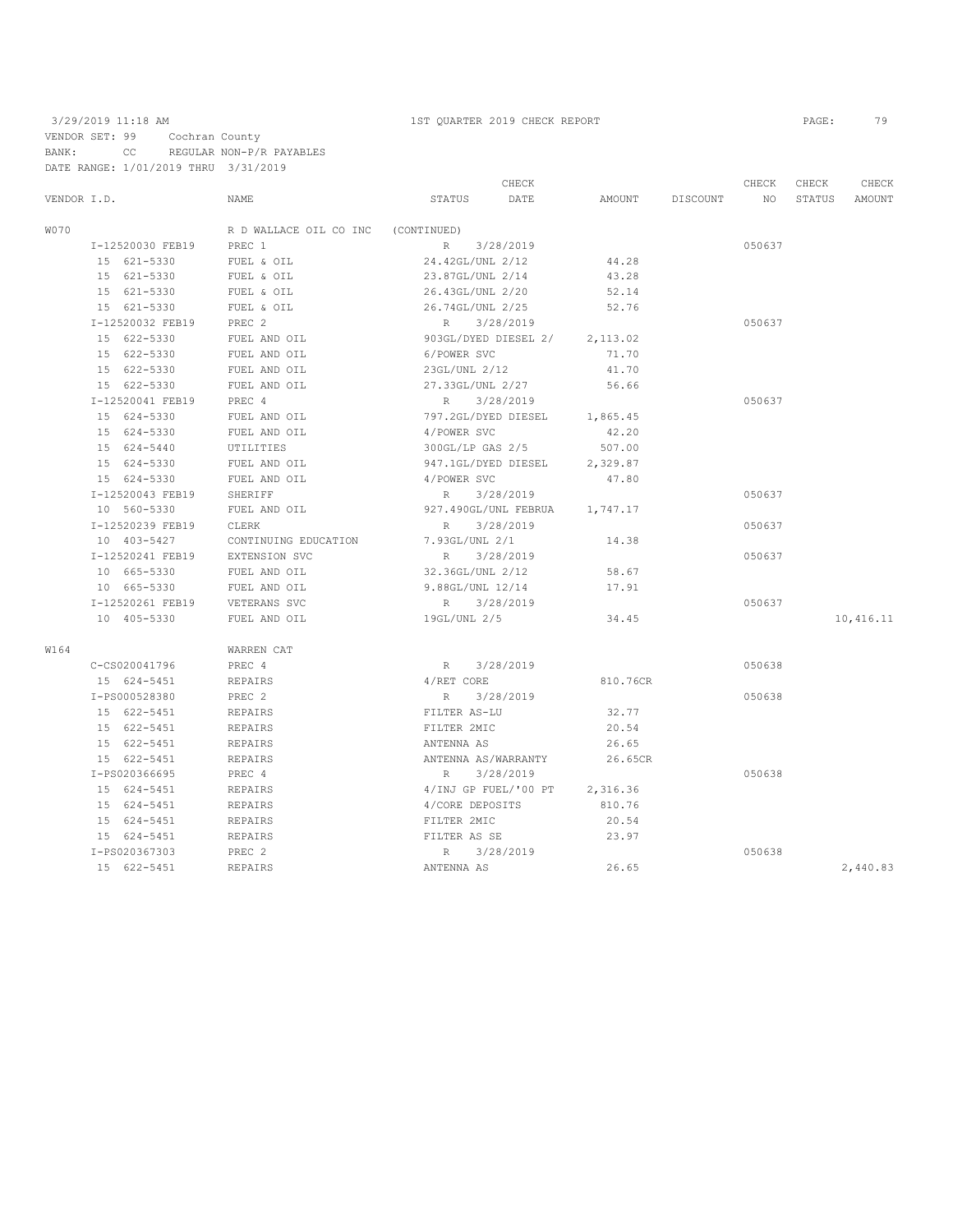VENDOR SET: 99 Cochran County BANK: CC REGULAR NON-P/R PAYABLES DATE RANGE: 1/01/2019 THRU 3/31/2019

|             |              |                             |                                |                 | CHECK                |                |          | CHECK            | CHECK         | CHECK        |
|-------------|--------------|-----------------------------|--------------------------------|-----------------|----------------------|----------------|----------|------------------|---------------|--------------|
| VENDOR I.D. |              |                             | <b>NAME</b>                    | <b>STATUS</b>   | DATE                 | AMOUNT         | DISCOUNT | NO.              | <b>STATUS</b> | AMOUNT       |
|             |              |                             |                                |                 |                      |                |          |                  |               |              |
| W193        |              |                             | WESTWARD AUTOMOTIVE REPAIR LLC |                 |                      |                |          |                  |               |              |
|             | $I-787$      |                             | SHERIFF                        | R               | 3/28/2019            |                |          | 050639           |               |              |
|             |              | 10 560-5451                 | MACHINERY-NON-OFFICE REPAIR    |                 | OIL CHG/#6350        | 20.00          |          |                  |               |              |
|             |              | 10 560-5451                 | MACHINERY-NON-OFFICE REPAIR    |                 | OIL CHG/#1606        | 20.00          |          |                  |               |              |
|             |              | 10 560-5451                 | MACHINERY-NON-OFFICE REPAIR    |                 | RPL HEADLIGHT/#1606  | 14.00          |          |                  |               | 54.00        |
| W235        |              |                             | VANDY NELSON dba               |                 |                      |                |          |                  |               |              |
|             | $I - 3418$   |                             | CRTHSE/ACT BLDG/LIBRARY        | R               | 3/28/2019            |                |          | 050640           |               |              |
|             |              | 10 510-5332                 | CUSTODIAL SUPPLIES             | SPRAY BUGS      |                      | 70.00          |          |                  |               |              |
|             |              | 10 662-5332                 | CUSTODIAL SUPPLIES             | SPRAY BUGS      |                      | 45.00          |          |                  |               |              |
|             |              | 10 650-5332                 | CUSTODIAL SUPPLIES             | SPRAY BUGS      |                      | 35.00          |          |                  |               |              |
|             | $I - 3422$   |                             | <b>ANNEX</b>                   | R               | 3/28/2019            |                |          | 050640           |               |              |
|             |              | 10 409-5499                 | MISCELLANEOUS                  | SPRAY BUGS      |                      | 50.00          |          |                  |               | 200.00       |
| X001        |              |                             |                                |                 |                      |                |          |                  |               |              |
|             |              | I-54-1829977-7 MAR19 PREC 2 | XCEL ENERGY                    | R               |                      |                |          | 050641           |               |              |
|             |              |                             |                                |                 | 3/28/2019            |                |          |                  |               |              |
|             |              | 15 622-5440                 | UTILITIES                      |                 | 119 KWH 2/13-3/15    | 21.36          |          |                  |               |              |
|             |              | 15 622-5440                 | UTILITIES                      |                 | AREA LIGHT 2/13-3/14 | 15.63          |          |                  |               | 36.99        |
| Y001        |              |                             | YELLOWHOUSE MACHINERY CO.      |                 |                      |                |          |                  |               |              |
|             | $I - 413450$ |                             | PREC 1                         | R               | 3/28/2019            |                |          | 050642           |               |              |
|             |              | 15 621-5451                 | REPAIRS                        |                 | FREIGHT/NOT CVRD BY  | 28.49          |          |                  |               | 28.49        |
| Y026        |              |                             | YOAKUM COUNTY SHERIFF'S OFFICE |                 |                      |                |          |                  |               |              |
|             |              | I-FEB 2019                  | JAIL                           | $R_{\parallel}$ | 3/28/2019            |                |          | 050643           |               |              |
|             |              | 10 512-5499                 | MISCELLANEOUS                  |                 | 11 DAYS/WILLIAM COPP | 550.00         |          |                  |               |              |
|             |              | 10 512-5499                 | MISCELLANEOUS                  |                 | 6 DAYS/JEREMIE HOLLA | 300.00         |          |                  |               |              |
|             |              | 10 512-5499                 | MISCELLANEOUS                  |                 | 28 DAYS/MICHAEL RICH | 1,400.00       |          |                  |               |              |
|             |              | 10 512-5499                 | MISCELLANEOUS                  |                 | 8 DAYS/JERRY RODRIGU | 400.00         |          |                  |               | 2,650.00     |
|             |              | TOTALS * *                  | NO.                            |                 |                      | INVOICE AMOUNT |          | <b>DISCOUNTS</b> |               | CHECK AMOUNT |
|             |              | REGULAR CHECKS:             | 368                            |                 |                      | 651,281.14     |          | 0.00             |               | 651,281.14   |
|             |              | HAND CHECKS:                | $\circ$                        |                 |                      | 0.00           |          | 0.00             |               | 0.00         |
|             |              | DRAFTS:                     | $\Omega$                       |                 |                      | 0.00           |          | 0.00             |               | 0.00         |
|             |              | EFT:                        | $\circ$                        |                 |                      | 0.00           |          | 0.00             |               | 0.00         |
|             |              | NON CHECKS:                 | $\circ$                        |                 |                      | 0.00           |          | 0.00             |               | 0.00         |
|             |              |                             |                                |                 |                      |                |          |                  |               |              |
|             |              | VOID CHECKS:                | 1 VOID DEBITS                  |                 | 0.00                 |                |          |                  |               |              |
|             |              |                             | VOID CREDITS                   |                 | 58.00CR              | 58.00CR        |          | 0.00             |               |              |

TOTAL ERRORS: 0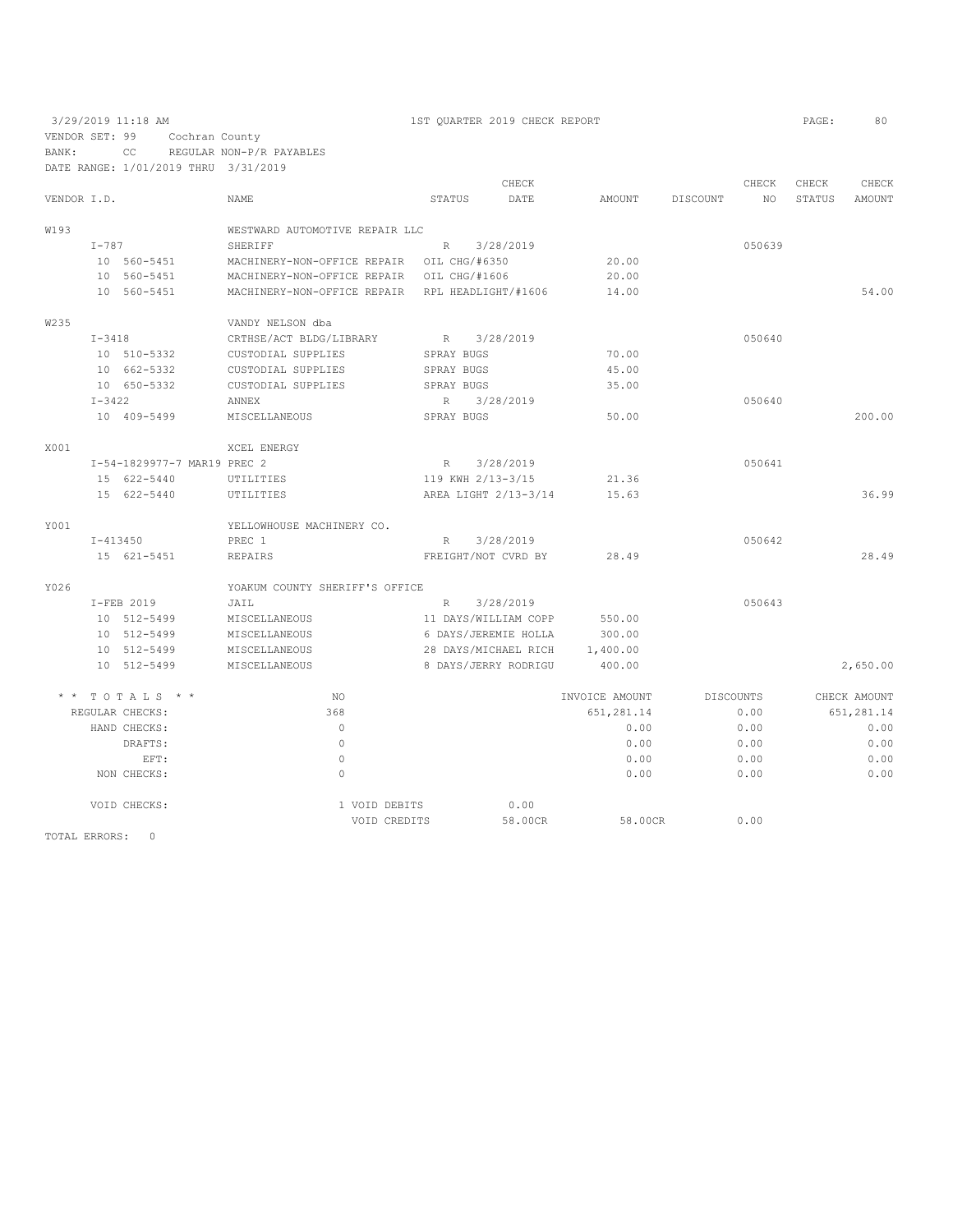VENDOR SET: 99 Cochran County BANK: CC REGULAR NON-P/R PAYABLES DATE RANGE: 1/01/2019 THRU 3/31/2019

|  |                 | ** G/L ACCOUNT TOTALS **               |           |
|--|-----------------|----------------------------------------|-----------|
|  | G/L ACCOUNT     | NAME                                   | AMOUNT    |
|  |                 |                                        |           |
|  |                 | 10 000-2206.002 COLLECTION AGENCY FEES | 648.80    |
|  |                 | 10 000-2206.003 Omni Collection Fee    | 42.00     |
|  | 10 000-2500.10  | RESERVE FOR W/C, UNEMPLYMNT            | 12,421.00 |
|  |                 | 10 000-4349.909 JP TECHNOLOGY FUND     | 701.38    |
|  | 10 000-4370.101 | RENT-ACTIVITY BUILDING                 | 300.00    |
|  |                 | 10 000-4380.200 OTHER [MISCELLANEOUS]  | 1,437.50  |
|  | 10 400-5204     | WORKERS' COMPENSATION                  | 38.53     |
|  | 10 403-5204     | WORKERS' COMPENSATION                  | 58.33     |
|  | 10 403-5206     | UNEMPLOYMENT                           | 7.27      |
|  | 10 403-5310     | OFFICE SUPPLIES                        | 4,221.91  |
|  | 10 403-5411     | MAINTENANCE CONTRACTS                  | 1,331.80  |
|  | 10 403-5416     | FILMING & INDEXING                     | 2,546.67  |
|  | 10 403-5420     | TELECOMMUNICATIONS                     | 787.63    |
|  | 10 403-5427     | CONTINUING EDUCATION                   | 560.60    |
|  | 10 403-5451     | REPAIRS                                | 741.28    |
|  | 10 405-5330     | FUEL AND OIL                           | 102.18    |
|  | 10 405-5451     | REPAIRS                                | 3.99      |
|  | 10 409-5300     | COUNTY-WIDE SUPPLIES                   | 482.70    |
|  | 10 409-5311     | POSTAL EXPENSES                        | 737.91    |
|  | 10 409-5406     | APPRAISAL DISTRICT                     | 26,527.01 |
|  | 10 409-5411     | MAINTENANCE CONTRACTS                  | 2,244.50  |
|  | 10 409-5420     | TELECOMMUNICATIONS                     | 5,687.45  |
|  | 10 409-5427     | CONTINUING EDUCATION                   | 1,776.30  |
|  | 10 409-5440     | UTILITIES                              | 318.85    |
|  | 10 409-5451     | REPAIRS                                | 193.42    |
|  | 10 409-5470     | DONATION-SOIL & WATER CONSER.          | 3,000.00  |
|  | 10 409-5497     | LIABILITY INSURANCE                    | 4,908.00  |
|  | 10 409-5499     | MISCELLANEOUS                          | 605.46    |
|  | 10 426-5310     | OFFICE SUPPLIES                        | 241.72    |
|  | 10 426-5400     | ATTORNEY AD LITEM                      | 600.00    |
|  | 10 435-5204     | WORKERS' COMPENSATION                  | 11.39     |
|  | 10 435-5206     | UNEMPLOYMENT                           | 1.91      |
|  | 10 435-5310     | OFFICE SUPPLIES                        | 189.47    |
|  | 10 435-5400     | ATTORNEY AD LITEM                      | 8,900.00  |
|  | 10 435-5410     | COURT REPORTER SERVICES                | 472.62    |
|  | 10 435-5420     | TELECOMMUNICATIONS                     | 623.33    |
|  | 10 435-5491     | GRAND JURY                             | 1,165.00  |
|  | 10 435-5497     | LIABILITY INSURANCE                    | 1,000.00  |
|  | 10 435-5499     | MISCELLANEOUS                          | 174.25    |
|  | 10 455-5204     | WORKERS' COMPENSATION                  | 28.23     |
|  | 10 455-5206     | UNEMPLOYMENT                           | 0.52      |
|  | 10 455-5310     | OFFICE SUPPLIES                        | 990.87    |
|  | 10 455-5405     | AUTOPSY                                | 9,857.50  |
|  | 10 455-5411     | MAINTENANCE CONTRACTS                  | 468.98    |
|  | 10 455-5420     | TELECOMMUNICATIONS                     | 212.99    |
|  | 10 455-5425     | TRAVEL IN-COUNTY (DOCUMENTED)          | 16.82     |
|  |                 |                                        |           |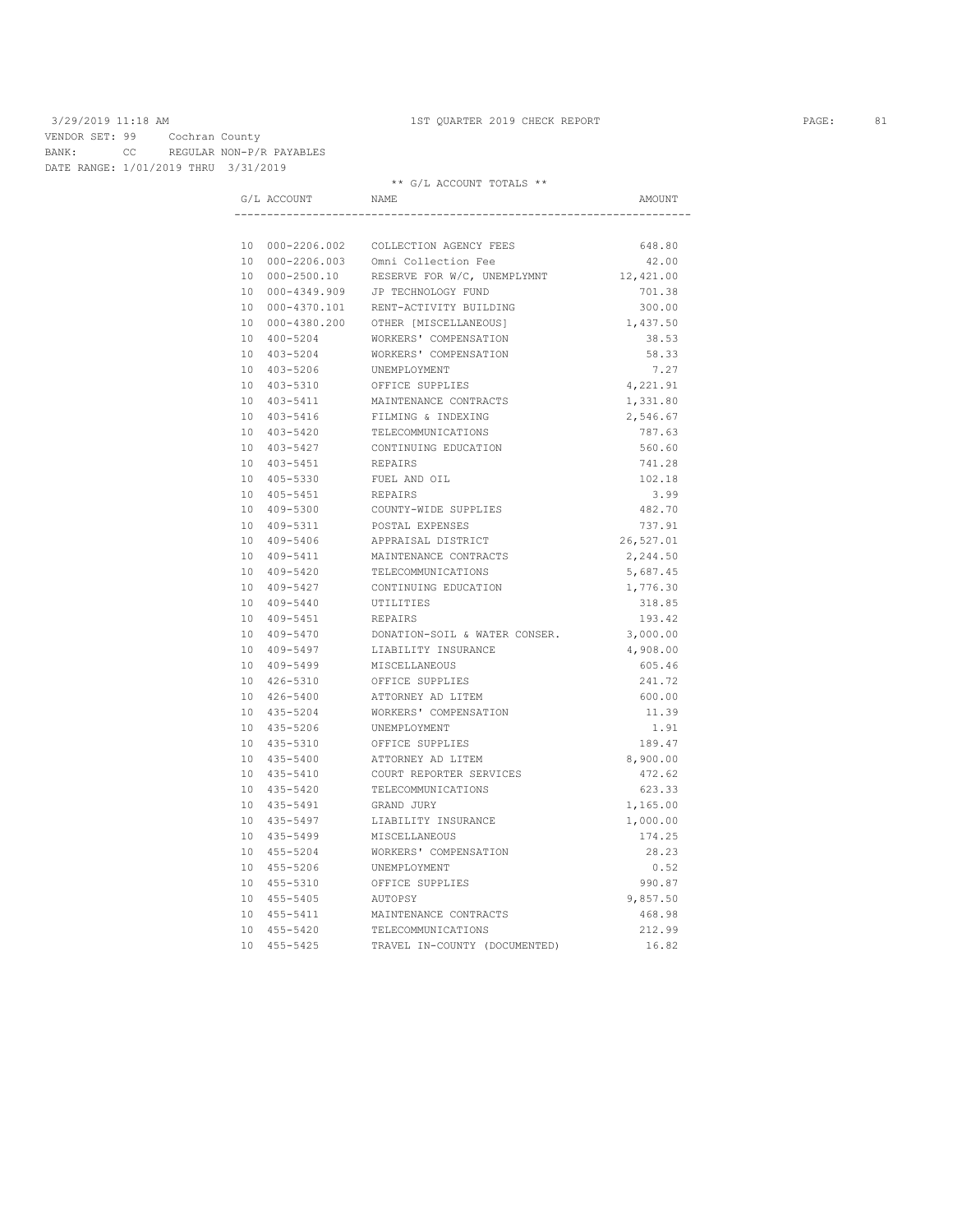VENDOR SET: 99 Cochran County BANK: CC REGULAR NON-P/R PAYABLES DATE RANGE: 1/01/2019 THRU 3/31/2019

|  | G/L ACCOUNT | <b>NAME</b>                 | AMOUNT   |
|--|-------------|-----------------------------|----------|
|  |             |                             |          |
|  | 10 455-5427 | CONTINUING EDUCATION        | 1,008.45 |
|  | 10 455-5481 | DUES AND REGISTRATION       | 210.00   |
|  | 10 455-5499 | MISCELLANEOUS               | 36.00    |
|  | 10 475-5204 | WORKERS' COMPENSATION       | 8.94     |
|  | 10 475-5206 | UNEMPLOYMENT                | 5.16     |
|  | 10 475-5310 | OFFICE SUPPLIES             | 909.62   |
|  | 10 475-5420 | TELECOMMUNICATIONS          | 459.00   |
|  | 10 475-5481 | DUES AND REGISTRATION       | 150.00   |
|  | 10 475-5590 | LAW LIBRARY MTRLS/UPDATES   | 2,228.74 |
|  | 10 476-5204 | WORKERS' COMPENSATION       | 11.07    |
|  | 10 476-5206 | UNEMPLOYMENT                | 1.16     |
|  | 10 476-5497 | PROFESSIONAL LIABILITY INS. | 500.00   |
|  | 10 490-5204 | WORKERS' COMPENSATION       | 3.90     |
|  | 10 490-5206 | UNEMPLOYMENT                | 0.89     |
|  | 10 490-5310 | OFFICE SUPPLIES             | 43.97    |
|  | 10 490-5335 | ELECTION SUPPLIES           | 545.76   |
|  | 10 490-5411 | MAINTENANCE CONTRACTS       | 510.00   |
|  | 10 490-5420 | TELECOMMUNICATIONS          | 177.12   |
|  | 10 495-5204 | WORKERS' COMPENSATION       | 48.61    |
|  | 10 495-5206 | UNEMPLOYMENT                | 11.09    |
|  | 10 495-5310 | OFFICE SUPPLIES             | 503.86   |
|  | 10 495-5311 | POSTAL EXPENSES             | 6.70     |
|  | 10 495-5420 | TELECOMMUNICATIONS          | 692.91   |
|  | 10 495-5427 | CONTINUING EDUCATION        | 419.00   |
|  | 10 495-5481 | DUES AND REGISTRATION       | 220.00   |
|  | 10 497-5204 | WORKERS' COMPENSATION       | 32.85    |
|  | 10 497-5206 | UNEMPLOYMENT                | 1.05     |
|  | 10 497-5310 | OFFICE SUPPLIES             | 1,895.39 |
|  | 10 497-5311 | POSTAL EXPENSES             | 114.50   |
|  | 10 497-5420 | TELECOMMUNICATIONS          | 221.35   |
|  | 10 497-5427 | CONTINUING EDUCATION        | 455.00   |
|  | 10 499-5204 | WORKERS' COMPENSATION       | 72.34    |
|  | 10 499-5206 | UNEMPLOYMENT                | 10.51    |
|  | 10 499-5310 | OFFICE SUPPLIES             | 1,485.02 |
|  | 10 499-5411 | MAINTENANCE CONTRACTS       | 7,671.86 |
|  | 10 499-5420 | TELECOMMUNICATIONS          | 1,296.20 |
|  | 10 499-5427 | CONTINUING EDUCATION        | 250.00   |
|  | 10 499-5481 | DUES AND REGISTRATION       | 175.00   |
|  | 10 510-5204 | WORKERS' COMPENSATION       | 268.76   |
|  | 10 510-5206 | UNEMPLOYMENT                | 4.49     |
|  | 10 510-5332 | CUSTODIAL SUPPLIES          | 743.50   |
|  | 10 510-5411 | MAINTENANCE CONTRACTS       | 5,159.47 |
|  | 10 510-5440 | UTILITIES                   | 5,876.23 |
|  | 10 510-5451 | REPAIR                      | 5,170.82 |
|  | 10 512-5204 | WORKERS' COMPENSATION       | 488.19   |
|  | 10 512-5205 | UNIFORMS                    | 108.84   |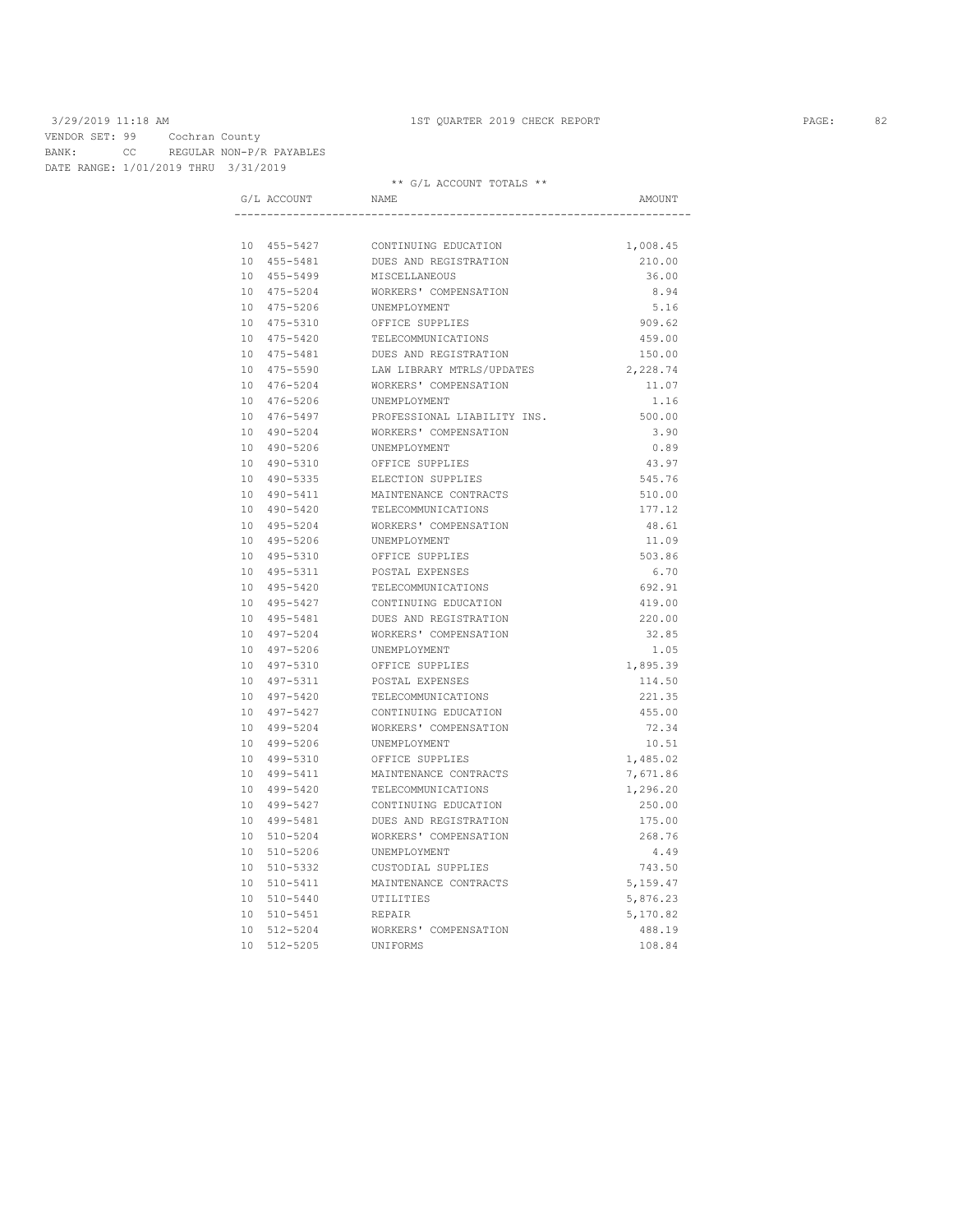VENDOR SET: 99 Cochran County BANK: CC REGULAR NON-P/R PAYABLES DATE RANGE: 1/01/2019 THRU 3/31/2019

| G/L ACCOUNT                | <b>NAME</b>                                    | AMOUNT                |
|----------------------------|------------------------------------------------|-----------------------|
|                            |                                                |                       |
| 10 512-5206                | UNEMPLOYMENT                                   | 15.48                 |
| 10 512-5310                | OFFICE SUPPLIES                                | 39.88                 |
| 10 512-5333                | FOOD-PRISONERS                                 | 1,693.80              |
| 10 512-5391                | MEDICAL CARE-PRISONERS                         | 899.68                |
| 10 512-5392                | MISCELLANEOUS SUPPLIES                         | 650.27                |
| 10 512-5451                | REPAIR                                         | 1,824.64              |
| 10 512-5499                | MISCELLANEOUS                                  | 25,759.42             |
| 10 516-5204                | WORKERS' COMPENSATION                          | 263.68                |
| 10 516-5206                | UNEMPLOYMENT                                   | 5.54                  |
| 10 516-5330                | FUEL & OIL                                     | 183.23                |
| 10 516-5332                | CUSTODIAL SUPPLIES                             | 72.52                 |
| 10 516-5440                | UTILITIES                                      | 71.52                 |
| 10 516-5451                | REPAIR                                         | 84.94                 |
| 10 516-5471                | CARE OF WHFC CEMETERY                          | 3,000.00              |
| 10 516-5486                | CONTRACT LABOR-OPEN CLOSE                      | 600.00                |
| 10 550-5204                | WORKERS' COMPENSATION                          | 137.06                |
| 10 550-5310                | OFFICE SUPPLIES                                | 48.29                 |
| 10 550-5330                | FUEL & OIL                                     | 160.91                |
| 10 550-5420                | TELECOMMUNICATIONS                             | 132.07                |
| 10 550-5427                | CONTINUING EDUCATION                           | 162.00                |
| 10 550-5451                | REPAIR                                         | 108.90                |
| 10 550-5481                | DUES AND REGISTRATION                          | 60.00                 |
| 10 560-5204                | WORKERS' COMPENSATION                          | 1,541.60              |
| 10 560-5205                | UNIFORMS                                       | 339.12                |
| 10 560-5206                | UNEMPLOYMENT                                   | 55.79                 |
| 10 560-5310                | OFFICE SUPPLIES                                | 1,870.38              |
| 10 560-5311                | POSTAL EXPENSES                                | 100.00                |
| 10 560-5330                | FUEL AND OIL                                   | 5,893.36              |
| 10 560-5334                | OTHER SUPPLIES                                 | 795.82                |
| 10 560-5335                | CANINE CARE & SUPPLIES                         | 348.05                |
| 10 560-5411                | MAINTENANCE CONTRACTS                          | 3,036.72              |
| 10 560-5420                | TELECOMMUNICATIONS                             | 1,214.80              |
| 10 560-5427                | CONTINUING EDUCATION                           | 15.35                 |
| 10 560-5451                | MACHINERY-NON-OFFICE REPAIR                    | 986.53                |
| 10 560-5452                | OFFICE EQUIPMENT REPAIR<br><b>TIRES</b>        | 1,487.75              |
| 10 560-5454                |                                                | 1,509.64              |
| 10 560-5497<br>10 560-5499 | OFFICERS' LIABILITY INSURANCE<br>MISCELLANEOUS | 6,358.00<br>43.51     |
| 10 570-5420                | TELECOMMUNICATIONS                             | 266.52                |
| 10 571-5472                | LOCAL SUPPORT-JUV BOARD                        |                       |
| 10 580-5404                | MEDICAL-E.M.S. SUBSIDIES                       | 12,498.00             |
| 10 580-5414                | FIRE PROTECTION CONTRACTS                      | 18,750.00<br>7,350.00 |
| 10 580-5440                | UTILITIES [TOWER]                              | 177.68                |
| 10 640-5499                | MISCELLANEOUS                                  | 3.09                  |
| 10 650-5204                | WORKERS' COMPENSATION                          | 41.16                 |
| 10 650-5206                | UNEMPLOYMENT                                   | 4.95                  |
|                            |                                                |                       |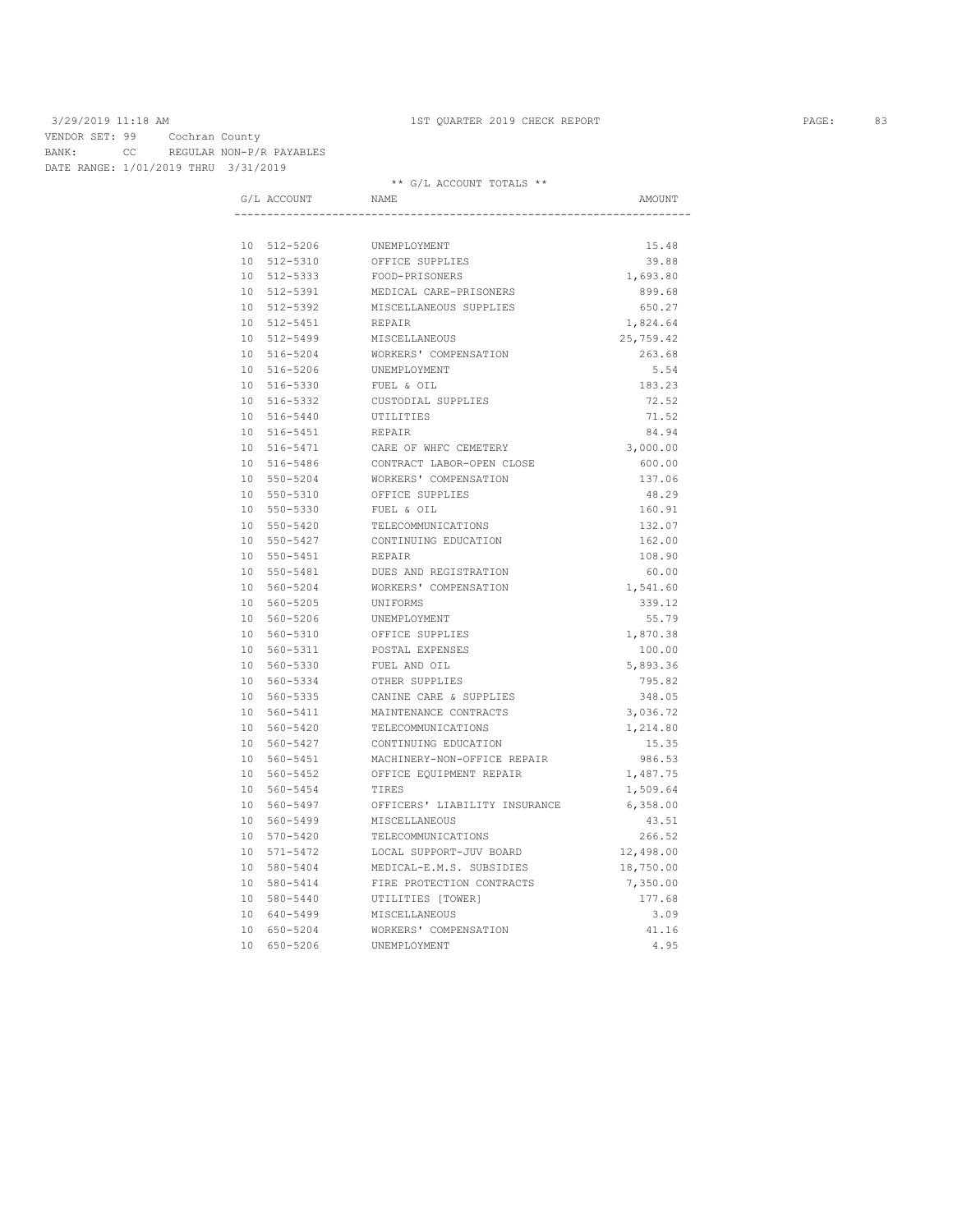VENDOR SET: 99 Cochran County BANK: CC REGULAR NON-P/R PAYABLES DATE RANGE: 1/01/2019 THRU 3/31/2019

| G/L ACCOUNT     | NAME                           | AMOUNT     |
|-----------------|--------------------------------|------------|
|                 |                                |            |
| 10 650-5310     | OFFICE SUPPLIES                | 38.00      |
| 10 650-5332     | CUSTODIAL SUPPLIES             | 115.00     |
| 10 650-5411     | MAINTENANCE CONTRACTS          | 196.20     |
| 10 650-5420     | TELECOMMUNICATIONS             | 669.24     |
| 10 650-5427     | CONTINUING EDUCATION           | 191.17     |
| 10 650-5440     | UTILITIES                      | 1,157.67   |
| 10 650-5590     | BOOKS                          | 1,816.93   |
| 10 652-5204     | WORKERS' COMPENSATION          | 15.84      |
| 10 652-5420     | TELECOMMUNICATIONS             | 1,867.97   |
| 10 652-5440     | UTILITIES                      | 870.51     |
| 10 652-5451     | REPAIR                         | 450.00     |
| 10 660-5204     | WORKERS' COMPENSATION          | 171.72     |
| 10 660-5206     | UNEMPLOYMENT                   | 5.14       |
| 10 660-5330     | FUEL AND OIL                   | 228.08     |
| 10 660-5332     | CUSTODIAL SUPPLIES             | 68.36      |
| 10 660-5440     | UTILITIES & IRRIGATION         | 1,134.00   |
| 10 660-5451     | REPAIR                         | 376.44     |
| 10 660-5454     | TIRES                          | 17.00      |
| 10 662-5204     | WORKERS' COMPENSATION          | 298.53     |
| 10 662-5206     | UNEMPLOYMENT                   | 5.51       |
| 10 662-5332     | CUSTODIAL SUPPLIES             | 332.88     |
| 10 662-5440     | UTILITIES                      | 5,789.94   |
| 10 662-5451     | REPAIR                         | 774.62     |
| 10 663-5418     | SENIOR CITIZENS CONTRACT       | 18,750.00  |
| 10 665-5204     | WORKERS' COMPENSATION          | 25.15      |
| 10 665-5206     | UNEMPLOYMENT                   | 6.78       |
| 10 665-5310     | OFFICE SUPPLIES                | 82.43      |
| 10 665-5330     | FUEL AND OIL                   | 266.53     |
| 10 665-5334     | OTHER SUPPLIES                 | 678.33     |
| 10 665-5411     | MAINTENANCE CONTRACTS          | 99.00      |
| 10 665-5420     | TELECOMMUNICATIONS             | 816.49     |
| 10 665-5427     | CO AGENT-TRAVEL-OUT OF COUNTY  | 156.43     |
| 10 665-5451     | REPAIRS                        | 73.72      |
|                 | *** FUND TOTAL ***             | 275,808.65 |
| 15 000-4380.200 | OTHER [MISCELLANEOUS]          | 150.00     |
| 15 610-5204     | WORKERS' COMPENSATION          | 150.58     |
| 15 610-5420     | TELECOMMUNICATIONS             | 486.87     |
| 15 610-5427     | COMM-CONTINUING EDUCATION      | 2,323.74   |
| 15 610-5428     | CO. JUDGE-CONTINUING EDUCATION | 450.00     |
| 15 610-5430     | LEGAL NOTICES                  | 359.70     |
| 15 610-5481     | DUES AND REGISTRATION          | 1,790.00   |
| 15 610-5499     | MISCELLANEOUS                  | 520.00     |
| 15 621-5204     | WORKERS' COMPENSATION          | 527.00     |
| 15 621-5206     | UNEMPLOYMENT                   | 10.95      |
| 15 621-5330     | FUEL & OIL                     | 6,582.50   |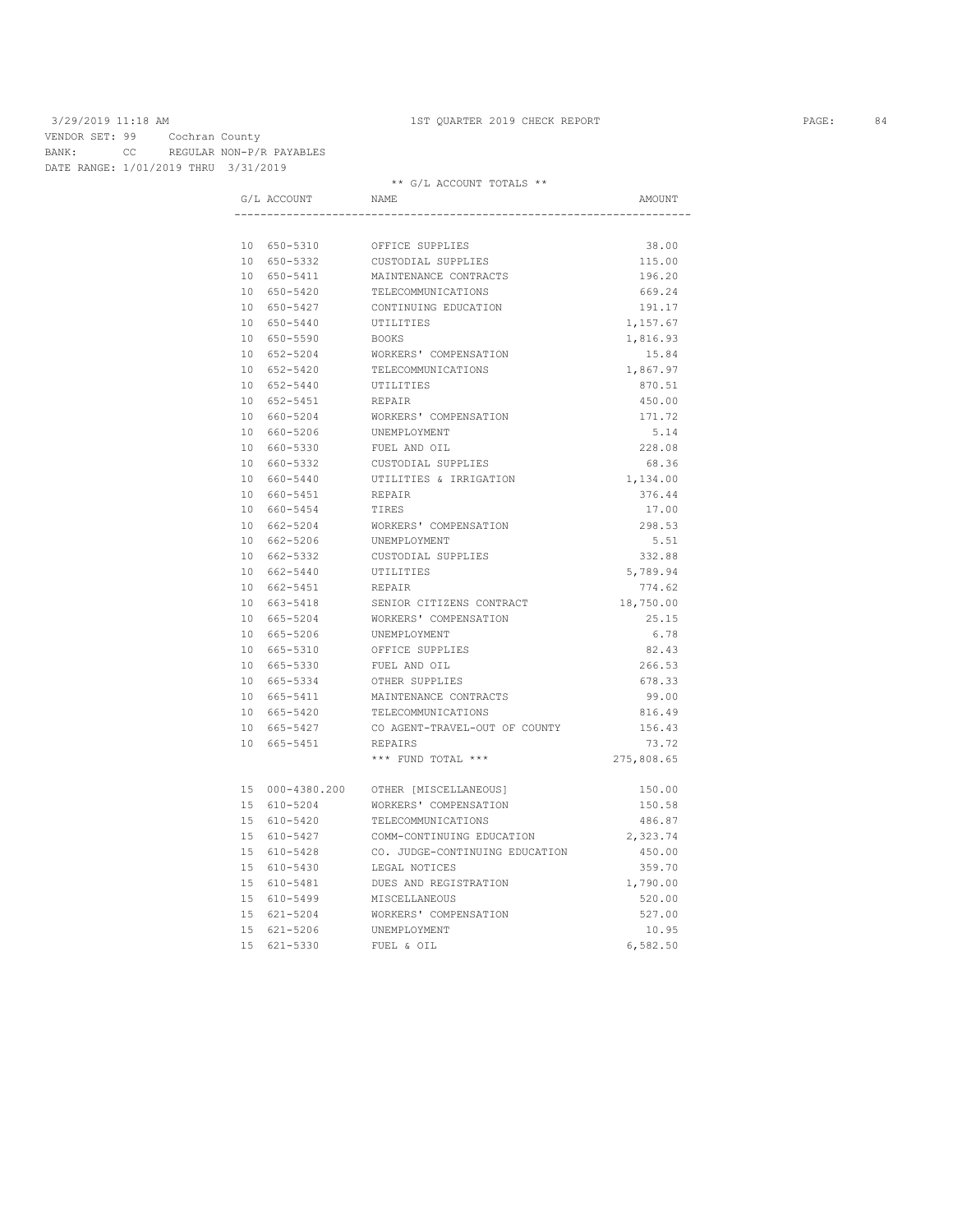VENDOR SET: 99 Cochran County BANK: CC REGULAR NON-P/R PAYABLES DATE RANGE: 1/01/2019 THRU 3/31/2019

| G/L ACCOUNT     | NAME                         | AMOUNT     |
|-----------------|------------------------------|------------|
|                 |                              |            |
| 15 621-5356     | ROAD MATERIALS & SUPPLIES    | 469.21     |
| 15 621-5440     | UTILITIES                    | 1,297.38   |
| 15 621-5451     | REPAIRS                      | 1,123.51   |
| 15 621-5454     | TIRES                        | 688.14     |
| 15 622-5204     | WORKERS' COMPENSATION        | 517.51     |
| 15 622-5206     | UNEMPLOYMENT                 | 10.79      |
| 15 622-5330     | FUEL AND OIL                 | 5,186.95   |
| 15 622-5356     | ROAD MATERIALS & SUPPLIES    | 462.45     |
| 15 622-5440     | UTILITIES                    | 487.54     |
| 15 622-5451     | REPAIRS                      | 1,380.01   |
| 15 622-5454     | TIRES                        | 4,021.34   |
| 15 622-5571     | CAPITAL OUTLAY               | 175,081.25 |
| 15 623-5204     | WORKERS' COMPENSATION        | 577.91     |
| 15 623-5206     | UNEMPLOYMENT                 | 11.99      |
| 15 623-5330     | FUEL AND OIL                 | 7,962.23   |
| 15 623-5356     | ROAD MATERIALS & SUPPLIES    | 1,153.31   |
| 15 623-5440     | UTILITIES                    | 524.69     |
| 15 623-5451     | REPAIRS                      | 15,229.74  |
| 15 623-5571     | CAPITAL OUTLAY               | 108,771.23 |
| 15 624-5204     | WORKERS' COMPENSATION        | 542.40     |
| 15 624-5206     | UNEMPLOYMENT                 | 11.25      |
| 15 624-5330     | FUEL AND OIL                 | 8,722.88   |
| 15 624-5356     | ROAD MATERIALS & SUPPLIES    | 38.89      |
| 15 624-5420     | TELECOMMUNICATIONS           | 129.03     |
| 15 624-5440     | UTILITIES                    | 838.37     |
| 15 624-5451     | REPAIRS                      | 7,071.84   |
| 15 624-5454     | TIRES                        | 17.00      |
|                 | *** FUND TOTAL ***           | 355,680.18 |
| 17 573-5204     | WORKERS' COMPENSATION        | 66.28      |
| 17 573-5206     | UNEMPLOYMENT INSURANCE       | 5.22       |
| 17 573-5413.004 | Other Placements             | 9,272.70   |
| 17 573-5427     | TRAVEL & TRAINING            | 693.71     |
| 17 573-5499     | OPERATING EXPENSES           | 871.09     |
|                 | *** FUND TOTAL ***           | 10,909.00  |
| 24 510-5499     | COURTHOUSE SECURITY CCP102.0 | 1,758.70   |
|                 | *** FUND TOTAL ***           | 1,758.70   |
| 30 518-5204     | WORKERS' COMPENSATION        | 73.60      |
| 30 518-5440     | UTILITIES                    | 149.01     |
| 30 518-5451     | REPAIR                       | 6,800.00   |
|                 | *** FUND TOTAL ***           | 7,022.61   |
| 31 652-5311     | POSTAL EXPENSES              | 62.00      |
|                 | *** FUND TOTAL ***           | 62.00      |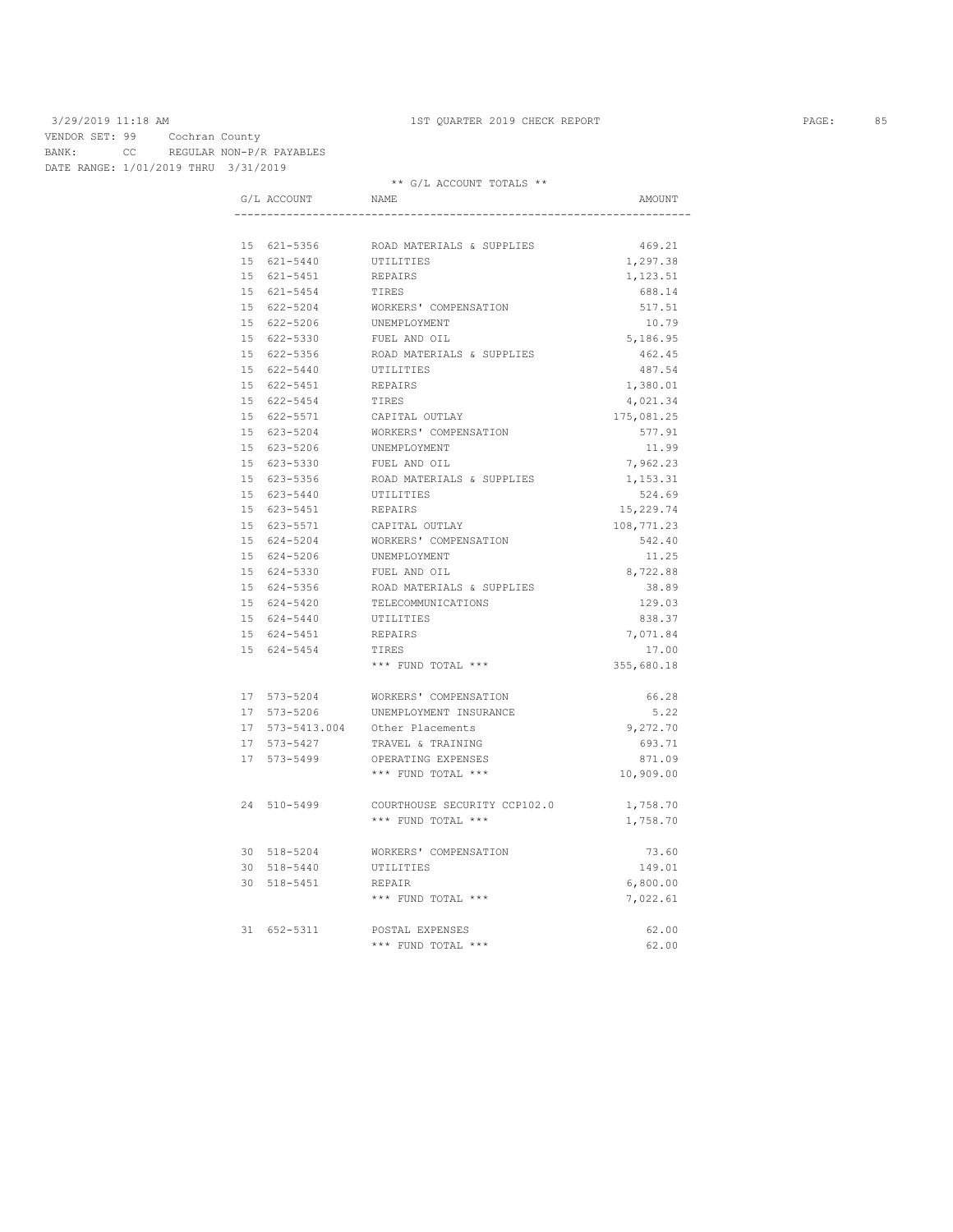| 3/29/2019 11:18 AM                   |    |                |                          |     | 1ST OUARTER 2019 CHECK REPORT  |                |           | PAGE:        | 86         |
|--------------------------------------|----|----------------|--------------------------|-----|--------------------------------|----------------|-----------|--------------|------------|
| VENDOR SET: 99                       |    | Cochran County |                          |     |                                |                |           |              |            |
| BANK:                                | CC |                | REGULAR NON-P/R PAYABLES |     |                                |                |           |              |            |
| DATE RANGE: 1/01/2019 THRU 3/31/2019 |    |                |                          |     |                                |                |           |              |            |
|                                      |    |                |                          |     | ** G/L ACCOUNT TOTALS **       |                |           |              |            |
|                                      |    |                | G/L ACCOUNT              |     | NAME                           | AMOUNT         |           |              |            |
|                                      |    |                |                          |     |                                |                |           |              |            |
|                                      |    |                | 90 000-2379.002          |     | 7th Crt of Appeal Gov't22.2081 |                | 40.00     |              |            |
|                                      |    |                |                          |     | $***$ FUND TOTAL $***$         |                | 40.00     |              |            |
|                                      |    |                |                          | NO. |                                | INVOICE AMOUNT | DISCOUNTS | CHECK AMOUNT |            |
| VENDOR SET: 99 BANK: CC              |    |                | TOTALS:                  | 369 |                                | 651,281.14     | 0.00      |              | 651,281.14 |
| BANK: CC                             |    | TOTALS:        |                          | 369 |                                | 651,281.14     | 0.00      |              | 651,281.14 |
|                                      |    |                |                          |     |                                |                |           |              |            |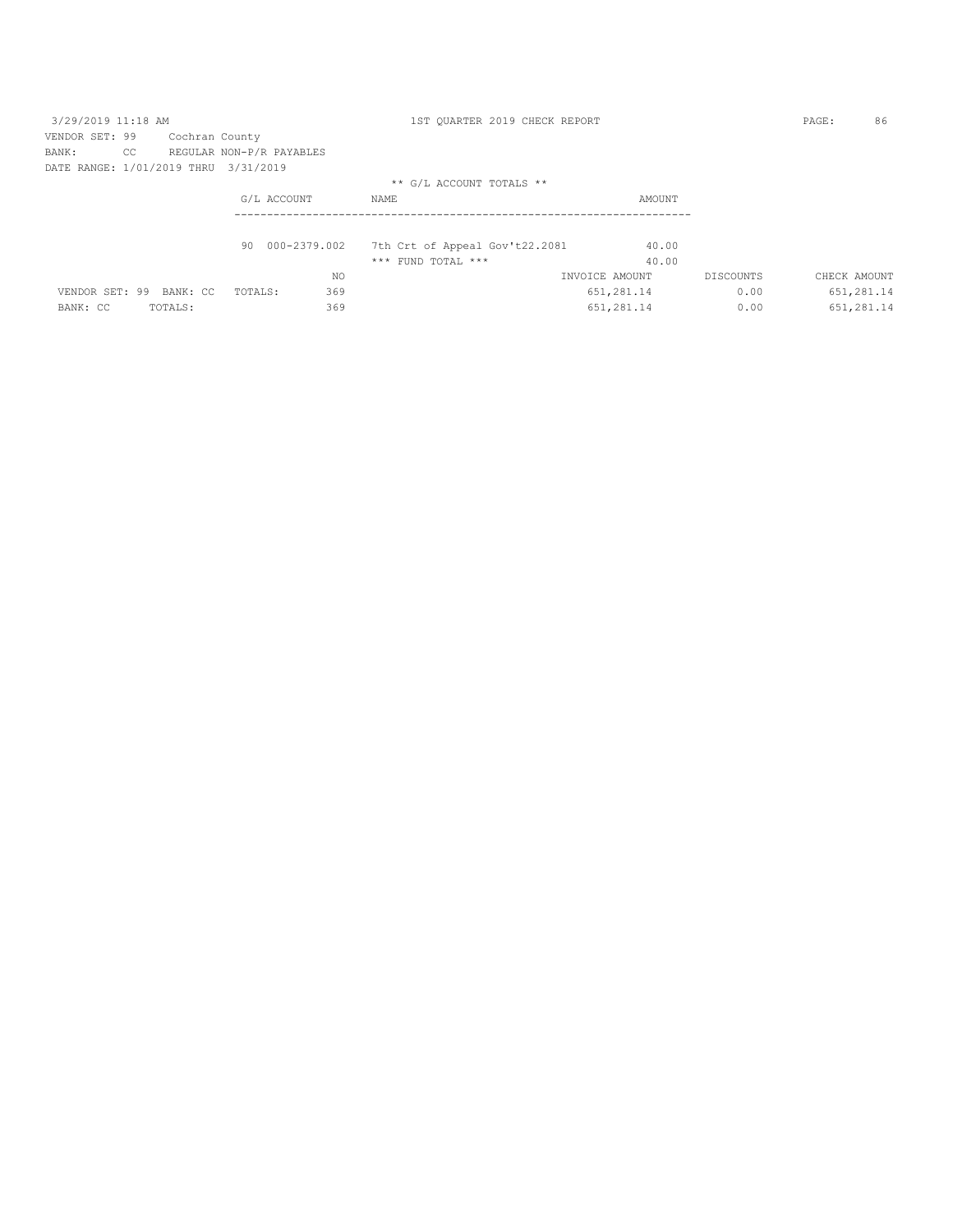3/29/2019 11:18 AM 1ST QUARTER 2019 CHECK REPORT PAGE: 87 VENDOR SET: 99 Cochran County BANK: PR PAYROLL PAYABLES

|             |         | DATE RANGE: 1/01/2019 THRU 3/31/2019 |                                |               |                      |          |          |        |        |           |
|-------------|---------|--------------------------------------|--------------------------------|---------------|----------------------|----------|----------|--------|--------|-----------|
|             |         |                                      |                                |               | CHECK                |          |          | CHECK  | CHECK  | CHECK     |
| VENDOR I.D. |         |                                      | <b>NAME</b>                    | STATUS        | DATE                 | AMOUNT   | DISCOUNT | NO.    | STATUS | AMOUNT    |
| A067        |         |                                      | AMERICAN FAMILY LIFE ASSURANCE |               |                      |          |          |        |        |           |
|             |         | I-08 201901250663                    | MONTHLY PREMIUM                | R             | 1/31/2019            |          |          | 050300 |        |           |
|             |         | 10 000-2500.4                        | INSURANCE PAYABLE              |               | MONTHLY PREMIUM      | 446.83   |          |        |        |           |
|             |         | 15 000-2500.4                        | INSURANCE PAYABLE              |               | MONTHLY PREMIUM      | 132.29   |          |        |        |           |
|             |         | I-08A201901250663                    | MONTHLY PREMIUM                | R             | 1/31/2019            |          |          | 050300 |        |           |
|             |         | 10 000-2500.4                        | INSURANCE PAYABLE              |               | MONTHLY PREMIUM      | 200.46   |          |        |        | 779.58    |
|             |         |                                      |                                |               |                      |          |          |        |        |           |
| C091        |         |                                      | HUMANA                         |               |                      |          |          |        |        |           |
|             |         | I-17A201901250663                    | VISION MONTHLY PREMIUM         | V             | 1/31/2019            |          |          | 050301 |        | 40.46     |
| C091        |         |                                      | HUMANA                         |               |                      |          |          |        |        |           |
|             | M-CHECK |                                      | HUMANA                         | VOIDED<br>– V | 1/31/2019            |          |          | 050301 |        | 40.46CR   |
| C253        |         |                                      | COCHRAN COUNTY MONEY MKT       |               |                      |          |          |        |        |           |
|             |         | I-01 201901250663                    | RETIREMENT CONTRIBUTIONS       | R             | 1/31/2019            |          |          | 050302 |        |           |
|             |         | 10 000-2500.3                        | TCDRS PAYABLE                  |               | RETIREMENT CONTRIBUT | 9,231.01 |          |        |        |           |
|             |         | 10 400-5203                          | RETIREMENT                     |               | RETIREMENT CONTRIBUT | 730.64   |          |        |        |           |
|             |         | 10 403-5203                          | RETIREMENT                     |               | RETIREMENT CONTRIBUT | 1,146.33 |          |        |        |           |
|             |         | 10 435-5203                          | RETIREMENT                     |               | RETIREMENT CONTRIBUT | 231.80   |          |        |        |           |
|             |         | 10 455-5203                          | RETIREMENT                     |               | RETIREMENT CONTRIBUT | 531.92   |          |        |        |           |
|             |         | 10 475-5203                          | RETIREMENT                     |               | RETIREMENT CONTRIBUT | 1,328.46 |          |        |        |           |
|             |         | 10 476-5203                          | RETIREMENT                     |               | RETIREMENT CONTRIBUT | 135.46   |          |        |        |           |
|             | 10      | 490-5203.001                         | RETIREMENT                     |               | RETIREMENT CONTRIBUT | 98.96    |          |        |        |           |
|             |         | 10 495-5203                          | RETIREMENT                     |               | RETIREMENT CONTRIBUT | 961.92   |          |        |        |           |
|             | 10      | 497-5203                             | RETIREMENT                     |               | RETIREMENT CONTRIBUT | 600.31   |          |        |        |           |
|             | 10      | 499-5203                             | RETIREMENT                     |               | RETIREMENT CONTRIBUT | 1,431.66 |          |        |        |           |
|             | 10      | 510-5203                             | RETIREMENT                     |               | RETIREMENT CONTRIBUT | 386.78   |          |        |        |           |
|             |         | 10 512-5203                          | RETIREMENT                     |               | RETIREMENT CONTRIBUT | 1,773.95 |          |        |        |           |
|             | 10      | 516-5203                             | RETIREMENT                     |               | RETIREMENT CONTRIBUT | 476.06   |          |        |        |           |
|             |         | 10 550-5203                          | RETIREMENT                     |               | RETIREMENT CONTRIBUT | 421.34   |          |        |        |           |
|             |         | 10 560-5203                          | RETIREMENT                     |               | RETIREMENT CONTRIBUT | 5,169.72 |          |        |        |           |
|             |         | 10 650-5203                          | RETIREMENT                     |               | RETIREMENT CONTRIBUT | 438.86   |          |        |        |           |
|             |         | 10 652-5203                          | RETIREMENT                     |               | RETIREMENT CONTRIBUT | 22.92    |          |        |        |           |
|             |         | 10 660-5203                          | RETIREMENT                     |               | RETIREMENT CONTRIBUT | 315.94   |          |        |        |           |
|             |         | 662-5203                             |                                |               |                      | 432.16   |          |        |        |           |
|             | 10      |                                      | RETIREMENT                     |               | RETIREMENT CONTRIBUT |          |          |        |        |           |
|             | 10      | 665-5203                             | RETIREMENT                     |               | RETIREMENT CONTRIBUT | 508.17   |          |        |        |           |
|             | 15      | $000 - 2500.3$                       | TCDRS PAYABLE                  |               | RETIREMENT CONTRIBUT | 3,252.31 |          |        |        |           |
|             | 15      | 610-5203                             | RETIREMENT                     |               | RETIREMENT CONTRIBUT | 2,245.03 |          |        |        |           |
|             | 15      | 621-5203                             | RETIREMENT                     |               | RETIREMENT CONTRIBUT | 949.77   |          |        |        |           |
|             |         | 15 622-5203                          | RETIREMENT                     |               | RETIREMENT CONTRIBUT | 890.54   |          |        |        |           |
|             |         | 15 623-5203                          | RETIREMENT                     |               | RETIREMENT CONTRIBUT | 972.84   |          |        |        |           |
|             |         | 15 624-5203                          | RETIREMENT                     |               | RETIREMENT CONTRIBUT | 981.86   |          |        |        |           |
|             |         | 17 000-2500.3                        | TCDRS PAYABLE                  |               | RETIREMENT CONTRIBUT | 249.07   |          |        |        |           |
|             | 17      | 573-5203                             | RETIREMENT                     |               | RETIREMENT CONTRIBUT | 462.55   |          |        |        |           |
|             | 30      | $000 - 2500.3$                       | TCDRS                          |               | RETIREMENT CONTRIBUT | 72.91    |          |        |        |           |
|             | 30      | 518-5203                             | RETIREMENT                     |               | RETIREMENT CONTRIBUT | 135.41   |          |        |        | 36,586.66 |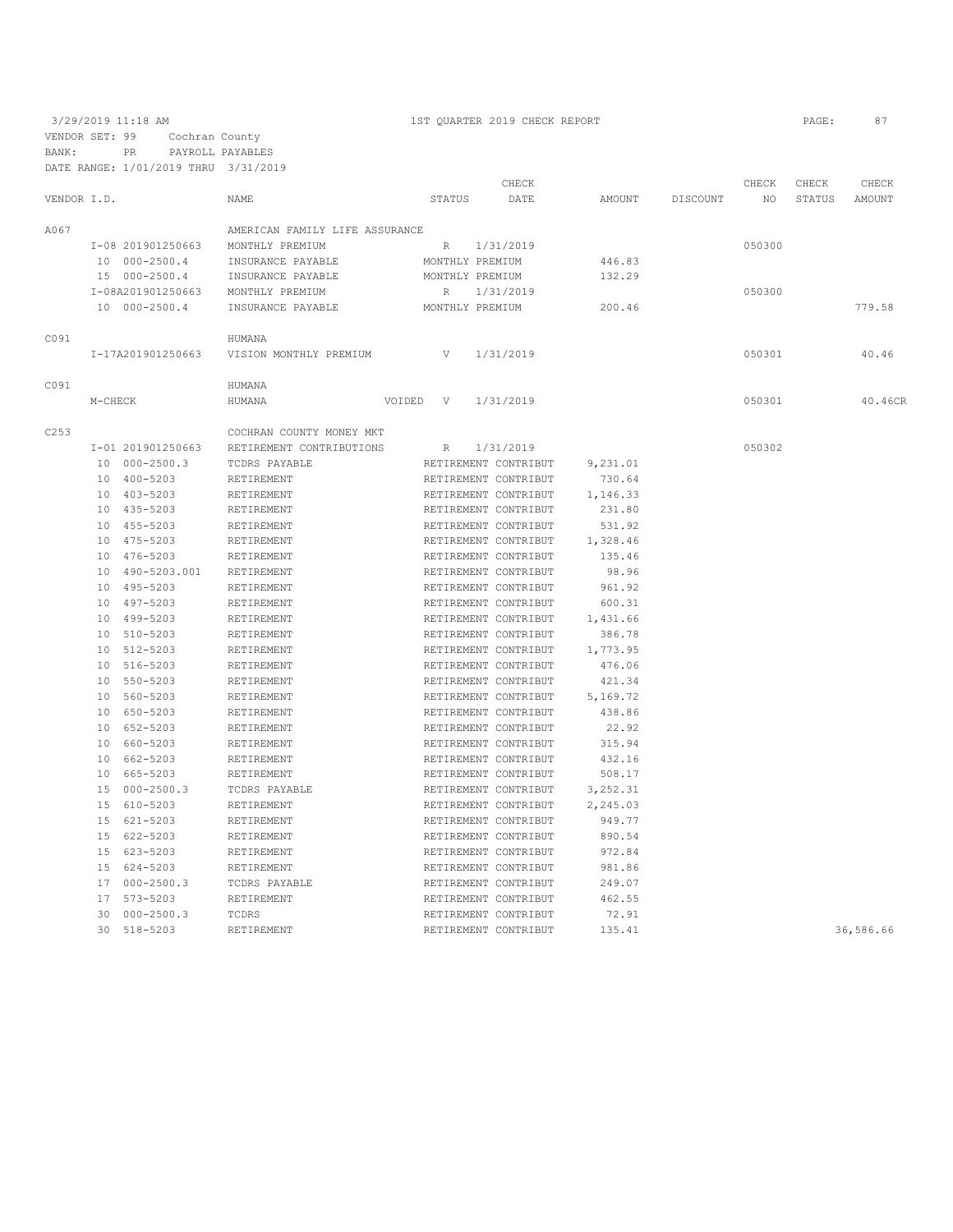3/29/2019 11:18 AM 1ST QUARTER 2019 CHECK REPORT PAGE: 88 VENDOR SET: 99 Cochran County BANK: PR PAYROLL PAYABLES DATE RANGE: 1/01/2019 THRU 3/31/2019

|             |                                    |                                 |                 | CHECK                         |           |          | CHECK  | CHECK  | CHECK      |
|-------------|------------------------------------|---------------------------------|-----------------|-------------------------------|-----------|----------|--------|--------|------------|
| VENDOR I.D. |                                    | NAME                            | STATUS          | DATE                          | AMOUNT    | DISCOUNT | NO     | STATUS | AMOUNT     |
| C300        |                                    | COCHRAN COUNTY SCHOOLS FEDERAL  |                 |                               |           |          |        |        |            |
|             | I-18A201901250663                  | MONTHLY PREMUIM                 |                 | R 1/31/2019                   |           |          | 050303 |        |            |
|             | 10 000-2500.4                      | INSURANCE PAYABLE               | MONTHLY PREMUIM |                               | 8,950.34  |          |        |        |            |
|             | 15 000-2500.4                      | INSURANCE PAYABLE               | MONTHLY PREMUIM |                               | 1,143.10  |          |        |        |            |
|             | 30 000-2500.4                      | AFLAC                           | MONTHLY PREMUIM |                               | 78.48     |          |        |        | 10, 171.92 |
| N017        |                                    | NATIONAL FARM LIFE              |                 |                               |           |          |        |        |            |
|             | I-05 201901250663                  | NFL PREMIUM                     |                 | R 1/31/2019                   |           |          | 050304 |        |            |
|             | 10 000-2500.4                      | INSURANCE PAYABLE               | NFL PREMIUM     |                               | 40.90     |          |        |        |            |
|             | I-05A201901250663                  | AFTER TAX PREM                  |                 | R 1/31/2019                   |           |          | 050304 |        |            |
|             | 10 000-2500.4                      | INSURANCE PAYABLE               | AFTER TAX PREM  |                               | 114.21    |          |        |        |            |
|             | 15 000-2500.4                      | INSURANCE PAYABLE               | AFTER TAX PREM  |                               | 127.67    |          |        |        | 282.78     |
| N060        |                                    | NATIONWIDE RETIREMENT SOL       |                 |                               |           |          |        |        |            |
|             | I-04 201901250663                  | DEFERRED COMP WITHHELD          | R               | 1/31/2019                     |           |          | 050305 |        |            |
|             | 10 000-2500.7                      | PEBSCO DEF COMP PAYABLE         |                 | DEFERRED COMP WITHHE          | 2,464.13  |          |        |        |            |
|             | 15 000-2500.7                      | PEBSCO DEF COMP PAYABLE         |                 | DEFERRED COMP WITHHE          | 25.00     |          |        |        |            |
|             | 30 000-2500.7                      | D.C.                            |                 | DEFERRED COMP WITHHE          | 10.87     |          |        |        | 2,500.00   |
| N081        |                                    | NATIONAL FAMILY CARE LIFE INSU  |                 |                               |           |          |        |        |            |
|             | I-21 201901250663                  | NATIONAL FAMILY CARE            |                 | R 1/31/2019                   |           |          | 050306 |        |            |
|             | 10 000-2500.4                      | INSURANCE PAYABLE               |                 | NATIONAL FAMILY CARE          | 59.00     |          |        |        | 59.00      |
| 0029        |                                    | OFFICE OF THE ATTORNEY GE       |                 |                               |           |          |        |        |            |
|             | I-09 201901250663                  | CAUSE# 2002517527 &2003521159 R |                 | 1/31/2019                     |           |          | 050307 |        |            |
|             | 10 000-2500.8                      | CHILD SUPPORT PAYABLE           |                 | CAUSE# 2002517527 &2 1,267.00 |           |          |        |        | 1,267.00   |
| 0029        |                                    | OFFICE OF THE ATTORNEY GE       |                 |                               |           |          |        |        |            |
|             | I-CDH201901250663                  | CAUSE#233-534019-13             |                 | R 1/31/2019                   |           |          | 050308 |        |            |
|             | 10 000-2500.8                      | CHILD SUPPORT PAYABLE           |                 | CAUSE#233-534019-13           | 557.87    |          |        |        | 557.87     |
| P187        |                                    | COCHRAN COUNTY PAYROLL TA       |                 |                               |           |          |        |        |            |
|             | I-T1 201901250663                  | FEDERAL INCOME TAX W/H          | R 1/31/2019     |                               |           |          | 050309 |        |            |
|             | 10 000-2500.1                      | WITHHOLDING TAX PAYABLE         |                 | FEDERAL INCOME TAX W          | 10,104.44 |          |        |        |            |
|             | 15 000-2500.1                      | WITHHOLDING TAX PAYABLE         |                 | FEDERAL INCOME TAX W          | 3,460.59  |          |        |        |            |
|             | 17 000-2500.1                      | WITHHOLDING TAX PAYABLE         |                 | FEDERAL INCOME TAX W          | 246.67    |          |        |        |            |
|             | 30 000-2500.1<br>I-T3 201901250663 | FEDERAL WITHOLDING              |                 | FEDERAL INCOME TAX W          | 115.92    |          | 050309 |        |            |
|             | 10 000-2500.2                      | FICA TAX<br>FICA PAYABLE        | R<br>FICA TAX   | 1/31/2019                     | 8,082.51  |          |        |        |            |
|             | 10 400-5201                        | SOCIAL SECURITY                 | FICA TAX        |                               | 348.46    |          |        |        |            |
|             | 10 403-5201                        | SOCIAL SECURITY                 | FICA TAX        |                               | 473.41    |          |        |        |            |
|             | 10 435-5201                        | SOCIAL SECURITY                 | FICA TAX        |                               | 110.55    |          |        |        |            |
|             | 10 455-5201                        | SOCIAL SECURITY                 | FICA TAX        |                               | 253.69    |          |        |        |            |
|             | 10 475-5201                        | SOCIAL SECURITY                 | FICA TAX        |                               | 633.57    |          |        |        |            |
|             | 10 476-5201                        | SOCIAL SECURITY                 | FICA TAX        |                               | 64.61     |          |        |        |            |
|             | 10 490-5201.001                    | SOCIAL SECURITY FICA            | FICA TAX        |                               | 47.20     |          |        |        |            |
|             | 10 495-5201                        | SOCIAL SECURITY                 | FICA TAX        |                               | 417.17    |          |        |        |            |
|             | 10 497-5201                        | SOCIAL SECURITY                 | FICA TAX        |                               | 286.30    |          |        |        |            |
|             |                                    |                                 |                 |                               |           |          |        |        |            |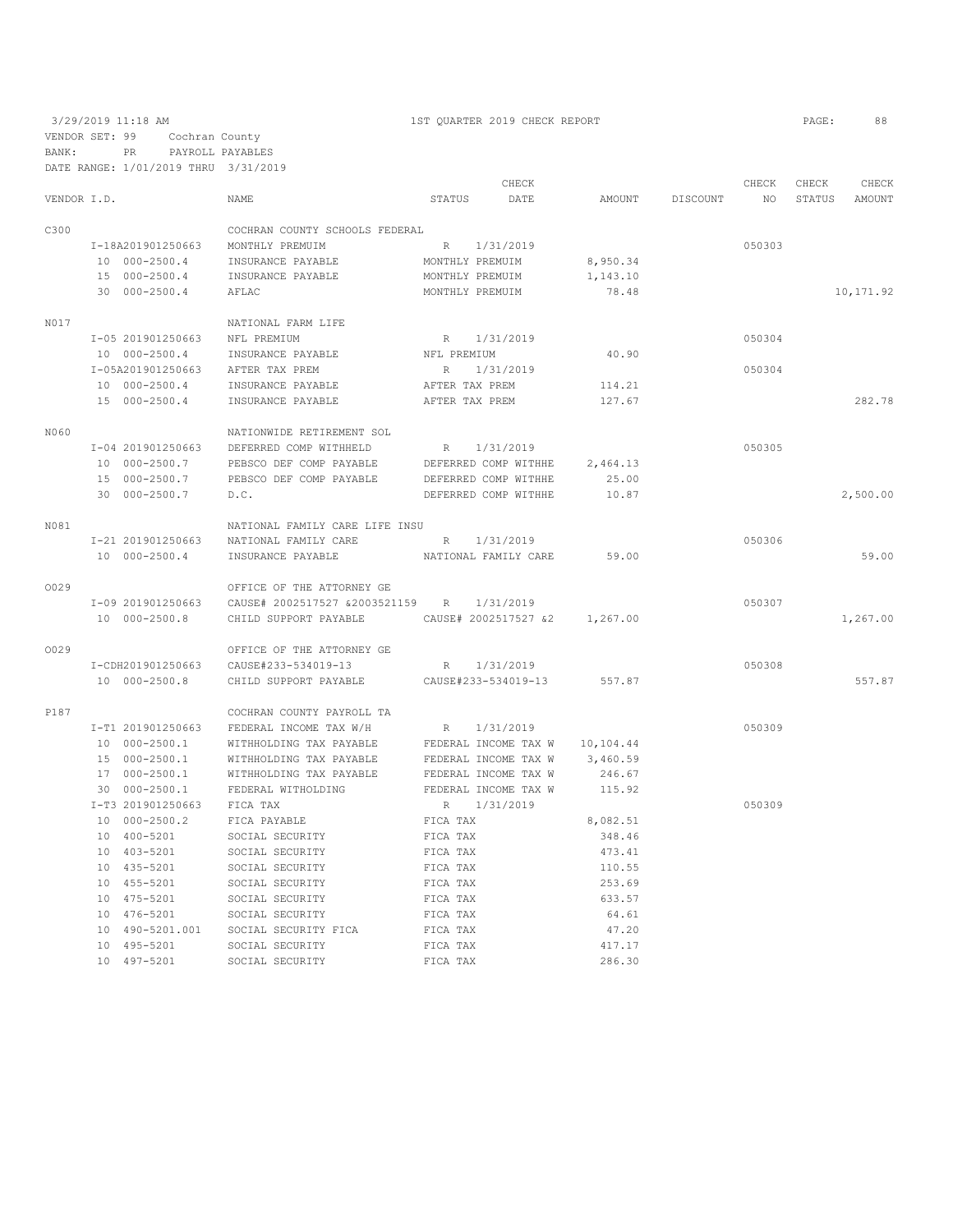3/29/2019 11:18 AM 1ST QUARTER 2019 CHECK REPORT PAGE: 89 VENDOR SET: 99 Cochran County BANK: PR PAYROLL PAYABLES DATE RANGE: 1/01/2019 THRU 3/31/2019

|                 |                   |                        |              | CHECK     |          |          | CHECK  | CHECK  | CHECK         |
|-----------------|-------------------|------------------------|--------------|-----------|----------|----------|--------|--------|---------------|
| VENDOR I.D.     |                   | NAME                   | STATUS       | DATE      | AMOUNT   | DISCOUNT | NO     | STATUS | <b>AMOUNT</b> |
| P187            |                   | COCHRAN COUNTY PAYROLL | (CONTINUED)  |           |          |          |        |        |               |
|                 | I-T3 201901250663 | FICA TAX               | $\mathbb{R}$ | 1/31/2019 |          |          | 050309 |        |               |
|                 | 10 499-5201       | SOCIAL SECURITY        | FICA TAX     |           | 676.02   |          |        |        |               |
| 10 <sup>°</sup> | 510-5201          | SOCIAL SECURITY        | FICA TAX     |           | 184.46   |          |        |        |               |
| 10              | 512-5201          | SOCIAL SECURITY        | FICA TAX     |           | 839.00   |          |        |        |               |
| 10              | 516-5201          | SOCIAL SECURITY        | FICA TAX     |           | 230.37   |          |        |        |               |
| 10              | 550-5201          | SOCIAL SECURITY        | FICA TAX     |           | 200.95   |          |        |        |               |
| 10              | 560-5201          | SOCIAL SECURITY        | FICA TAX     |           | 2,426.34 |          |        |        |               |
| 10              | 650-5201          | SOCIAL SECURITY        | FICA TAX     |           | 209.30   |          |        |        |               |
|                 | 10 652-5201       | SOCIAL SECURITY        | FICA TAX     |           | 10.93    |          |        |        |               |
| 10              | 660-5201          | SOCIAL SECURITY        | FICA TAX     |           | 152.91   |          |        |        |               |
| 10              | 662-5201          | SOCIAL SECURITY        | FICA TAX     |           | 206.11   |          |        |        |               |
| 10              | 665-5201          | SOCIAL SECURITY        | FICA TAX     |           | 311.16   |          |        |        |               |
| 15              | $000 - 2500.2$    | FICA PAYABLE           | FICA TAX     |           | 2,872.45 |          |        |        |               |
| 15              | 610-5201          | SOCIAL SECURITY        | FICA TAX     |           | 1,070.72 |          |        |        |               |
| 15              | 621-5201          | SOCIAL SECURITY        | FICA TAX     |           | 449.42   |          |        |        |               |
| 15              | 622-5201          | SOCIAL SECURITY        | FICA TAX     |           | 424.72   |          |        |        |               |
|                 | 15 623-5201       | SOCIAL SECURITY        | FICA TAX     |           | 461.15   |          |        |        |               |
| 15              | 624-5201          | SOCIAL SECURITY        | FICA TAX     |           | 466.44   |          |        |        |               |
| 17              | $000 - 2500.2$    | FICA PAYABLE           | FICA TAX     |           | 220.60   |          |        |        |               |
| 17              | $573 - 5201$      | SOCIAL SECURITY        | FICA TAX     |           | 220.60   |          |        |        |               |
| 30              | $000 - 2500.2$    | FICA                   | FICA TAX     |           | 65.53    |          |        |        |               |
| 30              | 518-5201          | SOCIAL SECURITY        | FICA TAX     |           | 65.53    |          |        |        |               |
|                 | I-T4 201901250663 | MEDICARE TAX           | $R_{\rm}$    | 1/31/2019 |          |          | 050309 |        |               |
| 10              | $000 - 2500.2$    | FICA PAYABLE           | MEDICARE TAX |           | 1,890.26 |          |        |        |               |
| 10              | 400-5201          | SOCIAL SECURITY        | MEDICARE TAX |           | 81.49    |          |        |        |               |
| 10              | 403-5201          | SOCIAL SECURITY        | MEDICARE TAX |           | 110.71   |          |        |        |               |
|                 | 10 435-5201       | SOCIAL SECURITY        | MEDICARE TAX |           | 25.86    |          |        |        |               |
| 10              | 455-5201          | SOCIAL SECURITY        | MEDICARE TAX |           | 59.33    |          |        |        |               |
|                 | 10 475-5201       | SOCIAL SECURITY        | MEDICARE TAX |           | 148.17   |          |        |        |               |
| 10 <sup>°</sup> | 476-5201          | SOCIAL SECURITY        | MEDICARE TAX |           | 15.11    |          |        |        |               |
| 10              | 490-5201.001      | SOCIAL SECURITY FICA   | MEDICARE TAX |           | 11.04    |          |        |        |               |
| 10              | 495-5201          | SOCIAL SECURITY        | MEDICARE TAX |           | 97.57    |          |        |        |               |
| 10              | 497-5201          | SOCIAL SECURITY        | MEDICARE TAX |           | 66.96    |          |        |        |               |
| 10              | 499-5201          | SOCIAL SECURITY        | MEDICARE TAX |           | 158.09   |          |        |        |               |
| 10              | 510-5201          | SOCIAL SECURITY        | MEDICARE TAX |           | 43.14    |          |        |        |               |
| 10              | $512 - 5201$      | SOCIAL SECURITY        | MEDICARE TAX |           | 196.22   |          |        |        |               |
| 10              | 516-5201          | SOCIAL SECURITY        | MEDICARE TAX |           | 53.88    |          |        |        |               |
| 10 <sup>°</sup> | 550-5201          | SOCIAL SECURITY        | MEDICARE TAX |           | 47.00    |          |        |        |               |
| 10              | 560-5201          | SOCIAL SECURITY        | MEDICARE TAX |           | 567.44   |          |        |        |               |
| 10 <sup>°</sup> | 650-5201          | SOCIAL SECURITY        | MEDICARE TAX |           | 48.96    |          |        |        |               |
| 10              | $652 - 5201$      | SOCIAL SECURITY        | MEDICARE TAX |           | 2.56     |          |        |        |               |
| 10              | 660-5201          | SOCIAL SECURITY        | MEDICARE TAX |           | 35.76    |          |        |        |               |
| 10              | 662-5201          | SOCIAL SECURITY        | MEDICARE TAX |           | 48.20    |          |        |        |               |
| 10              | 665-5201          | SOCIAL SECURITY        | MEDICARE TAX |           | 72.77    |          |        |        |               |
| 15              | $000 - 2500.2$    | FICA PAYABLE           | MEDICARE TAX |           | 671.79   |          |        |        |               |
| 15              | 610-5201          | SOCIAL SECURITY        | MEDICARE TAX |           | 250.41   |          |        |        |               |
| 15              | 621-5201          | SOCIAL SECURITY        | MEDICARE TAX |           | 105.11   |          |        |        |               |
|                 |                   |                        |              |           |          |          |        |        |               |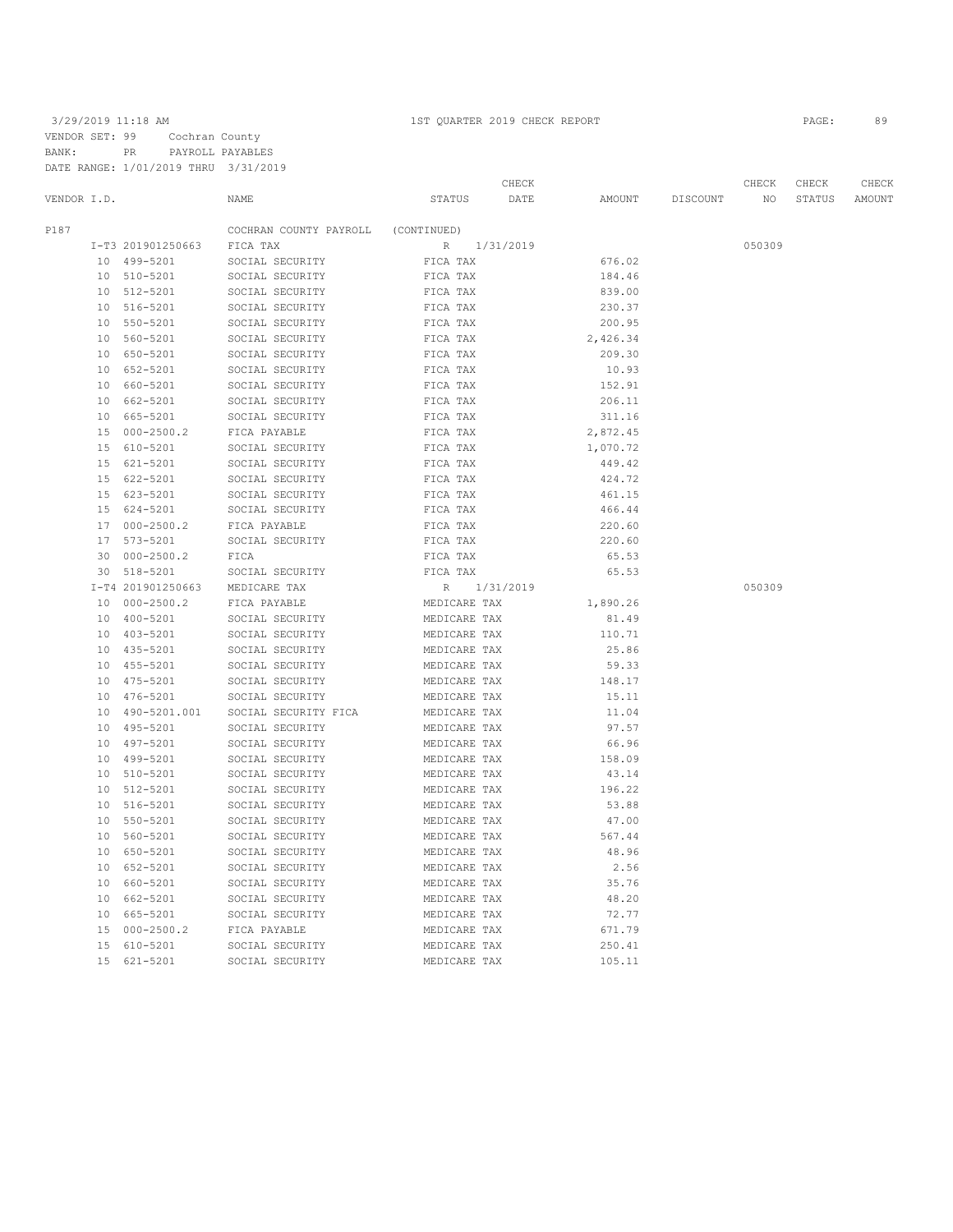3/29/2019 11:18 AM 1ST QUARTER 2019 CHECK REPORT PAGE: 90 VENDOR SET: 99 Cochran County BANK: PR PAYROLL PAYABLES DATE RANGE: 1/01/2019 THRU 3/31/2019

|             |                   |                                    |                   | CHECK                |          |          | CHECK           | CHECK  | CHECK     |
|-------------|-------------------|------------------------------------|-------------------|----------------------|----------|----------|-----------------|--------|-----------|
| VENDOR I.D. |                   | NAME                               | STATUS            | DATE                 | AMOUNT   | DISCOUNT | NO <sub>1</sub> | STATUS | AMOUNT    |
| P187        |                   | COCHRAN COUNTY PAYROLL (CONTINUED) |                   |                      |          |          |                 |        |           |
|             | I-T4 201901250663 | MEDICARE TAX                       |                   | R 1/31/2019          |          |          | 050309          |        |           |
|             | 15 622-5201       | SOCIAL SECURITY                    | MEDICARE TAX      |                      | 99.33    |          |                 |        |           |
|             | 15 623-5201       | SOCIAL SECURITY                    | MEDICARE TAX      |                      | 107.85   |          |                 |        |           |
|             | 15 624-5201       | SOCIAL SECURITY                    | MEDICARE TAX      |                      | 109.09   |          |                 |        |           |
|             | 17 000-2500.2     | FICA PAYABLE                       | MEDICARE TAX      |                      | 51.59    |          |                 |        |           |
|             | 17 573-5201       | SOCIAL SECURITY                    | MEDICARE TAX      |                      | 51.59    |          |                 |        |           |
|             | 30 000-2500.2     | FICA                               | MEDICARE TAX      |                      | 15.32    |          |                 |        |           |
|             | 30 518-5201       | SOCIAL SECURITY                    | MEDICARE TAX      |                      | 15.32    |          |                 |        | 41,667.72 |
| T218        |                   | TEXAS ASS'N OF COUNTIES            |                   |                      |          |          |                 |        |           |
|             | I-11 201901250663 | EMPLOYEE PREMIUMS                  | R                 | 1/31/2019            |          |          | 050310          |        |           |
|             | 10 400-5202       | GROUP INSURANCE                    | EMPLOYEE PREMIUMS |                      | 749.27   |          |                 |        |           |
|             | 10 403-5202       | GROUP INSURANCE                    | EMPLOYEE PREMIUMS |                      | 1,737.60 |          |                 |        |           |
|             | 10 455-5202       | GROUP INSURANCE                    | EMPLOYEE PREMIUMS |                      | 868.80   |          |                 |        |           |
|             | 10 475-5202       | GROUP INSURANCE                    | EMPLOYEE PREMIUMS |                      | 1,737.60 |          |                 |        |           |
|             | 10 495-5202       | GROUP INSURANCE                    | EMPLOYEE PREMIUMS |                      | 1,737.60 |          |                 |        |           |
|             | 10 497-5202       | GROUP INSURANCE                    | EMPLOYEE PREMIUMS |                      | 868.80   |          |                 |        |           |
|             | 10 499-5202       | GROUP INSURANCE                    | EMPLOYEE PREMIUMS |                      | 2,606.40 |          |                 |        |           |
|             | 10 510-5202       | GROUP INSURANCE                    | EMPLOYEE PREMIUMS |                      | 868.80   |          |                 |        |           |
|             | 10 512-5202       | GROUP INSURANCE                    | EMPLOYEE PREMIUMS |                      | 3,223.25 |          |                 |        |           |
|             | 10 516-5202       | GROUP INSURANCE [50%]              | EMPLOYEE PREMIUMS |                      | 891.01   |          |                 |        |           |
|             | 10 550-5202       | GROUP INSURANCE                    | EMPLOYEE PREMIUMS |                      | 868.80   |          |                 |        |           |
|             | 10 560-5202       | GROUP INSURANCE                    | EMPLOYEE PREMIUMS |                      | 8,939.95 |          |                 |        |           |
|             | 10 650-5202       | GROUP INSURANCE                    | EMPLOYEE PREMIUMS |                      | 910.47   |          |                 |        |           |
|             | 10 652-5202       | GROUP INSURANCE                    | EMPLOYEE PREMIUMS |                      | 41.67    |          |                 |        |           |
|             | 10 660-5202       | GROUP INSURANCE [35%]              | EMPLOYEE PREMIUMS |                      | 592.61   |          |                 |        |           |
|             | 10 662-5202       | GROUP INSURANCE                    | EMPLOYEE PREMIUMS |                      | 785.46   |          |                 |        |           |
|             | 10 665-5202       | GROUP INSURANCE                    | EMPLOYEE PREMIUMS |                      | 868.80   |          |                 |        |           |
|             | 15 610-5202       | GROUP INSURANCE                    | EMPLOYEE PREMIUMS |                      | 3,594.73 |          |                 |        |           |
|             | 15 621-5202       | GROUP INSURANCE                    | EMPLOYEE PREMIUMS |                      | 1,737.60 |          |                 |        |           |
|             | 15 622-5202       | GROUP INSURANCE                    | EMPLOYEE PREMIUMS |                      | 1,737.60 |          |                 |        |           |
|             | 15 623-5202       | GROUP INSURANCE                    | EMPLOYEE PREMIUMS |                      | 1,737.60 |          |                 |        |           |
|             | 15 624-5202       | GROUP INSURANCE                    | EMPLOYEE PREMIUMS |                      | 1,737.60 |          |                 |        |           |
|             | 17 573-5202       | GROUP HEALTH INSURANCE             | EMPLOYEE PREMIUMS |                      | 868.80   |          |                 |        |           |
|             | 30 518-5202       | GROUP INSURANCE [15%]              | EMPLOYEE PREMIUMS |                      | 253.98   |          |                 |        |           |
|             | I-12 201901250663 | GROUP LIFE INSURANCE               | R                 | 1/31/2019            |          |          | 050310          |        |           |
|             | 10 400-5202       | GROUP INSURANCE                    |                   | GROUP LIFE INSURANCE | 2.94     |          |                 |        |           |
|             | 10 403-5202       | GROUP INSURANCE                    |                   | GROUP LIFE INSURANCE | 6.82     |          |                 |        |           |
|             | 10 455-5202       | GROUP INSURANCE                    |                   | GROUP LIFE INSURANCE | 3.41     |          |                 |        |           |
|             | 10 475-5202       | GROUP INSURANCE                    |                   | GROUP LIFE INSURANCE | 6.82     |          |                 |        |           |
|             | 10 495-5202       | GROUP INSURANCE                    |                   | GROUP LIFE INSURANCE | 6.82     |          |                 |        |           |
|             | 10 497-5202       | GROUP INSURANCE                    |                   | GROUP LIFE INSURANCE | 3.41     |          |                 |        |           |
|             | 10 499-5202       | GROUP INSURANCE                    |                   | GROUP LIFE INSURANCE | 10.23    |          |                 |        |           |
|             | 10 510-5202       | GROUP INSURANCE                    |                   | GROUP LIFE INSURANCE | 3.41     |          |                 |        |           |
|             | 10 512-5202       | GROUP INSURANCE                    |                   | GROUP LIFE INSURANCE | 12.65    |          |                 |        |           |
|             | 10 516-5202       | GROUP INSURANCE [50%]              |                   | GROUP LIFE INSURANCE | 3.51     |          |                 |        |           |
|             | 10 550-5202       | GROUP INSURANCE                    |                   | GROUP LIFE INSURANCE | 3.41     |          |                 |        |           |
|             |                   |                                    |                   |                      |          |          |                 |        |           |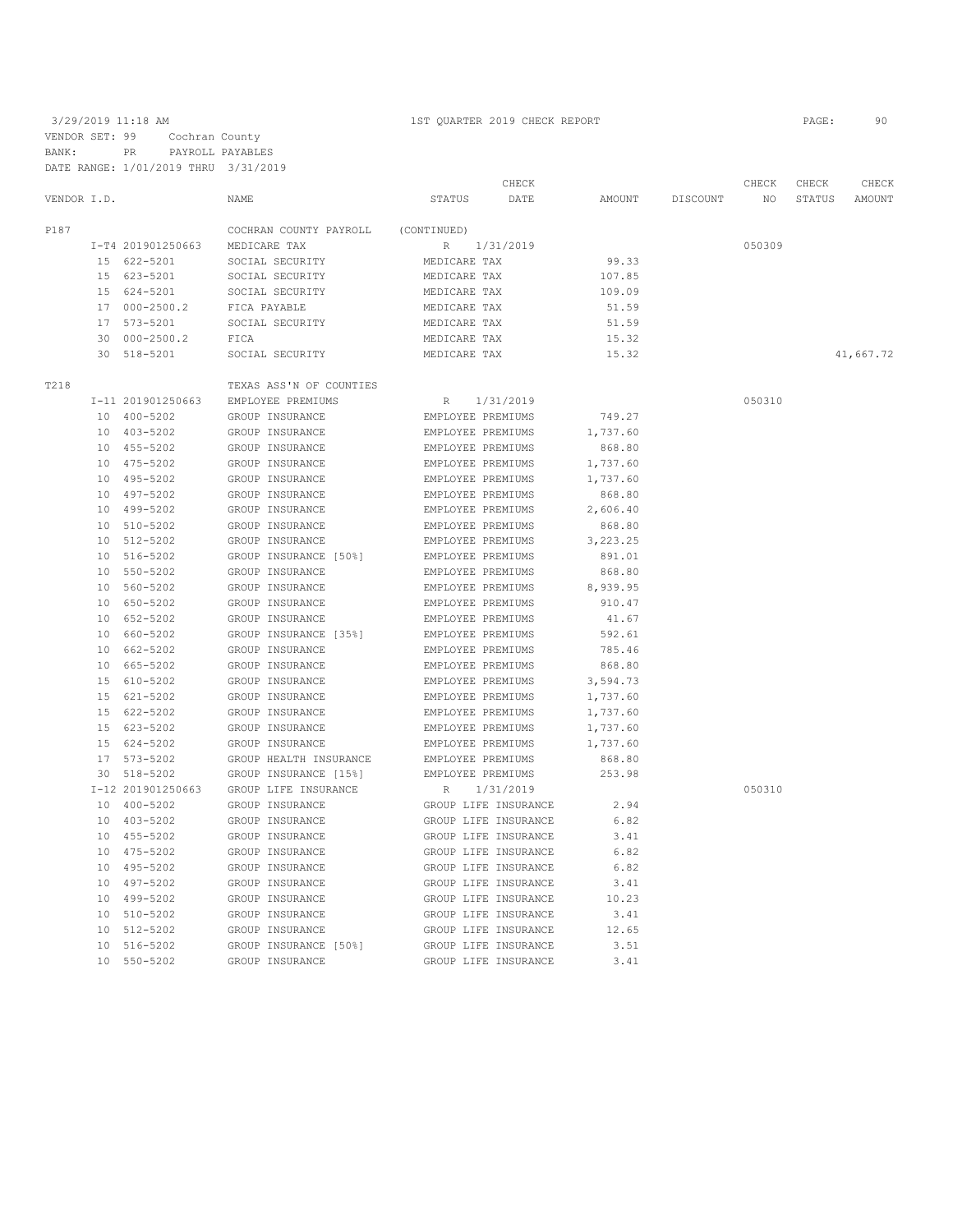3/29/2019 11:18 AM 1ST QUARTER 2019 CHECK REPORT PAGE: 91 VENDOR SET: 99 Cochran County BANK: PR PAYROLL PAYABLES DATE RANGE: 1/01/2019 THRU 3/31/2019

|             |                   |                                                 | CHECK                    |          |                 | CHECK  | CHECK  | CHECK      |
|-------------|-------------------|-------------------------------------------------|--------------------------|----------|-----------------|--------|--------|------------|
| VENDOR I.D. |                   | <b>NAME</b>                                     | STATUS<br>DATE           | AMOUNT   | <b>DISCOUNT</b> | NO.    | STATUS | AMOUNT     |
| T218        |                   | TEXAS ASS'N OF COUNTIES (CONTINUED)             |                          |          |                 |        |        |            |
|             | I-12 201901250663 | GROUP LIFE INSURANCE                            | R<br>1/31/2019           |          |                 | 050310 |        |            |
|             | 10 560-5202       | GROUP INSURANCE                                 | GROUP LIFE INSURANCE     | 35.09    |                 |        |        |            |
|             | 10 650-5202       | GROUP INSURANCE                                 | GROUP LIFE INSURANCE     | 3.57     |                 |        |        |            |
|             | 10 652-5202       | GROUP INSURANCE                                 | GROUP LIFE INSURANCE     | 0.16     |                 |        |        |            |
|             | 10 660-5202       | GROUP INSURANCE [35%]                           | GROUP LIFE INSURANCE     | 2.32     |                 |        |        |            |
|             | 10 662-5202       | GROUP INSURANCE                                 | GROUP LIFE INSURANCE     | 3.09     |                 |        |        |            |
|             | 10 665-5202       | GROUP INSURANCE                                 | GROUP LIFE INSURANCE     | 3.41     |                 |        |        |            |
|             | 15 610-5202       | GROUP INSURANCE                                 | GROUP LIFE INSURANCE     | 14.11    |                 |        |        |            |
|             | 15 621-5202       | GROUP INSURANCE                                 | GROUP LIFE INSURANCE     | 6.82     |                 |        |        |            |
|             | 15 622-5202       | GROUP INSURANCE                                 | GROUP LIFE INSURANCE     | 6.82     |                 |        |        |            |
|             | 15 623-5202       | GROUP INSURANCE                                 | GROUP LIFE INSURANCE     | 6.82     |                 |        |        |            |
|             | 15 624-5202       | GROUP INSURANCE                                 | GROUP LIFE INSURANCE     | 5.63     |                 |        |        |            |
|             | 17 573-5202       | GROUP HEALTH INSURANCE                          | GROUP LIFE INSURANCE     | 3.41     |                 |        |        |            |
|             | 30 518-5202       | GROUP INSURANCE [15%]                           | GROUP LIFE INSURANCE     | 0.99     |                 |        |        |            |
|             | I-15 201901250663 | DEPENDENT HEALTH PREM WITHHELD R                | 1/31/2019                |          |                 | 050310 |        |            |
|             | 10 000-2500.4     | INSURANCE PAYABLE                               | DEPENDENT HEALTH PRE     | 2,220.70 |                 |        |        | 42, 341.17 |
| C253        |                   | COCHRAN COUNTY MONEY MKT                        |                          |          |                 |        |        |            |
|             | I-201901250664    | NON-DEPT SUPP DEATH                             | R<br>1/31/2019           |          |                 | 050311 |        |            |
|             | 10 409-5207       | SUPPLEMENTAL DEATH BENEFITS NON-DEPT SUPP DEATH |                          | 1,170.77 |                 |        |        | 1,170.77   |
| A067        |                   | AMERICAN FAMILY LIFE ASSURANCE                  |                          |          |                 |        |        |            |
|             | I-08 201902260665 | MONTHLY PREMIUM                                 | R<br>2/28/2019           |          |                 | 050435 |        |            |
|             | 10 000-2500.4     | INSURANCE PAYABLE                               | MONTHLY PREMIUM          | 446.83   |                 |        |        |            |
|             | 15 000-2500.4     | INSURANCE PAYABLE                               | MONTHLY PREMIUM          | 132.29   |                 |        |        |            |
|             | I-08A201902260665 | MONTHLY PREMIUM                                 | 2/28/2019<br>$R_{\perp}$ |          |                 | 050435 |        |            |
|             | 10 000-2500.4     | INSURANCE PAYABLE                               | MONTHLY PREMIUM          | 200.46   |                 |        |        | 779.58     |
| C091        |                   | HUMANA                                          |                          |          |                 |        |        |            |
|             | I-17A201902260665 | VISION MONTHLY PREMIUM                          | 2/28/2019<br>R           |          |                 | 050436 |        |            |
|             | 10 000-2500.4     | INSURANCE PAYABLE                               | VISION MONTHLY PREMI     | 40.46    |                 |        |        | 40.46      |
| C253        |                   | COCHRAN COUNTY MONEY MKT                        |                          |          |                 |        |        |            |
|             | I-01 201902260665 | RETIREMENT CONTRIBUTIONS                        | 2/28/2019<br>R           |          |                 | 050437 |        |            |
|             | 10 000-2500.3     | TCDRS PAYABLE                                   | RETIREMENT CONTRIBUT     | 9,432.40 |                 |        |        |            |
|             | 10 400-5203       | RETIREMENT                                      | RETIREMENT CONTRIBUT     | 730.64   |                 |        |        |            |
|             | 10 403-5203       | RETIREMENT                                      | RETIREMENT CONTRIBUT     | 1,183.05 |                 |        |        |            |
|             | 10 435-5203       | RETIREMENT                                      | RETIREMENT CONTRIBUT     | 231.80   |                 |        |        |            |
|             | 10 455-5203       | RETIREMENT                                      | RETIREMENT CONTRIBUT     | 618.05   |                 |        |        |            |
|             | 10 475-5203       | RETIREMENT                                      | RETIREMENT CONTRIBUT     | 1,330.37 |                 |        |        |            |
|             | 10 476-5203       | RETIREMENT                                      | RETIREMENT CONTRIBUT     | 135.46   |                 |        |        |            |
|             | 10 490-5203.001   | RETIREMENT                                      | RETIREMENT CONTRIBUT     | 75.03    |                 |        |        |            |
|             | 10 495-5203       | RETIREMENT                                      | RETIREMENT CONTRIBUT     | 961.92   |                 |        |        |            |
|             | 10 497-5203       | RETIREMENT                                      | RETIREMENT CONTRIBUT     | 669.18   |                 |        |        |            |
|             | 10 499-5203       | RETIREMENT                                      | RETIREMENT CONTRIBUT     | 1,434.22 |                 |        |        |            |
|             | 10 510-5203       | RETIREMENT                                      | RETIREMENT CONTRIBUT     | 390.00   |                 |        |        |            |

10 512-5203 RETIREMENT RETIREMENT CONTRIBUT 1,882.65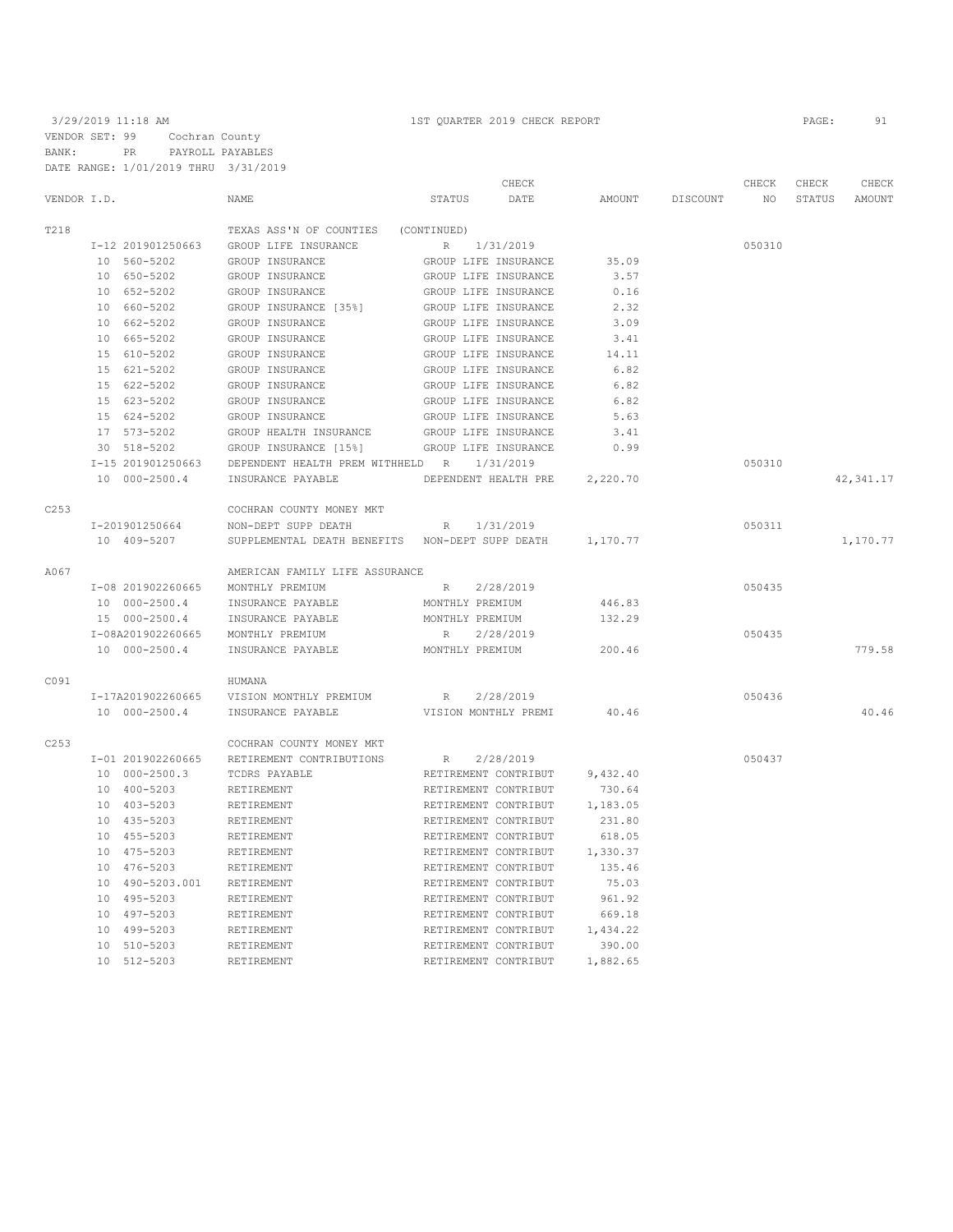3/29/2019 11:18 AM 1ST QUARTER 2019 CHECK REPORT PAGE: 92 VENDOR SET: 99 Cochran County BANK: PR PAYROLL PAYABLES DATE RANGE: 1/01/2019 THRU 3/31/2019

|             |                   |                                |                 | CHECK                |               |          | CHECK  | CHECK         | CHECK      |
|-------------|-------------------|--------------------------------|-----------------|----------------------|---------------|----------|--------|---------------|------------|
| VENDOR I.D. |                   | <b>NAME</b>                    | <b>STATUS</b>   | DATE                 | <b>AMOUNT</b> | DISCOUNT | NO.    | <b>STATUS</b> | AMOUNT     |
| C253        |                   | COCHRAN COUNTY MONEY MKT       | (CONTINUED)     |                      |               |          |        |               |            |
|             | I-01 201902260665 | RETIREMENT CONTRIBUTIONS       | $R_{\perp}$     | 2/28/2019            |               |          | 050437 |               |            |
|             | 10 516-5203       | RETIREMENT                     |                 | RETIREMENT CONTRIBUT | 482.60        |          |        |               |            |
|             | 10 550-5203       | RETIREMENT                     |                 | RETIREMENT CONTRIBUT | 421.34        |          |        |               |            |
|             | 10 560-5203       | RETIREMENT                     |                 | RETIREMENT CONTRIBUT | 5,248.83      |          |        |               |            |
|             | 10 650-5203       | RETIREMENT                     |                 | RETIREMENT CONTRIBUT | 458.75        |          |        |               |            |
|             | 10 652-5203       | RETIREMENT                     |                 | RETIREMENT CONTRIBUT | 22.92         |          |        |               |            |
|             | 10 660-5203       | RETIREMENT                     |                 | RETIREMENT CONTRIBUT | 320.52        |          |        |               |            |
|             | 10 662-5203       | RETIREMENT                     |                 | RETIREMENT CONTRIBUT | 432.16        |          |        |               |            |
|             | 10 665-5203       | RETIREMENT                     |                 | RETIREMENT CONTRIBUT | 487.85        |          |        |               |            |
|             | 15 000-2500.3     | TCDRS PAYABLE                  |                 | RETIREMENT CONTRIBUT | 3,333.87      |          |        |               |            |
|             | 15 610-5203       | RETIREMENT                     |                 | RETIREMENT CONTRIBUT | 2,245.03      |          |        |               |            |
|             | 15 621-5203       | RETIREMENT                     |                 | RETIREMENT CONTRIBUT | 960.14        |          |        |               |            |
|             | 15 622-5203       | RETIREMENT                     |                 | RETIREMENT CONTRIBUT | 1,031.61      |          |        |               |            |
|             | 15 623-5203       | RETIREMENT                     |                 | RETIREMENT CONTRIBUT | 972.84        |          |        |               |            |
|             | 15 624-5203       | RETIREMENT                     |                 | RETIREMENT CONTRIBUT | 981.86        |          |        |               |            |
|             | 17 000-2500.3     | TCDRS PAYABLE                  |                 | RETIREMENT CONTRIBUT | 249.82        |          |        |               |            |
|             | 17 573-5203       | RETIREMENT                     |                 | RETIREMENT CONTRIBUT | 463.96        |          |        |               |            |
|             | $30000-2500.3$    | TCDRS                          |                 | RETIREMENT CONTRIBUT | 73.96         |          |        |               |            |
|             | 30 518-5203       | RETIREMENT                     |                 | RETIREMENT CONTRIBUT | 137.35        |          |        |               | 37,400.18  |
| C300        |                   | COCHRAN COUNTY SCHOOLS FEDERAL |                 |                      |               |          |        |               |            |
|             | I-18A201902260665 | MONTHLY PREMUIM                | R               | 2/28/2019            |               |          | 050438 |               |            |
|             | 10 000-2500.4     | INSURANCE PAYABLE              | MONTHLY PREMUIM |                      | 8,950.29      |          |        |               |            |
|             | 15 000-2500.4     | INSURANCE PAYABLE              | MONTHLY PREMUIM |                      | 1,143.10      |          |        |               |            |
|             | 30 000-2500.4     | AFLAC                          | MONTHLY PREMUIM |                      | 78.53         |          |        |               | 10, 171.92 |
| N017        |                   | NATIONAL FARM LIFE             |                 |                      |               |          |        |               |            |
|             | I-05 201902260665 | NFL PREMIUM                    | R               | 2/28/2019            |               |          | 050439 |               |            |
|             | 10 000-2500.4     | INSURANCE PAYABLE              | NFL PREMIUM     |                      | 40.90         |          |        |               |            |
|             | I-05A201902260665 | AFTER TAX PREM                 | R               | 2/28/2019            |               |          | 050439 |               |            |
|             | 10 000-2500.4     | INSURANCE PAYABLE              | AFTER TAX PREM  |                      | 114.21        |          |        |               |            |
|             | 15 000-2500.4     | INSURANCE PAYABLE              | AFTER TAX PREM  |                      | 127.67        |          |        |               | 282.78     |
| N060        |                   | NATIONWIDE RETIREMENT SOL      |                 |                      |               |          |        |               |            |
|             | I-04 201902260665 | DEFERRED COMP WITHHELD         | R               | 2/28/2019            |               |          | 050440 |               |            |
|             | 10 000-2500.7     | PEBSCO DEF COMP PAYABLE        |                 | DEFERRED COMP WITHHE | 2,464.13      |          |        |               |            |
|             | 15 000-2500.7     | PEBSCO DEF COMP PAYABLE        |                 | DEFERRED COMP WITHHE | 25.00         |          |        |               |            |
|             | 30 000-2500.7     | D.C.                           |                 | DEFERRED COMP WITHHE | 10.87         |          |        |               | 2,500.00   |
| N081        |                   | NATIONAL FAMILY CARE LIFE INSU |                 |                      |               |          |        |               |            |
|             | I-21 201902260665 | NATIONAL FAMILY CARE           | R               | 2/28/2019            |               |          | 050441 |               |            |
|             | 10 000-2500.4     | INSURANCE PAYABLE              |                 | NATIONAL FAMILY CARE | 59.00         |          |        |               | 59.00      |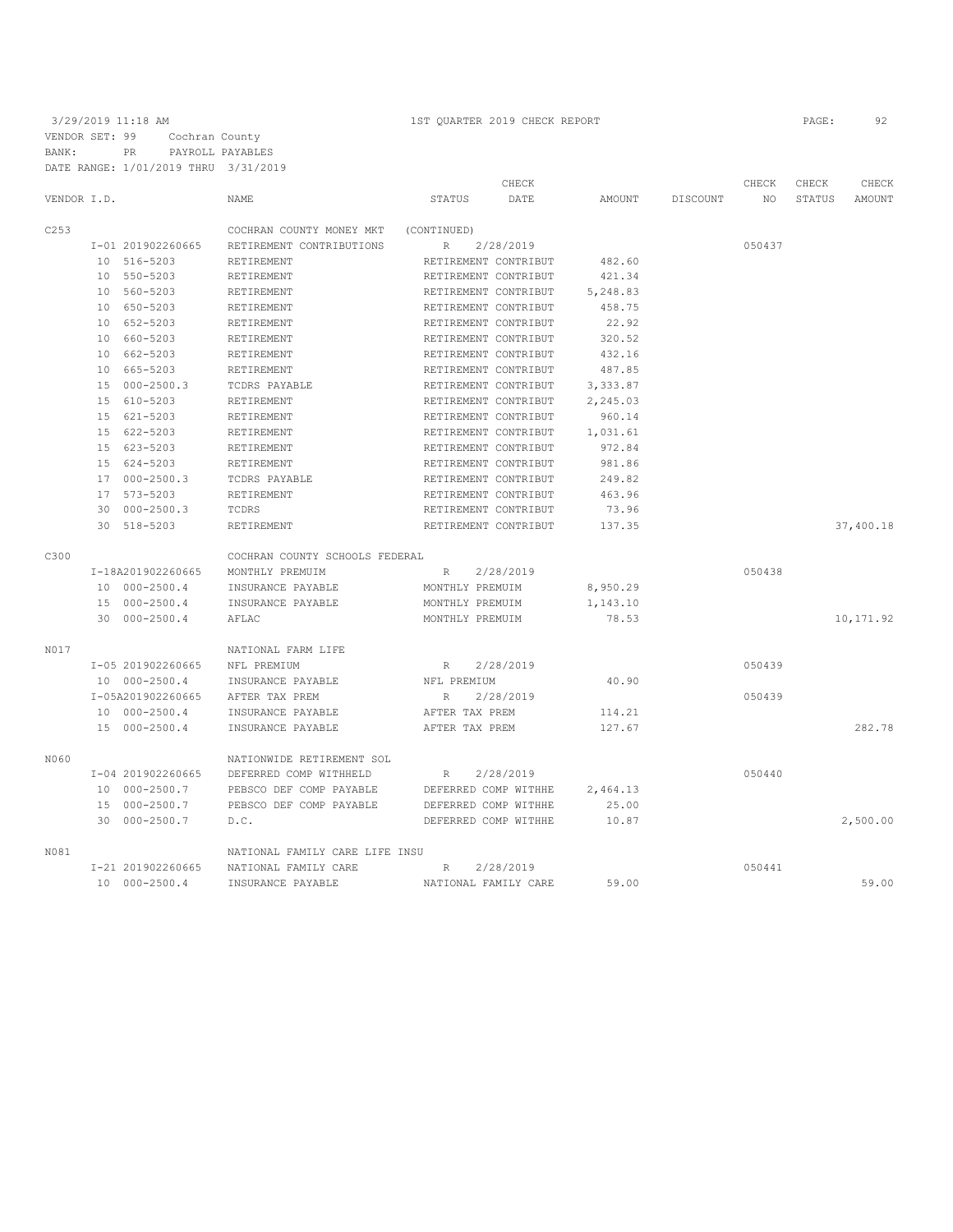3/29/2019 11:18 AM 1ST QUARTER 2019 CHECK REPORT PAGE: 93 VENDOR SET: 99 Cochran County

| BANK:       | PR.                                  | PAYROLL PAYABLES                                                         |              |                      |                 |        |       |               |
|-------------|--------------------------------------|--------------------------------------------------------------------------|--------------|----------------------|-----------------|--------|-------|---------------|
|             | DATE RANGE: 1/01/2019 THRU 3/31/2019 |                                                                          |              |                      |                 |        |       |               |
|             |                                      |                                                                          |              | CHECK                |                 | CHECK  | CHECK | CHECK         |
| VENDOR I.D. |                                      | NAME                                                                     |              | STATUS DATE          | AMOUNT DISCOUNT | NO     |       | STATUS AMOUNT |
|             |                                      |                                                                          |              |                      |                 |        |       |               |
| 0029        |                                      | OFFICE OF THE ATTORNEY GE                                                |              |                      |                 |        |       |               |
|             |                                      |                                                                          |              |                      |                 | 050442 |       |               |
|             | 10 000-2500.8                        | CHILD SUPPORT PAYABLE CAUSE# 2002517527 &2 1,267.00                      |              |                      |                 |        |       | 1,267.00      |
|             |                                      |                                                                          |              |                      |                 |        |       |               |
| 0029        |                                      | OFFICE OF THE ATTORNEY GE                                                |              |                      |                 |        |       |               |
|             |                                      | I-CDH201902260665 CAUSE#233-534019-13                                    |              | R 2/28/2019          |                 | 050443 |       |               |
|             | 10 000-2500.8                        | CHILD SUPPORT PAYABLE CAUSE#233-534019-13                                |              |                      | 557.87          |        |       | 557.87        |
|             |                                      |                                                                          |              |                      |                 |        |       |               |
| P187        |                                      | COCHRAN COUNTY PAYROLL TA                                                |              |                      |                 |        |       |               |
|             |                                      | I-T1 201902260665 FEDERAL INCOME TAX W/H                                 | R            | 2/28/2019            |                 | 050444 |       |               |
|             | 10 000-2500.1                        | WITHHOLDING TAX PAYABLE $\qquad$ FEDERAL INCOME TAX W $\qquad$ 10,506.49 |              |                      |                 |        |       |               |
|             | 15 000-2500.1                        | WITHHOLDING TAX PAYABLE                                                  |              | FEDERAL INCOME TAX W | 3,559.65        |        |       |               |
|             |                                      | 17 000-2500.1 WITHHOLDING TAX PAYABLE BEDERAL INCOME TAX W               |              |                      | 247.88          |        |       |               |
|             |                                      | 30 000-2500.1 FEDERAL WITHOLDING                                         |              | FEDERAL INCOME TAX W | 125.13          |        |       |               |
|             | I-T3 201902260665                    | FICA TAX                                                                 |              | R 2/28/2019          |                 | 050444 |       |               |
|             | 10 000-2500.2                        | FICA PAYABLE                                                             | FICA TAX     |                      | 8,257.53        |        |       |               |
|             | 10 400-5201                          | SOCIAL SECURITY                                                          | FICA TAX     |                      | 348.46          |        |       |               |
|             | 10 403-5201                          | SOCIAL SECURITY                                                          | FICA TAX     |                      | 490.92          |        |       |               |
|             |                                      |                                                                          |              |                      | 110.55          |        |       |               |
|             | 10 435-5201                          | SOCIAL SECURITY                                                          | FICA TAX     |                      |                 |        |       |               |
|             | 10 455-5201                          | SOCIAL SECURITY                                                          | FICA TAX     |                      | 294.76          |        |       |               |
|             | 10 475-5201                          | SOCIAL SECURITY                                                          | FICA TAX     |                      | 634.48          |        |       |               |
|             | 10 476-5201                          | SOCIAL SECURITY                                                          | FICA TAX     |                      | 64.61           |        |       |               |
|             | 10 490-5201.001                      | SOCIAL SECURITY FICA                                                     | FICA TAX     |                      | 35.79           |        |       |               |
|             | 10 495-5201                          | SOCIAL SECURITY                                                          | FICA TAX     |                      | 417.17          |        |       |               |
|             | 10 497-5201                          | SOCIAL SECURITY                                                          | FICA TAX     |                      | 319.15          |        |       |               |
|             | 10 499-5201                          | SOCIAL SECURITY                                                          | FICA TAX     |                      | 677.25          |        |       |               |
|             | 10 510-5201                          | SOCIAL SECURITY                                                          | FICA TAX     |                      | 186.00          |        |       |               |
|             | 10 512-5201                          | SOCIAL SECURITY                                                          | FICA TAX     |                      | 890.85          |        |       |               |
|             | 10 516-5201                          | SOCIAL SECURITY                                                          | FICA TAX     |                      | 234.28          |        |       |               |
|             | 10 550-5201                          | SOCIAL SECURITY                                                          | FICA TAX     |                      | 200.95          |        |       |               |
|             | 10 560-5201                          | SOCIAL SECURITY                                                          | FICA TAX     |                      | 2,464.08        |        |       |               |
|             | 10 650-5201                          | SOCIAL SECURITY                                                          | FICA TAX     |                      | 218.79          |        |       |               |
|             | 10 652-5201                          | SOCIAL SECURITY                                                          | FICA TAX     |                      | 10.93           |        |       |               |
|             | 10 660-5201                          | SOCIAL SECURITY                                                          | FICA TAX     |                      | 155.58          |        |       |               |
|             | 10 662-5201                          | SOCIAL SECURITY                                                          | FICA TAX     |                      | 206.11          |        |       |               |
|             | 10 665-5201                          | SOCIAL SECURITY                                                          | FICA TAX     |                      | 296.82          |        |       |               |
|             | 15 000-2500.2                        | FICA PAYABLE                                                             | FICA TAX     |                      | 3,054.62        |        |       |               |
|             | 15 610-5201                          | SOCIAL SECURITY                                                          | FICA TAX     |                      | 1,070.72        |        |       |               |
|             | 15 621-5201                          | SOCIAL SECURITY                                                          | FICA TAX     |                      | 454.36          |        |       |               |
|             | 15 622-5201                          | SOCIAL SECURITY                                                          | FICA TAX     |                      | 492.00          |        |       |               |
|             | 15 623-5201                          | SOCIAL SECURITY                                                          | FICA TAX     |                      | 571.10          |        |       |               |
|             | 15 624-5201                          | SOCIAL SECURITY                                                          | FICA TAX     |                      | 466.44          |        |       |               |
|             | 17 000-2500.2                        | FICA PAYABLE                                                             | FICA TAX     |                      | 221.27          |        |       |               |
|             |                                      | SOCIAL SECURITY                                                          |              |                      |                 |        |       |               |
|             | 17 573-5201                          |                                                                          | FICA TAX     |                      | 221.27          |        |       |               |
|             | 30 000-2500.2                        | FICA                                                                     | FICA TAX     |                      | 66.68           |        |       |               |
|             | 30 518-5201                          | SOCIAL SECURITY                                                          | FICA TAX     |                      | 66.68           |        |       |               |
|             | I-T4 201902260665                    | MEDICARE TAX                                                             | R            | 2/28/2019            |                 | 050444 |       |               |
|             | 10 000-2500.2                        | FICA PAYABLE                                                             | MEDICARE TAX |                      | 1,931.19        |        |       |               |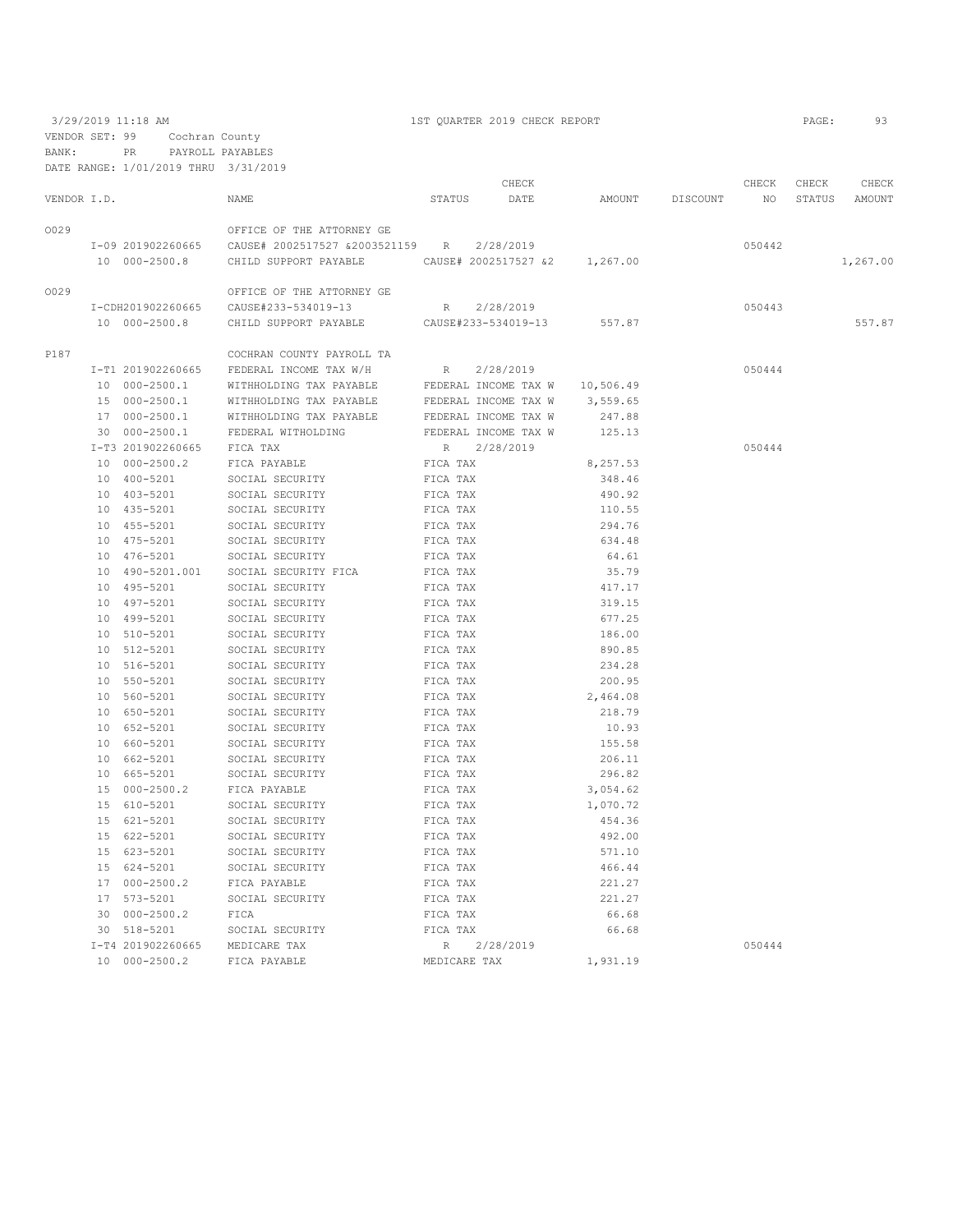3/29/2019 11:18 AM 1ST QUARTER 2019 CHECK REPORT PAGE: 94 VENDOR SET: 99 Cochran County BANK: PR PAYROLL PAYABLES DATE RANGE: 1/01/2019 THRU 3/31/2019

|             |                 | DATE RANGE: 1/01/2019 THRU | 3/31/2019                          |                              |           |                 |          |        |        |               |
|-------------|-----------------|----------------------------|------------------------------------|------------------------------|-----------|-----------------|----------|--------|--------|---------------|
|             |                 |                            |                                    |                              | CHECK     |                 |          | CHECK  | CHECK  | CHECK         |
| VENDOR I.D. |                 |                            | <b>NAME</b>                        | <b>STATUS</b>                | DATE      | AMOUNT          | DISCOUNT | NO.    | STATUS | <b>AMOUNT</b> |
| P187        |                 |                            | COCHRAN COUNTY PAYROLL             | (CONTINUED)                  |           |                 |          |        |        |               |
|             |                 | I-T4 201902260665          | MEDICARE TAX                       | R                            | 2/28/2019 |                 |          | 050444 |        |               |
|             |                 | 10 400-5201                | SOCIAL SECURITY                    | MEDICARE TAX                 |           | 81.49           |          |        |        |               |
|             |                 | 10 403-5201                | SOCIAL SECURITY                    | MEDICARE TAX                 |           | 114.81          |          |        |        |               |
|             |                 | 10 435-5201                | SOCIAL SECURITY                    | MEDICARE TAX                 |           | 25.86           |          |        |        |               |
|             |                 | 10 455-5201                | SOCIAL SECURITY                    | MEDICARE TAX                 |           | 68.94           |          |        |        |               |
|             | 10              | 475-5201                   | SOCIAL SECURITY                    | MEDICARE TAX                 |           | 148.39          |          |        |        |               |
|             |                 | 10 476-5201                | SOCIAL SECURITY                    | MEDICARE TAX                 |           | 15.11           |          |        |        |               |
|             | 10              | 490-5201.001               | SOCIAL SECURITY FICA               | MEDICARE TAX                 |           | 8.37            |          |        |        |               |
|             |                 | 495-5201                   | SOCIAL SECURITY                    |                              |           | 97.57           |          |        |        |               |
|             | 10              | 497-5201                   | SOCIAL SECURITY                    | MEDICARE TAX<br>MEDICARE TAX |           | 74.64           |          |        |        |               |
|             | 10<br>10        | 499-5201                   | SOCIAL SECURITY                    | MEDICARE TAX                 |           | 158.39          |          |        |        |               |
|             |                 | 10 510-5201                | SOCIAL SECURITY                    | MEDICARE TAX                 |           | 43.50           |          |        |        |               |
|             |                 |                            | SOCIAL SECURITY                    |                              |           |                 |          |        |        |               |
|             | 10<br>10        | 512-5201<br>516-5201       | SOCIAL SECURITY                    | MEDICARE TAX                 |           | 208.34<br>54.80 |          |        |        |               |
|             | 10              | 550-5201                   | SOCIAL SECURITY                    | MEDICARE TAX<br>MEDICARE TAX |           | 47.00           |          |        |        |               |
|             | 10 <sup>°</sup> | 560-5201                   | SOCIAL SECURITY                    | MEDICARE TAX                 |           | 576.26          |          |        |        |               |
|             |                 | 10 650-5201                | SOCIAL SECURITY                    | MEDICARE TAX                 |           | 51.17           |          |        |        |               |
|             |                 | 10 652-5201                | SOCIAL SECURITY                    | MEDICARE TAX                 |           | 2.56            |          |        |        |               |
|             |                 |                            |                                    |                              |           |                 |          |        |        |               |
|             |                 | 10 660-5201<br>10 662-5201 | SOCIAL SECURITY<br>SOCIAL SECURITY | MEDICARE TAX<br>MEDICARE TAX |           | 36.39<br>48.20  |          |        |        |               |
|             |                 | 10 665-5201                | SOCIAL SECURITY                    | MEDICARE TAX                 |           | 69.42           |          |        |        |               |
|             |                 | 15 000-2500.2              | FICA PAYABLE                       | MEDICARE TAX                 |           | 714.40          |          |        |        |               |
|             | 15              | 610-5201                   | SOCIAL SECURITY                    | MEDICARE TAX                 |           | 250.41          |          |        |        |               |
|             |                 | 15 621-5201                | SOCIAL SECURITY                    | MEDICARE TAX                 |           | 106.26          |          |        |        |               |
|             |                 | 15 622-5201                | SOCIAL SECURITY                    | MEDICARE TAX                 |           | 115.07          |          |        |        |               |
|             |                 | 15 623-5201                | SOCIAL SECURITY                    |                              |           | 133.57          |          |        |        |               |
|             |                 | 15 624-5201                | SOCIAL SECURITY                    | MEDICARE TAX<br>MEDICARE TAX |           | 109.09          |          |        |        |               |
|             |                 | 17 000-2500.2              |                                    |                              |           | 51.75           |          |        |        |               |
|             |                 | 17 573-5201                | FICA PAYABLE<br>SOCIAL SECURITY    | MEDICARE TAX<br>MEDICARE TAX |           | 51.75           |          |        |        |               |
|             | 30              | $000 - 2500.2$             | FICA                               |                              |           |                 |          |        |        |               |
|             |                 | 30 518-5201                |                                    | MEDICARE TAX                 |           | 15.60           |          |        |        | 43,065.23     |
|             |                 |                            | SOCIAL SECURITY                    | MEDICARE TAX                 |           | 15.58           |          |        |        |               |
| T218        |                 |                            | TEXAS ASS'N OF COUNTIES            |                              |           |                 |          |        |        |               |
|             |                 | I-11 201902260665          | EMPLOYEE PREMIUMS                  | $\mathbb{R}$                 | 2/28/2019 |                 |          | 050445 |        |               |
|             |                 | 10 400-5202                | GROUP INSURANCE                    | EMPLOYEE PREMIUMS            |           | 749.27          |          |        |        |               |
|             |                 | 10 403-5202                | GROUP INSURANCE                    | EMPLOYEE PREMIUMS            |           | 1,737.60        |          |        |        |               |
|             |                 | 10 455-5202                | GROUP INSURANCE                    | EMPLOYEE PREMIUMS            |           | 868.80          |          |        |        |               |
|             |                 | 10 475-5202                | GROUP INSURANCE                    | EMPLOYEE PREMIUMS            |           | 1,737.60        |          |        |        |               |
|             |                 | 10 495-5202                | GROUP INSURANCE                    | EMPLOYEE PREMIUMS            |           | 1,737.60        |          |        |        |               |
|             | 10              | 497-5202                   | GROUP INSURANCE                    | EMPLOYEE PREMIUMS            |           | 868.80          |          |        |        |               |
|             |                 | 10 499-5202                | GROUP INSURANCE                    | EMPLOYEE PREMIUMS            |           | 2,606.40        |          |        |        |               |
|             | 10              | 510-5202                   | GROUP INSURANCE                    | EMPLOYEE PREMIUMS            |           | 868.80          |          |        |        |               |
|             | 10              | 512-5202                   | GROUP INSURANCE                    | EMPLOYEE PREMIUMS            |           | 3,475.20        |          |        |        |               |
|             | 10              | 516-5202                   | GROUP INSURANCE [50%]              | EMPLOYEE PREMIUMS            |           | 890.66          |          |        |        |               |
|             | 10              | 550-5202                   | GROUP INSURANCE                    | EMPLOYEE PREMIUMS            |           | 868.80          |          |        |        |               |
|             |                 | 10 560-5202                | GROUP INSURANCE                    | EMPLOYEE PREMIUMS            |           | 8,688.00        |          |        |        |               |
|             |                 |                            |                                    |                              |           |                 |          |        |        |               |

10 650-5202 GROUP INSURANCE EMPLOYEE PREMIUMS 910.47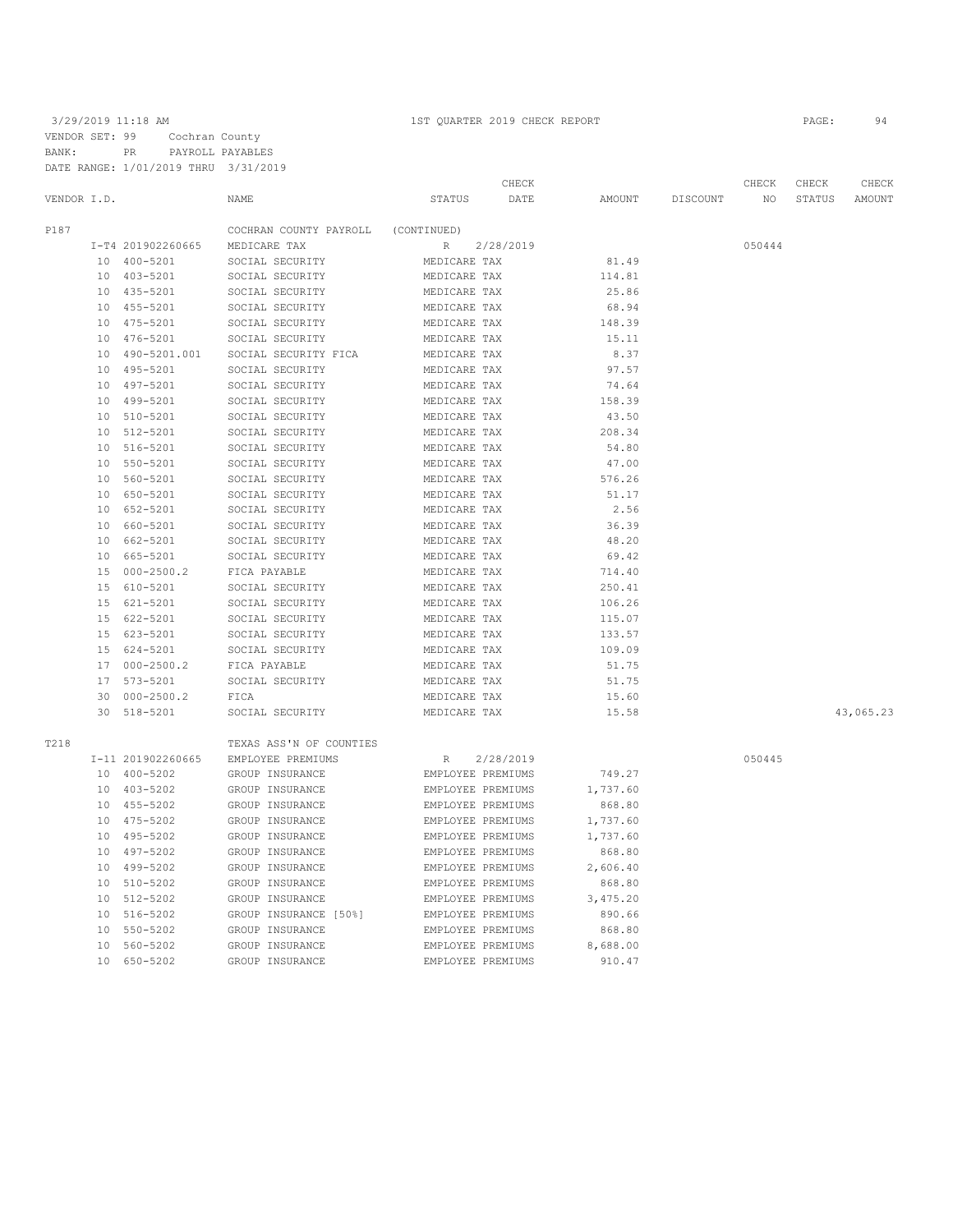3/29/2019 11:18 AM 1ST QUARTER 2019 CHECK REPORT PAGE: 95 VENDOR SET: 99 Cochran County BANK: PR PAYROLL PAYABLES DATE RANGE: 1/01/2019 THRU 3/31/2019

|             | DATE RANGE: 1/01/2019 THRU 3/31/2019 |                                     |                      |          |          |        |        |            |
|-------------|--------------------------------------|-------------------------------------|----------------------|----------|----------|--------|--------|------------|
|             |                                      |                                     | CHECK                |          |          | CHECK  | CHECK  | CHECK      |
| VENDOR I.D. |                                      | <b>NAME</b>                         | STATUS<br>DATE       | AMOUNT   | DISCOUNT | NO.    | STATUS | AMOUNT     |
| T218        |                                      | TEXAS ASS'N OF COUNTIES (CONTINUED) |                      |          |          |        |        |            |
|             | I-11 201902260665                    | EMPLOYEE PREMIUMS                   | R<br>2/28/2019       |          |          | 050445 |        |            |
|             | 10 652-5202                          | GROUP INSURANCE                     | EMPLOYEE PREMIUMS    | 41.67    |          |        |        |            |
|             | 10 660-5202                          | GROUP INSURANCE [35%]               | EMPLOYEE PREMIUMS    | 592.86   |          |        |        |            |
|             | 10 662-5202                          | GROUP INSURANCE                     | EMPLOYEE PREMIUMS    | 785.46   |          |        |        |            |
|             | 10 665-5202                          | GROUP INSURANCE                     | EMPLOYEE PREMIUMS    | 868.80   |          |        |        |            |
|             | 15 610-5202                          | GROUP INSURANCE                     | EMPLOYEE PREMIUMS    | 3,594.73 |          |        |        |            |
|             | 15 621-5202                          | GROUP INSURANCE                     | EMPLOYEE PREMIUMS    | 1,737.60 |          |        |        |            |
|             | 15 622-5202                          | GROUP INSURANCE                     | EMPLOYEE PREMIUMS    | 1,737.60 |          |        |        |            |
|             | 15 623-5202                          | GROUP INSURANCE                     | EMPLOYEE PREMIUMS    | 1,737.60 |          |        |        |            |
|             | 15 624-5202                          | GROUP INSURANCE                     | EMPLOYEE PREMIUMS    | 1,737.60 |          |        |        |            |
|             | 17 573-5202                          | GROUP HEALTH INSURANCE              | EMPLOYEE PREMIUMS    | 868.80   |          |        |        |            |
|             | 30 518-5202                          | GROUP INSURANCE [15%]               | EMPLOYEE PREMIUMS    | 254.08   |          |        |        |            |
|             | I-12 201902260665                    | GROUP LIFE INSURANCE                | R<br>2/28/2019       |          |          | 050445 |        |            |
|             | 10 400-5202                          | GROUP INSURANCE                     | GROUP LIFE INSURANCE | 2.94     |          |        |        |            |
|             | 10 403-5202                          | GROUP INSURANCE                     | GROUP LIFE INSURANCE | 6.82     |          |        |        |            |
|             | 10 455-5202                          | GROUP INSURANCE                     | GROUP LIFE INSURANCE | 3.41     |          |        |        |            |
|             | 10 475-5202                          | GROUP INSURANCE                     | GROUP LIFE INSURANCE | 6.82     |          |        |        |            |
|             | 10 495-5202                          | GROUP INSURANCE                     | GROUP LIFE INSURANCE | 6.82     |          |        |        |            |
|             | 10 497-5202                          | GROUP INSURANCE                     | GROUP LIFE INSURANCE | 3.41     |          |        |        |            |
|             | 10 499-5202                          | GROUP INSURANCE                     | GROUP LIFE INSURANCE | 10.23    |          |        |        |            |
|             | 10 510-5202                          | GROUP INSURANCE                     | GROUP LIFE INSURANCE | 3.41     |          |        |        |            |
|             | 10 512-5202                          | GROUP INSURANCE                     | GROUP LIFE INSURANCE | 13.64    |          |        |        |            |
|             | 10 516-5202                          | GROUP INSURANCE [50%]               | GROUP LIFE INSURANCE | 3.51     |          |        |        |            |
|             | 10 550-5202                          | GROUP INSURANCE                     | GROUP LIFE INSURANCE | 3.41     |          |        |        |            |
|             | 10 560-5202                          | GROUP INSURANCE                     | GROUP LIFE INSURANCE | 34.10    |          |        |        |            |
|             | 10 650-5202                          | GROUP INSURANCE                     | GROUP LIFE INSURANCE | 3.57     |          |        |        |            |
|             | 10 652-5202                          | GROUP INSURANCE                     | GROUP LIFE INSURANCE | 0.16     |          |        |        |            |
|             | 10 660-5202                          | GROUP INSURANCE [35%]               | GROUP LIFE INSURANCE | 2.32     |          |        |        |            |
|             | 10 662-5202                          | GROUP INSURANCE                     | GROUP LIFE INSURANCE | 3.09     |          |        |        |            |
|             | 10 665-5202                          | GROUP INSURANCE                     | GROUP LIFE INSURANCE | 3.41     |          |        |        |            |
|             | 15 610-5202                          | GROUP INSURANCE                     | GROUP LIFE INSURANCE | 14.11    |          |        |        |            |
|             | 15 621-5202                          | GROUP INSURANCE                     | GROUP LIFE INSURANCE | 6.82     |          |        |        |            |
|             | 15 622-5202                          | GROUP INSURANCE                     | GROUP LIFE INSURANCE | 6.82     |          |        |        |            |
|             | 15 623-5202                          | GROUP INSURANCE                     | GROUP LIFE INSURANCE | 6.82     |          |        |        |            |
|             | 15 624-5202                          | GROUP INSURANCE                     | GROUP LIFE INSURANCE | 5.63     |          |        |        |            |
|             | 17 573-5202                          | GROUP HEALTH INSURANCE              | GROUP LIFE INSURANCE | 3.41     |          |        |        |            |
|             | 30 518-5202                          | GROUP INSURANCE [15%]               | GROUP LIFE INSURANCE | 0.99     |          |        |        |            |
|             | I-15 201902260665                    | DEPENDENT HEALTH PREM WITHHELD R    | 2/28/2019            |          |          | 050445 |        |            |
|             | 10 000-2500.4                        | INSURANCE PAYABLE                   | DEPENDENT HEALTH PRE | 2,220.70 |          |        |        | 42, 341.17 |
| C253        |                                      | COCHRAN COUNTY MONEY MKT            |                      |          |          |        |        |            |
|             | I-201902260666                       | COCHRAN COUNTY MONEY MKT            | 2/28/2019<br>R       |          |          | 050446 |        |            |
|             | 10 409-5207                          | SUPPLEMENTAL DEATH BENEFITS         | NON-DEP SUPP DEATH F | 1,196.80 |          |        |        | 1,196.80   |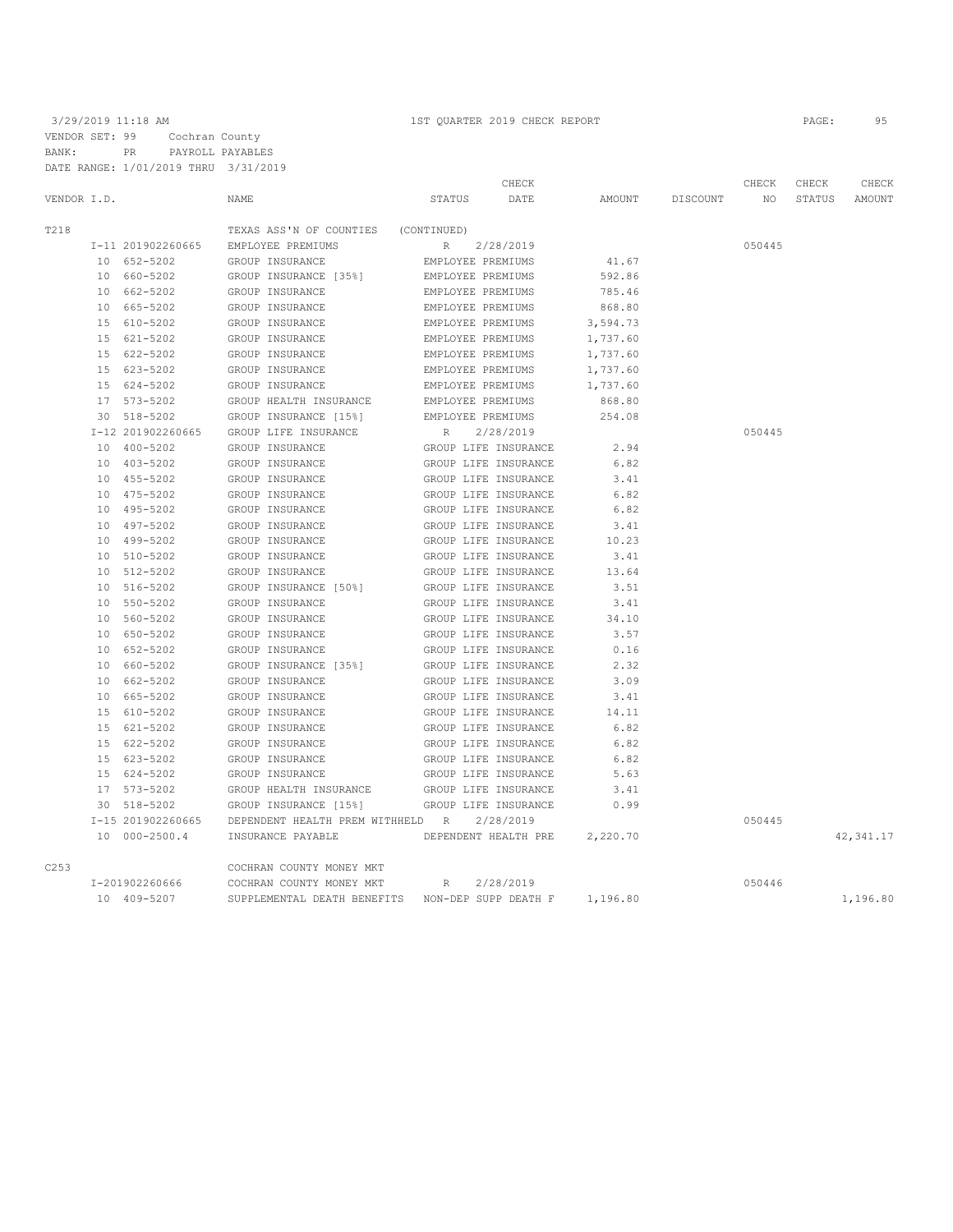3/29/2019 11:18 AM 1ST QUARTER 2019 CHECK REPORT PAGE: 96 VENDOR SET: 99 Cochran County BANK: PR PAYROLL PAYABLES

|             | DATE RANGE: 1/01/2019 THRU 3/31/2019 |                                |                 |                      |          |          |        |        |            |
|-------------|--------------------------------------|--------------------------------|-----------------|----------------------|----------|----------|--------|--------|------------|
|             |                                      |                                |                 | CHECK                |          |          | CHECK  | CHECK  | CHECK      |
| VENDOR I.D. |                                      | NAME                           | <b>STATUS</b>   | DATE                 | AMOUNT   | DISCOUNT | NO     | STATUS | AMOUNT     |
| A067        |                                      | AMERICAN FAMILY LIFE ASSURANCE |                 |                      |          |          |        |        |            |
|             | I-08 201903260667                    | MONTHLY PREMIUM                | $R_{\perp}$     | 3/31/2019            |          |          | 050575 |        |            |
|             | 10 000-2500.4                        | INSURANCE PAYABLE              | MONTHLY PREMIUM |                      | 446.83   |          |        |        |            |
|             | 15 000-2500.4                        | INSURANCE PAYABLE              | MONTHLY PREMIUM |                      | 132.29   |          |        |        |            |
|             | I-08A201903260667                    | MONTHLY PREMIUM                | R               | 3/31/2019            |          |          | 050575 |        |            |
|             | 10 000-2500.4                        | INSURANCE PAYABLE              | MONTHLY PREMIUM |                      | 200.46   |          |        |        | 779.58     |
| C091        |                                      | HUMANA                         |                 |                      |          |          |        |        |            |
|             | I-17A201903260667                    | VISION MONTHLY PREMIUM         | R               | 3/31/2019            |          |          | 050576 |        |            |
|             | 10 000-2500.4                        | INSURANCE PAYABLE              |                 | VISION MONTHLY PREMI | 40.46    |          |        |        | 40.46      |
| C253        |                                      | COCHRAN COUNTY MONEY MKT       |                 |                      |          |          |        |        |            |
|             | I-01 201903260667                    | RETIREMENT CONTRIBUTIONS       | R               | 3/31/2019            |          |          | 050577 |        |            |
|             | 10 000-2500.3                        | TCDRS PAYABLE                  |                 | RETIREMENT CONTRIBUT | 8,832.44 |          |        |        |            |
|             | 10 400-5203                          | RETIREMENT                     |                 | RETIREMENT CONTRIBUT | 730.64   |          |        |        |            |
|             | 10 403-5203                          | RETIREMENT                     |                 | RETIREMENT CONTRIBUT | 1,139.38 |          |        |        |            |
|             | 10 435-5203                          | RETIREMENT                     |                 | RETIREMENT CONTRIBUT | 231.80   |          |        |        |            |
|             | 10 455-5203                          | RETIREMENT                     |                 | RETIREMENT CONTRIBUT | 526.64   |          |        |        |            |
|             | 10 475-5203                          | RETIREMENT                     |                 | RETIREMENT CONTRIBUT | 1,323.44 |          |        |        |            |
|             | 10 476-5203                          | RETIREMENT                     |                 | RETIREMENT CONTRIBUT | 229.20   |          |        |        |            |
|             | 10 490-5203.001                      | RETIREMENT                     |                 | RETIREMENT CONTRIBUT | 57.64    |          |        |        |            |
|             | 10 495-5203                          | RETIREMENT                     |                 | RETIREMENT CONTRIBUT | 961.92   |          |        |        |            |
|             | 10 497-5203                          | RETIREMENT                     |                 | RETIREMENT CONTRIBUT | 681.93   |          |        |        |            |
|             | 10 499-5203                          | RETIREMENT                     |                 | RETIREMENT CONTRIBUT | 1,430.73 |          |        |        |            |
|             | 10 510-5203                          | RETIREMENT                     |                 | RETIREMENT CONTRIBUT | 390.00   |          |        |        |            |
|             | 10 512-5203                          | RETIREMENT                     |                 | RETIREMENT CONTRIBUT | 1,347.29 |          |        |        |            |
|             | 10 516-5203                          | RETIREMENT                     |                 | RETIREMENT CONTRIBUT | 476.06   |          |        |        |            |
|             | 10 550-5203                          | RETIREMENT                     |                 | RETIREMENT CONTRIBUT | 421.34   |          |        |        |            |
|             | 10 560-5203                          | RETIREMENT                     |                 | RETIREMENT CONTRIBUT | 4,729.10 |          |        |        |            |
|             | 10 650-5203                          | RETIREMENT                     |                 | RETIREMENT CONTRIBUT | 459.04   |          |        |        |            |
|             | 10 652-5203                          | RETIREMENT                     |                 | RETIREMENT CONTRIBUT | 22.92    |          |        |        |            |
|             | 10 660-5203                          | RETIREMENT                     |                 | RETIREMENT CONTRIBUT | 315.94   |          |        |        |            |
|             | 10 662-5203                          | RETIREMENT                     |                 | RETIREMENT CONTRIBUT | 432.16   |          |        |        |            |
|             | 10 665-5203                          | RETIREMENT                     |                 | RETIREMENT CONTRIBUT | 495.98   |          |        |        |            |
|             | 15 000-2500.3                        | TCDRS PAYABLE                  |                 | RETIREMENT CONTRIBUT | 3,250.52 |          |        |        |            |
|             | 15 610-5203                          | RETIREMENT                     |                 | RETIREMENT CONTRIBUT | 2,245.03 |          |        |        |            |
|             | 15 621-5203                          | RETIREMENT                     |                 | RETIREMENT CONTRIBUT | 953.96   |          |        |        |            |
|             | 15 622-5203                          | RETIREMENT                     |                 | RETIREMENT CONTRIBUT | 883.01   |          |        |        |            |
|             | 15 623-5203                          | RETIREMENT                     |                 | RETIREMENT CONTRIBUT | 972.84   |          |        |        |            |
|             | 15 624-5203                          | RETIREMENT                     |                 | RETIREMENT CONTRIBUT | 981.86   |          |        |        |            |
|             | 17 000-2500.3                        | TCDRS PAYABLE                  |                 | RETIREMENT CONTRIBUT | 249.07   |          |        |        |            |
|             | 17 573-5203                          | RETIREMENT                     |                 | RETIREMENT CONTRIBUT | 462.55   |          |        |        |            |
|             | 30 000-2500.3                        | TCDRS                          |                 | RETIREMENT CONTRIBUT | 72.91    |          |        |        |            |
|             | 30 518-5203                          | RETIREMENT                     |                 | RETIREMENT CONTRIBUT | 135.41   |          |        |        | 35, 442.75 |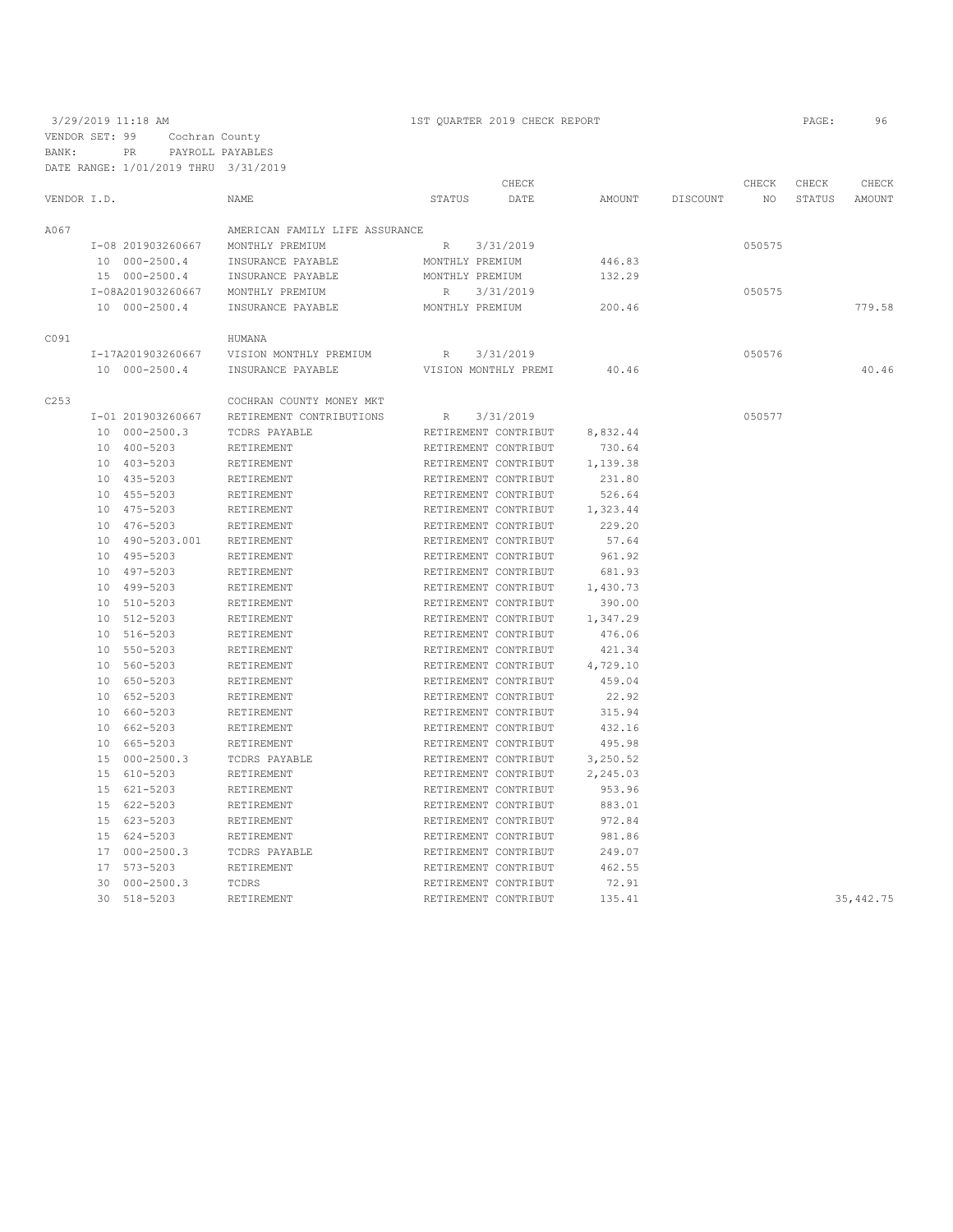3/29/2019 11:18 AM 1ST QUARTER 2019 CHECK REPORT PAGE: 97 VENDOR SET: 99 Cochran County BANK: PR PAYROLL PAYABLES

|             | DATE RANGE: 1/01/2019 THRU 3/31/2019 |                                          |             |                               |          |                 |        |        |           |
|-------------|--------------------------------------|------------------------------------------|-------------|-------------------------------|----------|-----------------|--------|--------|-----------|
|             |                                      |                                          |             | CHECK                         |          |                 | CHECK  | CHECK  | CHECK     |
| VENDOR I.D. |                                      | <b>NAME</b>                              |             | STATUS DATE                   |          | AMOUNT DISCOUNT | NO     | STATUS | AMOUNT    |
| C300        |                                      | COCHRAN COUNTY SCHOOLS FEDERAL           |             |                               |          |                 |        |        |           |
|             |                                      | I-18A201903260667 MONTHLY PREMUIM        | R           | 3/31/2019                     |          |                 | 050578 |        |           |
|             | 10 000-2500.4                        | INSURANCE PAYABLE                        |             | MONTHLY PREMUIM               | 9,416.12 |                 |        |        |           |
|             | 15 000-2500.4                        | INSURANCE PAYABLE                        |             | MONTHLY PREMUIM               | 1,143.10 |                 |        |        |           |
|             | 30 000-2500.4                        | AFLAC                                    |             | MONTHLY PREMUIM               | 78.48    |                 |        |        | 10,637.70 |
| N017        |                                      | NATIONAL FARM LIFE                       |             |                               |          |                 |        |        |           |
|             | I-05 201903260667 NFL PREMIUM        |                                          |             | R 3/31/2019                   |          |                 | 050579 |        |           |
|             | 10 000-2500.4                        | INSURANCE PAYABLE                        | NFL PREMIUM |                               | 40.90    |                 |        |        |           |
|             |                                      | I-05A201903260667 AFTER TAX PREM         | R           | 3/31/2019                     |          |                 | 050579 |        |           |
|             | 10 000-2500.4                        | INSURANCE PAYABLE                        |             | AFTER TAX PREM                | 114.21   |                 |        |        |           |
|             | 15 000-2500.4                        | INSURANCE PAYABLE                        |             | AFTER TAX PREM                | 127.67   |                 |        |        | 282.78    |
| N060        |                                      | NATIONWIDE RETIREMENT SOL                |             |                               |          |                 |        |        |           |
|             |                                      | I-04 201903260667 DEFERRED COMP WITHHELD |             | R 3/31/2019                   |          |                 | 050580 |        |           |
|             |                                      | 10 000-2500.7 PEBSCO DEF COMP PAYABLE    |             | DEFERRED COMP WITHHE          | 2,464.13 |                 |        |        |           |
|             | 15 000-2500.7                        | PEBSCO DEF COMP PAYABLE                  |             | DEFERRED COMP WITHHE          | 25.00    |                 |        |        |           |
|             | 30 000-2500.7                        | D.C.                                     |             | DEFERRED COMP WITHHE          | 10.87    |                 |        |        | 2,500.00  |
| N081        |                                      | NATIONAL FAMILY CARE LIFE INSU           |             |                               |          |                 |        |        |           |
|             |                                      | I-21 201903260667 NATIONAL FAMILY CARE   |             | R 3/31/2019                   |          |                 | 050581 |        |           |
|             | 10 000-2500.4                        | INSURANCE PAYABLE                        |             | NATIONAL FAMILY CARE          | 59.00    |                 |        |        | 59.00     |
| 0029        |                                      | OFFICE OF THE ATTORNEY GE                |             |                               |          |                 |        |        |           |
|             |                                      |                                          |             |                               |          |                 | 050582 |        |           |
|             | 10 000-2500.8                        | CHILD SUPPORT PAYABLE                    |             | CAUSE# 2002517527 &2 1,182.00 |          |                 |        |        | 1,182.00  |
| 0029        |                                      | OFFICE OF THE ATTORNEY GE                |             |                               |          |                 |        |        |           |
|             |                                      | I-CDH201903260667 CAUSE#233-534019-13    |             | R 3/31/2019                   |          |                 | 050583 |        |           |
|             | 10 000-2500.8                        | CHILD SUPPORT PAYABLE                    |             | CAUSE#233-534019-13           | 557.87   |                 |        |        | 557.87    |
| P187        |                                      | COCHRAN COUNTY PAYROLL TA                |             |                               |          |                 |        |        |           |
|             |                                      | I-T1 201903260667 FEDERAL INCOME TAX W/H |             | R 3/31/2019                   |          |                 | 050584 |        |           |
|             | 10 000-2500.1                        | WITHHOLDING TAX PAYABLE                  |             | FEDERAL INCOME TAX W          | 9,366.60 |                 |        |        |           |
|             | 15 000-2500.1                        | WITHHOLDING TAX PAYABLE                  |             | FEDERAL INCOME TAX W          | 3,461.57 |                 |        |        |           |
|             | 17 000-2500.1                        | WITHHOLDING TAX PAYABLE                  |             | FEDERAL INCOME TAX W          | 246.67   |                 |        |        |           |
|             | 30 000-2500.1                        | FEDERAL WITHOLDING                       |             | FEDERAL INCOME TAX W          | 122.92   |                 |        |        |           |
|             | I-T3 201903260667 FICA TAX           |                                          |             | R 3/31/2019                   |          |                 | 050584 |        |           |
|             | 10 000-2500.2                        | FICA PAYABLE                             | FICA TAX    |                               | 7,656.72 |                 |        |        |           |
|             | 10 400-5201                          | SOCIAL SECURITY                          | FICA TAX    |                               | 348.46   |                 |        |        |           |
|             | 10 403-5201                          | SOCIAL SECURITY                          | FICA TAX    |                               | 470.08   |                 |        |        |           |
|             | 10 435-5201                          | SOCIAL SECURITY                          | FICA TAX    |                               | 110.55   |                 |        |        |           |
|             | 10 455-5201                          | SOCIAL SECURITY                          | FICA TAX    |                               | 251.17   |                 |        |        |           |
|             | 10 475-5201                          | SOCIAL SECURITY                          | FICA TAX    |                               | 631.17   |                 |        |        |           |
|             | 10 476-5201                          | SOCIAL SECURITY                          | FICA TAX    |                               | 109.31   |                 |        |        |           |
|             |                                      | 10 490-5201.001 SOCIAL SECURITY FICA     | FICA TAX    |                               | 27.49    |                 |        |        |           |
|             | 10 495-5201                          | SOCIAL SECURITY                          | FICA TAX    |                               | 417.17   |                 |        |        |           |
|             |                                      |                                          |             |                               |          |                 |        |        |           |

10 497-5201 SOCIAL SECURITY FICA TAX 325.23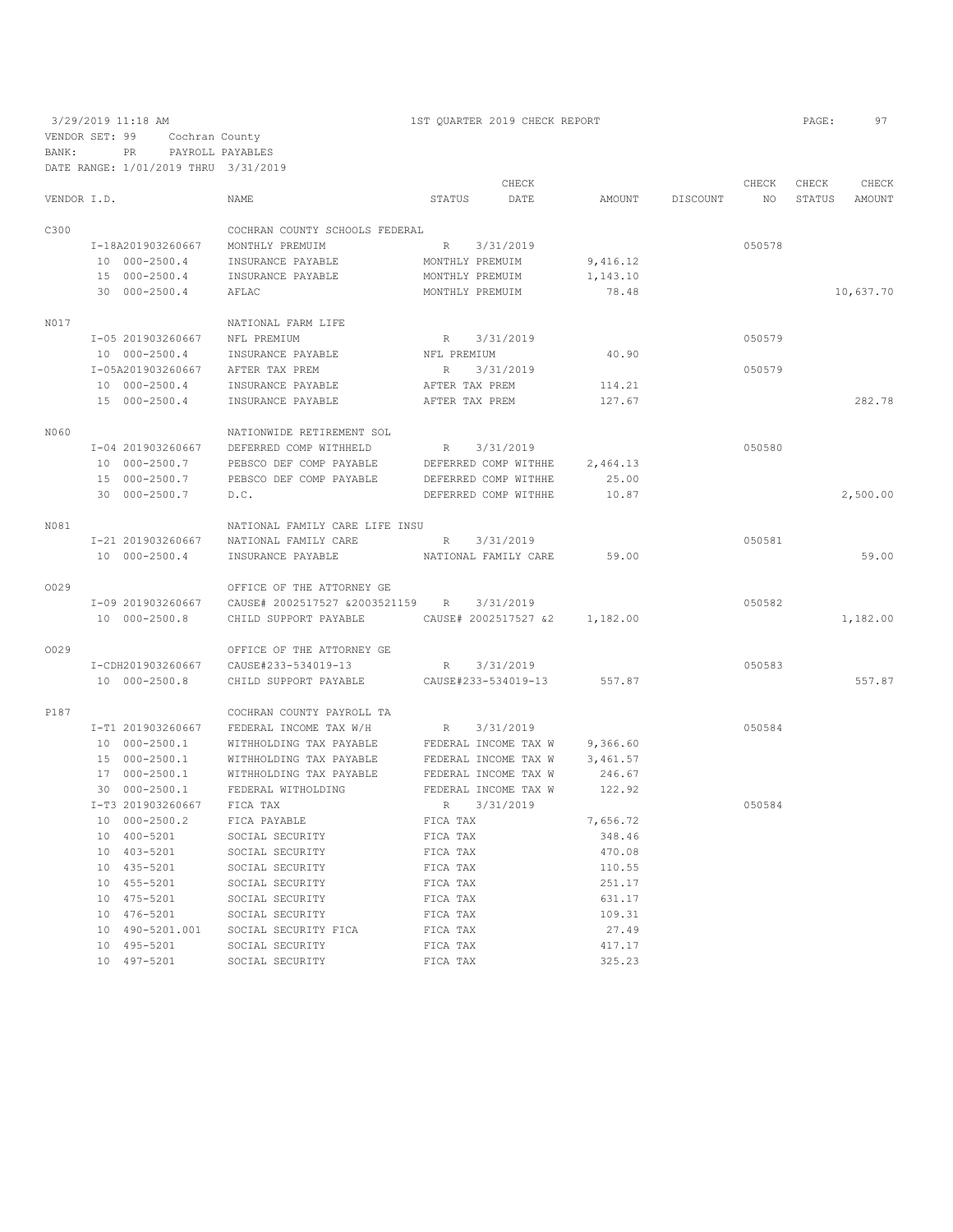3/29/2019 11:18 AM 1ST QUARTER 2019 CHECK REPORT PAGE: 98 VENDOR SET: 99 Cochran County BANK: PR PAYROLL PAYABLES DATE RANGE: 1/01/2019 THRU 3/31/2019

|                 | DAID NANGE. I/VI/ZVIJ IHNU    |                                    |                                       |                  |          |        |        |        |
|-----------------|-------------------------------|------------------------------------|---------------------------------------|------------------|----------|--------|--------|--------|
|                 |                               |                                    | CHECK                                 |                  |          | CHECK  | CHECK  | CHECK  |
| VENDOR I.D.     |                               | NAME                               | DATE<br>STATUS                        | AMOUNT           | DISCOUNT | NO     | STATUS | AMOUNT |
| P187            |                               | COCHRAN COUNTY PAYROLL             | (CONTINUED)                           |                  |          |        |        |        |
|                 | I-T3 201903260667             | FICA TAX                           | $\, {\mathbb R}$<br>3/31/2019         |                  |          | 050584 |        |        |
|                 | 10 499-5201                   | SOCIAL SECURITY                    | FICA TAX                              | 675.58           |          |        |        |        |
|                 | 10 510-5201                   | SOCIAL SECURITY                    | FICA TAX                              | 186.00           |          |        |        |        |
|                 | 10 512-5201                   | SOCIAL SECURITY                    | FICA TAX                              | 635.53           |          |        |        |        |
| 10 <sup>°</sup> | 516-5201                      | SOCIAL SECURITY                    | FICA TAX                              | 230.21           |          |        |        |        |
|                 | 10 550-5201                   | SOCIAL SECURITY                    | FICA TAX                              | 200.95           |          |        |        |        |
|                 | 10 560-5201                   | SOCIAL SECURITY                    | FICA TAX                              | 2,216.21         |          |        |        |        |
| 10 <sup>°</sup> | 650-5201                      | SOCIAL SECURITY                    | FICA TAX                              | 218.93           |          |        |        |        |
|                 | 10 652-5201                   | SOCIAL SECURITY                    | FICA TAX                              | 10.93            |          |        |        |        |
| 10              | 660-5201                      | SOCIAL SECURITY                    | FICA TAX                              | 152.76           |          |        |        |        |
|                 | 10 662-5201                   | SOCIAL SECURITY                    | FICA TAX                              | 206.11           |          |        |        |        |
|                 | 10 665-5201                   | SOCIAL SECURITY                    | FICA TAX                              | 232.89           |          |        |        |        |
|                 | 15 000-2500.2                 | FICA PAYABLE                       | FICA TAX                              | 2,870.85         |          |        |        |        |
|                 | 15 610-5201                   | SOCIAL SECURITY                    | FICA TAX                              | 1,070.72         |          |        |        |        |
|                 | 15 621-5201                   | SOCIAL SECURITY                    | FICA TAX                              | 451.42           |          |        |        |        |
|                 |                               |                                    |                                       |                  |          |        |        |        |
|                 | 15 622-5201<br>15 623-5201    | SOCIAL SECURITY<br>SOCIAL SECURITY | FICA TAX<br>FICA TAX                  | 421.12<br>461.15 |          |        |        |        |
|                 |                               |                                    |                                       |                  |          |        |        |        |
| 17              | 15 624-5201<br>$000 - 2500.2$ | SOCIAL SECURITY                    | FICA TAX                              | 466.44<br>220.60 |          |        |        |        |
|                 |                               | FICA PAYABLE                       | FICA TAX                              |                  |          |        |        |        |
| 30              | 17 573-5201<br>$000 - 2500.2$ | SOCIAL SECURITY                    | FICA TAX                              | 220.60           |          |        |        |        |
|                 | 30 518-5201                   | FICA                               | FICA TAX                              | 65.48<br>65.47   |          |        |        |        |
|                 | I-T4 201903260667             | SOCIAL SECURITY<br>MEDICARE TAX    | FICA TAX<br>$\mathbb{R}$<br>3/31/2019 |                  |          | 050584 |        |        |
| 10              | $000 - 2500.2$                | FICA PAYABLE                       | MEDICARE TAX                          | 1,790.70         |          |        |        |        |
| 10              | 400-5201                      | SOCIAL SECURITY                    | MEDICARE TAX                          | 81.49            |          |        |        |        |
|                 | 10 403-5201                   | SOCIAL SECURITY                    | MEDICARE TAX                          | 109.94           |          |        |        |        |
|                 | 10 435-5201                   | SOCIAL SECURITY                    | MEDICARE TAX                          | 25.86            |          |        |        |        |
| 10              | 455-5201                      | SOCIAL SECURITY                    | MEDICARE TAX                          | 58.74            |          |        |        |        |
| 10 <sup>°</sup> | 475-5201                      | SOCIAL SECURITY                    | MEDICARE TAX                          | 147.61           |          |        |        |        |
| 10              | 476-5201                      | SOCIAL SECURITY                    | MEDICARE TAX                          | 25.57            |          |        |        |        |
|                 | 10 490-5201.001               | SOCIAL SECURITY FICA               | MEDICARE TAX                          | 6.43             |          |        |        |        |
|                 | 10 495-5201                   | SOCIAL SECURITY                    | MEDICARE TAX                          | 97.57            |          |        |        |        |
|                 | 10 497-5201                   | SOCIAL SECURITY                    | MEDICARE TAX                          | 76.07            |          |        |        |        |
| 10 <sup>°</sup> | 499-5201                      | SOCIAL SECURITY                    | MEDICARE TAX                          | 157.99           |          |        |        |        |
|                 | 10 510-5201                   | SOCIAL SECURITY                    | MEDICARE TAX                          | 43.50            |          |        |        |        |
| 10              | 512-5201                      | SOCIAL SECURITY                    | MEDICARE TAX                          | 148.63           |          |        |        |        |
| 10 <sup>°</sup> | 516-5201                      | SOCIAL SECURITY                    | MEDICARE TAX                          | 53.85            |          |        |        |        |
| 10              | 550-5201                      | SOCIAL SECURITY                    | MEDICARE TAX                          | 47.00            |          |        |        |        |
| 10              | 560-5201                      | SOCIAL SECURITY                    | MEDICARE TAX                          | 518.30           |          |        |        |        |
| 10              | 650-5201                      | SOCIAL SECURITY                    | MEDICARE TAX                          | 51.21            |          |        |        |        |
|                 | 10 652-5201                   | SOCIAL SECURITY                    | MEDICARE TAX                          | 2.56             |          |        |        |        |
|                 | 10 660-5201                   | SOCIAL SECURITY                    | MEDICARE TAX                          | 35.73            |          |        |        |        |
|                 | 10 662-5201                   | SOCIAL SECURITY                    | MEDICARE TAX                          | 48.20            |          |        |        |        |
|                 | 10 665-5201                   | SOCIAL SECURITY                    | MEDICARE TAX                          | 54.46            |          |        |        |        |
| 15              | $000 - 2500.2$                | FICA PAYABLE                       | MEDICARE TAX                          | 671.41           |          |        |        |        |
| 15              | $610 - 5201$                  | SOCIAL SECURITY                    | MEDICARE TAX                          | 250.41           |          |        |        |        |
| 15              | 621-5201                      | SOCIAL SECURITY                    | MEDICARE TAX                          | 105.57           |          |        |        |        |
|                 |                               |                                    |                                       |                  |          |        |        |        |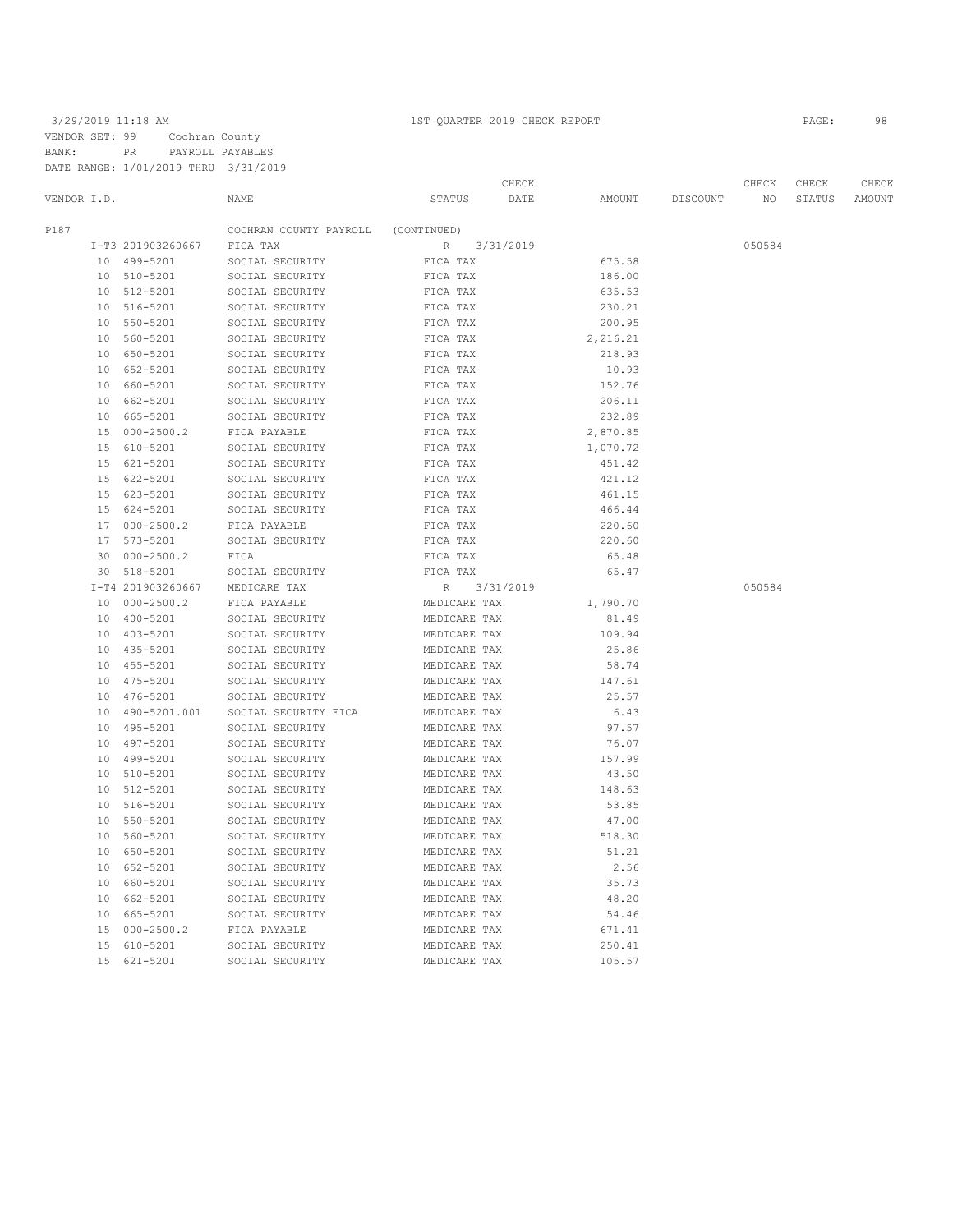3/29/2019 11:18 AM 1ST QUARTER 2019 CHECK REPORT PAGE: 99 VENDOR SET: 99 Cochran County BANK: PR PAYROLL PAYABLES DATE RANGE: 1/01/2019 THRU 3/31/2019

|             |                                                    |                                                                                                                                                                                                                                                                                                                                                                                                                                                                                                                                                                                                                                                                                         |                                                                                                                                                                                                                                                                                                                                                                                                                                                                                                                                                                                                                                                                                                                                   | CHECK            |                                                                                                                                                                                                                                                                                                                                                                                                                                                                                                                                                                                                                                                                                                                                                                                                                                                                                                                                                     |                                                                                                                                                                                                                                                                                                                                         | CHECK  | CHECK  | CHECK     |
|-------------|----------------------------------------------------|-----------------------------------------------------------------------------------------------------------------------------------------------------------------------------------------------------------------------------------------------------------------------------------------------------------------------------------------------------------------------------------------------------------------------------------------------------------------------------------------------------------------------------------------------------------------------------------------------------------------------------------------------------------------------------------------|-----------------------------------------------------------------------------------------------------------------------------------------------------------------------------------------------------------------------------------------------------------------------------------------------------------------------------------------------------------------------------------------------------------------------------------------------------------------------------------------------------------------------------------------------------------------------------------------------------------------------------------------------------------------------------------------------------------------------------------|------------------|-----------------------------------------------------------------------------------------------------------------------------------------------------------------------------------------------------------------------------------------------------------------------------------------------------------------------------------------------------------------------------------------------------------------------------------------------------------------------------------------------------------------------------------------------------------------------------------------------------------------------------------------------------------------------------------------------------------------------------------------------------------------------------------------------------------------------------------------------------------------------------------------------------------------------------------------------------|-----------------------------------------------------------------------------------------------------------------------------------------------------------------------------------------------------------------------------------------------------------------------------------------------------------------------------------------|--------|--------|-----------|
| VENDOR I.D. |                                                    | NAME                                                                                                                                                                                                                                                                                                                                                                                                                                                                                                                                                                                                                                                                                    | <b>STATUS</b>                                                                                                                                                                                                                                                                                                                                                                                                                                                                                                                                                                                                                                                                                                                     | DATE             | AMOUNT                                                                                                                                                                                                                                                                                                                                                                                                                                                                                                                                                                                                                                                                                                                                                                                                                                                                                                                                              | DISCOUNT                                                                                                                                                                                                                                                                                                                                | NO.    | STATUS | AMOUNT    |
|             |                                                    | COCHRAN COUNTY PAYROLL                                                                                                                                                                                                                                                                                                                                                                                                                                                                                                                                                                                                                                                                  |                                                                                                                                                                                                                                                                                                                                                                                                                                                                                                                                                                                                                                                                                                                                   |                  |                                                                                                                                                                                                                                                                                                                                                                                                                                                                                                                                                                                                                                                                                                                                                                                                                                                                                                                                                     |                                                                                                                                                                                                                                                                                                                                         |        |        |           |
|             |                                                    | MEDICARE TAX                                                                                                                                                                                                                                                                                                                                                                                                                                                                                                                                                                                                                                                                            | R                                                                                                                                                                                                                                                                                                                                                                                                                                                                                                                                                                                                                                                                                                                                 |                  |                                                                                                                                                                                                                                                                                                                                                                                                                                                                                                                                                                                                                                                                                                                                                                                                                                                                                                                                                     |                                                                                                                                                                                                                                                                                                                                         | 050584 |        |           |
|             |                                                    | SOCIAL SECURITY                                                                                                                                                                                                                                                                                                                                                                                                                                                                                                                                                                                                                                                                         |                                                                                                                                                                                                                                                                                                                                                                                                                                                                                                                                                                                                                                                                                                                                   |                  | 98.49                                                                                                                                                                                                                                                                                                                                                                                                                                                                                                                                                                                                                                                                                                                                                                                                                                                                                                                                               |                                                                                                                                                                                                                                                                                                                                         |        |        |           |
|             |                                                    | SOCIAL SECURITY                                                                                                                                                                                                                                                                                                                                                                                                                                                                                                                                                                                                                                                                         |                                                                                                                                                                                                                                                                                                                                                                                                                                                                                                                                                                                                                                                                                                                                   |                  | 107.85                                                                                                                                                                                                                                                                                                                                                                                                                                                                                                                                                                                                                                                                                                                                                                                                                                                                                                                                              |                                                                                                                                                                                                                                                                                                                                         |        |        |           |
|             |                                                    | SOCIAL SECURITY                                                                                                                                                                                                                                                                                                                                                                                                                                                                                                                                                                                                                                                                         |                                                                                                                                                                                                                                                                                                                                                                                                                                                                                                                                                                                                                                                                                                                                   |                  | 109.09                                                                                                                                                                                                                                                                                                                                                                                                                                                                                                                                                                                                                                                                                                                                                                                                                                                                                                                                              |                                                                                                                                                                                                                                                                                                                                         |        |        |           |
|             |                                                    | FICA PAYABLE                                                                                                                                                                                                                                                                                                                                                                                                                                                                                                                                                                                                                                                                            |                                                                                                                                                                                                                                                                                                                                                                                                                                                                                                                                                                                                                                                                                                                                   |                  | 51.59                                                                                                                                                                                                                                                                                                                                                                                                                                                                                                                                                                                                                                                                                                                                                                                                                                                                                                                                               |                                                                                                                                                                                                                                                                                                                                         |        |        |           |
|             |                                                    | SOCIAL SECURITY                                                                                                                                                                                                                                                                                                                                                                                                                                                                                                                                                                                                                                                                         |                                                                                                                                                                                                                                                                                                                                                                                                                                                                                                                                                                                                                                                                                                                                   |                  | 51.59                                                                                                                                                                                                                                                                                                                                                                                                                                                                                                                                                                                                                                                                                                                                                                                                                                                                                                                                               |                                                                                                                                                                                                                                                                                                                                         |        |        |           |
|             |                                                    | FICA                                                                                                                                                                                                                                                                                                                                                                                                                                                                                                                                                                                                                                                                                    |                                                                                                                                                                                                                                                                                                                                                                                                                                                                                                                                                                                                                                                                                                                                   |                  | 15.31                                                                                                                                                                                                                                                                                                                                                                                                                                                                                                                                                                                                                                                                                                                                                                                                                                                                                                                                               |                                                                                                                                                                                                                                                                                                                                         |        |        |           |
| 30          |                                                    | SOCIAL SECURITY                                                                                                                                                                                                                                                                                                                                                                                                                                                                                                                                                                                                                                                                         |                                                                                                                                                                                                                                                                                                                                                                                                                                                                                                                                                                                                                                                                                                                                   |                  | 15.30                                                                                                                                                                                                                                                                                                                                                                                                                                                                                                                                                                                                                                                                                                                                                                                                                                                                                                                                               |                                                                                                                                                                                                                                                                                                                                         |        |        | 39,883.08 |
|             |                                                    |                                                                                                                                                                                                                                                                                                                                                                                                                                                                                                                                                                                                                                                                                         |                                                                                                                                                                                                                                                                                                                                                                                                                                                                                                                                                                                                                                                                                                                                   |                  |                                                                                                                                                                                                                                                                                                                                                                                                                                                                                                                                                                                                                                                                                                                                                                                                                                                                                                                                                     |                                                                                                                                                                                                                                                                                                                                         |        |        |           |
|             |                                                    | EMPLOYEE PREMIUMS                                                                                                                                                                                                                                                                                                                                                                                                                                                                                                                                                                                                                                                                       | R                                                                                                                                                                                                                                                                                                                                                                                                                                                                                                                                                                                                                                                                                                                                 |                  |                                                                                                                                                                                                                                                                                                                                                                                                                                                                                                                                                                                                                                                                                                                                                                                                                                                                                                                                                     |                                                                                                                                                                                                                                                                                                                                         | 050585 |        |           |
|             |                                                    | GROUP INSURANCE                                                                                                                                                                                                                                                                                                                                                                                                                                                                                                                                                                                                                                                                         |                                                                                                                                                                                                                                                                                                                                                                                                                                                                                                                                                                                                                                                                                                                                   |                  | 693.21                                                                                                                                                                                                                                                                                                                                                                                                                                                                                                                                                                                                                                                                                                                                                                                                                                                                                                                                              |                                                                                                                                                                                                                                                                                                                                         |        |        |           |
|             |                                                    |                                                                                                                                                                                                                                                                                                                                                                                                                                                                                                                                                                                                                                                                                         |                                                                                                                                                                                                                                                                                                                                                                                                                                                                                                                                                                                                                                                                                                                                   |                  |                                                                                                                                                                                                                                                                                                                                                                                                                                                                                                                                                                                                                                                                                                                                                                                                                                                                                                                                                     |                                                                                                                                                                                                                                                                                                                                         |        |        |           |
| 10          |                                                    | GROUP INSURANCE                                                                                                                                                                                                                                                                                                                                                                                                                                                                                                                                                                                                                                                                         |                                                                                                                                                                                                                                                                                                                                                                                                                                                                                                                                                                                                                                                                                                                                   |                  | 803.80                                                                                                                                                                                                                                                                                                                                                                                                                                                                                                                                                                                                                                                                                                                                                                                                                                                                                                                                              |                                                                                                                                                                                                                                                                                                                                         |        |        |           |
|             |                                                    |                                                                                                                                                                                                                                                                                                                                                                                                                                                                                                                                                                                                                                                                                         |                                                                                                                                                                                                                                                                                                                                                                                                                                                                                                                                                                                                                                                                                                                                   |                  |                                                                                                                                                                                                                                                                                                                                                                                                                                                                                                                                                                                                                                                                                                                                                                                                                                                                                                                                                     |                                                                                                                                                                                                                                                                                                                                         |        |        |           |
|             |                                                    |                                                                                                                                                                                                                                                                                                                                                                                                                                                                                                                                                                                                                                                                                         |                                                                                                                                                                                                                                                                                                                                                                                                                                                                                                                                                                                                                                                                                                                                   |                  |                                                                                                                                                                                                                                                                                                                                                                                                                                                                                                                                                                                                                                                                                                                                                                                                                                                                                                                                                     |                                                                                                                                                                                                                                                                                                                                         |        |        |           |
|             |                                                    |                                                                                                                                                                                                                                                                                                                                                                                                                                                                                                                                                                                                                                                                                         |                                                                                                                                                                                                                                                                                                                                                                                                                                                                                                                                                                                                                                                                                                                                   |                  |                                                                                                                                                                                                                                                                                                                                                                                                                                                                                                                                                                                                                                                                                                                                                                                                                                                                                                                                                     |                                                                                                                                                                                                                                                                                                                                         |        |        |           |
|             |                                                    |                                                                                                                                                                                                                                                                                                                                                                                                                                                                                                                                                                                                                                                                                         |                                                                                                                                                                                                                                                                                                                                                                                                                                                                                                                                                                                                                                                                                                                                   |                  |                                                                                                                                                                                                                                                                                                                                                                                                                                                                                                                                                                                                                                                                                                                                                                                                                                                                                                                                                     |                                                                                                                                                                                                                                                                                                                                         |        |        |           |
|             |                                                    |                                                                                                                                                                                                                                                                                                                                                                                                                                                                                                                                                                                                                                                                                         |                                                                                                                                                                                                                                                                                                                                                                                                                                                                                                                                                                                                                                                                                                                                   |                  |                                                                                                                                                                                                                                                                                                                                                                                                                                                                                                                                                                                                                                                                                                                                                                                                                                                                                                                                                     |                                                                                                                                                                                                                                                                                                                                         |        |        |           |
|             |                                                    |                                                                                                                                                                                                                                                                                                                                                                                                                                                                                                                                                                                                                                                                                         |                                                                                                                                                                                                                                                                                                                                                                                                                                                                                                                                                                                                                                                                                                                                   |                  |                                                                                                                                                                                                                                                                                                                                                                                                                                                                                                                                                                                                                                                                                                                                                                                                                                                                                                                                                     |                                                                                                                                                                                                                                                                                                                                         |        |        |           |
|             |                                                    |                                                                                                                                                                                                                                                                                                                                                                                                                                                                                                                                                                                                                                                                                         |                                                                                                                                                                                                                                                                                                                                                                                                                                                                                                                                                                                                                                                                                                                                   |                  |                                                                                                                                                                                                                                                                                                                                                                                                                                                                                                                                                                                                                                                                                                                                                                                                                                                                                                                                                     |                                                                                                                                                                                                                                                                                                                                         |        |        |           |
|             |                                                    |                                                                                                                                                                                                                                                                                                                                                                                                                                                                                                                                                                                                                                                                                         |                                                                                                                                                                                                                                                                                                                                                                                                                                                                                                                                                                                                                                                                                                                                   |                  |                                                                                                                                                                                                                                                                                                                                                                                                                                                                                                                                                                                                                                                                                                                                                                                                                                                                                                                                                     |                                                                                                                                                                                                                                                                                                                                         |        |        |           |
|             |                                                    |                                                                                                                                                                                                                                                                                                                                                                                                                                                                                                                                                                                                                                                                                         |                                                                                                                                                                                                                                                                                                                                                                                                                                                                                                                                                                                                                                                                                                                                   |                  |                                                                                                                                                                                                                                                                                                                                                                                                                                                                                                                                                                                                                                                                                                                                                                                                                                                                                                                                                     |                                                                                                                                                                                                                                                                                                                                         |        |        |           |
|             |                                                    |                                                                                                                                                                                                                                                                                                                                                                                                                                                                                                                                                                                                                                                                                         |                                                                                                                                                                                                                                                                                                                                                                                                                                                                                                                                                                                                                                                                                                                                   |                  |                                                                                                                                                                                                                                                                                                                                                                                                                                                                                                                                                                                                                                                                                                                                                                                                                                                                                                                                                     |                                                                                                                                                                                                                                                                                                                                         |        |        |           |
|             |                                                    |                                                                                                                                                                                                                                                                                                                                                                                                                                                                                                                                                                                                                                                                                         |                                                                                                                                                                                                                                                                                                                                                                                                                                                                                                                                                                                                                                                                                                                                   |                  |                                                                                                                                                                                                                                                                                                                                                                                                                                                                                                                                                                                                                                                                                                                                                                                                                                                                                                                                                     |                                                                                                                                                                                                                                                                                                                                         |        |        |           |
|             |                                                    |                                                                                                                                                                                                                                                                                                                                                                                                                                                                                                                                                                                                                                                                                         |                                                                                                                                                                                                                                                                                                                                                                                                                                                                                                                                                                                                                                                                                                                                   |                  |                                                                                                                                                                                                                                                                                                                                                                                                                                                                                                                                                                                                                                                                                                                                                                                                                                                                                                                                                     |                                                                                                                                                                                                                                                                                                                                         |        |        |           |
|             |                                                    |                                                                                                                                                                                                                                                                                                                                                                                                                                                                                                                                                                                                                                                                                         |                                                                                                                                                                                                                                                                                                                                                                                                                                                                                                                                                                                                                                                                                                                                   |                  |                                                                                                                                                                                                                                                                                                                                                                                                                                                                                                                                                                                                                                                                                                                                                                                                                                                                                                                                                     |                                                                                                                                                                                                                                                                                                                                         |        |        |           |
|             |                                                    |                                                                                                                                                                                                                                                                                                                                                                                                                                                                                                                                                                                                                                                                                         |                                                                                                                                                                                                                                                                                                                                                                                                                                                                                                                                                                                                                                                                                                                                   |                  |                                                                                                                                                                                                                                                                                                                                                                                                                                                                                                                                                                                                                                                                                                                                                                                                                                                                                                                                                     |                                                                                                                                                                                                                                                                                                                                         |        |        |           |
|             |                                                    |                                                                                                                                                                                                                                                                                                                                                                                                                                                                                                                                                                                                                                                                                         |                                                                                                                                                                                                                                                                                                                                                                                                                                                                                                                                                                                                                                                                                                                                   |                  |                                                                                                                                                                                                                                                                                                                                                                                                                                                                                                                                                                                                                                                                                                                                                                                                                                                                                                                                                     |                                                                                                                                                                                                                                                                                                                                         |        |        |           |
|             |                                                    |                                                                                                                                                                                                                                                                                                                                                                                                                                                                                                                                                                                                                                                                                         |                                                                                                                                                                                                                                                                                                                                                                                                                                                                                                                                                                                                                                                                                                                                   |                  |                                                                                                                                                                                                                                                                                                                                                                                                                                                                                                                                                                                                                                                                                                                                                                                                                                                                                                                                                     |                                                                                                                                                                                                                                                                                                                                         |        |        |           |
|             |                                                    |                                                                                                                                                                                                                                                                                                                                                                                                                                                                                                                                                                                                                                                                                         |                                                                                                                                                                                                                                                                                                                                                                                                                                                                                                                                                                                                                                                                                                                                   |                  |                                                                                                                                                                                                                                                                                                                                                                                                                                                                                                                                                                                                                                                                                                                                                                                                                                                                                                                                                     |                                                                                                                                                                                                                                                                                                                                         |        |        |           |
|             |                                                    |                                                                                                                                                                                                                                                                                                                                                                                                                                                                                                                                                                                                                                                                                         |                                                                                                                                                                                                                                                                                                                                                                                                                                                                                                                                                                                                                                                                                                                                   |                  |                                                                                                                                                                                                                                                                                                                                                                                                                                                                                                                                                                                                                                                                                                                                                                                                                                                                                                                                                     |                                                                                                                                                                                                                                                                                                                                         |        |        |           |
|             |                                                    |                                                                                                                                                                                                                                                                                                                                                                                                                                                                                                                                                                                                                                                                                         |                                                                                                                                                                                                                                                                                                                                                                                                                                                                                                                                                                                                                                                                                                                                   |                  |                                                                                                                                                                                                                                                                                                                                                                                                                                                                                                                                                                                                                                                                                                                                                                                                                                                                                                                                                     |                                                                                                                                                                                                                                                                                                                                         |        |        |           |
|             |                                                    |                                                                                                                                                                                                                                                                                                                                                                                                                                                                                                                                                                                                                                                                                         |                                                                                                                                                                                                                                                                                                                                                                                                                                                                                                                                                                                                                                                                                                                                   |                  |                                                                                                                                                                                                                                                                                                                                                                                                                                                                                                                                                                                                                                                                                                                                                                                                                                                                                                                                                     |                                                                                                                                                                                                                                                                                                                                         |        |        |           |
|             |                                                    |                                                                                                                                                                                                                                                                                                                                                                                                                                                                                                                                                                                                                                                                                         |                                                                                                                                                                                                                                                                                                                                                                                                                                                                                                                                                                                                                                                                                                                                   |                  |                                                                                                                                                                                                                                                                                                                                                                                                                                                                                                                                                                                                                                                                                                                                                                                                                                                                                                                                                     |                                                                                                                                                                                                                                                                                                                                         |        |        |           |
|             |                                                    |                                                                                                                                                                                                                                                                                                                                                                                                                                                                                                                                                                                                                                                                                         |                                                                                                                                                                                                                                                                                                                                                                                                                                                                                                                                                                                                                                                                                                                                   |                  |                                                                                                                                                                                                                                                                                                                                                                                                                                                                                                                                                                                                                                                                                                                                                                                                                                                                                                                                                     |                                                                                                                                                                                                                                                                                                                                         |        |        |           |
|             |                                                    |                                                                                                                                                                                                                                                                                                                                                                                                                                                                                                                                                                                                                                                                                         |                                                                                                                                                                                                                                                                                                                                                                                                                                                                                                                                                                                                                                                                                                                                   |                  |                                                                                                                                                                                                                                                                                                                                                                                                                                                                                                                                                                                                                                                                                                                                                                                                                                                                                                                                                     |                                                                                                                                                                                                                                                                                                                                         |        |        |           |
|             |                                                    |                                                                                                                                                                                                                                                                                                                                                                                                                                                                                                                                                                                                                                                                                         |                                                                                                                                                                                                                                                                                                                                                                                                                                                                                                                                                                                                                                                                                                                                   |                  |                                                                                                                                                                                                                                                                                                                                                                                                                                                                                                                                                                                                                                                                                                                                                                                                                                                                                                                                                     |                                                                                                                                                                                                                                                                                                                                         |        |        |           |
|             |                                                    |                                                                                                                                                                                                                                                                                                                                                                                                                                                                                                                                                                                                                                                                                         |                                                                                                                                                                                                                                                                                                                                                                                                                                                                                                                                                                                                                                                                                                                                   |                  |                                                                                                                                                                                                                                                                                                                                                                                                                                                                                                                                                                                                                                                                                                                                                                                                                                                                                                                                                     |                                                                                                                                                                                                                                                                                                                                         |        |        |           |
|             |                                                    |                                                                                                                                                                                                                                                                                                                                                                                                                                                                                                                                                                                                                                                                                         |                                                                                                                                                                                                                                                                                                                                                                                                                                                                                                                                                                                                                                                                                                                                   |                  |                                                                                                                                                                                                                                                                                                                                                                                                                                                                                                                                                                                                                                                                                                                                                                                                                                                                                                                                                     |                                                                                                                                                                                                                                                                                                                                         |        |        |           |
|             |                                                    |                                                                                                                                                                                                                                                                                                                                                                                                                                                                                                                                                                                                                                                                                         |                                                                                                                                                                                                                                                                                                                                                                                                                                                                                                                                                                                                                                                                                                                                   |                  |                                                                                                                                                                                                                                                                                                                                                                                                                                                                                                                                                                                                                                                                                                                                                                                                                                                                                                                                                     |                                                                                                                                                                                                                                                                                                                                         |        |        |           |
|             |                                                    |                                                                                                                                                                                                                                                                                                                                                                                                                                                                                                                                                                                                                                                                                         |                                                                                                                                                                                                                                                                                                                                                                                                                                                                                                                                                                                                                                                                                                                                   |                  |                                                                                                                                                                                                                                                                                                                                                                                                                                                                                                                                                                                                                                                                                                                                                                                                                                                                                                                                                     |                                                                                                                                                                                                                                                                                                                                         |        |        |           |
|             |                                                    |                                                                                                                                                                                                                                                                                                                                                                                                                                                                                                                                                                                                                                                                                         |                                                                                                                                                                                                                                                                                                                                                                                                                                                                                                                                                                                                                                                                                                                                   |                  |                                                                                                                                                                                                                                                                                                                                                                                                                                                                                                                                                                                                                                                                                                                                                                                                                                                                                                                                                     |                                                                                                                                                                                                                                                                                                                                         |        |        |           |
|             |                                                    |                                                                                                                                                                                                                                                                                                                                                                                                                                                                                                                                                                                                                                                                                         |                                                                                                                                                                                                                                                                                                                                                                                                                                                                                                                                                                                                                                                                                                                                   |                  |                                                                                                                                                                                                                                                                                                                                                                                                                                                                                                                                                                                                                                                                                                                                                                                                                                                                                                                                                     |                                                                                                                                                                                                                                                                                                                                         |        |        |           |
|             |                                                    |                                                                                                                                                                                                                                                                                                                                                                                                                                                                                                                                                                                                                                                                                         |                                                                                                                                                                                                                                                                                                                                                                                                                                                                                                                                                                                                                                                                                                                                   |                  |                                                                                                                                                                                                                                                                                                                                                                                                                                                                                                                                                                                                                                                                                                                                                                                                                                                                                                                                                     |                                                                                                                                                                                                                                                                                                                                         |        |        |           |
|             |                                                    |                                                                                                                                                                                                                                                                                                                                                                                                                                                                                                                                                                                                                                                                                         |                                                                                                                                                                                                                                                                                                                                                                                                                                                                                                                                                                                                                                                                                                                                   |                  |                                                                                                                                                                                                                                                                                                                                                                                                                                                                                                                                                                                                                                                                                                                                                                                                                                                                                                                                                     |                                                                                                                                                                                                                                                                                                                                         |        |        |           |
|             |                                                    |                                                                                                                                                                                                                                                                                                                                                                                                                                                                                                                                                                                                                                                                                         |                                                                                                                                                                                                                                                                                                                                                                                                                                                                                                                                                                                                                                                                                                                                   |                  |                                                                                                                                                                                                                                                                                                                                                                                                                                                                                                                                                                                                                                                                                                                                                                                                                                                                                                                                                     |                                                                                                                                                                                                                                                                                                                                         |        |        |           |
|             |                                                    |                                                                                                                                                                                                                                                                                                                                                                                                                                                                                                                                                                                                                                                                                         |                                                                                                                                                                                                                                                                                                                                                                                                                                                                                                                                                                                                                                                                                                                                   |                  |                                                                                                                                                                                                                                                                                                                                                                                                                                                                                                                                                                                                                                                                                                                                                                                                                                                                                                                                                     |                                                                                                                                                                                                                                                                                                                                         |        |        |           |
|             | 10<br>10<br>15<br>30<br>10<br>10<br>10<br>10<br>10 | I-T4 201903260667<br>15 622-5201<br>15 623-5201<br>15 624-5201<br>17 000-2500.2<br>17 573-5201<br>30 000-2500.2<br>518-5201<br>I-11 201903260667<br>10 400-5202<br>10 403-5202<br>455-5202<br>10 475-5202<br>10 495-5202<br>10 497-5202<br>10 499-5202<br>10 510-5202<br>10<br>512-5202<br>10 516-5202<br>10 550-5202<br>10 560-5202<br>10 650-5202<br>652-5202<br>660-5202<br>10 662-5202<br>10 665-5202<br>15 610-5202<br>15 621-5202<br>15 622-5202<br>623-5202<br>15 624-5202<br>17 573-5202<br>518-5202<br>I-12 201903260667<br>10 400-5202<br>10 403-5202<br>10 455-5202<br>10 475-5202<br>10 495-5202<br>10 497-5202<br>499-5202<br>510-5202<br>512-5202<br>516-5202<br>550-5202 | TEXAS ASS'N OF COUNTIES<br>GROUP INSURANCE<br>GROUP INSURANCE<br>GROUP INSURANCE<br>GROUP INSURANCE<br>GROUP INSURANCE<br>GROUP INSURANCE<br>GROUP INSURANCE<br>GROUP INSURANCE [50%]<br>GROUP INSURANCE<br>GROUP INSURANCE<br>GROUP INSURANCE<br>GROUP INSURANCE<br>GROUP INSURANCE [35%]<br>GROUP INSURANCE<br>GROUP INSURANCE<br>GROUP INSURANCE<br>GROUP INSURANCE<br>GROUP INSURANCE<br>GROUP INSURANCE<br>GROUP INSURANCE<br>GROUP HEALTH INSURANCE<br>GROUP INSURANCE [15%]<br>GROUP LIFE INSURANCE<br>GROUP INSURANCE<br>GROUP INSURANCE<br>GROUP INSURANCE<br>GROUP INSURANCE<br>GROUP INSURANCE<br>GROUP INSURANCE<br>GROUP INSURANCE<br>GROUP INSURANCE<br>GROUP INSURANCE<br>GROUP INSURANCE [50%]<br>GROUP INSURANCE | (CONTINUED)<br>R | 3/31/2019<br>MEDICARE TAX<br>MEDICARE TAX<br>MEDICARE TAX<br>MEDICARE TAX<br>MEDICARE TAX<br>MEDICARE TAX<br>MEDICARE TAX<br>3/31/2019<br>EMPLOYEE PREMIUMS<br>EMPLOYEE PREMIUMS<br>EMPLOYEE PREMIUMS<br>EMPLOYEE PREMIUMS<br>EMPLOYEE PREMIUMS<br>EMPLOYEE PREMIUMS<br>EMPLOYEE PREMIUMS<br>EMPLOYEE PREMIUMS<br>EMPLOYEE PREMIUMS<br>EMPLOYEE PREMIUMS<br>EMPLOYEE PREMIUMS<br>EMPLOYEE PREMIUMS<br>EMPLOYEE PREMIUMS<br>EMPLOYEE PREMIUMS<br>EMPLOYEE PREMIUMS<br>EMPLOYEE PREMIUMS<br>EMPLOYEE PREMIUMS<br>EMPLOYEE PREMIUMS<br>EMPLOYEE PREMIUMS<br>EMPLOYEE PREMIUMS<br>EMPLOYEE PREMIUMS<br>EMPLOYEE PREMIUMS<br>EMPLOYEE PREMIUMS<br>EMPLOYEE PREMIUMS<br>3/31/2019<br>GROUP LIFE INSURANCE<br>GROUP LIFE INSURANCE<br>GROUP LIFE INSURANCE<br>GROUP LIFE INSURANCE<br>GROUP LIFE INSURANCE<br>GROUP LIFE INSURANCE<br>GROUP LIFE INSURANCE<br>GROUP LIFE INSURANCE<br>GROUP LIFE INSURANCE<br>GROUP LIFE INSURANCE<br>GROUP LIFE INSURANCE | 1,607.60<br>1,607.60<br>1,607.60<br>803.80<br>2,411.40<br>803.80<br>3,215.20<br>824.36<br>803.80<br>8,038.00<br>842.35<br>38.55<br>548.27<br>726.70<br>803.80<br>3,325.79<br>1,607.60<br>1,607.60<br>1,607.60<br>1,607.60<br>803.80<br>234.97<br>2.94<br>6.82<br>3.41<br>6.82<br>6.82<br>3.41<br>10.23<br>3.41<br>13.64<br>3.51<br>3.41 |        | 050585 |           |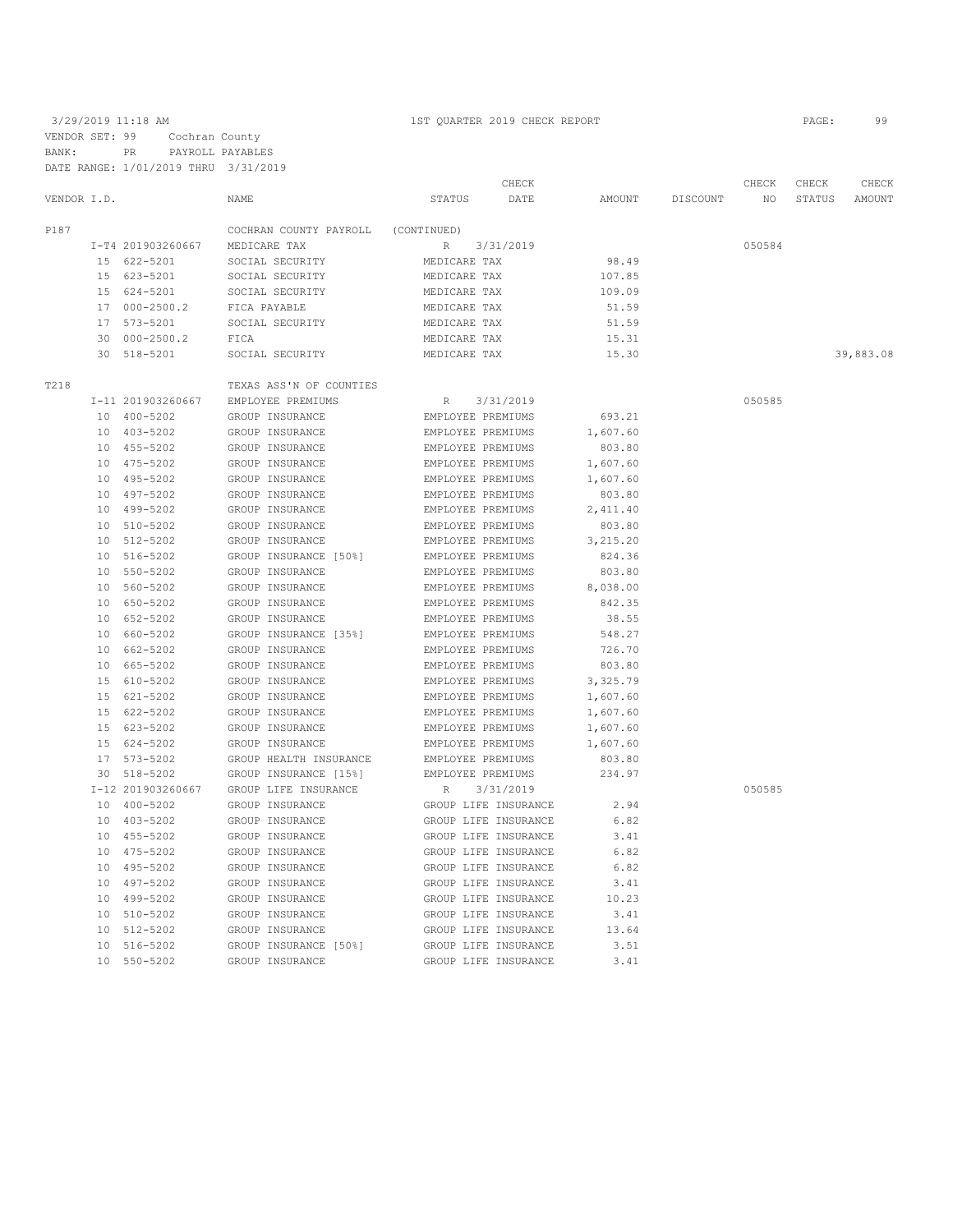3/29/2019 11:18 AM 1ST QUARTER 2019 CHECK REPORT PAGE: 100 VENDOR SET: 99 Cochran County BANK: PR PAYROLL PAYABLES DATE RANGE: 1/01/2019 THRU 3/31/2019

|                 |                   |                                                              |                                   | CHECK |                               | CHECK              | CHECK  | CHECK        |
|-----------------|-------------------|--------------------------------------------------------------|-----------------------------------|-------|-------------------------------|--------------------|--------|--------------|
| VENDOR I.D.     |                   | <b>NAME</b>                                                  | STATUS                            | DATE  |                               | AMOUNT DISCOUNT NO | STATUS | AMOUNT       |
| T218            |                   | TEXAS ASS'N OF COUNTIES (CONTINUED)                          |                                   |       |                               |                    |        |              |
|                 | I-12 201903260667 | GROUP LIFE INSURANCE                                         | R 3/31/2019                       |       |                               | 050585             |        |              |
|                 | 10 560-5202       | GROUP INSURANCE                                              | GROUP LIFE INSURANCE              |       | 34.10                         |                    |        |              |
|                 | 10 650-5202       | GROUP INSURANCE                                              | GROUP LIFE INSURANCE              |       | 3.57                          |                    |        |              |
|                 | 10 652-5202       | GROUP INSURANCE                                              | GROUP LIFE INSURANCE              |       | 0.16                          |                    |        |              |
|                 | 10 660-5202       | GROUP INSURANCE [35%] GROUP LIFE INSURANCE                   |                                   |       | 2.32                          |                    |        |              |
|                 | 10 662-5202       | GROUP INSURANCE                                              | GROUP LIFE INSURANCE              |       | 3.09                          |                    |        |              |
|                 | 10 665-5202       | GROUP INSURANCE                                              | GROUP LIFE INSURANCE              |       | 3.41                          |                    |        |              |
|                 | 15 610-5202       | GROUP INSURANCE                                              | GROUP LIFE INSURANCE              |       | 14.11                         |                    |        |              |
|                 | 15 621-5202       | GROUP INSURANCE                                              | GROUP LIFE INSURANCE              |       | 6.82                          |                    |        |              |
|                 | 15 622-5202       | GROUP INSURANCE                                              | GROUP LIFE INSURANCE              |       | 6.82                          |                    |        |              |
|                 | 15 623-5202       | GROUP INSURANCE                                              | GROUP LIFE INSURANCE              |       | 6.82                          |                    |        |              |
|                 | 15 624-5202       | GROUP INSURANCE                                              | GROUP LIFE INSURANCE              |       | 5.63                          |                    |        |              |
|                 | 17 573-5202       | GROUP HEALTH INSURANCE GROUP LIFE INSURANCE                  |                                   |       | 3.41                          |                    |        |              |
|                 | 30 518-5202       | GROUP INSURANCE [15%] GROUP LIFE INSURANCE                   |                                   |       | 0.99                          |                    |        |              |
|                 | I-15 201903260667 | DEPENDENT HEALTH PREM WITHHELD R 3/31/2019                   |                                   |       |                               | 050585             |        |              |
|                 | 10 000-2500.4     | INSURANCE PAYABLE                                            |                                   |       | DEPENDENT HEALTH PRE 2,220.70 |                    |        | 39, 351.17   |
| C253            |                   | COCHRAN COUNTY MONEY MKT                                     |                                   |       |                               |                    |        |              |
|                 | I-201903260668    | NON-DEPT SUPP DEATH R 3/31/2019                              |                                   |       |                               | 050586             |        |              |
|                 | 10 409-5207       | SUPPLEMENTAL DEATH BENEFITS   NON-DEPT SUPP DEATH   1,134.17 |                                   |       |                               |                    |        | 1,134.17     |
|                 | $*$ * TOTALS * *  | NO.                                                          |                                   |       | INVOICE AMOUNT                | DISCOUNTS          |        | CHECK AMOUNT |
|                 | REGULAR CHECKS:   | 35                                                           |                                   |       | 408,937.48                    | 0.00               |        | 408,897.02   |
|                 | HAND CHECKS:      | $\Omega$                                                     |                                   |       | 0.00                          | 0.00               |        | 0.00         |
|                 | DRAFTS:           | $\mathbf{0}$                                                 |                                   |       | 0.00                          | 0.00               |        | 0.00         |
|                 | EFT:              | $\Omega$                                                     |                                   |       | 0.00                          | 0.00               |        | 0.00         |
|                 | NON CHECKS:       | $\Omega$                                                     |                                   |       | 0.00                          | 0.00               |        | 0.00         |
|                 | VOID CHECKS:      |                                                              | 1 VOID DEBITS                     | 0.00  |                               |                    |        |              |
|                 |                   |                                                              | VOID CREDITS 40.46CR              |       | 40.46CR                       | 0.00               |        |              |
| TOTAL ERRORS: 0 |                   |                                                              |                                   |       |                               |                    |        |              |
|                 |                   | G/L ACCOUNT                                                  | ** G/L ACCOUNT TOTALS **<br>NAME. |       | AMOUNT                        |                    |        |              |
|                 |                   |                                                              |                                   |       |                               |                    |        |              |
|                 |                   |                                                              |                                   |       | 29,977.53                     |                    |        |              |
|                 |                   | 10 000-2500.1 WITHHOLDING TAX PAYABLE<br>10 000-2500.2       | FICA PAYABLE                      |       | 29,608.91                     |                    |        |              |
|                 |                   | 10 000-2500.3                                                | TCDRS PAYABLE                     |       | 27,495.85                     |                    |        |              |
|                 |                   | 10 000-2500.4                                                | INSURANCE PAYABLE                 |       | 36,643.97                     |                    |        |              |
|                 |                   | 10 000-2500.7                                                | PEBSCO DEF COMP PAYABLE           |       | 7,392.39                      |                    |        |              |
|                 |                   | 10 000-2500.8                                                | CHILD SUPPORT PAYABLE             |       | 5,389.61                      |                    |        |              |
|                 |                   | 10 400-5201                                                  | SOCIAL SECURITY                   |       | 1,289.85                      |                    |        |              |
|                 |                   |                                                              |                                   |       |                               |                    |        |              |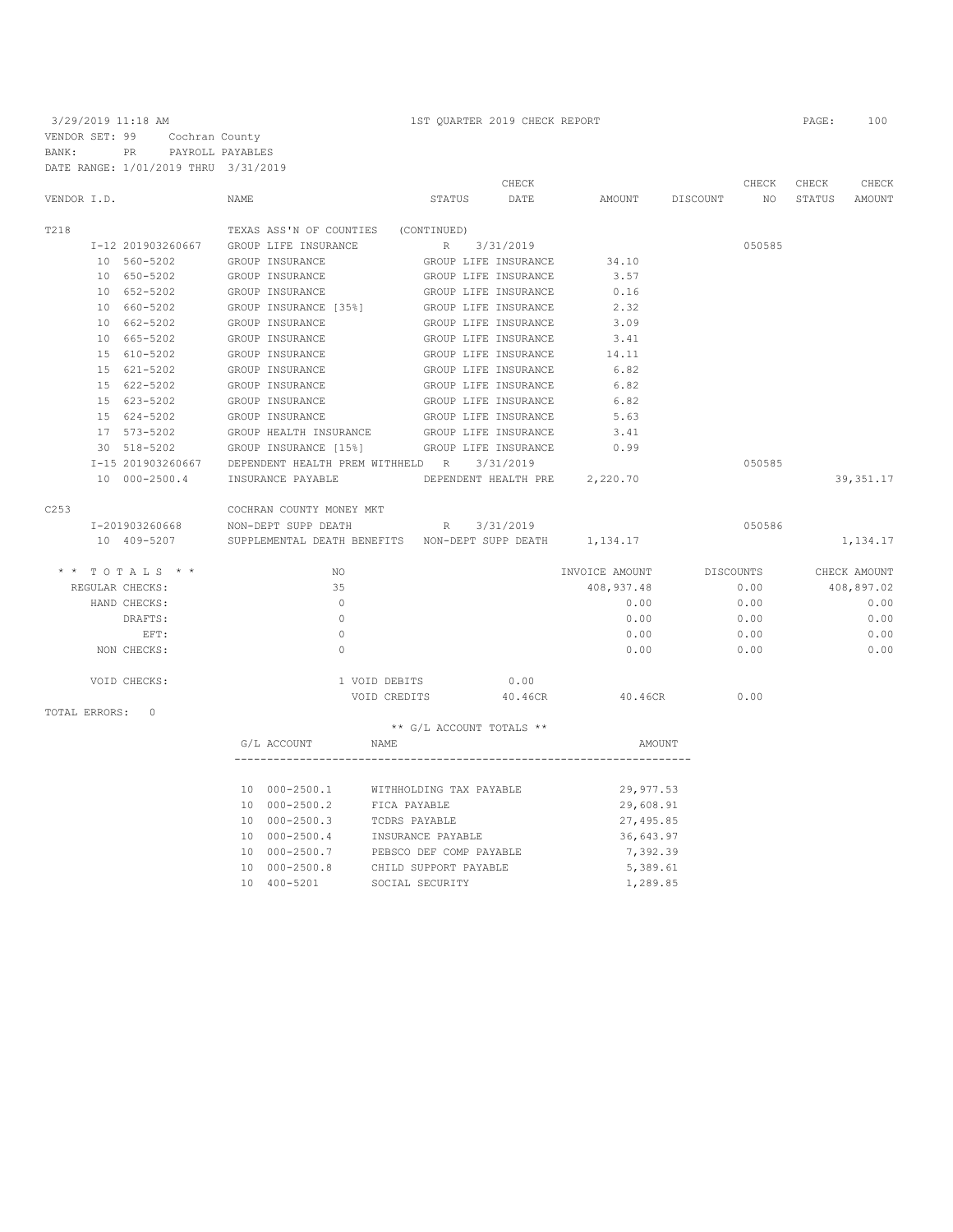3/29/2019 11:18 AM 1ST QUARTER 2019 CHECK REPORT PAGE: 101 VENDOR SET: 99 Cochran County BANK: PR PAYROLL PAYABLES DATE RANGE: 1/01/2019 THRU 3/31/2019

| G/L ACCOUNT        | NAME                        | AMOUNT     |
|--------------------|-----------------------------|------------|
|                    |                             |            |
| 10 400-5202        | GROUP INSURANCE             | 2,200.57   |
| 10 400-5203        | RETIREMENT                  | 2,191.92   |
| 10 403-5201        | SOCIAL SECURITY             | 1,769.87   |
| 10 403-5202        | GROUP INSURANCE             | 5,103.26   |
| 10 403-5203        | RETIREMENT                  | 3,468.76   |
| 10 409-5207        | SUPPLEMENTAL DEATH BENEFITS | 3,501.74   |
| 10 435-5201        | SOCIAL SECURITY             | 409.23     |
| 10 435-5203        | RETIREMENT                  | 695.40     |
| 10 455-5201        | SOCIAL SECURITY             | 986.63     |
| 10 455-5202        | GROUP INSURANCE             | 2,551.63   |
| 10 455-5203        | RETIREMENT                  | 1,676.61   |
| 10 475-5201        | SOCIAL SECURITY             | 2,343.39   |
| 10 475-5202        | GROUP INSURANCE             | 5,103.26   |
| 475-5203<br>10     | RETIREMENT                  | 3,982.27   |
| 10 476-5201        | SOCIAL SECURITY             | 294.32     |
| 10<br>476-5203     | RETIREMENT                  | 500.12     |
| 10 490-5201.001    | SOCIAL SECURITY FICA        | 136.32     |
| 10<br>490-5203.001 | RETIREMENT                  | 231.63     |
| 10 495-5201        | SOCIAL SECURITY             | 1,544.22   |
| 10 495-5202        | GROUP INSURANCE             | 5,103.26   |
| 10 495-5203        | RETIREMENT                  | 2,885.76   |
| 10 497-5201        | SOCIAL SECURITY             | 1,148.35   |
| 10 497-5202        | GROUP INSURANCE             | 2,551.63   |
| 10 497-5203        | RETIREMENT                  | 1,951.42   |
| 10 499-5201        | SOCIAL SECURITY             | 2,503.32   |
| 10 499-5202        | GROUP INSURANCE             | 7,654.89   |
| 10 499-5203        | RETIREMENT                  | 4,296.61   |
| 10 510-5201        | SOCIAL SECURITY             | 686.60     |
| 10 510-5202        | GROUP INSURANCE             | 2,551.63   |
| 10 510-5203        | RETIREMENT                  | 1,166.78   |
| 10 512-5201        | SOCIAL SECURITY             | 2,918.57   |
| 10 512-5202        | GROUP INSURANCE             | 9,953.58   |
| 10 512-5203        | RETIREMENT                  | 5,003.89   |
| 10 516-5201        | SOCIAL SECURITY             | 857.39     |
| 10 516-5202        | GROUP INSURANCE [50%]       | 2,616.56   |
| 10 516-5203        | RETIREMENT                  | 1,434.72   |
| 10 550-5201        | SOCIAL SECURITY             | 743.85     |
| 10 550-5202        | GROUP INSURANCE             | 2,551.63   |
| 10 550-5203        | RETIREMENT                  | 1,264.02   |
| 10 560-5201        | SOCIAL SECURITY             | 8,768.63   |
| 10 560-5202        | GROUP INSURANCE             | 25,769.24  |
| 10 560-5203        | RETIREMENT                  | 15, 147.65 |
| 10 650-5201        | SOCIAL SECURITY             | 798.36     |
| 10 650-5202        | GROUP INSURANCE             | 2,674.00   |
| 10 650-5203        | RETIREMENT                  | 1,356.65   |
| 652-5201<br>10     | SOCIAL SECURITY             | 40.47      |
|                    |                             |            |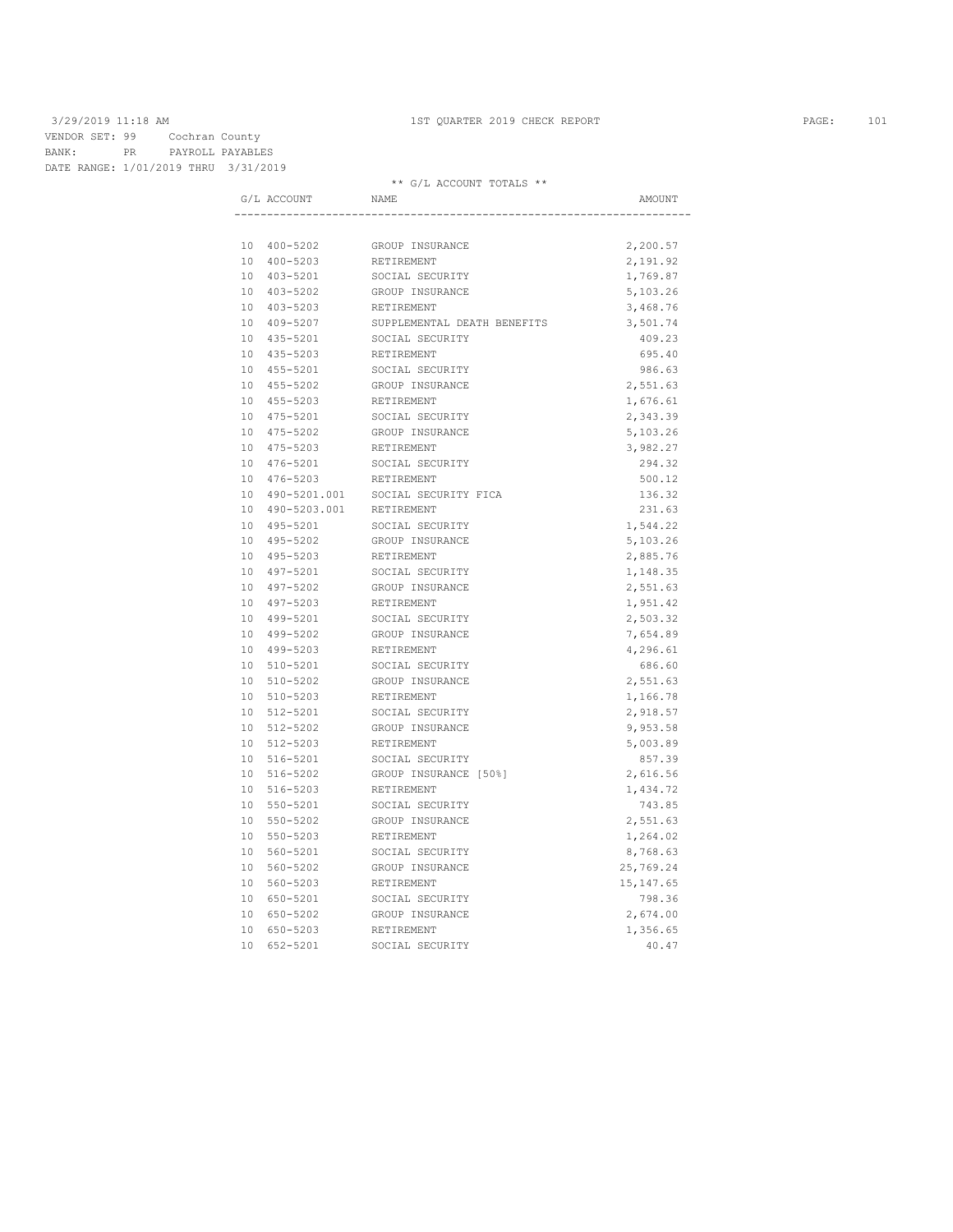3/29/2019 11:18 AM 1ST QUARTER 2019 CHECK REPORT PAGE: 102 VENDOR SET: 99 Cochran County BANK: PR PAYROLL PAYABLES BANK: FR 1011822 ----<br>DATE RANGE: 1/01/2019 THRU 3/31/2019

|               | U/L ACCOUNT TOIATH      |            |
|---------------|-------------------------|------------|
| G/L ACCOUNT   | NAME                    | AMOUNT     |
|               |                         |            |
| 10 652-5202   | GROUP INSURANCE         | 122.37     |
| 10 652-5203   | RETIREMENT              | 68.76      |
| 10 660-5201   | SOCIAL SECURITY         | 569.13     |
| 10 660-5202   | GROUP INSURANCE [35%]   | 1,740.70   |
| 10 660-5203   | RETIREMENT              | 952.40     |
| 10 662-5201   | SOCIAL SECURITY         | 762.93     |
| 10 662-5202   | GROUP INSURANCE         | 2,306.89   |
| 10 662-5203   | RETIREMENT              | 1,296.48   |
| 10 665-5201   | SOCIAL SECURITY         | 1,037.52   |
| 10 665-5202   | GROUP INSURANCE         | 2,551.63   |
| 10 665-5203   | RETIREMENT              | 1,492.00   |
|               | *** FUND TOTAL ***      | 303,789.53 |
| 15 000-2500.1 | WITHHOLDING TAX PAYABLE | 10,481.81  |
| 15 000-2500.2 | FICA PAYABLE            | 10,855.52  |
| 15 000-2500.3 | TCDRS PAYABLE           | 9,836.70   |
| 15 000-2500.4 | INSURANCE PAYABLE       | 4,209.18   |
| 15 000-2500.7 | PEBSCO DEF COMP PAYABLE | 75.00      |
| 15 610-5201   | SOCIAL SECURITY         | 3,963.39   |
| 15 610-5202   | GROUP INSURANCE         | 10,557.58  |
| 15 610-5203   | RETIREMENT              | 6,735.09   |
| 15 621-5201   | SOCIAL SECURITY         | 1,672.14   |
| 15 621-5202   | GROUP INSURANCE         | 5,103.26   |
| 15 621-5203   | RETIREMENT              | 2,863.87   |
| 15 622-5201   | SOCIAL SECURITY         | 1,650.73   |
| 15 622-5202   | GROUP INSURANCE         | 5,103.26   |
| 15 622-5203   | RETIREMENT              | 2,805.16   |
| 15 623-5201   | SOCIAL SECURITY         | 1,842.67   |
| 15 623-5202   | GROUP INSURANCE         | 5,103.26   |
| 15 623-5203   | RETIREMENT              | 2,918.52   |
| 15 624-5201   | SOCIAL SECURITY         | 1,726.59   |
| 15 624-5202   | GROUP INSURANCE         | 5,099.69   |
| 15 624-5203   | RETIREMENT              | 2,945.58   |
|               | *** FUND TOTAL ***      | 95,549.00  |
| 17 000-2500.1 | WITHHOLDING TAX PAYABLE | 741.22     |
| 17 000-2500.2 | FICA PAYABLE            | 817.40     |
| 17 000-2500.3 | TCDRS PAYABLE           | 747.96     |
| 17 573-5201   | SOCIAL SECURITY         | 817.40     |
| 17 573-5202   | GROUP HEALTH INSURANCE  | 2,551.63   |
| 17 573-5203   | RETIREMENT              | 1,389.06   |
|               | *** FUND TOTAL ***      | 7,064.67   |
| 30 000-2500.1 | FEDERAL WITHOLDING      | 363.97     |
| 30 000-2500.2 | FICA                    | 243.92     |
| 30 000-2500.3 | TCDRS                   | 219.78     |
|               |                         |            |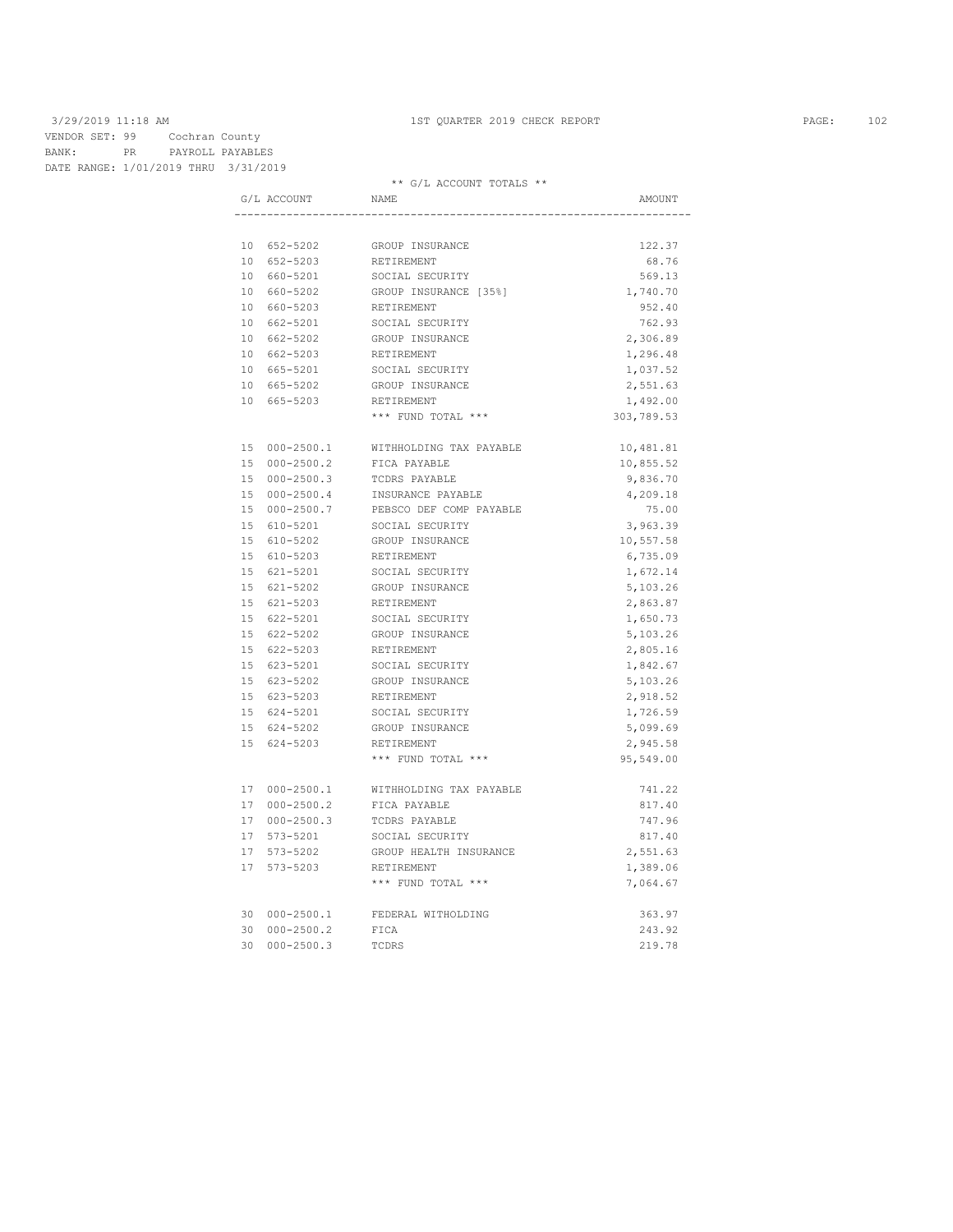| 3/29/2019 11:18 AM                   |           |                  |    |                |     | 1ST OUARTER 2019 CHECK REPORT |                |           | PAGE:        | 103        |
|--------------------------------------|-----------|------------------|----|----------------|-----|-------------------------------|----------------|-----------|--------------|------------|
| VENDOR SET: 99                       |           | Cochran County   |    |                |     |                               |                |           |              |            |
| BANK:                                | <b>PR</b> | PAYROLL PAYABLES |    |                |     |                               |                |           |              |            |
| DATE RANGE: 1/01/2019 THRU 3/31/2019 |           |                  |    |                |     |                               |                |           |              |            |
|                                      |           |                  |    |                |     | ** G/L ACCOUNT TOTALS **      |                |           |              |            |
|                                      |           |                  |    | G/L ACCOUNT    |     | NAME                          | AMOUNT         |           |              |            |
|                                      |           |                  |    |                |     |                               |                |           |              |            |
|                                      |           |                  |    | 30 000-2500.4  |     | AFLAC                         | 235.49         |           |              |            |
|                                      |           |                  | 30 | $000 - 2500.7$ |     | D.C.                          | 32.61          |           |              |            |
|                                      |           |                  | 30 | 518-5201       |     | SOCIAL SECURITY               | 243.88         |           |              |            |
|                                      |           |                  | 30 | 518-5202       |     | GROUP INSURANCE [15%]         | 746.00         |           |              |            |
|                                      |           |                  |    | 30 518-5203    |     | RETIREMENT                    | 408.17         |           |              |            |
|                                      |           |                  |    |                |     | *** FUND TOTAL ***            | 2,493.82       |           |              |            |
|                                      |           |                  |    |                | NO. |                               | INVOICE AMOUNT | DISCOUNTS | CHECK AMOUNT |            |
| VENDOR SET: 99                       |           | BANK: PR         |    | TOTALS:        | 36  |                               | 408,897.02     | 0.00      |              | 408,897.02 |
| BANK: PR                             |           | TOTALS:          |    |                | 36  |                               | 408,897.02     | 0.00      |              | 408,897.02 |
| REPORT TOTALS:                       |           |                  |    |                | 405 |                               | 1,060,178.16   | 0.00      | 1,060,178.16 |            |
|                                      |           |                  |    |                |     |                               |                |           |              |            |